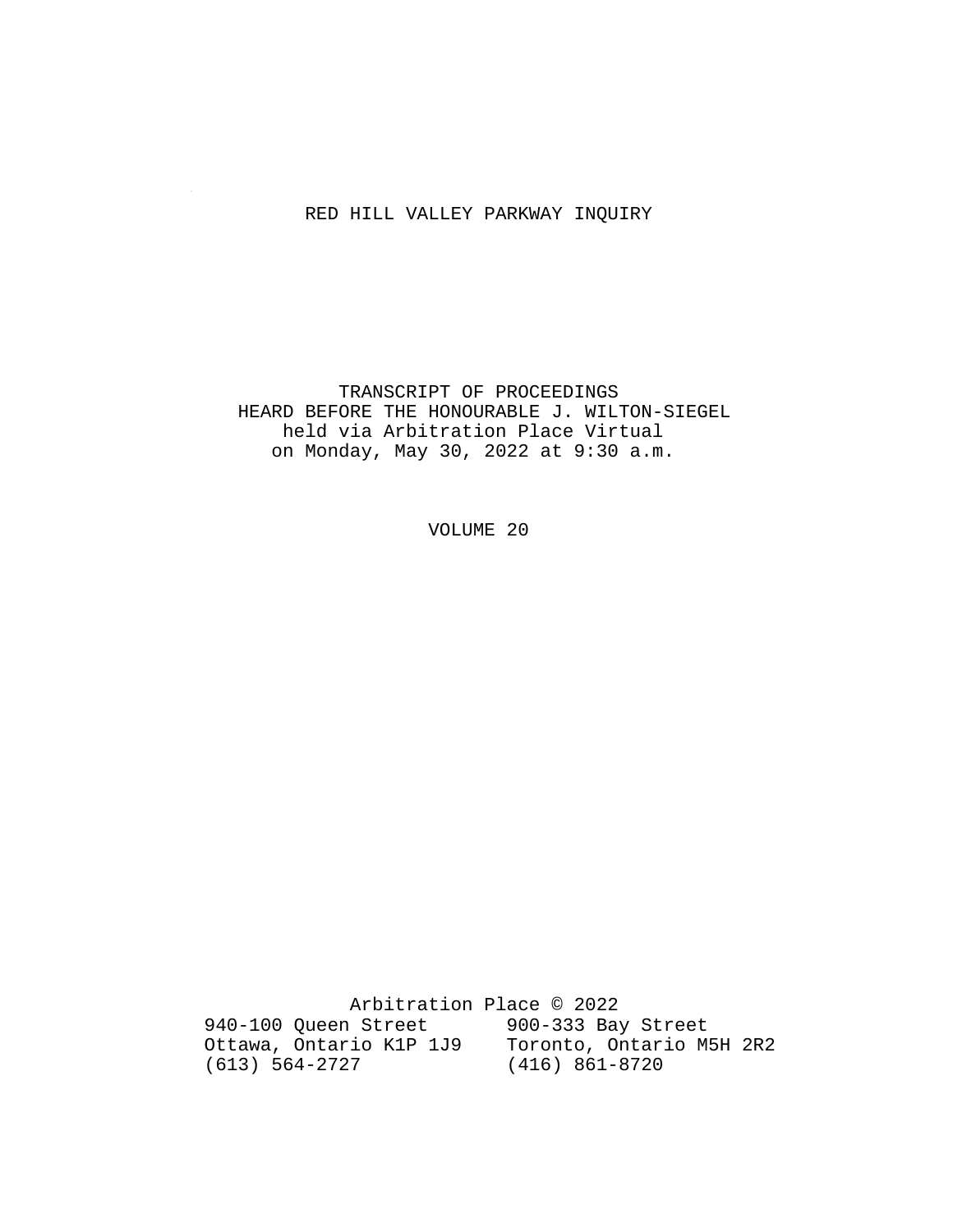#### APPEARANCES:

| Emily C. Lawrence<br>Shawna Leclair        | For Red Hill Valley<br>Parkway |
|--------------------------------------------|--------------------------------|
| Lauren Rainsford<br>Christina Shiels-Singh |                                |
| Eli Lederman<br>Delna Contractor           | For City of Hamilton           |
| amantha Hale                               |                                |
| Sahar Talebi<br>Jenene Roberts             |                                |
| Heather McIvor<br>Colin Bourrier           | For Province of<br>Ontario     |
| Chris Buck                                 | For Dufferin Construction      |
| Jennifer Roberts<br>Nivi Ramaswamy         | For Golder Associates<br>Inc.  |
| ALSO PRESENT:                              |                                |
| Fady Toban                                 |                                |
| Richard Provost                            |                                |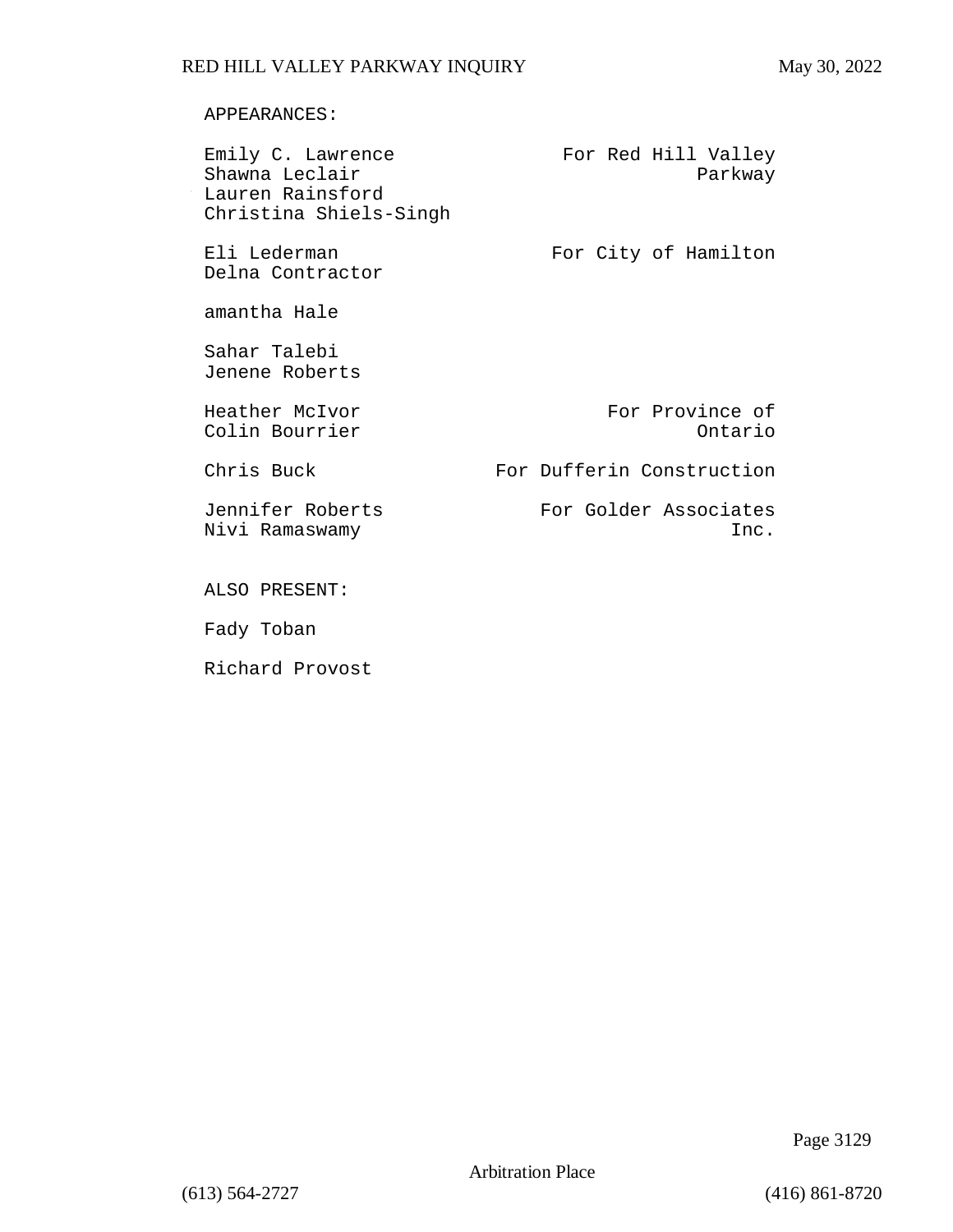$\sim$ 

#### INDEX

PAGE

| GERRY DAVIS; AFFIRMED       | 3133 |
|-----------------------------|------|
| EXAMINATION BY MS. LAWRENCE | 3133 |
| EXAMINATION BY MS. TALEBI   | 3251 |
| BRIAN MALONE; AFFIRMED      | 3264 |
| EXAMINATION BY MS. LAWRENCE | 3264 |

Page 3130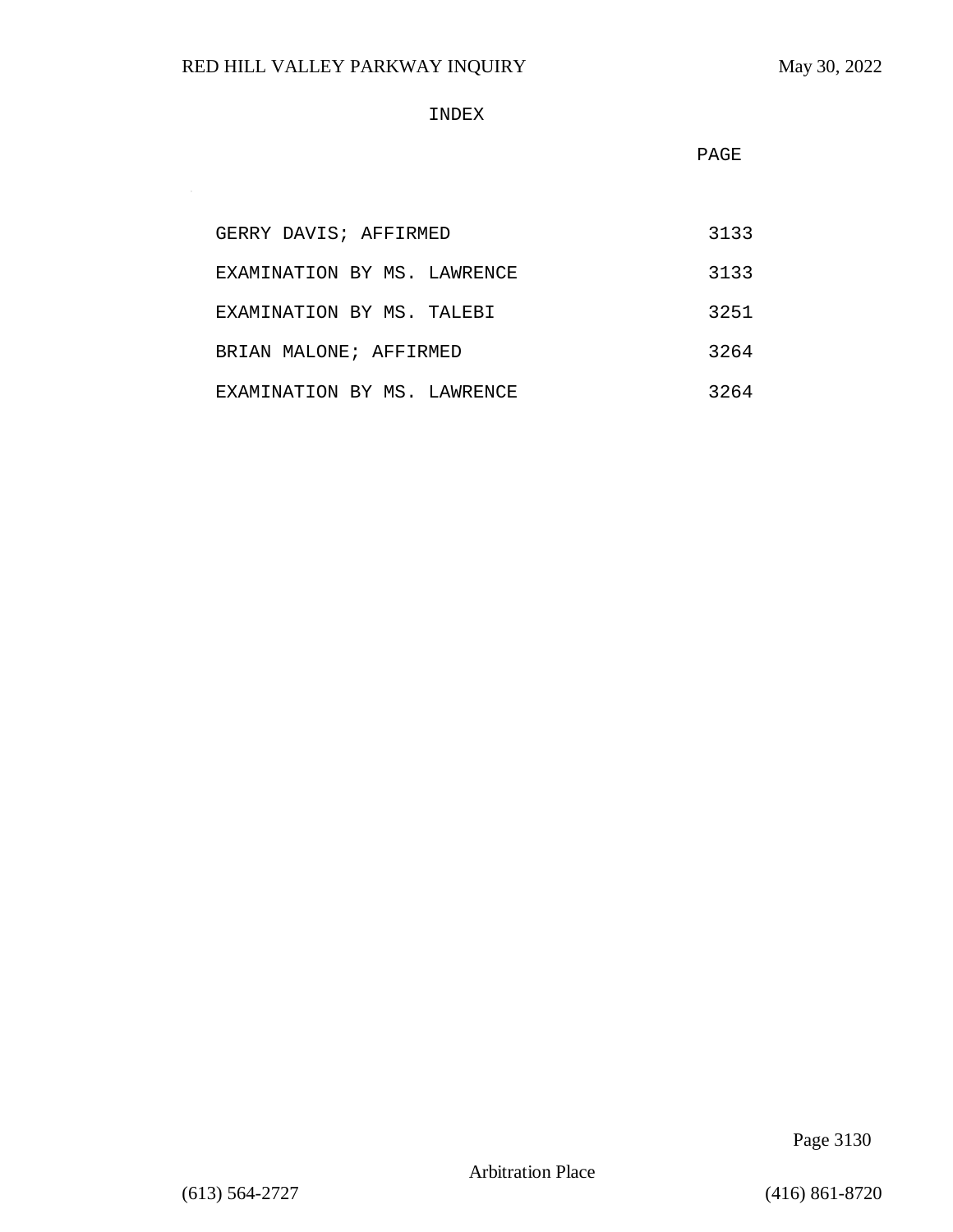# LIST OF EXHIBITS

| NO. | DESCRIPTION                                             | PAGE |
|-----|---------------------------------------------------------|------|
| 56  | Organizational chart dated 2007,<br>HAM58528.           | 3138 |
| 57  | Profile of Brian Malone from CIMA<br>website, CIM22414. | 3265 |
| 58  | PowerPoint presentation dated June<br>6, 2013, CIM103.  | 3313 |

Page 3131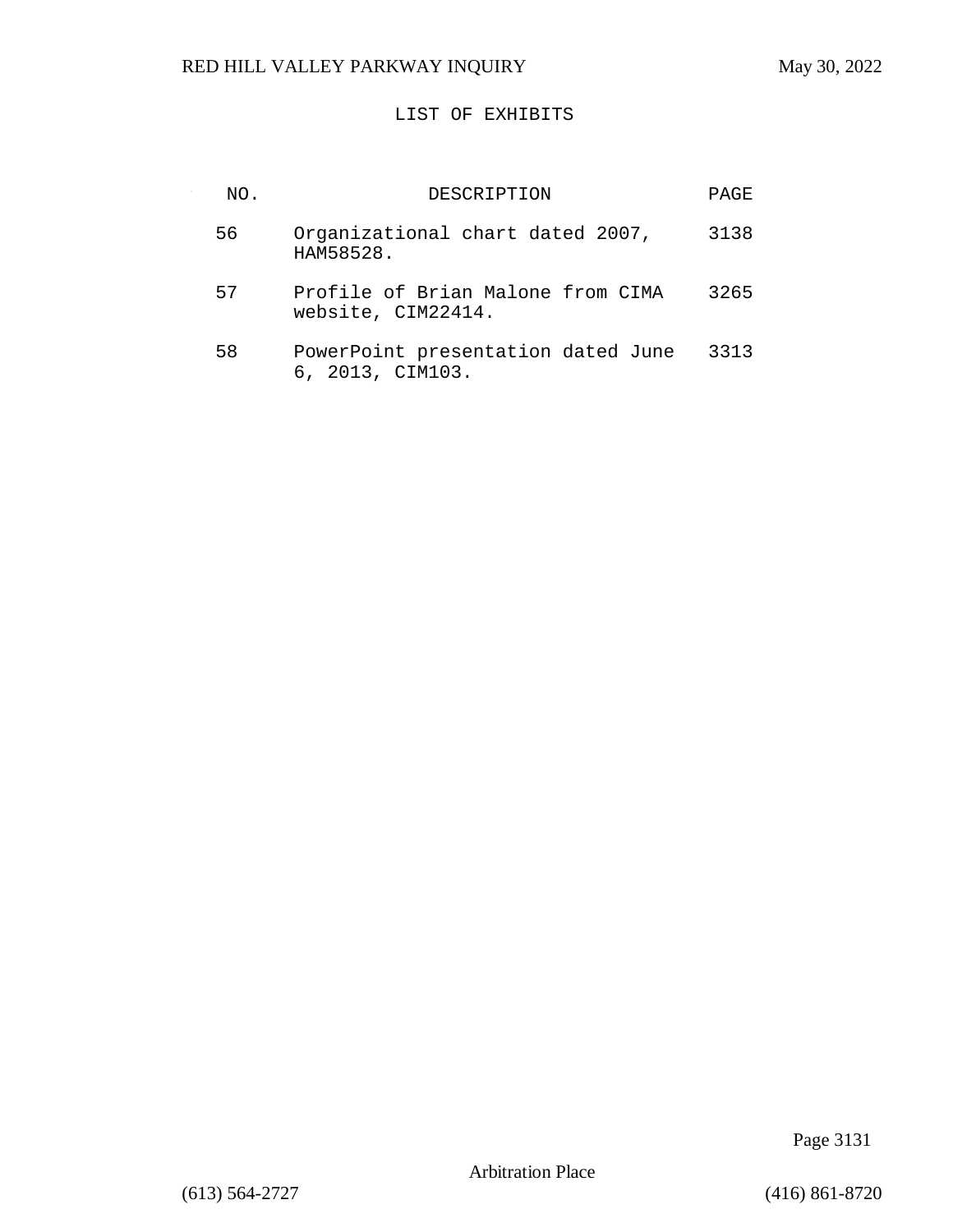| $\mathbf 1$    | Arbitration Place Virtual                          |
|----------------|----------------------------------------------------|
| 2              | --- Upon resuming on Monday, May 30, 2022          |
| 3              | at 9:30 a.m.                                       |
| $\overline{4}$ | MS. LAWRENCE: Good morning,                        |
| 5              | Commissioner.                                      |
| 6              | JUSTICE WILTON-SIEGEL: Good                        |
| 7              | morning.                                           |
| 8              | MS. LAWRENCE: My name is                           |
| 9              | Emily Lawrence. I'm co-lead commission counsel.    |
| 10             | Before we turn to our witness                      |
| 11             | today, I would like to open this week of hearing   |
| 12             | by acknowledging that The City of Hamilton is      |
| 13             | situated upon the traditional territories of the   |
| 14             | Erie, Neutral, Huron-Wendat, Haudenosaunee and     |
| 15             | Mississaugas. This land is covered by the Dish     |
| 16             | With One Spoon Wampum Belt Covenant, which was an  |
| 17             | agreement between the Haudenosaunee and            |
| 18             | Anishinaabek to share and care for the resources   |
| 19             | around the Great Lakes. We further acknowledge     |
| 20             | that the land on which Hamilton sits is covered by |
| 21             | the Between the Lakes Purchase, 1792, between the  |
| 22             | Crown and the Mississaugas of the Credit First     |
| 23             | Nation.                                            |
| 24             | Many counsel appearing on this                     |
| 25             | hearing today are in Toronto, which is on the      |

Page 3132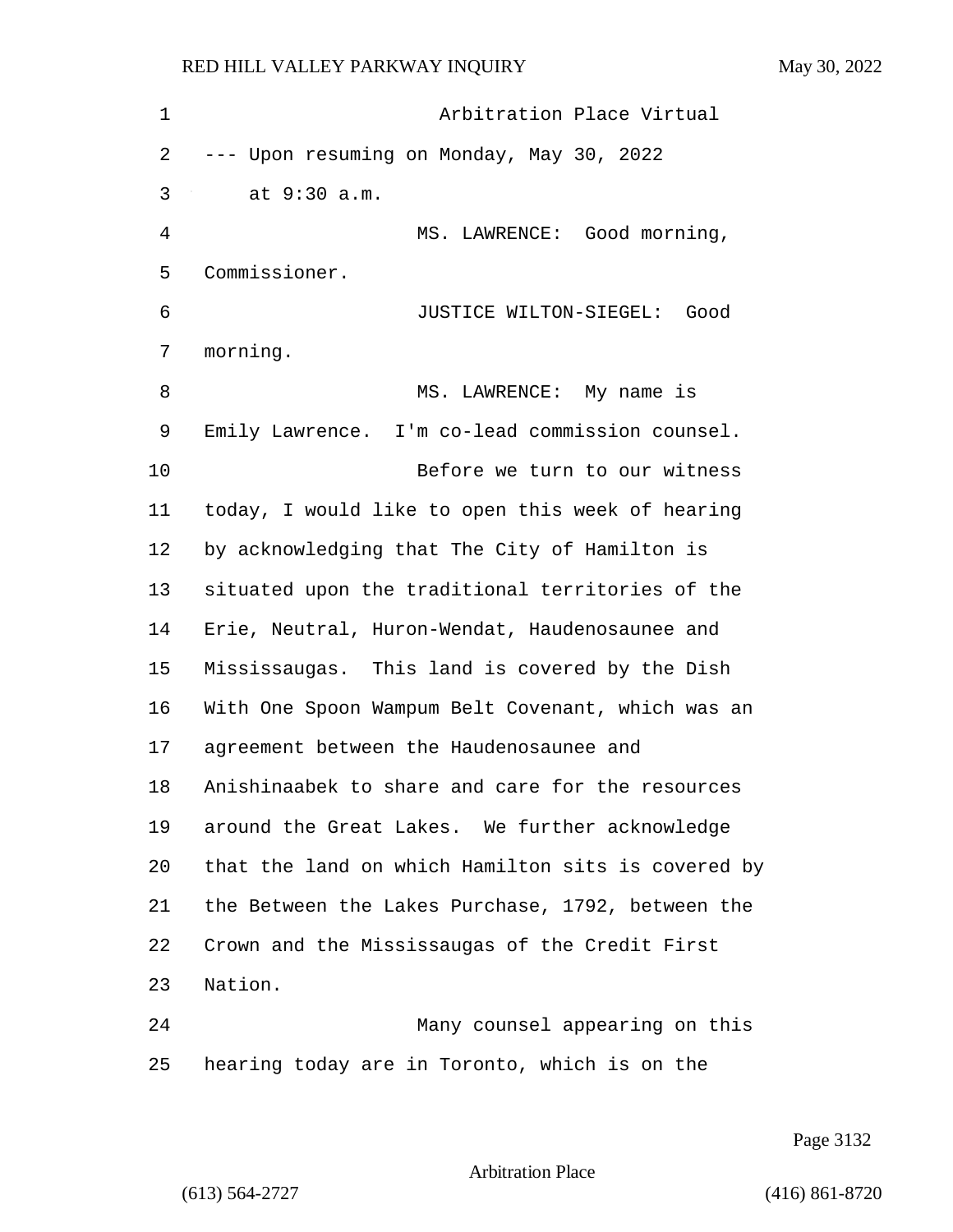| 1  |                                      |    | traditional land of the Huron-Wendat, the Seneca,  |
|----|--------------------------------------|----|----------------------------------------------------|
| 2  |                                      |    | and most recently, the Mississaugas of the Credit  |
| 3  |                                      |    | River. Today, this meeting place is still home to  |
| 4  |                                      |    | many Indigenous people across Turtle Island, and   |
| 5  |                                      |    | we are grateful to have the opportunity to work on |
| 6  | this land. Thank you.                |    |                                                    |
| 7  |                                      |    | Commissioner, we have our next                     |
| 8  | witness, who is Gerry Davis.         |    |                                                    |
| 9  | GERRY DAVIS; AFFIRMED                |    |                                                    |
| 10 | EXAMINATION BY MS. LAWRENCE:         |    |                                                    |
| 11 | $\mathbf 1$                          | Q. | Good morning, Mr. Davis.                           |
| 12 |                                      | Α. | Good morning.                                      |
| 13 | 2                                    | Q. | I'm going to start with                            |
| 14 |                                      |    | some questions about your professional background. |
| 15 |                                      |    | From 1986 to 2001, you worked for the region of    |
| 16 | Hamilton-Wentworth. Is that right?   |    |                                                    |
| 17 |                                      | Α. | That's correct.                                    |
| 18 | 3                                    | Q. | And from 2001 to 2016,                             |
| 19 | you worked for the City of Hamilton? |    |                                                    |
| 20 |                                      | Α. | That's correct.                                    |
| 21 | $\overline{4}$                       | Q. | In 2001 to 2005, you were                          |
| 22 |                                      |    | manager, asset management, capital planning and    |
| 23 |                                      |    | implementation and Public Works. Is that right?    |
| 24 |                                      | Α. | That's correct.                                    |
| 25 | 5                                    | Q. | And from 2005, you were                            |

Page 3133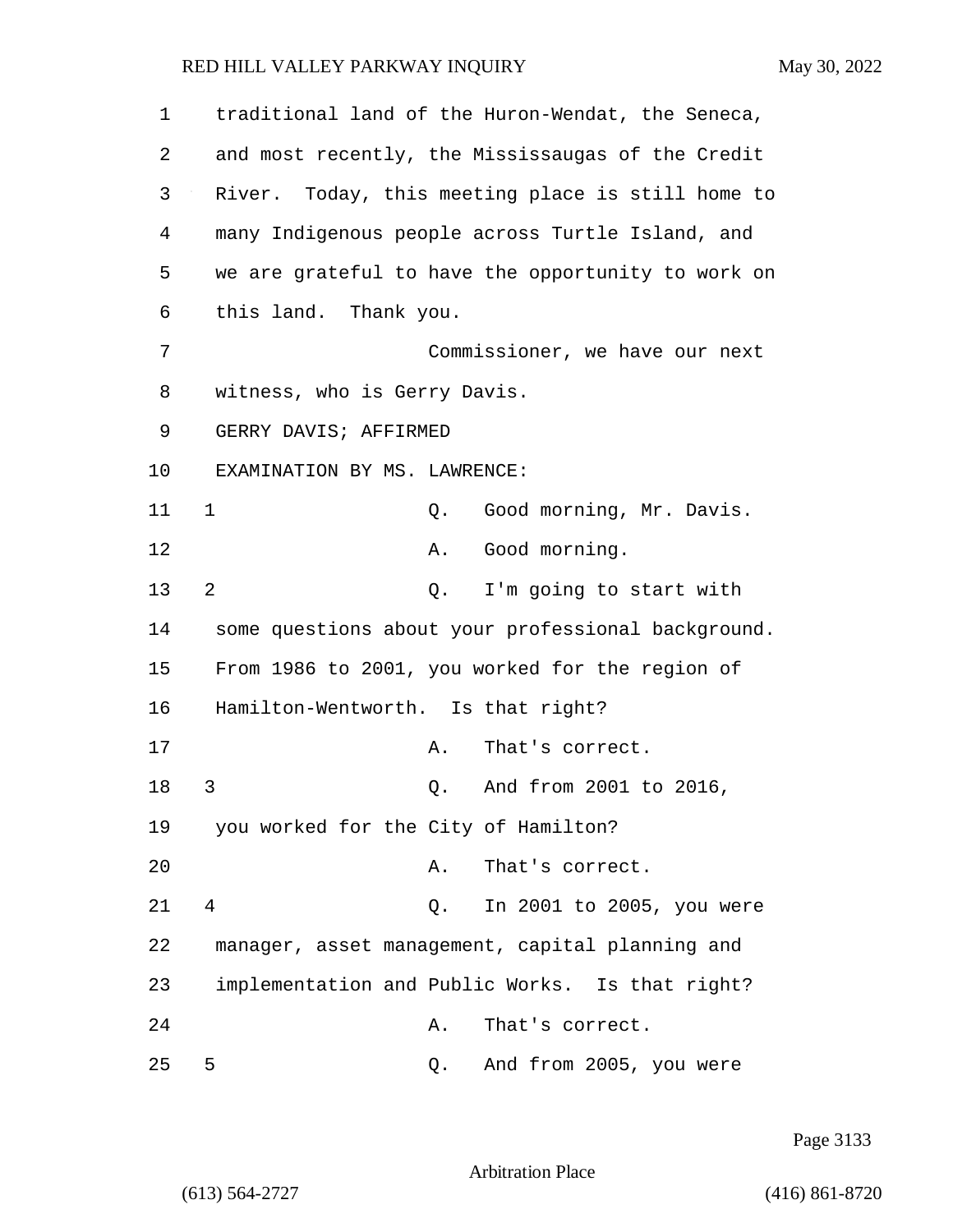| 1  | the director, capital planning and implementation |
|----|---------------------------------------------------|
| 2  | Public Works?                                     |
| 3  | Correct.<br>Α.                                    |
| 4  | 6<br>Q. From 2009 to April 2016,                  |
| 5  | you were the general manager in Public Works?     |
| 6  | Correct.<br>Α.                                    |
| 7  | 7<br>I understand you were the<br>Q.              |
| 8  | acting general manager in January of 2009?        |
| 9  | That's correct, from<br>Α.                        |
| 10 | January until I was appointed by council in       |
| 11 | May 2009.                                         |
| 12 | 8<br>Q. Right. And from that                      |
| 13 | point on, May 2009 to 2016, you were the general  |
| 14 | manager?                                          |
| 15 | Correct.<br>Α.                                    |
| 16 | 9<br>As general manager, to<br>Q.                 |
| 17 | whom did you report?                              |
| 18 | Sorry, I didn't hear you.<br>Α.                   |
| 19 | 10<br>As general manager, to<br>Q.                |
| 20 | whom did you report?                              |
| 21 | I reported to the city<br>Α.                      |
| 22 | manager and the city council.                     |
| 23 | 11<br>While in your role as<br>Q.                 |
| 24 | general manager, did you have any concerns about  |
| 25 | the organizational structure of Public Works?     |

Page 3134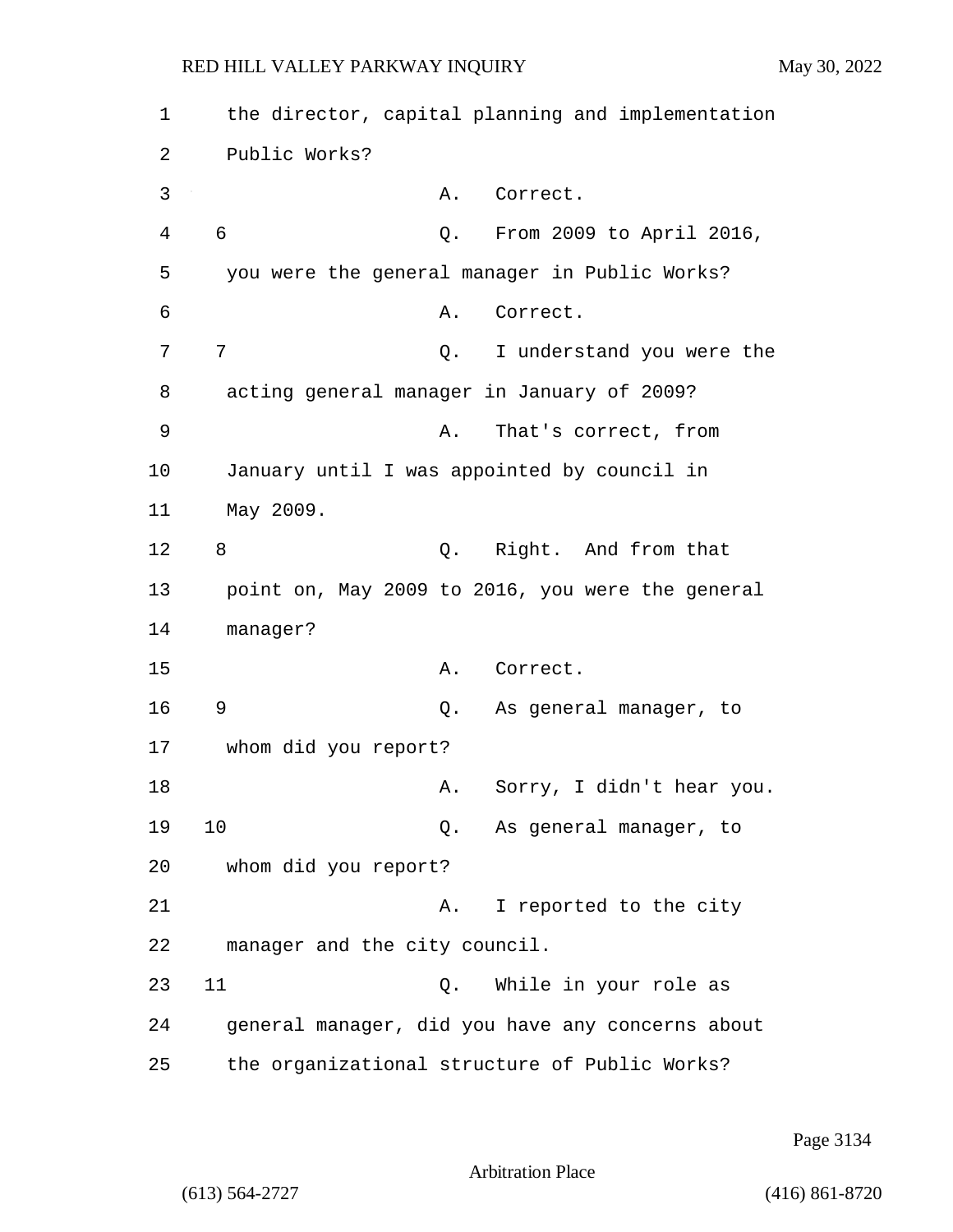| 1  | No, I did not.<br>Α.                               |
|----|----------------------------------------------------|
| 2  | 12<br>Did you have any concerns<br>Q.              |
| 3  | about the flow of information or work within       |
| 4  | groups that reported to you?                       |
| 5  | Α.<br>No.                                          |
| 6  | 13<br>Any concerns about lack<br>Q.                |
| 7  | of cooperation between the groups that reported to |
| 8  | you?                                               |
| 9  | Α.<br>No.                                          |
| 10 | 14<br>I understand after you<br>Q.                 |
| 11 | left the role of general manager, you were         |
| 12 | strategic advisor to the city manager in the city  |
| 13 | manager's office. Is that right?                   |
| 14 | That's correct.<br>Α.                              |
| 15 | 15<br>And how long did that<br>Q.                  |
| 16 | role last?                                         |
| 17 | I believe it was from<br>Α.                        |
| 18 | April or May of 2016 until when I retired, on      |
| 19 | December 31, 2016.                                 |
| 20 | 16<br>What did that role<br>Q.                     |
| 21 | involve?                                           |
| 22 | It was primarily working<br>Α.                     |
| 23 | directly with the city manager to assist. At the   |
| 24 | time I went over, we were redoing the ten-year     |
| 25 | strategic plan for the City of Hamilton and I      |

Page 3135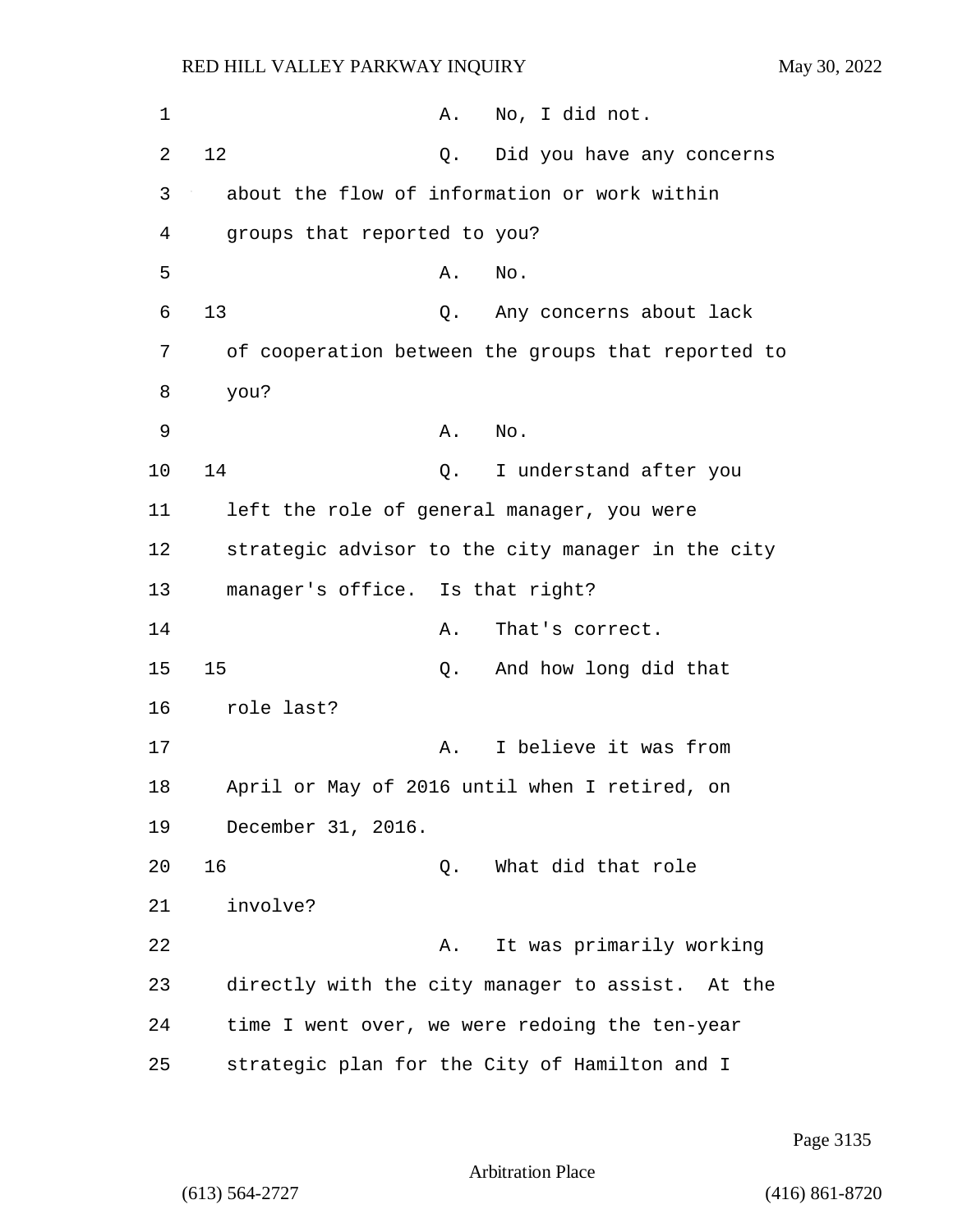| 1  | headed up that project, which was the main project |
|----|----------------------------------------------------|
| 2  | I did at the time over at the city manager's       |
| 3  | office.                                            |
| 4  | 17<br>Q. Okay. And you said you                    |
| 5  | held that role until you retired. Since your       |
| 6  | retirement, have you had any other paid work,      |
| 7  | consultancy, anything like that?                   |
| 8  | I've done some consulting<br>Α.                    |
| 9  | and I also have my own tax practice.               |
| 10 | 18<br>Q. Okay. Have you done any                   |
| 11 | work for the City of Hamilton?                     |
| 12 | I was hired by a<br>A.                             |
| 13 | consultant who was retained by the City of         |
| 14 | Hamilton to work on a review of their asset        |
| 15 | management program.                                |
| 16 | 19<br>Q. Okay. I'm going to turn                   |
| 17 | now to some questions about the Red Hill Valley    |
| 18 | Parkway, and I may call it the RHVP or the parkway |
| 19 | or the Red Hill. If you need any clarity about     |
| 20 | what I'm talking about, please let me know.        |
| 21 | Did you have any role in the                       |
| 22 | design or construction of the Red Hill?            |
| 23 | No.<br>Α.                                          |
| 24 | 20<br>Q. Did you have any role in                  |
| 25 | overseeing the project team that was involved in   |

Page 3136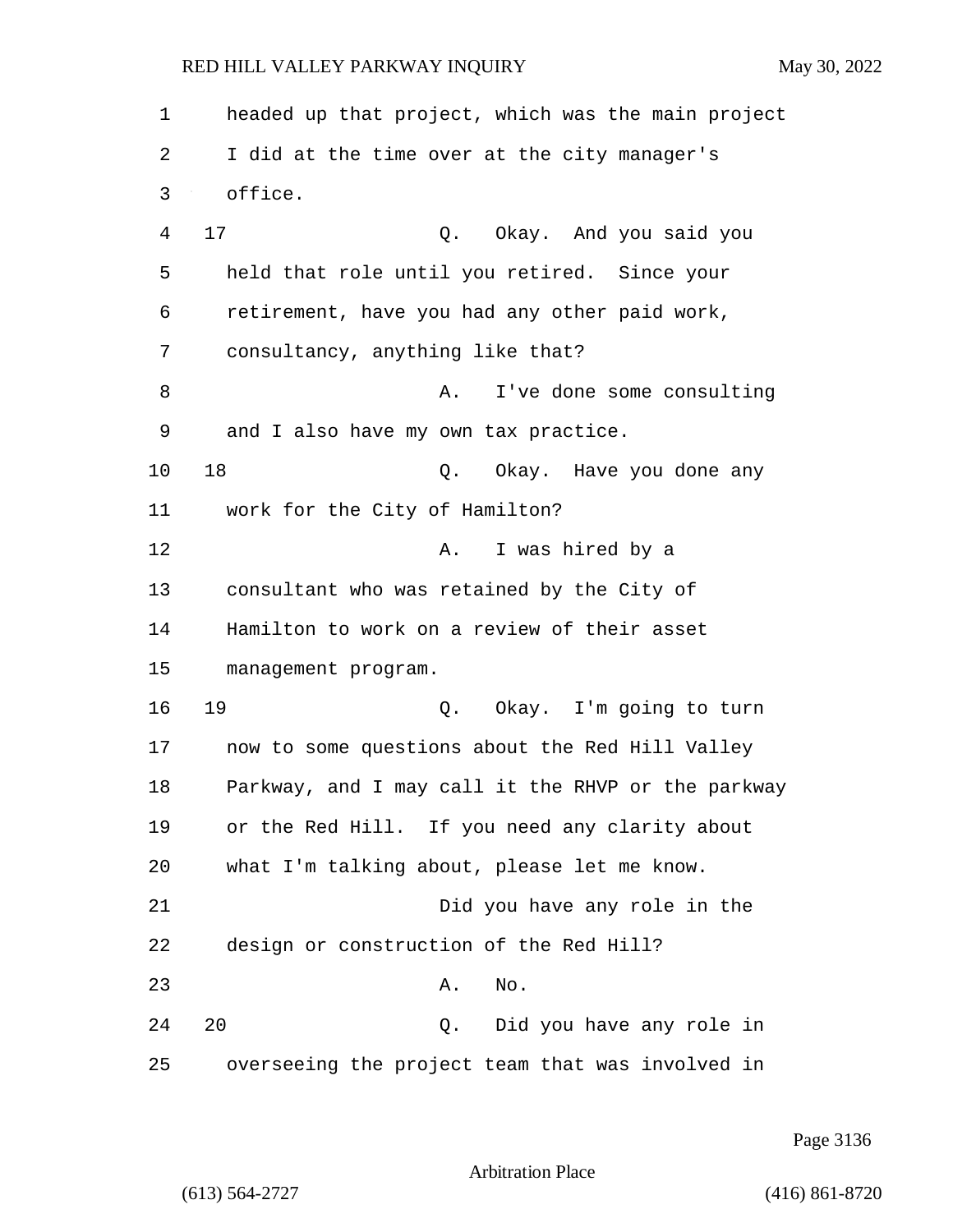| 1  | the design or construction?                       |
|----|---------------------------------------------------|
| 2  | No, I did not.<br>Α.                              |
| 3  | 21<br>I understand that Gary<br>Q.                |
| 4  | Moore was in a shared position. When he was       |
| 5  | working for the Red Hill Valley team, he was also |
| 6  | the manager of design. Do you recall that period  |
| 7  | of time?                                          |
| 8  | Α.<br>Yes.                                        |
| 9  | 22<br>This would be in the late<br>Q.             |
| 10 | 2000s. Registrar, could you call up HAM58528.     |
| 11 | Mr. Davis, we're going to be screen sharing a     |
| 12 | number of documents today. If at any point it's   |
| 13 | too small for you to see, just let me know and we |
| 14 | can open it up. Perfect, Mr. Registrar, that's    |
| 15 | great. If you can call that out. How's that?      |
| 16 | That's fine.<br>Α.                                |
| 17 | 23<br>Great. So, this is an<br>Q.                 |
| 18 | organizational chart from 2007 and you'll see it  |
| 19 | has you there at the top, director of capital     |
| 20 | planning implementation, and on the right-hand    |
| 21 | side it has manager of design, Gary Moore, shared |
| 22 | position with Red Hill.                           |
| 23 | Did you oversee any of                            |
| 24 | Mr. Moore's work that he was doing in respect of  |
| 25 | the Red Hill?                                     |

Page 3137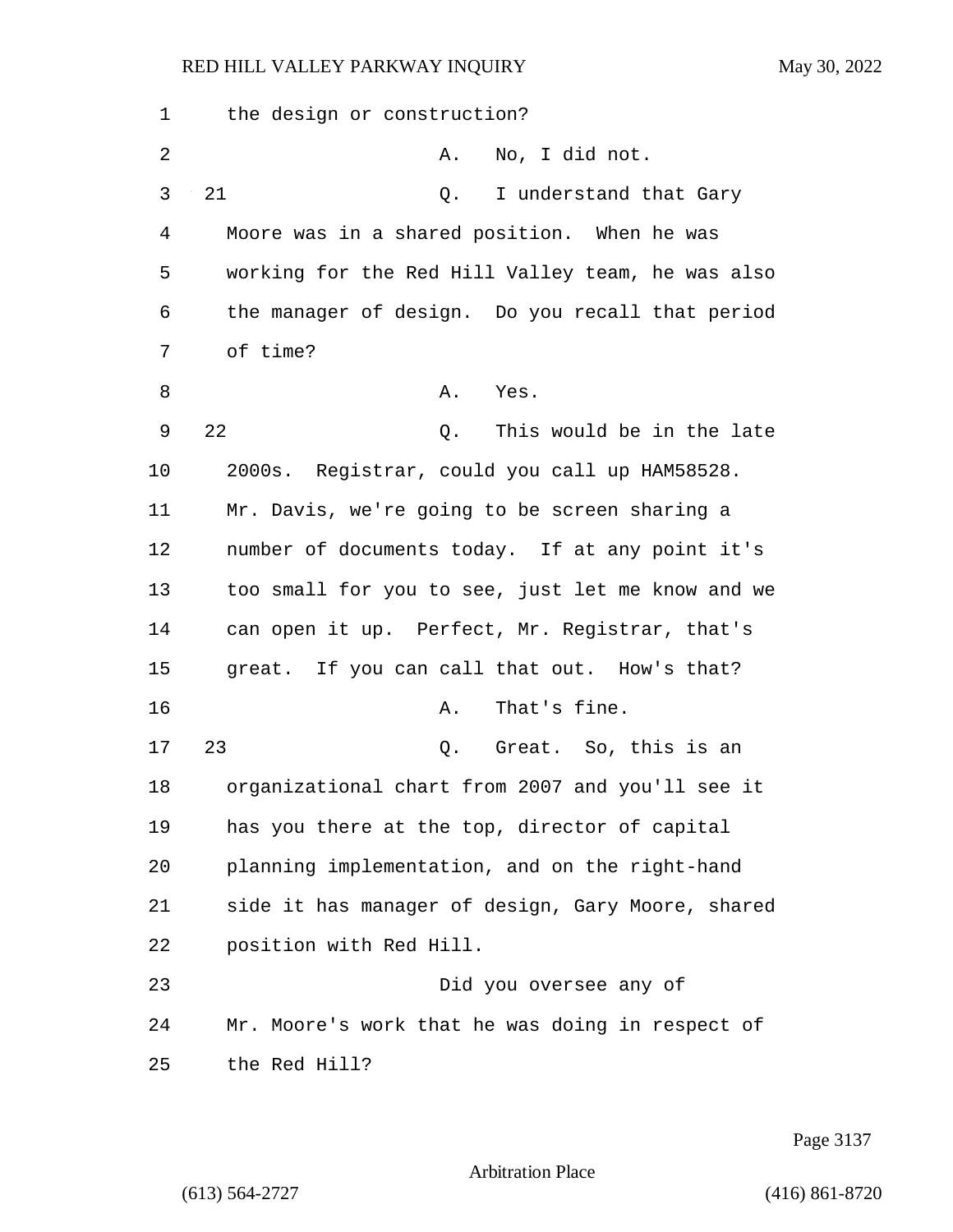| 1  | No, I did not.<br>Α.                               |
|----|----------------------------------------------------|
| 2  | 24<br>Thank you.<br>Q.                             |
| 3  | Mr. Registrar, you can take that down. Apologies.  |
| 4  | Before I move on, I understand that's not yet an   |
| 5  | exhibit, so if can we make as the next exhibit,    |
| 6  | which I believe is Exhibit 56, HAM58528.           |
| 7  | JUSTICE WILTON-SIEGEL: That's                      |
| 8  | fine.                                              |
| 9  | EXHIBIT NO. 56:                                    |
| 10 | Organizational chart                               |
| 11 | dated 2007, HAM58528.                              |
| 12 | BY MS. LAWRENCE:                                   |
| 13 | 25<br>Thank you.<br>Q.                             |
| 14 | Mr. Registrar, could you bring up overview         |
| 15 | document 3, page 37, paragraph 72, please.         |
| 16 | While this is coming up,                           |
| 17 | Mr. Davis, I believe you've seen these overview    |
| 18 | documents before, but these are overview documents |
| 19 | that commission counsel have prepared that append  |
| 20 | a number of underlying documents. Again, if you    |
| 21 | need anything to be bigger, we do have that option |
| 22 | to call out.                                       |
| 23 | That's fine.<br>Α.                                 |
| 24 | 26<br>Great. So, you'll see<br>Q.                  |
| 25 | here at paragraph 72, in April of 2007 Mr. Moore   |

Page 3138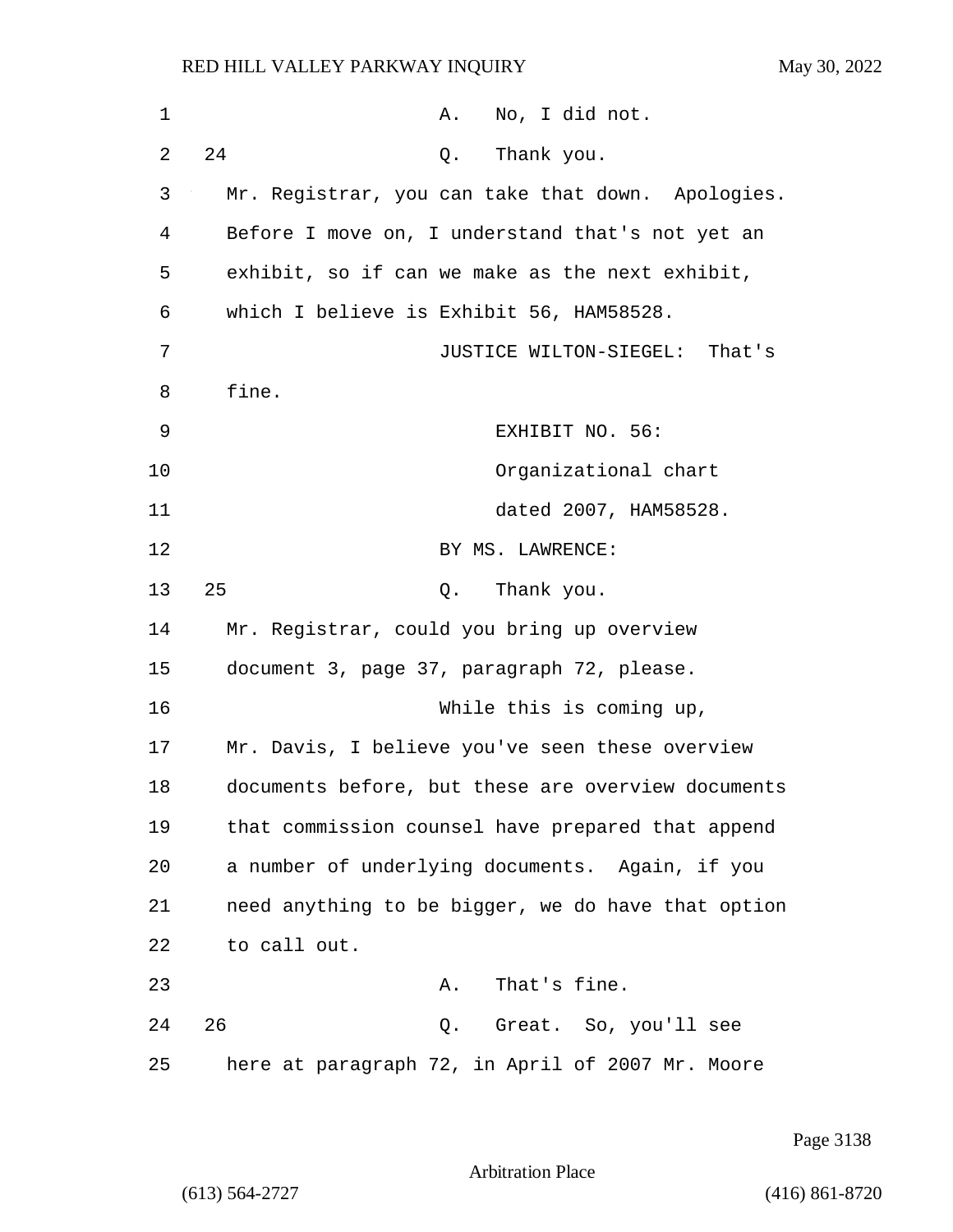| 1  | e-mailed Mr. Murray, who I believe is Chris        |
|----|----------------------------------------------------|
| 2  | Murray, and you and it's quite lengthy. So,        |
| 3  | Registrar, can you first just call out -- perfect, |
| 4  | thank you -- the first paragraph.                  |
| 5  | So, this is an excerpt and                         |
| 6  | this is Mr. Moore providing information about      |
| 7  | perpetual pavement design that we have adopted for |
| 8  | the north-south RHVP, and he notes it is           |
| 9  | leading-edge pavement design.                      |
| 10 | Perpetual pavement design,                         |
| 11 | does that mean anything to you or did it in 2007?  |
| 12 | No, it did not.<br>Α.                              |
| 13 | 27<br>Registrar, can you close<br>Q.               |
| 14 | out that call out and if you could go on to        |
| 15 | page 38, Registrar, and pull out the first full    |
| 16 | paragraph.                                         |
| 17 | Again, Mr. Davis, if you would                     |
| 18 | like to take a moment to read the entire thing,    |
| 19 | I'm happy to do that. Mr. Moore is referencing     |
| 20 | monitoring, which would consist of weight and      |
| 21 | motion sensors under the lanes. Do you remember    |
| 22 | that monitoring program?                           |
| 23 | No, I do not.<br>Α.                                |
| 24 | 28<br>Q. Okay. Registrar, you can                  |
| 25 | close that call out and if you can call out the    |

Page 3139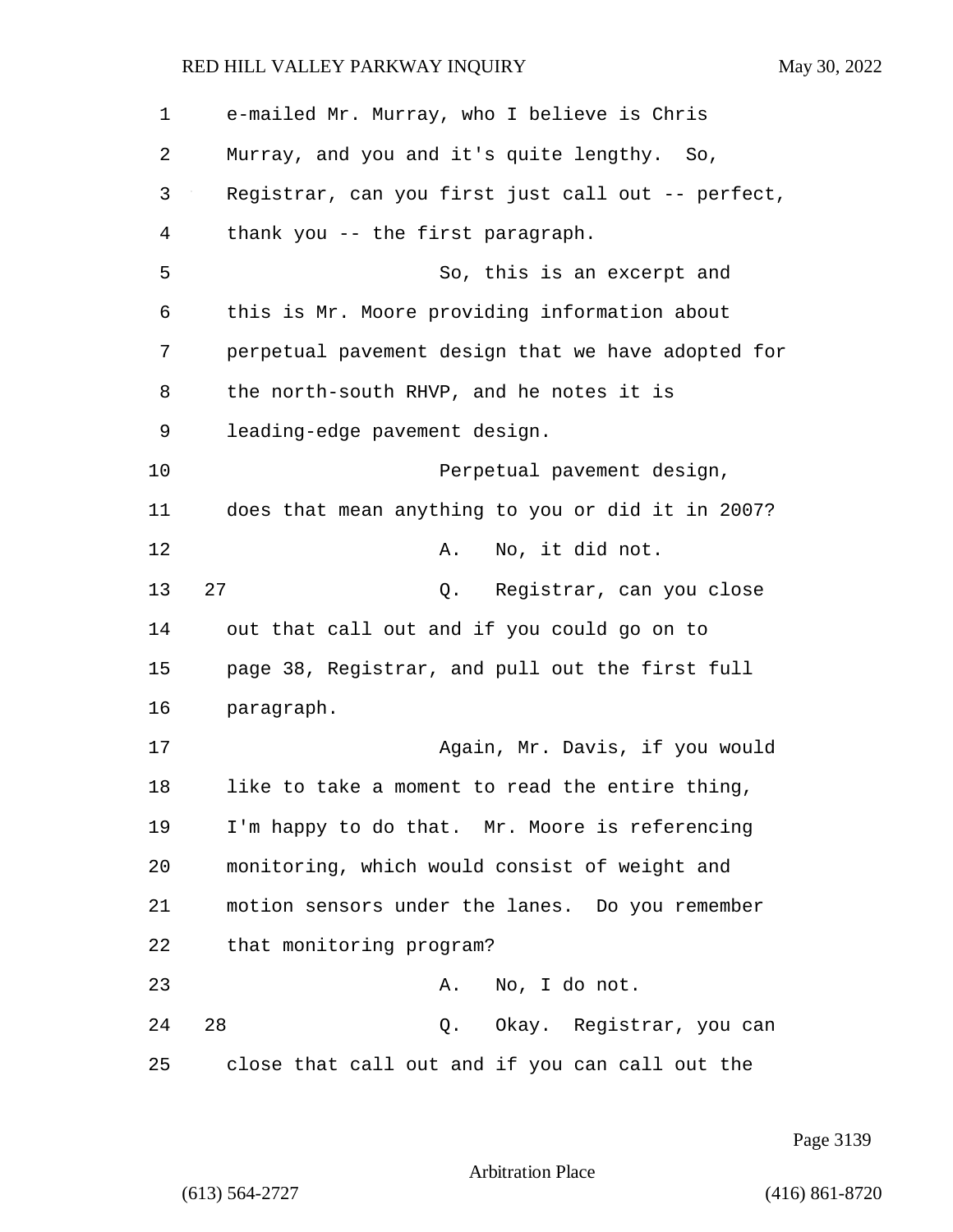| 1  | third full paragraph starting with Golder.         |
|----|----------------------------------------------------|
| 2  | Actually, no. Pardon me. If you can call out the   |
| 3  | paragraph just before that, the costs and the next |
| 4  | paragraph together. Perfect. So, you'll see        |
| 5  | Mr. Moore is setting out the costs associated with |
| 6  | this monitoring, and then he notes:                |
| 7  | "Golder are interested,                            |
| 8  | as they are designers."                            |
| 9  | Did you know in 2007 that                          |
| 10 | Golder Associates was one of the consulting        |
| 11 | engineers on the Red Hill project?                 |
| 12 | No, I did not.<br>Α.                               |
| 13 | 29<br>Why was Mr. Moore seeking<br>Q.              |
| 14 | or providing you with this information about the   |
| 15 | costs of this proposed monitoring program?         |
| 16 | I believe because it may<br>Α.                     |
| 17 | have had a budget impact that we would have to     |
| 18 | include. He was letting me know of a financial     |
| 19 | impact on the budget once the monitoring of the    |
| 20 | road would take place.                             |
| 21 | 30<br>Okay. So, monitoring<br>Q.                   |
| 22 | after the opening of the Red Hill, that would have |
| 23 | fallen under your portfolio as director, capital   |
| 24 | planning and implementation?                       |
| 25 | No, it would not.<br>Α.                            |

Page 3140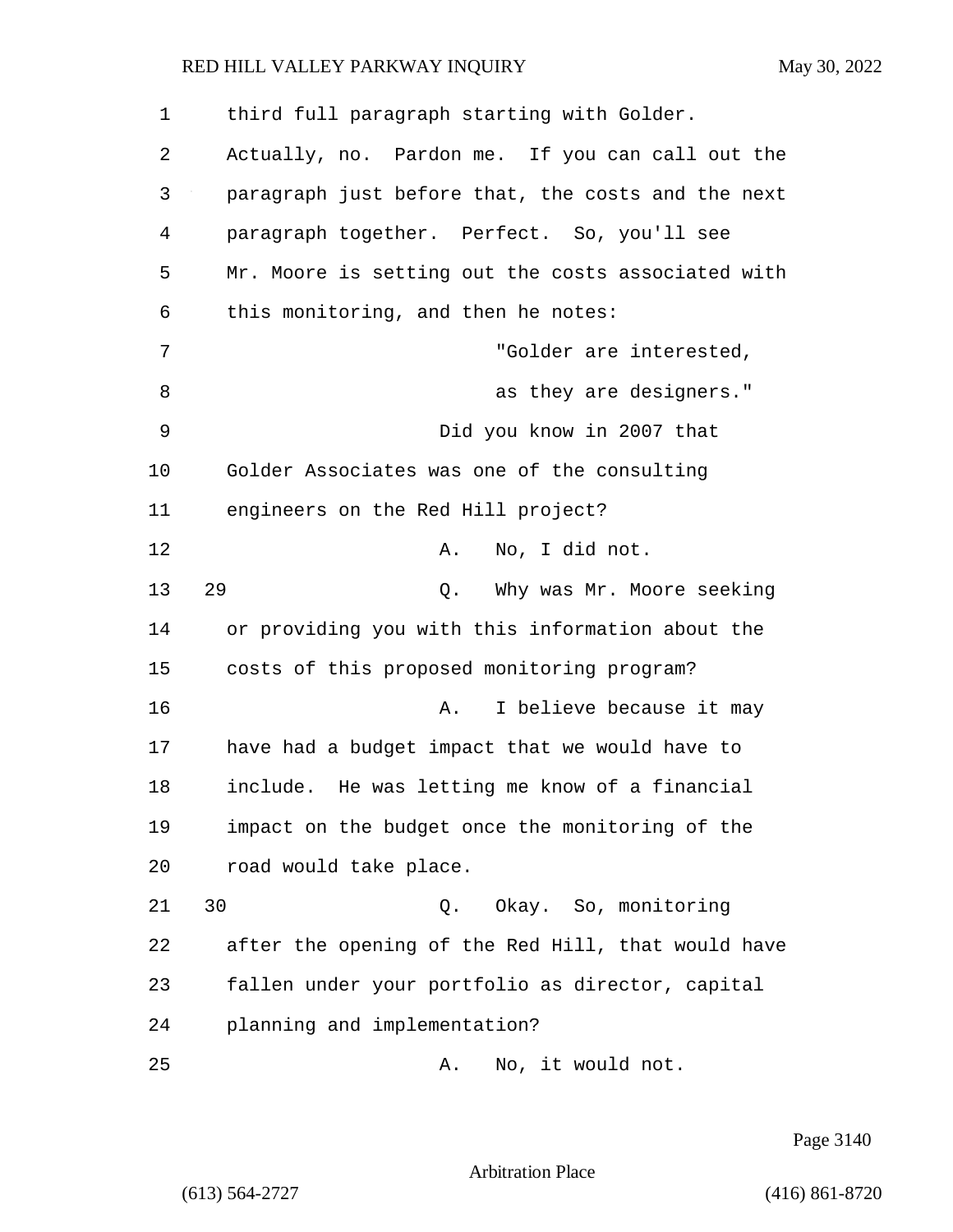| $\mathbf 1$ | 31<br>Okay. So, why would he<br>Q.                 |
|-------------|----------------------------------------------------|
| 2           | be telling you this?                               |
| 3           | To ensure that -- I was<br>Α.                      |
| 4           | in charge of the preparing the capital budgets for |
| 5           | the department, so this would have a budget        |
| 6           | impact. So, like all the other divisions within    |
| 7           | the department, we put together the capital        |
| 8           | budgets, so water waste, water waste management,   |
| 9           | transit, so this is more of information that there |
| 10          | is a budget impact.                                |
| 11          | 32<br>Q. Okay, so the budget                       |
| 12          | aspect of this would fall under your portfolio,    |
| 13          | but the technical aspect would not. Is that        |
| 14          | right?                                             |
| 15          | Α.<br>That's correct.                              |
| 16          | 33<br>Registrar, you can close<br>Q.               |
| 17          | out that call out. Thank you. And if you can go    |
| 18          | to overview document 3, page 65, paragraph 133,    |
| 19          | please. Thank you for calling that out.            |
| 20          | So, you'll see in October of                       |
| 21          | 2007, the MTO conducted friction testing on the    |
| 22          | Red Hill. At the time, in 2007, did you know that  |
| 23          | the MTO intended to conduct this friction testing? |
| 24          | No, I did not.<br>Α.                               |
| 25          | Did anyone approach you<br>34<br>Q.                |

Page 3141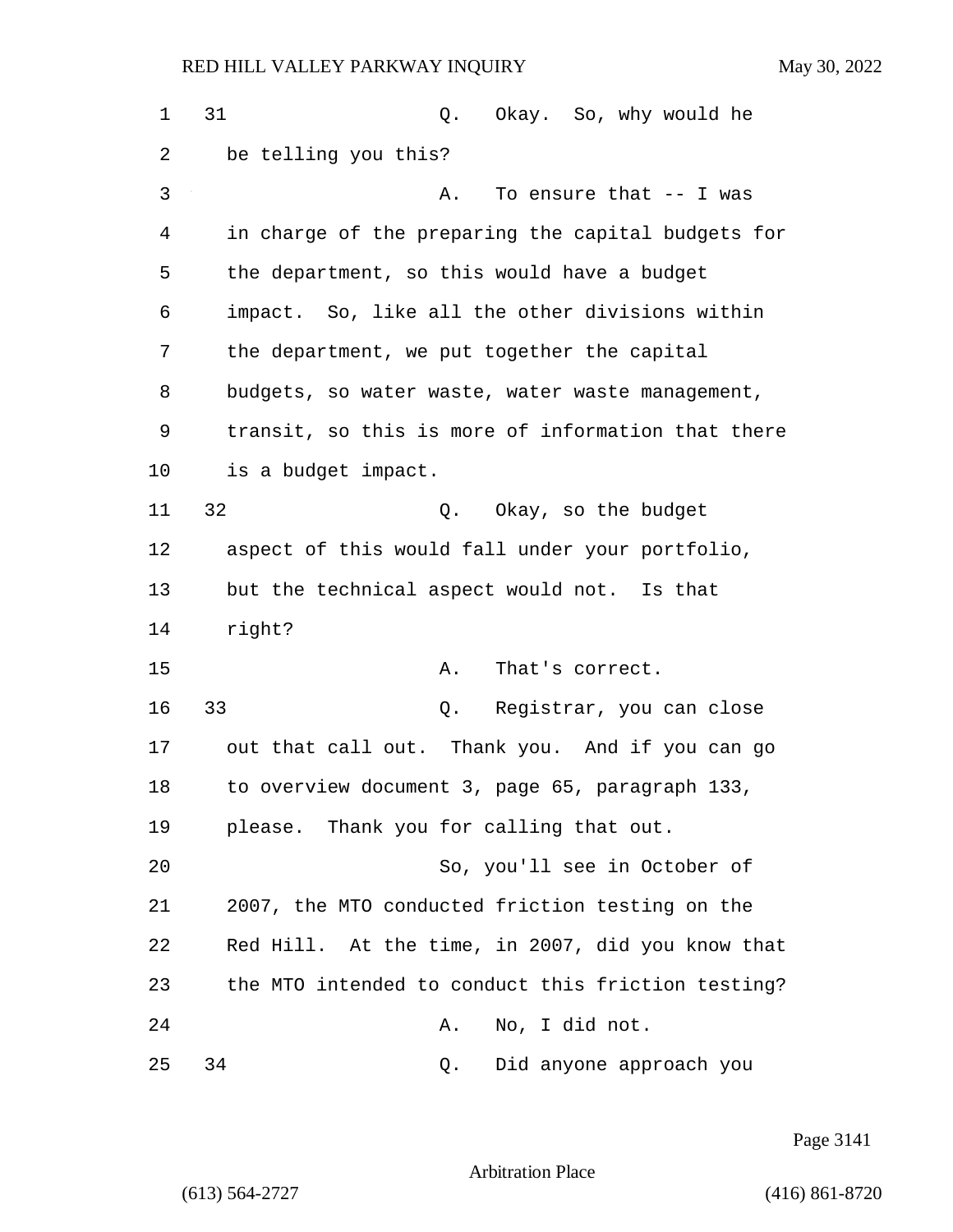| 1  | and ask to sign off on a request for the MTO to    |
|----|----------------------------------------------------|
| 2  | conduct friction testing?                          |
| 3  | I don't recall, no.<br>Α.                          |
| 4  | 35<br>Is friction testing on a<br>Q.               |
| 5  | large parkway, like the Red Hill, the kind of item |
| 6  | that you would have expected Mr. Moore would have  |
| 7  | brought to your attention for approval?            |
| 8  | No.<br>Α.                                          |
| 9  | 36<br>When did you first learn,<br>Q.              |
| 10 | if ever, that in 2007, MTO had conducted friction  |
| 11 | testing on the Red Hill?                           |
| 12 | Can you ask that again,<br>Α.                      |
| 13 | please?                                            |
| 14 | 37<br>Sure. When did you first<br>Q.               |
| 15 | learn that MTO had conducted friction testing on   |
| 16 | the Red Hill in 2007?                              |
| 17 | I don't recall ever<br>Α.                          |
| 18 | learning about the MTO.                            |
| 19 | 38<br>Q. Prior to October 2007,                    |
| 20 | were you involved in any discussions with city     |
| 21 | staff about the idea of friction testing on the    |
| 22 | Red Hill?                                          |
| 23 | No, I was not.<br>Α.                               |
| 24 | Q. After 2007, did the topic<br>39                 |
| 25 | of friction testing on the Red Hill ever come up   |

Page 3142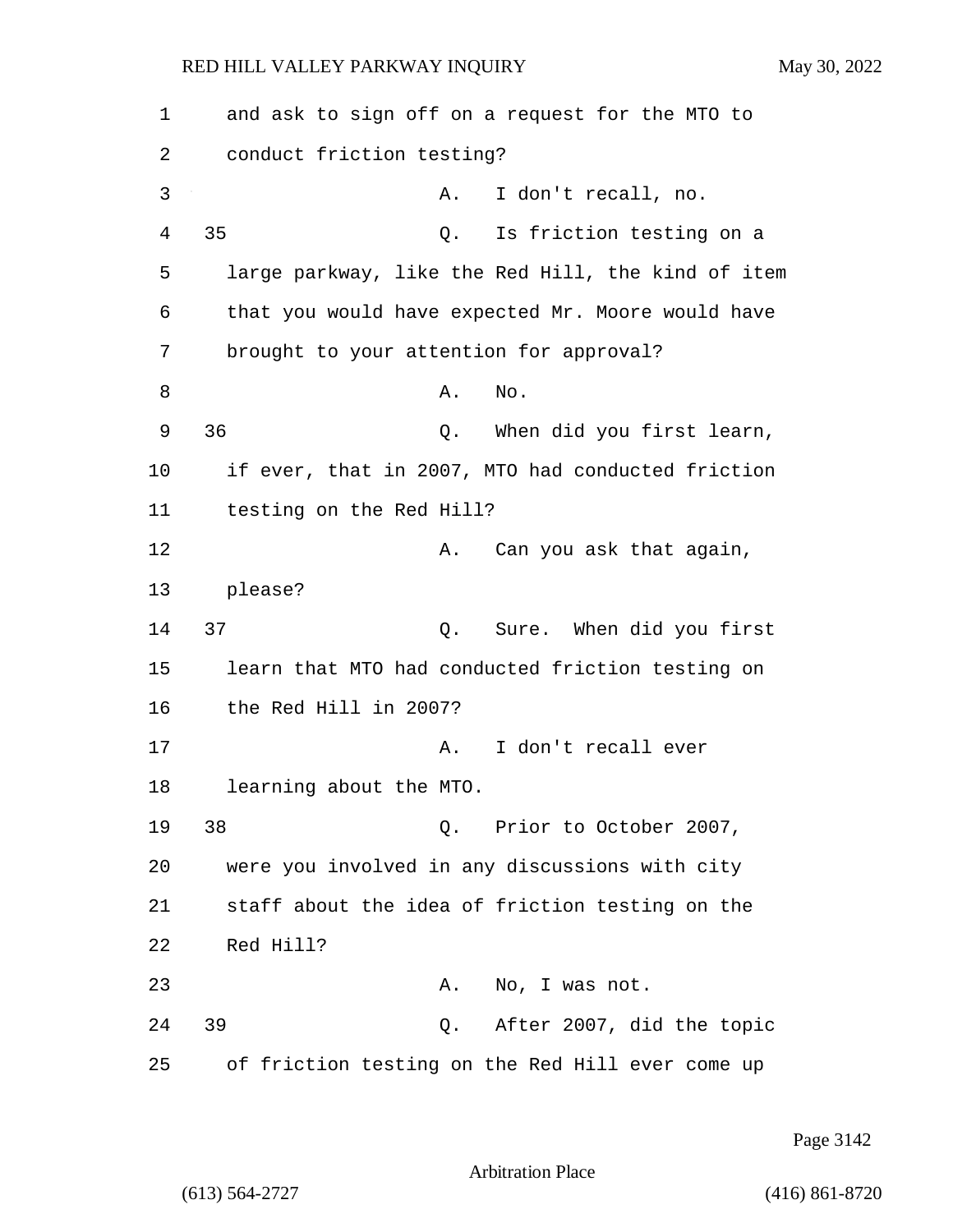1 in any of your meetings about the Red Hill at any 2 time during your tenure at the city? 3 A. I don't recall any, no. 4 40 Q. You said friction testing 5 wasn't the kind of item that you would expect 6 Mr. Moore to bring up with you in 2007. When you 7 took the position of general manager in 2009, 8 would you expect that Mr. Moore would have raised 9 the issue of friction testing to you in that 10 capacity? 11 A. No, I would not. 12 41 Q. Did you ever see the MTO 13 friction test results? 14 A. No, I did not. 15 42 Q. Did you have periodic 16 meetings with the MTO to coordinate construction 17 and discuss the interchange between the Red Hill 18 and the QEW? 19 A. I did attend meetings 20 with the MTO. I don't recall being in meetings 21 with respect to that interchange. 22 43 Q. Okay. When you say you 23 were in meetings with the MTO, meetings about the 24 Red Hill with the MTO? 25 A. No. It was more of an

Page 3143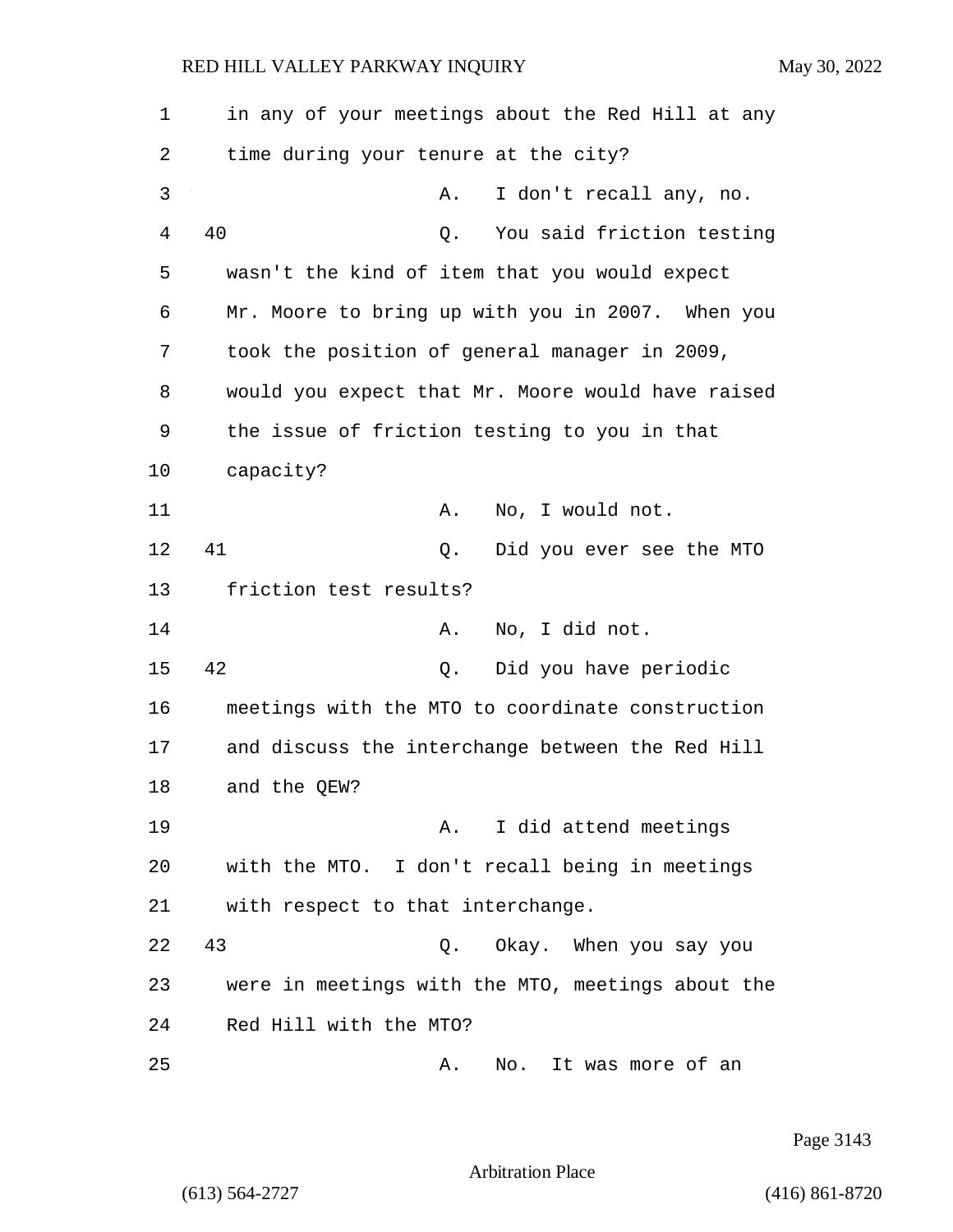1 overall coordination process. When they were 2 doing projects in the City of Hamilton, we had 3 ongoing meetings. I started attending those when 4 I was the director of capital planning and then as 5 general manager. 6 44 Q. Do you remember attending 7 any meetings with the MTO about the Red Hill in 8 particular? 9 A. No. 10 45 Q. Okay. Thanks. I'm going 11 to take you now to, Mr. Registrar, HAM21276, 12 please. So, you'll see that this is an e-mail 13 from Scott Stewart. It's to a number of 14 recipients and you are the first one listed on the 15 CC line. Do you see that? 16 A. Yes. 17 46 Q. I'm just giving you a 18 moment to skim this e-mail. Do you recall seeing 19 this e-mail at the time it was sent, in 2007? 20 A. No, I do not. 21 47 Q. Mr. Registrar, can you 22 call out the second and third paragraph, please. 23 Thank you. 24 So, at the beginning of that 25 paragraph that's highlighted, there's another

Page 3144

Arbitration Place

(613) 564-2727 (416) 861-8720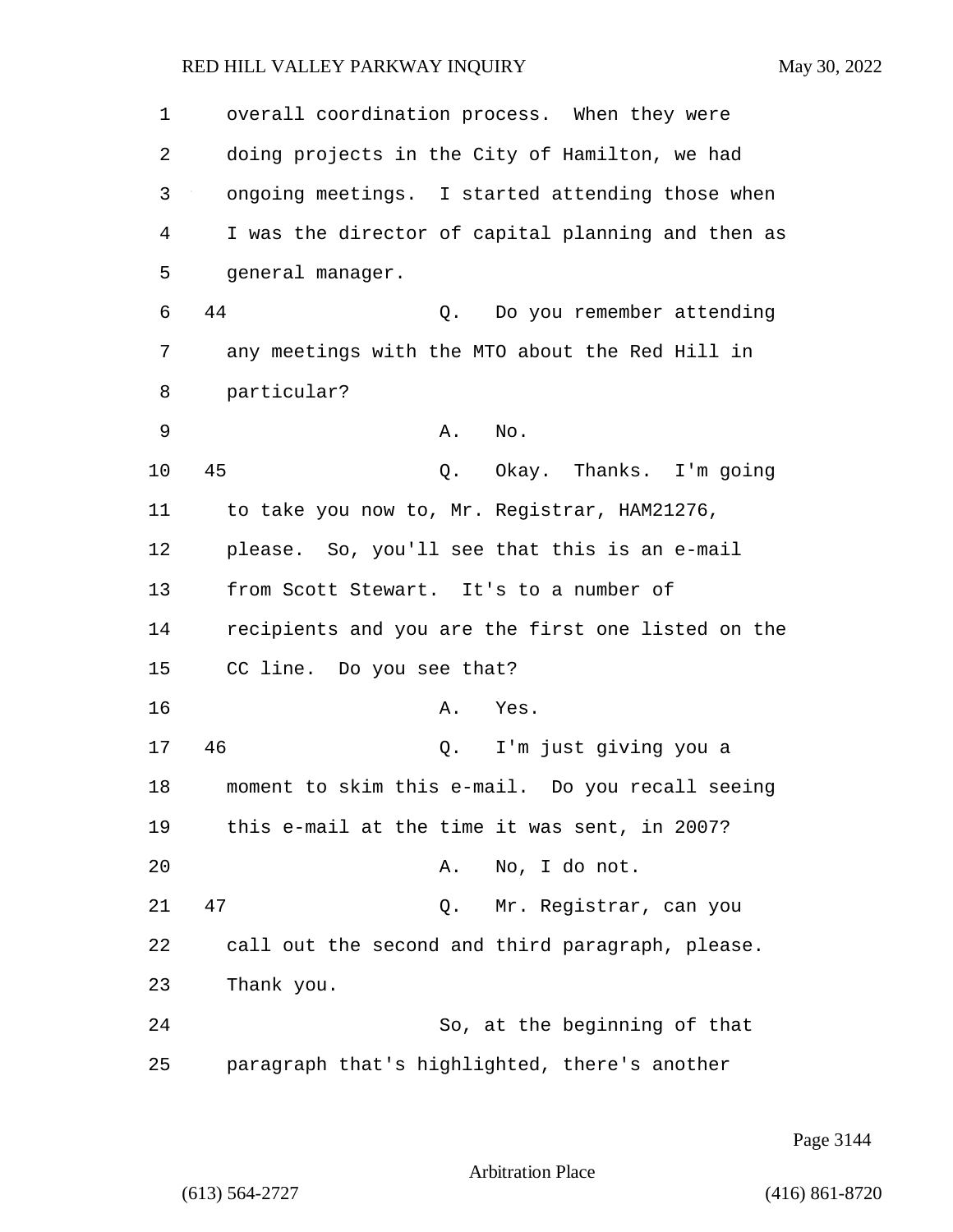| 1  | reference to perpetual pavement and the last       |
|----|----------------------------------------------------|
| 2  | sentence is:                                       |
| 3  | "Perpetual pavement will                           |
| 4  | save more than                                     |
| 5  | \$1.6 million in a 50-year                         |
| 6  | period."                                           |
| 7  | Then the next paragraph says:                      |
| 8  | "The Public Works                                  |
| 9  | Department was profiled                            |
| 10 | in a second article as                             |
| 11 | one of the most                                    |
| 12 | progressive cities in the                          |
| 13 | province when it comes to                          |
| 14 | managing its roads."                               |
| 15 | Mr. Registrar, can you take                        |
| 16 | down that call out, please. And then it            |
| 17 | references a number of bullets about projects that |
| 18 | Hamilton had used when using new technology to     |
| 19 | improve their road network.                        |
| 20 | From your perspective and, in                      |
| 21 | particular, your perspective as general manager,   |
| 22 | how important was it that the City of Hamilton was |
| 23 | perceived as innovative or a leader in this kind   |
| 24 | of technical design?                               |
| 25 | So, I think the technical<br>А.                    |

Page 3145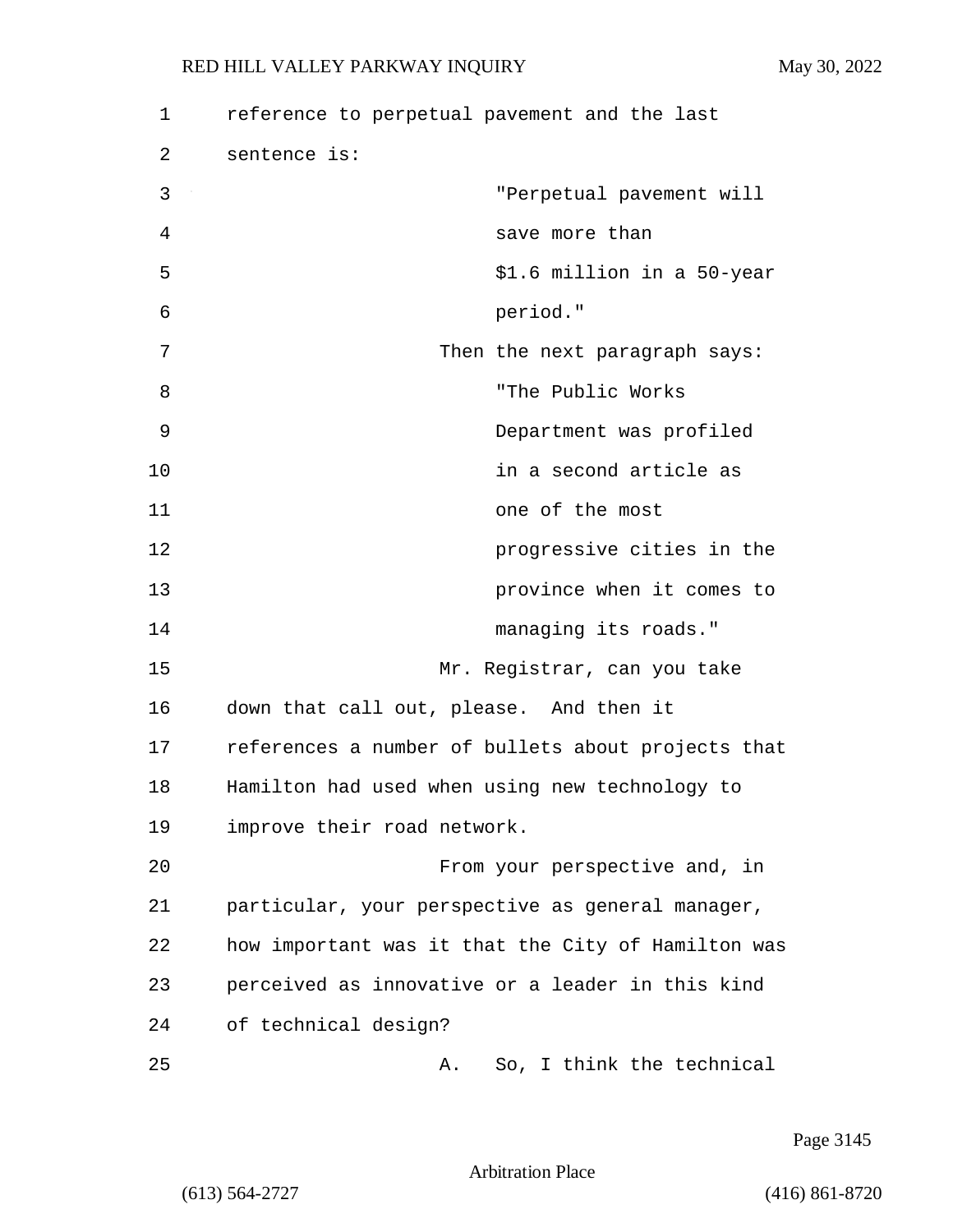| 1  | design in the awards that came forward were        |
|----|----------------------------------------------------|
| 2  | recognized by the different organizations of what  |
| 3  | the City was doing. Making sure we could win an    |
| 4  | award would, in my mind and my opinion, wouldn't   |
| 5  | be the top priority. That came as a result of the  |
| 6  | work we were doing at the City of Hamilton.        |
| 7  | 48<br>From your perspective,<br>Q.                 |
| 8  | how important was it that the City of Hamilton not |
| 9  | simply be perceived, but actually be innovators in |
| 10 | technical design?                                  |
| 11 | Are you talking about<br>Α.                        |
| 12 | with respect to winning an award?                  |
| 13 | 49<br>No. I think that relates<br>Q.               |
| 14 | to perceptions by others, but simply within and    |
| 15 | under your leadership, recognizing your leadership |
| 16 | starts in 2009, how important was it that Public   |
| 17 | Works be an innovator in technical design as       |
| 18 | compared to other municipalities?                  |
| 19 | So, it wasn't an issue<br>Α.                       |
| 20 | with respect to other municipalities.<br>The       |
| 21 | innovation was based on ensuring the funding that  |
| 22 | was being provided was being implemented to        |
| 23 | ensure, you know, with respect to, you know,       |
| 24 | spending the right money on the right asset at the |
| 25 | right time would be the best how I would describe  |

Page 3146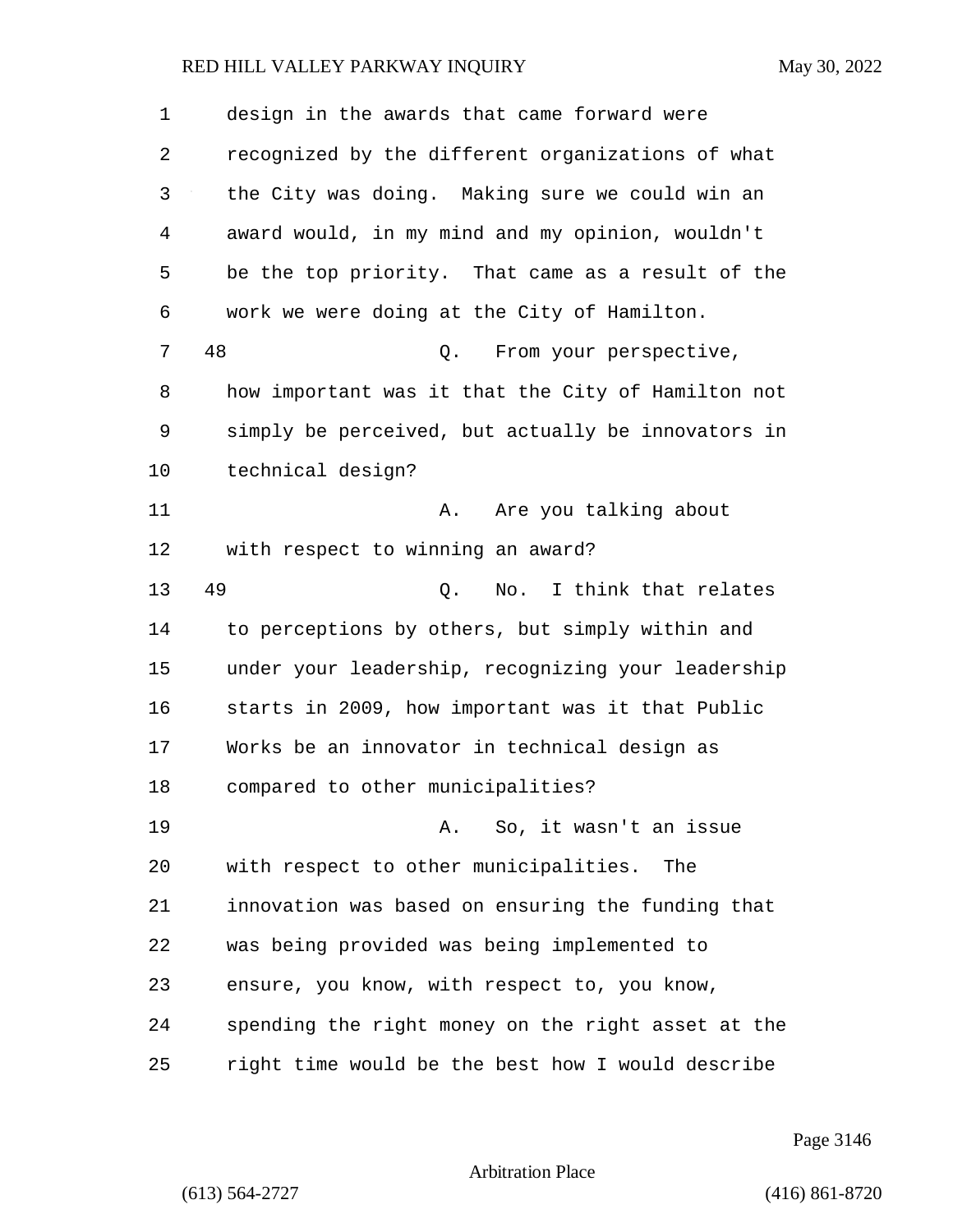1 it. 2 50 Q. Okay. You mentioned that 3 winning awards was, to paraphrase, a secondary 4 effect. How important was it to you that the work 5 of the City of Hamilton be recognized through 6 industry awards or other recognition? 7 A. It wasn't of primary 8 importance to me. 9 51 Q. Okay. Registrar, can you 10 take that down. Thank you. 11 I'm going to turn now to some 12 questions about staff reports and, in particular, 13 reports prepared by staff for the Public Works 14 committee, and I'm asking from your perspective as 15 the general manager of Public Works. 16 Which committees of council 17 usually receive reports prepared by Public Works 18 staff? 19 A. The primary committee 20 would have been the Public Works committee. The 21 second one would be the general information 22 committee. And then occasionally we could do a 23 joint report with the finance committee, but the 24 primary report submission and overview was the 25 Public Works committee of council.

Page 3147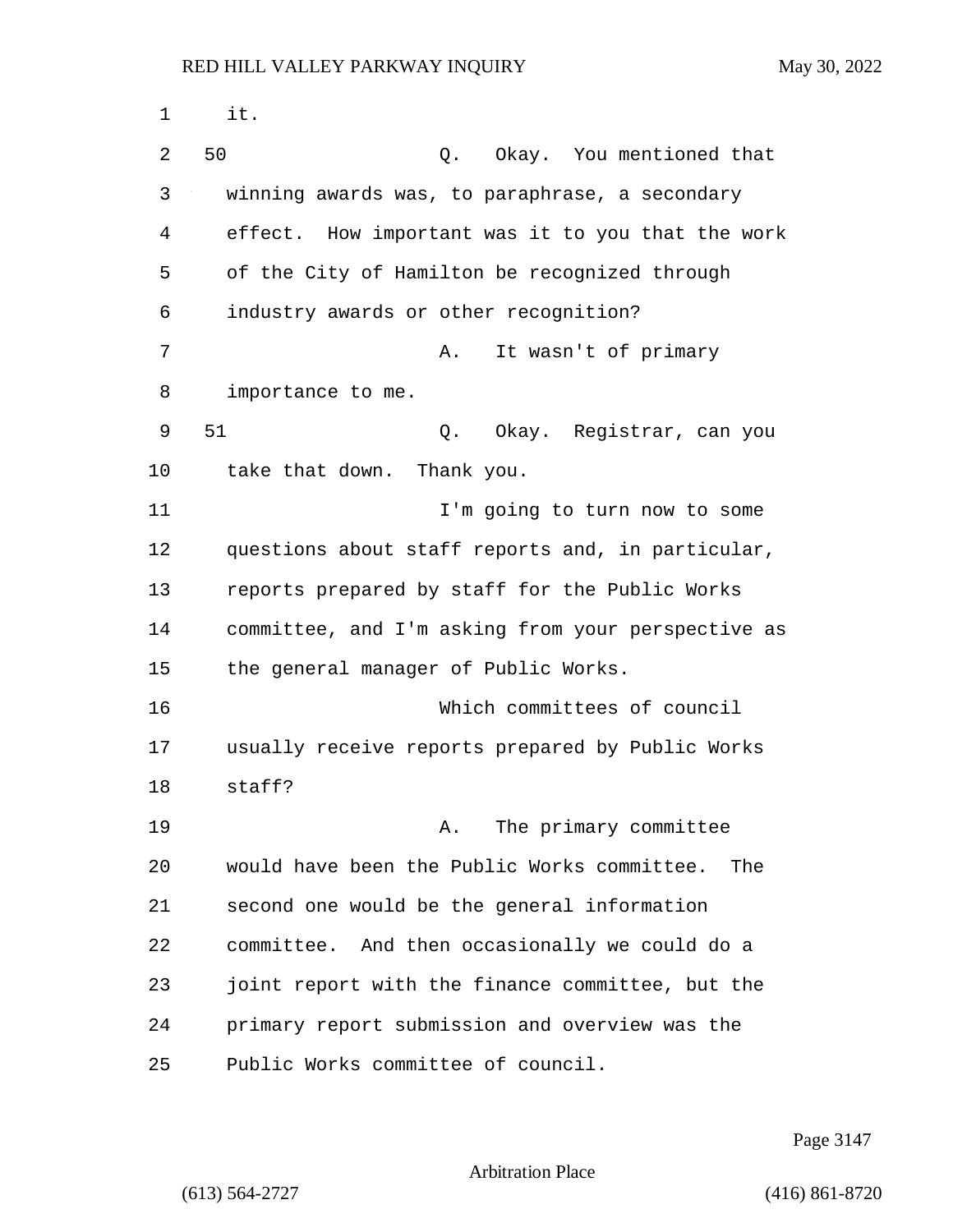| $\mathbf 1$ | 52<br>What was your role in a<br>Q.                |
|-------------|----------------------------------------------------|
| 2           | typical staff report prepared in Public Works for  |
| 3           | the Public Works committee?                        |
| 4           | So, my role, I was in<br>Α.                        |
| 5           | charge of policy and administration. My main       |
| 6           | function on reports was signing them off to be     |
| 7           | submitted to council as per city policy.           |
| 8           | 53<br>That policy where you<br>Q.                  |
| 9           | were the signatory, did that change over time?     |
| 10          | I believe it changed<br>Α.                         |
| 11          | because one of the discussion we had at senior     |
| 12          | management team when I was on as GM was the        |
| 13          | directors and their staff have all the technical   |
| 14          | expertise when a report is prepared, so it was     |
| 15          | moved that the director would be signing off. I    |
| 16          | believe it was, I'm going to say, in 2015. I       |
| 17          | don't recall exactly.                              |
| 18          | 54<br>Okay. So, I'm going to<br>Q.                 |
| 19          | ask you a number of questions to come and, to the  |
| 20          | extent that any of those questions have different  |
| 21          | answers depending on whether before that change in |
| 22          | policy or after, you just let me know. Okay?       |
| 23          | Okay.<br>Α.                                        |
| 24          | 55<br>Q. When would a report have                  |
| 25          | hit your desk in advance of going to the Public    |

Page 3148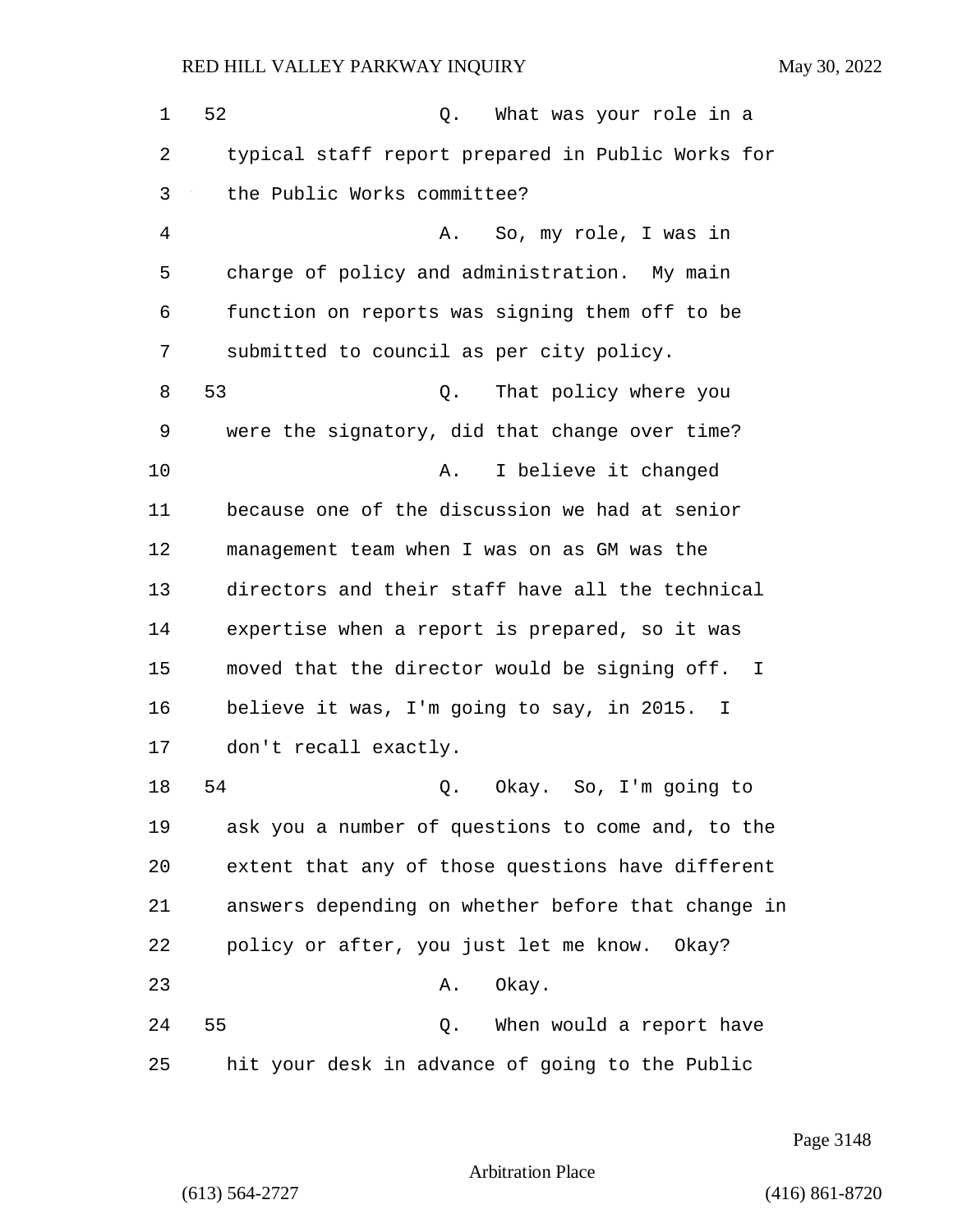1 Works committee? 2 A. I would say it was 3 approximately one month before the actual 4 committee date, the reports would have been 5 completed by the respective divisions and signed 6 off by the director, come to the general manager's 7 office. I would then sign as the GM of Public 8 Works. They would then get forwarded to the 9 legislative assistant in the clerk's department 10 and then we would set up the agenda review 11 generally with the chair of the Public Works 12 committee and the vice chair. So, a month prior 13 to the committee, on average, I would say. 14 56 Q. Okay, so a fair bit of 15 lead time? 16 A. Yes. 17 57 Q. By the time you received 18 a report for your review, what steps would have 19 already happened? 20 A. So, the authors of the 21 report, whatever the topic was, would have done 22 their research and their technical expertise in 23 preparing it. It then would go to, if it was one 24 of the project managers authoring the report, it 25 would go to their manager for sign off, and then

Page 3149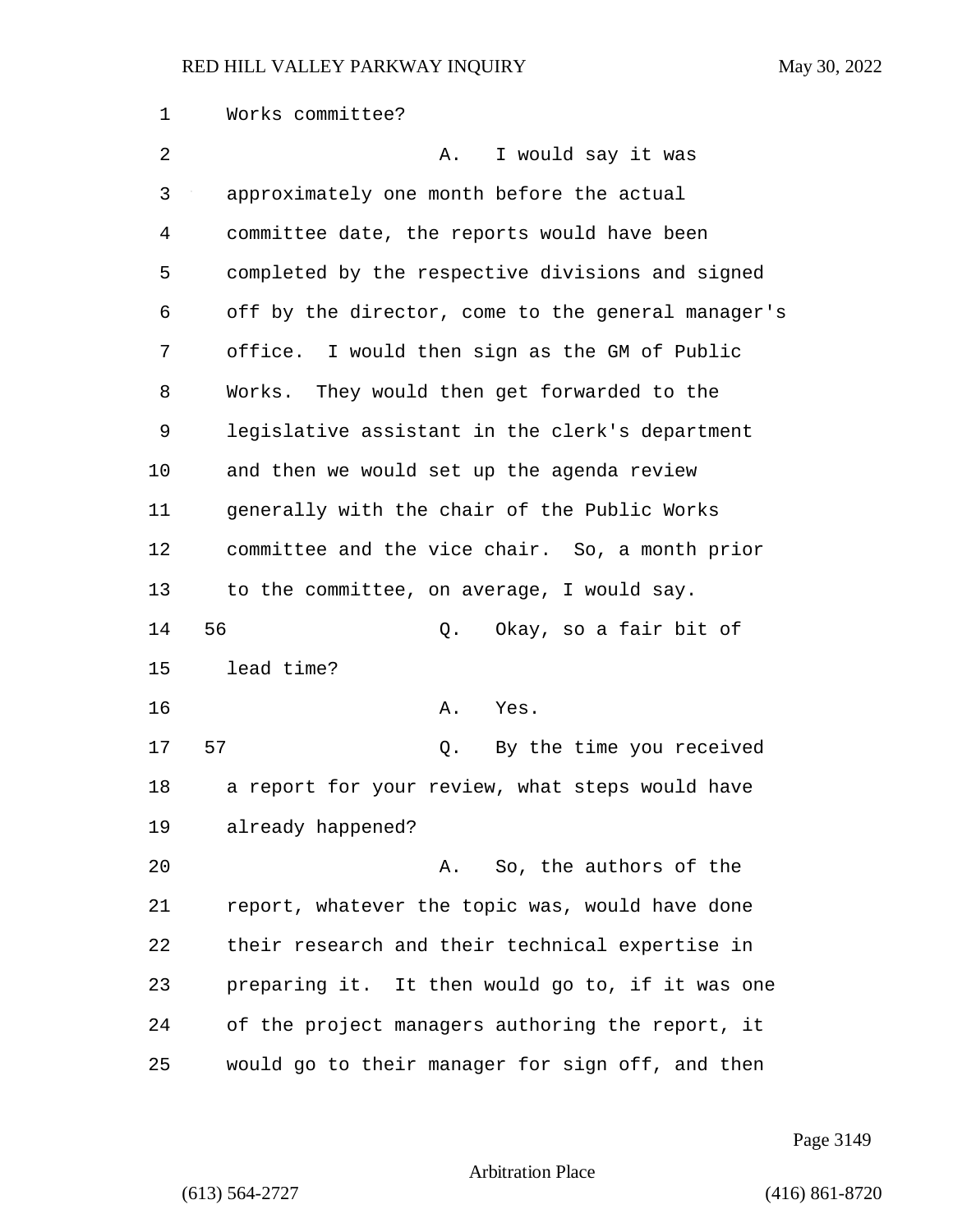| 1  | it would go to the director for sign off. And      |
|----|----------------------------------------------------|
| 2  | those key people have all the technical expertise  |
| 3  | with respect to the report.                        |
| 4  | 58<br>Q. Okay. As I understand                     |
| 5  | it, most reports for the Public Works committee    |
| 6  | were either information reports or recommendation  |
| 7  | reports. Is that correct?                          |
| 8  | That's correct.<br>Α.                              |
| 9  | 59<br>Q. Can you explain the                       |
| 10 | differences between these two types of reports?    |
| 11 | A recommendation report<br>Α.                      |
| 12 | has specific action to be approved by committee:   |
| 13 | Work to be done, when it's to be done, how much    |
| 14 | money. An information report is something to       |
| 15 | follow up to keep the committee informed of what's |
| 16 | going on, and the information report could         |
| 17 | generally, one of the most common forms, was if    |
| 18 | council asked for information on something, it     |
| 19 | goes on to an outstanding business list and        |
| 20 | generally an information report is written for     |
| 21 | that outstanding business list. And then once      |
| 22 | council receives that report, signs off on it,     |
| 23 | it's taken off the OBL. So, one is action, one is  |
| 24 | information, just what it says.                    |
| 25 | 60<br>Okay. Are there<br>Q.                        |

Page 3150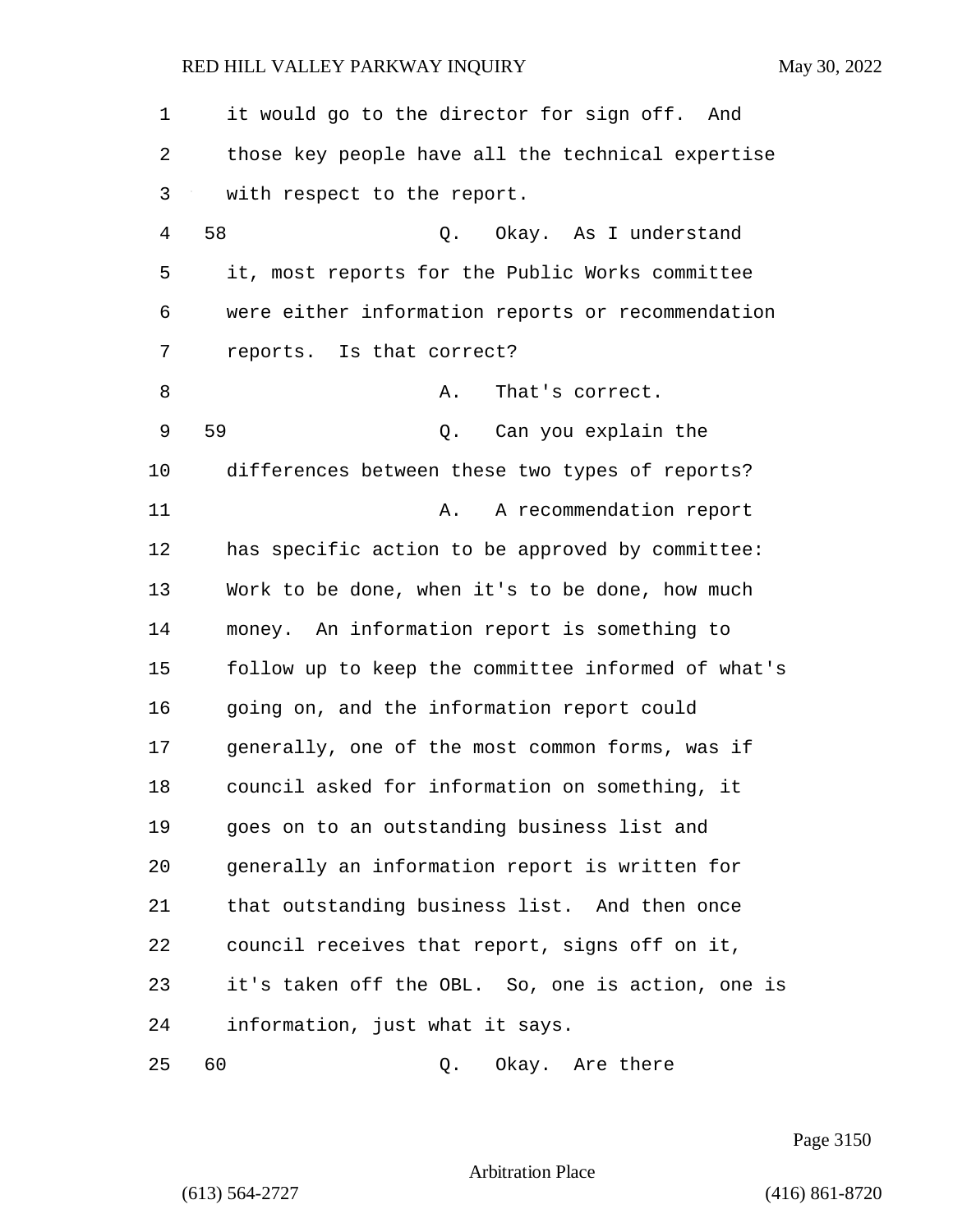1 differences in the level of detail between a 2 typical information report and a typical 3 recommendation report? 4 A. It depends on the topic, 5 so... 6 61 Q. With respect to 7 recommendation reports, what was your practice 8 when a report was delivered to you? 9 A. So, for a recommendation 10 report, I would go through the recommendation to 11 understand exactly what was being -- you know, 12 what was the project, what was the timeline, what 13 was the funding with respect to it. There would 14 be generally an executive summary with the 15 recommendation report. I could read that. And 16 then I would sign off on that report. 17 62 Q. Okay. So, is that to say 18 you wouldn't necessarily read past the executive 19 summary to the body of the report? 20 A. Yeah. It would depend on 21 the report, but primarily I wouldn't read the 22 whole report. 23 63 Q. Okay. Did you edit 24 reports? 25 A. So, in that seven years,

Page 3151

Arbitration Place

(613) 564-2727 (416) 861-8720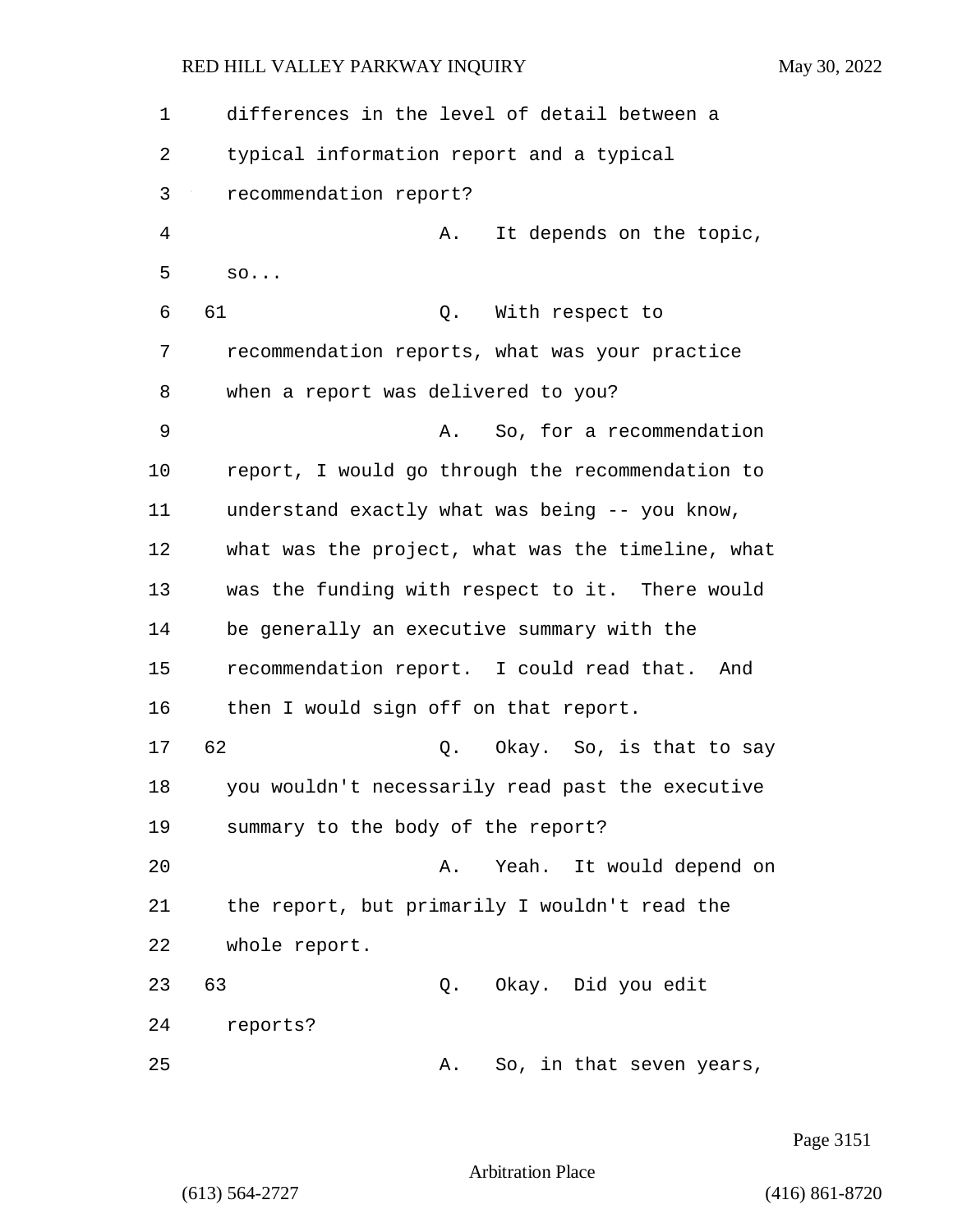| 1  | did I edit reports? I can't say with certainty.    |
|----|----------------------------------------------------|
| 2  | I would imagine I may have addressed in the        |
| 3  | recommendation, if I didn't understand it, if it   |
| 4  | wasn't specific for what's being spent, what it's  |
| 5  | being spent on and the timeline, I would probably  |
| 6  | edit there. I wouldn't edit, in all likelihood,    |
| 7  | the body of the report, because I would have no    |
| 8  | technical expertise to change what the experts     |
| 9  | have written in the body of the report.            |
| 10 | 64<br>Q. Okay. Where a report, a                   |
| 11 | staff report, a recommendation report, addressed a |
| 12 | report prepared by a consultant to the City, would |
| 13 | you read the underlying consultant report?         |
| 14 | No, I would not.<br>Α.                             |
| 15 | 65<br>Q. Now turning to                            |
| 16 | information reports, what was your practice when   |
| 17 | an information report hit your desk?               |
| 18 | A. Generally, the                                  |
| 19 | information report, I would scan the title, what   |
| 20 | it was going for, the reason for the information   |
| 21 | report and I would sign off on it.                 |
| 22 | 66<br>Q. Okay. Turning now to the                  |
| 23 | 2013 CIMA report, Registrar, can you pull up       |
| 24 | overview document 6, page 8, paragraph 11, please. |
| 25 | Mr. Davis, this is also from                       |

Page 3152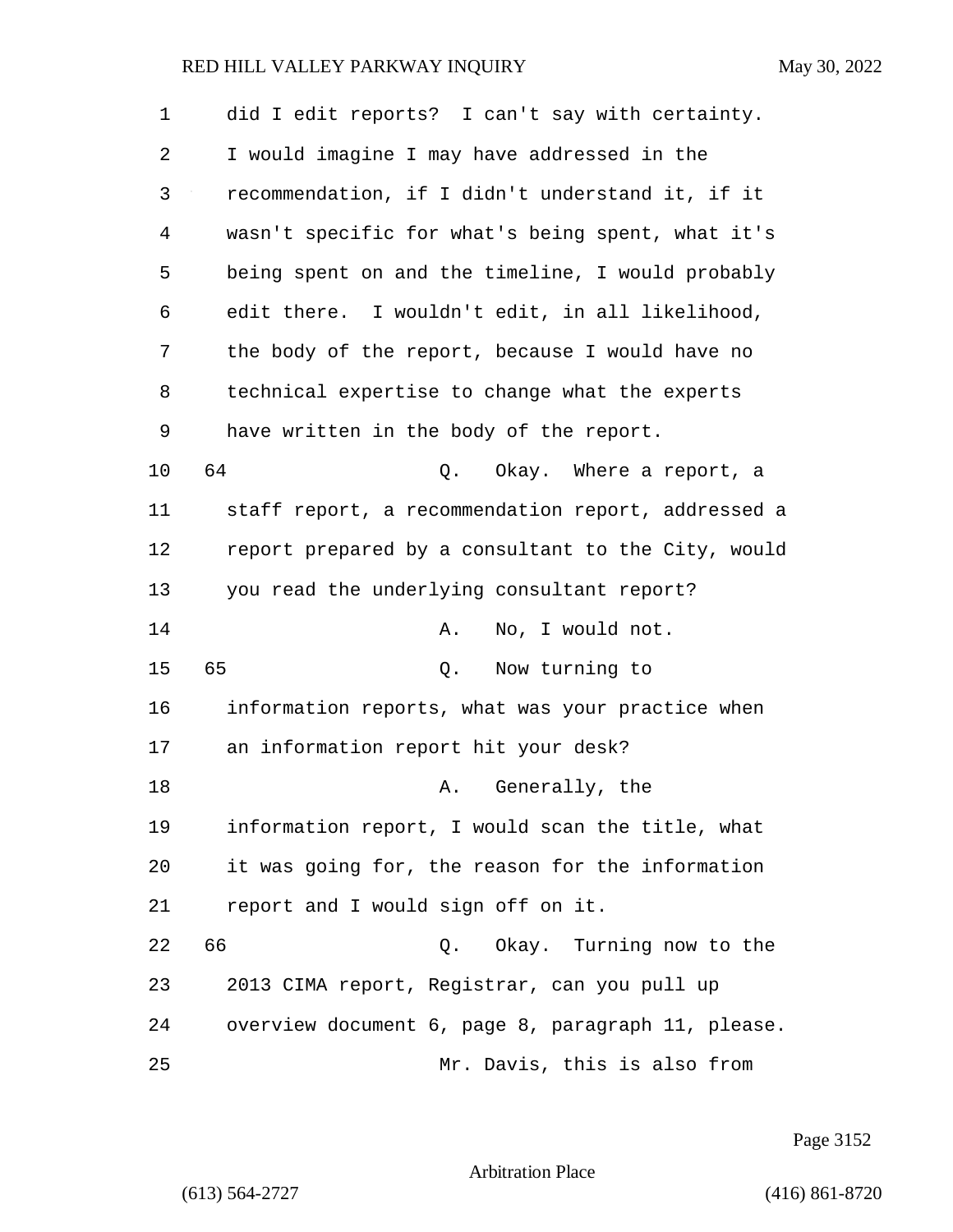| 1  | our overview document, so this is just a narrative |  |
|----|----------------------------------------------------|--|
| 2  | form, and it says:                                 |  |
| 3  | "On January 16, 2013, the                          |  |
| 4  | Public Works committee                             |  |
| 5  | $met$ -- "                                         |  |
| 6  | It lists the councillors:                          |  |
| 7  | " -- and a report from                             |  |
| 8  | that meeting records that                          |  |
| 9  | the following motion was                           |  |
| 10 | passed."                                           |  |
| 11 | Do you see that motion under,                      |  |
| 12 | it says, item 9?                                   |  |
| 13 | A. Yes.                                            |  |
| 14 | 67<br>Q. Do you recall this                        |  |
| 15 | motion?                                            |  |
| 16 | A. I do not.                                       |  |
| 17 | 68<br>Q. Okay. Prior to                            |  |
| 18 | January 2013, were you aware that City staff had   |  |
| 19 | received complaints from citizens in the police    |  |
| 20 | about slippery conditions on the Red Hill?         |  |
| 21 | No, I was not.<br>Α.                               |  |
| 22 | 69<br>Had you personally heard<br>Q.               |  |
| 23 | any anecdotal complaints about slippery conditions |  |
| 24 | on the Red Hill?                                   |  |
| 25 | No.<br>Α.                                          |  |

Page 3153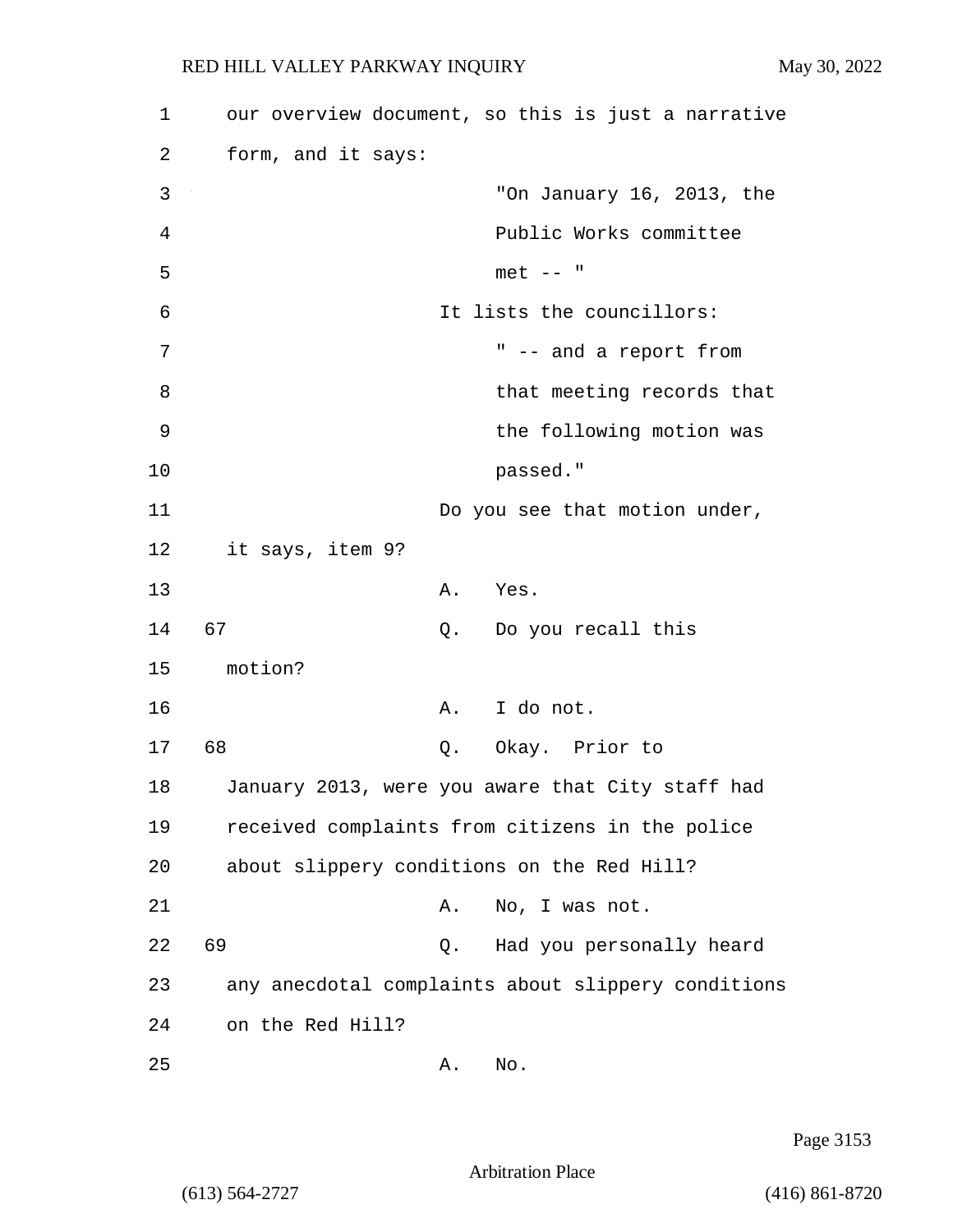1 70 0. Did you have any concerns 2 about the safety of the Red Hill? 3 A. No, I did not. 4 71 Q. Did you drive the Red 5 Hill yourself? 6 A. Many times. 7 72 Q. So, you said you don't 8 recall this motion sitting here today, one that 9 was nine years ago. At the time, when you were 10 general manager, would you have informed yourself 11 of any motions that dealt with the Red Hill? 12 A. So, in reference to this, 13 you know, it's there where the committee is asking 14 for information on the Red Hill Parkway 15 improvements, so at the time, the legislative 16 assistant would have recorded what the members of 17 the committee asked for during this Public Works 18 committee, and this is an item that I'm pretty 19 sure would have went on to an outstanding business 20 list and then the technical staff had to follow up 21 to get the information that was requested to 22 report back to council. 23 73 Q. So, this motion requires 24 staff to be directed to investigate upgrading 25 lighting and investigate better reflective

Page 3154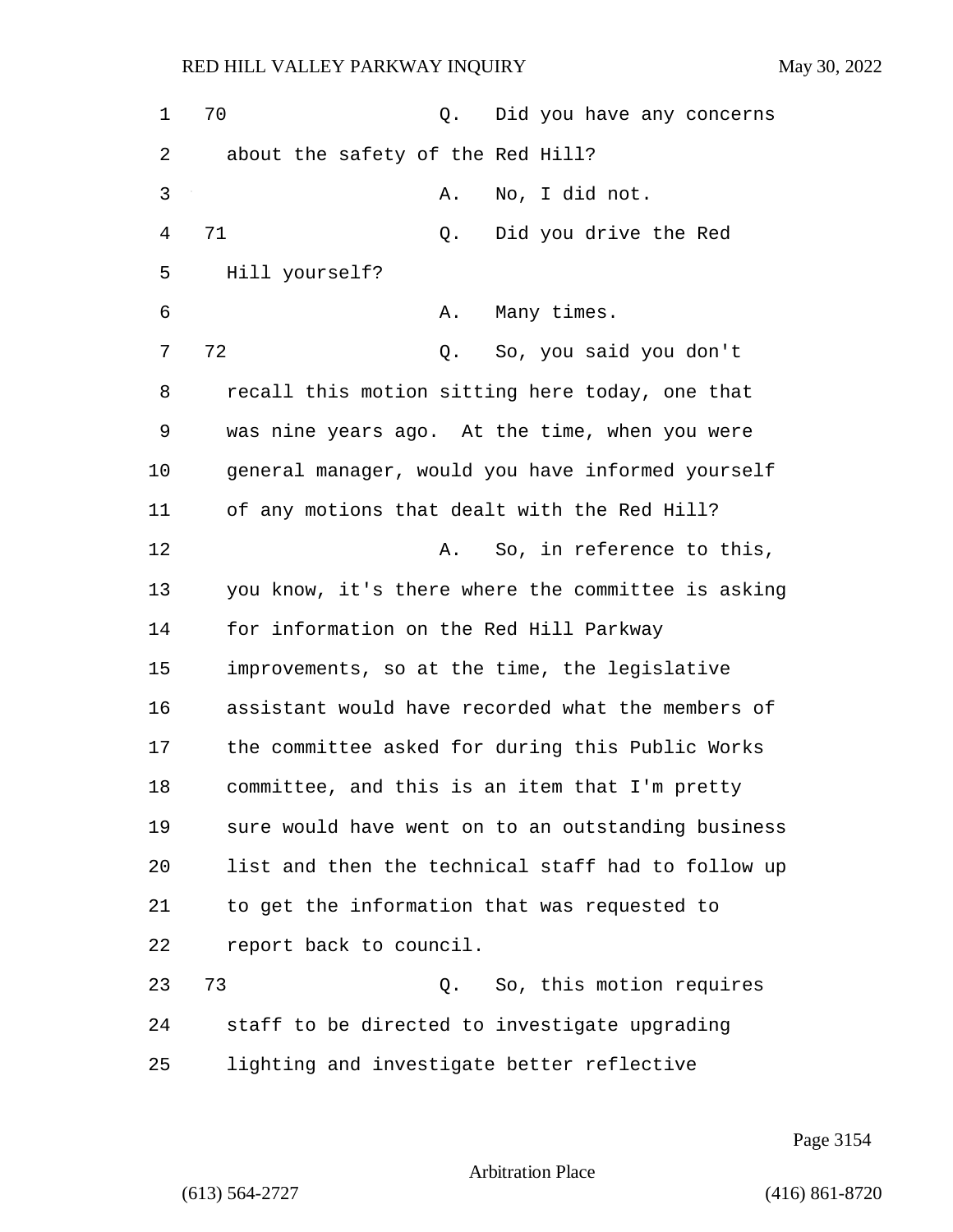| $\mathbf 1$ | signage, among other things, and that a full       |
|-------------|----------------------------------------------------|
| 2           | costing of options and alternatives be presented.  |
| 3           | Were you involved in                               |
| 4           | determining which staff members within Public      |
| 5           | Works would take the lead in implementing the      |
| 6           | investigation set out in the motion?               |
| 7           | No, I would not. This<br>Α.                        |
| 8           | would go through, at the committee when it was     |
| 9           | brought up, the director, you know, whose          |
| 10          | portfolio falls under the Red Hill, issues on this |
| 11          | would be the lead and direct the staff to who      |
| 12          | should write the report.                           |
| 13          | 74<br>Okay. Which director<br>Q.                   |
| 14          | would that be?                                     |
| 15          | This is under Traffic<br>Α.                        |
| 16          | Management and Operations, Traffic Engineering, it |
| 17          | looks like, so I would think it would be under --  |
| 18          | I think it was under John Mater's portfolio at the |
| 19          | time and then you would have had, I think, Geoff   |
| 20          | Lupton was the director and then Martin White      |
| 21          | would have been the manager of roads and then      |
| 22          | whatever staff they assigned it to to do the       |
| 23          | review. That's my best recollection.               |
| 24          | 75<br>Q. So, you would have viewed                 |
| 25          | this motion at the time when you received it from  |

Page 3155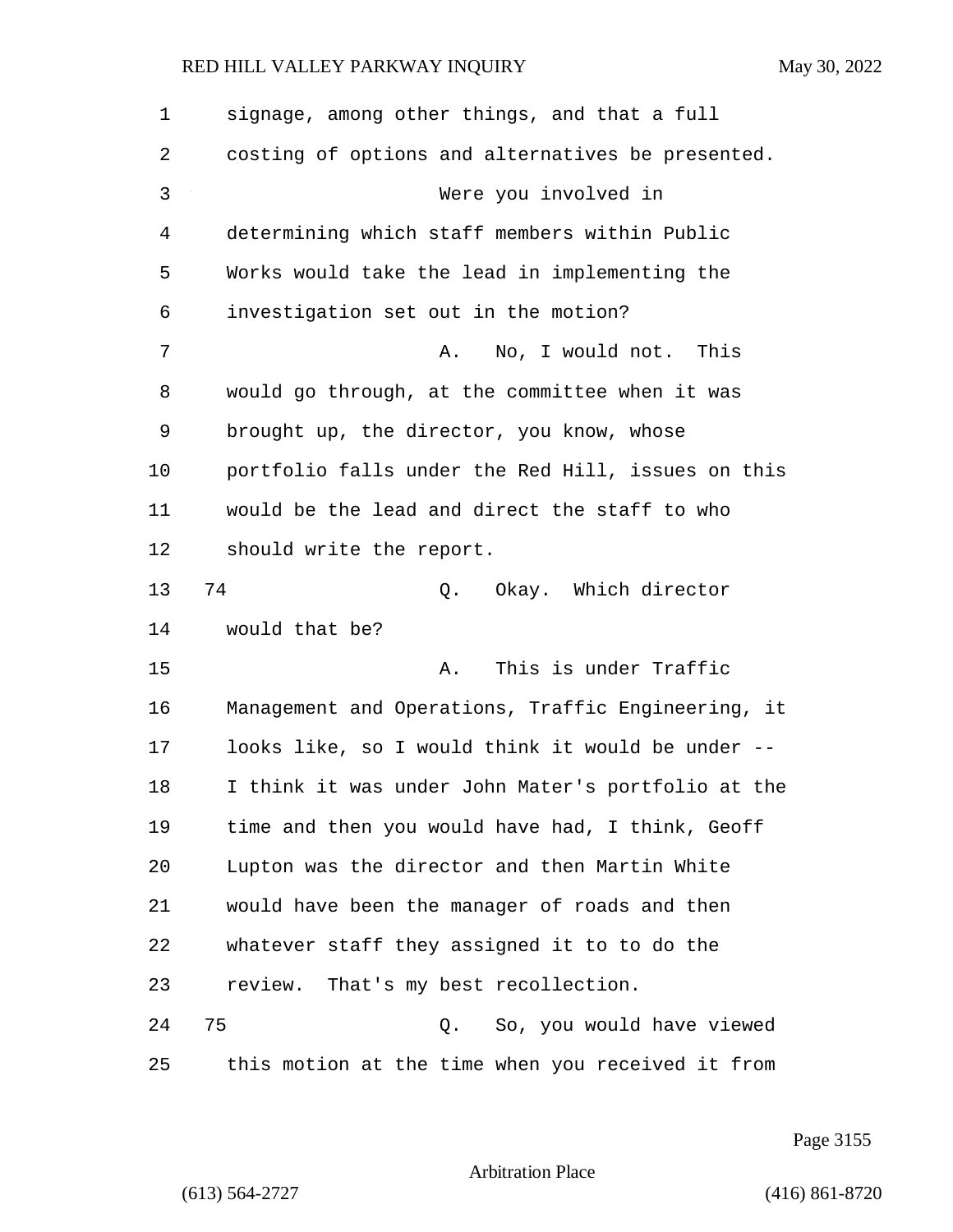| 1  | the legislative office as falling under the        |
|----|----------------------------------------------------|
|    |                                                    |
| 2  | purview of traffic engineering?                    |
| 3  | Yes.<br>Α.                                         |
| 4  | 76<br>Traffic services<br>Q.                       |
| 5  | engineering, I think it was called then?           |
| 6  | Yeah. That was where the<br>Α.                     |
| 7  | directors, after the committee meets, they know    |
| 8  | which portfolio needs to follow up on all the      |
| 9  | motions passed by council.                         |
| 10 | 77<br>Q. Registrar, can you skip                   |
| 11 | to paragraph 17 of the same overview document,     |
| 12 | page 10.                                           |
| 13 | Just to close this loop,                           |
| 14 | Ms. Cameron, who is the assistant to Gary Moore,   |
| 15 | advised Mr. Field, Mr. McGuire and Mr. Murray that |
| 16 | John Mater and his group would be taking lead on   |
| 17 | the motion. So, I think you're quite right,        |
| 18 | Mr. Mater was the director of corporate assets and |
| 19 | strategic planning, under which the traffic and    |
| 20 | safety engineering department fell.                |
| 21 | Registrar, you can take out                        |
| 22 | that call out.                                     |
| 23 | That motion in particular was,                     |
| 24 | in part, an investigation of lighting. In your     |
| 25 | view, did that also fall under John Mater's group? |

Page 3156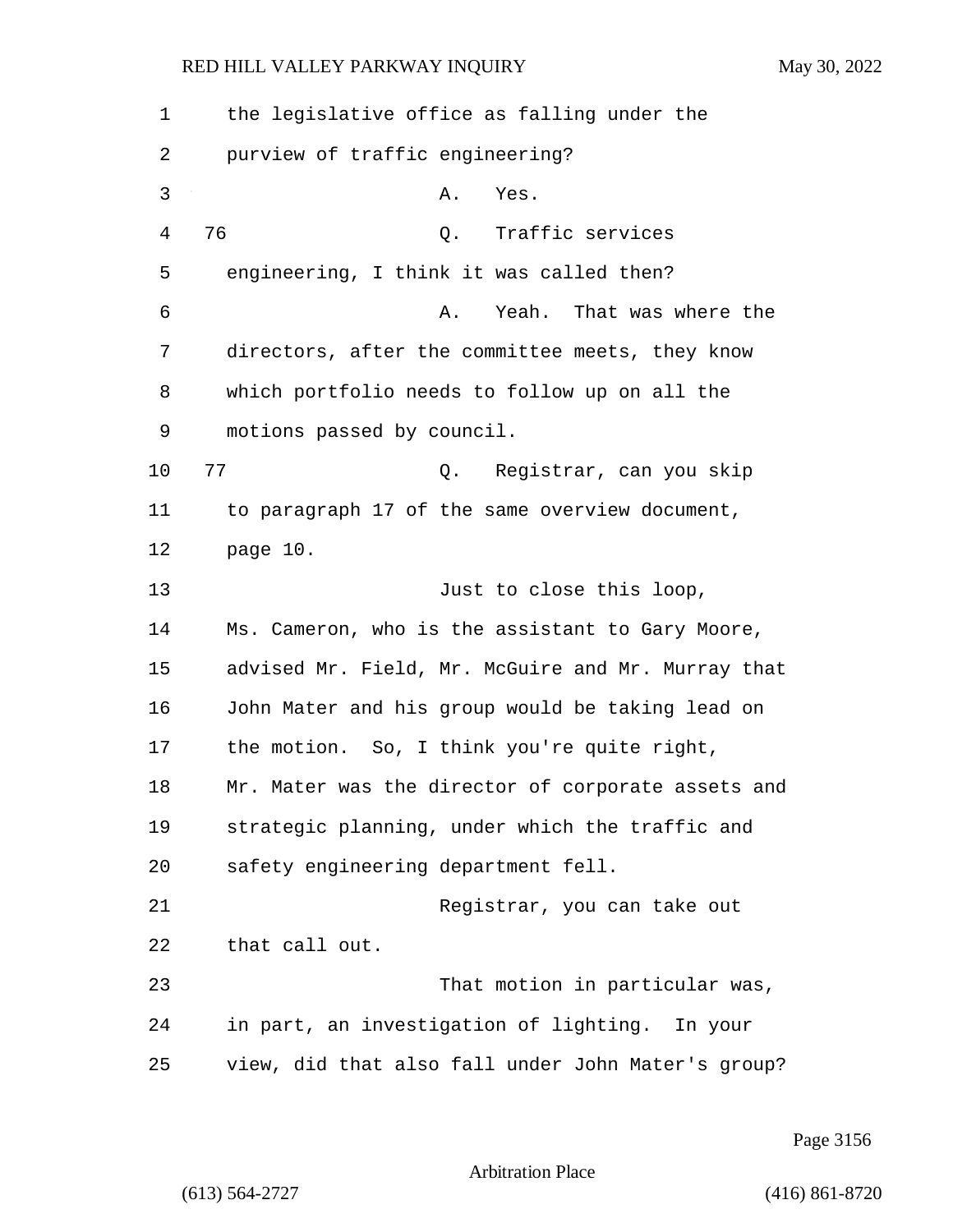| 1  | Α.<br>Yes.                                        |
|----|---------------------------------------------------|
| 2  | 78<br>Who was responsible for<br>Q.               |
| 3  | selecting a consultant to assist City staff where |
| 4  | appropriate?                                      |
| 5  | So, you know, it depends,<br>Α.                   |
| 6  | but in this case I would say John Mater's         |
| 7  | portfolio, his staff are going to do the report.  |
| 8  | You know, the City had a list, a roster, of the   |
| 9  | consultants for various functions. I forget the   |
| 10 | number. There was probably like 30 to 40 roster   |
| 11 | consultants, so the staff in John Mater's         |
| 12 | division, looking at what is required, would      |
| 13 | select a consultant from the roster that pertains |
| 14 | to the work that needs to be done.                |
| 15 | 79<br>Q. Okay. So, it would be                    |
| 16 | John Mater's group to decide whether a consultant |
| 17 | was needed and then to select that consultant, if |
| 18 | a consultant was needed?                          |
| 19 | I believe so, yes.<br>Α.                          |
| 20 | 80<br>The roster program, do<br>Q.                |
| 21 | you have knowledge of how consultants got on to   |
| 22 | the roster?                                       |
| 23 | Yes, I do.<br>Α.                                  |
| 24 | 81<br>Can you describe that for<br>Q.             |
| 25 | the Commissioner, please?                         |

Page 3157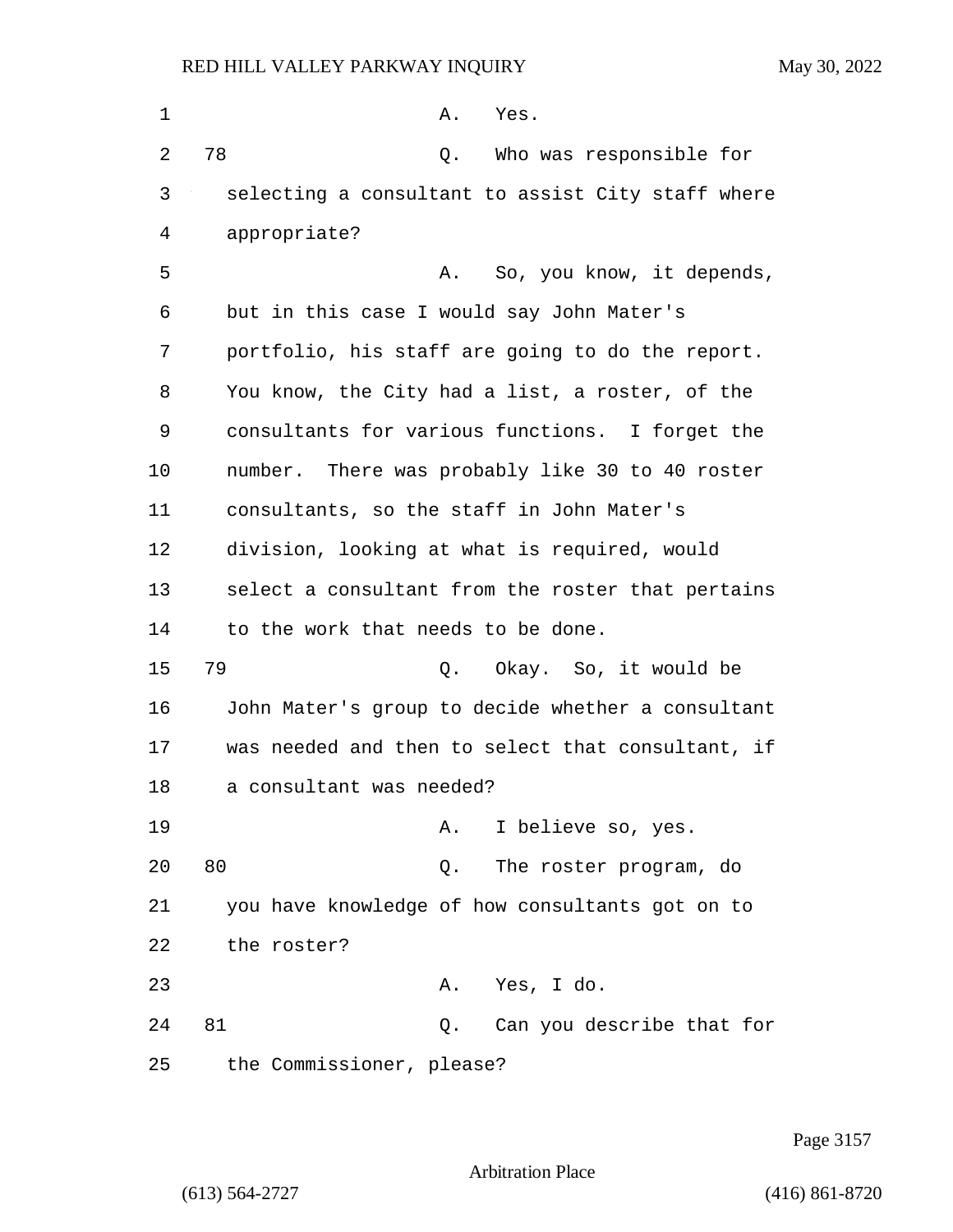| 1  | So, the roster<br>Α.                               |
|----|----------------------------------------------------|
| 2  | consultant, the list of consultants on the roster, |
| 3  | so there's categories you would have: Traffic      |
| 4  | management, environmental, water, environmental    |
| 5  | waste water analysis, waste management, transit    |
| 6  | functions, and I believe it's every two or three   |
| 7  | years, I think it was two years when I was there,  |
| 8  | we put out a call for consultants to bid on        |
| 9  | different work that the City has to do. And,       |
| 10 | again, the roster consultant isn't just for Public |
| 11 | Works, it's for the entire City as they need it.   |
| 12 | And the technical expert of that portfolio or      |
| 13 | discipline would then, let's say you got ten       |
| 14 | roster -- ten reports submitted, they would go     |
| 15 | through and I'm guessing, but generally let's say  |
| 16 | five of the consultants would be selected to be on |
| 17 | the City's roster.                                 |
| 18 | And the premise for the roster                     |
| 19 | process is to expedite work that the City needed   |
| 20 | to do. So, you went through the detailed report    |
| 21 | review of what the consultant could provide. They  |
| 22 | would go on the roster and then when something     |
| 23 | came up, for instance, as we're looking at here,   |
| 24 | the technical expert who needs an assignment would |
| 25 | then go to the roster captain and say, I need a    |

Page 3158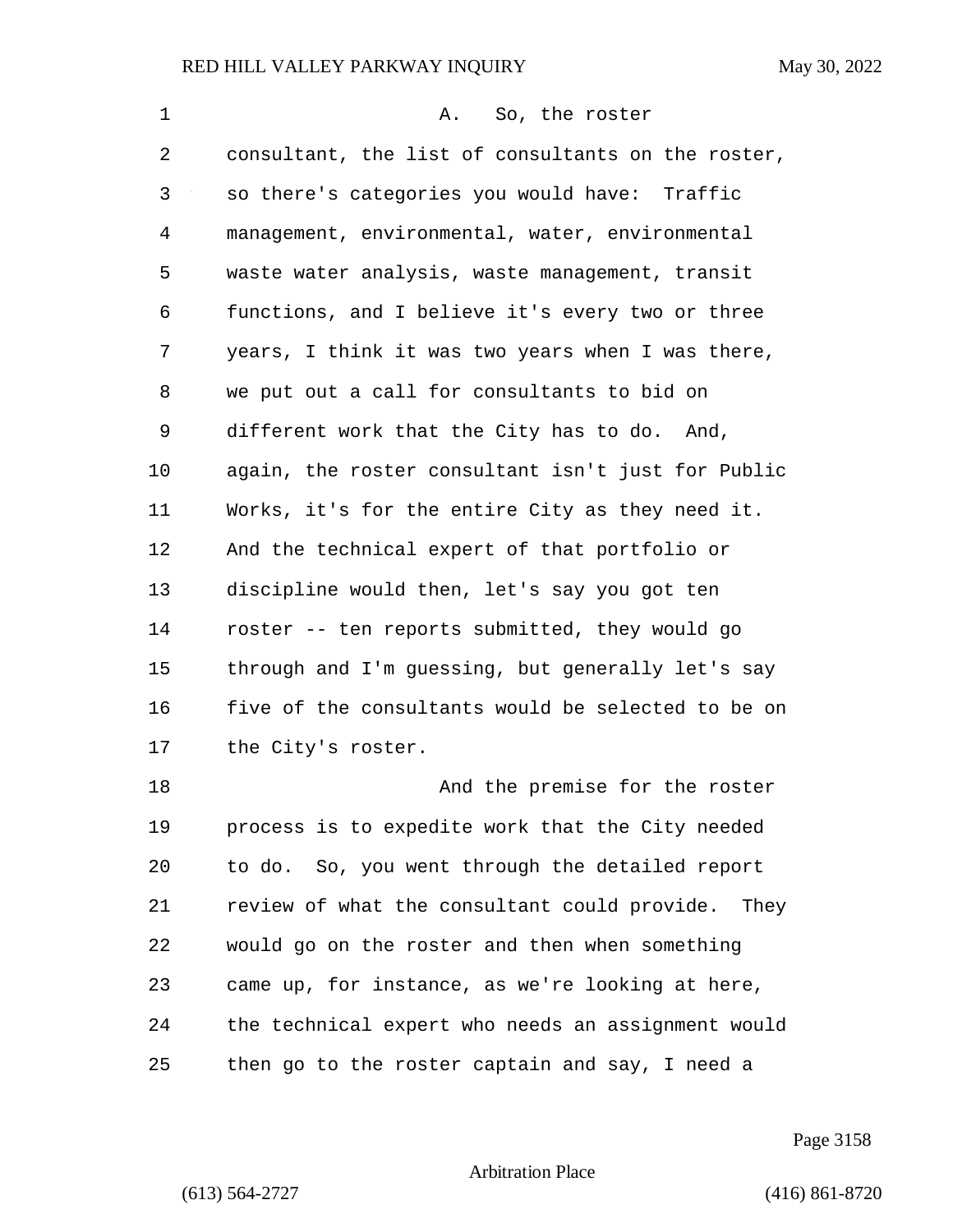1 transportation consultant, you know, whatever the 2 expertise is for this, and the roster captain then 3 assigns a consultant for the division that needs 4 the work done. Does that help? 5 82 Q. It does. Thank you. So, 6 the roster captain, every couple of years, would 7 receive applications to be on the roster and then 8 would they score their applications? 9 A. Yes. So, they would go

10 through the evaluation, score it, and then make a 11 recommendation to put the professional consultants 12 on the roster in whatever category it may be. So, 13 again, you would have ten submissions to get on to 14 the roster, but the roster captain would -- and 15 I'm speculating -- only maybe take five, so some 16 would get on and some would not, but it was a 17 scoring system and it was ranked and there was a 18 committee, I believe, of all the roster captains. 19 And then as general manager, I was required to 20 sign off on the rosters, again, as a policy and 21 administration process. I didn't review any of 22 the roster consultant submissions.

23 83 Q. The benefit of having a 24 handful of consultants on a roster in any 25 particular technical area is you can forego a more

Page 3159

Arbitration Place

(613) 564-2727 (416) 861-8720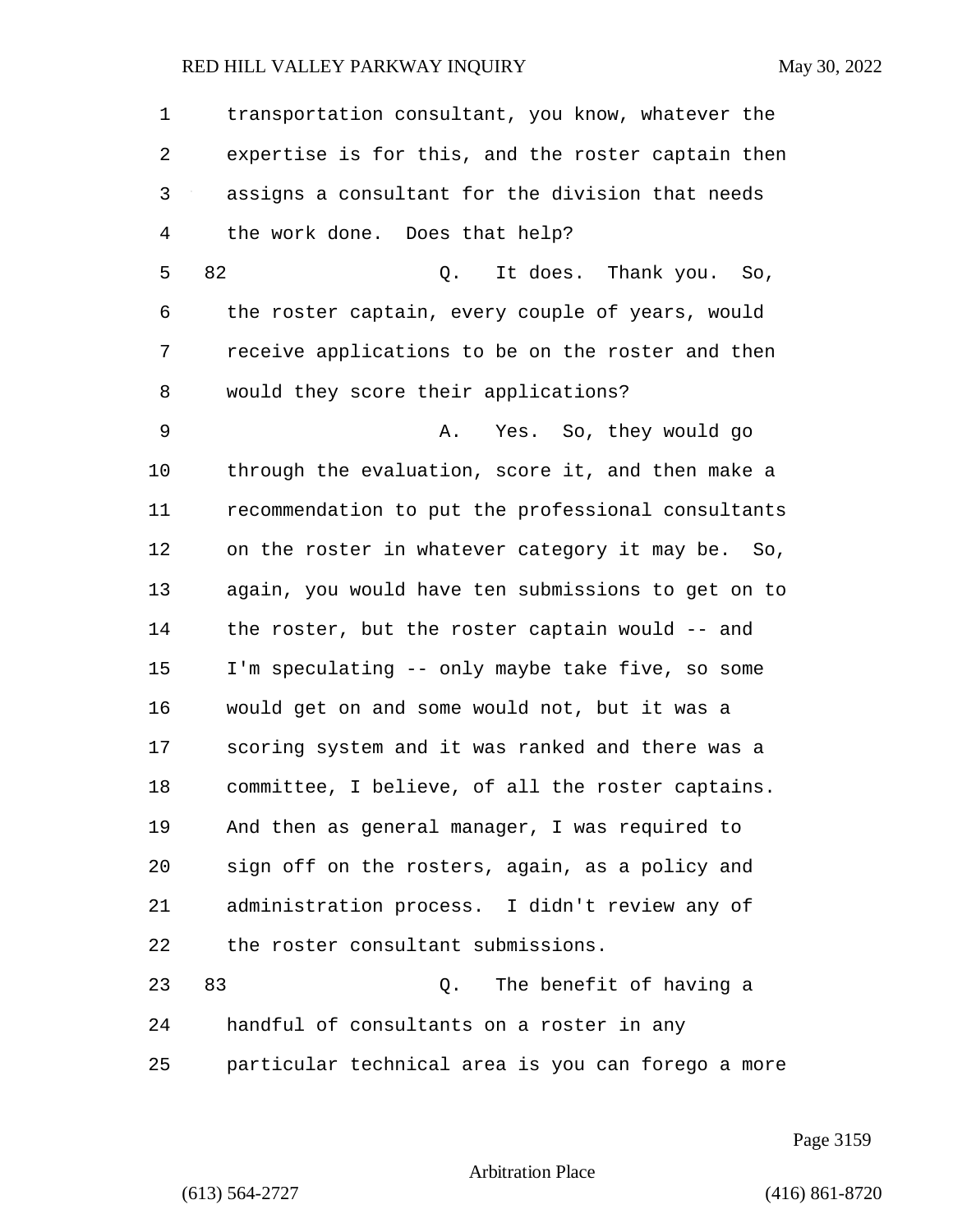1 formal tendering system on a contract-by-contract 2 basis or a project-by-project basis. Is that 3 right? 4 A. That's correct. 5 84 Q. You said the roster 6 captain would select a consultant at the request 7 of a staff member who asked for a consultant for a 8 particular project. Did the roster captain, was

9 it the formal or informal policy that the roster 10 captain would hand out or distribute the contracts 11 in some sort of equitable way or allocate them so 12 that each entity on the roster would get access to 13 a project or two or three?

14 **A.** Again, it depends, but I 15 think the significance of the roster program is 16 the consulting engineering firms or the different 17 professions on the roster would receive 18 assignments throughout the period of the roster. 19 So, there may be a case where, you know, one 20 person, consultant, has the expertise and maybe 21 they were used in the past. Again, I'm 22 speculating. But the beauty of the roster 23 assignment is that it's self -- you know, if 24 somebody wasn't getting work, we would definitely 25 hear about it, so I guess the best way is it

Page 3160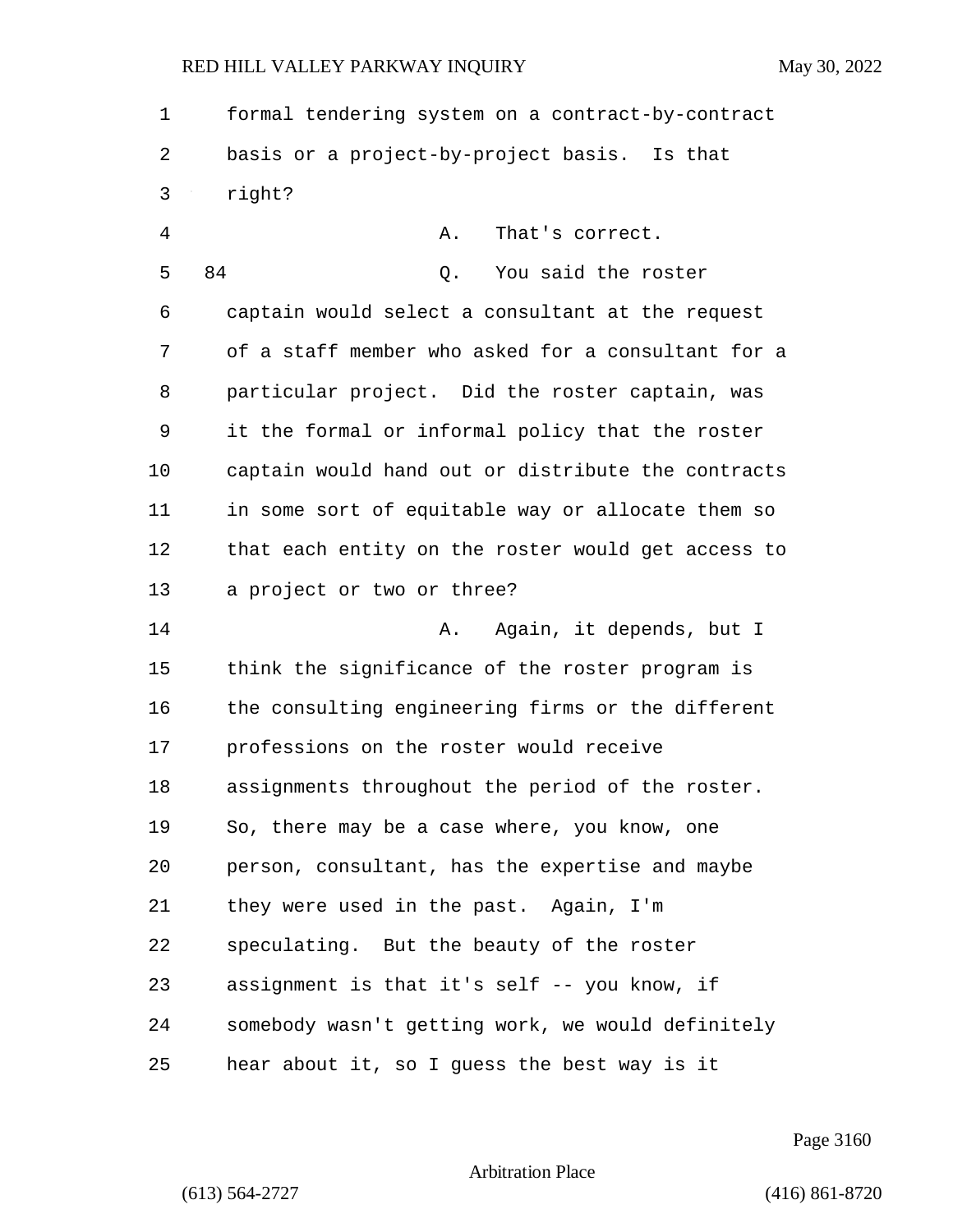| 1  | self-monitors. So, all the firms selected to be    |
|----|----------------------------------------------------|
| 2  | on the roster did receive work if it became        |
| 3  | available throughout the term of the roster        |
| 4  | assignment.                                        |
| 5  | 85<br>Okay. So, the roster<br>Q.                   |
| 6  | captain would look at the project and the          |
| 7  | consultants, try to find a good fit, and also look |
| 8  | to some sort of fair distribution of work as       |
| 9  | between those on the roster?                       |
| 10 | That's a fair<br>Α.                                |
| 11 | description, yes.                                  |
| 12 | 86<br>Q. Okay. So, I take it,                      |
| 13 | then, you were not involved in the selection of    |
| 14 | CIMA as the consultant on this project?            |
| 15 | No, I was not.<br>Α.                               |
| 16 | 87<br>Q. Registrar, you can take                   |
| 17 | down the OD. Were you involved in the day-to-day   |
| 18 | work on the project to respond to this motion?     |
| 19 | A. No, I was not.                                  |
| 20 | 88<br>Q. What was your practice as                 |
| 21 | general manager regarding your level of            |
| 22 | involvement of -- pardon me, of involvement on a   |
| 23 | project like this?                                 |
| 24 | My involvement, unless<br>Α.                       |
| 25 | there was a financial issue related to the budget, |

Page 3161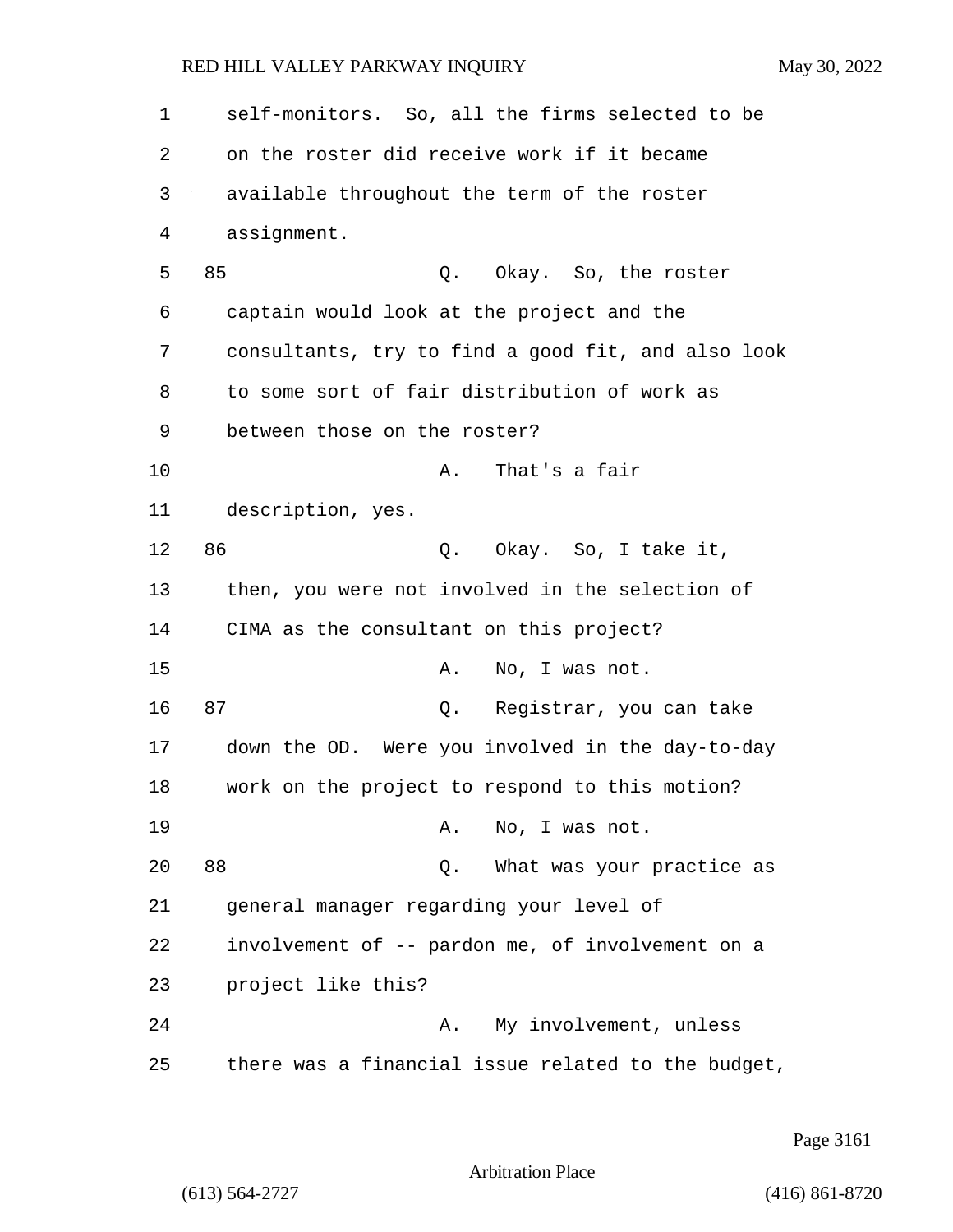1 I may be contacted. All the technical side, I 2 have no technical expertise and all the discipline 3 required for that report would be in whichever 4 division was assigned the report to write it, to 5 author it. 6 89 Q. Apart from those times 7 that you have just mentioned where you might be 8 involved, were you expected to be kept in the loop 9 or updated on progress of this kind of project? 10 A. No, I was not. 11 90 Q. Registrar, can you bring 12 up HAM4307, please. Then you can go first to 13 image 2. So, this is an e-mail. You are not 14 copied on this e-mail. It's an e-mail from 15 Stephen Cooper to Dave Ferguson and Martin White. 16 And Mr. Cooper says: 17 "Gentlemen, I was 18 speaking to Mike Field 19 this morning and he said 20 **120 home contract Cary Moore saw the** that Gary Moore saw the 21 report -- " 22 And this is in September of 23 2013. This is in respect of the 2013 CIMA report: 24 " -- and was not pleased

25 with the recommendation

Page 3162

Arbitration Place

(613) 564-2727 (416) 861-8720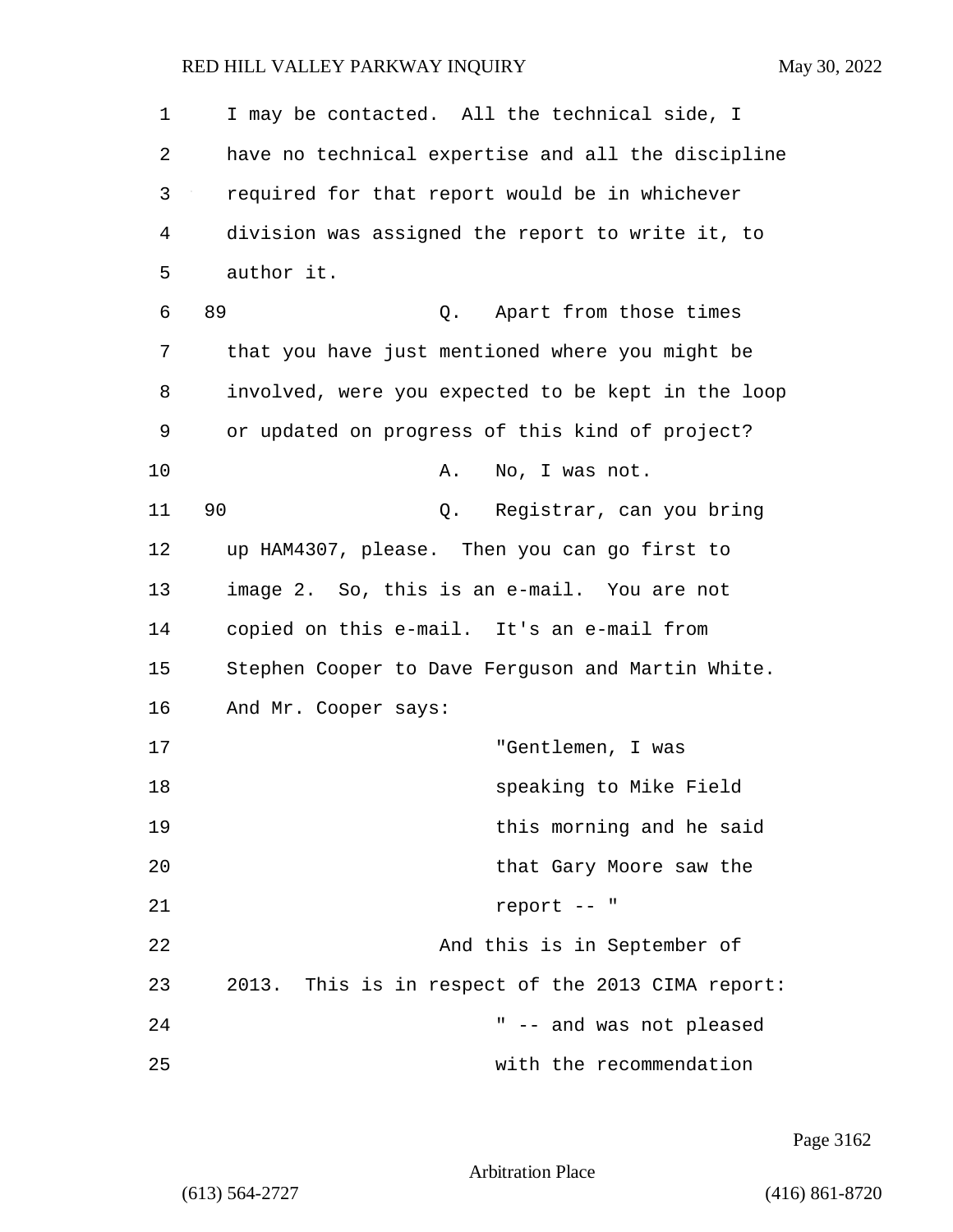| $\mathbf 1$  | provided by CIMA. Have                             |
|--------------|----------------------------------------------------|
| $\mathbf{2}$ | either of you spoken to                            |
| 3            | him about this? Are you                            |
| 4            | aware of anything in                               |
| 5            | particular that he does                            |
| 6            | not like or agree with?"                           |
| 7            | In September of 2013, did                          |
| 8            | Mr. Moore express any concern to you about the     |
| 9            | content of the draft 2013 CIMA report?             |
| 10           | No, he did not.<br>Α.                              |
| 11           | 91<br>Q. Registrar, can you go up                  |
| 12           | to image 1, please. Actually, can you call out     |
| 13           | the last e-mail in this chain, which is the next   |
| 14           | e-mail in this chain. This is the same day and,    |
| 15           | again, you are not copied on this, but now it is   |
| 16           | including Geoff Lupton, so Mr. Cooper's been taken |
| 17           | off and Mr. Lupton has been added:                 |
| 18           | "IN CONFIDENCE.<br>Geoff,                          |
| 19           | Gary has a vested                                  |
| 20           | interest in this from the                          |
| 21           | beginning and has                                  |
| 22           | influenced it somewhat                             |
| 23           | already. Off the record,                           |
| 24           | I think he even spoke to                           |
| 25           | CIMA. I'm asking if you                            |

Page 3163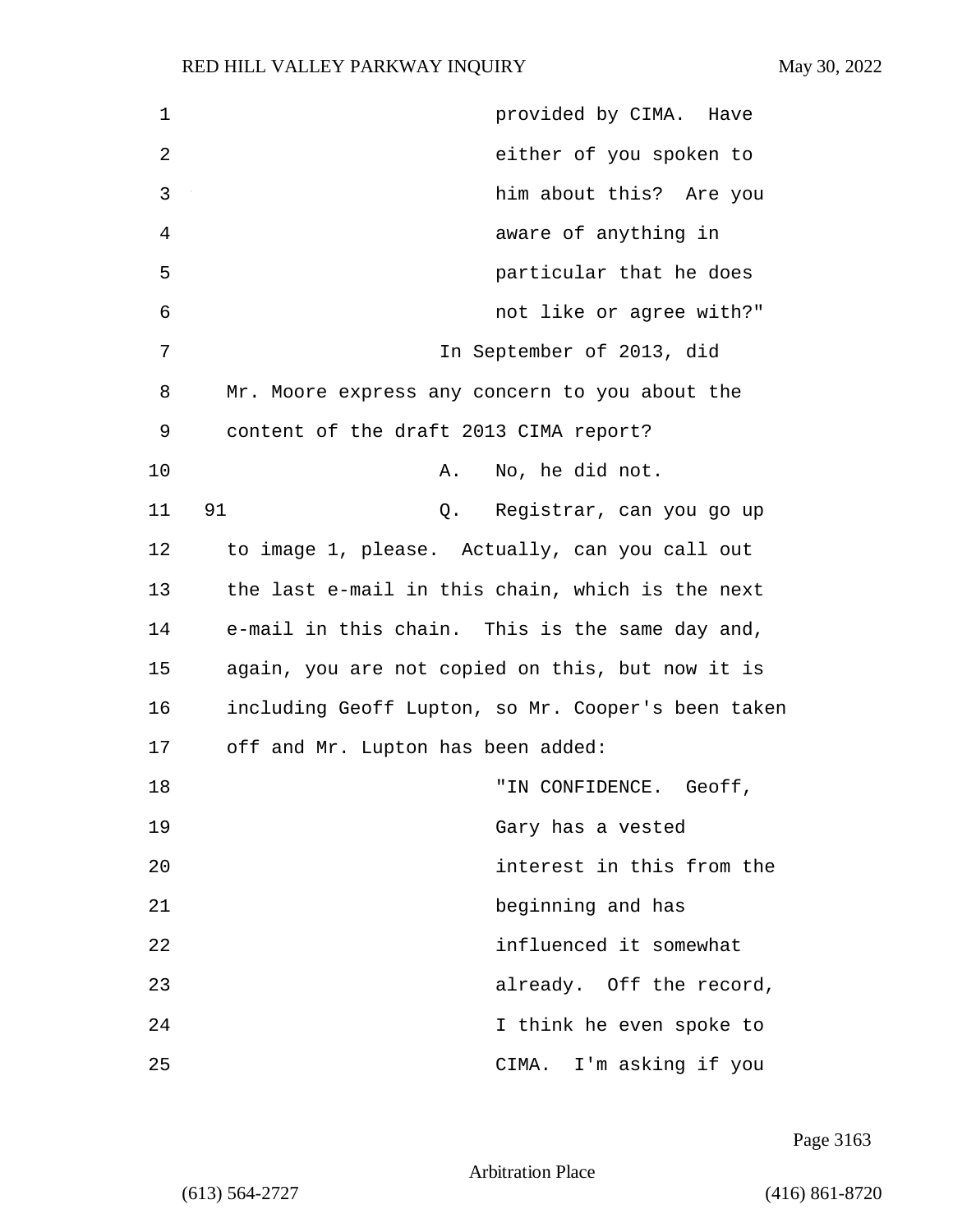| 1  | can schedule a meeting                            |
|----|---------------------------------------------------|
| 2  | with him for us to talk                           |
| 3  | as we cannot afford staff                         |
| 4  | issues as we report to                            |
| 5  | council. He was on the                            |
| 6  | original team that built                          |
| 7  | the roadway. There was                            |
| 8  | nothing wrong with the                            |
| 9  | review or recommendations                         |
| 10 | from the consultant. I                            |
| 11 | deem this extremely                               |
| 12 | sensitive, as I don't                             |
| 13 | need any nonsense                                 |
| 14 | relating to our actions                           |
| 15 | on Councillor Collins'                            |
| 16 | motion. Your thoughts,                            |
| 17 | Geoff?"                                           |
| 18 | Did anyone raise with you                         |
| 19 | Mr. Martin's comments in this e-mail and, in      |
| 20 | particular, that Mr. Moore had a quote, unquote,  |
| 21 | vested interest or had influenced the drafting of |
| 22 | the 2013 CIMA report in some way?                 |
| 23 | No.<br>Α.                                         |
| 24 | 92<br>Q. How would you describe                   |
| 25 | Mr. Moore's interest in the Red Hill?             |

Page 3164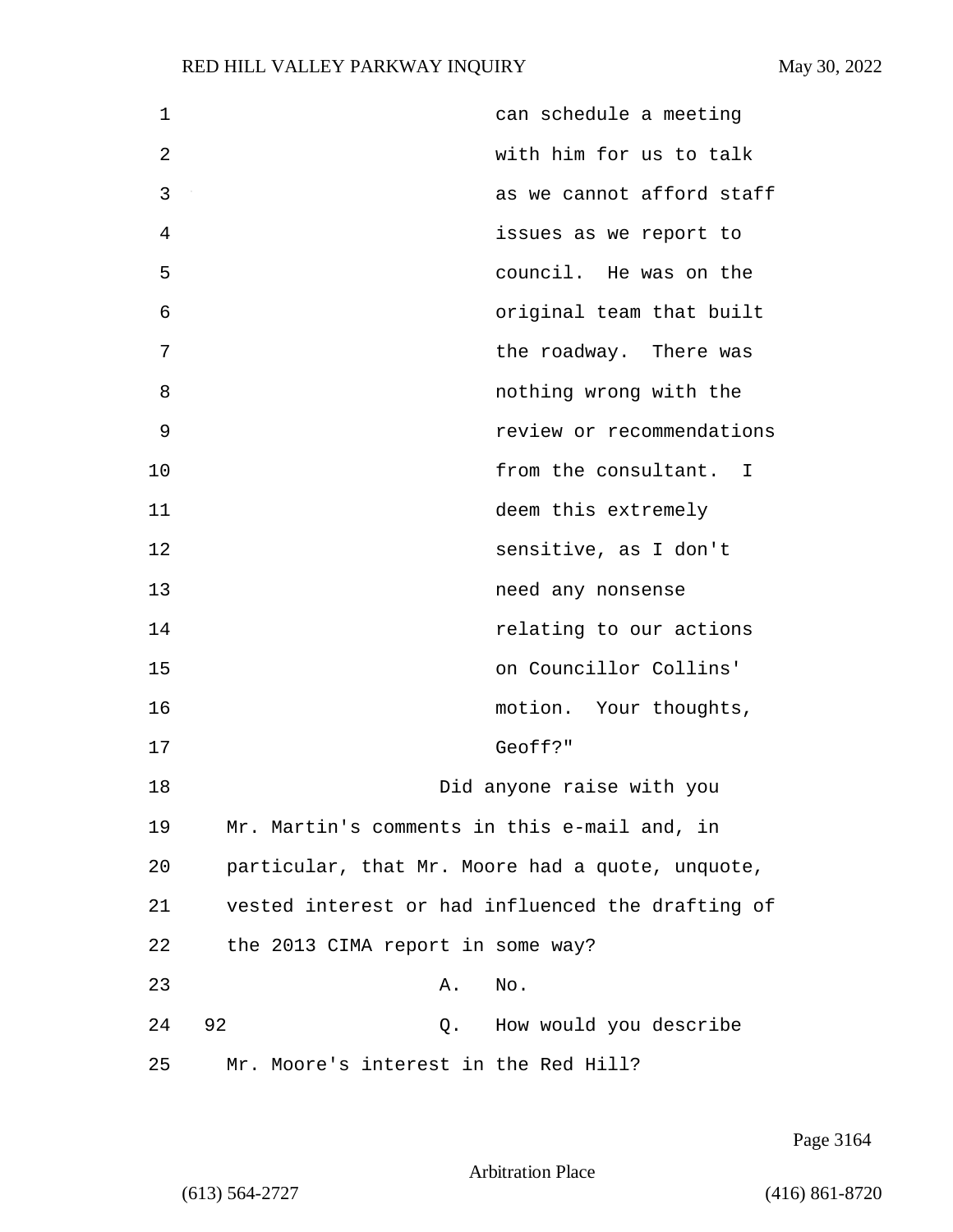| $\mathbf 1$ | His interest was related<br>Α.                     |
|-------------|----------------------------------------------------|
| 2           | to the design and construction of the Red Hill.    |
| 3           | 93<br>Did you have any concerns<br>Q.              |
| 4           | that Mr. Moore's interest in the Red Hill          |
| 5           | interfered with the advice he provided to the City |
| 6           | or steps he took in his job as director?           |
| 7           | Α.<br>No.                                          |
| 8           | 94<br>Mr. Registrar, can you<br>Q.                 |
| 9           | close out that call out. Hopefully you can read    |
| 10          | this, Mr. Davis, but the next one is from Geoff    |
| 11          | Lupton which says:                                 |
| 12          | "Agreed. Another example                           |
| 13          | of why we need to review                           |
| 14          | internally first."                                 |
| 15          | And then there's a back and                        |
| 16          | forth between Mr. Mater and Mr. Lupton about:      |
| 17          | "Let's talk to Gary and                            |
| 18          | bring in CIMA, if                                  |
| 19          | needed."                                           |
| 20          | Just to close out that                             |
| 21          | exchange. Looking at this exchange and, for the    |
| 22          | moment, you can assume that there was a discussion |
| 23          | with Mr. Moore, how would you have expected these  |
| 24          | concerns to be handled among staff underneath you? |
| 25          | Well, I think, you know,<br>Α.                     |

Page 3165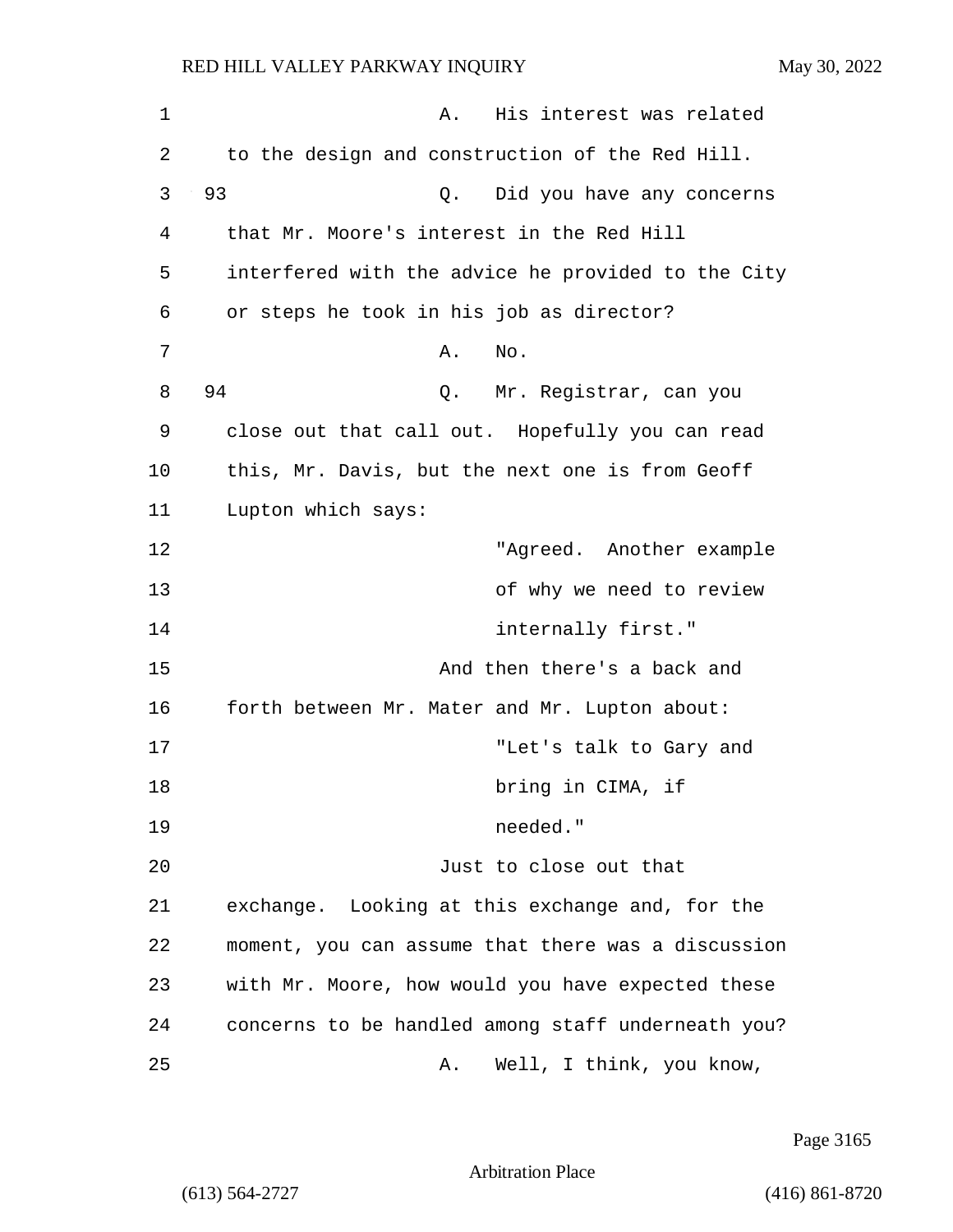| $\mathbf 1$    | John Mater's group and Geoff Lupton are the lead   |  |  |  |
|----------------|----------------------------------------------------|--|--|--|
| 2              | on this report that will be going to council.      |  |  |  |
| $\mathfrak{Z}$ | They have been talking to Gary. It sounds like     |  |  |  |
| $\overline{4}$ | they're going to set up a meeting and collaborate  |  |  |  |
| 5              | on it. But again, reading through this, the        |  |  |  |
| 6              | report is going and it's under the purview of John |  |  |  |
| 7              | Mater's division.                                  |  |  |  |
| 8              | 95<br>In this case, I'm going<br>Q.                |  |  |  |
| 9              | to suggest to you that lighting falls under        |  |  |  |
| 10             | Mr. Moore and Mr. Field. Is that correct?          |  |  |  |
| 11             | I don't recall.<br>Α.                              |  |  |  |
| 12             | 96<br>Okay. And if that's the<br>Q.                |  |  |  |
| 13             | case, in fact if there are aspects of this motion  |  |  |  |
| 14             | that fall under different departments within       |  |  |  |
| 15             | Public Works, would you expect cooperation to get  |  |  |  |
| 16             | to the end result and a response to council?       |  |  |  |
| 17             | Yes, I would expect that<br>Α.                     |  |  |  |
| 18             | there's collaboration. Again, you have the lead    |  |  |  |
| 19             | division, which is John Mater's, and if other      |  |  |  |
| 20             | divisions have to be involved, whether it was the  |  |  |  |
| 21             | engineering services, roads operations, you know,  |  |  |  |
| 22             | the -- they would coordinate, but John Mater would |  |  |  |
| 23             | be the lead, as he's taking the report to the      |  |  |  |
| 24             | committee.                                         |  |  |  |
| 25             | 97<br>Okay. So, if Mr. Mater<br>Q.                 |  |  |  |

Page 3166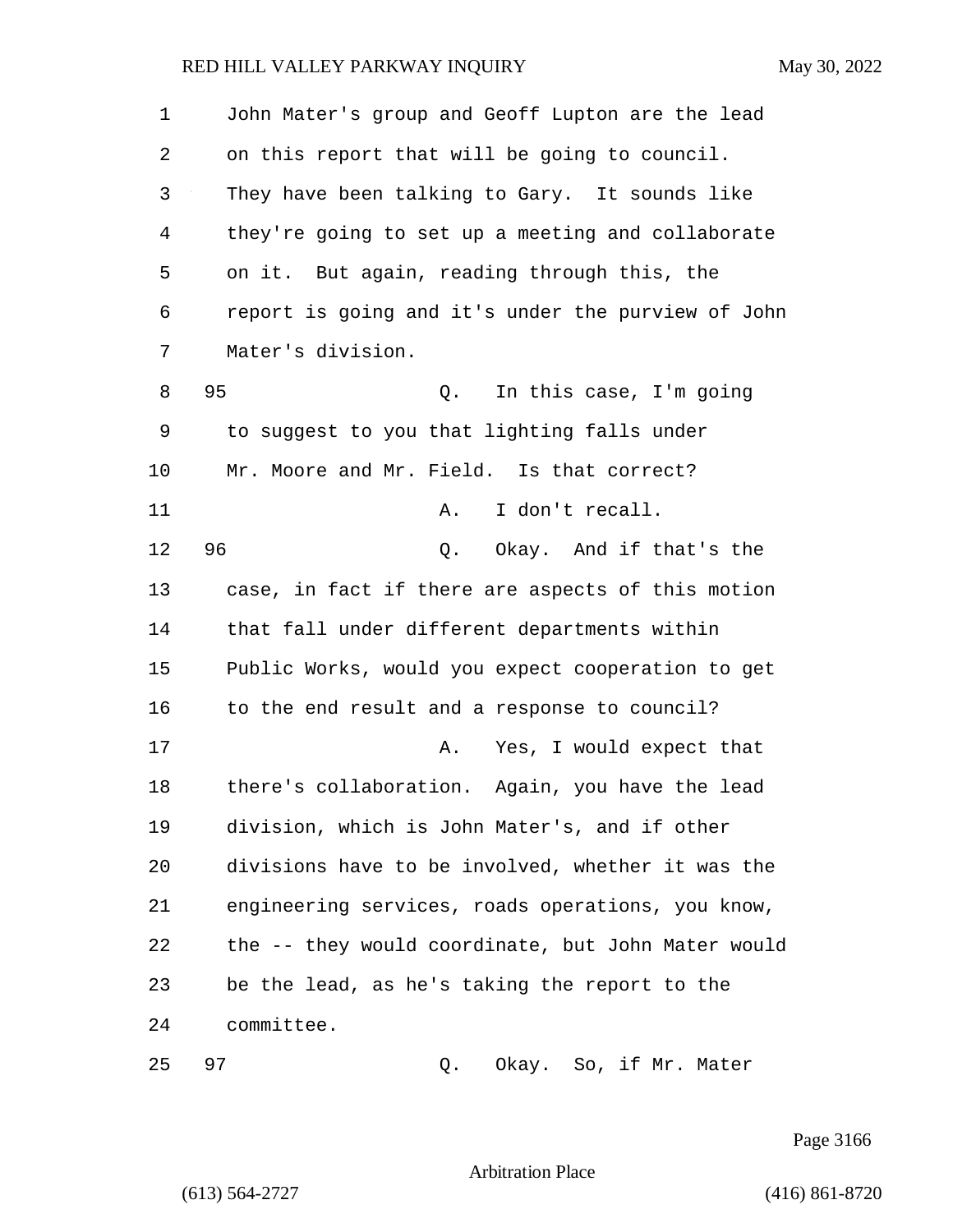| $\mathbf 1$    | is, in his group, the lead, would you expect him   |
|----------------|----------------------------------------------------|
| 2              | to proceed even over objections from another       |
| 3              | department within Public Works?                    |
| $\overline{4}$ | Well, it depends. You<br>Α.                        |
| 5              | know, objections are another division's opinions.  |
| 6              | At the end of the day, the author is going to sign |
| 7              | off on it, so the discussions that take place are  |
| 8              | more, I would classify them more as collaboration. |
| 9              | 98<br>Q. Okay. And if                              |
| 10             | collaboration wasn't successful, what would you    |
| 11             | expect would happen? Actually, maybe I'll put      |
| 12             | this differently.                                  |
| 13             | Would you expect that that                         |
| 14             | would be escalated to you?                         |
| 15             | If there was a<br>Α.                               |
| 16             | significant problem between divisions and the      |
| 17             | directors couldn't sort it out, it may come to me, |
| 18             | depending on the issue.                            |
| 19             | 99<br>Did that happen<br>Q.                        |
| 20             | frequently?                                        |
| 21             | Pardon me?<br>Α.                                   |
| 22             | 100<br>Did that happen<br>Q.                       |
| 23             | frequently --                                      |
| 24             | Α.<br>No.                                          |
| 25             | 101<br>-- that directors<br>Q.                     |

Page 3167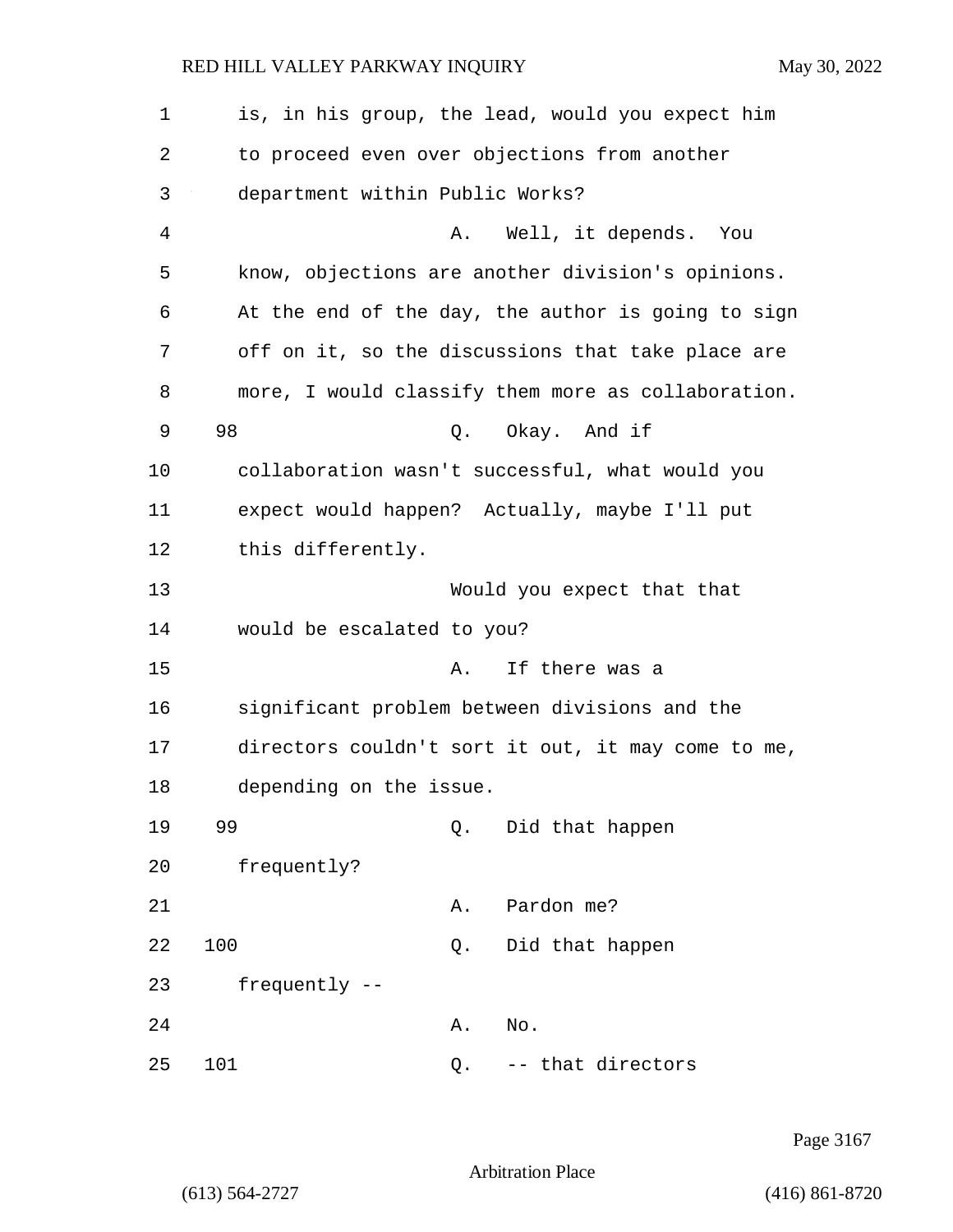| 1  | disagreed? Would you say, in fact, not             |  |  |  |
|----|----------------------------------------------------|--|--|--|
| 2  | frequently, in fact, quite rare?                   |  |  |  |
| 3  | So, when the directors<br>Α.                       |  |  |  |
| 4  | are drafting reports and when there's              |  |  |  |
| 5  | cross-divisional requirements, for it to get to    |  |  |  |
| 6  | me, very rare. I can't recall an instance when it  |  |  |  |
| 7  | did happen, but I'm sure between the directors     |  |  |  |
| 8  | there was -- you know, because that's where all    |  |  |  |
| 9  | the technical expertise is for the different       |  |  |  |
| 10 | disciplines, so getting to me, very rare.          |  |  |  |
| 11 | 102<br>Q. Okay. And you would                      |  |  |  |
| 12 | expect your directors to be able to handle it      |  |  |  |
| 13 | between themselves?                                |  |  |  |
| 14 | Yeah. They're very<br>Α.                           |  |  |  |
| 15 | professional. You know, their expertise in their   |  |  |  |
| 16 | field, they know the discipline that's required,   |  |  |  |
| 17 | they know where council is requesting information, |  |  |  |
| 18 | so they would definitely be professional.          |  |  |  |
| 19 | 103<br>Q. Registrar, can you go to                 |  |  |  |
| 20 | OD 6, page 48, paragraph 114, please. Thank you.   |  |  |  |
| 21 | So, you'll see here this is September 2013, so     |  |  |  |
| 22 | it's still the same period we were just talking    |  |  |  |
| 23 | about. Mr. Ferguson forwarded a copy of a revised  |  |  |  |
| 24 | draft report from CIMA, the CIMA report, to        |  |  |  |
| 25 | Councillor Collins.                                |  |  |  |

Page 3168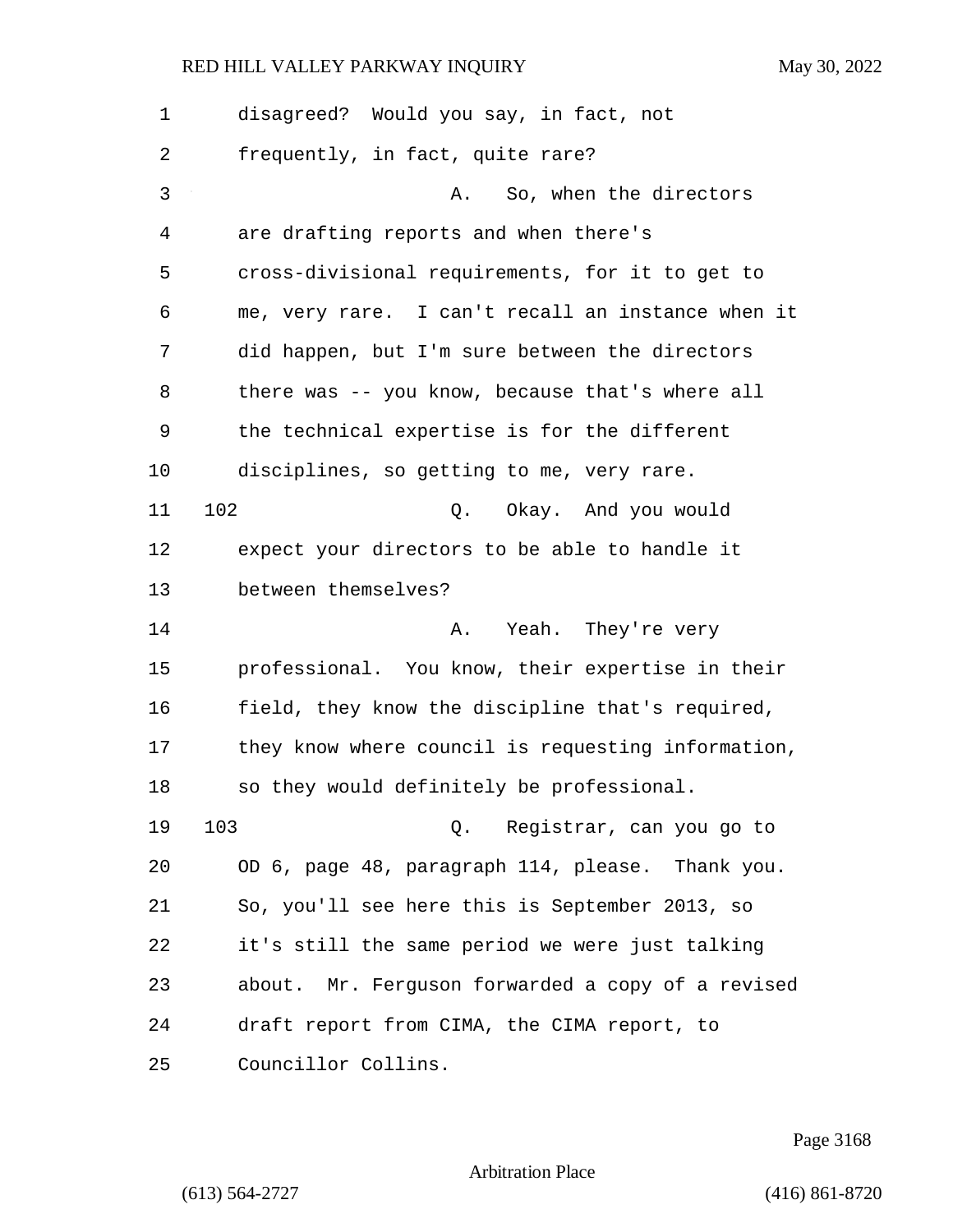| 1  | Registrar, can you close that                      |
|----|----------------------------------------------------|
| 2  | out. Sorry, I didn't give you much of a chance to  |
| 3  | read the underlying e-mail, but it's that staff    |
| 4  | are working and we're providing this information   |
| 5  | to you. Then you'll see in the next paragraph      |
| 6  | that Councillor Collins advised that Councillor    |
| 7  | Clark and Councillor Jackson had also expressed an |
| 8  | interest in taking Mr. Ferguson up on his offer to |
| 9  | set up a meeting.                                  |
| 10 | In your view, is it                                |
| 11 | appropriate for staff to share a draft consultant  |
| 12 | report with some, but not all, members of the a    |
| 13 | committee or council?                              |
| 14 | So, to qualify, if these<br>Α.                     |
| 15 | councillors and the ones that are referenced in    |
| 16 | here, their wards, you know, the Red Hill Valley   |
| 17 | Parkway goes through it, so they've requested it.  |
| 18 | If other councillors wanted to                     |
| 19 | see it, they would have full access, but dealing   |
| 20 | directly with ward councillors on issues in their  |
| 21 | ward, you don't have to go to every other          |
| 22 | councillor to share that report. But saying that,  |
| 23 | that report, if any other councillor wants to see  |
| 24 | it, they would have full access.                   |
| 25 | 104<br>Do you see any dangers in<br>Q.             |

Page 3169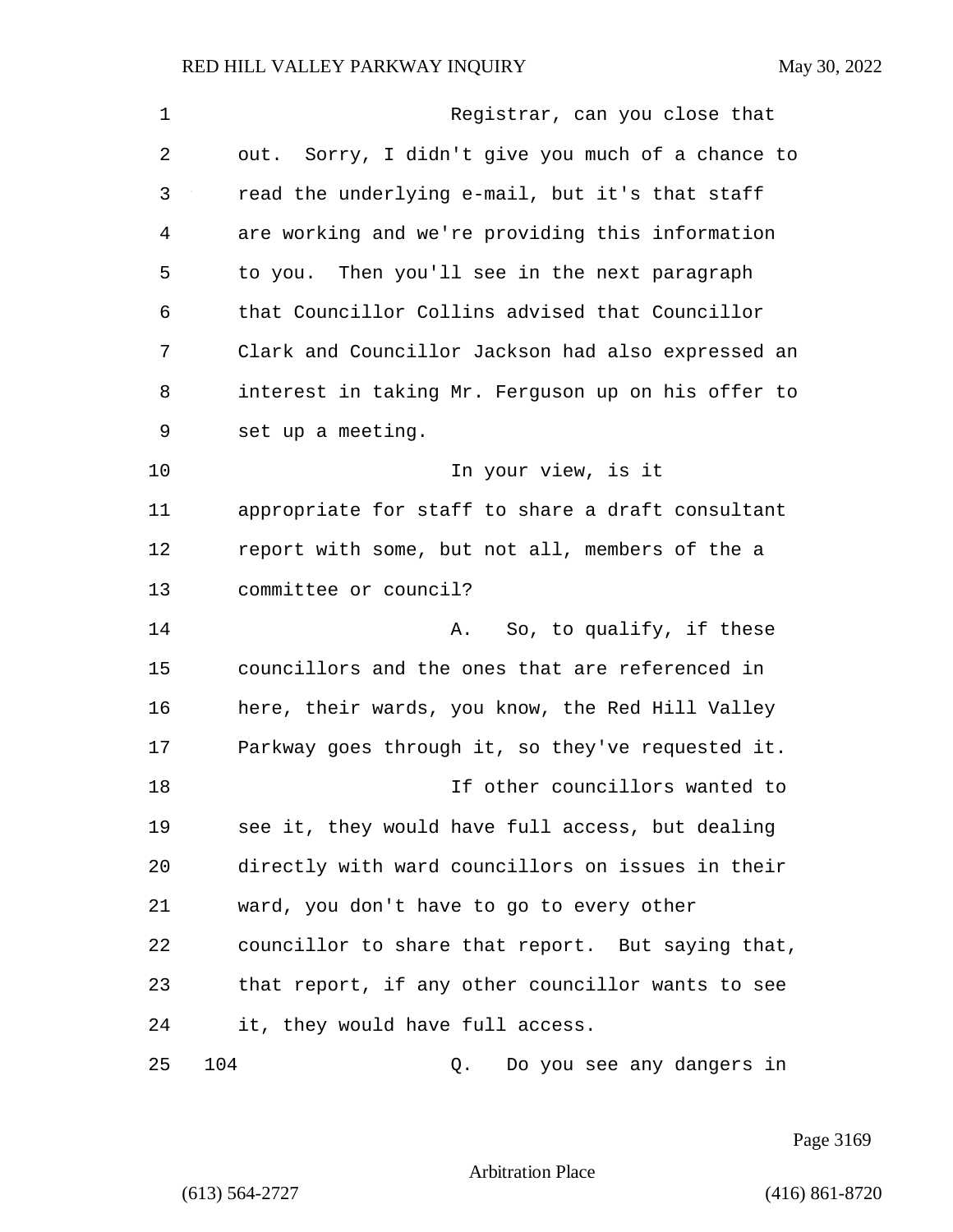1 the practice of providing information to certain 2 councillors but not all councillors on a 3 committee? 4 A. What do you mean by 5 danger? 6 105 Q. Do you have any concerns 7 with providing unequal access to information, to 8 some councillors but not others? 9 A. Well, as I said, the 10 report would be available to all councillors. The 11 ones specifically impacted, because it's in their 12 ward, wanted to see it. The councillor in the 13 Waterdown area, Dundas, if they wanted to see it, 14 they would, but because the issue isn't impacting 15 in their wards is why they probably did not 16 receive it, but at no time would they be excluded 17 from seeing it. 18 106 Q. Okay. Assume that the 19 staff report that ultimately goes to the committee 20 didn't append the consultant report that was 21 provided to these councillors. Do you have any 22 concerns about staff having shared a draft 23 consultant report with some, but not all, members 24 of the committee when it was not then subsequently

25 appended to the staff report to provide a bit more

Page 3170

Arbitration Place

(613) 564-2727 (416) 861-8720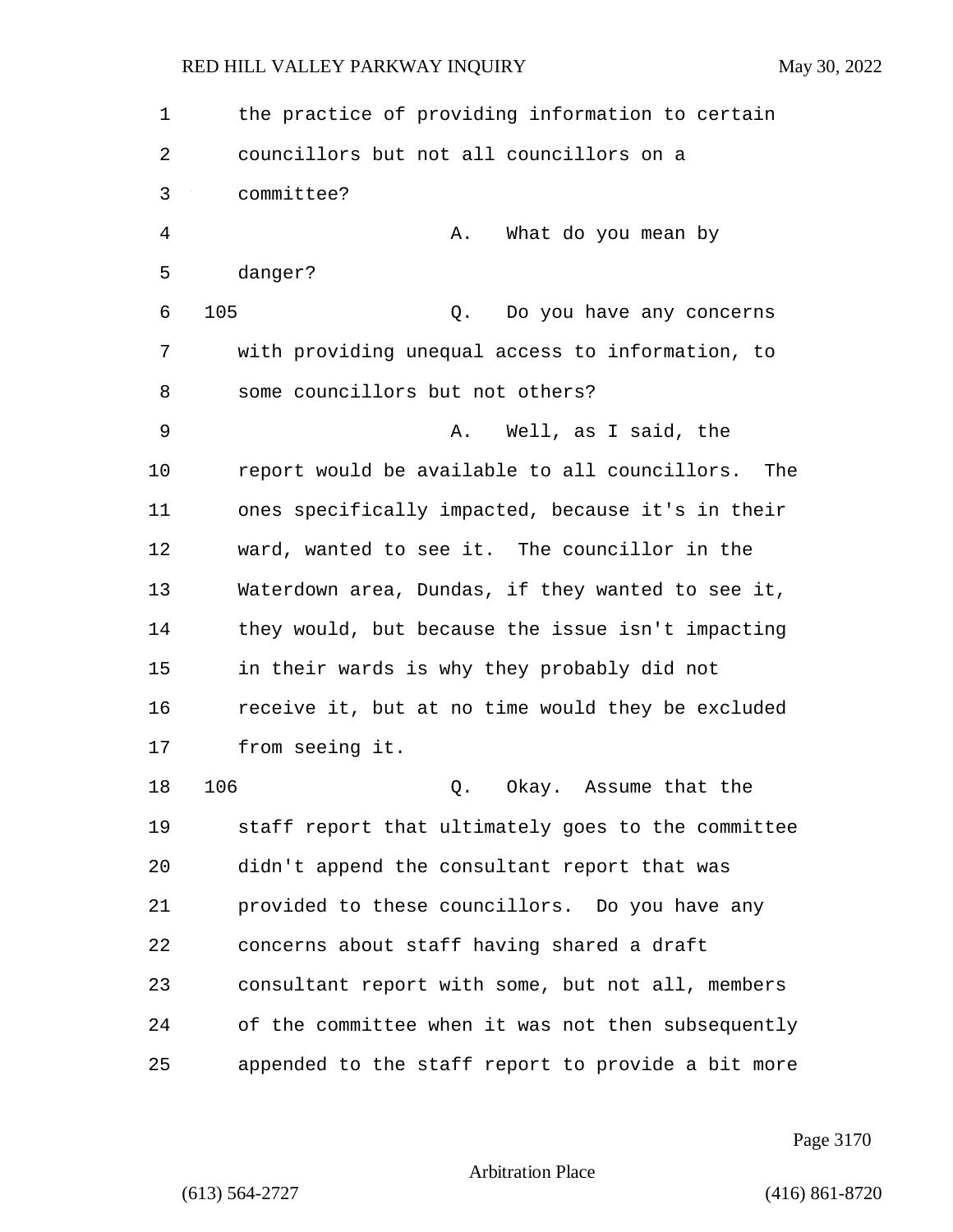| 1  | context?                                          |  |  |
|----|---------------------------------------------------|--|--|
| 2  | Α.<br>No concerns, no.                            |  |  |
| 3  | 107<br>Is it important that all<br>Q.             |  |  |
| 4  | members of the committee are operating from a     |  |  |
| 5  | shared set of information received from staff?    |  |  |
| 6  | Yes.<br>Α.                                        |  |  |
| 7  | 108<br>If a consultant's report<br>Q.             |  |  |
| 8  | is not appended to a staff report, the other      |  |  |
| 9  | councillors wouldn't automatically get a copy of  |  |  |
| 10 | that consultant report. They would have to ask.   |  |  |
| 11 | Is that right?                                    |  |  |
| 12 | That's correct.<br>Α.                             |  |  |
| 13 | 109<br>Q. Registrar, can you bring                |  |  |
| 14 | up HAM4306, please, and if you can pull up the    |  |  |
| 15 | last full e-mail from David Ferguson. It's the    |  |  |
| 16 | fourth e-mail down. This is just to round out     |  |  |
| 17 | that Mr. Ferguson and Mr. Cooper did meet with    |  |  |
| 18 | Councillors Collins and Jackson, who were very    |  |  |
| 19 | supportive.                                       |  |  |
| 20 | You can close that out,                           |  |  |
| 21 | Registrar, and go down to the earlier e-mail from |  |  |
| 22 | Mr. Lupton, the next image. So, this is the day   |  |  |
| 23 | before. Thank you, Registrar.                     |  |  |
| 24 | So, Mr. Lupton says about the                     |  |  |
| 25 | report:                                           |  |  |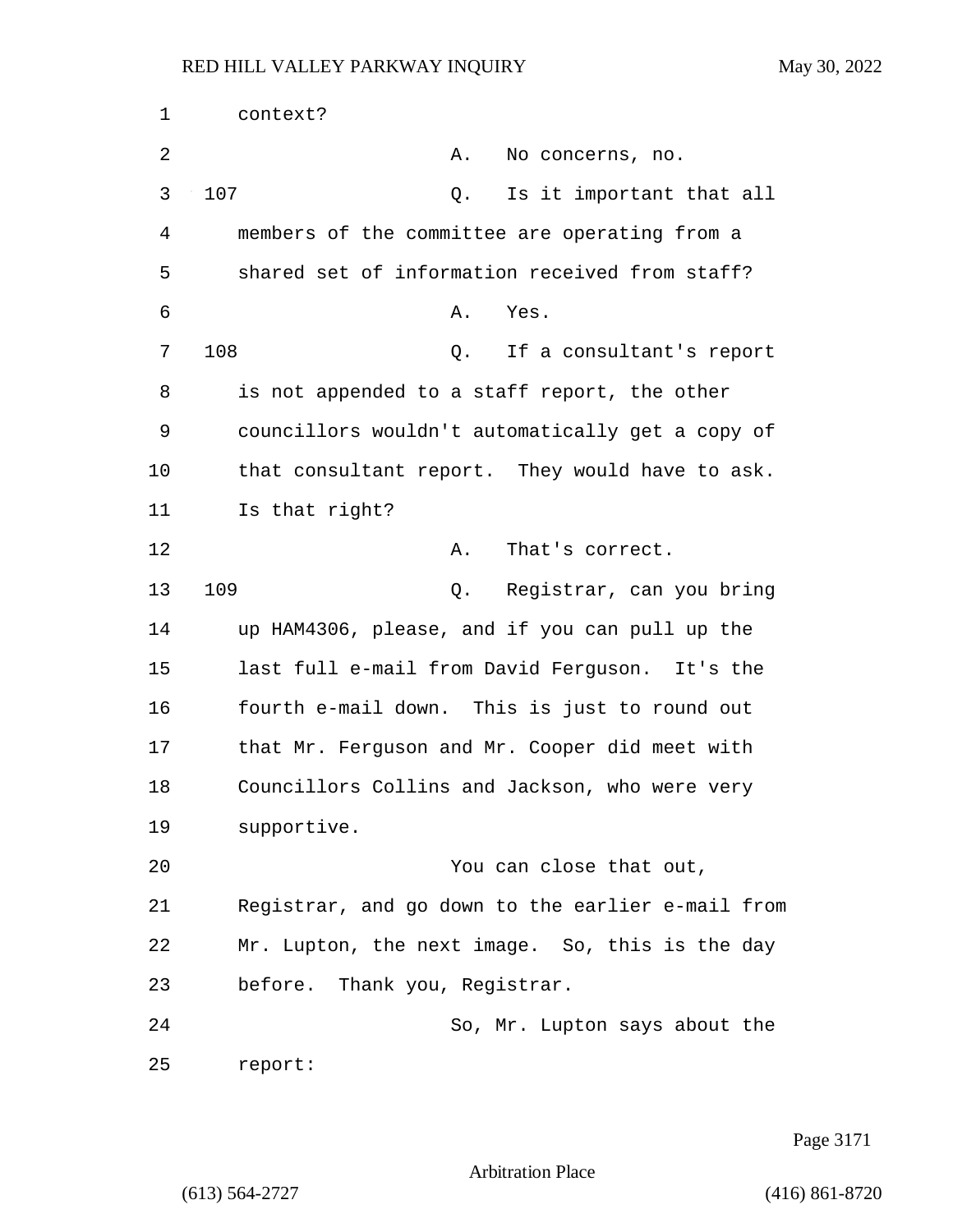| 1  | "It was an interesting                             |
|----|----------------------------------------------------|
| 2  | and a long one."                                   |
| 3  | Then just skipping down:                           |
| 4  | "I generally don't like                            |
| 5  | sending councillors thick                          |
| 6  | technical reports,                                 |
| 7  | especially in draft,                               |
| 8  | without our thoughts and                           |
| 9  | recommendations."                                  |
| 10 | Do you see that?                                   |
| 11 | Yes.<br>Α.                                         |
| 12 | 110<br>Q. What are your views on                   |
| 13 | providing consultant reports to councillors?       |
| 14 | Well, it depends. So, in<br>Α.                     |
| 15 | this case, the councillors, you know, their wards  |
| 16 | are impacted by the Red Hill Valley Parkway have a |
| 17 | vested interest in what's been requested of staff. |
| 18 | And, again, that probably stems from, you know,    |
| 19 | the constituents in the ward, if they have         |
| 20 | questions about the parkway going through those    |
| 21 | wards, as Geoff indicates, I generally don't like  |
| 22 | sending it, but he did because they wanted to      |
| 23 | review it. And so, I think what they did in        |
| 24 | meeting with them, with the draft report, is they  |
| 25 | could answer specific questions, and so I think    |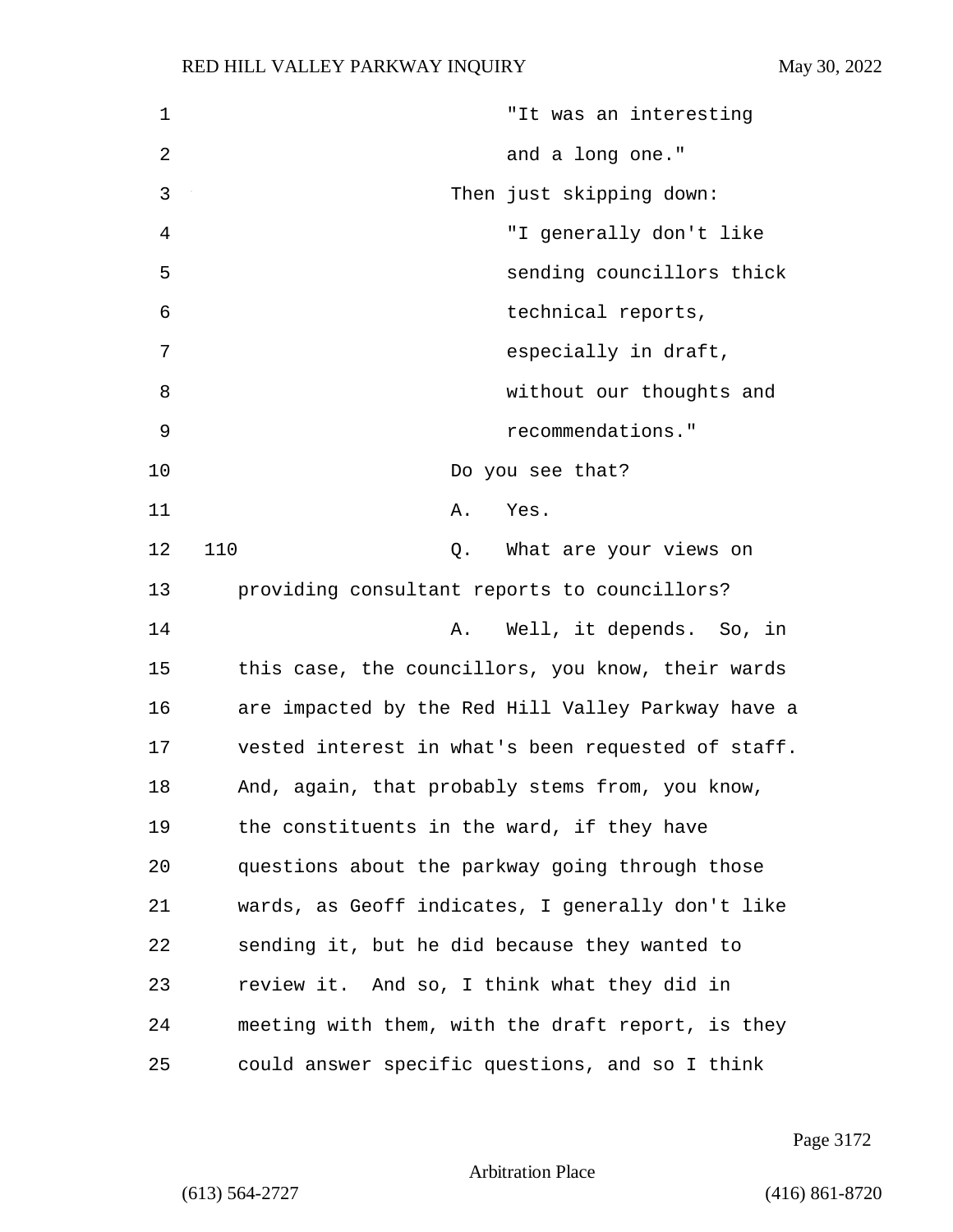1 what they did in this case, I'm very comfortable 2 with.

3 111 Q. Okay. Is there a concern 4 about overwhelming councillors with technical 5 information?

6 A. So, it depends on the 7 issue. You know, generally a technical report 8 wouldn't be attached to a report. It would be 9 available to review, but what staff generally do, 10 the experts in the department, the division, they 11 summarize the findings of the report. But when 12 that goes to the committee for review, if the 13 councillors say, we want to see the whole report, 14 then we would provide it. They could table a 15 motion and we come back with the full report if 16 it's requested, so that option is always available 17 to it. Understanding council has a significant 18 role in reviewing all committee reports within the 19 City, this type of format assists them in getting 20 the information they need.

21 112 Q. That format only works if 22 the staff reports accurately summarize consultant 23 reports. Right?

24 A. That's correct. 25 113 Q. So, you said that

Page 3173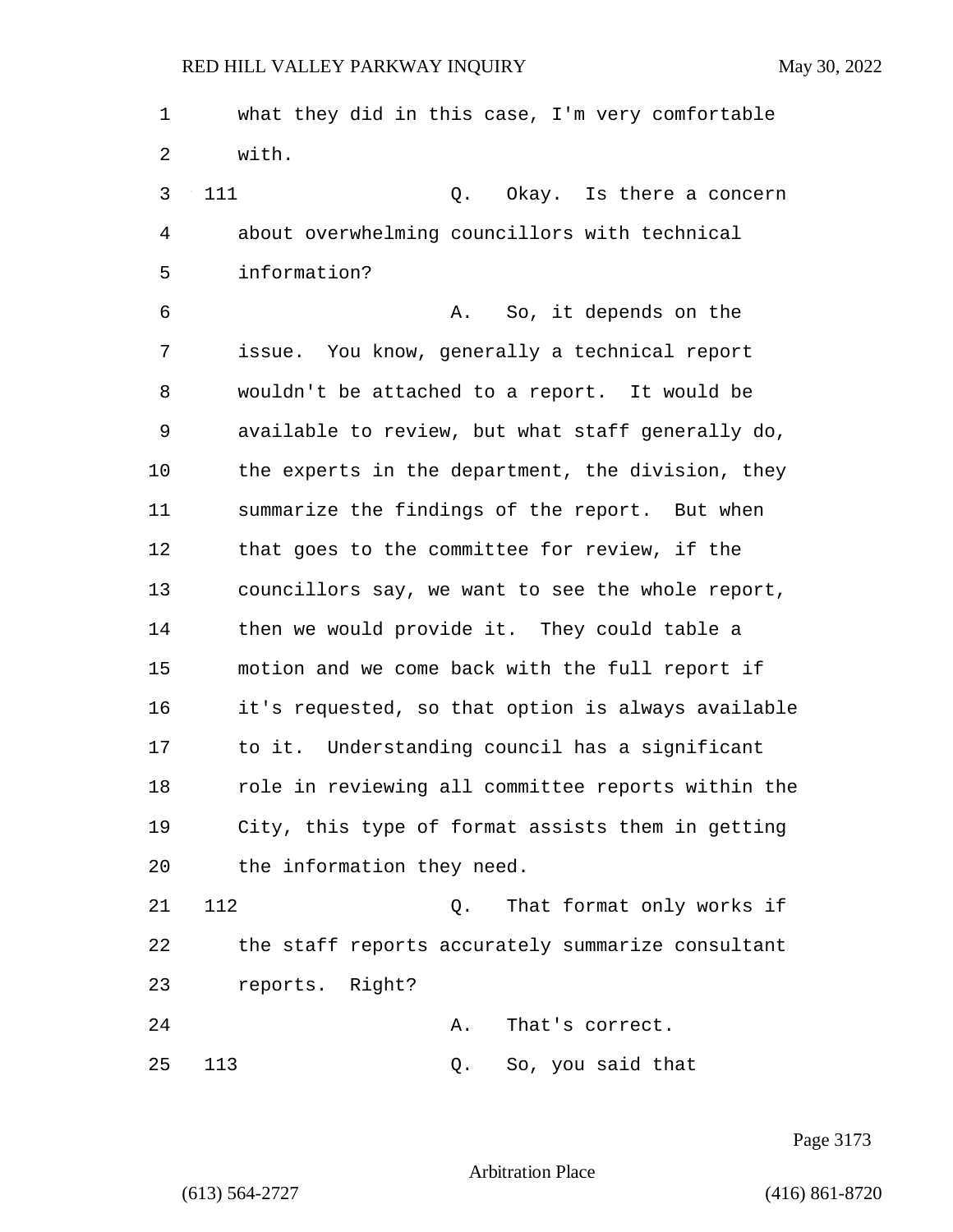| 1  | councillors could ask to see a copy of the         |
|----|----------------------------------------------------|
| 2  | consultant report if they wanted --                |
| 3  | Correct.<br>Α.                                     |
| 4  | 114<br>-- and could ask to table<br>Q.             |
| 5  | a motion? If the councillors didn't ask and the    |
| 6  | consultant report was not appended, that           |
| 7  | consultant report does not become publicly         |
| 8  | available to citizens. Is that right?              |
| 9  | I'm not sure, to be<br>А.                          |
| 10 | honest. You could get it through FOI.              |
| 11 | 115<br>Q. Absent FOI, just the                     |
| 12 | usual process of, for example, posting staff       |
| 13 | reports on the City's website, it wouldn't follow  |
| 14 | that process. Is that fair?                        |
| 15 | That's fair, yes.<br>Α.                            |
| 16 | 116<br>Q. We're going to turn to                   |
| 17 | that 2013 staff report now. Registrar, it's        |
| 18 | RHV668, please.                                    |
| 19 | Mr. Davis, I'm just giving you                     |
| 20 | a moment to look at the first page. You'll see     |
| 21 | it's submitted by you, prepared by Mr. Cooper and  |
| 22 | Mr. Ferguson, and this is November of 2013.<br>So. |
| 23 | this would have been before that process change    |
| 24 | that you talked about where directors would submit |
| 25 | reports instead of you?                            |

Page 3174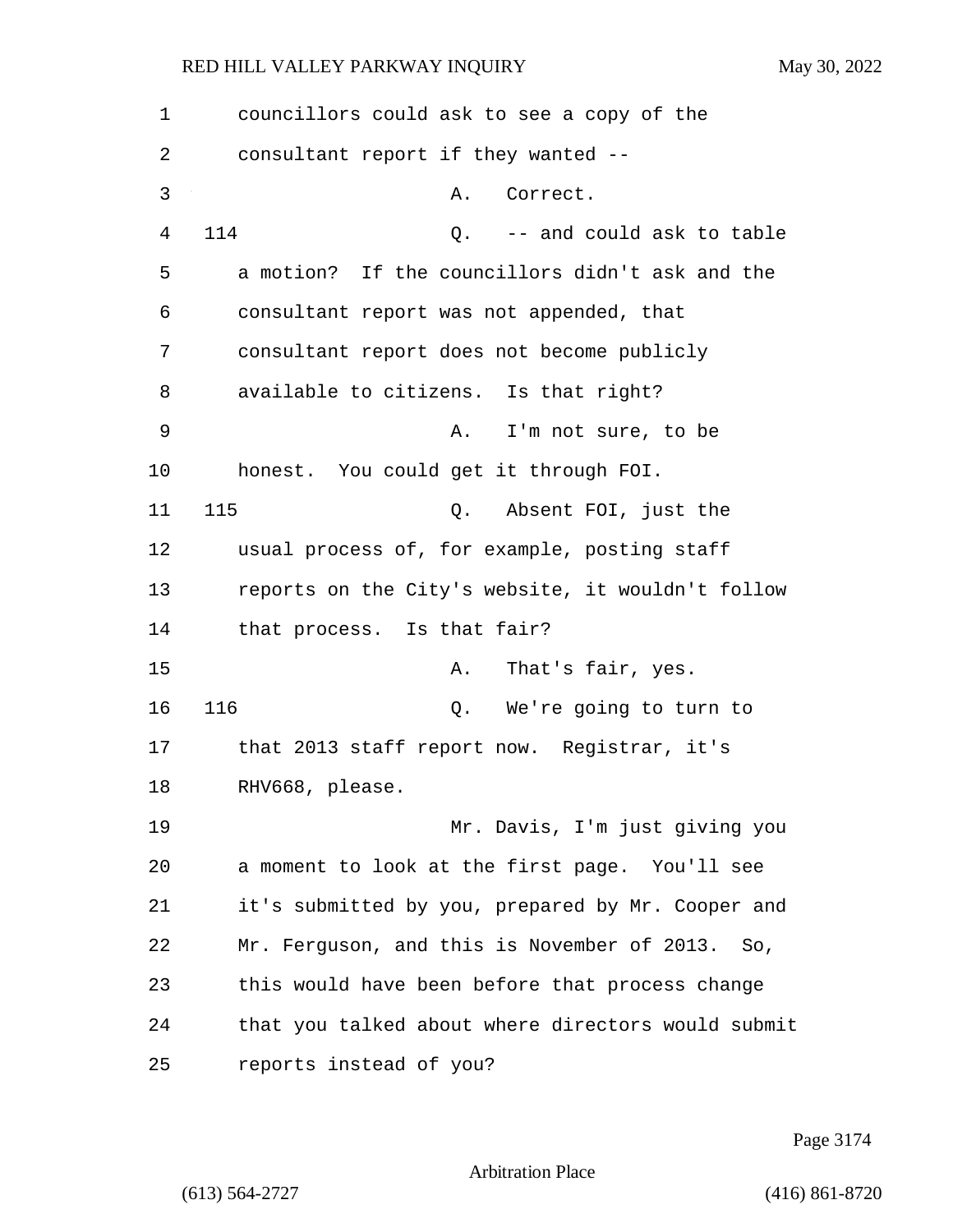| $\mathbf{1}$ | Α.<br>That's correct, yes.                        |
|--------------|---------------------------------------------------|
| 2            | 117<br>So, you'll see there's<br>Q.               |
| 3            | the council direction, the one that we went       |
| 4            | through, and then there's information. Registrar, |
| 5            | can you pull up image 1 and 2 at the same time.   |
| 6            | I'm not sure if this makes it more readable for   |
| 7            | you, Mr. Davis, or less, but this is the report.  |
| 8            | And there are some charts after this, but this is |
| 9            | the drafting of the report.                       |
| 10           | I'll just show you in case                        |
| 11           | this might refresh your memory. Registrar, can    |
| 12           | you also now turn to the next two pages and put   |
| 13           | them up. They're Appendix A and then there should |
| 14           | be one more. Actually, I think there might be     |
| 15           | more, but just in terms of being able to see the  |
| 16           | visual style of this report, I don't know if      |
| 17           | that's helpful, Mr. Davis, but I'm going to turn  |
| 18           | now back to image 1 and 2, please, Mr. Registrar. |
| 19           | Thank you.                                        |
| 20           | And just looking at these two                     |
| 21           | pages and also the format of the appendices, do   |
| 22           | you remember reviewing this information report?   |
| 23           | No, I do not.<br>Α.                               |
| 24           | 118<br>Do you recall your<br>Q.                   |
| 25           | process for signing off on it?                    |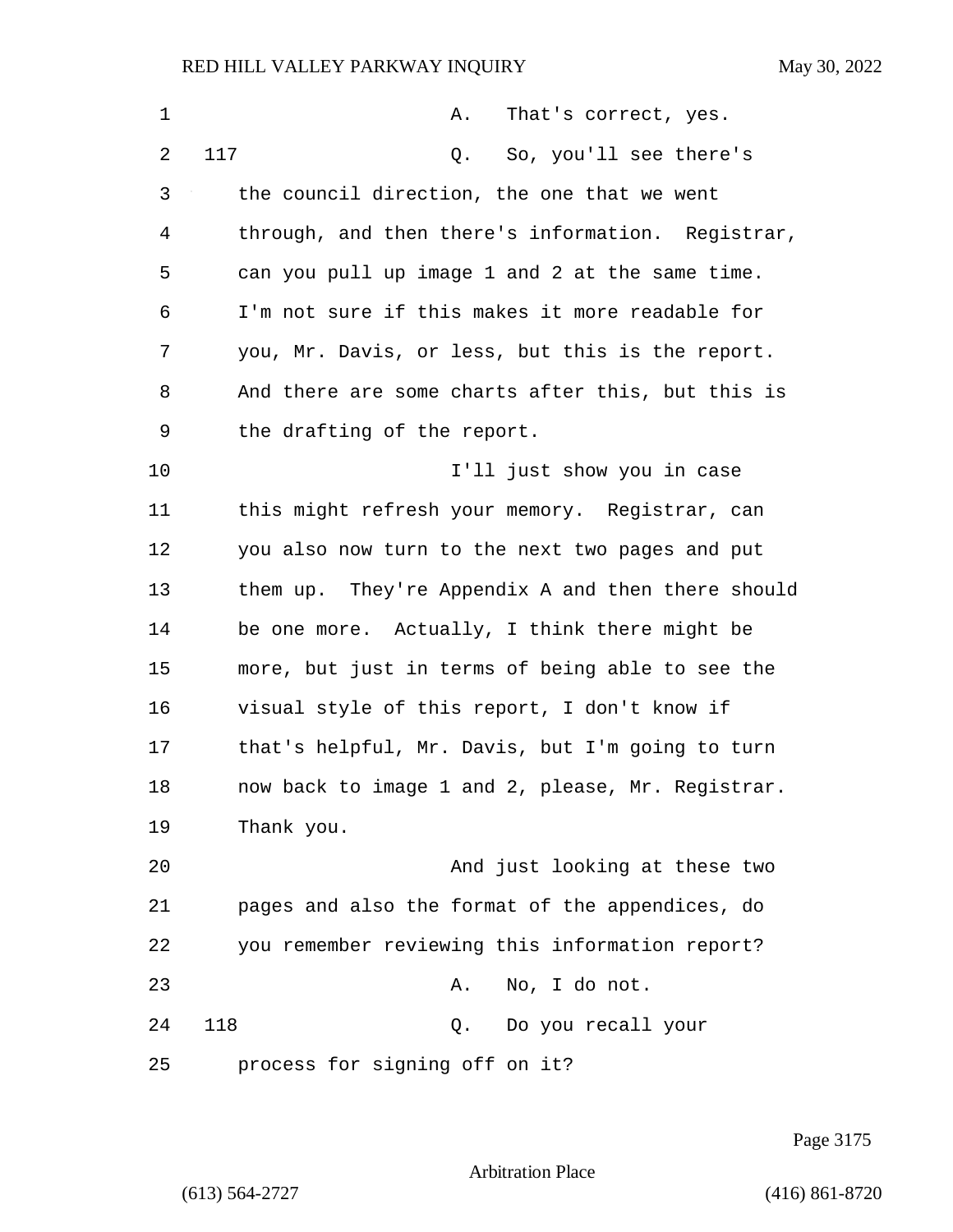| $\mathbf 1$ | So, the report would have<br>Α.                    |  |  |  |  |  |
|-------------|----------------------------------------------------|--|--|--|--|--|
| 2           | come to me. It would have been prepared by the     |  |  |  |  |  |
| 3           | experts in their divisions, signed off. There's a  |  |  |  |  |  |
| 4           | sign-off sheet with all reports, so the directors  |  |  |  |  |  |
| 5           | would have signed this off, forwarded it to the    |  |  |  |  |  |
| 6           | general manager's office and then I would sign as  |  |  |  |  |  |
| 7           | required by policy.                                |  |  |  |  |  |
| 8           | 119<br>Q. And you said --                          |  |  |  |  |  |
| 9           | Sorry. Then it would go<br>Α.                      |  |  |  |  |  |
| 10          | to agenda review committee with the chair and vice |  |  |  |  |  |
| 11          | chair of the Public Works committee and            |  |  |  |  |  |
| 12          | discussions would take place if there was any      |  |  |  |  |  |
| 13          | questions there.                                   |  |  |  |  |  |
| 14          | 120<br>You said you would<br>Q.                    |  |  |  |  |  |
| 15          | have -- the report would have come to me and it    |  |  |  |  |  |
| 16          | would have been prepared and I would have signed   |  |  |  |  |  |
| 17          | off. All those sound like that might be your       |  |  |  |  |  |
| 18          | practice. Do you have a recollection of whether    |  |  |  |  |  |
| 19          | you did that in this case?                         |  |  |  |  |  |
| 20          | I don't have a<br>Α.                               |  |  |  |  |  |
| 21          | recollection of signing this report, but if        |  |  |  |  |  |
| 22          | $it's$ --                                          |  |  |  |  |  |
| 23          | 121<br>Is that your practice --<br>Q.              |  |  |  |  |  |
| 24          | -- submitted by the GM, I<br>Α.                    |  |  |  |  |  |
| 25          | would presume I would sign it.                     |  |  |  |  |  |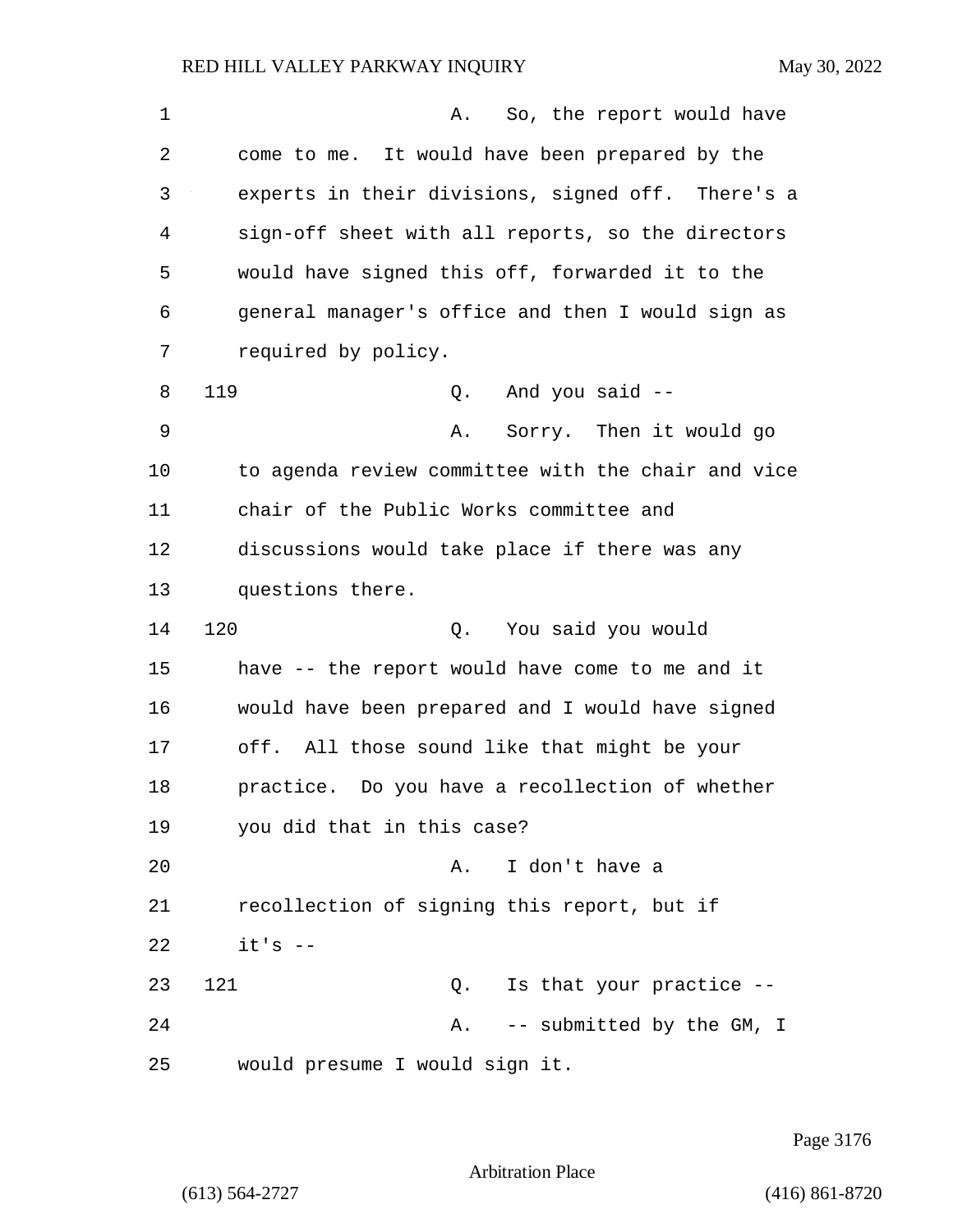1 122 0. Okay. It's an 2 information report. Do you recall if you read the 3 report in its entirety before signing off on it? 4 A. I don't recall reading 5 the entire report, no. 6 123 Q. Is that to say you think 7 you did not, given your practice about information 8 reports? 9 A. Yes. So, in this case 10 when I look at the subject and I see they're 11 reported to an outstanding business item list, you 12 know, I know that's something that was required 13 for the division's expertise, was prepared, and I 14 would sign off on it. There's no -- and I 15 wouldn't have gone through the entire report or 16 the appendices. 17 124 Q. And you wouldn't have 18 reviewed the underlying 2013 CIMA report that's 19 mentioned in it. Right? 20 A. No, I would not have. 21 125 Q. You expected that the 22 staff report would accurately summarize the CIMA 23 report and the recommendations that were made in 24 the CIMA report? 25 A. Yes, I would.

Page 3177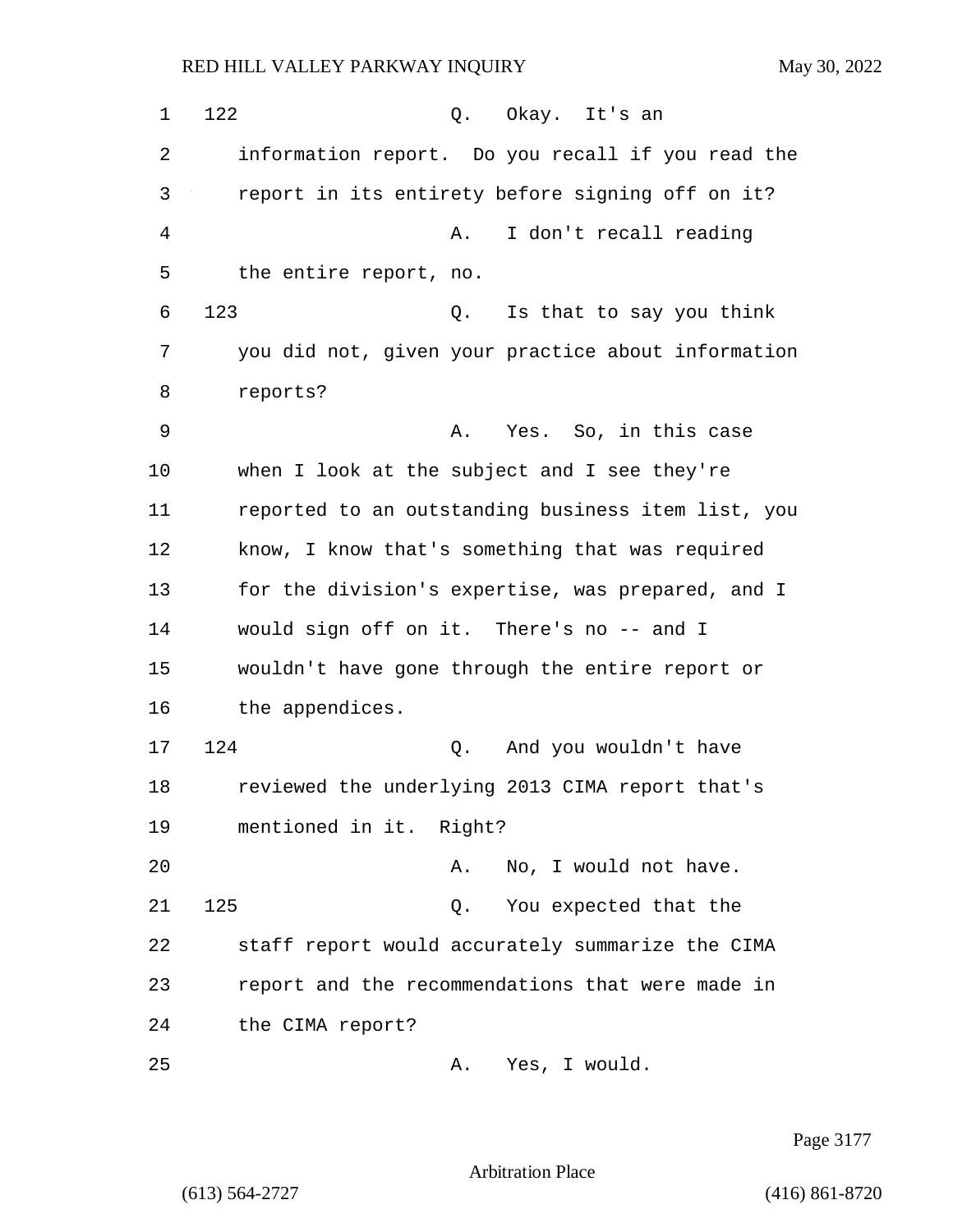| $\mathbf 1$ | 126                                     | Q. | And also explain why CIMA                          |  |
|-------------|-----------------------------------------|----|----------------------------------------------------|--|
| 2           | had made those recommendations?         |    |                                                    |  |
| 3           |                                         | Α. | I think the technical                              |  |
| 4           |                                         |    | experts would have provided all the information    |  |
| 5           | that council requested.                 |    |                                                    |  |
| 6           | 127                                     |    | Q. Okay. Who were you                              |  |
| 7           |                                         |    | counting on to make sure that the staff report     |  |
| 8           | accurately summarized all of that?      |    |                                                    |  |
| 9           |                                         | Α. | It would have been signed                          |  |
| 10          | off by the divisional director.         |    |                                                    |  |
| 11          | 128                                     | Q. | So Mr. Mater?                                      |  |
| 12          |                                         | Α. | Yes.                                               |  |
| 13          | 129                                     |    | Q. So, as a result of                              |  |
| 14          |                                         |    | relying on Mr. Mater -- and I'll say Mr. Mater and |  |
| 15          | his staff underneath him. Is that fair? |    |                                                    |  |
| 16          |                                         | Α. | Yes.                                               |  |
| 17          | 130                                     | Q. | You didn't personally                              |  |
| 18          |                                         |    | satisfy yourself that this report was an accurate  |  |
| 19          | and complete summary of the findings,   |    |                                                    |  |
| 20          |                                         |    | recommendations or concerns expressed in the 2013  |  |
| 21          | CIMA report. Right?                     |    |                                                    |  |
| 22          |                                         |    | A. So, I don't have the                            |  |
| 23          |                                         |    | technical expertise to comment on that report, so  |  |
| 24          |                                         |    | I submitted this based on John Mater and his staff |  |
| 25          |                                         |    | providing all the required technical expertise and |  |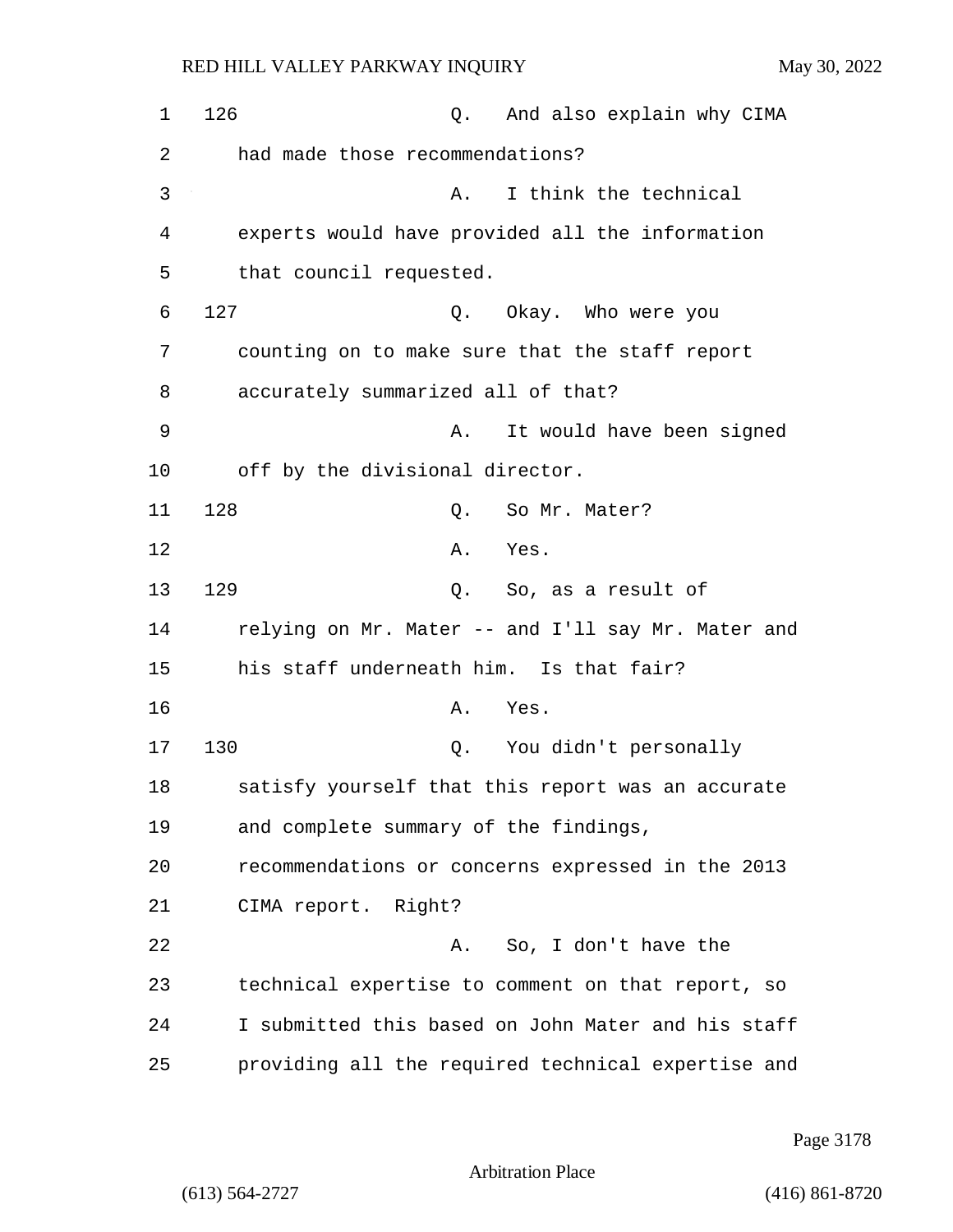1 as requested by council. 2 131 Q. If the staff report is 3 found to not be an accurate and fair summary of 4 the underlying CIMA report, who within the City 5 would be accountable for that, in your view? 6 A. Well, it depends on what 7 you mean it's not accurate. 8 132 Q. I'm happy to rephrase. 9 The accuracy of a summary, I think you said, 10 was you relied on Mr. Mater to do that? 11 A. That's correct. 12 133 Q. And if he did not do 13 that, was it his responsibility or was it 14 ultimately your responsibility? 15 A. So, again, if it wasn't 16 done, do you have an example of where it wasn't 17 done in this case or are you just hypothetically 18 asking me the question? 19 134 Q. I'm trying to be as 20 hypothetical as possible, just to understand how 21 you viewed the respective responsibilities between 22 you and those underneath you. 23 A. Yes. So, in that 24 context, John Mater would be responsible for the 25 active CIMA as the divisional director.

Page 3179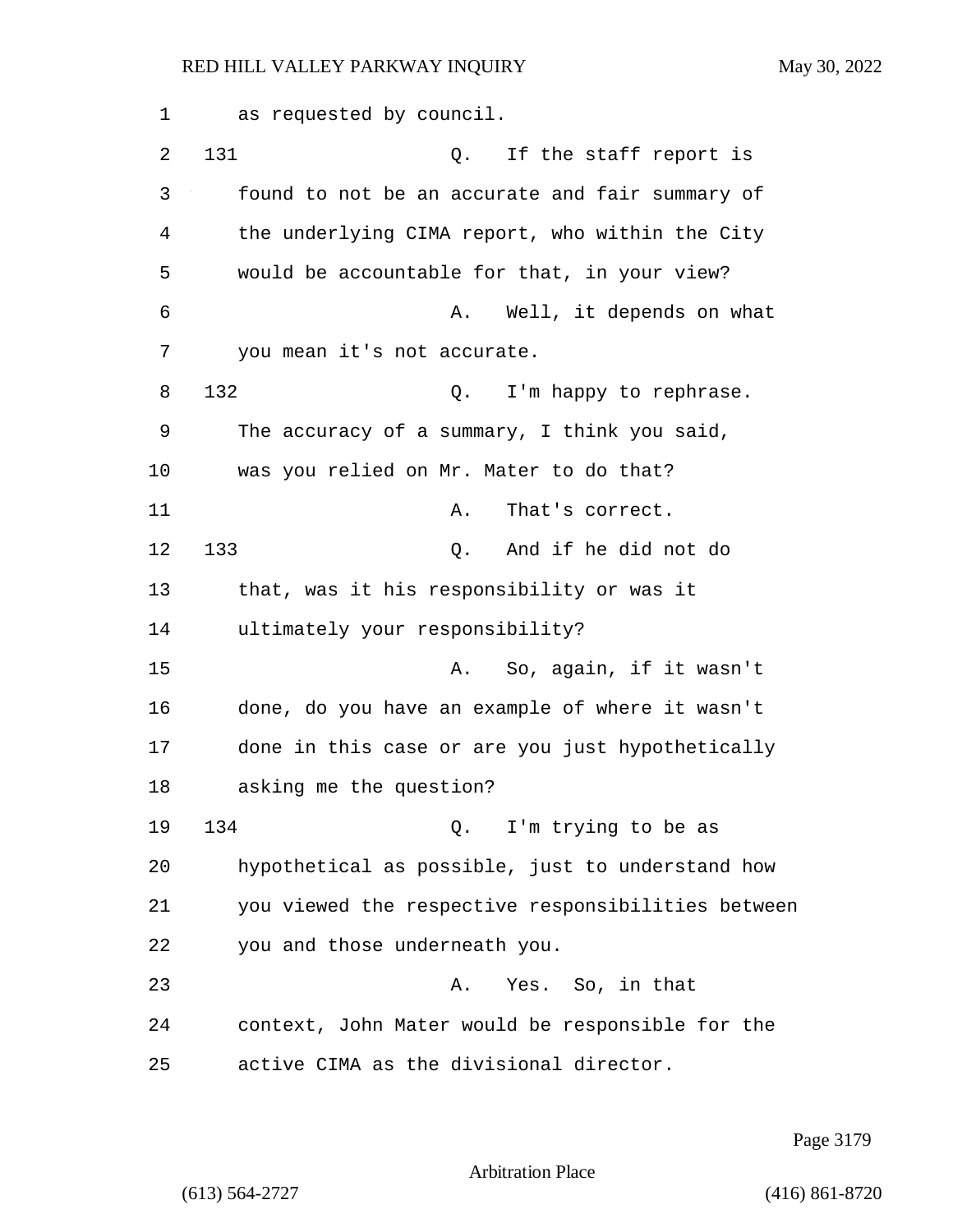| 1  | Ultimately, it's the Public Works department, so I |  |  |  |  |
|----|----------------------------------------------------|--|--|--|--|
| 2  | can't be void of any accountability either, you    |  |  |  |  |
| 3  | know, because it's my department, but I definitely |  |  |  |  |
| 4  | rely extremely heavily on all my divisional        |  |  |  |  |
| 5  | directors who have the expertise in the different  |  |  |  |  |
| 6  | portfolios to ensure accuracy in all the reports   |  |  |  |  |
| 7  | that they deliver.                                 |  |  |  |  |
| 8  | 135<br>Thank you. Did you<br>Q.                    |  |  |  |  |
| 9  | attend the meeting of the Public Works committee   |  |  |  |  |
| 10 | where the committee received this report?          |  |  |  |  |
| 11 | So, I would have been<br>Α.                        |  |  |  |  |
| 12 | there. As the general manager, I attended all the  |  |  |  |  |
| 13 | committees. I wouldn't be there if I was on        |  |  |  |  |
| 14 | vacation, or if I was sick, if I was in collective |  |  |  |  |
| 15 | bargaining, but, you know, I would attend all the  |  |  |  |  |
| 16 | Public Works committee meetings if I was at work   |  |  |  |  |
| 17 | that day that it was on.                           |  |  |  |  |
| 18 | 136<br>Q. Okay. Registrar, can you                 |  |  |  |  |
| 19 | pull up the paragraph that is on image 1 and under |  |  |  |  |
| 20 | Information and then, "As a result of the motion." |  |  |  |  |
| 21 | Thank you. It says here:                           |  |  |  |  |
| 22 | "Staff retained CIMA                               |  |  |  |  |
| 23 | consulting to perform an                           |  |  |  |  |
| 24 | in-service safety                                  |  |  |  |  |
| 25 | review."                                           |  |  |  |  |

Page 3180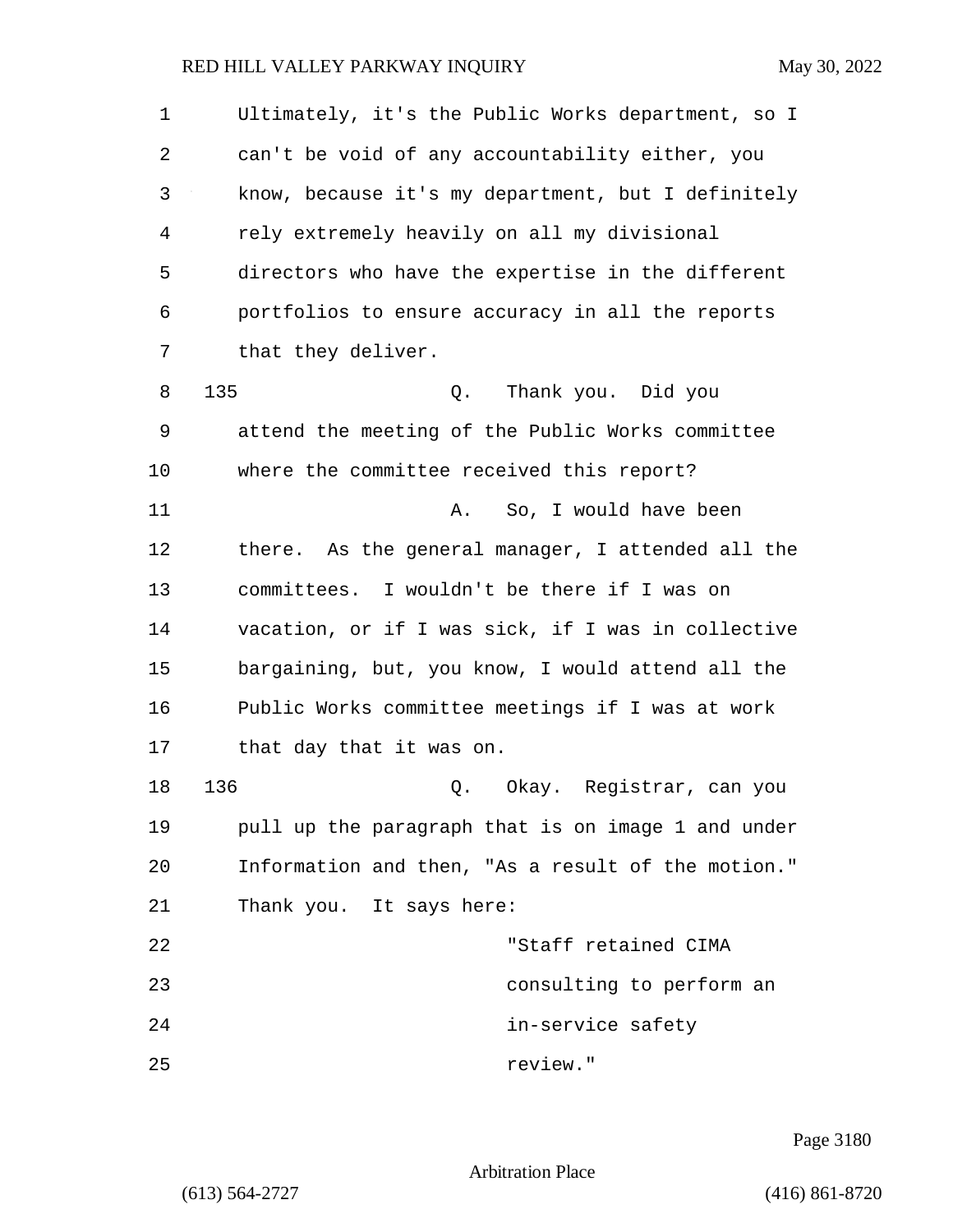| $\mathbf 1$ | And then just closing that,                       |  |  |  |
|-------------|---------------------------------------------------|--|--|--|
| 2           | Registrar, and then the next paragraph:           |  |  |  |
| 3           | "The report included the                          |  |  |  |
| 4           | review."                                          |  |  |  |
| 5           | So, there. So, it goes on and                     |  |  |  |
| 6           | I'm not going to take you through each instance,  |  |  |  |
| 7           | but it references the report, that being the      |  |  |  |
| 8           | report that CIMA completed. When you signed off   |  |  |  |
| 9           | on the staff report, did you believe that the     |  |  |  |
| 10          | consultant report had been finalized?             |  |  |  |
| 11          | Yes, I would believe<br>Α.                        |  |  |  |
| 12          | that. Yes.                                        |  |  |  |
| 13          | 137<br>Is it your expectation<br>Q.               |  |  |  |
| 14          | that an information update summarizing a          |  |  |  |
| 15          | consultant report would be based on a final       |  |  |  |
| 16          | report?                                           |  |  |  |
| 17          | Α.<br>Yes.                                        |  |  |  |
| 18          | 138<br>Did anyone tell you that<br>Q.             |  |  |  |
| 19          | it wasn't finalized?                              |  |  |  |
| 20          | I don't recall.<br>Α.                             |  |  |  |
| 21          | 139<br>Registrar, you can close<br>О.             |  |  |  |
| 22          | that call out. Did anyone tell you that staff     |  |  |  |
| 23          | subsequently asked for changes to be made by CIMA |  |  |  |
| 24          | to the CIMA report?                               |  |  |  |
| 25          | I don't recall, no.<br>Α.                         |  |  |  |

Page 3181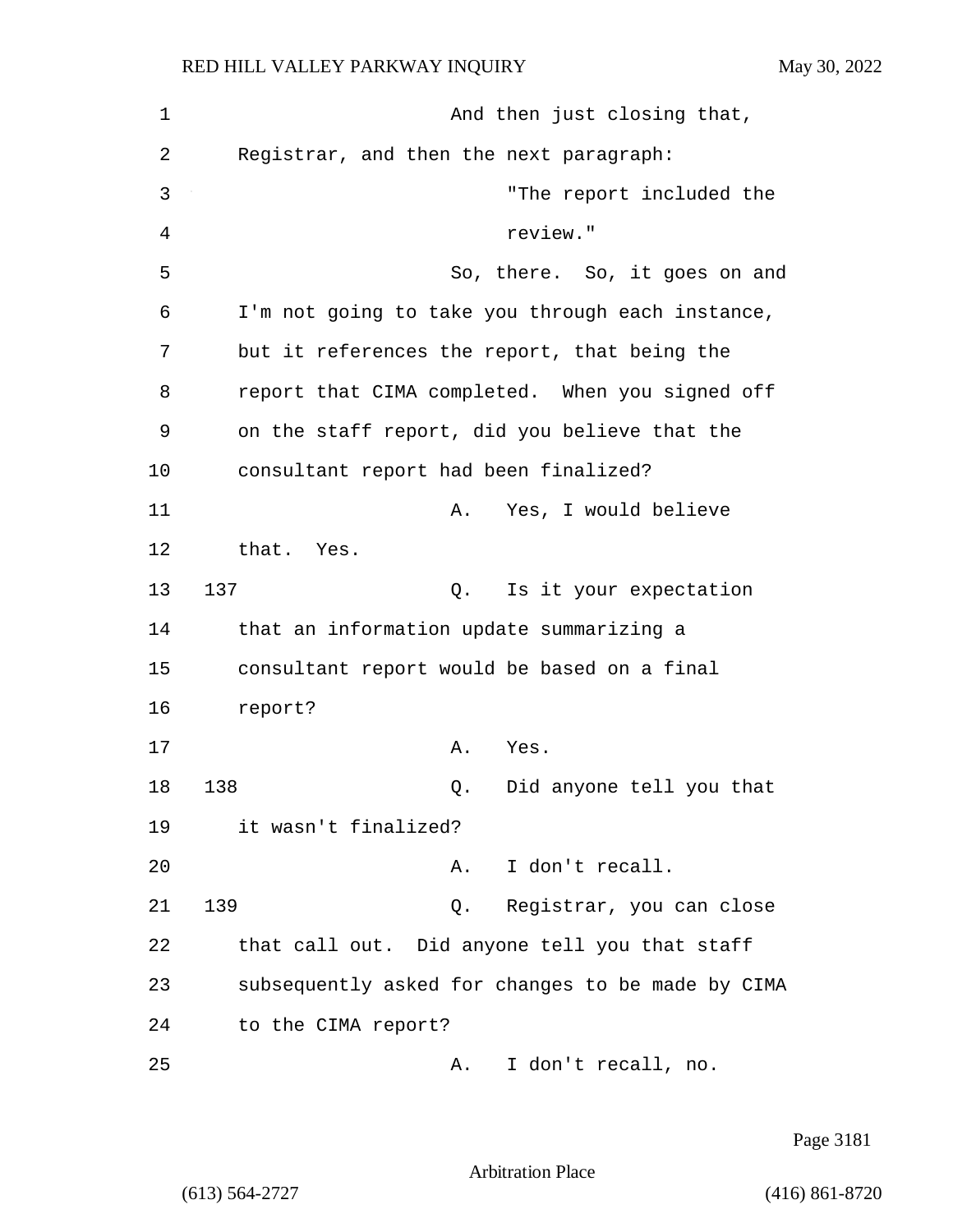1 140 Q. Recognizing it's a 2 technical report and that you signed off on the 3 staff report, would you expect staff to advise you 4 if there were subsequent changes to the CIMA 5 report? 6 A. It would depend on, I 7 guess, the magnitude, but in general practice, no. 8 141 Q. If there were changes, 9 would you expect those changes to be brought to 10 the attention of the Public Works committee or, 11 again, would that depend on the magnitude of the 12 changes? 13 A. If there was changes 14 after this went and they were, again, a 15 significant change that the committee should be 16 informed about, there should be an additional 17 report to this report indicating that. 18 142 Q. Okay. If the changes 19 were significant? 20 A. Correct. 21 143 Q. And the significance, 22 would that be determined by staff? 23 A. That's correct. 24 144 Q. Registrar, can you turn 25 up OD, page 79, paragraph 200, please. Just while

Page 3182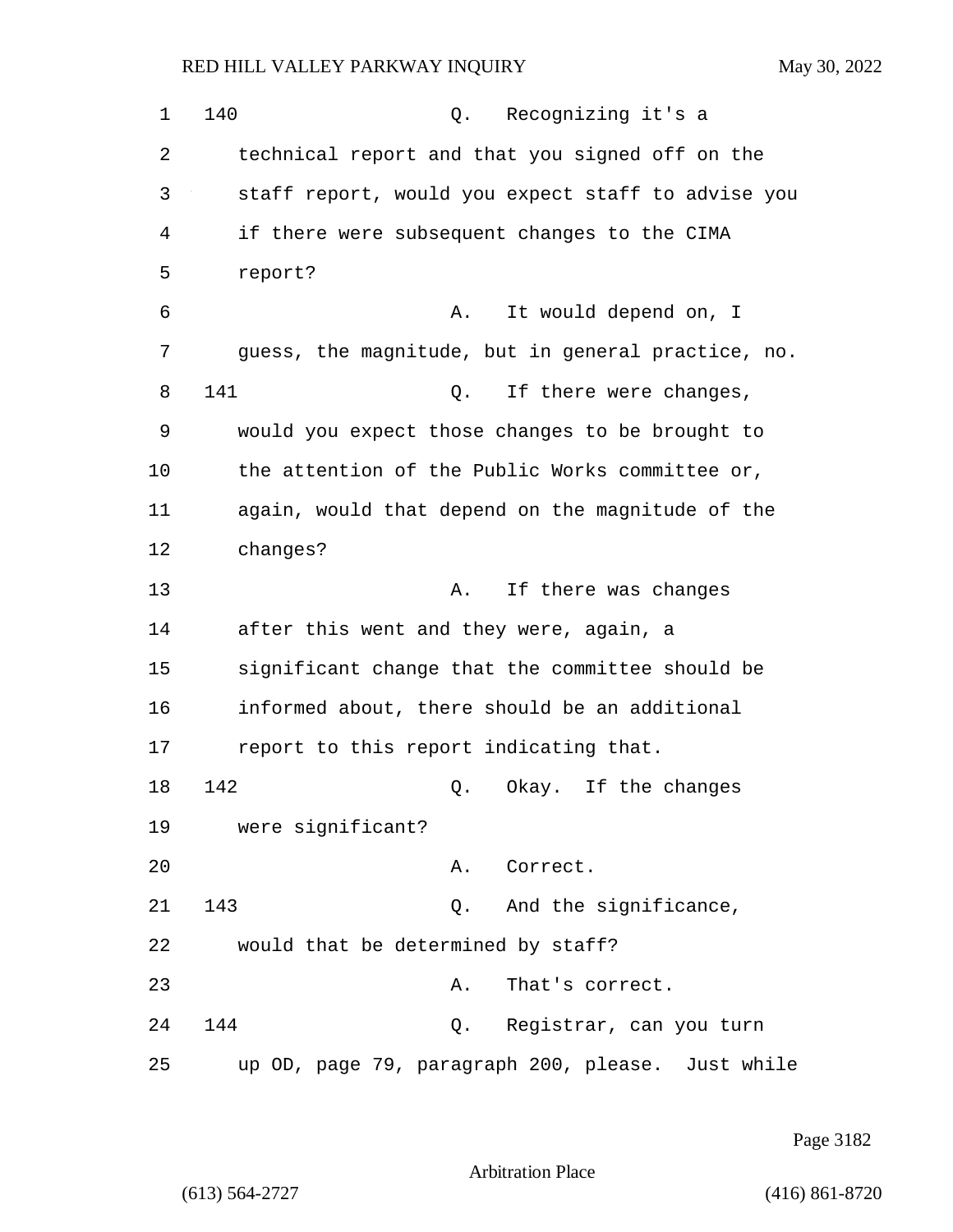1 this is coming up, you mentioned the outstanding 2 business list. Just to confirm, that's the list 3 where requests for followup from the -- pardon me, 4 Registrar. I'm sorry, I misspoke. I meant to say 5 OD 6, page 79, paragraph 200. Apologies. Thank 6 you. 7 The outstanding business list, 8 that's where follow-up items that are going come 9 back to a committee reside. Is that right? 10 A. That's correct. 11 145 Q. And so, here, you'll see 12 at paragraph 200 and 201, that the council 13 approved that staff report, like the one we were 14 looking at, about the CIMA report and staff were 15 directed to report back respecting the lighting 16 aspects. That's in the middle of paragraph 201? 17 A. Right. 18 146 C. And in the usual 19 practice, the legislative clerk then sends that to 20 you and you distribute it out to members of Public 21 Works. Is that right? 22 A. Correct. 23 147 Q. Registrar, can you bring 24 up HAM4339, please. And, again, you can start at 25 image 2, please. Thank you.

Page 3183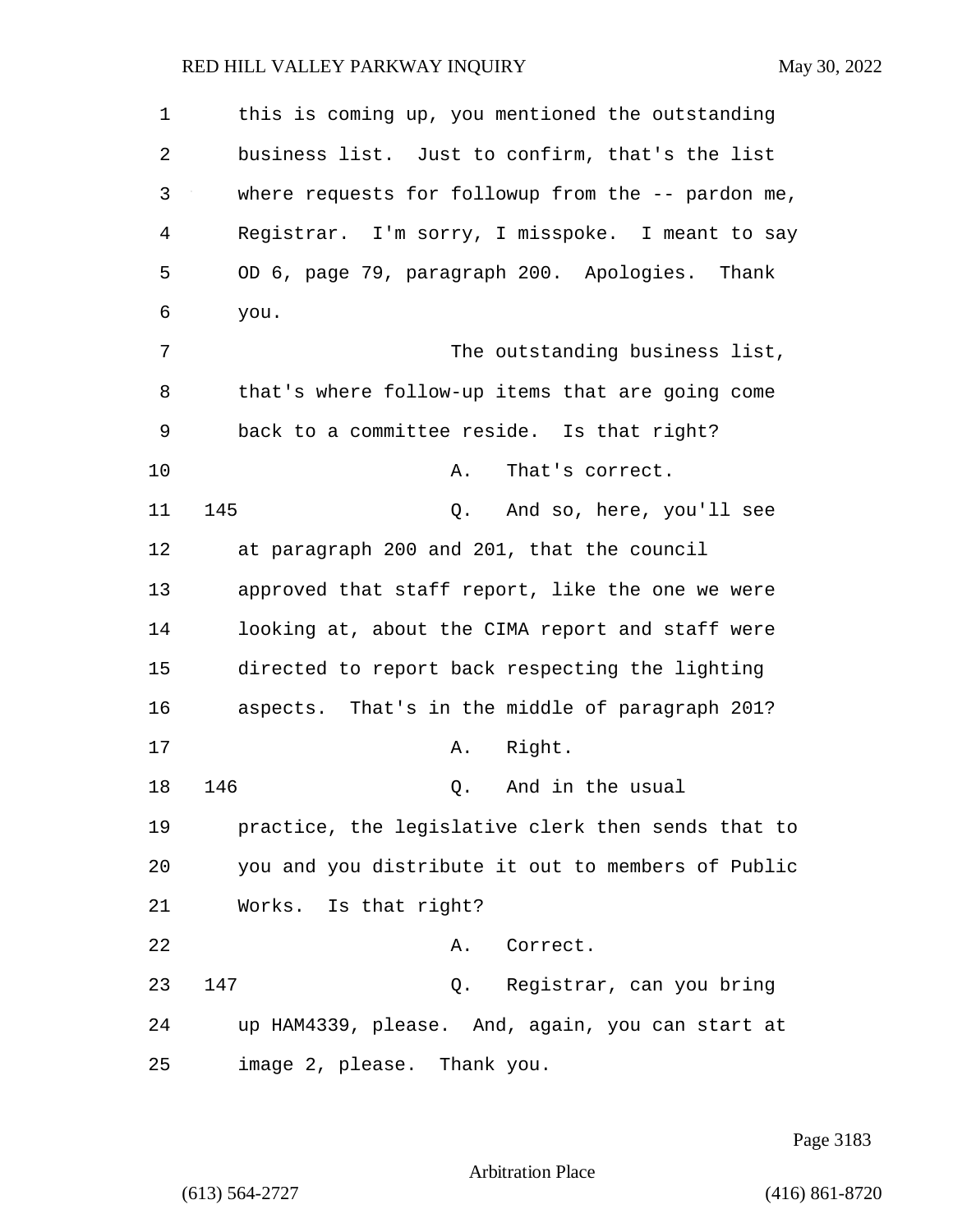1 So, you'll see at the bottom 2 of this page, Nancy Clark is saying: 3 "For your review and 4 follow up -- " 5 I'm not going to take you to 6 it. The document below is from the legislative 7 clerk with the outstanding business list. Nancy 8 Clark is your assistant. Is that right? 9 A. That's correct. 10 148 Q. So, that's that 11 distribution from legislative clerk to your office 12 and then into Public Works? 13 A. Correct. 14 149 Q. Okay. So, you'll see the 15 next one up in the middle of the page, 16 Ms. Cameron, Diana Cameron, who you'll see is an 17 administrative assistant to Gary Moore in her 18 signature line, she looks like she cut and paste 19 part of the outstanding business list, item 11.1, 20 and sent it to Mike Field, Peter Locs, Gord 21 McGuire and Gary Moore. Do you see that? 22 A. Yes. 23 150 Q. And this is exactly what 24 I just referenced in paragraph 201 reporting back 25 on lighting aspects?

Page 3184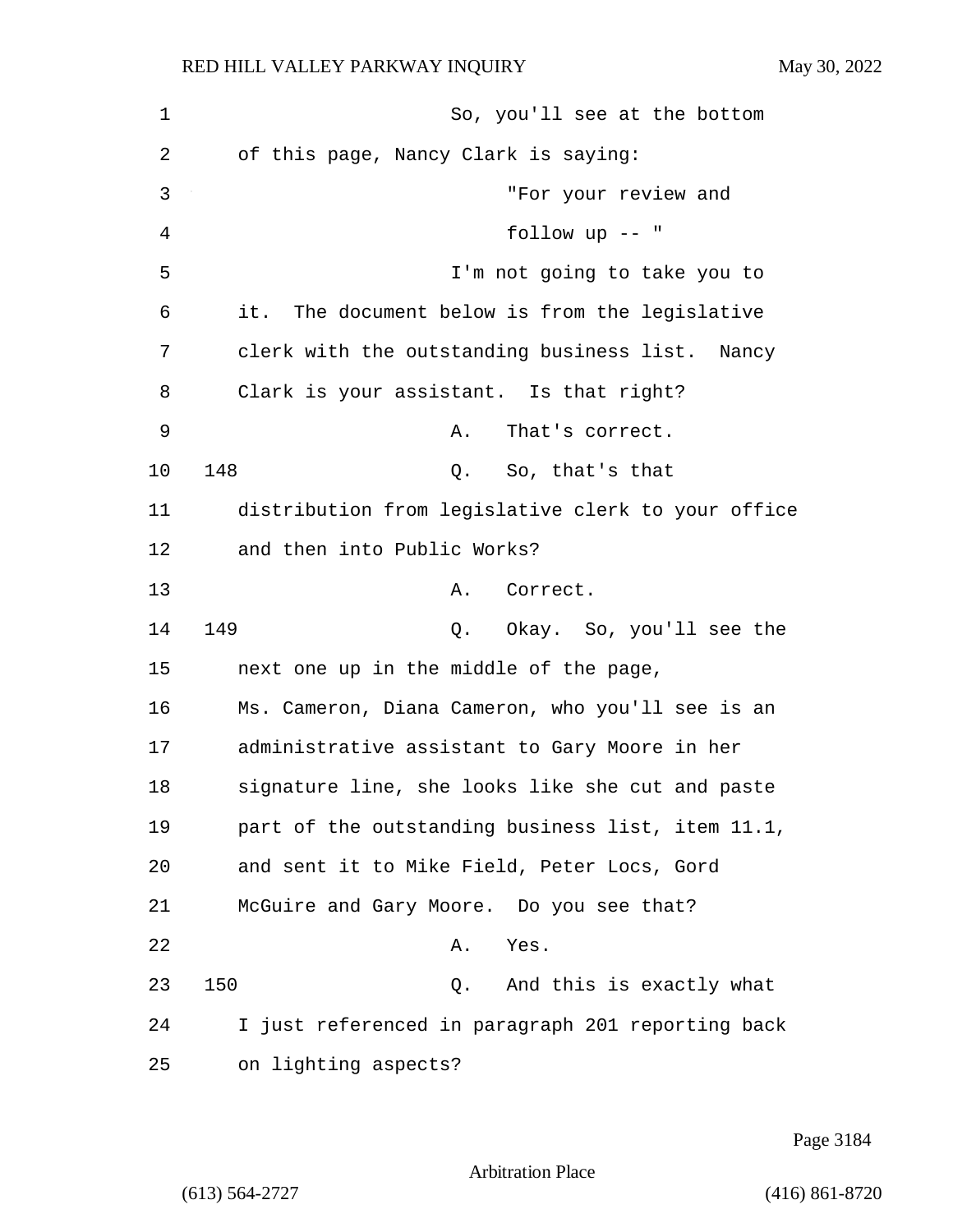| 1  | Right.<br>Α.                                       |
|----|----------------------------------------------------|
| 2  | 151<br>Registrar, can you call<br>Q.               |
| 3  | out the e-mail from Gary Moore, which is at the    |
| 4  | top of this page, this image. I'm going to give    |
| 5  | you a moment to read this.                         |
| 6  | Okay.<br>Α.                                        |
| 7  | 152<br>Q. So, this is an e-mail                    |
| 8  | from Mr. Moore in December of 2013 to Geoff        |
| 9  | Lupton, Martin White and John Mater. I think you   |
| 10 | said earlier no one had raised with you that       |
| 11 | Mr. Moore had concerns about the 2013 CIMA report. |
| 12 | Is that right?                                     |
| 13 | That's correct.<br>Α.                              |
| 14 | 153<br>Did Mr. Moore express to<br>Q.              |
| 15 | you any of the views or comments that he has put   |
| 16 | in this e-mail to Mr. Lupton, Mr. White and        |
| 17 | Mr. Mater?                                         |
| 18 | No, I don't recall.<br>Α.                          |
| 19 | 154<br>Did anyone else tell you<br>Q.              |
| 20 | that Mr. Moore held these views after the Public   |
| 21 | Works committee meeting?                           |
| 22 | No.<br>Α.                                          |
| 23 | 155<br>Do you have any concerns<br>Q.              |
| 24 | with a director responding in this way to other    |
| 25 | senior staff about a council direction?            |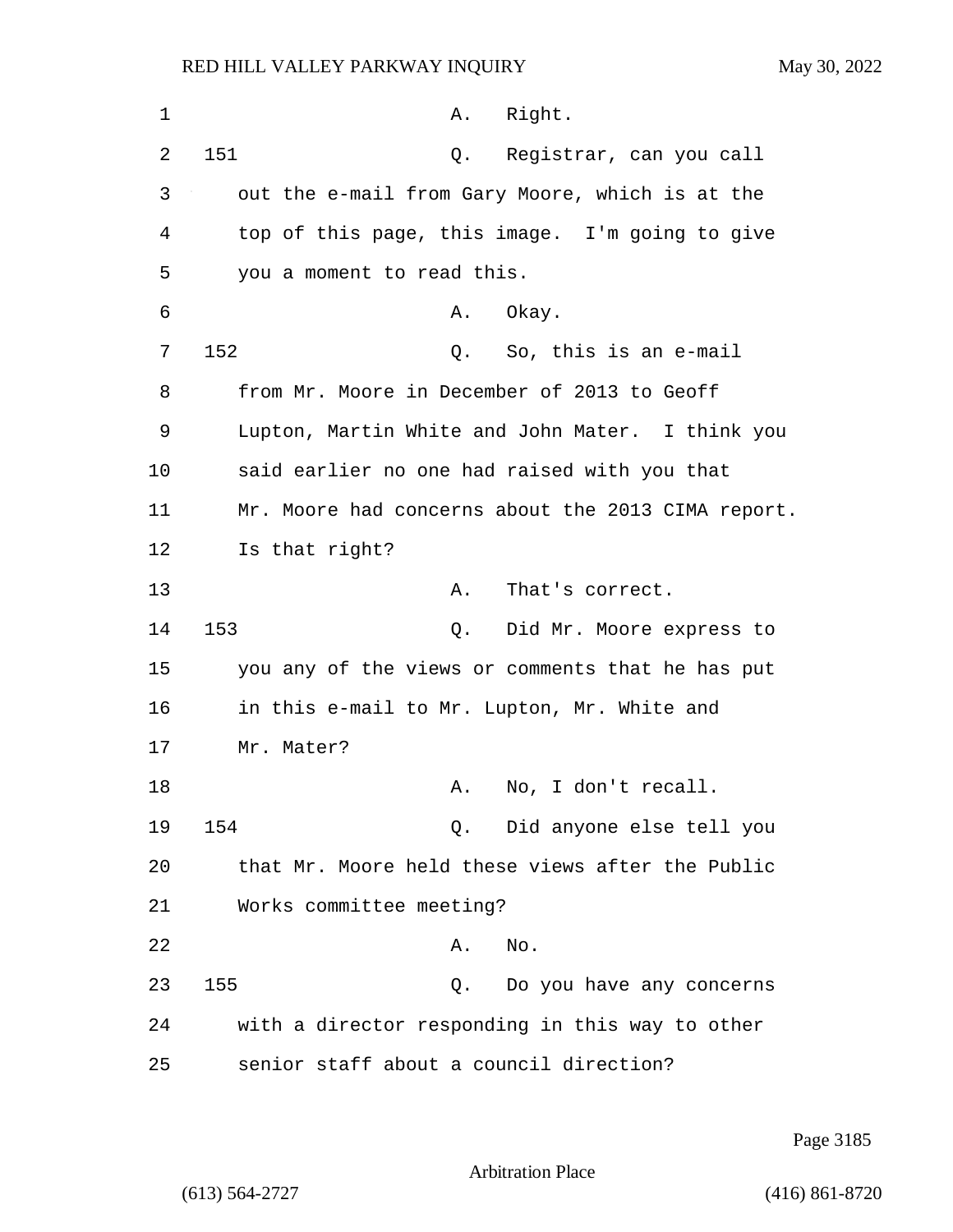| 1  | I don't. I mean, he's<br>Α.                        |
|----|----------------------------------------------------|
| 2  | providing input from when he designed and built it |
| 3  | to the division that's going to ensure the report  |
| 4  | goes back to the committee.                        |
| 5  | 156<br>The third line from the<br>Q.               |
| 6  | bottom:                                            |
| 7  | "This doesn't even begin                           |
| 8  | to address the fact we                             |
| 9  | shouldn't be talking                               |
| 10 | about potential                                    |
| 11 | improvements that give                             |
| 12 | any claimants more                                 |
| 13 | ammunition!"                                       |
| 14 | What do you think of a                             |
| 15 | director saying, quote, "we shouldn't be talking   |
| 16 | about potential improvements"?                     |
| 17 | I don't have any comment<br>Α.                     |
| 18 | on that.                                           |
| 19 | 157<br>Okay. In your time as<br>Q.                 |
| 20 | general manager of Public Works, did you think     |
| 21 | that making safety improvements might increase     |
| 22 | ammunition for individuals who might make claims   |
| 23 | against the City?                                  |
| 24 | I don't recall, no.<br>Α.                          |
| 25 | 158<br>Did you have concerns<br>Q.                 |

Page 3186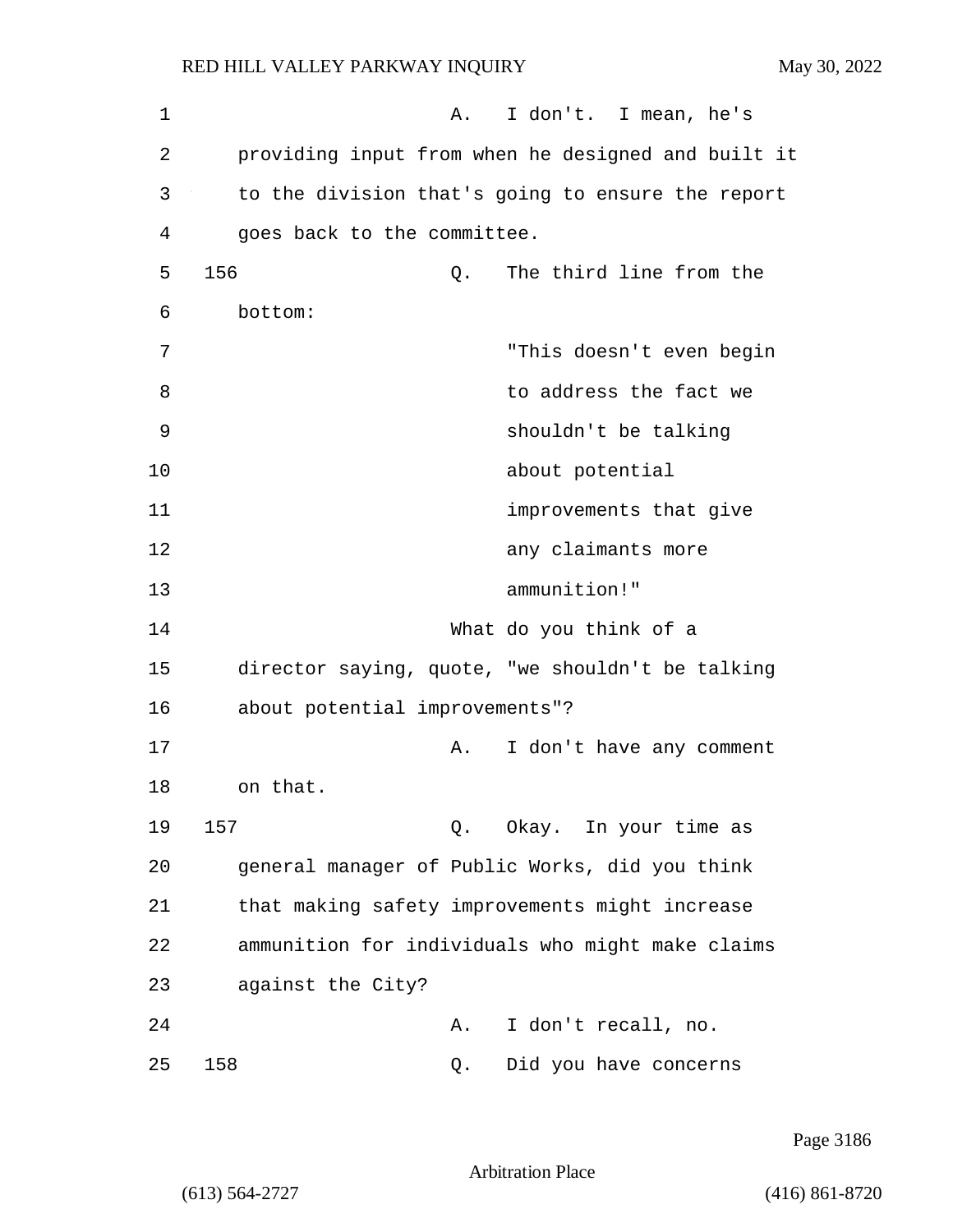1 that Claimants could point to safety improvements 2 to argue that, before those improvements, whatever 3 was being improved had not been safe? 4 A. So, it depends on the 5 specifics of it, but no, I wouldn't have had any 6 concerns. 7 159 Q. How would you direct City 8 staff to consider the possibility of increasing 9 litigation claims when they're assessing whether 10 to move forward on safety improvements? 11 A. Can you ask that again, 12 please? 13 160 C. Sure. What direction 14 would you give to City staff when they are 15 assessing whether to move forward on safety 16 improvements? What consideration should they give 17 to the possibility of increased claims against the 18 City? 19 **A.** Well, I think that the 20 divisions who had the expertise would follow up as 21 needed, whether it be between divisions or with 22 another department within the City. That's where 23 they would get their expertise to address 24 concerns, as you mentioned. 25 161 Q. Sure. So, the City staff

Page 3187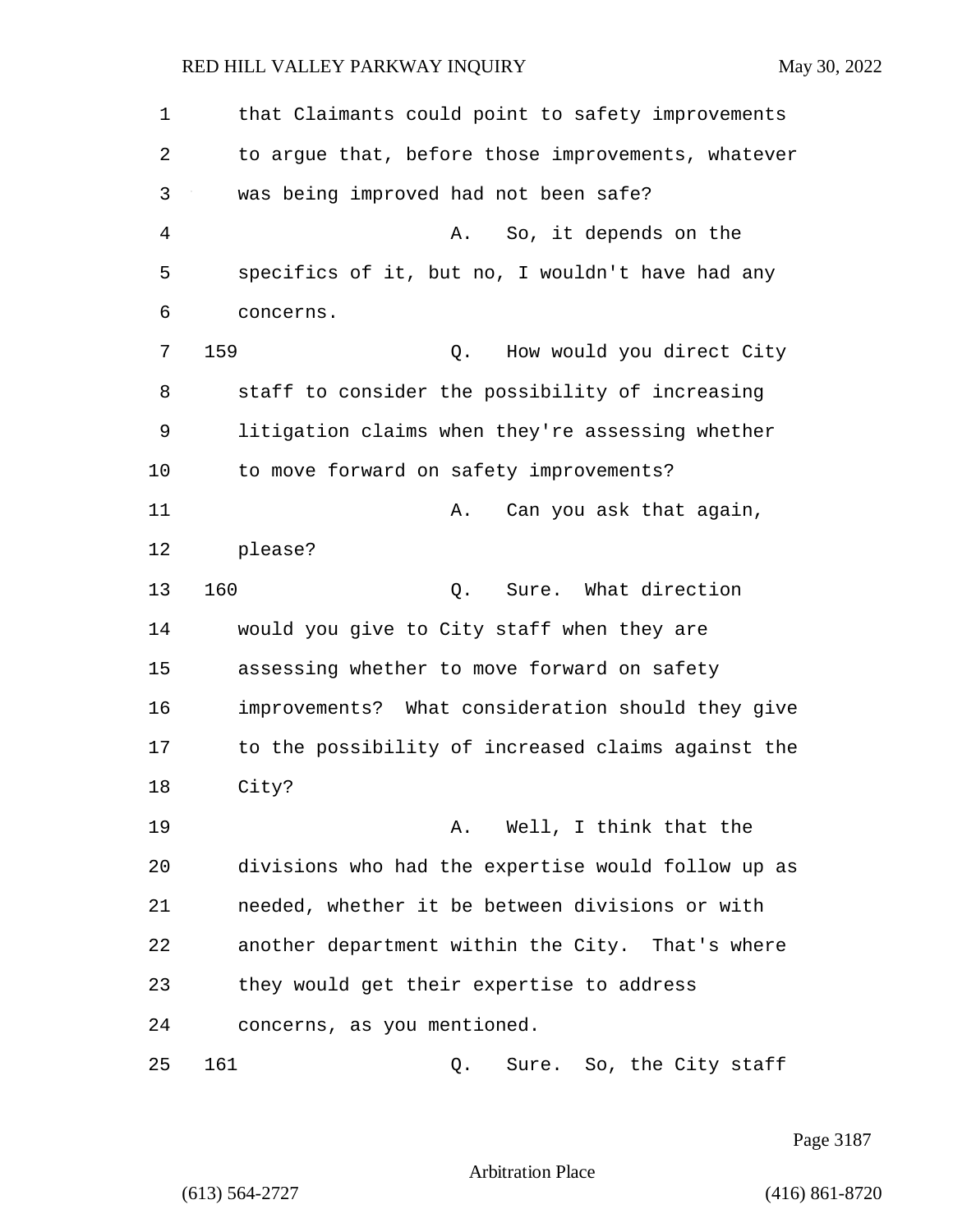| 1  | would have the expertise on the safety             |  |  |  |
|----|----------------------------------------------------|--|--|--|
| 2  | improvements. To what extent should they consider  |  |  |  |
| 3  | the possibility of increased litigation when       |  |  |  |
| 4  | they're assessing whether to move forward with     |  |  |  |
| 5  | those safety improvements?                         |  |  |  |
| 6  | I don't have an answer<br>Α.                       |  |  |  |
| 7  | for you. I don't recall ever having to do that.    |  |  |  |
| 8  | 162<br>Okay. Going back to this<br>Q.              |  |  |  |
| 9  | call out and recognizing that you're not copied on |  |  |  |
| 10 | this, Mr. Moore says:                              |  |  |  |
| 11 | "Did we get CIMA to                                |  |  |  |
| 12 | finalize their report to                           |  |  |  |
| 13 | our liking?"                                       |  |  |  |
| 14 | As general manager, would you                      |  |  |  |
| 15 | have had concerns if this particular comment had   |  |  |  |
| 16 | been raised with you about a director saying or    |  |  |  |
| 17 | asking if a consultant had finalized a report to   |  |  |  |
| 18 | our liking?                                        |  |  |  |
| 19 | A. So, to put it into                              |  |  |  |
| 20 | context --                                         |  |  |  |
| 21 | MR. LEDERMAN: Sorry, just a                        |  |  |  |
| 22 | moment. I'm having some difficulties that there's  |  |  |  |
| 23 | been a question, that there's been a number of     |  |  |  |
| 24 | questions put to this witness about statements     |  |  |  |
| 25 | contained in an e-mail that he was neither the     |  |  |  |

Page 3188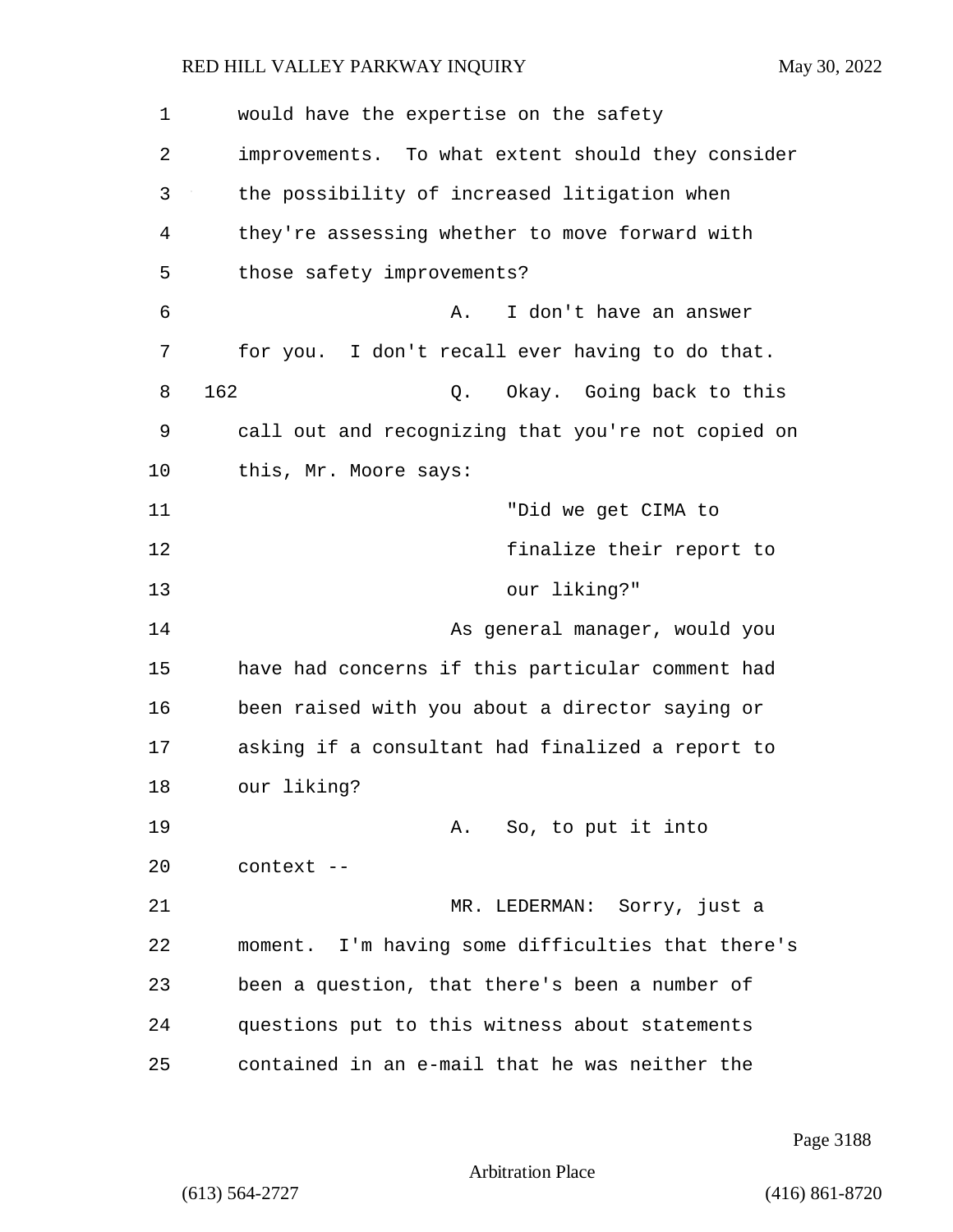| $\mathbf 1$ | author or recipient of, so I'm just having some    |
|-------------|----------------------------------------------------|
| 2           | difficulty with understanding how the witness is   |
| 3           | able to answer a question in the way in which it   |
| 4           | has been framed in the last series of questions in |
| 5           | this way.                                          |
| 6           | JUSTICE WILTON-SIEGEL: I'll                        |
| 7           | let Ms. Lawrence speak to that first.              |
| 8           | MS. LAWRENCE: Thank you,                           |
| 9           | Commissioner. Recognizing, as I did, that          |
| 10          | Mr. Davis has not been copied on this particular   |
| 11          | e-mail, I'm asking in his role of general manager  |
| 12          | if he had concerns about the particulars of what   |
| 13          | Mr. Moore is expressing here. And, in this case,   |
| 14          | this last question was about whether asking        |
| 15          | someone, a consultant, to finalize a report to     |
| 16          | our, quote, unquote, liking, I think it is         |
| 17          | relevant and helpful to understand the views of    |
| 18          | the leader of Public Works in respect of this kind |
| 19          | of commentary and presumably this kind of action.  |
| 20          | JUSTICE WILTON-SIEGEL:<br>All                      |
| 21          | right. Mr. Lederman, do you have anything further  |
| 22          | to say?                                            |
| 23          | MR. LEDERMAN: No, other than                       |
| 24          | I still don't appreciate how asking this witness a |
| 25          | question about the sufficiency or the              |

Page 3189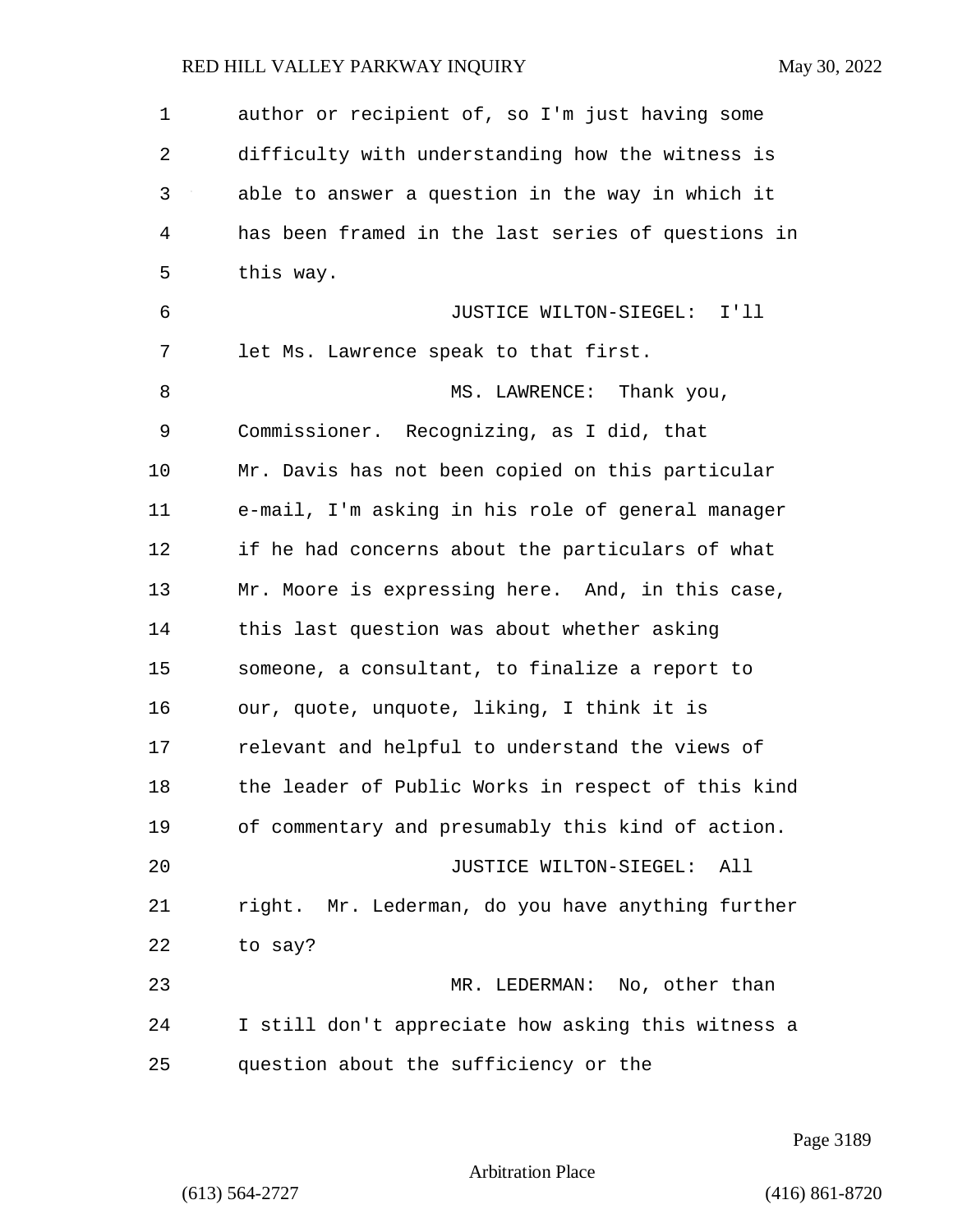1 appropriateness of a question that was posed by 2 Mr. Moore in this e-mail to other individuals, how 3 that's something that this witness is able to 4 comment on. 5 JUSTICE WILTON-SIEGEL: Okay. 6 So, I think the question has to be put in terms of 7 a hypothetical situation, not specifically by way 8 of a comment on the present circumstances, but I 9 think the question can be put in those terms; 10 that's to say it can be put as: If there were a 11 situation of the nature described here, what would 12 his response be as the leader of the Public Works 13 department? 14 MS. LAWRENCE: Thank you, 15 Commissioner. I'm happy to rephrase to make that 16 a clear question for Mr. Davis. 17 **JUSTICE WILTON-SIEGEL:** Okay. 18 BY MS. LAWRENCE: 19 163 Q. Mr. Davis, if a director 20 who does not have the lead on a report asked 21 another director who did about whether a 22 consultant had finalized a report to -- I'm just 23 going to use the hypothetical -- the City's 24 liking, would you have had any concerns with that? 25 A. So, to put it into

Page 3190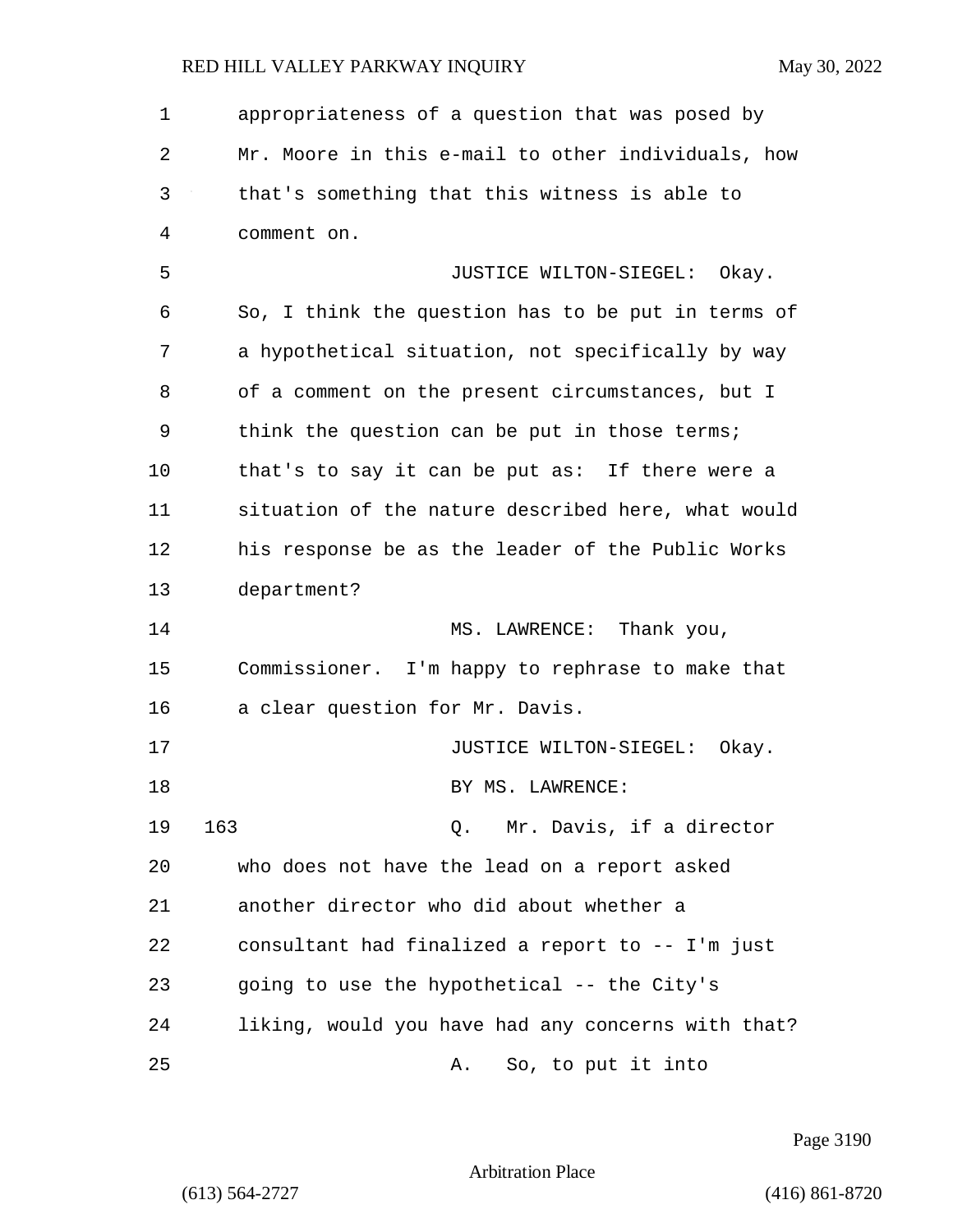1 context, you have a consultant who was given an 2 assignment by someone from the City. They provide 3 a report and that report gets vetted back with 4 staff and it gets vetted back and forth between 5 them. 6 But the underlying issue for 7 me would be they're both professionals in respect 8 of their disciplines and the consultant, they may 9 be questioned with respect to findings, but at the 10 end of the day they're very professional and 11 they're not going to sign a report that would 12 jeopardize their professional standing. 13 So, in the context here, this 14 is a to and fro, but at the end of the day, the 15 report that gets signed off by the consultant is 16 their professional opinion and I can't believe 17 that they would make an adjustment to appease the 18 City or any other client. 19 164 Q. Thank you. Would you 20 have concerns if a senior staff member asked a 21 consultant to revise their opinion? 22 A. No, not at all. 23 165 Q. Mr. Moore says in this 24 e-mail before they ask for a copy, assuming that 25 that means council, was it common in your

Page 3191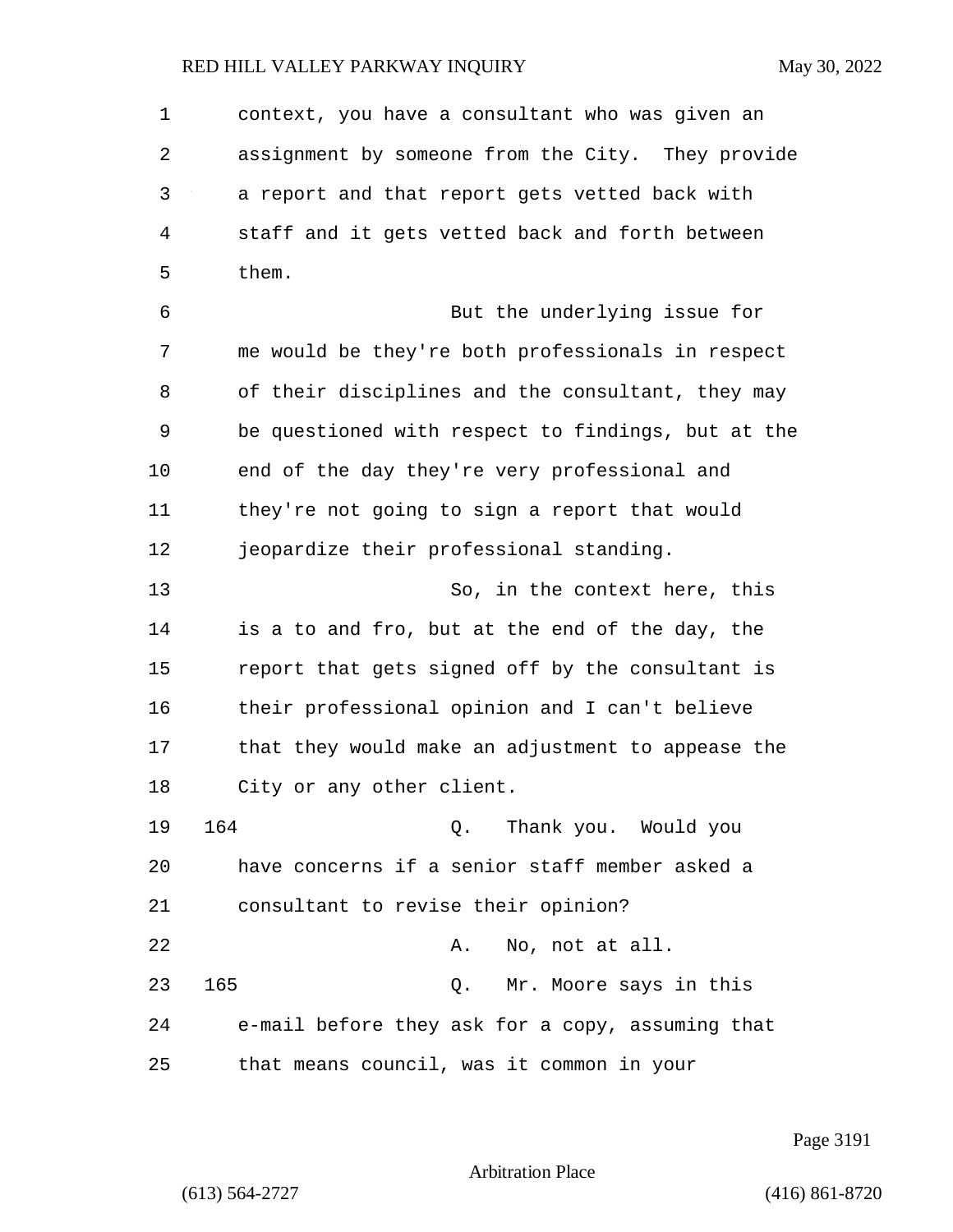| 1  | experience for members of Public Works or council  |
|----|----------------------------------------------------|
| 2  | to ask for reports after an information report?    |
| 3  | Do you mean like a<br>Α.                           |
| 4  | follow-up report?                                  |
| 5  | 166<br>No. I mean after the<br>Q.                  |
| 6  | committee receives an information report, reviews  |
| 7  | the information report, was it common for the      |
| 8  | committee to then ask for the underlying documents |
| 9  | that are referenced in an information report?      |
| 10 | I don't recall.<br>Α.                              |
| 11 | 167<br>Q. Okay. Is that fair to                    |
| 12 | say it might depend on the circumstance? Hard to   |
| 13 | say?                                               |
| 14 | Well, everything depends<br>Α.                     |
| 15 | on circumstances, so, you know, I'm not sure which |
| 16 | report you're referring to.                        |
| 17 | 168<br>Q. Okay. Mr. Registrar, can                 |
| 18 | you close out that call out and go up to image 1.  |
| 19 | Can you call out the bottom.                       |
| 20 | And, again, you're not copied                      |
| 21 | on this e-mail. Mr. Lupton responds to Mr. Moore:  |
| 22 | "Did you see our info                              |
| 23 | report? We did our best                            |
| 24 | to discourage it at                                |
| 25 | committee, but they want                           |

Page 3192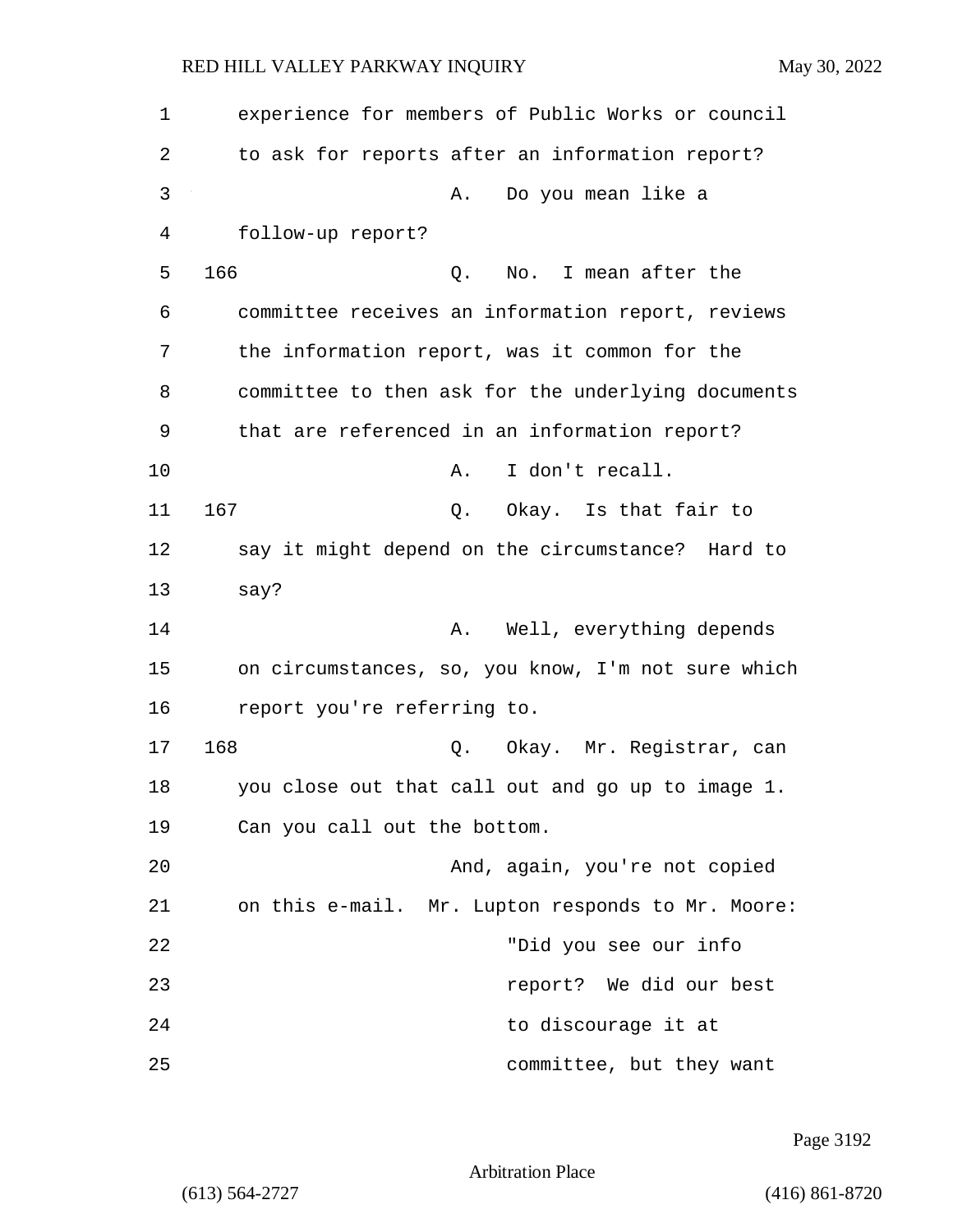| 1  | us to come back in a                              |  |  |  |
|----|---------------------------------------------------|--|--|--|
| 2  | year's time."                                     |  |  |  |
| 3  | As general manager, did you                       |  |  |  |
| 4  | have any concerns about staff taking steps to     |  |  |  |
| 5  | discourage the Public Works committee from asking |  |  |  |
| 6  | for updates?                                      |  |  |  |
| 7  | So, it depends on the<br>Α.                       |  |  |  |
| 8  | circumstances. You know, discourage because they  |  |  |  |
| 9  | wanted it sooner? But this is normal practice for |  |  |  |
| 10 | a report that council, if they asked for more     |  |  |  |
| 11 | information, it would go back and they've given a |  |  |  |
| 12 | date to report on it.                             |  |  |  |
| 13 | 169<br>Okay.<br>Q.                                |  |  |  |
| 14 | So I don't have any<br>Α.                         |  |  |  |
| 15 | concerns, no.                                     |  |  |  |
| 16 | 170<br>Registrar, you can close<br>Q.             |  |  |  |
| 17 | this out and if you can go to call out both       |  |  |  |
| 18 | Mr. Moore's next e-mail and Mr. Lupton's next     |  |  |  |
| 19 | e-mail together.                                  |  |  |  |
| 20 | So, Mr. Moore says:                               |  |  |  |
| 21 | "They don't want you to                           |  |  |  |
| 22 | report in a year. They                            |  |  |  |
| 23 | just want another report                          |  |  |  |
| 24 | on lighting now."                                 |  |  |  |
| 25 | So, again, just so that I                         |  |  |  |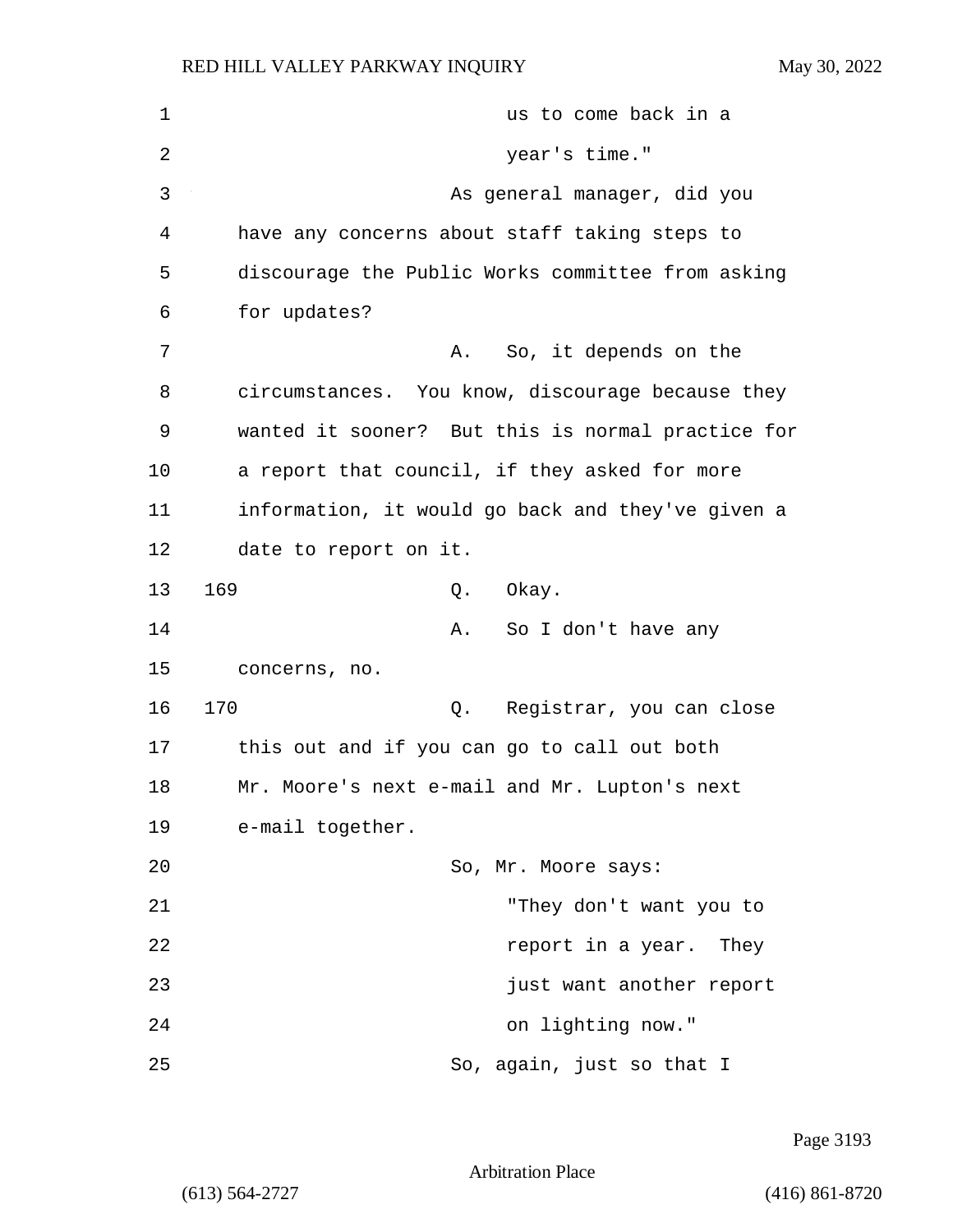| 1  | understand your evidence, what role did you        |  |  |  |  |
|----|----------------------------------------------------|--|--|--|--|
| 2  | understand Mr. Moore played in lighting on the     |  |  |  |  |
| 3  | RHVP post-construction?                            |  |  |  |  |
| 4  | I'm not sure what his<br>Α.                        |  |  |  |  |
| 5  | function was after post-construction.              |  |  |  |  |
| 6  | 171<br>So, I mean in the context<br>Q.             |  |  |  |  |
| 7  | of his role as director of engineering services,   |  |  |  |  |
| 8  | what role, if any, did you understand he played in |  |  |  |  |
| 9  | lighting on the Red Hill?                          |  |  |  |  |
| 10 | So, in this case, I think<br>Α.                    |  |  |  |  |
| 11 | because he built it and it had lighting, the other |  |  |  |  |
| 12 | divisions want to collaborate with him with        |  |  |  |  |
| 13 | respect to the lighting, but at the end of the day |  |  |  |  |
| 14 | the report is going to council as requested, and   |  |  |  |  |
| 15 | so I believe the two departments are               |  |  |  |  |
| 16 | collaborating. They want to know about the         |  |  |  |  |
| 17 | lighting, when it was built, and they're moving    |  |  |  |  |
| 18 | forward to provide council with the information    |  |  |  |  |
| 19 | they're requesting.                                |  |  |  |  |
| 20 | 172<br>Q. Okay. So, that's what                    |  |  |  |  |
| 21 | you understand Mr. Moore's involvement to be, is   |  |  |  |  |
| 22 | that he was involved in the initial lighting       |  |  |  |  |
| 23 | during the design phase. Is that right?            |  |  |  |  |
| 24 | Yeah. During design and<br>Α.                      |  |  |  |  |
| 25 | construction, he was involved with it, yes.        |  |  |  |  |

Page 3194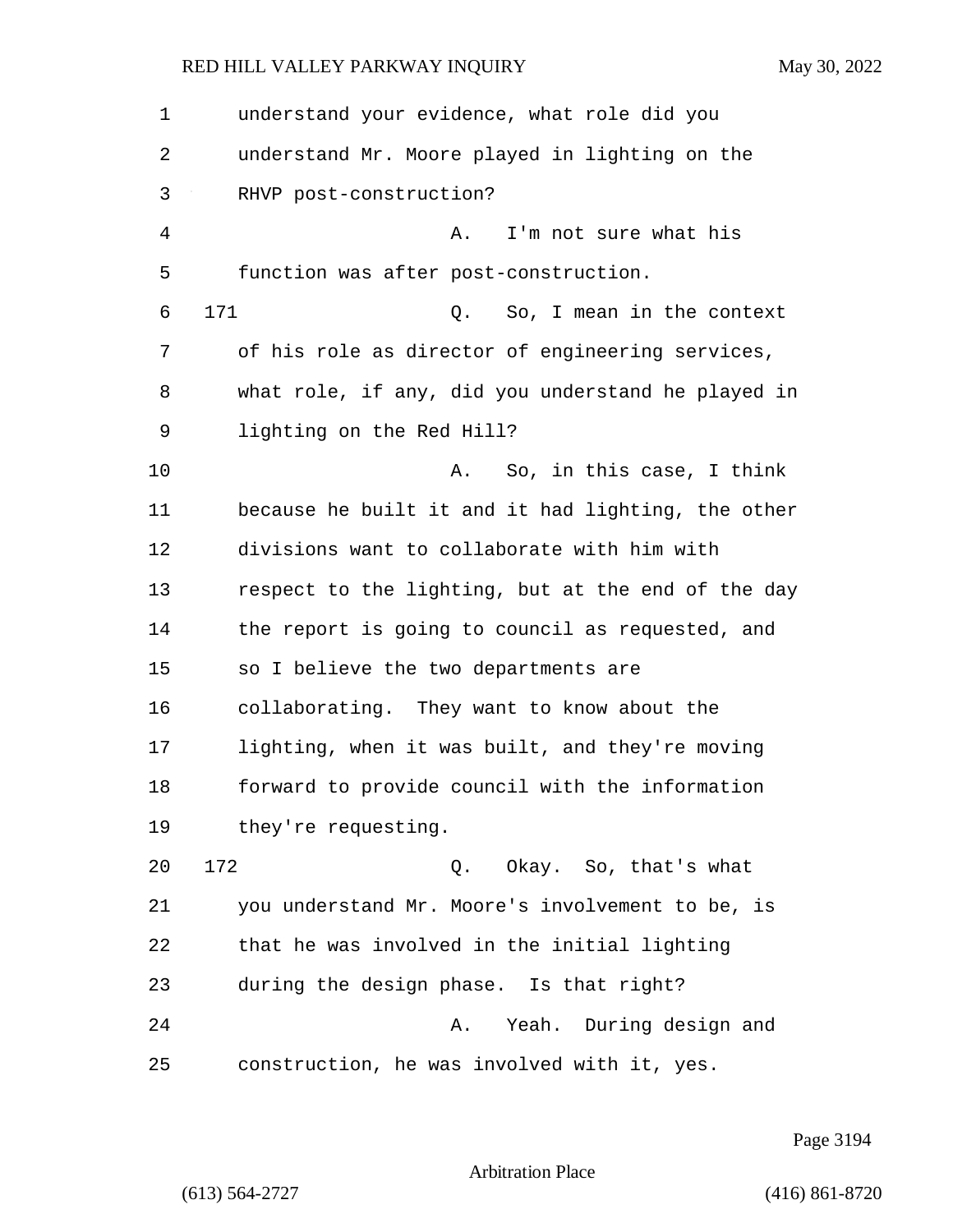| $\mathbf 1$    | 173<br>But not thereafter?<br>Q.                   |
|----------------|----------------------------------------------------|
| $\overline{2}$ | Not to my knowledge, no.<br>Α.                     |
| 3              | 174<br>Okay. So, you'll see<br>Q.                  |
| 4              | that Mr. Moore references a report on lighting     |
| 5              | Did Mr. Moore ever give his view to you<br>now.    |
| 6              | about the sufficiency of lighting on the Red Hill? |
| 7              | No, he did not.<br>Α.                              |
| 8              | 175<br>Did anybody else convey<br>Q.               |
| 9              | to you Mr. Moore's views on the sufficiency of     |
| 10             | lighting on the Red Hill?                          |
| 11             | No.<br>Α.                                          |
| 12             | 176<br>So, you'll see Mr. Lupton<br>Q.             |
| 13             | says:                                              |
| 14             | "You can lead a horse to                           |
| 15             | water. We tried."                                  |
| 16             | Mr. Registrar, can you close                       |
| 17             | that out and call out the next two e-mails as one  |
| 18             | call out. No, close that and call out, "Good       |
| 19             | plan," and then the next e-mail down. There we     |
| 20             | go. Thank you.                                     |
| 21             | Mr. Moore says in response to                      |
| 22             | "you can lead a horse to water":                   |
| 23             | "I just shoot the horse."                          |
| 24             | And Mr. Lupton says, "Good                         |
| 25             | plan." Did anyone ever convey to you that there    |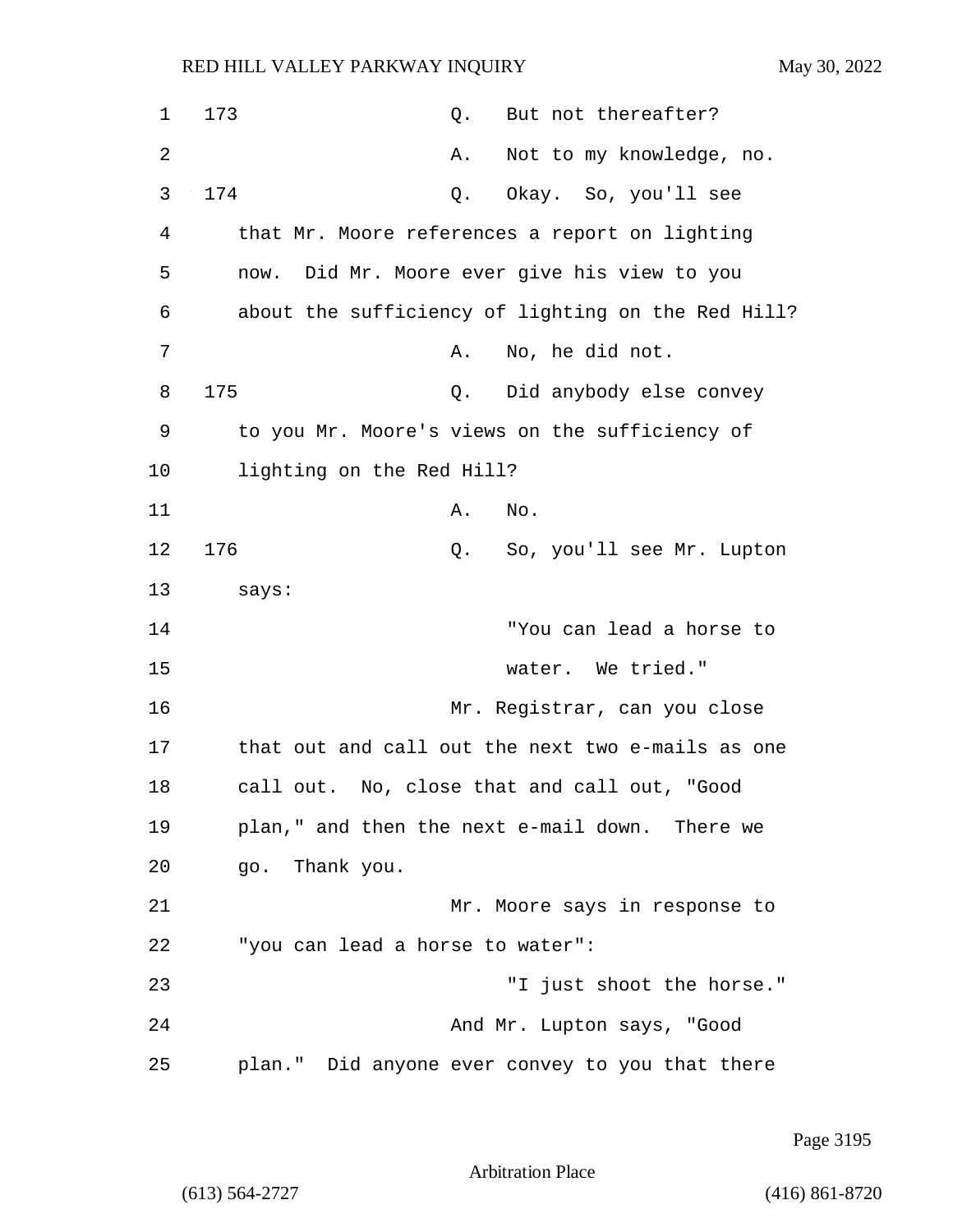| 1  | had been an exchange in which Mr. Moore said, "I    |  |  |  |  |
|----|-----------------------------------------------------|--|--|--|--|
| 2  | just shoot the horse"?                              |  |  |  |  |
| 3  | No.<br>Α.                                           |  |  |  |  |
| 4  | 177<br>If someone had brought<br>Q.                 |  |  |  |  |
| 5  | this message, this e-mail exchange, to your         |  |  |  |  |
| 6  | attention at the time, would you have felt the      |  |  |  |  |
| 7  | need to do anything about it?                       |  |  |  |  |
| 8  | So, this is an excerpt<br>Α.                        |  |  |  |  |
| 9  | from a conversation, so I have no comment on this.  |  |  |  |  |
| 10 | 178<br>I understand right now<br>Q.                 |  |  |  |  |
| 11 | you might not have any comment, but when you were   |  |  |  |  |
| 12 | in the position of general manager, would you have  |  |  |  |  |
| 13 | felt the need to do anything about it, if it was    |  |  |  |  |
| 14 | brought to your attention?                          |  |  |  |  |
| 15 | So, again, the overall<br>Α.                        |  |  |  |  |
| 16 | context of it is regarding a report that has to go  |  |  |  |  |
| 17 | to committee. They're talking back and forth.<br>At |  |  |  |  |
| 18 | the end of the day, the report has to go to         |  |  |  |  |
| 19 | committee.                                          |  |  |  |  |
| 20 | 179<br>Q. Yes, so that's the                        |  |  |  |  |
| 21 | context. So, when you were in the position of       |  |  |  |  |
| 22 | general manager, if this had been brought to your   |  |  |  |  |
| 23 | attention, would you have felt the need to do       |  |  |  |  |
| 24 | anything about it?                                  |  |  |  |  |
| 25 | Again, it depends on who<br>Α.                      |  |  |  |  |

Page 3196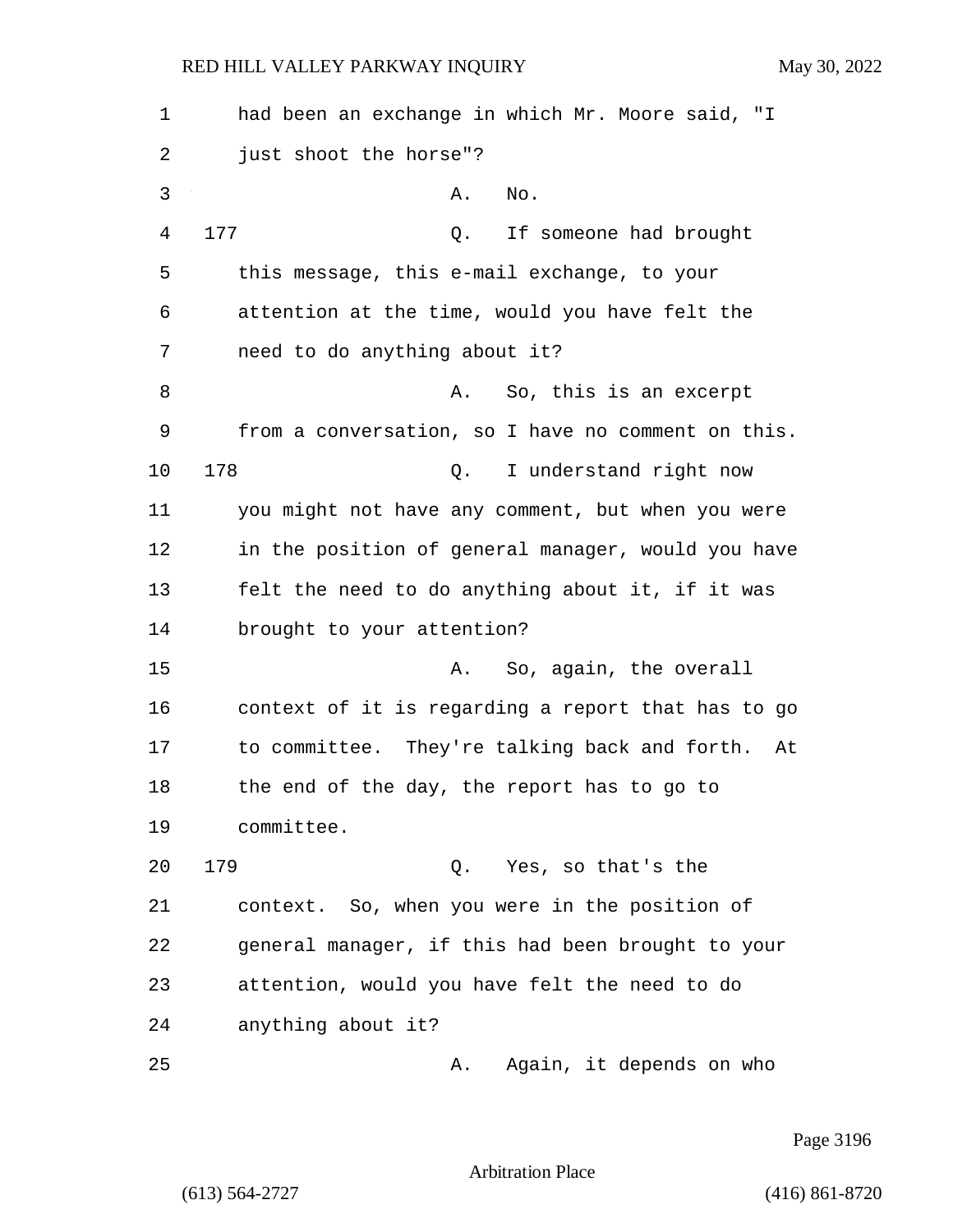1 brought it and what the overall issues were with 2 respect to it. You're dealing in isolation. I 3 really can't comment. 4 180 Q. I'm speaking in 5 isolation. If you just received this, would you 6 have felt the need to do anything about it? 7 A. I would have to go review 8 it to see what the background was for it. 9 181 Q. Thank you. I'm going to 10 turn now to the Tradewind report. You've heard 11 that term. Right? 12 A. Yes. Since this inquiry 13 started, I've heard that term. 14 182 Q. Okay. Registrar, you can 15 close out this document. Thank you. 16 In the fall of 2013, did you 17 have any concerns about the friction levels on the 18 Red Hill? 19 A. I did not. 20 183 Q. In the fall of 2013, were 21 you aware that Mr. Moore had requested that Golder 22 Associates conduct friction testing on the Red 23 Hill? 24 A. No. 25 184 Q. Is that something you

Page 3197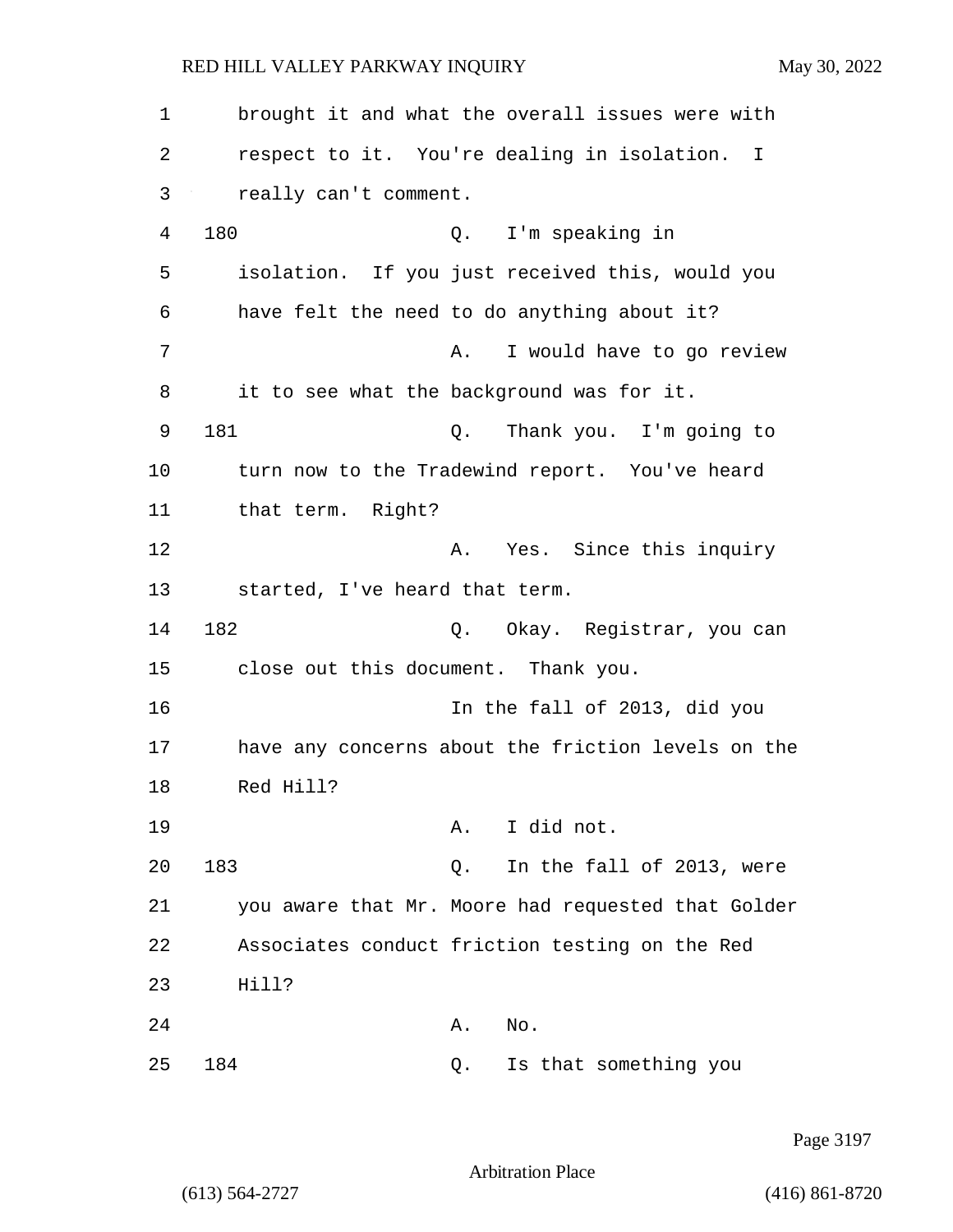| 1  |                                                    |    | would have expected someone to tell you, as GM of  |  |  |
|----|----------------------------------------------------|----|----------------------------------------------------|--|--|
| 2  | Public Works?                                      |    |                                                    |  |  |
| 3  |                                                    | Α. | No.                                                |  |  |
| 4  | 185                                                | Q. | In 2014, did you see or                            |  |  |
| 5  |                                                    |    | otherwise learn about the Tradewind report on      |  |  |
| 6  | friction testing on the Red Hill?                  |    |                                                    |  |  |
| 7  |                                                    | Α. | No.                                                |  |  |
| 8  | 186                                                | Q. | Did you see or otherwise                           |  |  |
| 9  | learn about the Golder Associates report about the |    |                                                    |  |  |
| 10 | Red Hill in 2014?                                  |    |                                                    |  |  |
| 11 |                                                    | Α. | No.                                                |  |  |
| 12 | 187                                                | Q. | When did you learn about                           |  |  |
| 13 |                                                    |    | the Tradewind report or the Golder report?         |  |  |
| 14 |                                                    | Α. | I didn't.                                          |  |  |
| 15 | 188                                                | Q. | Only in advance of                                 |  |  |
| 16 | preparation for the inquiry process?               |    |                                                    |  |  |
| 17 |                                                    | Α. | That's correct.                                    |  |  |
| 18 | 189                                                | Q. | Did Mr. Moore ever                                 |  |  |
| 19 |                                                    |    | discuss friction testing on the Red Hill with you? |  |  |
| 20 |                                                    | Α. | No.                                                |  |  |
| 21 | 190                                                | Q. | Did he ever tell you that                          |  |  |
| 22 |                                                    |    | he had any concerns about friction levels on the   |  |  |
| 23 | Red Hill?                                          |    |                                                    |  |  |
| 24 |                                                    | Α. | No.                                                |  |  |
| 25 | 191                                                | Q. | Did he ever tell you he                            |  |  |

Page 3198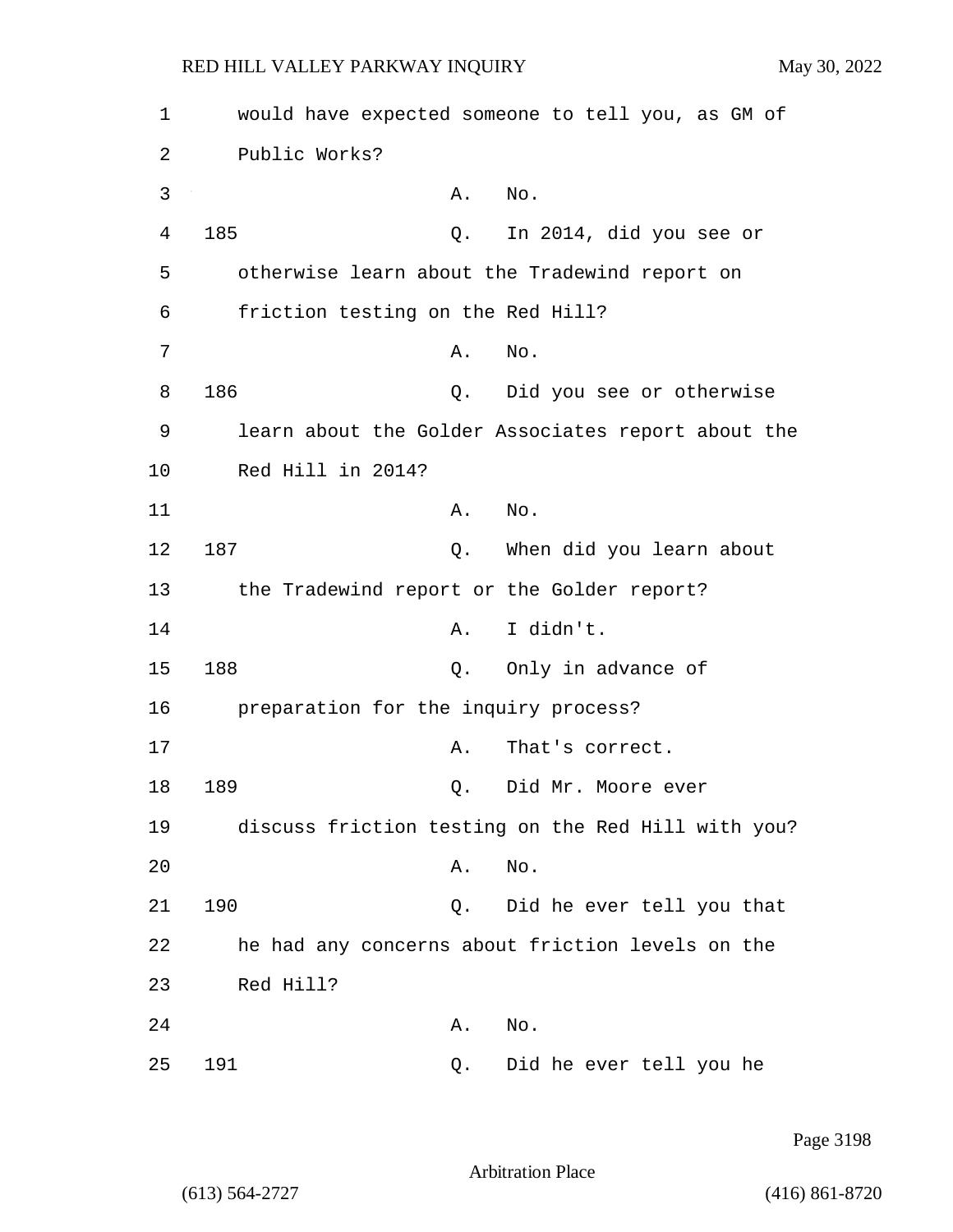1 was doing any investigation into friction or 2 slipperiness or anything like that when it came to 3 the Red Hill? 4 A. No. 5 192 Q. Did Mr. Moore ever 6 discuss any friction test results with you? 7 A. No. 8 193 Q. Did he ever tell you, 9 that is Mr. Moore, that he received friction test 10 results but he wasn't sure how to interpret them? 11 A. Say it again, sorry. 12 194 Q. That he had received 13 friction test results but he was not sure how to 14 interpret them? 15 A. No, I never had that 16 conversation with him. 17 195 Q. Did anyone in the City 18 ever tell you that they were having trouble 19 obtaining friction test results from Mr. Moore? 20 A. No. 21 196 Q. Did anyone tell you that 22 Mr. Moore had refused to provide them with 23 friction test results? 24 A. No. 25 197 Q. If a consultant's report

Page 3199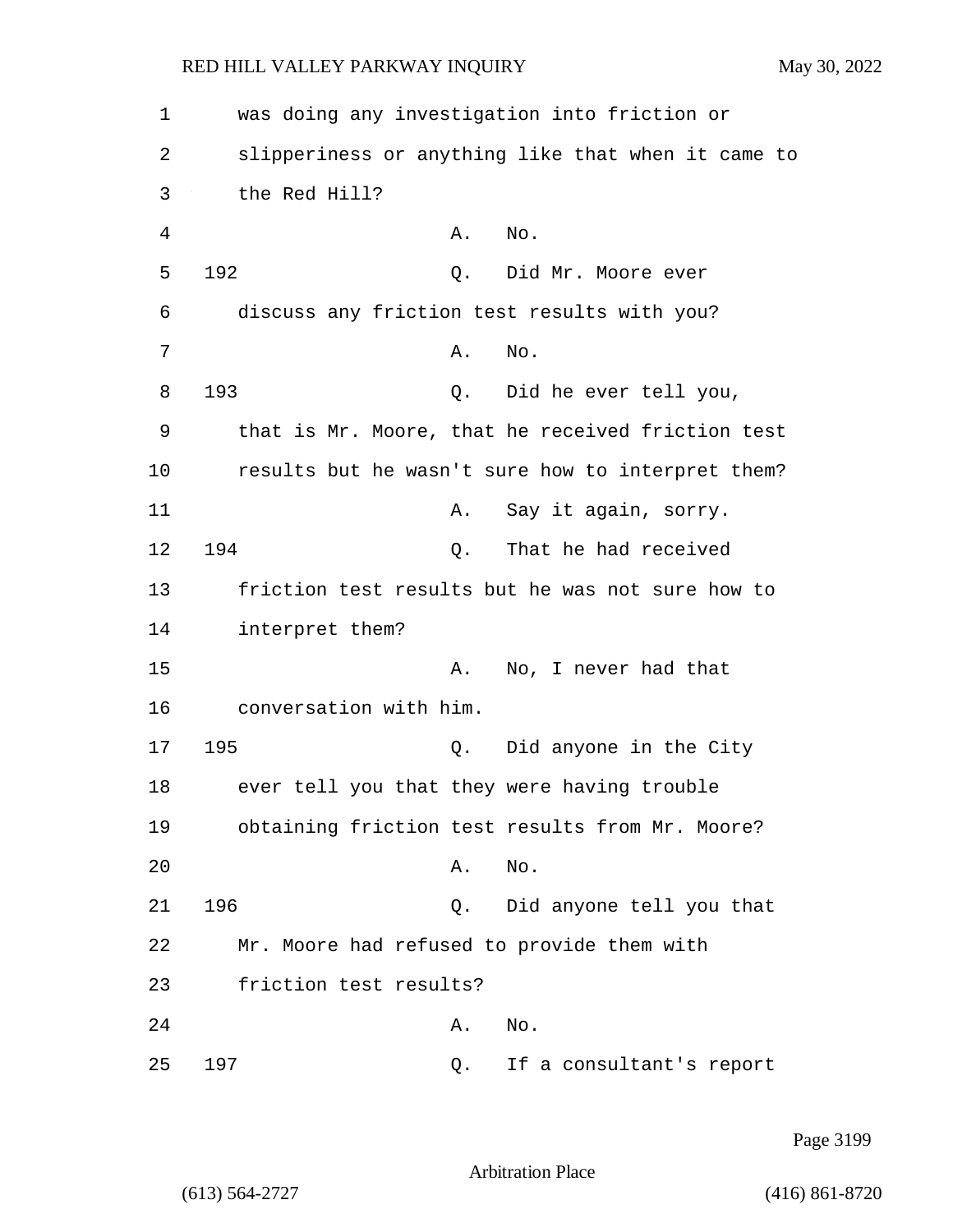| 1  | recommended further investigation into an issue   |
|----|---------------------------------------------------|
| 2  | that may relate to public safety, what do you     |
| 3  | expect the Public Works staff member who receives |
| 4  | that report to do with it?                        |
| 5  | A. So, the respective                             |
| 6  | division and the experts in that division would   |
| 7  | review it and recommend the necessary action, if  |
| 8  | needed.                                           |
| 9  | 198<br>If staff in other groups<br>Q.             |
| 10 | within Public Works wanted a consultant report    |
| 11 | that was being held by another group in Public    |
| 12 | Works, how would you expect the holder of the     |
| 13 | report to share that information?                 |
| 14 | Well, I feel there should<br>Α.                   |
| 15 | be collaboration between the divisions. You know, |
| 16 | I assume the asking division has a need or a      |
| 17 | requirement for the report, so it should be       |
| 18 | shared.                                           |
| 19 | 199<br>Q. And generally, did you                  |
| 20 | try to lead Public Works with a view that         |
| 21 | collaborative transparency was helpful amongst    |
| 22 | your staff?                                       |
| 23 | That's correct.<br>Α.                             |
| 24 | 200<br>If a councillor asked a<br>$Q$ .           |
| 25 | staff member for a copy of a consultant's report, |

Page 3200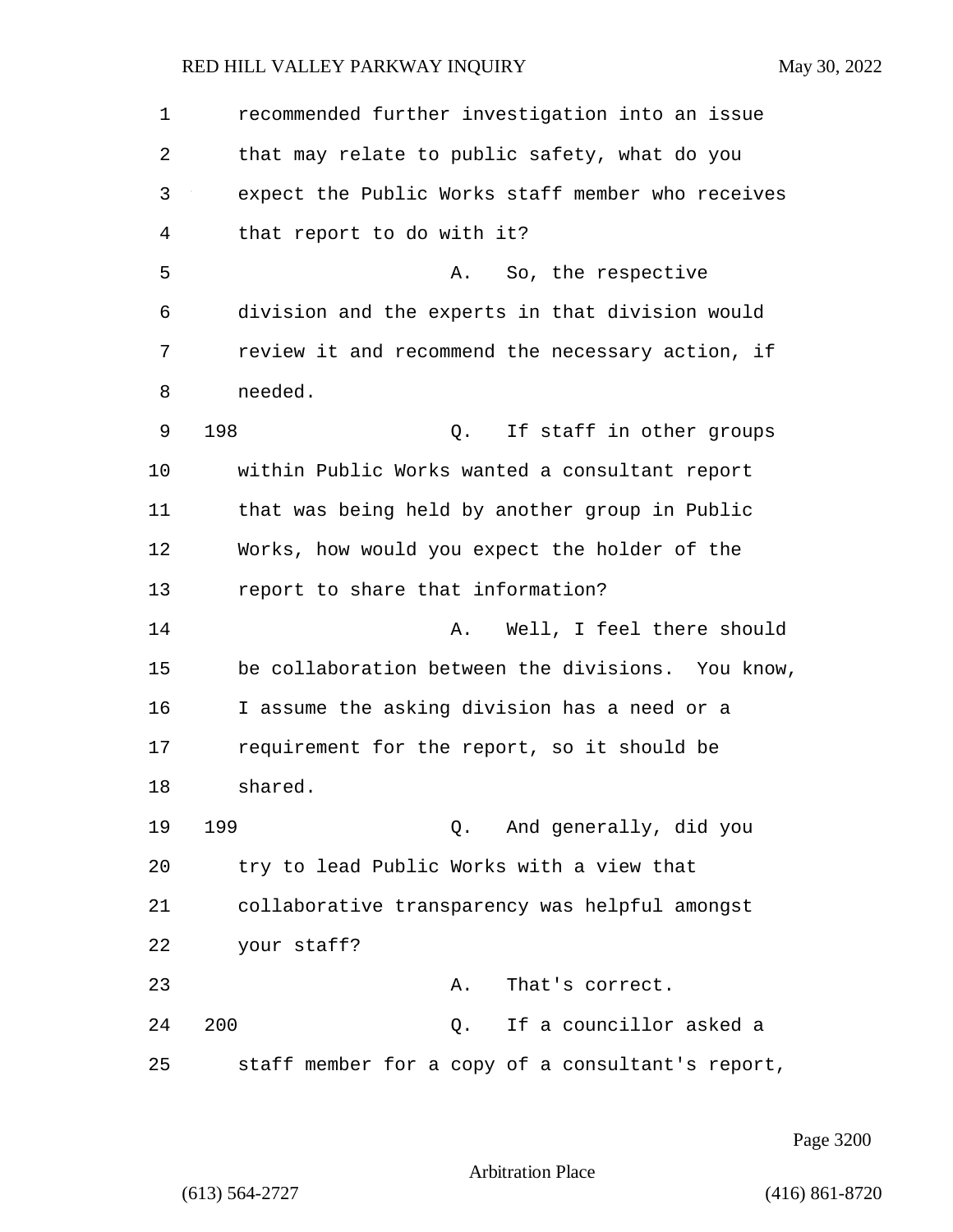| 1  | what would you expect the staff member to do?     |
|----|---------------------------------------------------|
| 2  | Provide the councillor<br>Α.                      |
| 3  | with the report.                                  |
| 4  | 201<br>Thanks. I'm going to<br>Q.                 |
| 5  | turn now to 2014, where City staff conducted a    |
| 6  | safety review on the LINC. Do you remember that?  |
| 7  | I don't.<br>Α.                                    |
| 8  | 202<br>Q. Okay. Registrar, can you                |
| 9  | go to HAM8779. Thanks. And can you call out the   |
| 10 | bottom e-mail from John Mater.                    |
| 11 | So, you'll see this is                            |
| 12 | November 2014. It's an e-mail from John Mater to  |
| 13 | you, copied to a number of people within John     |
| 14 | Mater's group, and he says:                       |
| 15 | "As per our conversation,                         |
| 16 | staff have been reviewing                         |
| 17 | the collision history on                          |
| 18 | the Red Hill/LINC. While                          |
| 19 | I don't have a final                              |
| 20 | picture yet, there is                             |
| 21 | enough of a concern that                          |
| 22 | I believe we need to do a                         |
| 23 | more in-depth review."                            |
| 24 | Do you remember having a                          |
| 25 | conversation with Mr. Mater in which he expressed |

Page 3201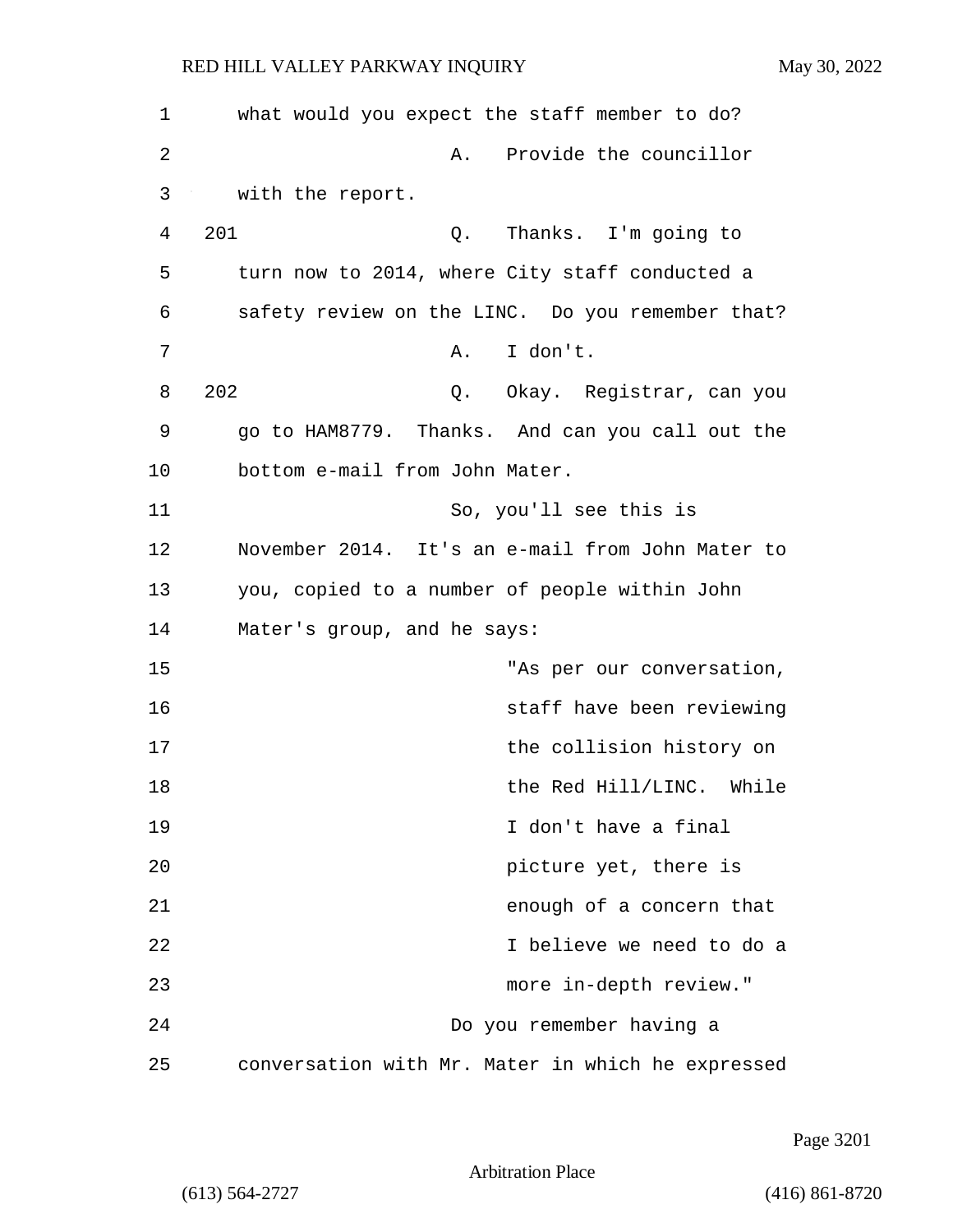| 1  | that staff had been doing collision history?       |
|----|----------------------------------------------------|
| 2  | I don't.<br>Α.                                     |
| 3  | 203<br>Or a conversation in<br>Q.                  |
| 4  | which he advised you that there was enough of a    |
| 5  | concern that there should be a more in-depth       |
| 6  | review needed?                                     |
| 7  | I don't recall a<br>Α.                             |
| 8  | conversation, no.                                  |
| 9  | 204<br>Okay. If we just skip<br>Q.                 |
| 10 | down to the fourth line:                           |
| 11 | "I anticipate this being                           |
| 12 | a roster assignment using                          |
| 13 | RLC funding for the                                |
| 14 | review."                                           |
| 15 | What's RLC funding?                                |
| 16 | It's the red light camera<br>Α.                    |
| 17 | reserve.                                           |
| 18 | 205<br>And was that a reserve<br>Q.                |
| 19 | that could be deployed for various traffic issues? |
| 20 | That's correct.<br>Α.                              |
| 21 | 206<br>It didn't have to just be<br>Q.             |
| 22 | about stop signs, I presume?                       |
| 23 | No. It's road, traffic<br>A.                       |
| 24 | lights, studies, you know. I don't know the        |
| 25 | exact -- in order to set up a reserve fund,        |

Page 3202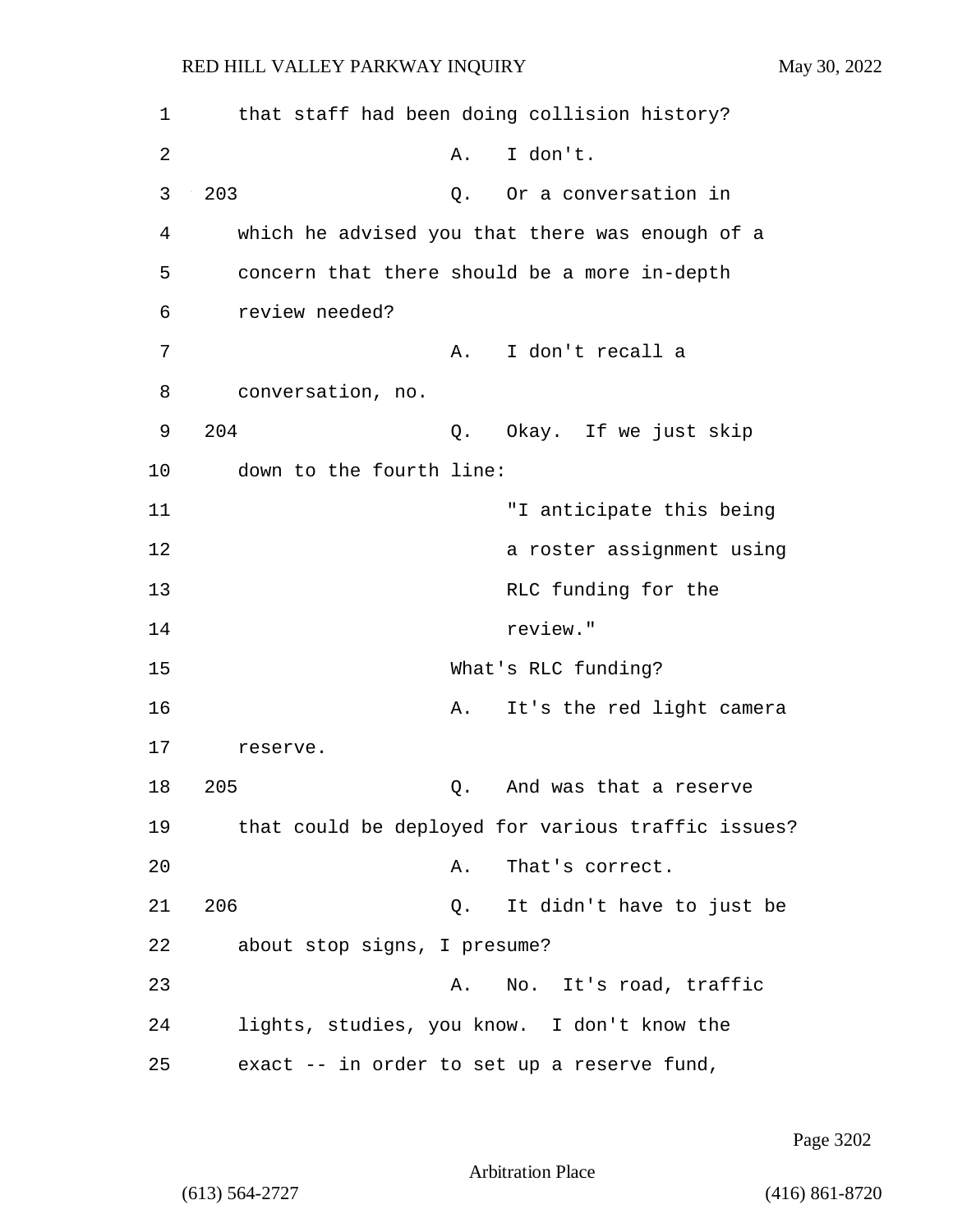| 1  | there's specific criteria to utilize that funding, |
|----|----------------------------------------------------|
| 2  | and so when they did their review of what needs to |
| 3  | be done, I'm assuming that this met the            |
| 4  | requirements and the red light camera reserve      |
| 5  | being used, it's because this is an unbudgeted     |
| 6  | item that John is proceeding with, so I would have |
| 7  | been -- anything unbudgeted, we definitely would   |
| 8  | have had a conversation. I don't recall it, but    |
| 9  | in order to go to that reserve, you know, it's     |
| 10 | something he would have brought forward to me to   |
| 11 | discuss.                                           |
| 12 | 207<br>Okay. He says:<br>Q.                        |
| 13 | "As you know, Councillor                           |
| 14 | Jackson and others have                            |
| 15 | raised concerns regarding                          |
| 16 | this and are likely to                             |
| 17 | request a safety review.                           |
| 18 | I believe we should be                             |
| 19 | proactive."                                        |
| 20 | It says there, "As you know,                       |
| 21 | Councillor Jackson and others," so by              |
| 22 | November 2014, were you aware that Councillor      |
| 23 | Jackson and other councillors had raised concerns  |
| 24 | about the Red Hill or the LINC?                    |
| 25 | I don't recall it, no.<br>Α.                       |

Page 3203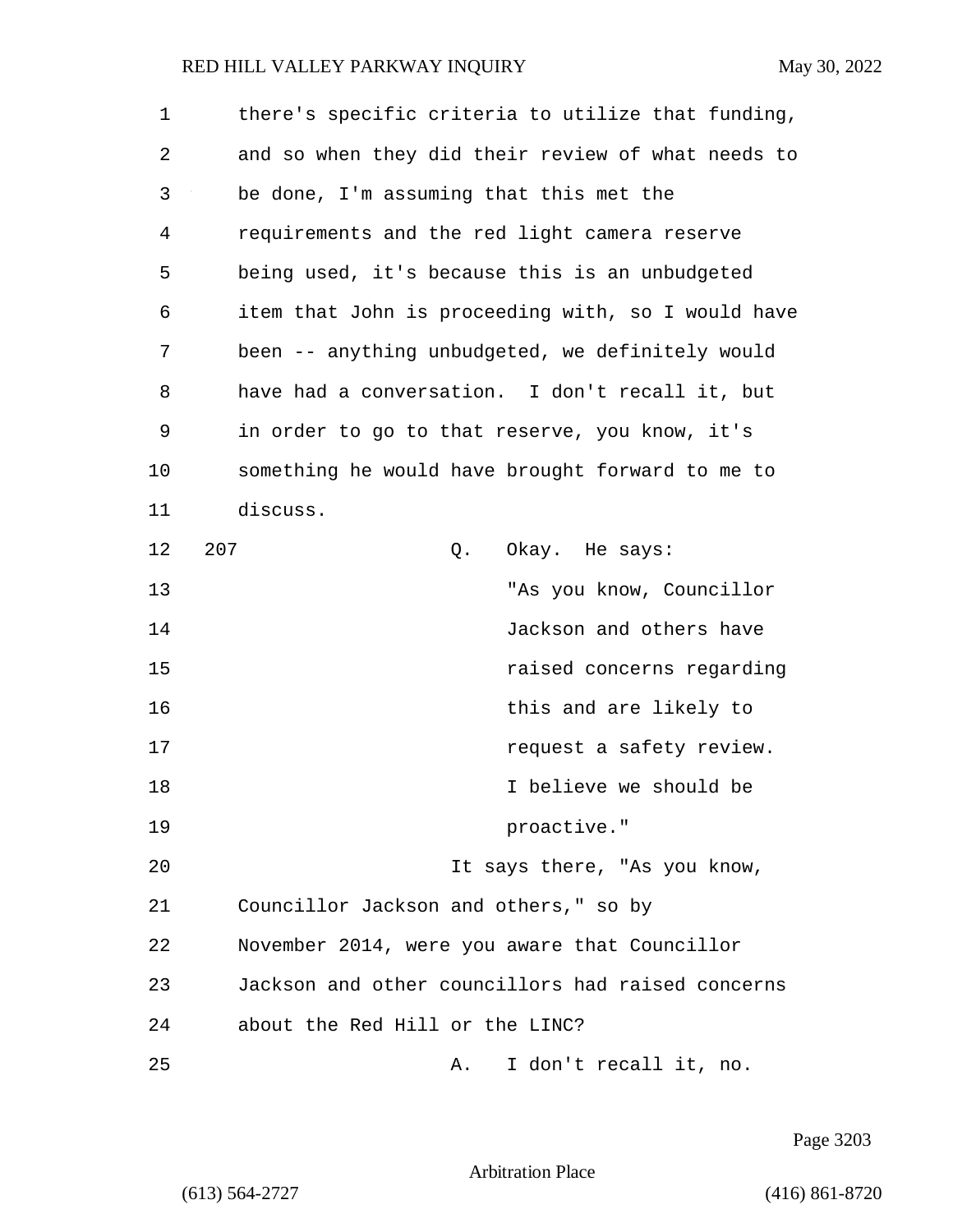| $\mathbf 1$ | 208<br>Q.<br>So, Mr. Mater raising                        |
|-------------|-----------------------------------------------------------|
| 2           | this with you, it was on the budget side, not on          |
| 3           | the substance side. Is that right?                        |
| 4           | Yes. I mean, they have<br>Α.                              |
| 5           | done the analysis, what needs to be done.<br>$\mathbb{I}$ |
| 6           | imagine they've done a costing and they need a            |
| 7           | source of funding, so on the financing of it,             |
| 8           | utilizing the red light camera reserve was an             |
| 9           | option and I would assume I approved, yeah, go            |
| 10          | ahead and do it, put it in a report so finance            |
| 11          | will understand we do have a source of funding for        |
| 12          | an unbudgeted item.                                       |
| 13          | 209<br>Q. Okay. Moving now to the                         |
| 14          | 2015 CIMA report, in May of 2015, there was an            |
| 15          | accident on the Red Hill that killed two young            |
| 16          | women. Do you recall that accident?                       |
| 17          | Yes.<br>Α.                                                |
| 18          | 210<br>That was in May.<br>That<br>Q.                     |
| 19          | led to a motion for an in-depth safety review,            |
| 20          | much like the one that Mr. Mater was suggesting in        |
| 21          | November of 2014 to be proactive.<br>And                  |
| 22          | Mr. Ferguson prepared a draft staff report in             |
| 23          | respect of that in September of 2015.                     |
| 24          | Registrar, can you bring up                               |
| 25          | overview document 7, page 45, paragraph 142.              |

Page 3204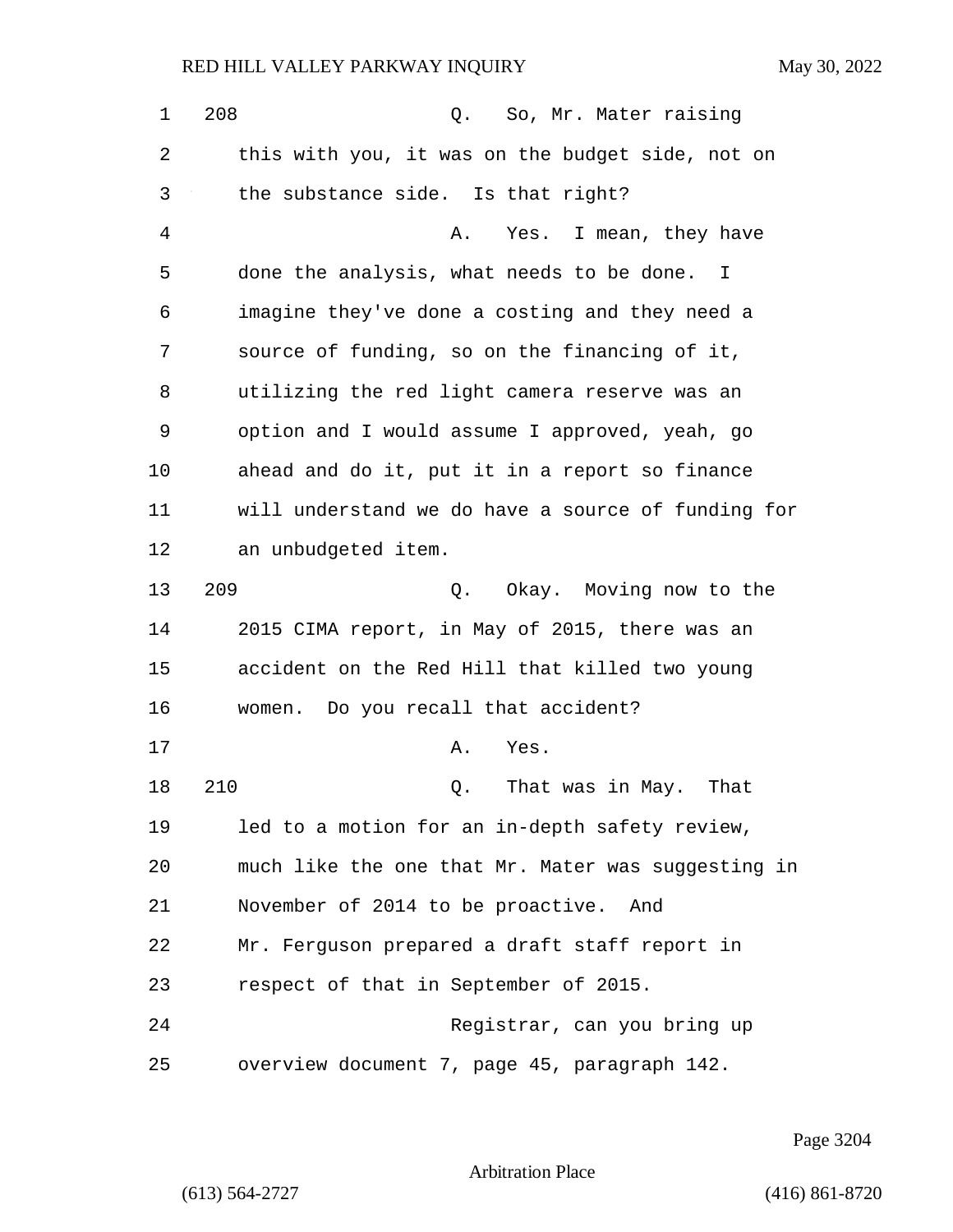| 1  | Thank you. Perfect, thank you.                     |
|----|----------------------------------------------------|
| 2  | Just before I go to this, did                      |
| 3  | you have any involvement with the work of CIMA for |
| 4  | the 2015 safety review that CIMA completed?        |
| 5  | No, I did not.<br>Α.                               |
| 6  | 211<br>Q. Okay. Mr. Registrar, if                  |
| 7  | you can call out that area you were going to call  |
| 8  | out. Thank you.                                    |
| 9  | So, Mr. Ferguson in traffic                        |
| 10 | safety and engineering is putting together a staff |
| 11 | report and he e-mailed Mr. Moore and he says:      |
| 12 | "As you're aware, I'm                              |
| 13 | finalizing the RHVP/LINC                           |
| 14 | report and I've included                           |
| 15 | the following                                      |
| 16 | recommendations that                               |
| 17 | impact engineering                                 |
| 18 | services."                                         |
| 19 | And then he lists four                             |
| 20 | proposed recommendations to put in the staff       |
| 21 | report, just to give you some context.             |
| 22 | The four proposed                                  |
| 23 | recommendations are that engineering services be   |
| 24 | directed to investigate a high-tension steel cable |
| 25 | median barrier installation and shield rock cuts   |

Page 3205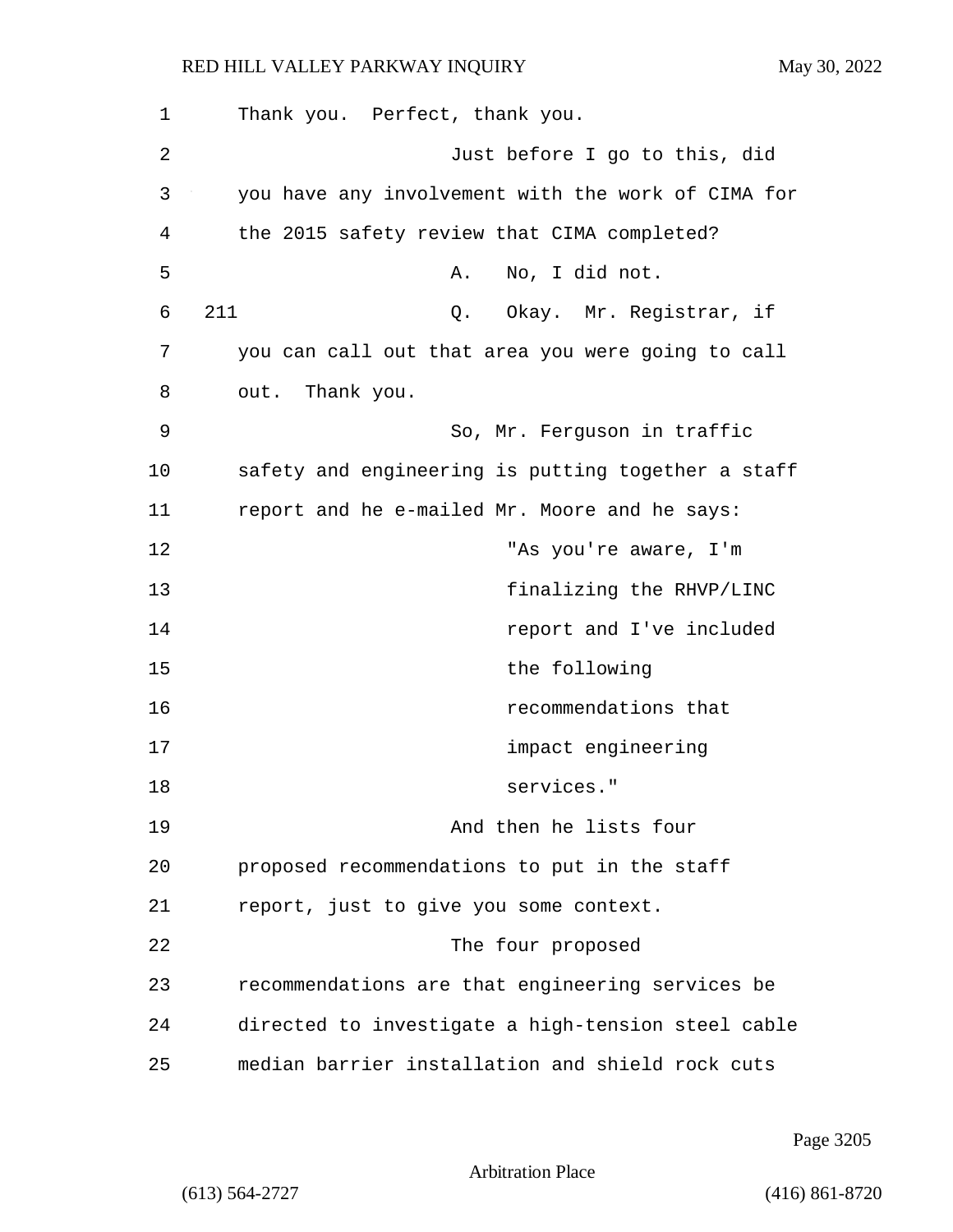| 1  | and report back with implementation on a budget     |
|----|-----------------------------------------------------|
| 2  | plan. The second is that engineering services be    |
| 3  | directed to identify a funding source to complete   |
| 4  | pavement friction testing. The third is             |
| 5  | identifying a funding source to complete shoulder   |
| 6  | rumble strip installation on the LINC. And then     |
| 7  | the last is that engineering be directed to         |
| 8  | investigate the installation of illumination on     |
| 9  | the Red Hill and to report back with a proposed     |
| 10 | implementation and budget plan.                     |
| 11 | So, Mr. Ferguson has put that                       |
| 12 | This was amongst other recommendations which<br>in. |
| 13 | Mr. Ferguson identified as being recommendations    |
| 14 | that traffic safety and operations would do or      |
| 15 | that roads maintenance would do, and these ones     |
| 16 | were specific to engineering.                       |
| 17 | In your experience, was it                          |
| 18 | common to identify the specific departments who     |
| 19 | would be completing the recommendations in a        |
| 20 | recommendation report?                              |
| 21 | It would be. You know,<br>Α.                        |
| 22 | as Dave has said, you know, he's finalizing it, so  |
| 23 | this is his proposal for how the work is to get     |
| 24 | done. So, this looks like the recommendations       |
| 25 | that would follow to council. But, again, you       |

Page 3206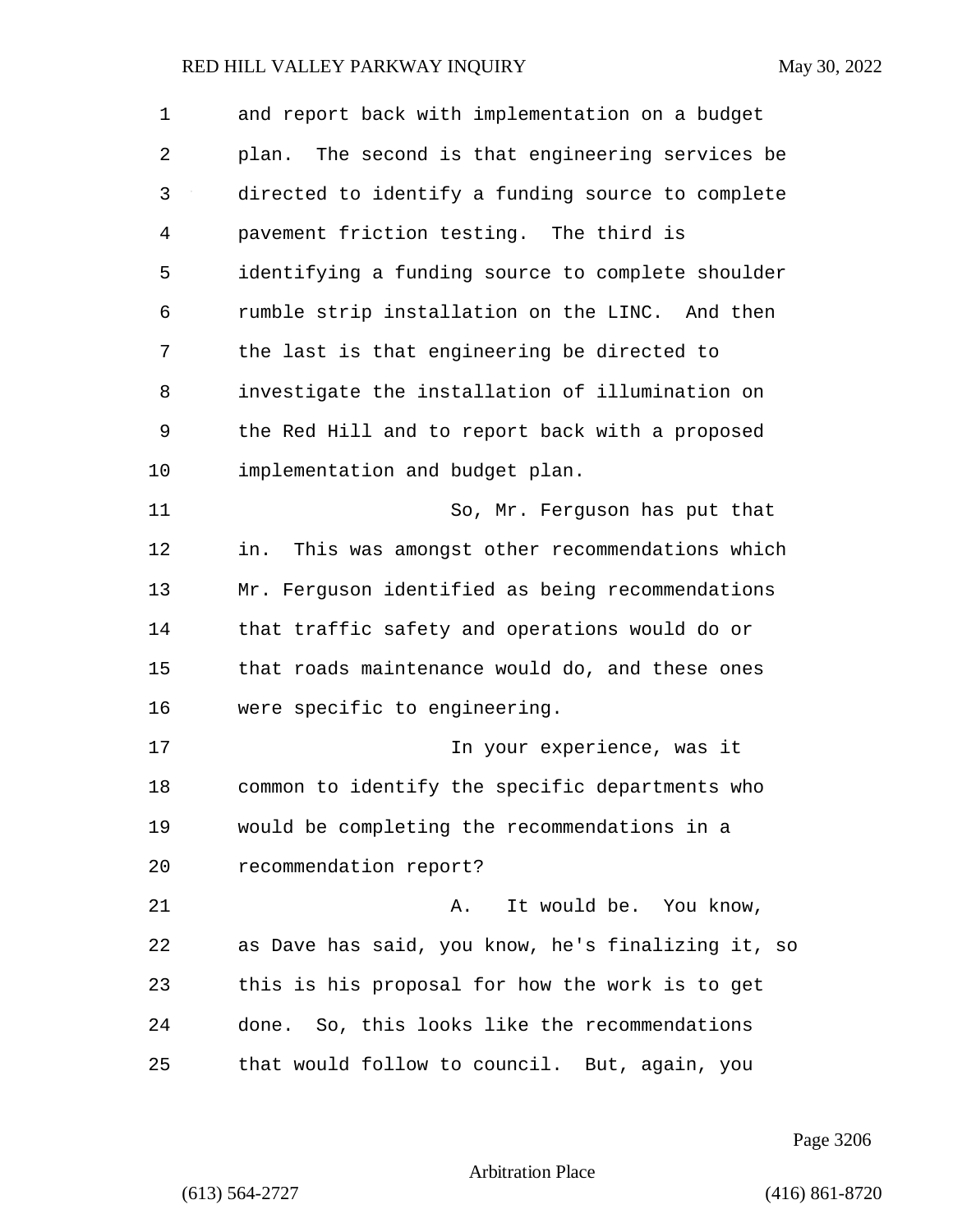1 know, it says finalizing, so I would have to see 2 what the final recommendations were with respect 3 to, you know, which division or department would 4 be taking the lead. 5 212 Q. Okay, so that's really my 6 question. So, I've just shown you some of them, 7 that engineering services be directed to 8 investigate the high-tension steel cable, for 9 example. And then I can give you some others. 10 Roads maintenance, they're directed to ensure that 11 the grass around the Red Hill is cut regularly. 12 Traffic safety and engineering, to put up some 13 appropriate signage. 14 So, my question is really: Is 15 it common to have the specific departments within 16 Public Works actually specifically identified? 17 A. Yes. In some reports, 18 yes. It definitely can be. 19 213 Q. And is that helpful to 20 ensure who owns the project, who owns the 21 responsibility of completing the information or 22 the task put into the recommendation? 23 A. Yes. So, it would be, 24 you know, as Dave was doing here, he thinks that 25 the engineering services under these different

Page 3207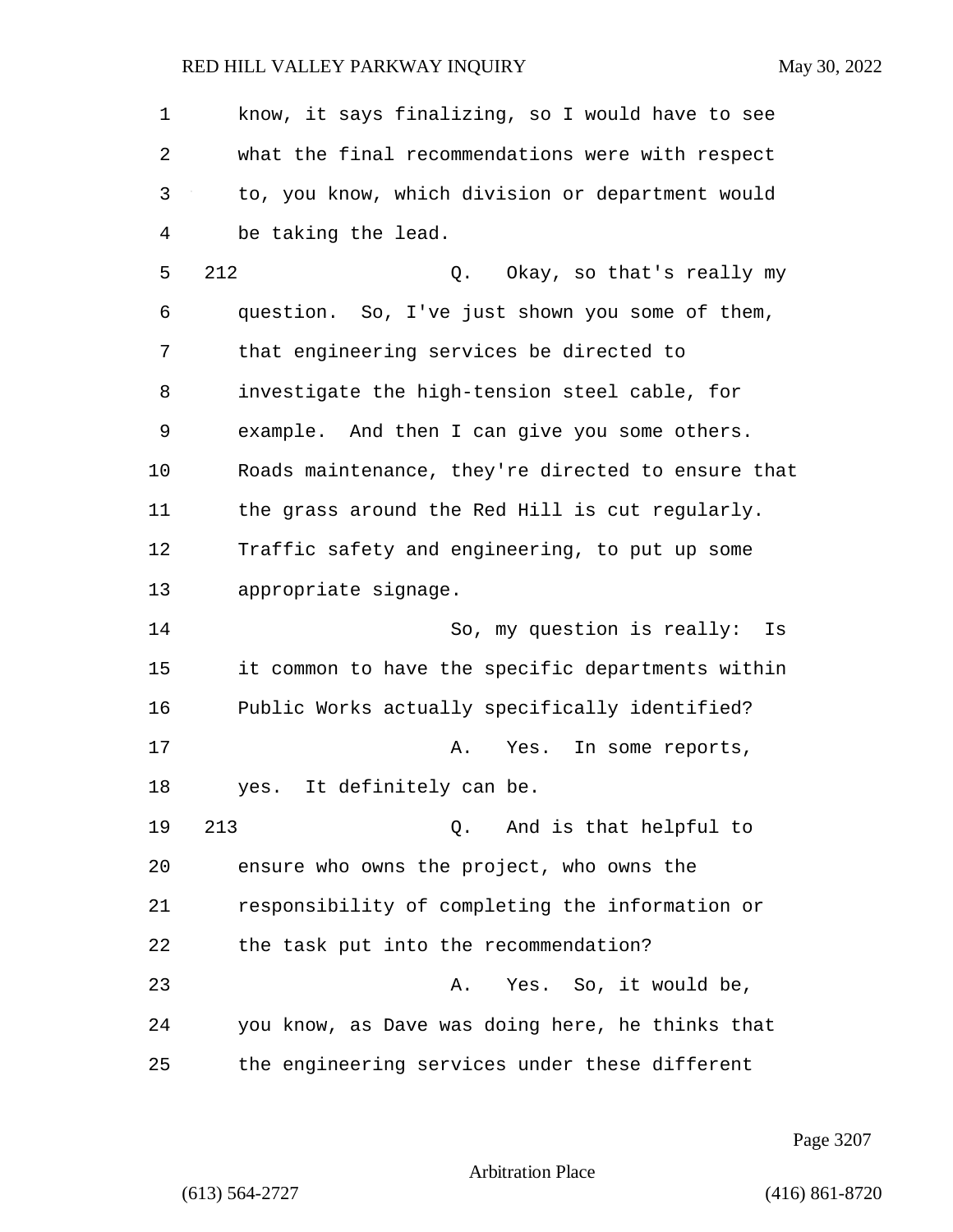| $\mathbf 1$ | recommendations should be the lead. But, again,    |
|-------------|----------------------------------------------------|
| 2           | it says finalizing. I'm a little -- you know,      |
| 3           | it's not the whole recommendation, but anyway,     |
| 4           | it's not unusual, no.                              |
| 5           | 214<br>Q. Okay. Registrar, you can                 |
| 6           | close that down and can you open or call out       |
| 7           | paragraph 34, please. So, in response, Mr. Moore   |
| 8           | writes to Mr. Ferguson copying Mr. Mater and       |
| 9           | Jennifer DiDomenico and says:                      |
| 10          | "I wasn't aware. I need                            |
| 11          | to see it and it needs to                          |
| 12          | be discussed at DMT or at                          |
| 13          | least with John, Gerry                             |
| 14          | and myself before it                               |
| 15          | goes."                                             |
| 16          | And then he provides some                          |
| 17          | comments. Just stopping there, what is DMT?        |
| 18          | It's the departmental<br>Α.                        |
| 19          | management team, so generally it should have been  |
| 20          | PW, Public Works, and then department management   |
| 21          | team, so it consists of all the directors from the |
| 22          | various portfolios.                                |
| 23          | 215<br>Q. Is it just directors?                    |
| 24          | Generally it's the<br>Α.                           |
| 25          | directors. Depending on an issue, then the         |

Page 3208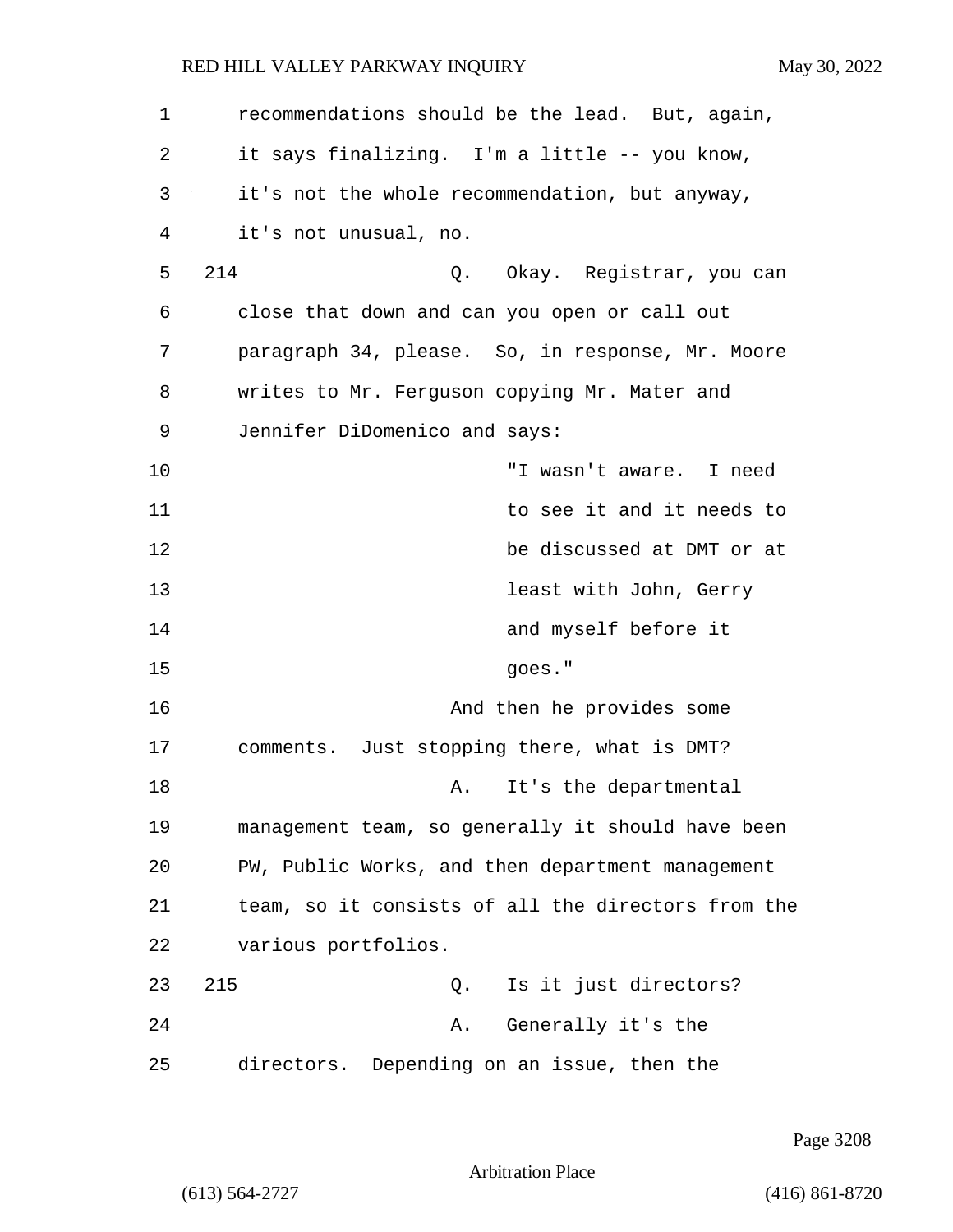| 1  | support staff may come to part of the meeting.     |
|----|----------------------------------------------------|
| 2  | 216<br>Okay. And how often do<br>Q.                |
| 3  | those meetings take place?                         |
| 4  | I believe they were every<br>Α.                    |
| 5  | two weeks.                                         |
| 6  | 217<br>Just going back to this<br>Q.               |
| 7  | e-mail in terms of the comments that Mr. Moore     |
| 8  | provides, he says:                                 |
| 9  | "You can take engineering                          |
| 10 | service off every line.                            |
| 11 | We don't do                                        |
| 12 | investigations. We do                              |
| 13 | programming, design,                               |
| 14 | tender and construction                            |
| 15 | supervision."                                      |
| 16 | To the extent there's any                          |
| 17 | concern about which department within Public Works |
| 18 | should be responsible for a safety improvement     |
| 19 | that's been recommended, is that the kind of thing |
| 20 | that would go to DMT?                              |
| 21 | Well, in this case, you<br>Α.                      |
| 22 | know, it definitely is something because, you      |
| 23 | know, the two divisions, and there's probably more |
| 24 | divisions working on it, because you didn't show   |
| 25 | me all the recommendations from Mr. Ferguson's     |

Page 3209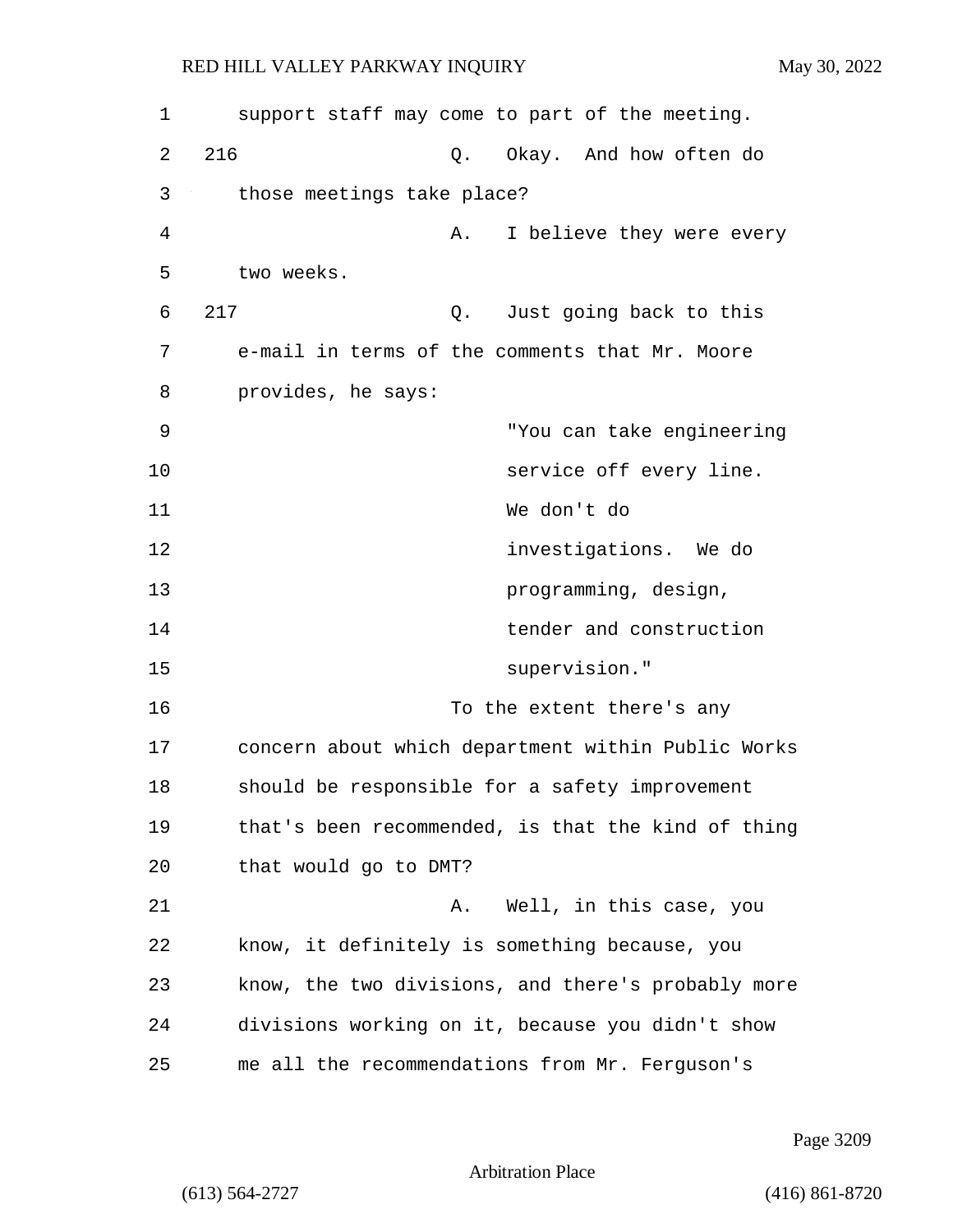| $\mathbf{1}$ | proposals, but this is something that, as they     |
|--------------|----------------------------------------------------|
| 2            | said, it should come up to DMT so we could have an |
| 3            | overall discussion. And, at that point, you know,  |
| 4            | we would look at which division should be doing    |
| 5            | what.                                              |
| 6            | 218<br>Q. Okay. So, this would be                  |
| 7            | the kind of thing, there's some concern or some    |
| 8            | issues in dispute?                                 |
| 9            | Yeah.<br>Α.                                        |
| 10           | 219<br>Okay. Jumping down to<br>Q.                 |
| 11           | the fourth of Mr. Moore's comments:                |
| 12           | "We have said over and                             |
| 13           | over illumination of the                           |
| 14           | Red Hill or LINC is never                          |
| 15           | going to happen, so stop                           |
| 16           | asking. The approval is                            |
| 17           | based on no illumination                           |
| 18           | for environmental                                  |
| 19           | reasons. It is                                     |
| 20           | unaffordable,                                      |
| 21           | unsustainable and                                  |
| 22           | unnecessary. It would be                           |
| 23           | \$8 to \$12 million project                        |
| 24           | plus protections,                                  |
| 25           | barriers, guardrails and                           |

Page 3210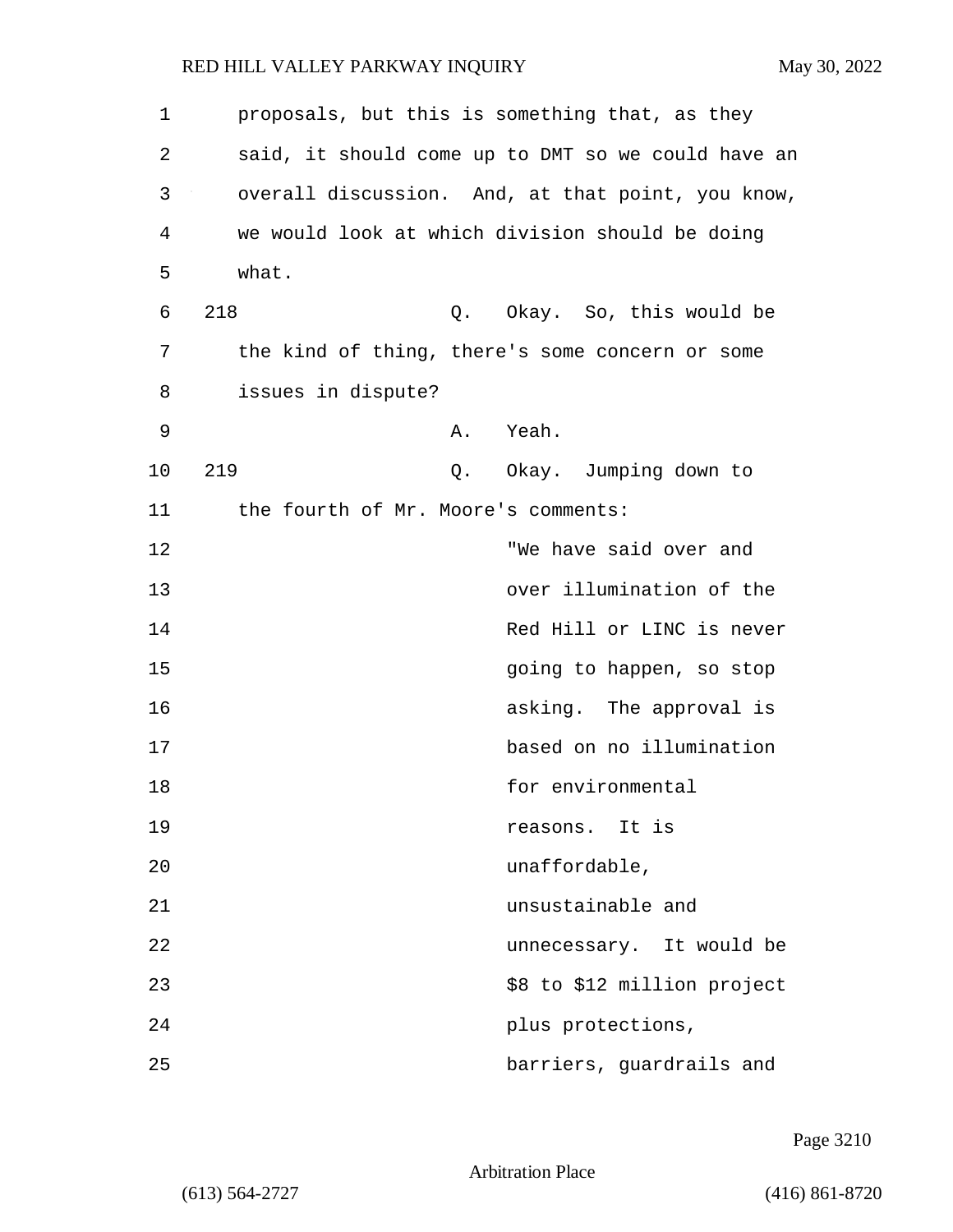| $\mathbf 1$ | then the maintenance                               |
|-------------|----------------------------------------------------|
| 2           | cost."                                             |
| 3           | Did anyone advise you of                           |
| 4           | Mr. Moore's view that staff -- pardon me.          |
| 5           | Mr. Moore's view that illumination was never going |
| 6           | to happen, so stop asking?                         |
| 7           | Α.<br>No.                                          |
| 8           | 220<br>Did anyone advise you of<br>Q.              |
| 9           | Mr. Moore's view that approvals for the Red Hill   |
| 10          | were based on no illumination for environmental    |
| 11          | reasons?                                           |
| 12          | No.<br>Α.                                          |
| 13          | 221<br>Do you have a view, given<br>Q.             |
| 14          | your role as general manager, about whether        |
| 15          | engineering services would be responsible for      |
| 16          | investigations for safety improvements on the Red  |
| 17          | Hill?                                              |
| 18          | Well, I think the road's<br>Α.                     |
| 19          | operation and traffic operations and traffic       |
| 20          | engineering, whatever divisions they were in,      |
| 21          | would be the leads on this.                        |
| 22          | 222<br>Q. Okay. Registrar, can you                 |
| 23          | close that down and go to OD7, page 56,            |
| 24          | paragraph 170, please. Just jump forward a month   |
| 25          | in time and Mr. Mater responded, copying Mr. Moore |

Page 3211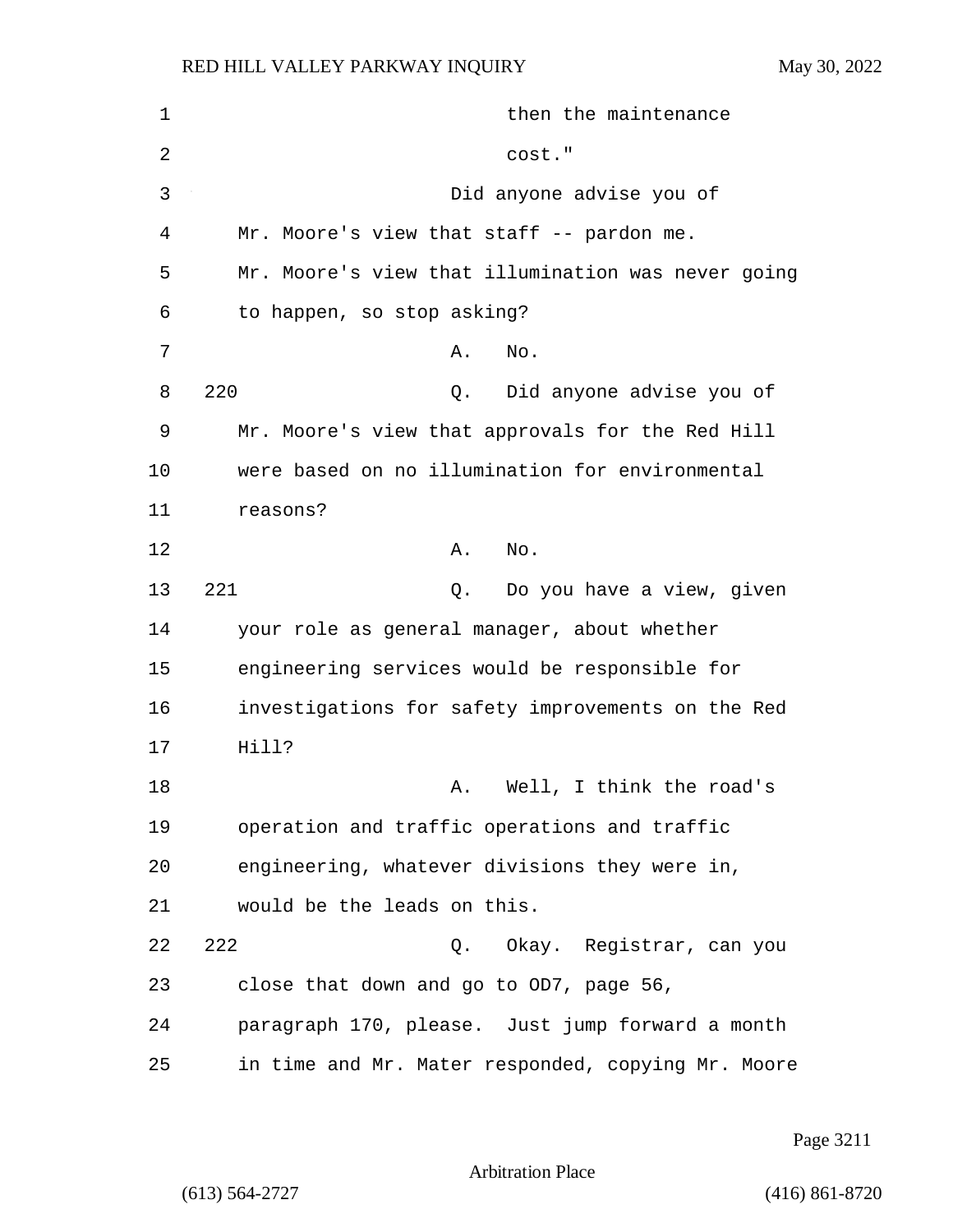1 and copying, I believe, an administrative 2 assistant and said: 3 "This report -- " 4 So, I can tell you this is 5 about the staff report, the one that Mr. Ferguson 6 has been finalizing: 7 T = 300  $\mu$  -- and to Gerry for the 8 16th, showing us working 9 to arrange a meeting for 10 Gary and I with Gerry." 11 Do you recall a meeting with 12 Mr. Mater and Mr. Moore to discuss the 2015 CIMA 13 report or the staff report that was going to 14 summarize it? 15 A. No, I don't. 16 223 Q. Do you recall if this 17 issue about the CIMA report and the staff report 18 came up at DMT? 19 A. No. 20 224 Q. Do you recall discussing 21 the 2015 CIMA report, the consultant report or the 22 staff report, with anybody? 23 A. No, I don't. 24 225 Q. Did anyone give you a 25 draft version of either the consultant report or

Page 3212

Arbitration Place

(613) 564-2727 (416) 861-8720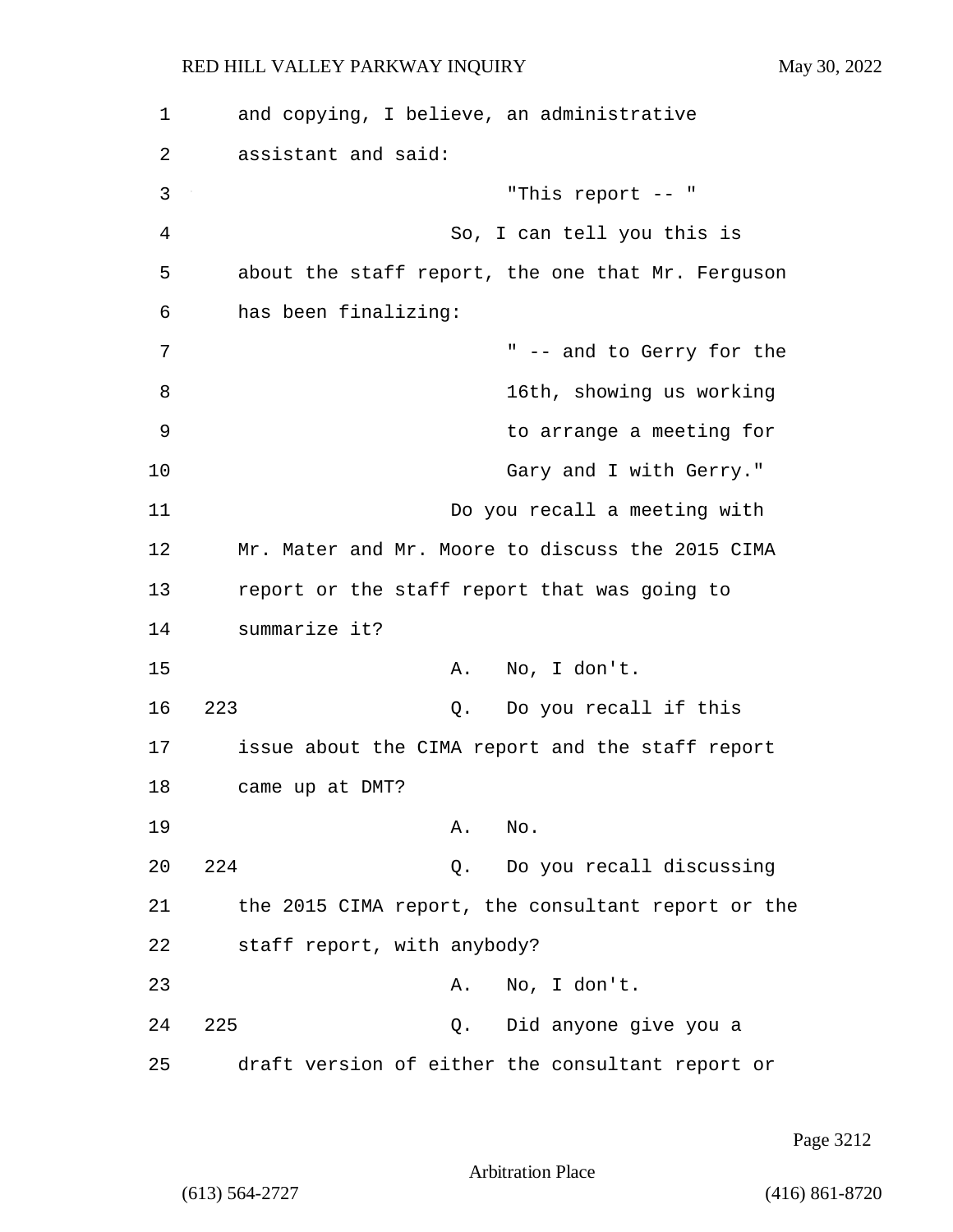| 1  | the staff report?                                  |
|----|----------------------------------------------------|
| 2  | A draft?<br>Α.                                     |
| 3  | 226<br>Mm-hmm.<br>Q.                               |
| 4  | No.<br>Α.                                          |
| 5  | 227<br>Do you recall if anyone<br>Q.               |
| 6  | told you that Mr. Moore had concerns about the     |
| 7  | 2015 CIMA report?                                  |
| 8  | No.<br>Α.                                          |
| 9  | 228<br>Q.<br>And he didn't express any             |
| 10 | concerns to you directly?                          |
| 11 | No.<br>Α.                                          |
| 12 | 229<br>Q.<br>Registrar, can you go to              |
| 13 | paragraph 153 of the same document. So, the day    |
| 14 | before Mr. Mater sends that e-mail saying a call   |
| 15 | with or a meeting with Gary and Gerry and John,    |
| 16 | Mr. Moore responded to Mr. Ferguson and e-mailed   |
| 17 | Mr. Ferguson, attaching comments on a 2015 report. |
| 18 | Those are comments that are built, embedded, into  |
| 19 | the document.                                      |
| 20 | Did anyone ever share a copy                       |
| 21 | of Mr. Moore's comments on the 2015 report with    |
| 22 | you?                                               |
| 23 | No.<br>Α.                                          |
| 24 | 230<br>Would it be helpful for<br>Q.               |
| 25 | me to go into that document so you can look at it  |

Page 3213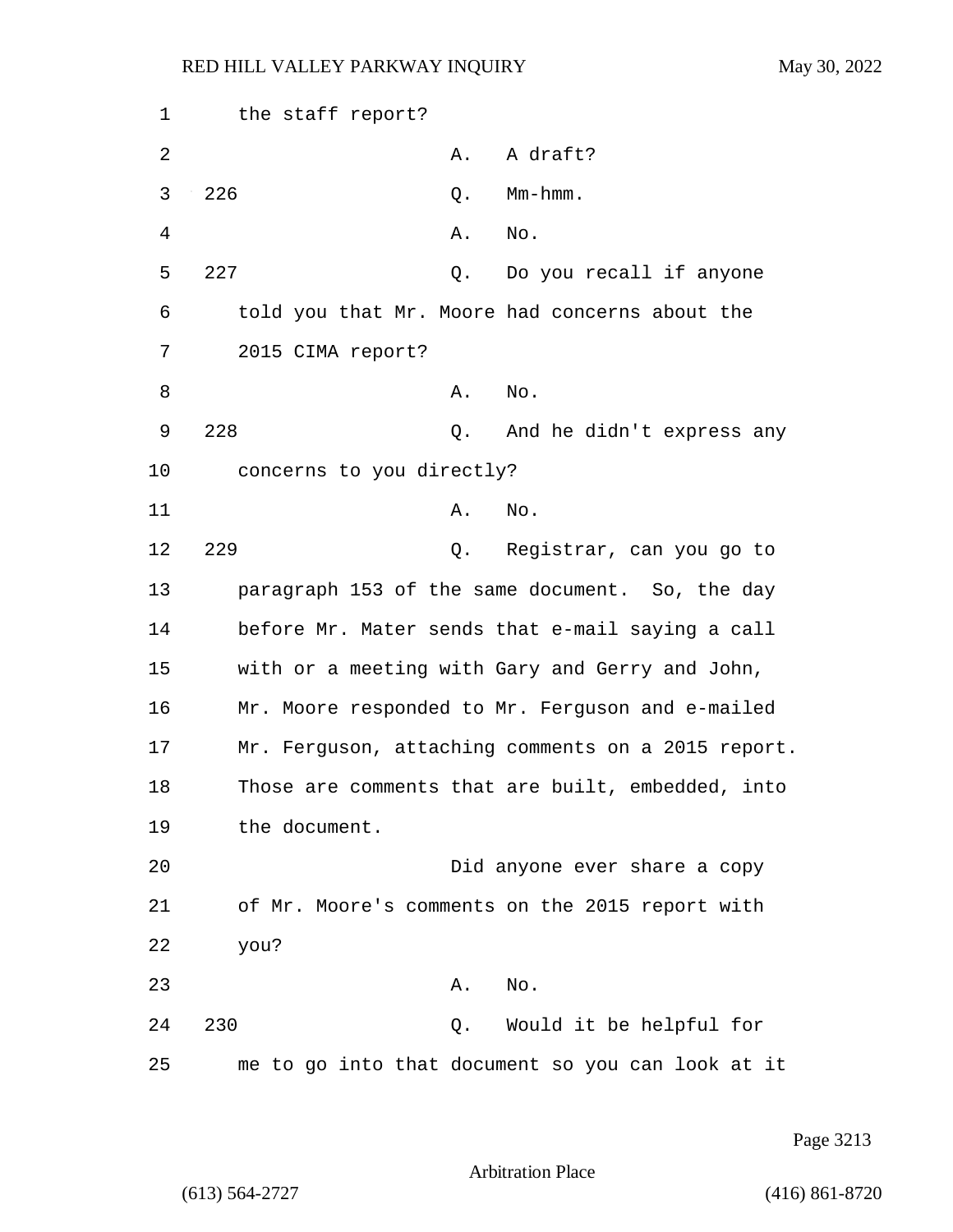1 to refresh your memory, just to make sure? 2 A. If you want, yeah. 3 231 Q. If you are clear, if you 4 have a clear recollection that no one ever did, 5 that's fine. 6 A. But I don't recall it, so 7 no. 8 232 Q. Okay. Mr. Registrar, can 9 you bring up HAM689, please. So, you'll see this 10 is the e-mail where he says, "My comments." And 11 then, Registrar, the attachment to that is HAM690. 12 So, this is what CIMA's 13 reports, this is their general format. Is this 14 familiar to you? 15 A. The CIMA one, no. 16 233 Q. Just in general sort of 17 that CIMA uses this format for the front page of 18 many of their reports. This doesn't ring a bell 19 for you? 20 A. No, it doesn't. 21 234 Q. Can you go to image 4, 22 please. This is the table of contents. Again, 23 I'm just trying to see if this might assist you in 24 confirming if you ever received either a draft of 25 this or a draft that had Mr. Moore's comments on

Page 3214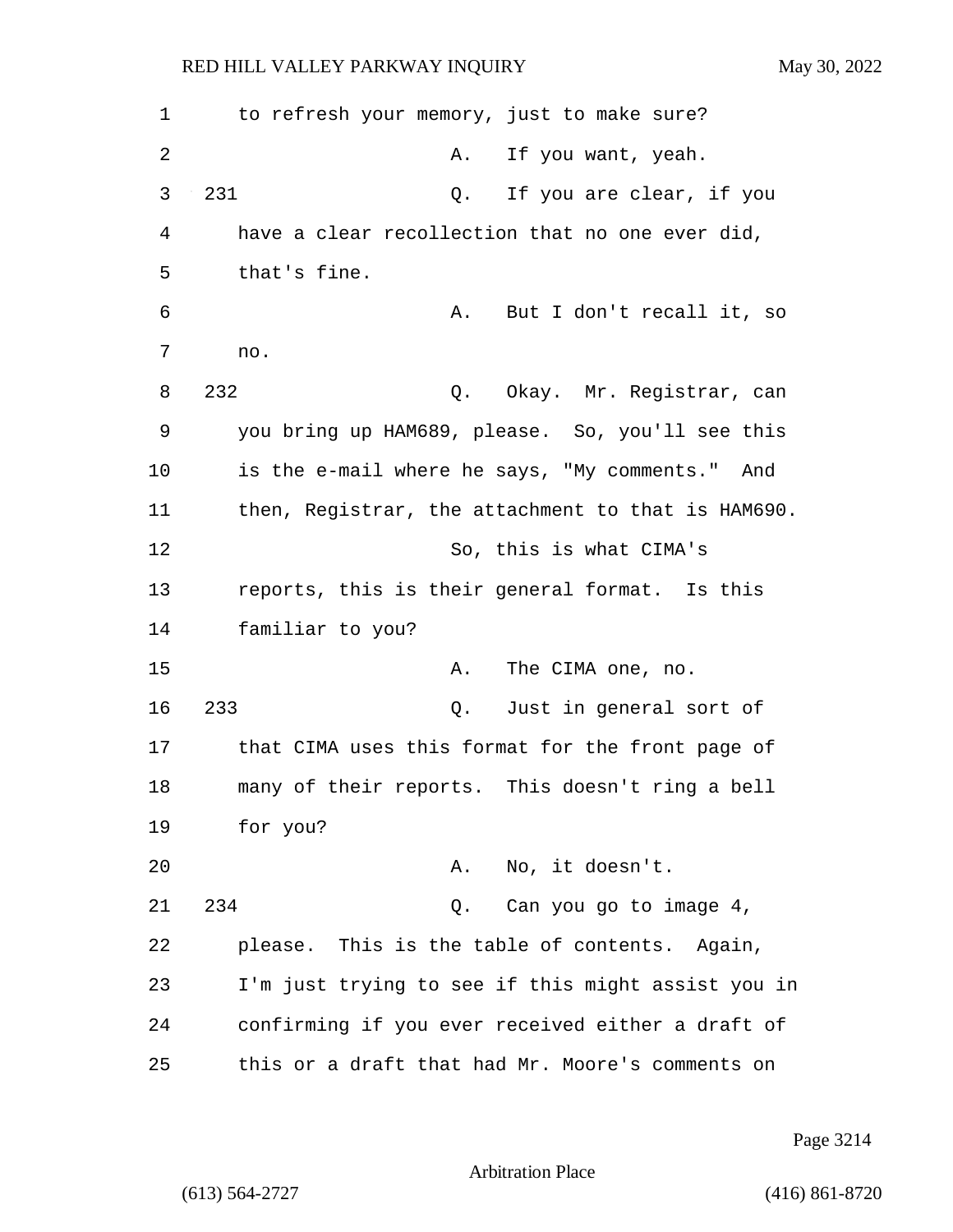| 1  | it?                                               |
|----|---------------------------------------------------|
| 2  | A. So, I don't ever recall                        |
| 3  | seeing this, no.                                  |
| 4  | 235<br>Q. Okay. I'm not going to                  |
| 5  | dig in and show you Mr. Moore's comments if you   |
| 6  | don't recall seeing them.                         |
| 7  | Registrar, if you can go back                     |
| 8  | to OD7, page 50, paragraph 157. Thank you.        |
| 9  | So, this is a screen capture                      |
| 10 | snip of one of the comments that Mr. Moore made   |
| 11 | within that document that I just showed you, the  |
| 12 | CIMA report, and you'll see he suggested deleting |
| 13 | a section of that report. And on the right-hand   |
| 14 | side, you can see his comment. I'll read it out   |
| 15 | in case you can't see it. I can see you getting   |
| 16 | close to the screen:                              |
| 17 | "There was no basis,                              |
| 18 | nothing to compare to and                         |
| 19 | no other agency in                                |
| 20 | Ontario, including the                            |
| 21 | MTO, doing this! It                               |
| 22 | means absolutely nothing                          |
| 23 | except proving potential                          |
| 24 | exposure to legal actions                         |
| 25 | and confusion!"                                   |

Page 3215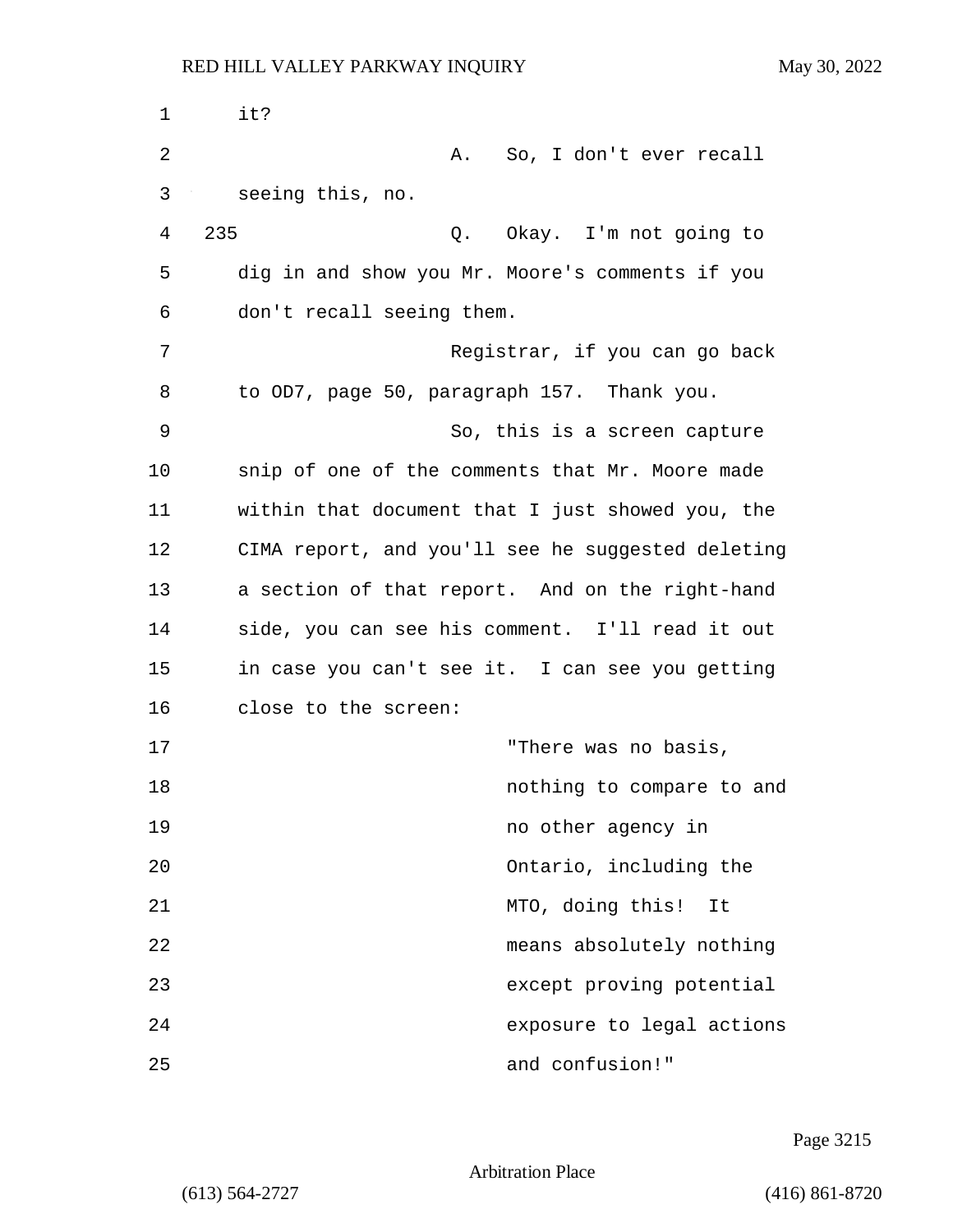| 1  | Did anyone relay to you that                       |
|----|----------------------------------------------------|
| 2  | Mr. Moore had proposed to Mr. Ferguson to delete   |
| 3  | the reference to perform friction testing in the   |
| 4  | 2015 report?                                       |
| 5  | Α.<br>No.                                          |
| 6  | 236<br>And did anyone convey to<br>Q.              |
| 7  | you Mr. Moore's comments set out in that comment   |
| 8  | that I just read out?                              |
| 9  | No.<br>Α.                                          |
| 10 | 237<br>Recognizing you're not a<br>Q.              |
| 11 | technical expert, do you have any concerns about   |
| 12 | staff proposing to delete an entire recommendation |
| 13 | from a consultant report?                          |
| 14 | I would rely on the<br>Α.                          |
| 15 | staff's professional opinion and their discipline, |
| 16 | if they're going to do it.                         |
| 17 | 238<br>Part of Mr. Moore's<br>Q.                   |
| 18 | comment was:                                       |
| 19 | "It means absolutely                               |
| 20 | nothing except proving                             |
| 21 | potential exposure to                              |
| 22 | legal actions and                                  |
| 23 | confusion!"                                        |
| 24 | From your perspective, is that                     |
| 25 | an appropriate consideration for staff when        |

Page 3216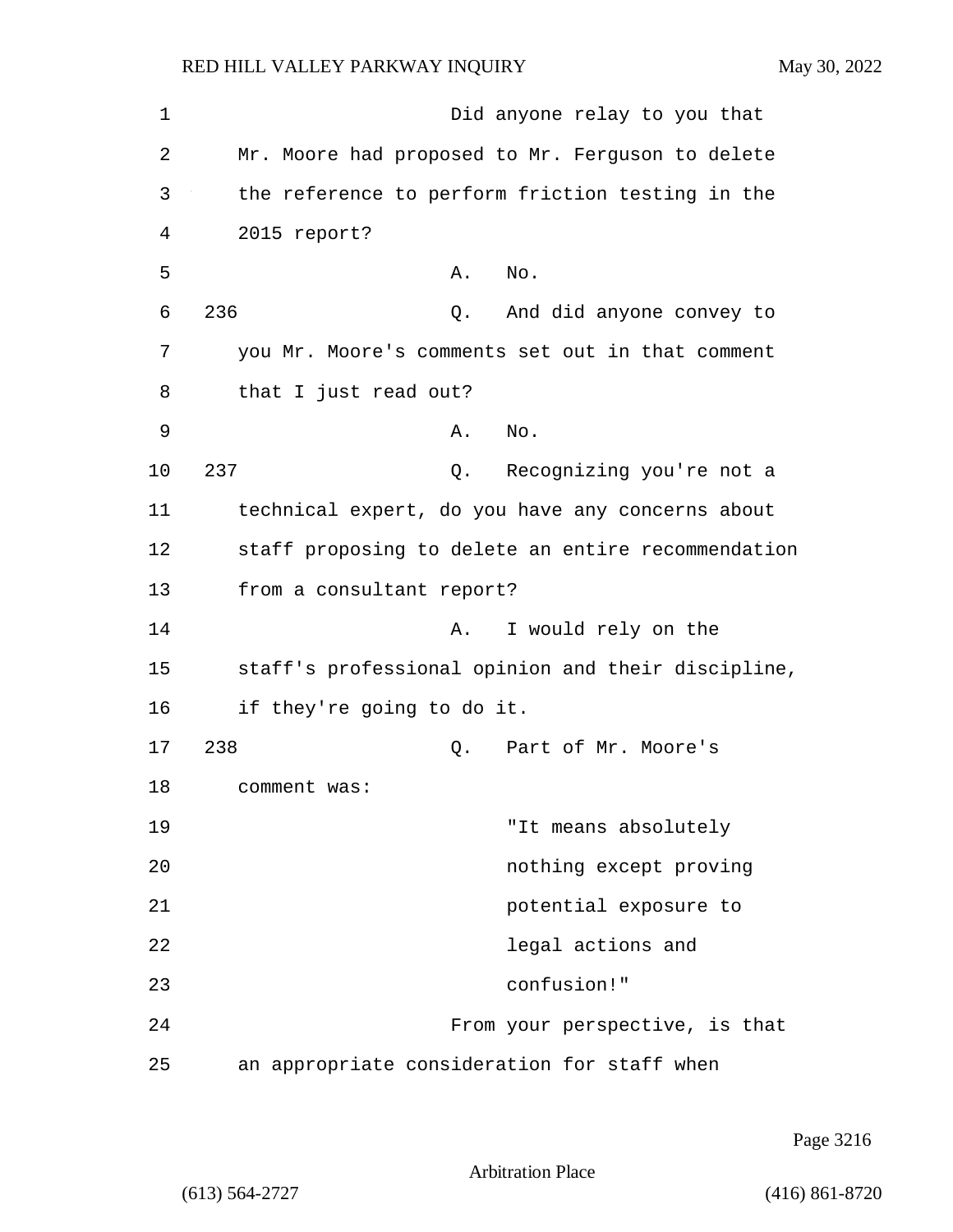| 1  | considering whether to accept or reject a            |
|----|------------------------------------------------------|
| 2  | consultant's recommendation?                         |
| 3  | So, again, it depends.<br>Α.                         |
| 4  | This is an excerpt of an entire report that's        |
| 5  | being reviewed. Gary Moore is a professional         |
| 6  | engineer and I would rely on his technical           |
| 7  | expertise in making the comments.                    |
| 8  | 239<br>Q. Okay. Registrar, can you                   |
| 9  | go to HAM24700, please.                              |
| 10 | THE REGISTRAR: Sorry,                                |
| 11 | counsel, do you mind repeating the doc ID?           |
| 12 | MS. LAWRENCE: 24700.                                 |
| 13 | THE REGISTRAR: Is this a                             |
| 14 | native file?                                         |
| 15 | MS. LAWRENCE: I don't believe                        |
| 16 | It may not be in the OD in this particular --<br>SO. |
| 17 | with this particular doc ID.                         |
| 18 | THE REGISTRAR: I have 24771.                         |
| 19 | MS. LAWRENCE: That may be it.                        |
| 20 | But, Commissioner, I'm looking at the time.<br>It's  |
| 21 | always helpful when a technical issue happens ten    |
| 22 | minutes before we're going to take our break in      |
| 23 | any event, so might we take a break a little early   |
| 24 | so I can make sure we have the right document        |
| 25 | before the witness?                                  |

Page 3217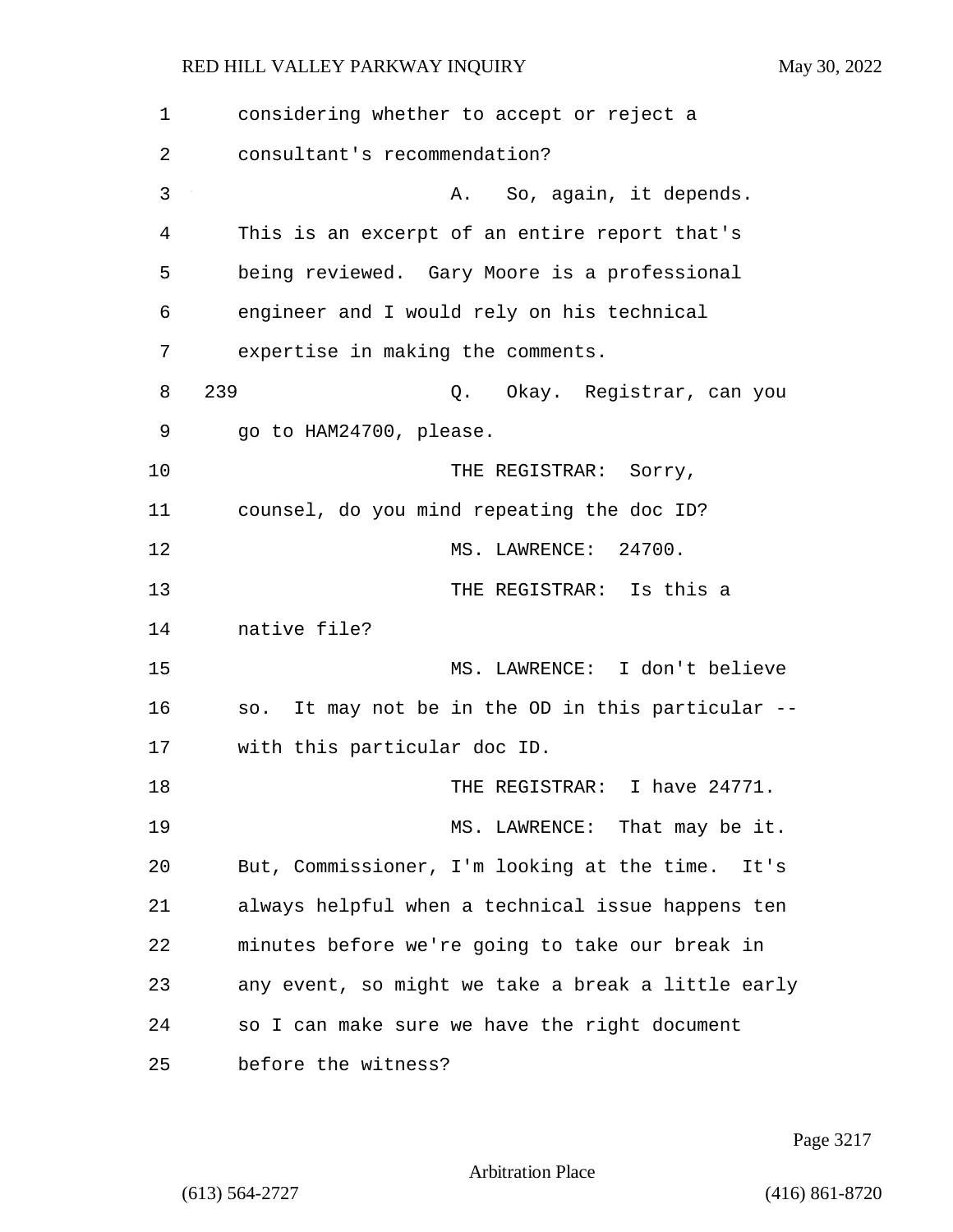| $\mathbf 1$ | JUSTICE WILTON-SIEGEL:<br>That                     |
|-------------|----------------------------------------------------|
| 2           | will be fine. Let's take our break now. We'll      |
| 3           | return at 20 to 12:00.                             |
| 4           | --- Recess taken at 11:26 a.m.                     |
| 5           | --- Upon resuming at 11:42 a.m.                    |
| 6           | BY MS. LAWRENCE:                                   |
| 7           | 240<br>Mr. Davis, I'm going to<br>Q.               |
| 8           | take you now to the staff report prepared in       |
| 9           | respect of the 2015 CIMA report.                   |
| 10          | Registrar, can you bring up                        |
| 11          | HAM24700. Great. Success.                          |
| 12          | Mr. Davis, this is the staff                       |
| 13          | report that was filed and you'll see that it was   |
| 14          | submitted by John Mater and prepared by Stephen    |
| 15          | Cooper, David Ferguson and Martin White. Do you    |
| 16          | see that?                                          |
| 17          | Α.<br>Yes.                                         |
| 18          | So, this would have been<br>241<br>Q.              |
| 19          | after that time that that process change was done, |
| 20          | so that Mr. Mater would be the submitter. Is that  |
| 21          | right?                                             |
| 22          | Correct.<br>Α.                                     |
| 23          | 242<br>Q. Okay. Did you have any                   |
| 24          | input into this report?                            |
| 25          | I would have reviewed it,<br>Α.                    |

Page 3218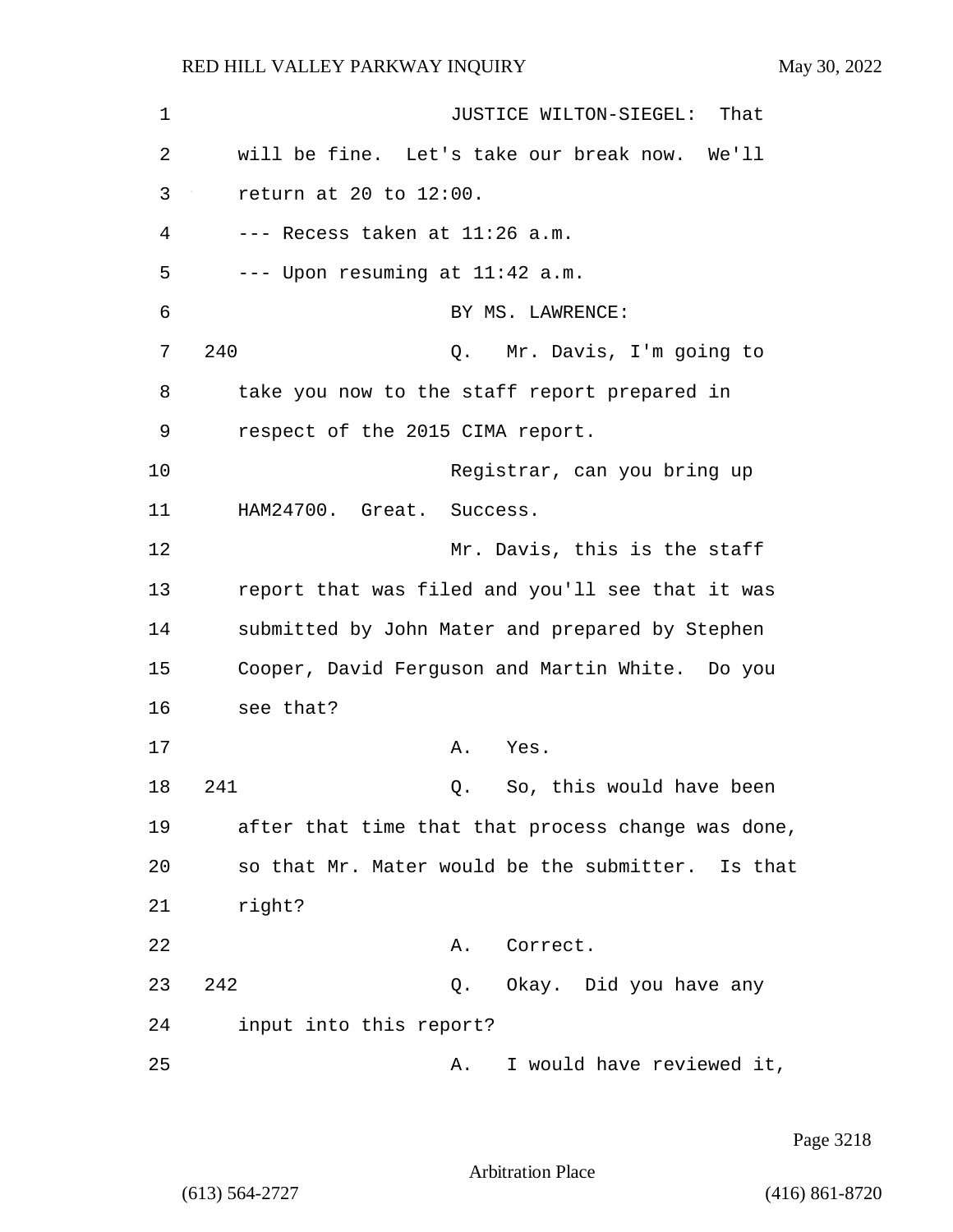| 1  | because it's a recommendation report. Even though  |
|----|----------------------------------------------------|
| 2  | it was signed off by John Mater, it still comes    |
| 3  | through to the general manager's office and all    |
| 4  | the reports are summarized by my executive         |
| 5  | assistant and then they're forwarded to the        |
| 6  | legislative assistant in the clerk's department.   |
| 7  | So, being a recommendation report, I would have    |
| 8  | read the recommendation.                           |
| 9  | 243<br>You said earlier your<br>Q.                 |
| 10 | practice was also to read the executive summary of |
| 11 | a recommendation report?                           |
| 12 | Yeah.<br>Α.                                        |
| 13 | 244<br>Okay. So, Registrar, can<br>Q.              |
| 14 | you bring up the next image side by side. Thanks.  |
| 15 | I'm going to actually tell you this is a longish   |
| 16 | report, so the executive summary is even a little  |
| 17 | lengthy.                                           |
| 18 | Just turning to the                                |
| 19 | recommendations on image 1, you'll see that        |
| 20 | there's four recommendations and the first is that |
| 21 | general manager of Public Works be directed to     |
| 22 | implement the short-term safety options identified |
| 23 | in report as Appendix A and that they will be      |
| 24 | funded from the red light camera reserve and that  |
| 25 | staff be directed to report back to Public Works   |

Page 3219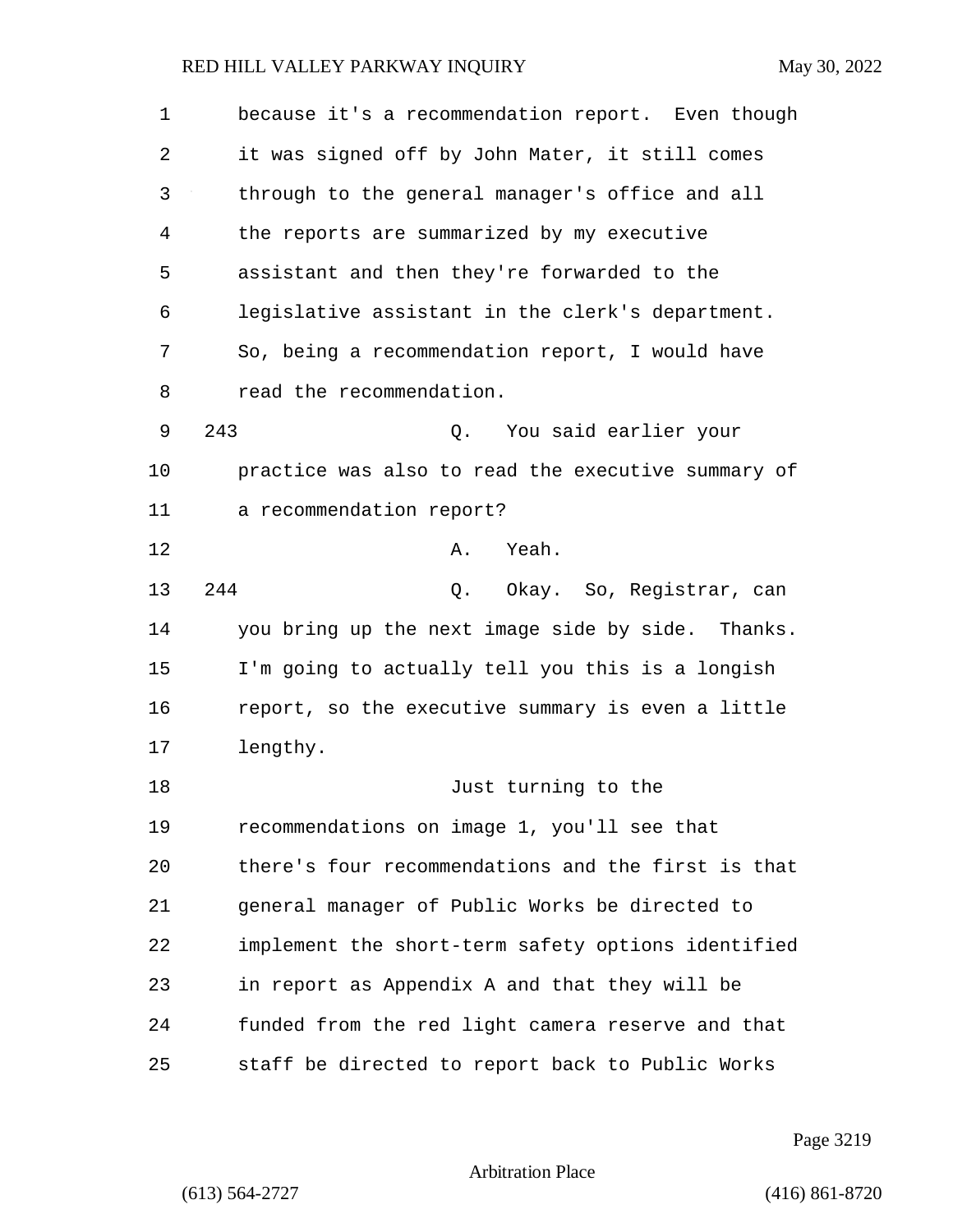| $\mathbf 1$ | committee.                                         |
|-------------|----------------------------------------------------|
| 2           | And then there is an Appendix                      |
| 3           | B, which is referenced in the second               |
| 4           | recommendation report, that those medium and       |
| 5           | long-term items be deferred pending the outcome of |
| 6           | the transportation master plan update. Then        |
| 7           | there's a request being made to the chief of       |
| 8           | police about speed and aggressive driving and that |
| 9           | a copy of this be provided to the joint            |
| 10          | stewardship award of the Red Hill for information. |
| 11          | Registrar, can you bring up                        |
| 12          | HAM24702 and can you put that up side by side with |
| 13          | HAM24701. There we go.                             |
| 14          | So, these just have different                      |
| 15          | document IDs, so the Appendix A and B that I just  |
| 16          | took you to the in the recommendation reports,     |
| 17          | these are the appendices. So, you'll see there's   |
| 18          | short-term options on the right-hand side and      |
| 19          | there's medium-term options and long-term options  |
| 20          | on the left-hand side.                             |
| 21          | And so, in short, I'm going to                     |
| 22          | suggest to you just for context that those         |
| 23          | recommendations that we were looking at that       |
| 24          | Mr. Ferguson had sent Mr. Moore, remember when it  |
| 25          | was engineering services is going to do this and I |

Page 3220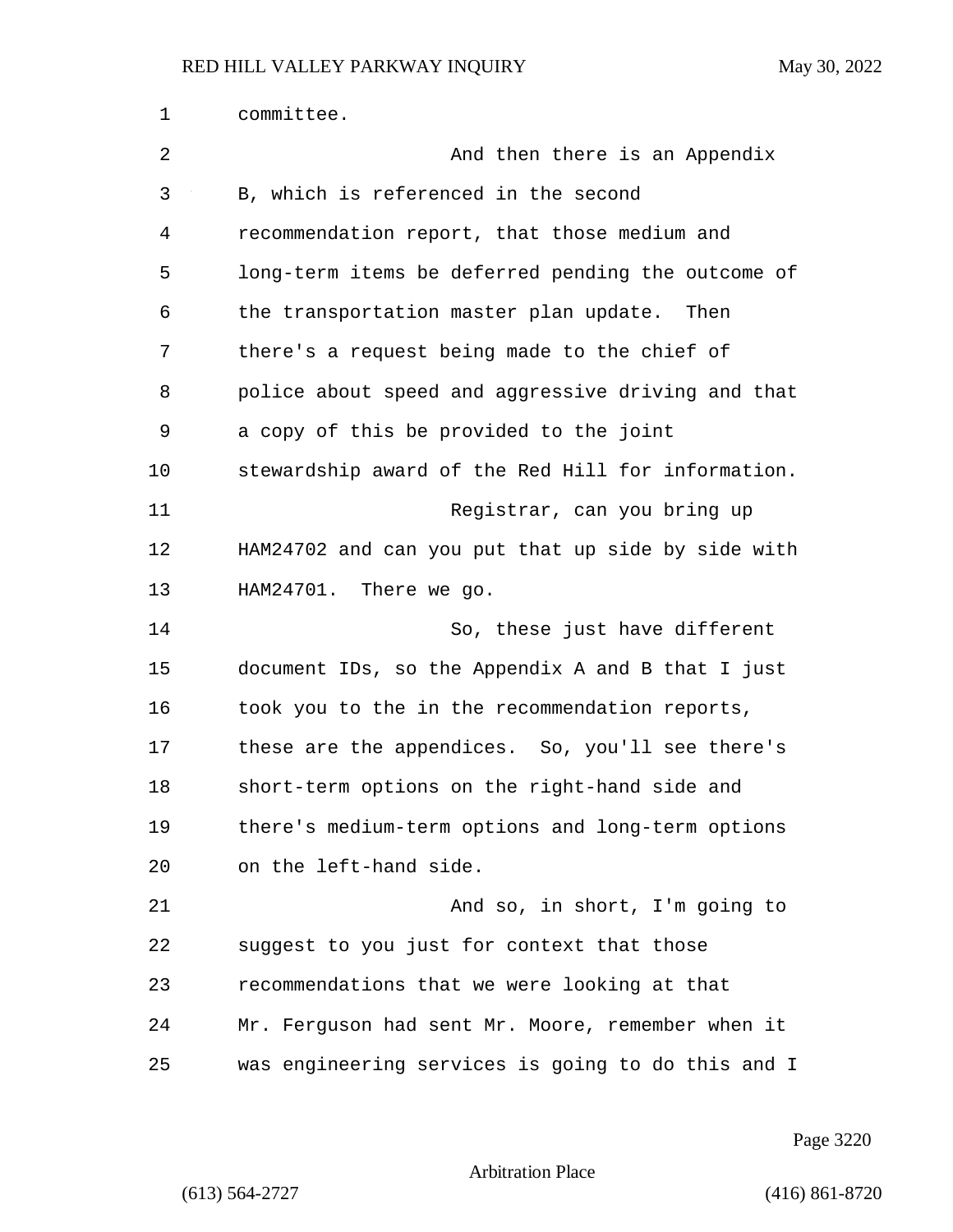| $\mathbf 1$ | had said there was also one for road maintenance     |
|-------------|------------------------------------------------------|
| 2           | and also ones for traffic safety, so by the final    |
| 3           | report, the recommendation is that the general       |
| 4           | manager of Public Works do what is on Appendix A,    |
| 5           | and that is $-$ so, it's not $-$ it doesn't identify |
| 6           | the particular departments that are going to be      |
| 7           | doing that work.                                     |
| 8           | You had said before it was                           |
| 9           | actually common to identify the different            |
| 10          | departments. Is this also a fairly common way to     |
| 11          | proceed; that is, the general manager be directed    |
| 12          | to do this work?                                     |
| 13          | Yes.<br>Α.                                           |
| 14          | 245<br>And you'll see on the<br>Q.                   |
| 15          | left-hand side under the medium-term options:        |
| 16          | "Conduct pavement                                    |
| 17          | friction testing, that's                             |
| 18          | an estimated cost of                                 |
| 19          | \$40,000."                                           |
| 20          | Do you see that at the top?                          |
| 21          | Yes.<br>Α.                                           |
| 22          | 246<br>Did anyone ever discuss<br>Q.                 |
| 23          | with you that City staff intended to put pavement    |
| 24          | friction testing as a medium-term option?            |
| 25          | No.<br>Α.                                            |

Page 3221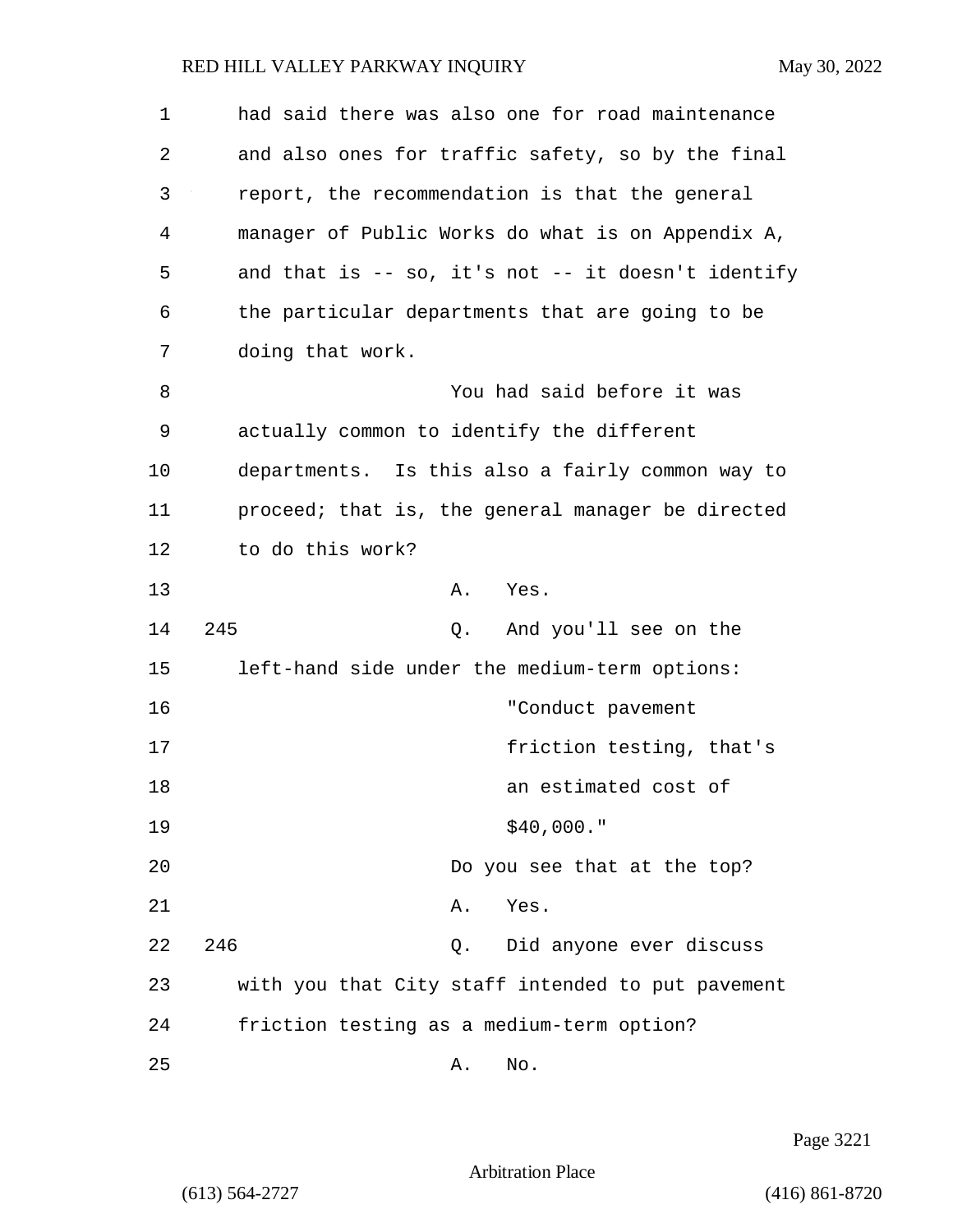1 247 Q. That's very much in the 2 details of this? 3 A. Right. 4 248 Q. Much more detailed than 5 you would have been involved in? 6 A. That's correct. 7 249 Q. Did anyone ever discuss 8 with you that CIMA's recommendations to conduct 9 pavement friction testing, that CIMA identified 10 this as a short-term option, not a medium-term 11 option? 12 A. No. 13 250 Q. Did anyone tell you that 14 City staff asked CIMA to change the timing of that 15 option from short term to medium term? 16 A. No. 17 251 Q. And that CIMA declined to 18 do that? 19 A. No. 20 252 Q. Did anyone tell you that? 21 Do you have any concerns with City staff asking a 22 consultant to make a change from something from 23 short term to medium term? 24 A. I don't, because of the, 25 you know, in this case, the technical expertise

Page 3222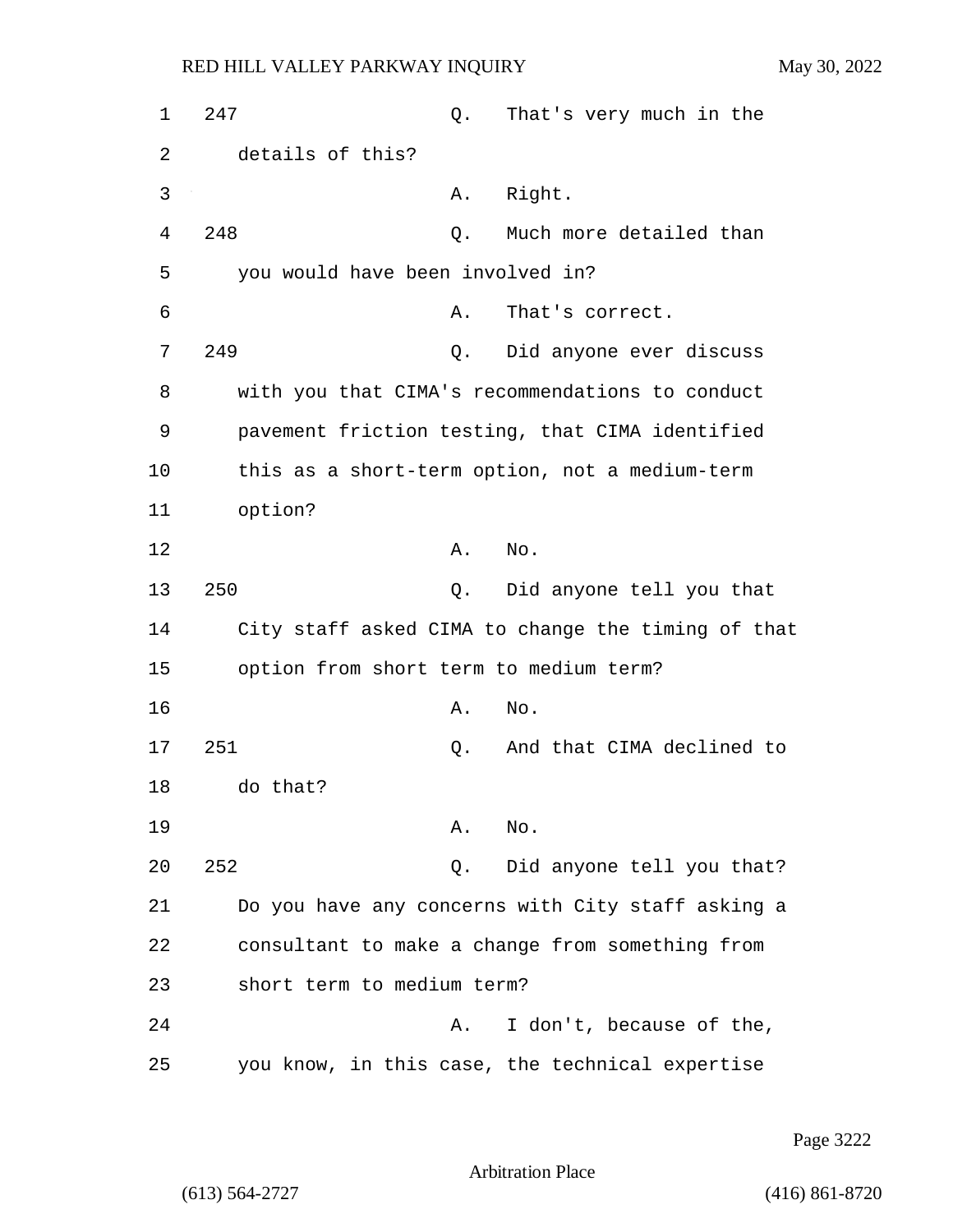| 1  | that's required with the City staff and the        |
|----|----------------------------------------------------|
| 2  | consultant, so I wouldn't have any concern.        |
| 3  | 253<br>Q. Okay. Registrar, can you                 |
| 4  | go to OD7, page 56, paragraph 171, please. Thank   |
| 5  | you.                                               |
| 6  | So, you'll see this is                             |
| 7  | October 30, which, just to orient you, is the same |
| 8  | time that Mr. Mater was looking for a call with    |
| 9  | you and Mr. Moore, the same day, and at the top of |
| 10 | $image 2$ :                                        |
| 11 | "Dave has made those                               |
| 12 | minor recommendations to                           |
| 13 | read the actions are by                            |
| 14 | GM Public Works -- "                               |
| 15 | (As read)                                          |
| 16 | I think I misspoke:                                |
| 17 | "Dave, make those minor                            |
| 18 | revisions to read that                             |
| 19 | the actions are made by                            |
| 20 | the GM Public Works and                            |
| 21 | send it to me."                                    |
| 22 | Did you have any role in                           |
| 23 | converting the recommendations from being specific |
| 24 | to particular identified departments within Public |
| 25 | Works to being made by GM of Public Works?         |

Page 3223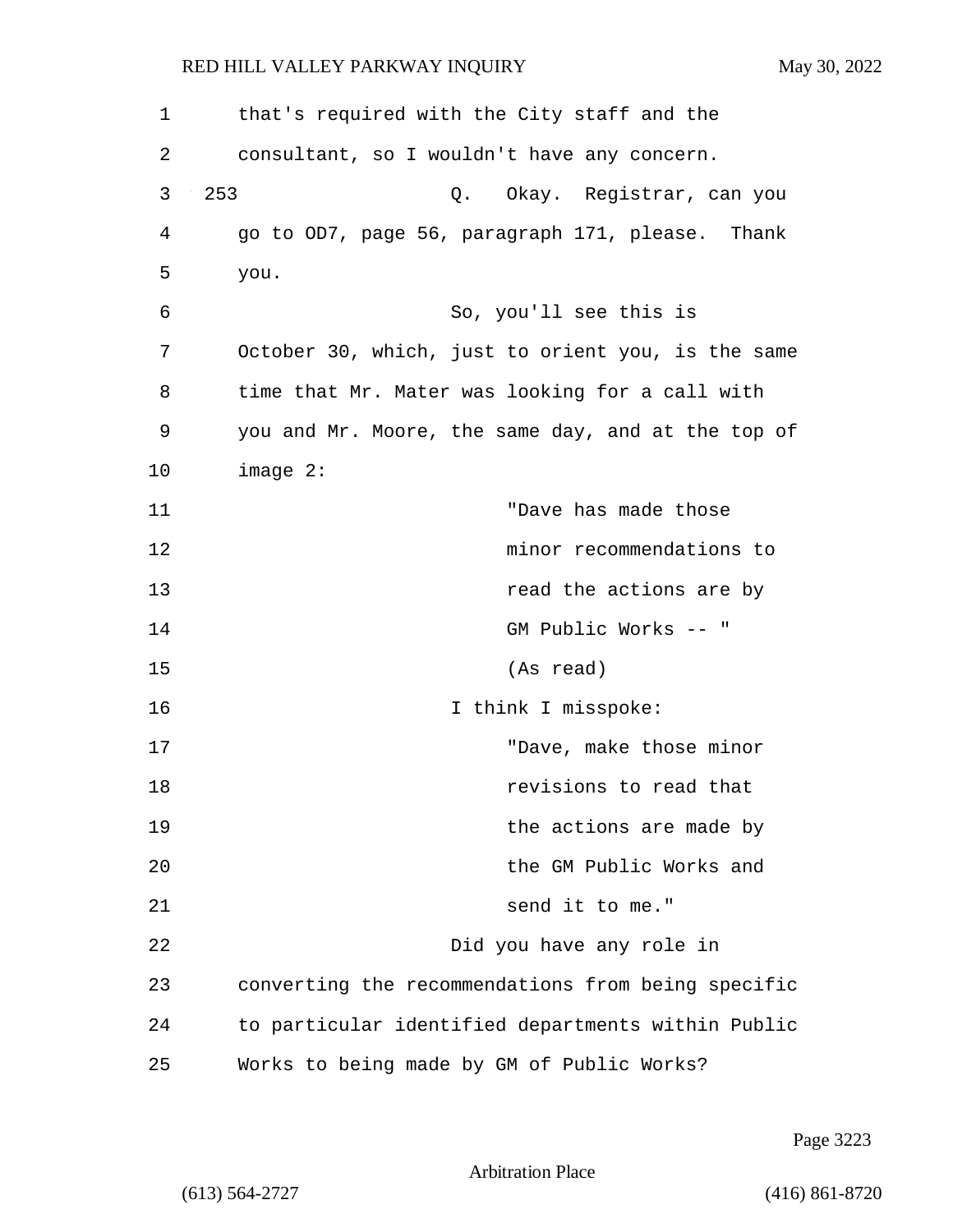| 1  | Α.<br>No.                                          |
|----|----------------------------------------------------|
| 2  | 254<br>Q. Registrar, can you close                 |
| 3  | this call out just for a second. Thank you.        |
| 4  | Just so that I can identify                        |
| 5  | for you the call out, this is Mr. White forwarding |
| 6  | an e-mail from Mr. Mater to Mr. Ferguson and       |
| 7  | Mr. Lupton. All right.                             |
| 8  | Registrar, can you call out                        |
| 9  | that same e-mail again, the one at the top of      |
| 10 | page 57.                                           |
| 11 | Again, you're not copied on                        |
| 12 | this and this says:                                |
| 13 | "Geoff, we have a draft                            |
| 14 | written. It's in a                                 |
| 15 | binder I gave John."                               |
| 16 | Just stepping down:                                |
| 17 | "It recommends the                                 |
| 18 | guardrail and lighting                             |
| 19 | review and asphalt                                 |
| 20 | testing, all the things                            |
| 21 | Gary argues against."                              |
| 22 | Did anyone advise you at any                       |
| 23 | time of Mr. White's views that Gary was arguing    |
| 24 | against the guardrail, the lighting review and the |
| 25 | asphalt testing?                                   |

Page 3224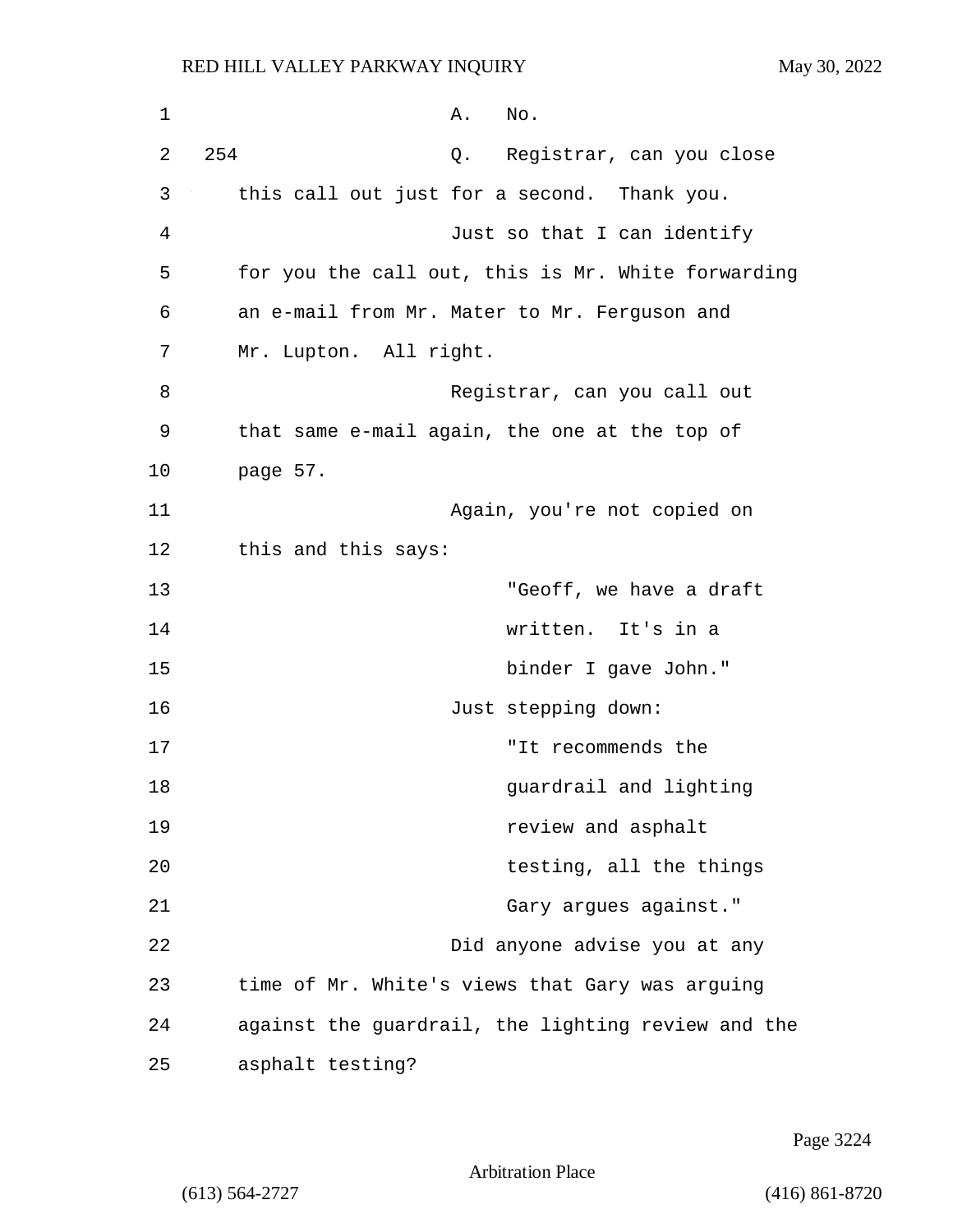| $\mathbf 1$ | Α.<br>No.                                          |
|-------------|----------------------------------------------------|
| 2           | 255<br>Mr. White goes on to say:<br>Q.             |
| 3           | "Despite that, I believe                           |
| 4           | them to be prudent and                             |
| 5           | required that we do this                           |
| 6           | ethically and technically                          |
| 7           | responsibly."                                      |
| 8           | Do you have any views about                        |
| 9           | Mr. White's comments about being prudent and       |
| 10          | requiring them to do ethically and technically     |
| 11          | responsibly?                                       |
| 12          | No. Mr. White is the<br>Α.                         |
| 13          | manager of traffic. His experience and expertise   |
| 14          | is in these items, so I have no concern with his   |
| 15          | comments.                                          |
| 16          | 256<br>Thank you. Registrar,<br>Q.                 |
| 17          | can you go to OD7, page 74, paragraph 33, please.  |
| 18          | Thank you.                                         |
| 19          | Do you recall whether or not                       |
| 20          | you attended the December 7, 2015 Public Works     |
| 21          | committee meeting where staff presented the report |
| 22          | that we were just looking at?                      |
| 23          | I don't recall, but in<br>Α.                       |
| 24          | saying that, if it's a Public Works committee      |
| 25          | meeting, I'm the general manager. I, in all        |

Page 3225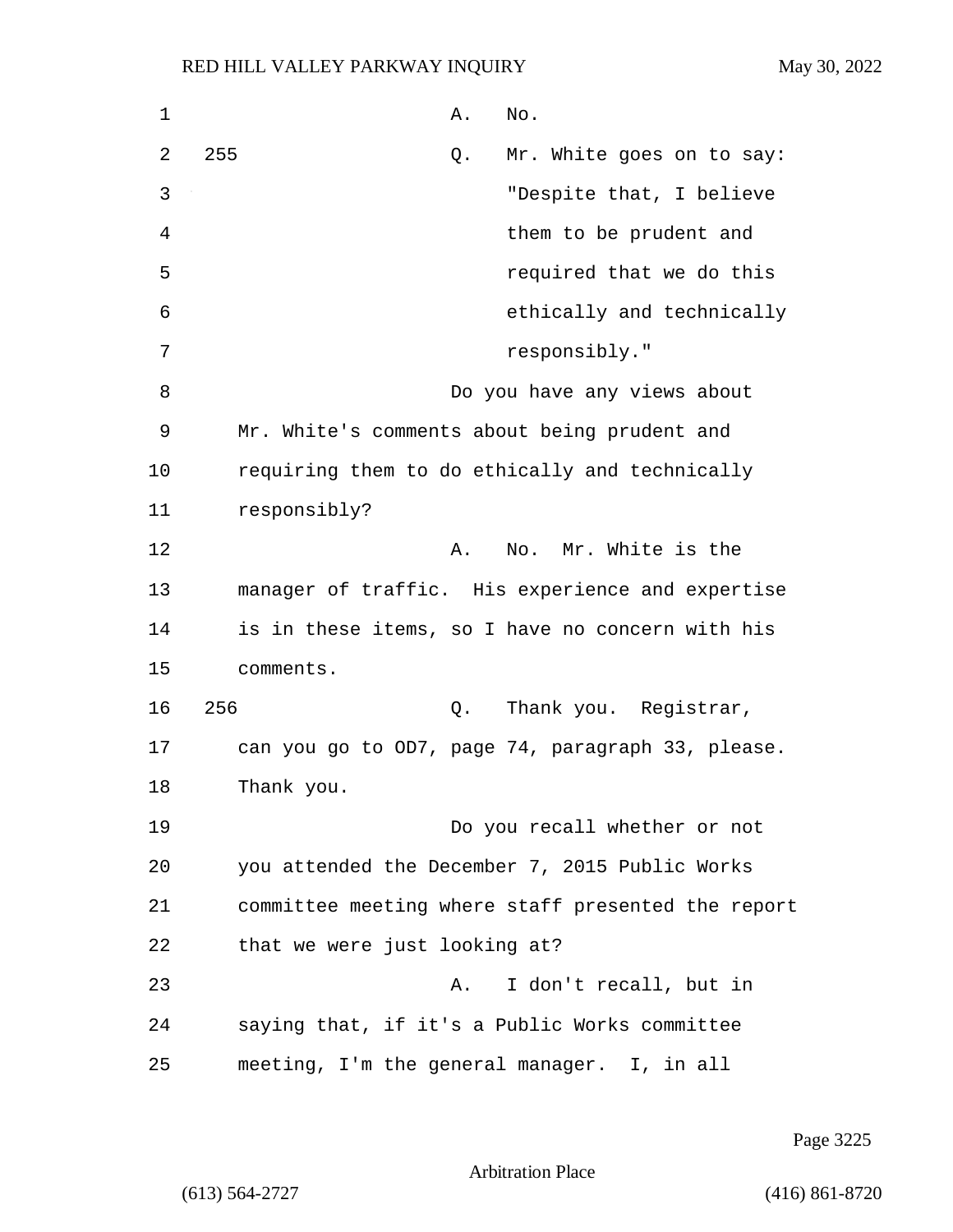| 1  | likelihood, was there.                            |
|----|---------------------------------------------------|
| 2  | 257<br>Okay. At that meeting,<br>Q.               |
| 3  | Councillor Merulla asked Mr. Moore, who was in    |
| 4  | attendance, to elaborate on the quality of the    |
| 5  | asphalt used, asking whether the City used        |
| 6  | low-grade asphalt in comparison to that used by   |
| 7  | the MTO. Mr. Moore replied that the City had used |
| 8  | SMA, which is a defined term as stone mastic      |
| 9  | asphalt, in the construction of the Red Hill,     |
| 10 | which was the MTO's top mix for, quote, "high     |
| 11 | speed freeway type," end quote, roadways.         |
| 12 | Do you remember an exchange                       |
| 13 | between Councillor Merulla and Mr. Moore?         |
| 14 | I do not.<br>Α.                                   |
| 15 | 258<br>All right. Registrar,<br>Q.                |
| 16 | can you call out the next paragraph, please.      |
| 17 | Mr. Moore informed the committee that MTO had     |
| 18 | performed initial friction testing and received   |
| 19 | results at or above what the MTO typically        |
| 20 | expected from high-grade friction mixes. He also  |
| 21 | informed the committee that they had performed    |
| 22 | subsequent testing five years later in            |
| 23 | approximately 2012, 2013, finding the road was    |
| 24 | holding up exceptionally well:                    |
| 25 | "We have no concerns                              |

Page 3226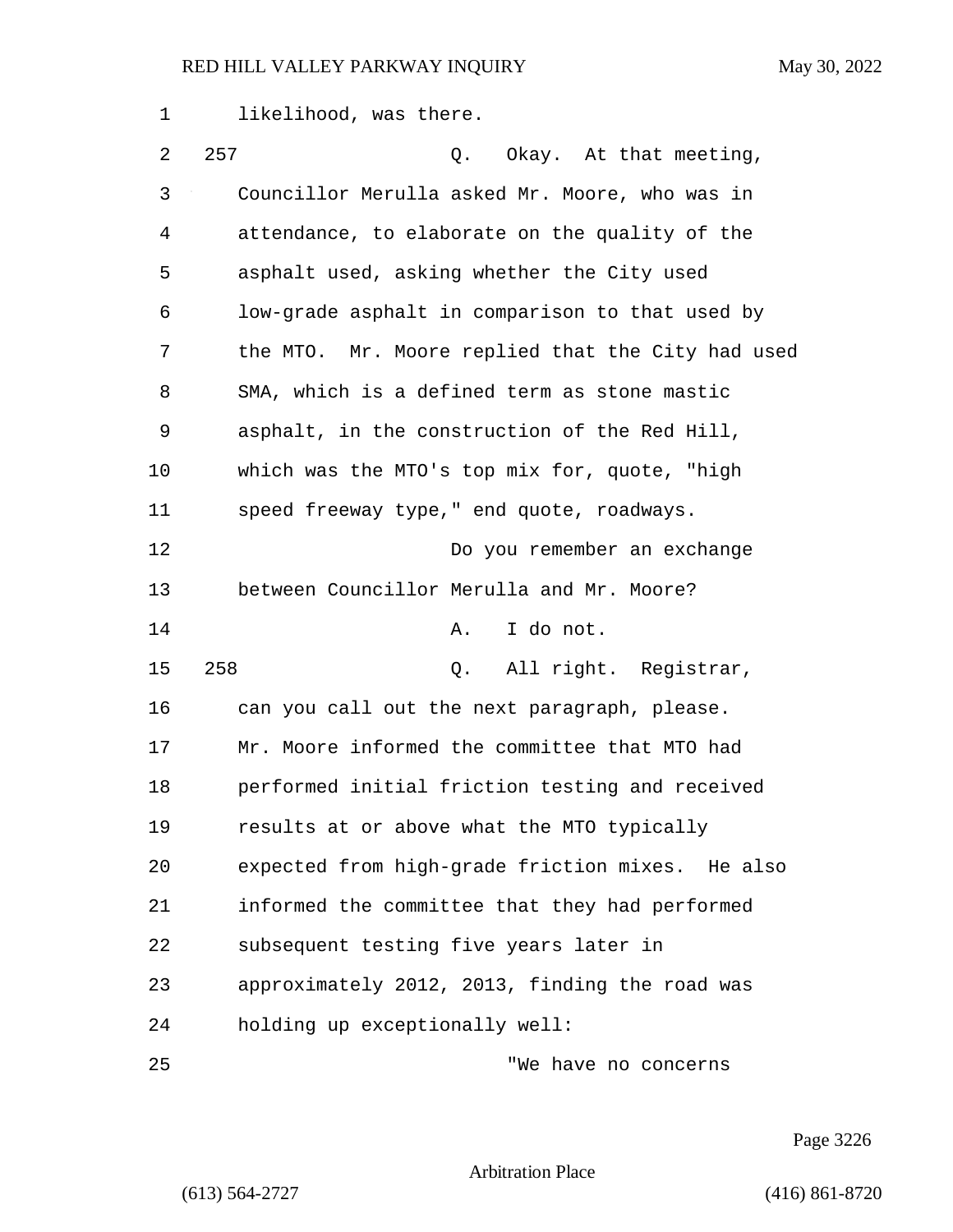| $\mathbf 1$ | about the surface mix."                            |
|-------------|----------------------------------------------------|
| 2           | Do you remember that part of                       |
| 3           | the exchange between Councillor Merulla and        |
| 4           | Mr. Moore?                                         |
| 5           | No.<br>Α.                                          |
| 6           | 259<br>Did you have any<br>Q.                      |
| 7           | discussion with anyone about the statements that   |
| 8           | Mr. Moore made to the Public Works committee after |
| 9           | that committee meeting ended?                      |
| 10          | I don't recall, no.<br>Α.                          |
| 11          | 260<br>Is that to say you don't<br>Q.              |
| 12          | recall either way or that you're pretty sure you   |
| 13          | did not?                                           |
| 14          | I'm pretty sure I did<br>Α.                        |
| 15          | not.                                               |
| 16          | 261<br>Okay. Did anyone ask you<br>Q.              |
| 17          | any follow-up questions to Mr. Moore's statement?  |
| 18          | At the Public Works<br>A.                          |
| 19          | committee?                                         |
| 20          | 262<br>Or thereafter.<br>Q.                        |
| 21          | No.<br>Α.                                          |
| 22          | I'm thinking specifically<br>263<br>Q.             |
| 23          | about councillors. They never came and asked you   |
| 24          | for any further information?                       |
| 25          | No.<br>Α.                                          |

Page 3227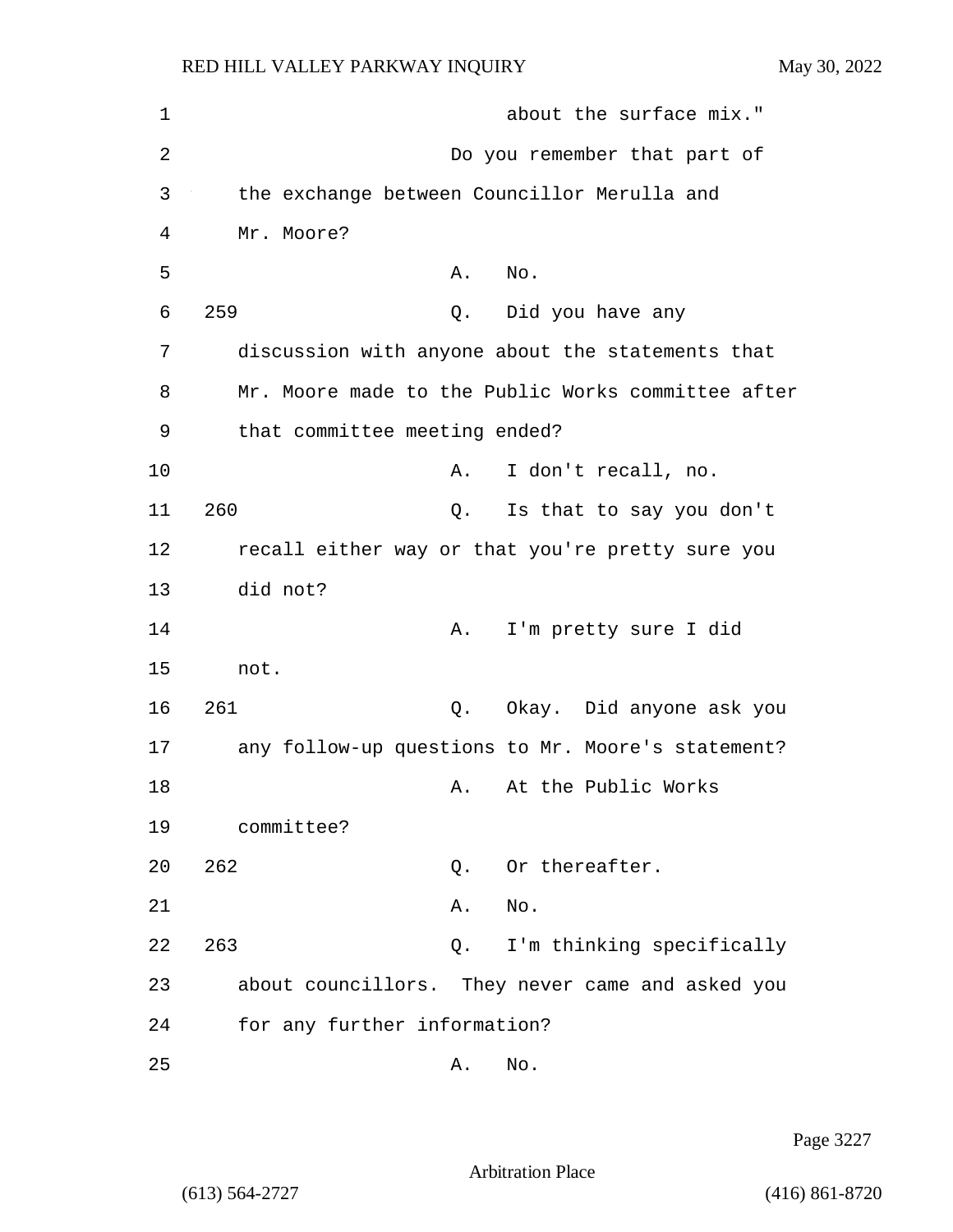| $\mathbf 1$ | 264<br>Q. Okay. Turning now to OD                  |
|-------------|----------------------------------------------------|
| 2           | 2, page 13, paragraph 28. Thank you.               |
| 3           | So, at the bottom of page 12,                      |
| 4           | you'll see in March of 2015, city council directed |
| 5           | the city manager to review the size and scope of   |
| 6           | the Public Works department. Do you remember what  |
| 7           | prompted the request from city council to do that  |
| 8           | Public Works scope and size assessment?            |
| 9           | Yes, I do.<br>Α.                                   |
| 10          | 265<br>What was that?<br>Q.                        |
| 11          | So, the $-$ I don't know<br>Α.                     |
| 12          | on the date. I had had a call from a reporter      |
| 13          | regarding it was the CVOR, so the commercial       |
| 14          | vehicle operator's registration. The City had      |
| 15          | two -- Public Works had two certificates, one for  |
| 16          | our transit and one for our operating fleet. I     |
| 17          | took a call from a reporter and we were chatting   |
| 18          | and he started asking me specifics about the       |
| 19          | registration, the specifics of our ratings, to     |
| 20          | which I said, how do you expect me to understand   |
| 21          | that? And he said, are you saying your department  |
| 22          | is too big? And I said, the department is too big  |
| 23          | for me to understand all those details.            |
| 24          | That got reported in the                           |
| 25          | paper. We then went -- I went in to council, I     |

Page 3228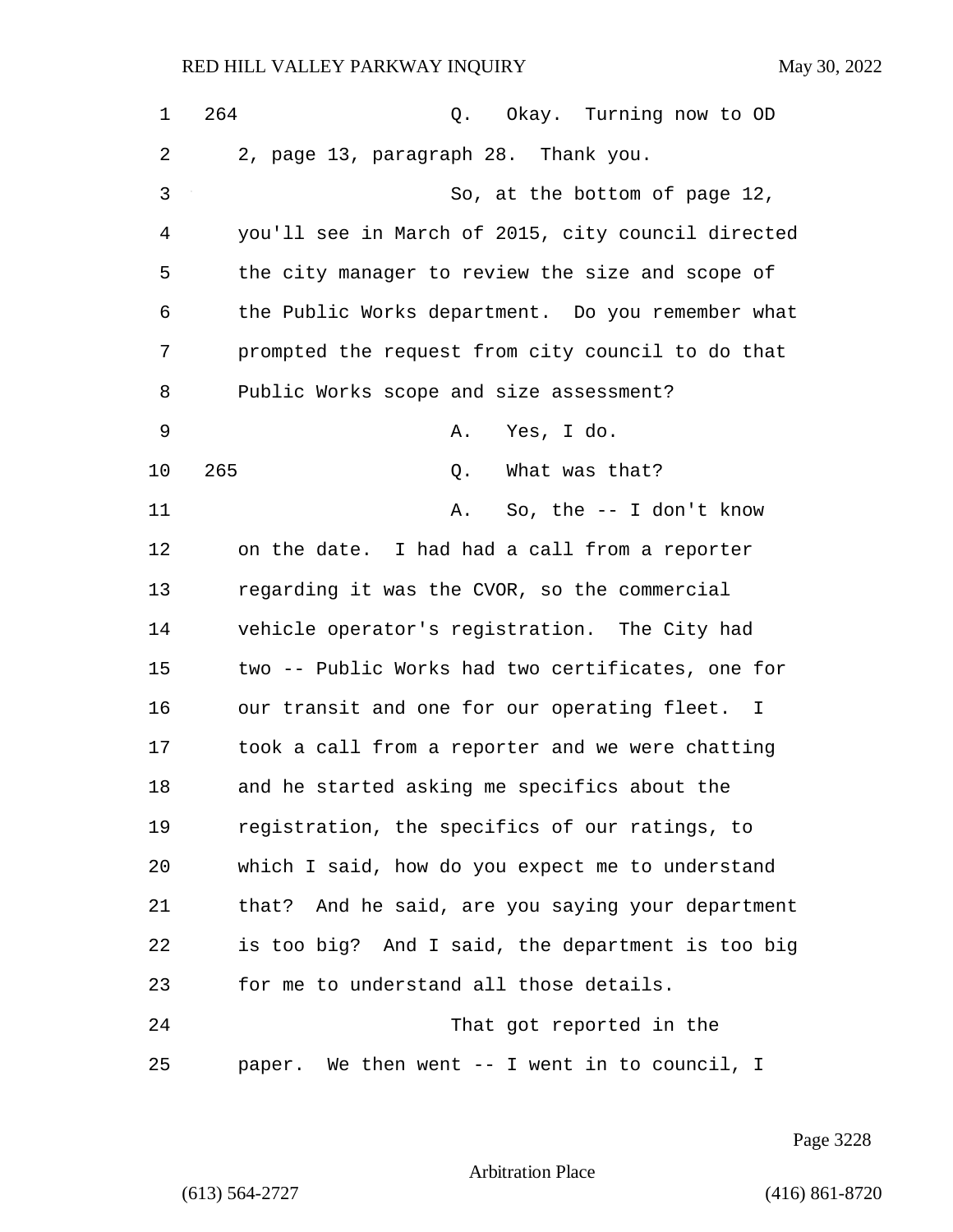1 went in camera and explained to them what I had 2 said and why I said it, but at no time did I ever 3 tell my employer that my department was too big. 4 That was simply a one-off bad quote by me to the 5 press. I was in the job for seven years, never 6 did that, and I can't take those words back, but I 7 said it. 8 266 Q. Okay. So, the City staff 9 retained Core International to help senior 10 management with their review of the organizational 11 structure of Public Works and to help the City 12 manager answer the question: Is the Public Works 13 department too large? So, that was following on 14 the comments that you made? 15 A. That was part of it. I 16 believe also it was I was retiring, you know, at 17 the -- I was going into my retirement year and it 18 wasn't unusual to review departments of that size. 19 The public health and social services had gone 20 through similar reviews, planning, but, you know, 21 when I explained to council what happened, that's 22 the result of what came out of it. But doing a 23 review of the department is not an unusual thing. 24 267 Q. Okay. And what was the 25 answer to Core International's retainer, is the

Page 3229

Arbitration Place

(613) 564-2727 (416) 861-8720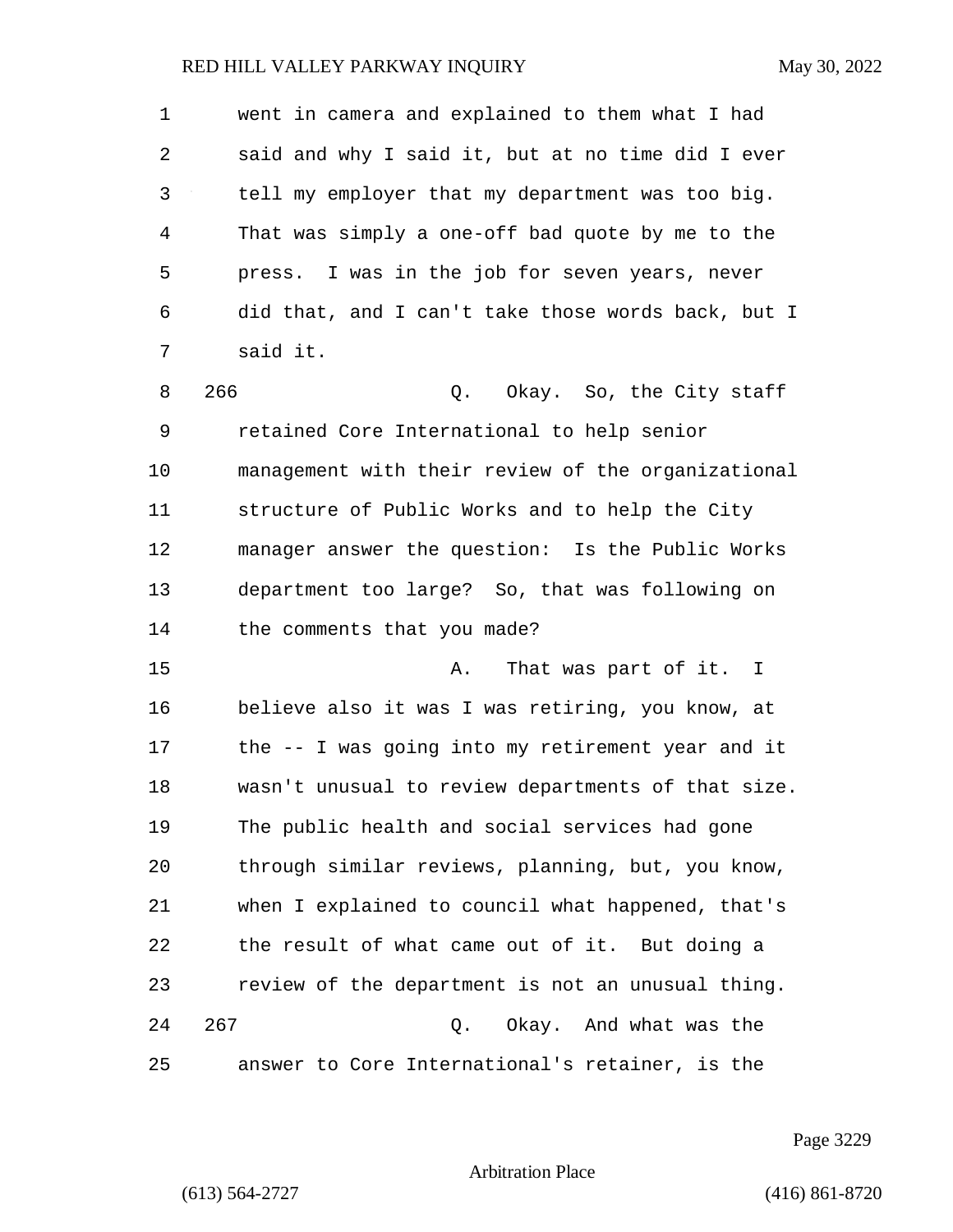1 Public Works department too large? 2 A. So, I helped draft a 3 report with the executive director of human 4 resources, and then, you know, the department 5 wasn't too large. It was just how to realign the 6 functions and duties of staff. 7 268 Q. To what extent were the 8 concerns within the City or identified by Core 9 about effective sharing of information between 10 work groups within Public Works? 11 A. What did they comment on? 12 Is that what you're asking? 13 269 0. To what extent were there 14 concerns about that topic? 15 A. I don't recall that as 16 part of the report. It may be in there. I don't 17 recall it. 18 270 Q. Okay. And what about any 19 concerns about the sufficiency of cooperation 20 between work groups? 21 A. Well, when I was general 22 manager, we had cooperation and collaboration 23 between the divisions. 24 271 Q. So you didn't identify 25 any concerns about insufficient cooperation?

Page 3230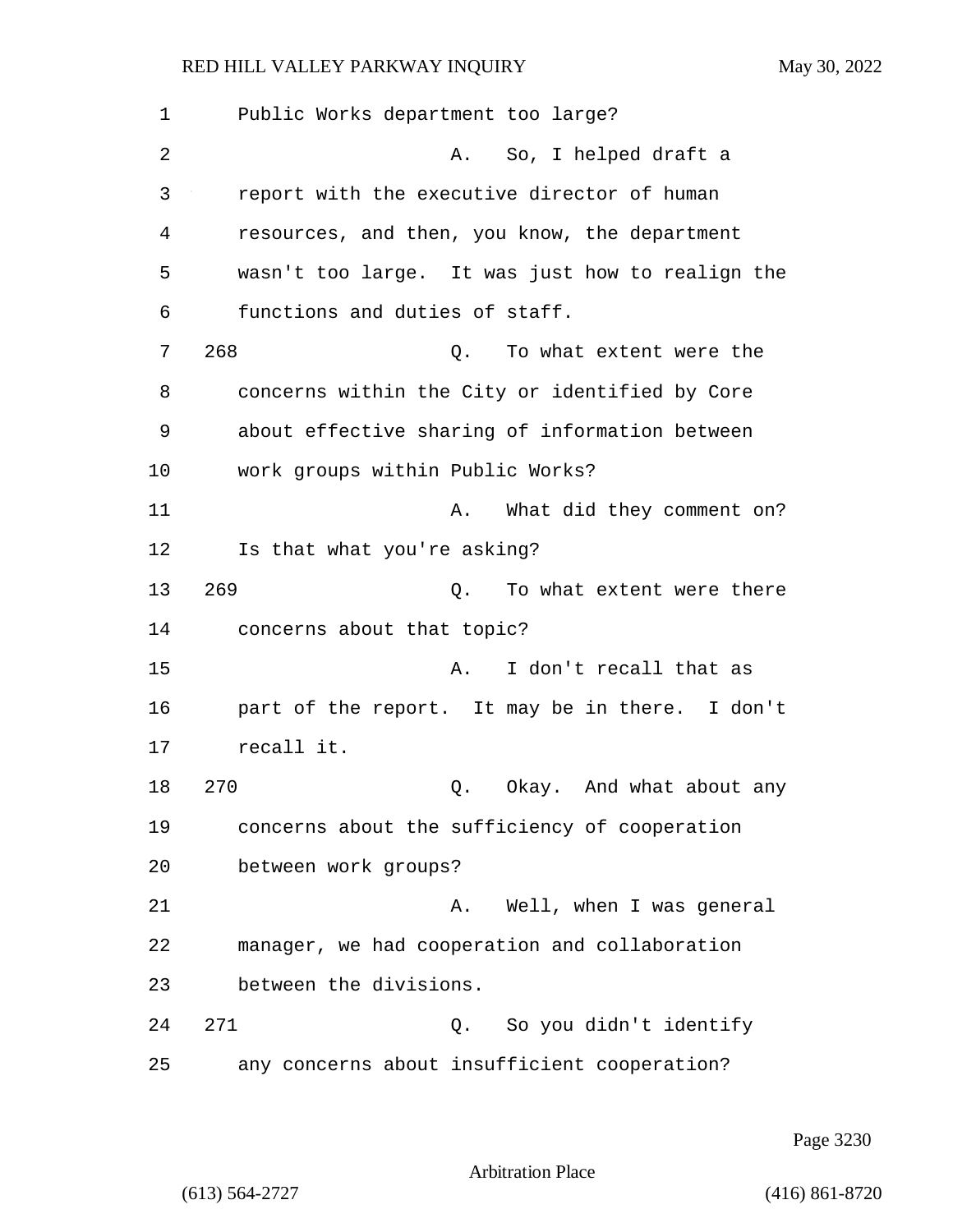1 **A.** No. 2 272 Q. And Core did not either? 3 A. Core identified what the 4 function should be. I don't know if there was 5 specific deficiencies they identified. 6 273 Q. Okay. Registrar, can you 7 bring up HRB890, please. I think I misspoke. I 8 meant to say RHV, but thank you, Registrar, for 9 finding it in any event. I'm finding this a 10 little bit small. Is there any way we can blow up 11 the font? 12 Mr. Davis, are you finding 13 it -- perfect. Thank you. So, you won't be able 14 to read all of it at the same time now. An 15 anonymous letter was sent to the City auditor in 16 March 2019. This is that letter. Have you seen a 17 copy of this letter before? 18 A. I have. 19 274 Q. Did you see it in 20 preparation for the inquiry process or at some 21 earlier point? 22 A. For the preparation. 23 275 Q. Were you the author of 24 this letter? 25 A. No.

Page 3231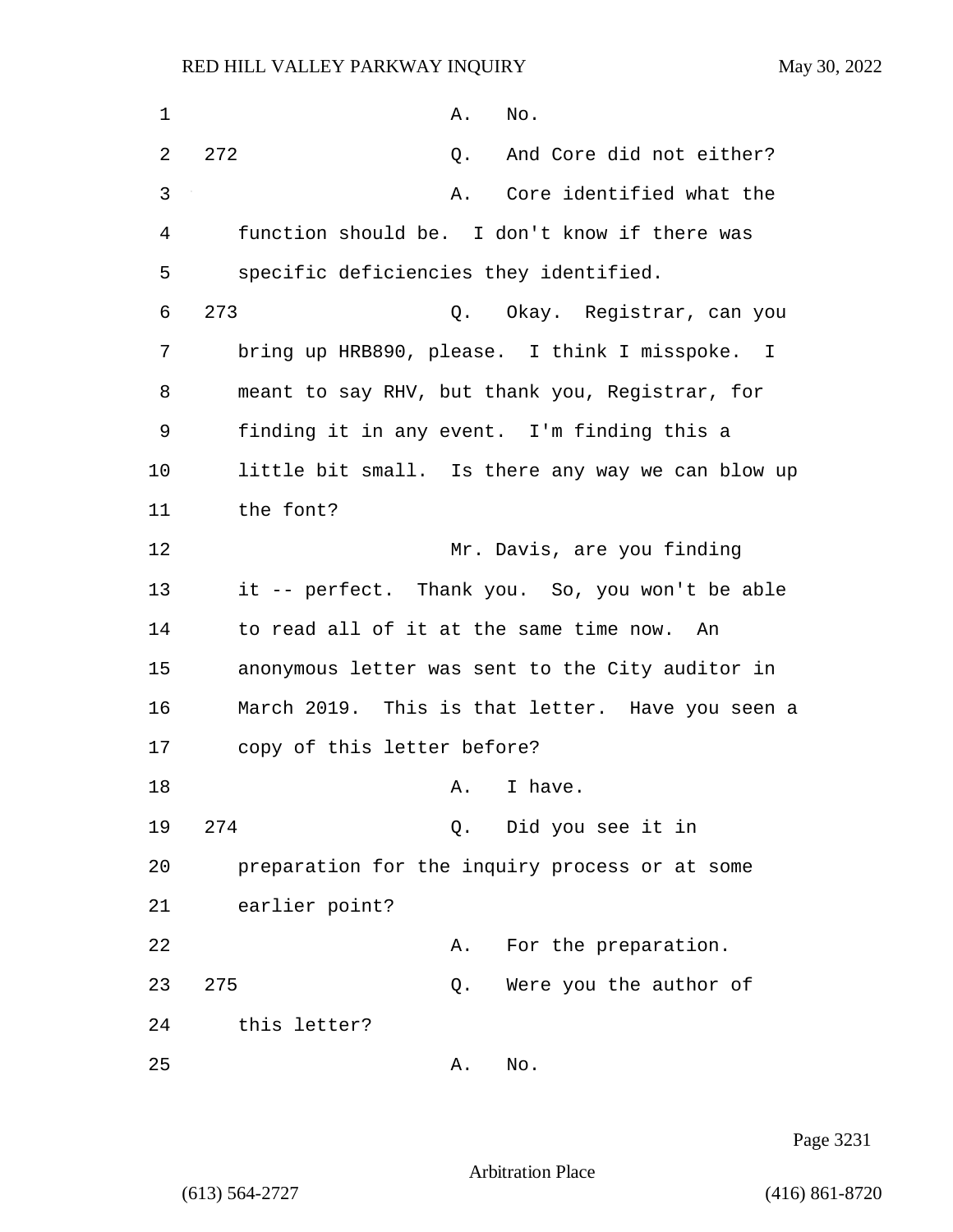| 1  | 276<br>Do you know who wrote it?<br>Q.            |
|----|---------------------------------------------------|
| 2  | Α.<br>No.                                         |
| 3  | 277<br>Registrar, can you show<br>Q.              |
| 4  | the second half of image 1. Thank you. Is that    |
| 5  | big enough for you to read?                       |
| 6  | MR. LEDERMAN: Sorry, just a                       |
| 7  | moment. Commissioner, we've looked at this letter |
| 8  | before in the context of another witness, and the |
| 9  | same concern that I had when another witness was  |
| 10 | questioned about an anonymous letter remains with |
| 11 | respect to the effort to question other witnesses |
| 12 | about this letter.                                |
| 13 | JUSTICE WILTON-SIEGEL:                            |
| 14 | Mr. Lederman, I think this question is premature, |
| 15 | your objection is premature. We haven't even      |
| 16 | heard the question.                               |
| 17 | MR. LEDERMAN: All right.                          |
| 18 | Very well. Then I'll wait for the question.       |
| 19 | MS. LAWRENCE: Thank you.                          |
| 20 | Commissioner, may I proceed?                      |
| 21 | JUSTICE WILTON-SIEGEL: Yes,                       |
| 22 | please proceed.                                   |
| 23 | BY MS. LAWRENCE:                                  |
| 24 | 278<br>Q. Mr. Davis do you see                    |
| 25 | about halfway down this page in front of us your  |

Page 3232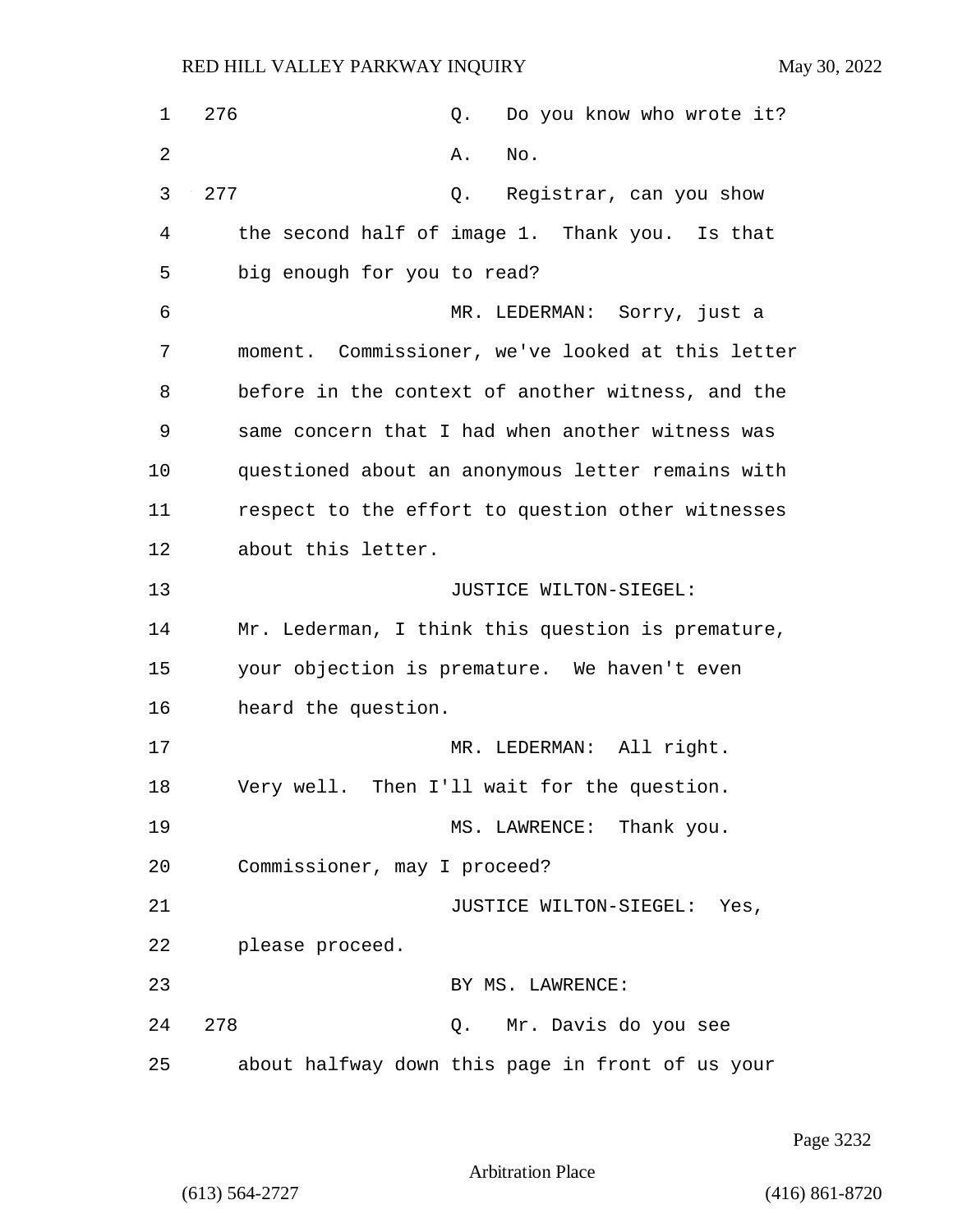| 1  | name?                                             |
|----|---------------------------------------------------|
| 2  | Α.<br>Yes.                                        |
| 3  | 279<br>Q. Do you see it says -- so,               |
| 4  | this is 2019. It says:                            |
| 5  | "Former $--$ "                                    |
| 6  | So, that's correct:                               |
| 7  | "Former PW general                                |
| 8  | manager was the general                           |
| 9  | manager at the time and                           |
| 10 | absolutely knew that                              |
| 11 | Mr. Moore had hired a                             |
| 12 | consultant to do                                  |
| 13 | investigation on asphalt                          |
| 14 | quality."                                         |
| 15 | So, just stopping there, I'm                      |
| 16 | going to ask you again, I know I've already asked |
| 17 | this question, did you know that Mr. Moore had    |
| 18 | hired a consultant to do an investigation on      |
| 19 | asphalt quality?                                  |
| 20 | Α.<br>No.                                         |
| 21 | 280<br>And the second part of<br>Q.               |
| 22 | this is that -- this is an assertion about you,   |
| 23 | that you left the matter to Mr. Moore to pursue   |
| 24 | and resolve. To the extent that you can interpret |
| 25 | what that means, did you leave the matter to      |

Page 3233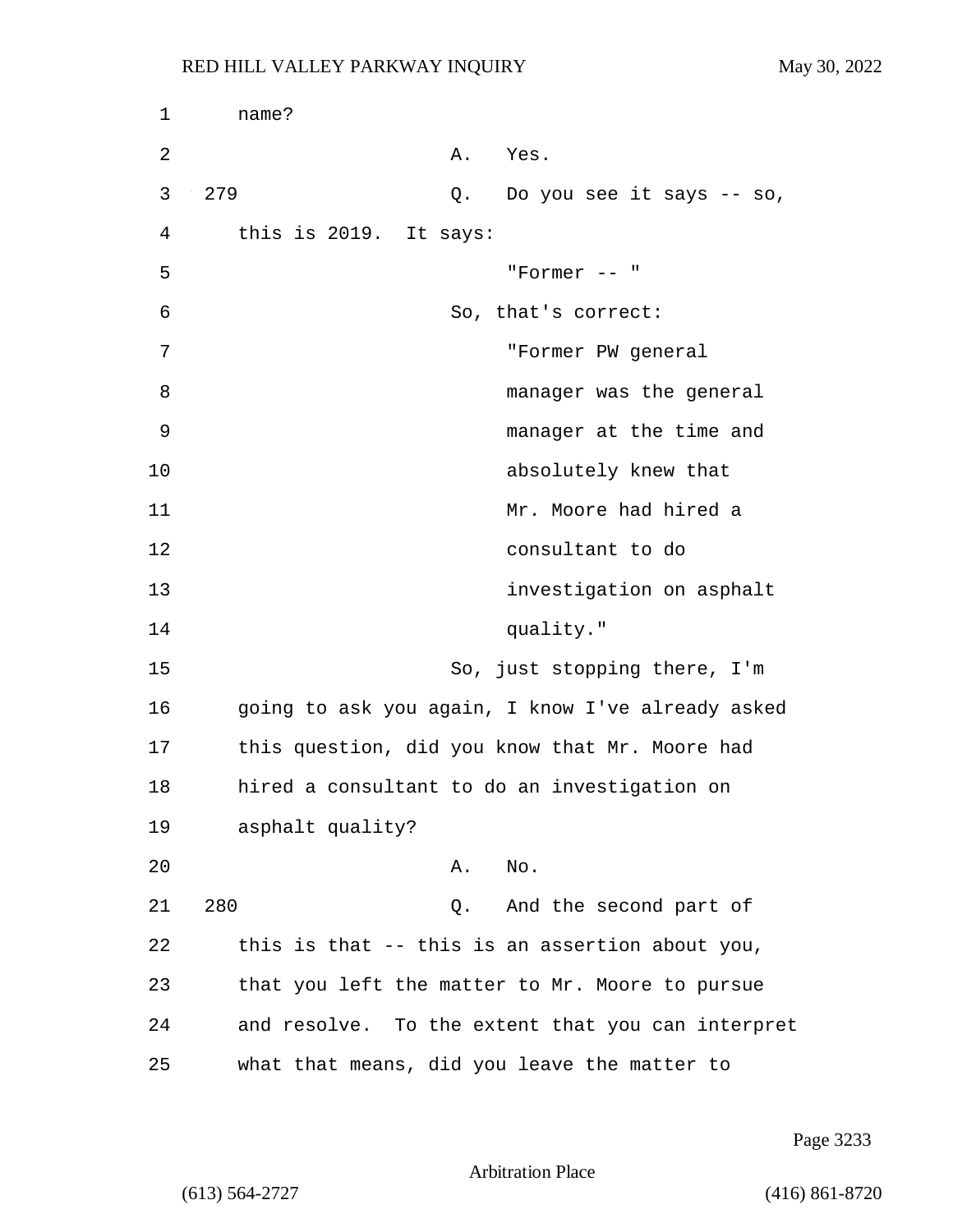1 Mr. Moore to review and resolve, presumably about 2 hiring a consultant? 3 A. So, I have no comment on 4 this letter. 5 281 Q. Okay. That's fair, but I 6 do -- just as a matter of fairness, I do want to 7 put any assertions against you to you so you can 8 provide a comment, but if you don't have a comment 9 on that particular sentence, is that your 10 response? 11 MR. LEDERMAN: So, just a 12 moment. Again, the first question relating to the 13 first sentence was put to the witness. The 14 witness said he didn't know, so I don't know how 15 the second component to that actually follows. 16 Again, this is precisely the kind of concern that 17 T have. 18 **JUSTICE WILTON-SIEGEL:** Well, 19 setting aside the editorial comment, Mr. Lederman, 20 I think it probably follows, Ms. Lawrence, that if 21 he did not know there was an investigation, it 22 can't be said that he left the matter of the 23 investigation to Mr. Moore. 24 MS. LAWRENCE: That's fair. I 25 felt obliged to provide the totality of the

Page 3234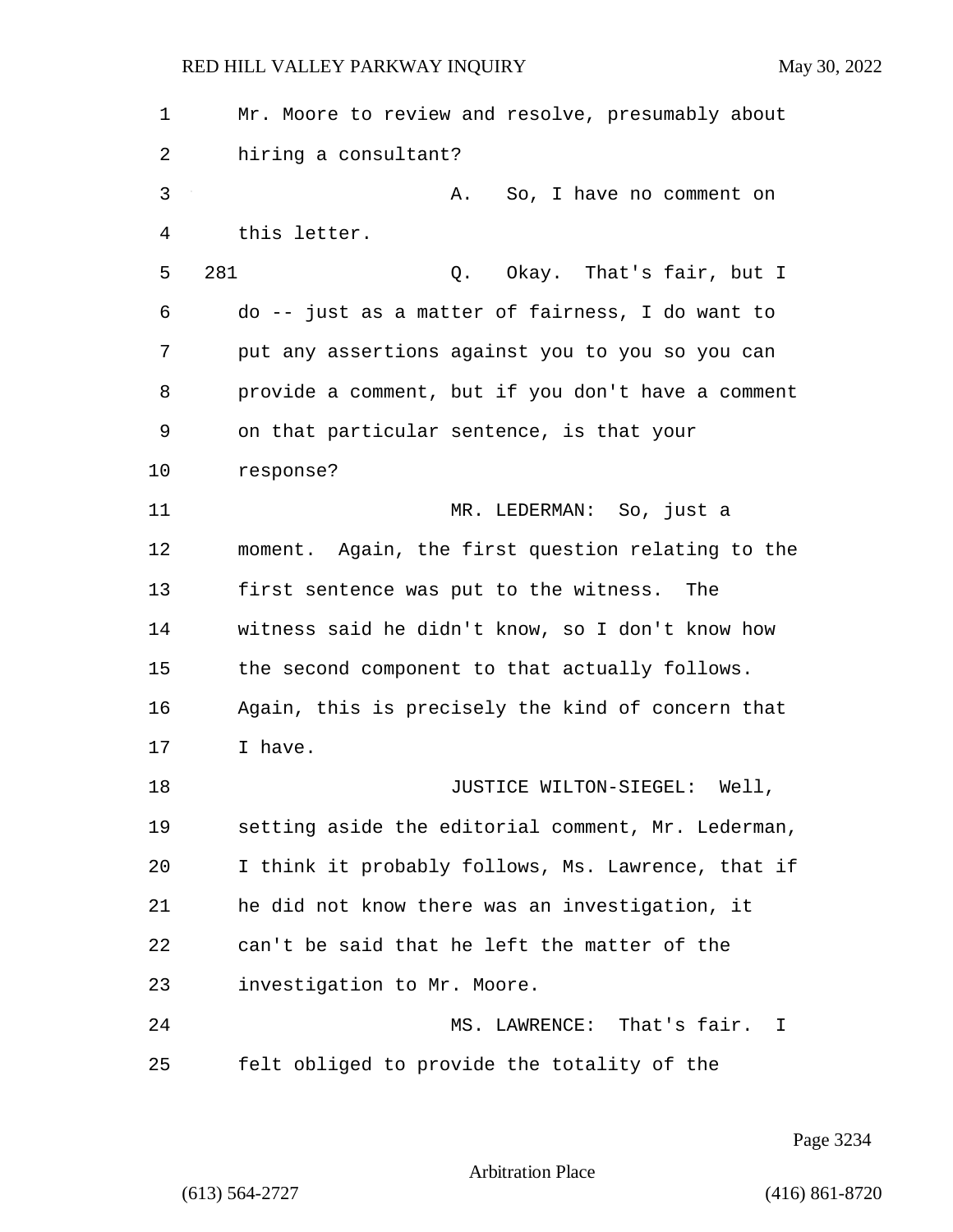1 comments in this letter directed to Mr. Davis to

2 Mr. Davis, but I believe we received his comment 3 that he has no comment. 4 JUSTICE WILTON-SIEGEL: I'm 5 taking that he has no comment with respect to that 6 sentence. 7 MS. LAWRENCE: Thank you. 8 JUSTICE WILTON-SIEGEL: With 9 respect to that phrase within the sentence. Okay? 10 MR. LEDERMAN: Thank you. 11 BY MS. LAWRENCE: 12 282 Q. Mr. Davis, did the fact 13 that Mr. Moore had hired a consultant to do 14 investigation of asphalt quality, was that an item 15 that was on the Public Works department management 16 team agenda? 17 A. Not to my knowledge, no. 18 283 Q. Registrar, can you go to 19 image 2, please, and can you call out the 20 italicized text that is in that bottom half of 21 this image and include just the paragraph before 22 the italicized text as well, please. Thank you. 23 Apologies. I want to ensure that Mr. Davis has 24 the right information in front of him. Can you 25 close out that call out. Include that call out

Page 3235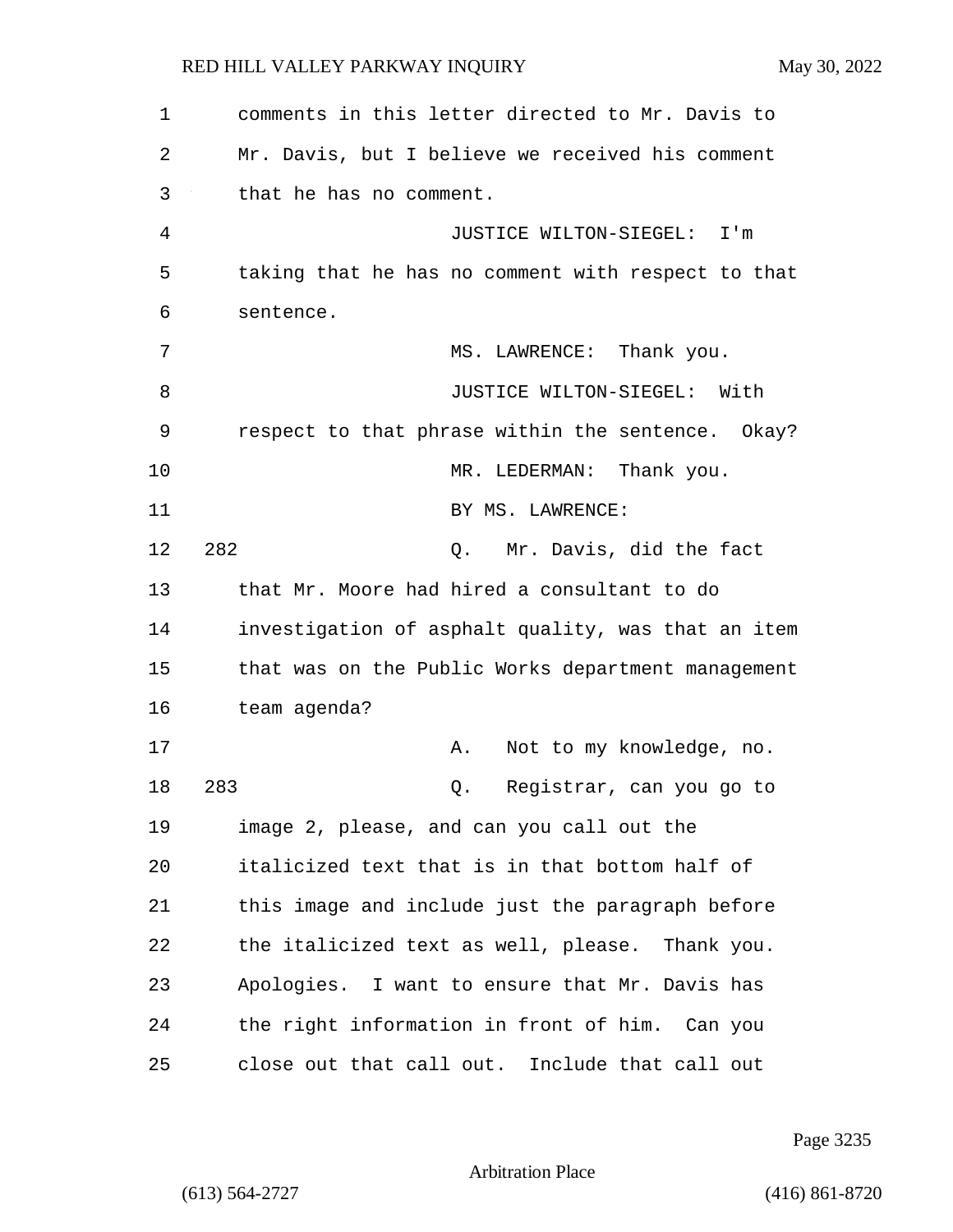| 1  | but also include the next line that comes after   |
|----|---------------------------------------------------|
| 2  | the italicized text, please. Thank you.           |
| 3  | Mr. Davis, can you review the                     |
| 4  | quotations that are italicized and answer the     |
| 5  | following question: To the best of your           |
| 6  | knowledge, did Mr. Moore ever speak in this       |
| 7  | manner?                                           |
| 8  | No.<br>Α.                                         |
| 9  | 284<br>Thank you. You can close<br>Q.             |
| 10 | that document, close that call out. Thank you.    |
| 11 | Mr. Davis, you would supervise                    |
| 12 | Mr. Moore first in the director capital planning  |
| 13 | role that you held and then as general manager?   |
| 14 | Right?                                            |
| 15 | Α.<br>That's correct.                             |
| 16 | 285<br>How would you describe<br>Q.               |
| 17 | your working relationship with him?               |
| 18 | Very professional.<br>Α.                          |
| 19 | 286<br>Q. Did you have the                        |
| 20 | opportunity to observe his skills as an engineer? |
| 21 | I provided annual<br>Α.                           |
| 22 | performance appraisals that are on record in the  |
| 23 | human resources department.                       |
| 24 | 287<br>And in those reviews, did<br>Q.            |
| 25 | you have the opportunity to either observe or     |

Page 3236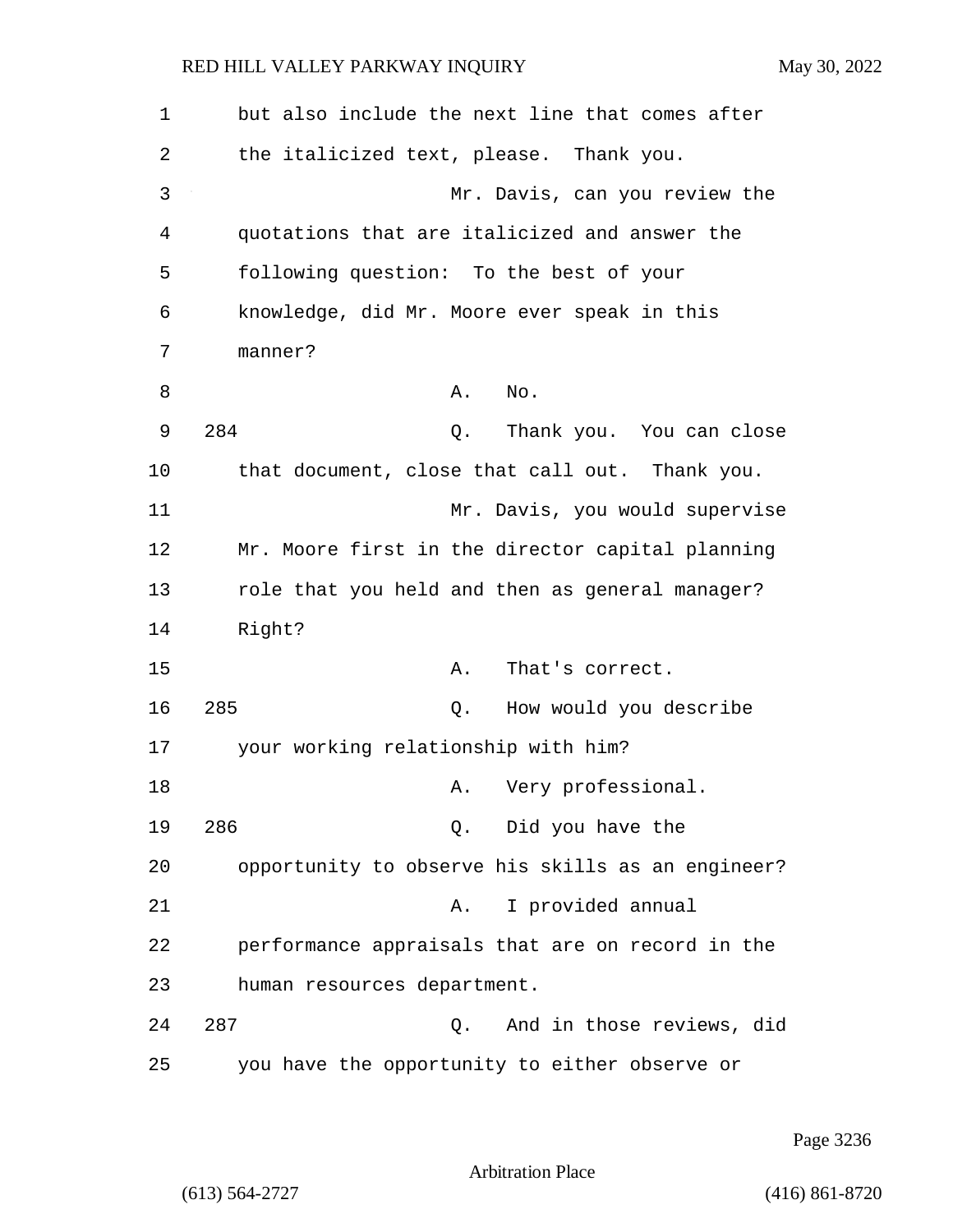1 elicit observations about his skills as an 2 engineer? 3 A. I'm an accountant by 4 trade, so, you know, he's probably the -- he's a 5 very good engineer. I had a number of directors 6 who were engineers. I didn't comment on their 7 ability to provide engineering services. 8 288 Q. Fair enough. Did you 9 have a chance to observe his interpersonal skills? 10 A. We commented on those, 11 yes, in his evaluations. They would all be part 12 of the record. 13 289 Q. Okay. Well, we don't 14 have them. What can you remember about those? 15 A. Well, he had a large 16 portfolio, he was in charge of design, surveys, 17 construction and asset management, so he worked 18 with all those divisions. The capital budget 19 process went through his division and then the 20 delivery of the design and then construction, so 21 he worked very well with all his managers. 22 290 Q. Did you obtain that 23 information for your performance reviews from his 24 direct reports? 25 A. Say again?

Page 3237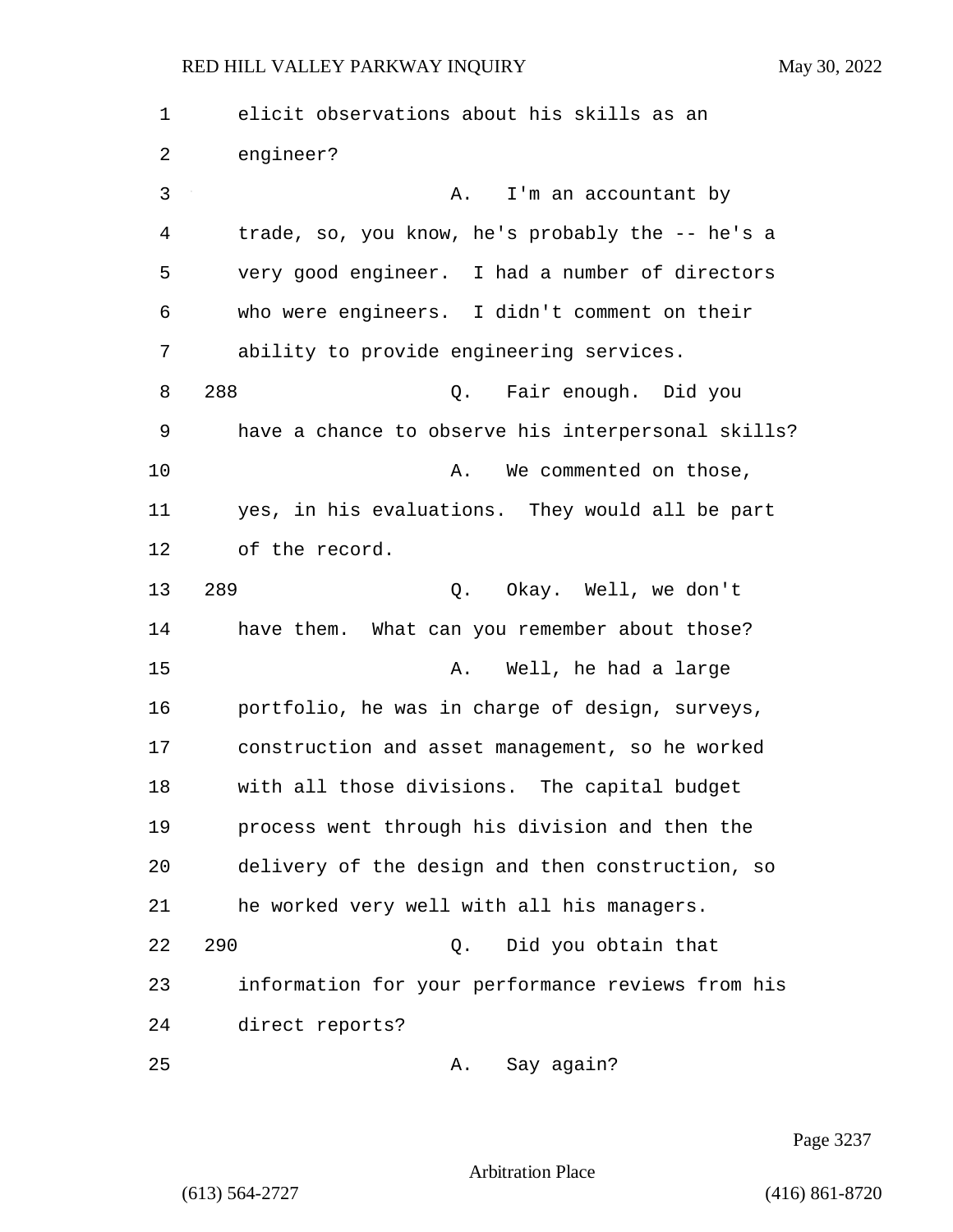1 291 0. Did you obtain that 2 information about his interpersonal skills from 3 his direct reports in order to provide that 4 performance review to him? 5 A. That would be part of it, 6 yes. 7 292 Q. Okay. And what about 8 you? Did you have a chance to observe his 9 interpersonal skills? 10 A. I did. I worked with him 11 and he was in our departmental management team 12 meetings, so yeah. I worked with him on an 13 ongoing basis. Our offices were two, three doors 14 apart. 15 293 Q. Did you ever see his 16 management skills or interpersonal skills 17 interfere with his effectiveness as the director 18 of engineering services? 19 A. No. 20 294 Q. Did you ever hear him, 21 either to you or in your earshot, engage in 22 swearing or cussing? 23 A. No. 24 295 Q. I took you to two e-mails 25 today, neither of which you were copied on: One

Page 3238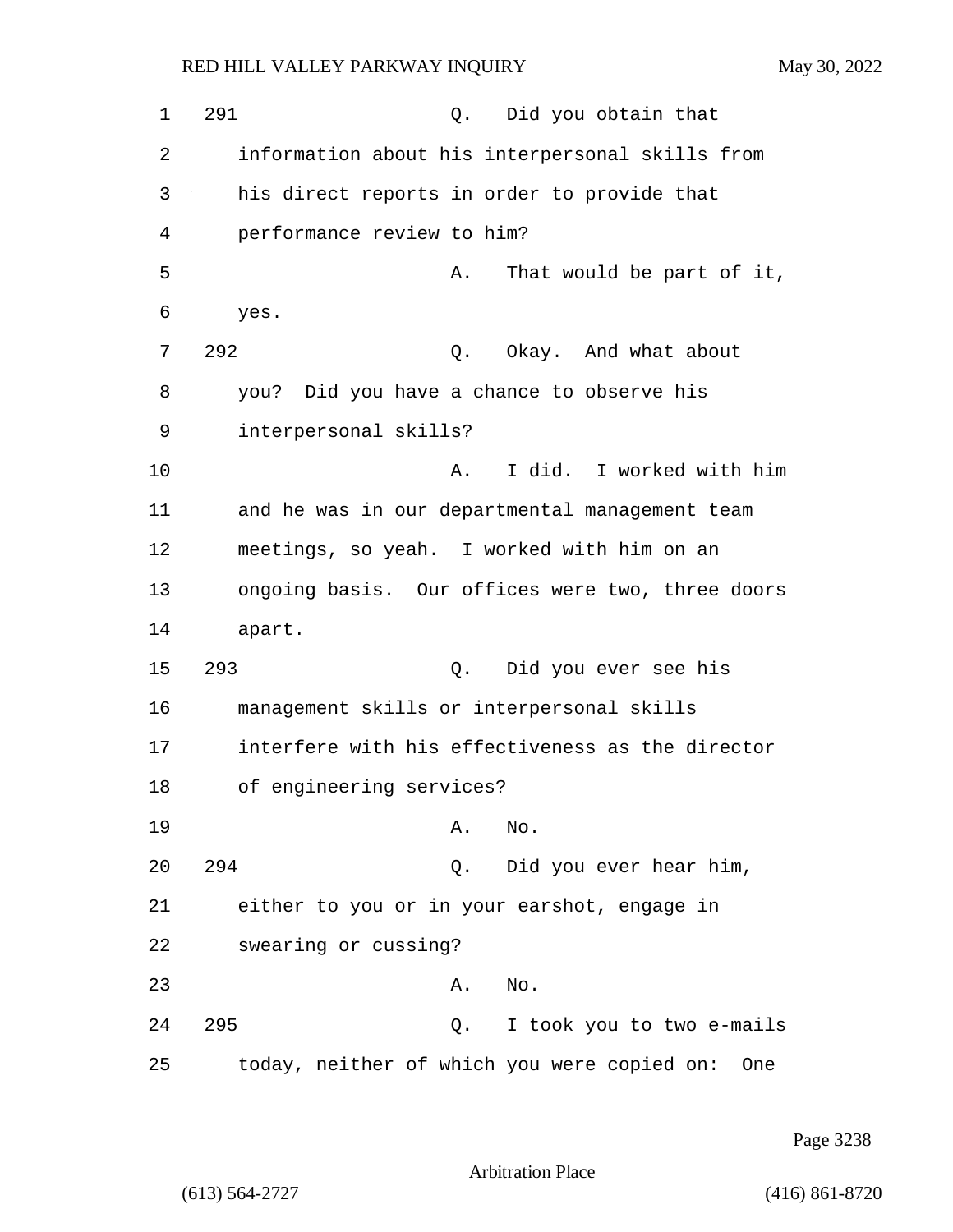1 where he said "I shoot the horse," and the other 2 where he said "lighting is not going to happen, so 3 just stop asking." Would you characterize these 4 as Mr. Moore holding strong opinions? 5 A. Yes. 6 296 Q. And are those two 7 examples indicative of your experience in the way 8 he expressed his strong opinions to colleagues? 9 A. No. 10 MR. LEDERMAN: Sorry, I'm 11 having some trouble with the range of questions 12 that are being asked of this witness, which is 13 really straying upon asking this witness to 14 express a view about another individual's 15 character, and so I'm just raising it as an 16 (indiscernible) about this line of questioning. 17 JUSTICE WILTON-SIEGEL: I 18 accept, Mr. Lederman, that Mr. Moore's character 19 as such is not at issue. I expect that 20 Ms. Lawrence's questions will be in the context of 21 his fulfilling his responsibilities as director of 22 engineering services. I look on each question 23 from that perspective. 24 MR. LEDERMAN: And I 25 appreciate that, Commissioner. It's just that a

Page 3239

Arbitration Place

(613) 564-2727 (416) 861-8720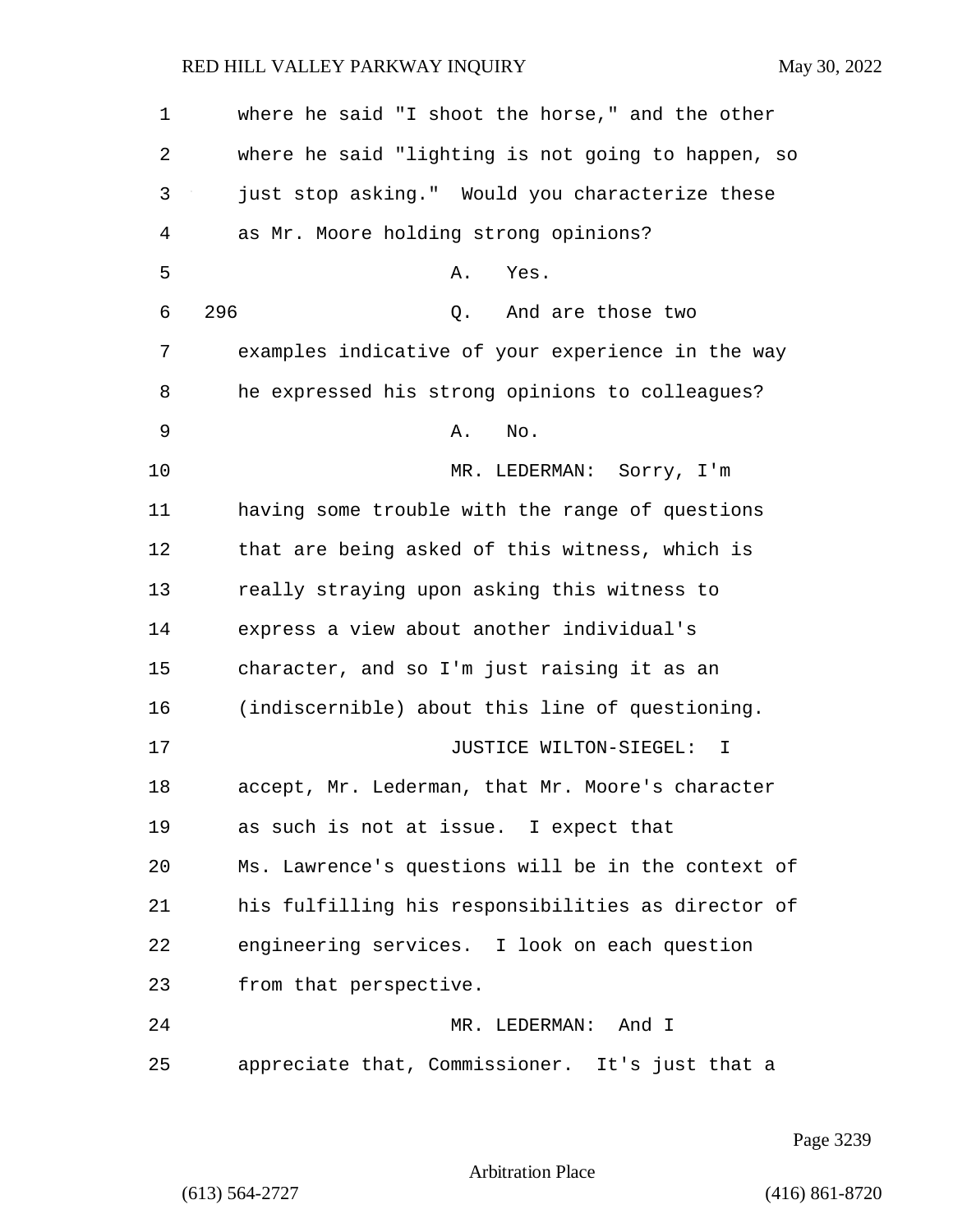1 couple of these questions have now been asked a 2 couple times, once in the context of the language  $3$  that  $-$ 4 JUSTICE WILTON-SIEGEL: That's 5 a different question, but the witness has answered 6 that and we can move on. The answer is 7 consistent, so let's move own from that. 8 MR. LEDERMAN: Thank you. 9 MS. LAWRENCE: Thank you. 10 BY MS. LAWRENCE: 11 297 Q. Did you ever observe any 12 signs of Mr. Moore bullying co-workers to get his 13 preferred way? 14 A. No, I did not. Can we 15 take the page down? I find it very offensive. 16 Thanks. 17 298 Q. Yes, of course. We can 18 take it down. Thank you. 19 Were you aware of any 20 complaints that Mr. Moore had bullied his 21 co-workers? 22 A. No. 23 299 Q. Were you aware of any 24 concerns from others about Mr. Moore's level of 25 teamwork or cooperation with other employees in

Page 3240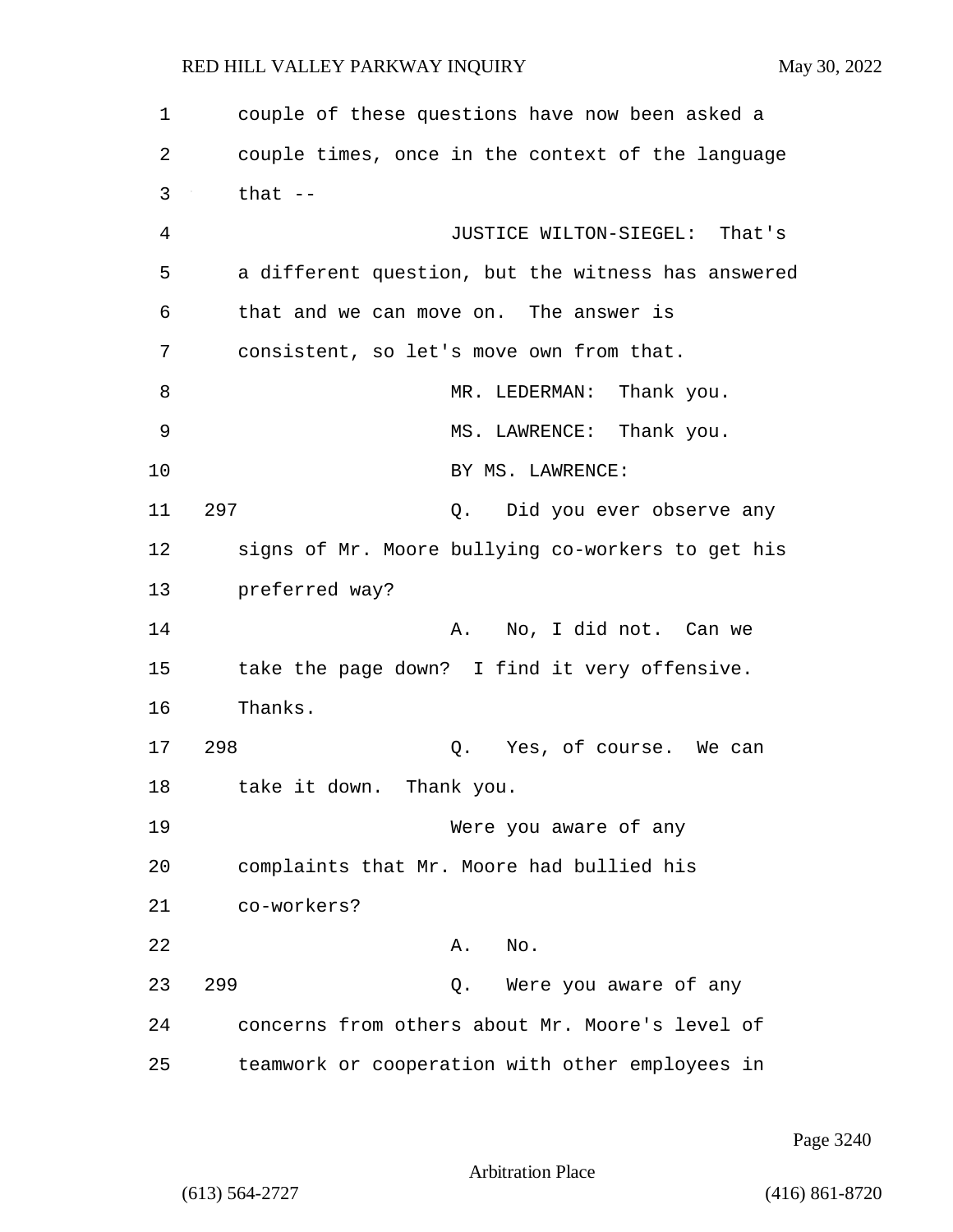1 Public Works? 2 A. No. 3 300 Q. Were you aware of any 4 concerns about his interactions with other 5 employees in Public Works?  $\delta$  A. No. 7 301 Q. Did any City employees 8 ever complain to you about Mr. Moore's treatment 9 of other staff? 10 A. No. 11 302 Q. Did you ever hear of such 12 complaints being made to others? 13 A. No. 14 303 Q. Sitting here today, if 15 you had been privy to all the information that we 16 have gone through today, plus your personal 17 experiences with Mr. Moore, would you have taken 18 any action to address the way he interacted with 19 other staff? 20 A. I'm not sure I understand 21 the question. 22 304 Q. Okay. I can repeat it. 23 Taking your personal experiences with Mr. Moore -- 24 A. Yeah. 25 305 Q. -- and taking the

Page 3241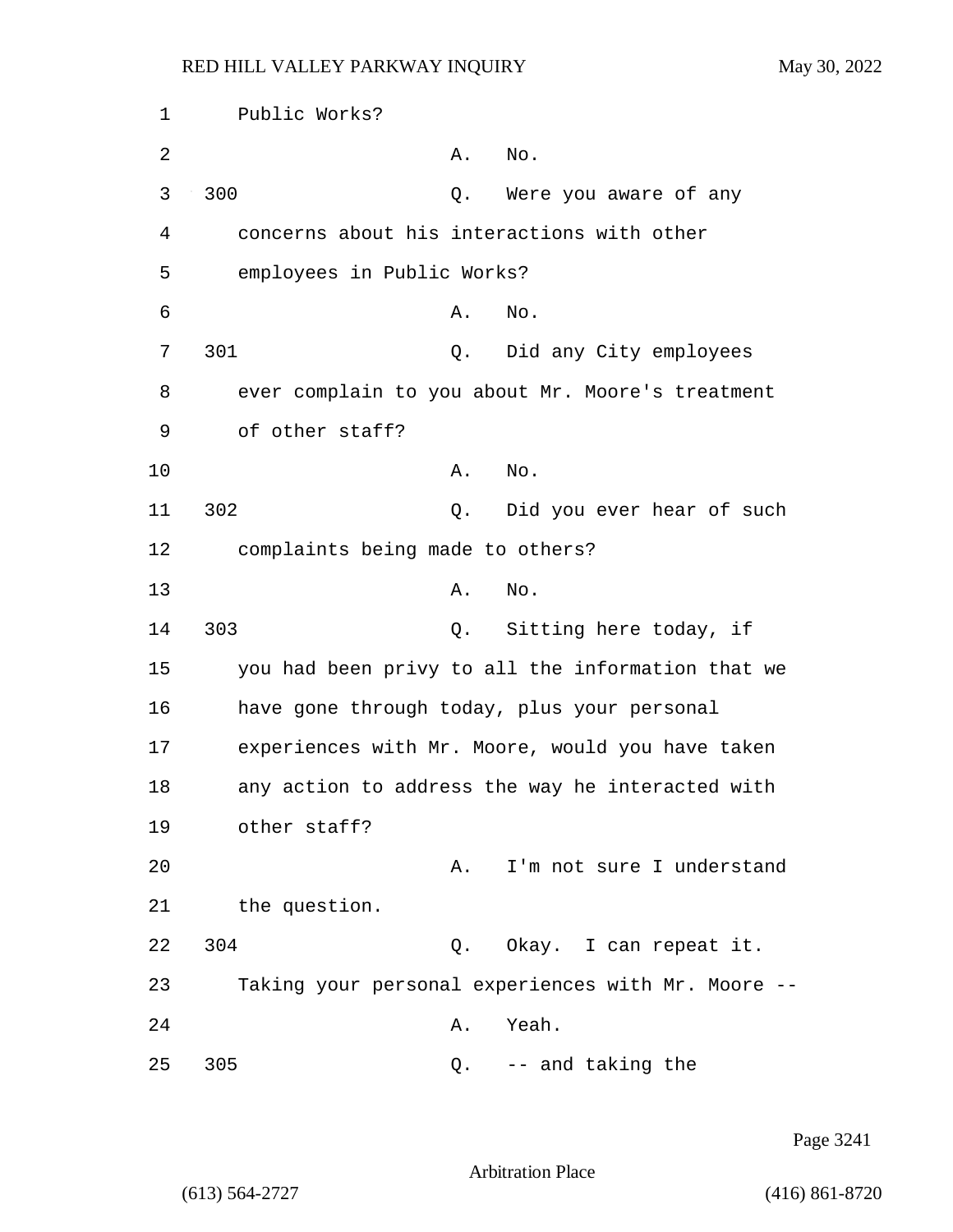1 information that we've gone over today, some of 2 which we know that you have said you didn't know 3 at the time, sitting here today, if you had had 4 all that information, would you have taken action 5 to address the way Mr. Moore interacted with other 6 staff? 7 A. So, it would depend on 8 which situation. If you refer to the reports 9 where there was discussions back and forth, you 10 know, that is something that divisions do and both 11 of the directors are professional, so, you know, 12 that's just the management between those two. I 13 don't see any issue with it. I can't see -- yeah. 14 I wouldn't have any issues. 15 306 Q. Okay. I'm going to take 16 you back now in time, back to 2009. So, you had 17 become general manager of Public Works officially 18 in May 2009. Is that right? 19 A. Correct. 20 307 Q. And you were acting 21 manager for about six months before that? 22 A. Since January, yes. 23 308 Q. Okay. And think you told 24 me earlier that in 2007, you didn't know that 25 Golder Associates was a consulting engineer on the

Page 3242

Arbitration Place

(613) 564-2727 (416) 861-8720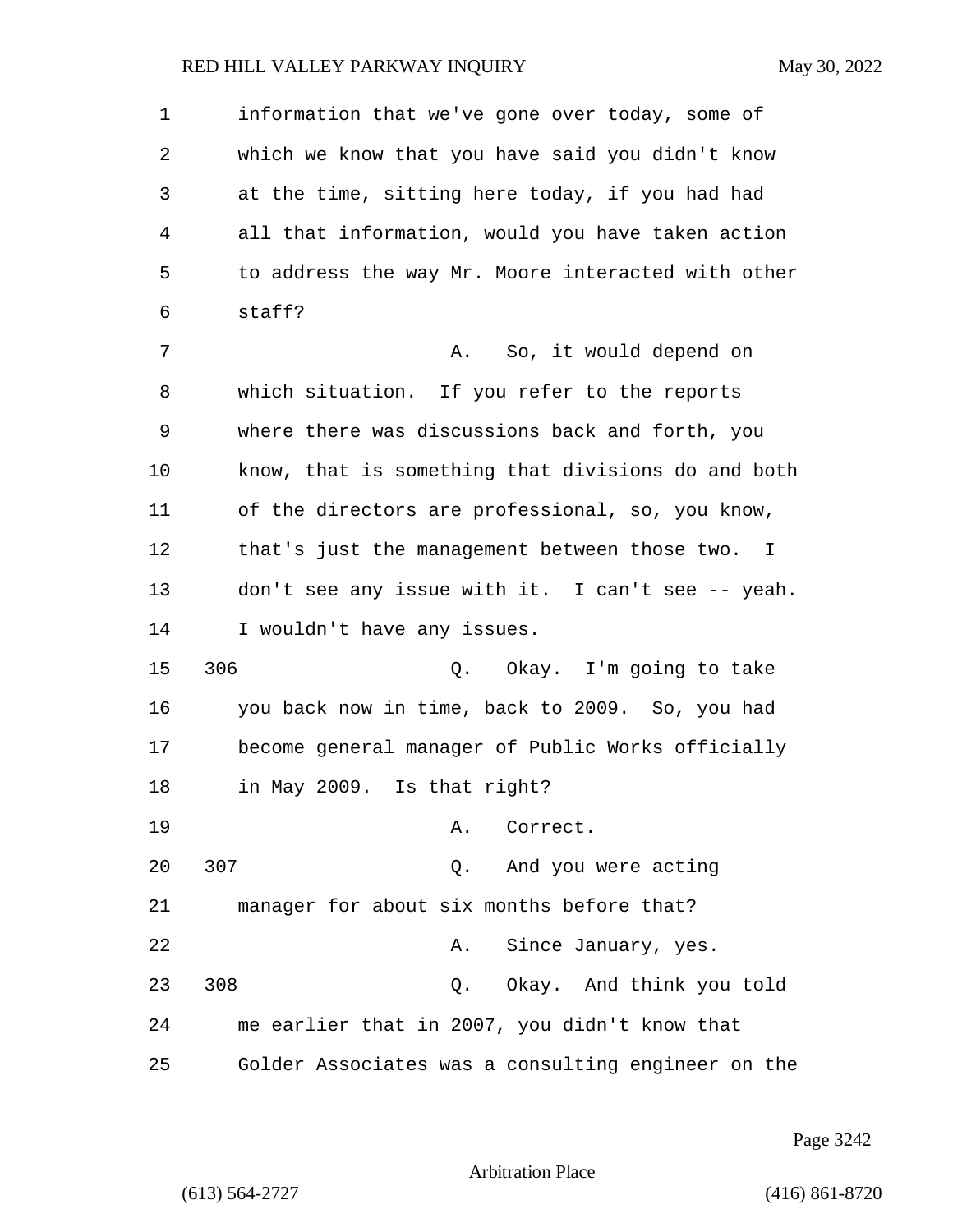| $\mathbf 1$ | Red Hill. Do you remember giving that answer?      |
|-------------|----------------------------------------------------|
| 2           | Yes, I do. I know Golder<br>Α.                     |
| 3           | was a consultant. I didn't know they were on the   |
| 4           | Red Hill --                                        |
| 5           | 309<br>Okay.<br>Q.                                 |
| 6           | Α.<br>-- until this process.                       |
| 7           | 310<br>Did you know that Golder<br>$Q$ .           |
| 8           | was a consulting engineer on the Red Hill? Did     |
| 9           | you know this in 2009?                             |
| 10          | Were they on the<br>Α.                             |
| 11          | consultant roster? Is that what you're asking?     |
| 12          | 311<br>No. I'm asking if you<br>Q.                 |
| 13          | knew in 2009 if Golder Associates had been a       |
| 14          | consulting engineer on the Red Hill project?       |
| 15          | I can't recall.<br>Α.                              |
| 16          | 312<br>Okay. Did you know that<br>$Q$ .            |
| 17          | throughout 2009, Golder was involved in preparing  |
| 18          | a phase one of a pavement and materials technology |
| 19          | review for the City of Hamilton?                   |
| 20          | No.<br>Α.                                          |
| 21          | 313<br>In 2009, did you know<br>Q.                 |
| 22          | that Golder Associates received the Ontario        |
| 23          | Consulting Engineers Award from the consulting     |
| 24          | engineers of Ontario for its work on perpetual     |
| 25          | pavement on the Red Hill?                          |

Page 3243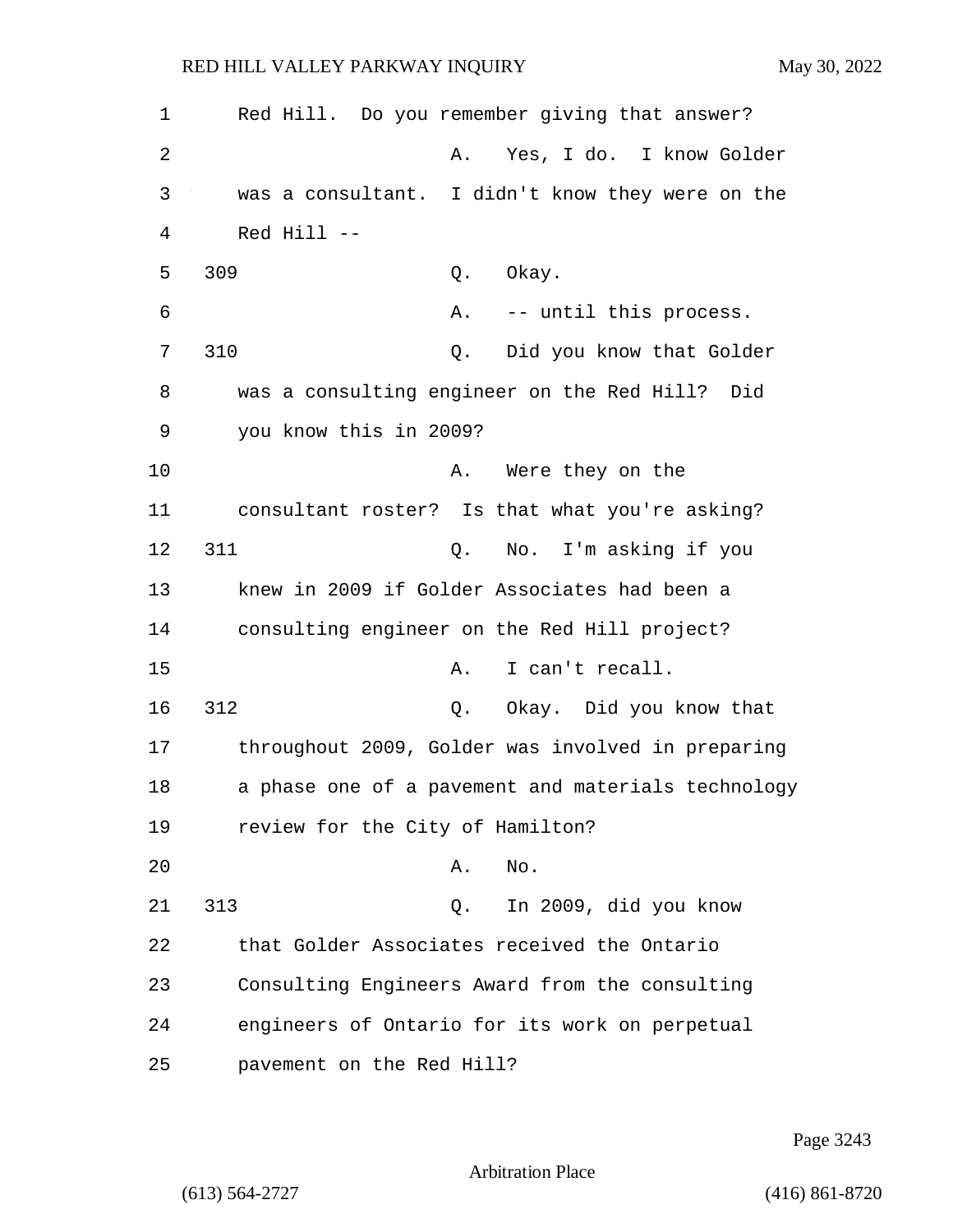| 1  | I did not know that in<br>Α.                       |
|----|----------------------------------------------------|
| 2  | 2009.                                              |
| 3  | 314<br>Okay. When did you learn<br>Q.              |
| 4  | that?                                              |
| 5  | Through this process.<br>Α.                        |
| 6  | 315<br>Okay. Registrar, can you<br>Q.              |
| 7  | pull up OD 3, page 77, paragraph 162. I'm          |
|    |                                                    |
| 8  | starting at 162. It sets out -- you don't have to  |
| 9  | call it out -- that the Red Hill received a number |
| 10 | of awards, and then in 63 the awards in            |
| 11 | chronological order, and then you'll see number E  |
| 12 | on page 77 is the award I was just speaking about, |
| 13 | 2009.                                              |
| 14 | So, this award was presented                       |
| 15 | to Golder Associates on June 2, 2009 in Ottawa.    |
| 16 | Did you know on June 2, 2009 that Gary Moore       |
| 17 | attended the ceremony on that day?                 |
| 18 | A. NO.                                             |
| 19 | 316<br>Did you know that Golder<br>Q.              |
| 20 | Associates paid for Mr. Moore and his wife to fly  |
| 21 | from Toronto to Ottawa and back for the ceremony?  |
| 22 | No.<br>Α.                                          |
| 23 | 317<br>Did you know that Golder<br>Q.              |
| 24 | Associates paid for Mr. Moore and his wife to stay |
| 25 | two nights at the Chateau Laurier?                 |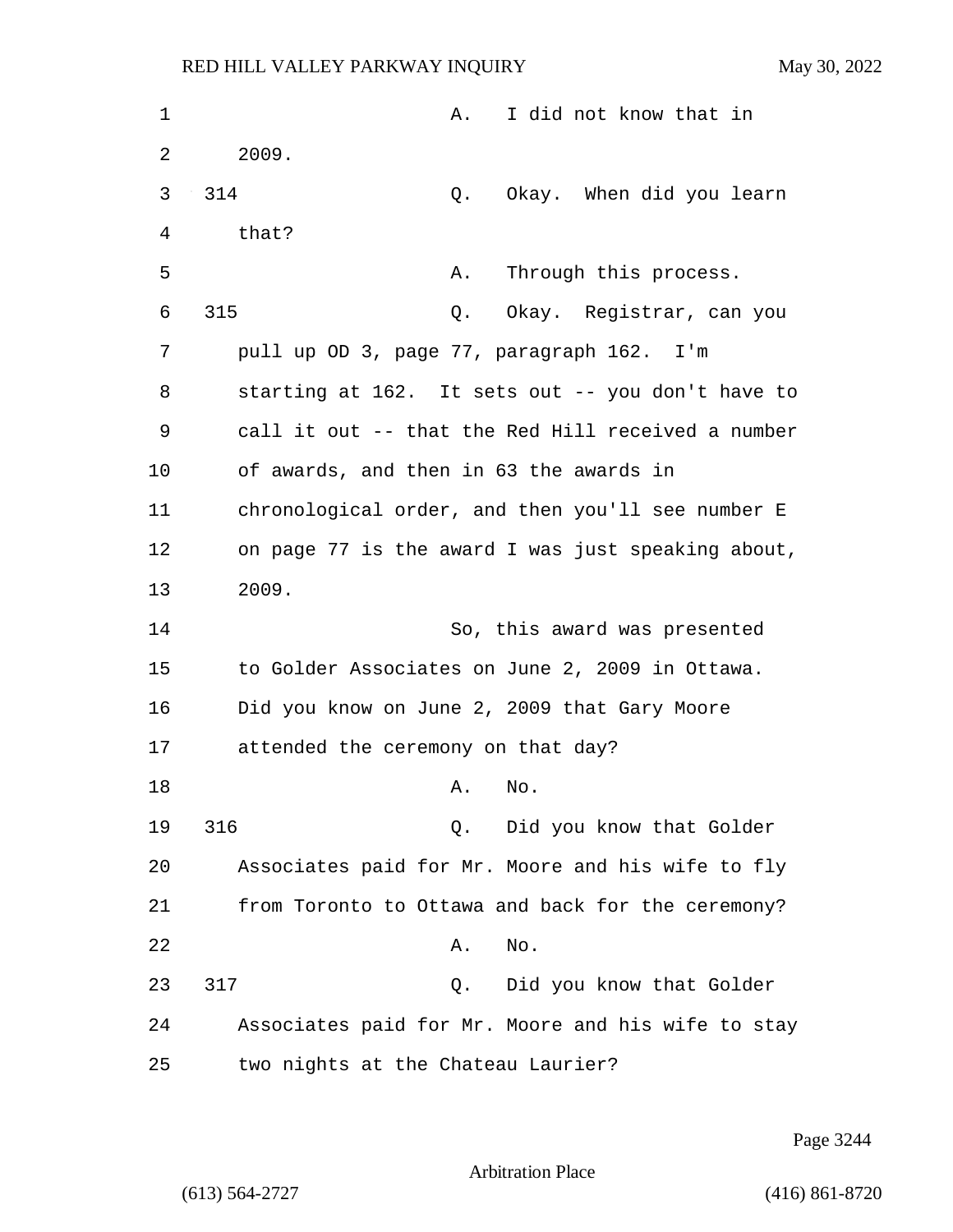| $\mathbf 1$ | No.<br>Α.                                          |                          |
|-------------|----------------------------------------------------|--------------------------|
| 2           | 318<br>In 2009, did Mr. Moore<br>Q.                |                          |
| 3           | ever discuss with you the fact that Golder had     |                          |
| 4           | offered to pay for these flights and hotel or that |                          |
| 5           | they had paid for his flights and hotel?           |                          |
| 6           | Α.<br>No.                                          | I don't recall that      |
| 7           | conversation.                                      |                          |
| 8           | 319<br>Not before he left for<br>Q.                |                          |
| 9           | that ceremony, nor after he came back?             |                          |
| 10          | Α.                                                 | No. That's correct, yes. |
| 11          | 320<br>Did anyone raise this<br>Q.                 |                          |
| 12          | issue with you while you were the general manager? |                          |
| 13          | No.<br>Α.                                          |                          |
| 14          | 321<br>As a general manager of<br>Q.               |                          |
| 15          | Public Works, were you familiar with the code of   |                          |
| 16          | conduct policy?                                    |                          |
| 17          | Α.<br>Yes.                                         |                          |
| 18          | 322<br>And did you expect all<br>Q.                |                          |
| 19          | employees of Public Works to comply with it?       |                          |
| 20          | Yes.<br>Α.                                         |                          |
| 21          | 323<br>Knowing the information<br>Q.               |                          |
| 22          | that's set out in paragraph E of page 77, what     |                          |
| 23          | we're just looking at, do you have concerns about  |                          |
| 24          | Mr. Moore attending this trip?                     |                          |
| 25          | No, I don't.<br>Α.                                 |                          |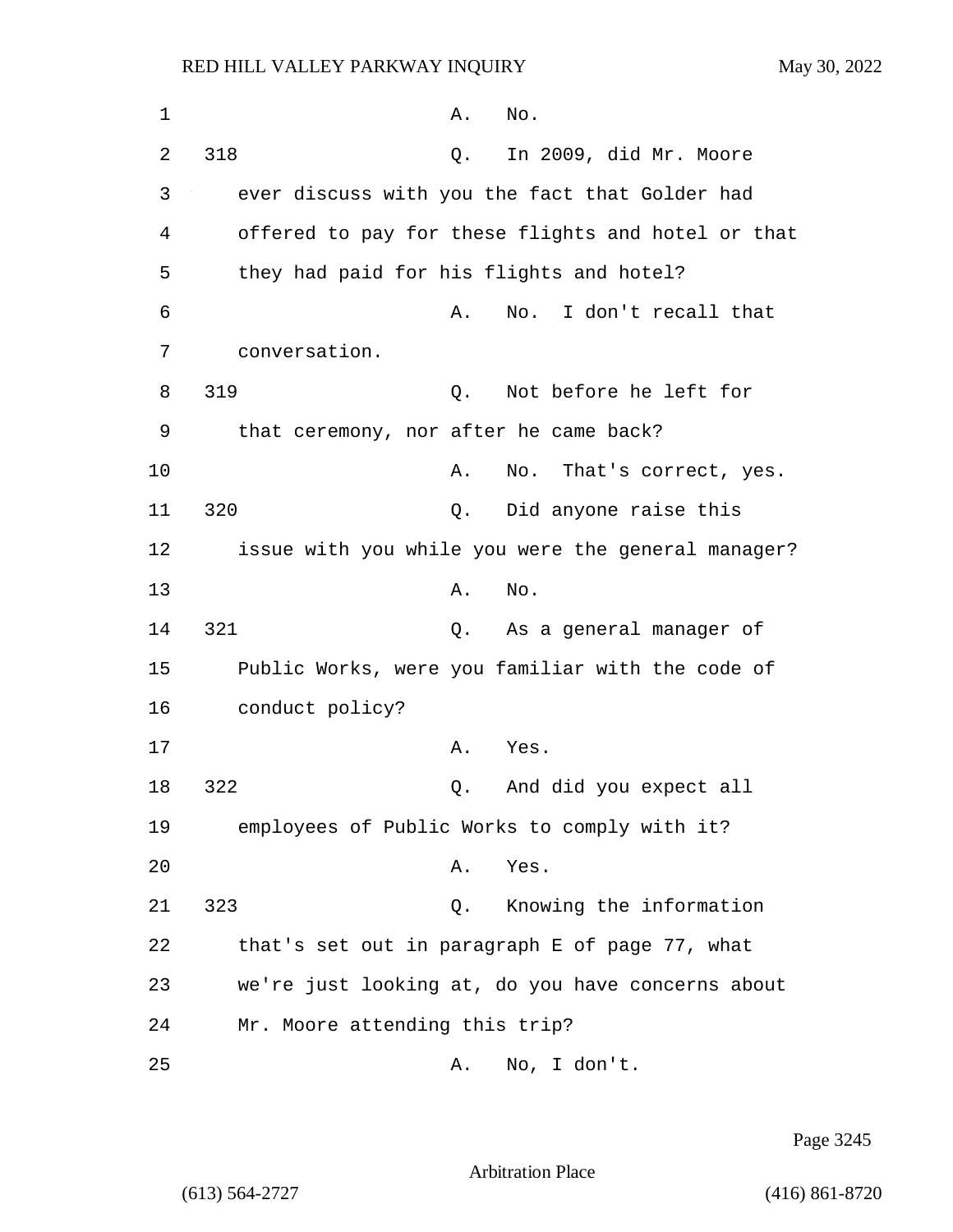| 1      | 324<br>Why not?<br>Q.                              |
|--------|----------------------------------------------------|
| 2      | So, the award is very --<br>Α.                     |
| 3      | you know, it was a very important award for the    |
| 4      | City of Hamilton. You know, it was a project that  |
| 5      | was in the making for many, many years, received   |
| 6      | the award, so this is something, you know, where I |
| 7      | would say as an exception to the rule in order to  |
| 8      | receive that on behalf of the City of Hamilton.    |
| 9      | 325<br>Okay. Registrar, can you<br>Q.              |
| 10     | pull up HAM58896, please. So, this is the policy   |
| 11     | that was in effect at the time. That looks         |
| 12     | familiar to you?                                   |
| 13     | Α.<br>Yes.                                         |
| 14     | 326<br>Okay. And you'll see on<br>Q.               |
| 15     | image 2 -- could you bring up image 1 and image 2  |
| 16     | at the same time, please, and the second paragraph |
| 17     | of image 2, if you could call that out. So:        |
| $18\,$ | "Employees shall not                               |
| 19     | accept any gift, benefit,                          |
| 20     | money, discount, favours                           |
| 21     | or other assistance from                           |
| 22     | any business who has a                             |
| 23     | contract with the region                           |
| 24     | or supply goods or                                 |
| 25     | services to, unless the                            |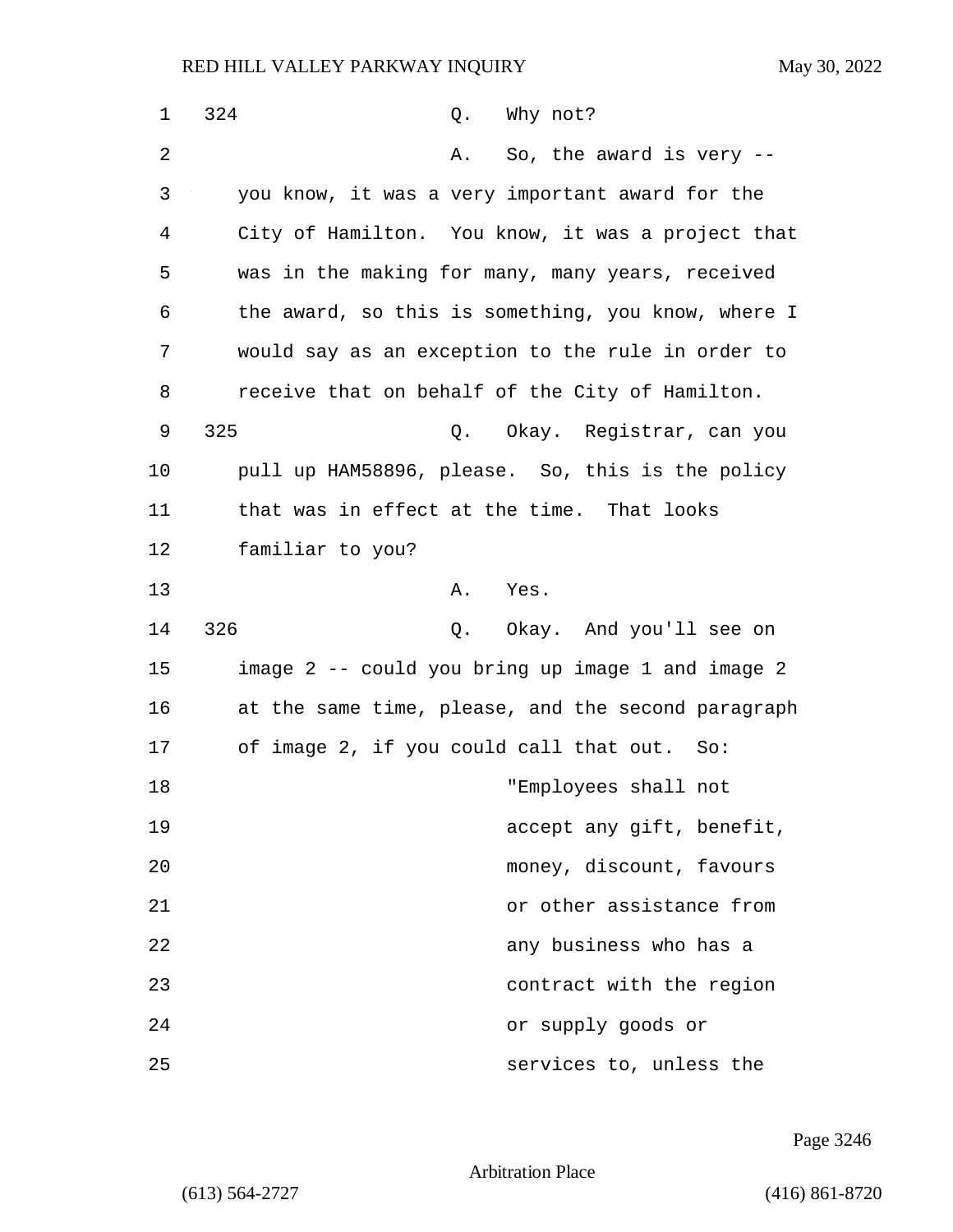| $\mathbf 1$ | gift, benefit, money,                           |
|-------------|-------------------------------------------------|
| 2           | discounts, favour,                              |
| 3           | assistance, is one that,                        |
| 4           | due to the nature of the                        |
| 5           | business, is available to                       |
| 6           | all members of the                              |
| 7           | public."                                        |
| 8           | You knew that part of the                       |
| 9           | policy. Right?                                  |
| 10          | Α.<br>Yes.                                      |
| 11          | 327<br>I think you can close<br>Q.              |
| 12          | that, Registrar, and go to the next paragraph,  |
| 13          | please. The next paragraph, please. The         |
| 14          | paragraph after that:                           |
| 15          | "In accordance with                             |
| 16          | existing regional                               |
| 17          | policies -- "                                   |
| 18          | So, here:                                       |
| 19          | " -- this policy does not                       |
| 20          | prohibit employees from                         |
| 21          | receiving promotional                           |
| 22          | gifts or benefits of                            |
| 23          | nominal value."                                 |
| 24          | You would agree with me that                    |
| 25          | flights and two nights' hotel accommodation are |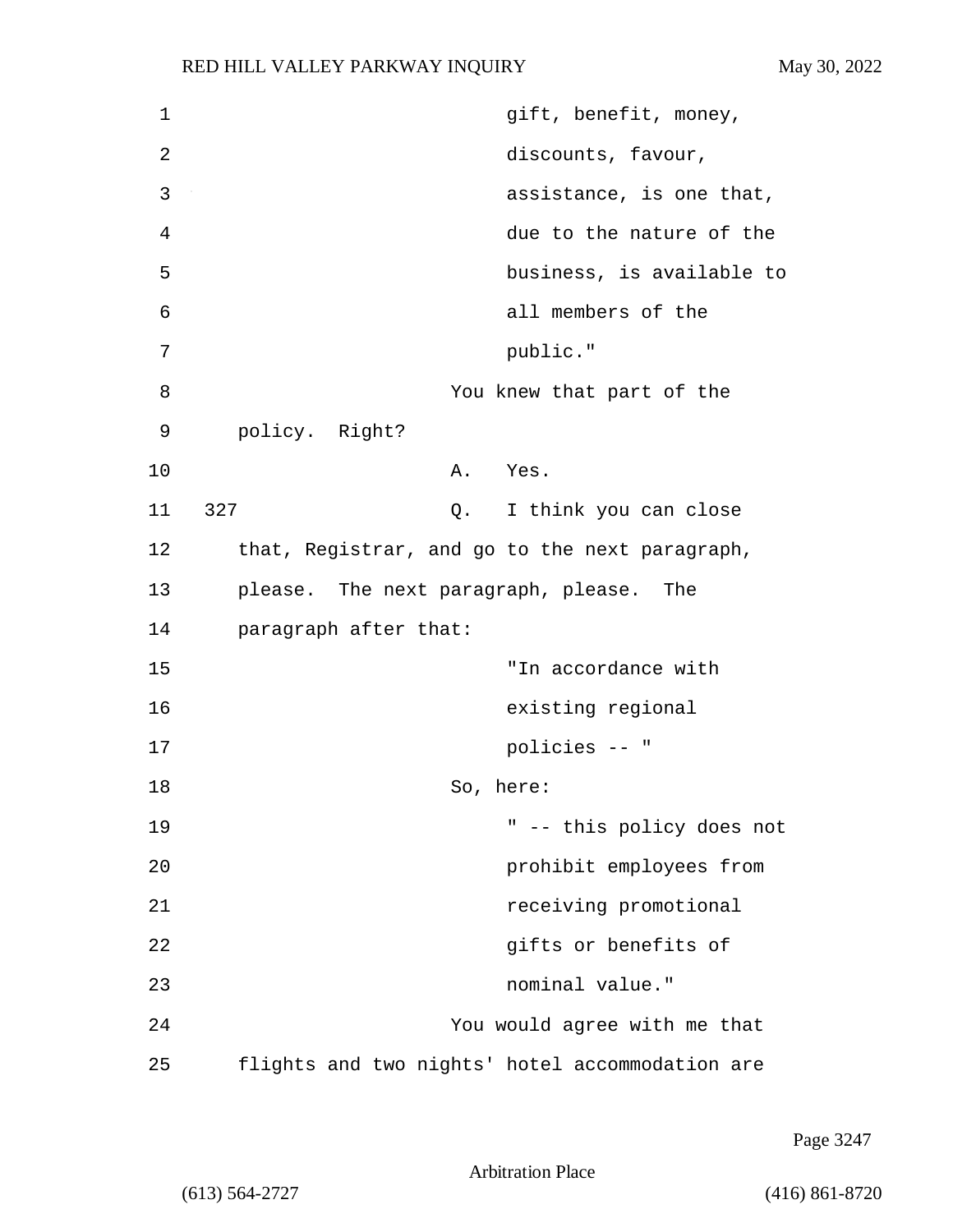| 1  | not nominal value?                           |                           |
|----|----------------------------------------------|---------------------------|
| 2  | Α.                                           | I agree.                  |
| 3  | 328<br>Q.                                    | If you can go down to     |
| 4  | image 4, please, the very last paragraph.    | One                       |
| 5  | more. Image 4. Thank you. And the very last  |                           |
| 6  | paragraph, if you can call that out. Thanks. |                           |
| 7  | So:                                          |                           |
| 8  |                                              | "Employees who have       |
| 9  |                                              | reason to believe that    |
| 10 |                                              | this code of conduct has  |
| 11 |                                              | been breached are         |
| 12 |                                              | encouraged to bring that  |
| 13 |                                              | concern to the            |
| 14 |                                              | attention"                |
| 15 |                                              | Then it also says:        |
| 16 |                                              | "Caution is always the    |
| 17 |                                              | best guide to behaviour   |
| 18 |                                              | in this area. Employees   |
| 19 |                                              | are encouraged to discuss |
| 20 |                                              | any circumstance about    |
| 21 |                                              | which they have the least |
| 22 |                                              | doubt with their          |
| 23 |                                              | supervisor or department  |
| 24 |                                              | head."                    |
| 25 |                                              | You were Mr. Moore's      |

Page 3248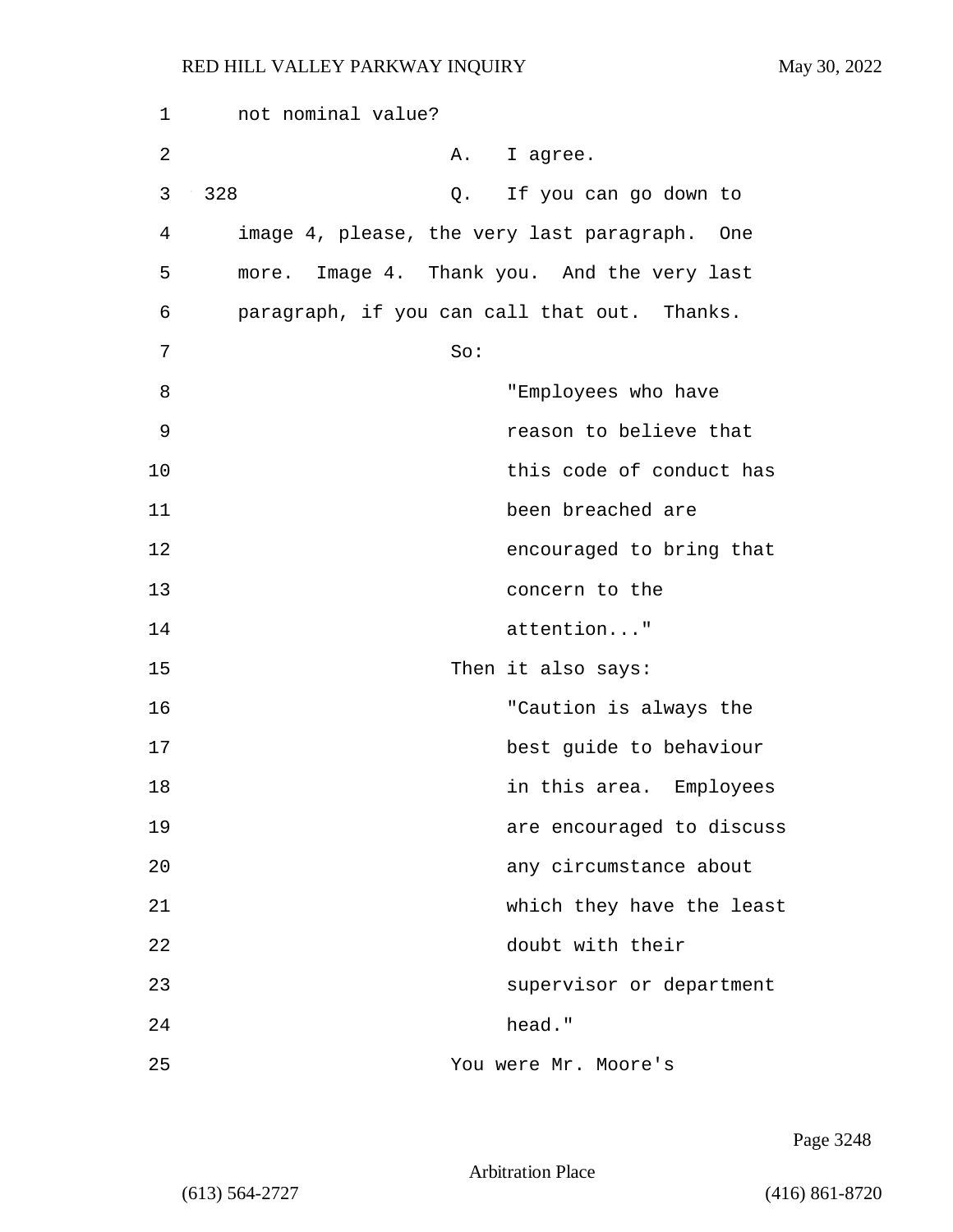| 1  | supervisor at this time, May-June 2009?           |
|----|---------------------------------------------------|
| 2  | That's correct.<br>Α.                             |
| 3  | 329<br>And he didn't raise it<br>Q.               |
| 4  | with you?                                         |
| 5  | I don't recall it, no.<br>Α.                      |
| 6  | 330<br>Okay. And if he had<br>Q.                  |
| 7  | raised it with you, what would your response be?  |
| 8  | So, being the type of<br>Α.                       |
| 9  | award it is, you know, the paperwork would have   |
| 10 | had to have been provided and I would have        |
| 11 | approved him going, because it was such a         |
| 12 | significant award for the City of Hamilton.       |
| 13 | 331<br>Okay. And so, do you<br>Q.                 |
| 14 | have any concerns that you would have approved it |
| 15 | if he had asked, but he didn't ask? Do you have   |
| 16 | concerns about that?                              |
| 17 | No.<br>Α.                                         |
| 18 | 332<br>Q.<br>Okay. Just one moment,               |
| 19 | Commissioner. I'm just checking my notes.         |
| 20 | Registrar, you can take that                      |
| 21 | code of conduct down. Thank you.                  |
| 22 | Thank you, Mr. Davis. Those                       |
| 23 | are my questions.                                 |
| 24 | I did convey to counsel that I                    |
| 25 | would be ending before the lunch break, but we    |

Page 3249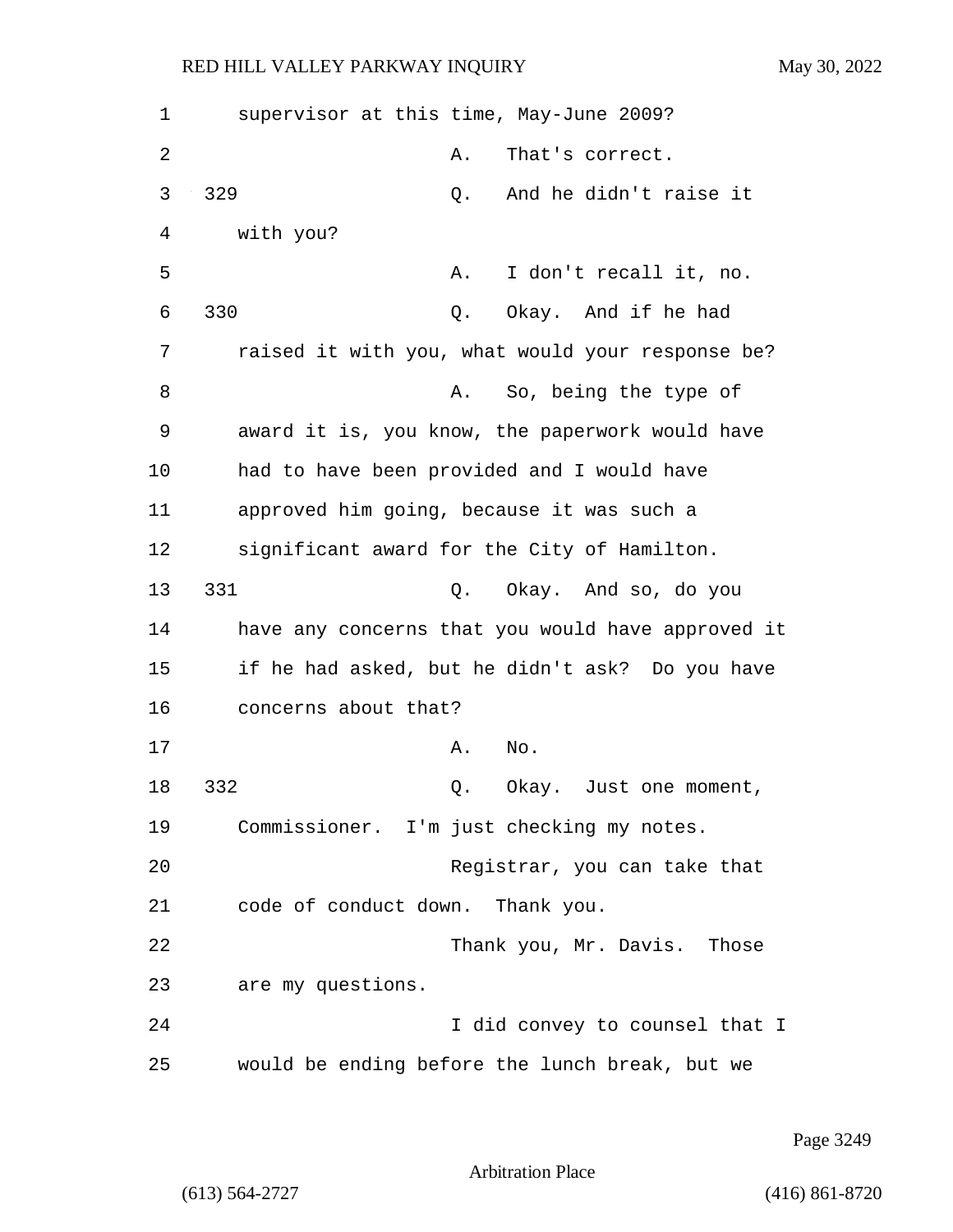| 1  | haven't discussed as counsel the timing.           |
|----|----------------------------------------------------|
| 2  | Commissioner, I'm in your hands. Would it be       |
| 3  | helpful to take just a very short break so that we |
| 4  | can discuss the order of examinations?             |
| 5  | JUSTICE WILTON-SIEGEL: Well,                       |
| 6  | it's almost 12:30 now. Why don't we instead take   |
| 7  | our break and counsel can go into a breakout room  |
| 8  | right away and sort out how much time they         |
| 9  | require?                                           |
| 10 | So, in that case, if it's                          |
| 11 | 12:25 now, an hour and 15 minutes will take us to  |
| 12 | 20 to 2:00, I guess. So, we'll stand adjourned     |
| 13 | until then.                                        |
| 14 | --- Luncheon recess taken at 12:25 p.m.            |
| 15 | --- Upon resuming at 1:42 p.m.                     |
| 16 | MS. LAWRENCE: Good afternoon,                      |
| 17 | Mr. Commissioner. I had concluded my questions     |
| 18 | before the lunch break. I understand that counsel  |
| 19 | for the MTO and Golder and Dufferin do not have    |
| 20 | questions for Mr. Davis, and so I'm going to turn  |
| 21 | it over to counsel for the City of Hamilton.       |
| 22 | MS. TALEBI: Thank you,                             |
| 23 | Ms. Lawrence. Mr. Commissioner, may I proceed,     |
| 24 | please?                                            |
| 25 | JUSTICE WILTON-SIEGEL: Yes,                        |

Page 3250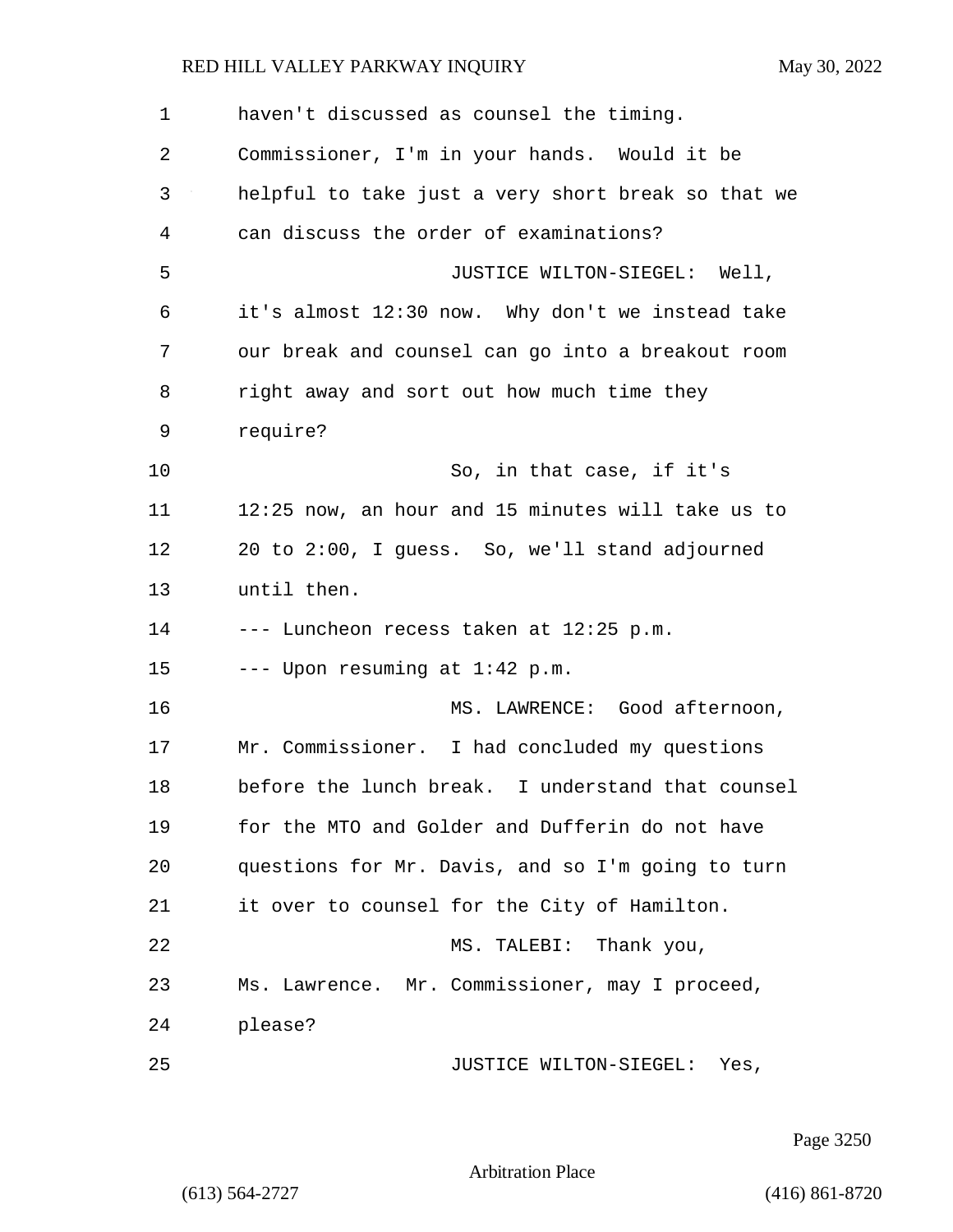| 1  | please proceed.                                    |
|----|----------------------------------------------------|
| 2  | MS. TALEBI: Thank you.                             |
| 3  | EXAMINATION BY MS. TALEBI:                         |
| 4  | 333<br>Good afternoon,<br>Q.                       |
| 5  | Mr. Davis. I just have a few questions for you     |
| 6  | following up on some of the evidence that you      |
| 7  | provided earlier this afternoon and this morning.  |
| 8  | I just wanted to talk to you a                     |
| 9  | little bit about the discussion you had with       |
| 10 | commission counsel earlier today about the City's  |
| 11 | use of consultants. Based on the evidence that     |
| 12 | you provided earlier, you described the process as |
| 13 | being collaborative and I just want to break that  |
| 14 | down a little bit.                                 |
| 15 | When City staff seek the                           |
| 16 | advice of a consultant, do they rely on the        |
| 17 | consultant's expertise normally?                   |
| 18 | Yes.<br>Α.                                         |
| 19 | 334<br>Q. And similarly, depending                 |
| 20 | on the topic, does City staff also sometimes have  |
| 21 | experience and expertise on the topics in          |
| 22 | question, depending on what the subject matter is? |
| 23 | That's correct.<br>Α.                              |
| 24 | 335<br>And is it possible in<br>Q.                 |
| 25 | certain instances for City staff to have           |

Page 3251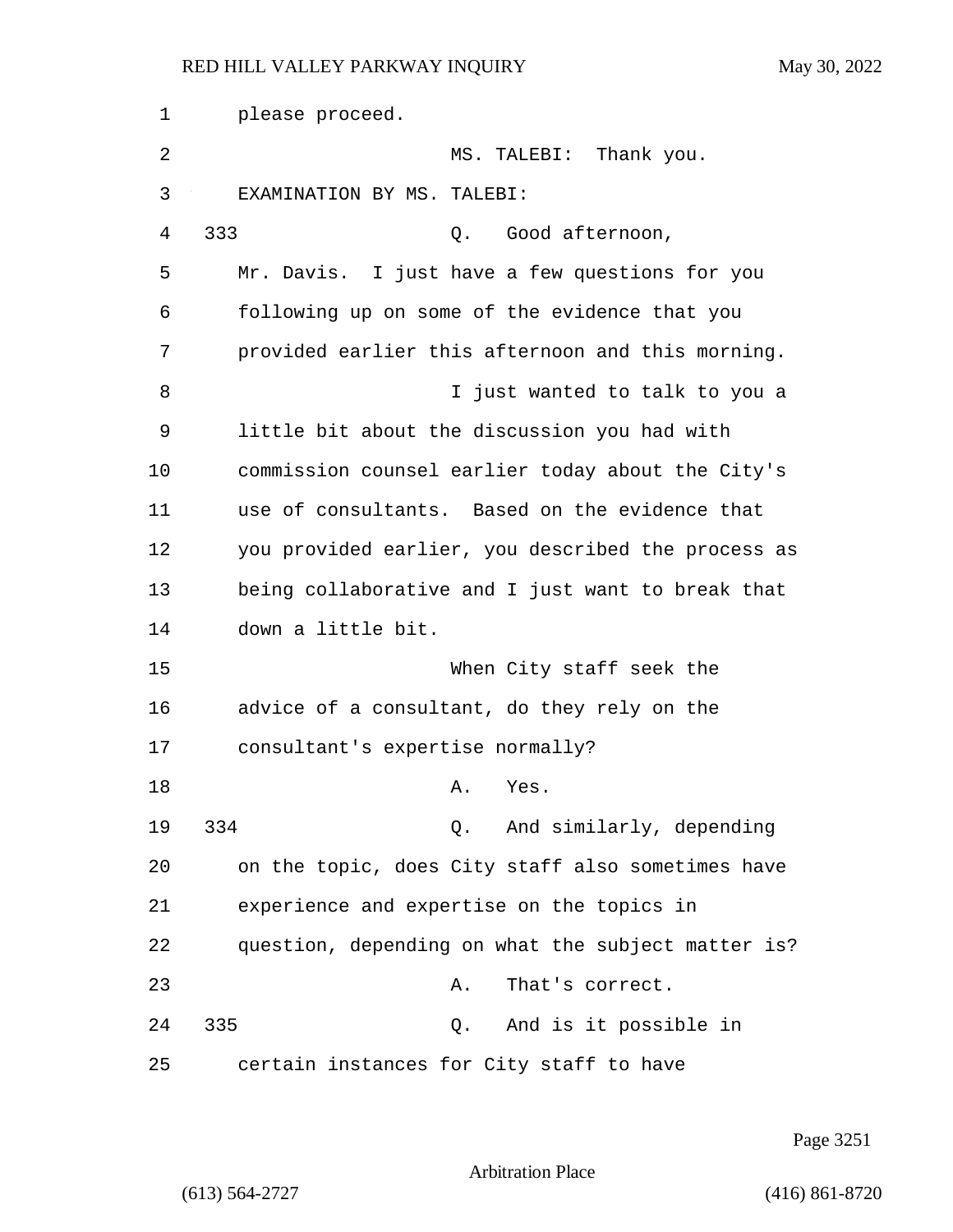| $\mathbf 1$ | additional insight or knowledge about certain      |
|-------------|----------------------------------------------------|
| 2           | factors that need to be taken into consideration,  |
| 3           | which consultants who do not work at the City      |
| 4           | might not be fully aware of?                       |
| 5           | Α.<br>That's correct, yes.                         |
| 6           | 336<br>And what type of factors<br>Q.              |
| 7           | might these be?                                    |
| 8           | Well, the City staff,<br>Α.                        |
| 9           | when they put together the proposal or the request |
| 10          | to use the consultants, they know exactly what     |
| 11          | council is asking for and they put that into a     |
| 12          | format so that the consultant can bid on it, but   |
| 13          | they would have all what is the budget side of it, |
| 14          | what has been done to date, what information is    |
| 15          | available to give to the consultant that they      |
| 16          | wouldn't know about, so they would have all the    |
| 17          | history of the project to assist a consultant.     |
| 18          | 337<br>And I think you mentioned<br>Q.             |
| 19          | in your evidence earlier that in dealing           |
| 20          | consultant reports, staff often apply their own    |
| 21          | judgment based on their experience and expertise.  |
| 22          | How would you expect City                          |
| 23          | staff and particularly staff in leadership         |
| 24          | positions and some of the directors to use their   |
| 25          | judgment in applying the advice that's contained   |

Page 3252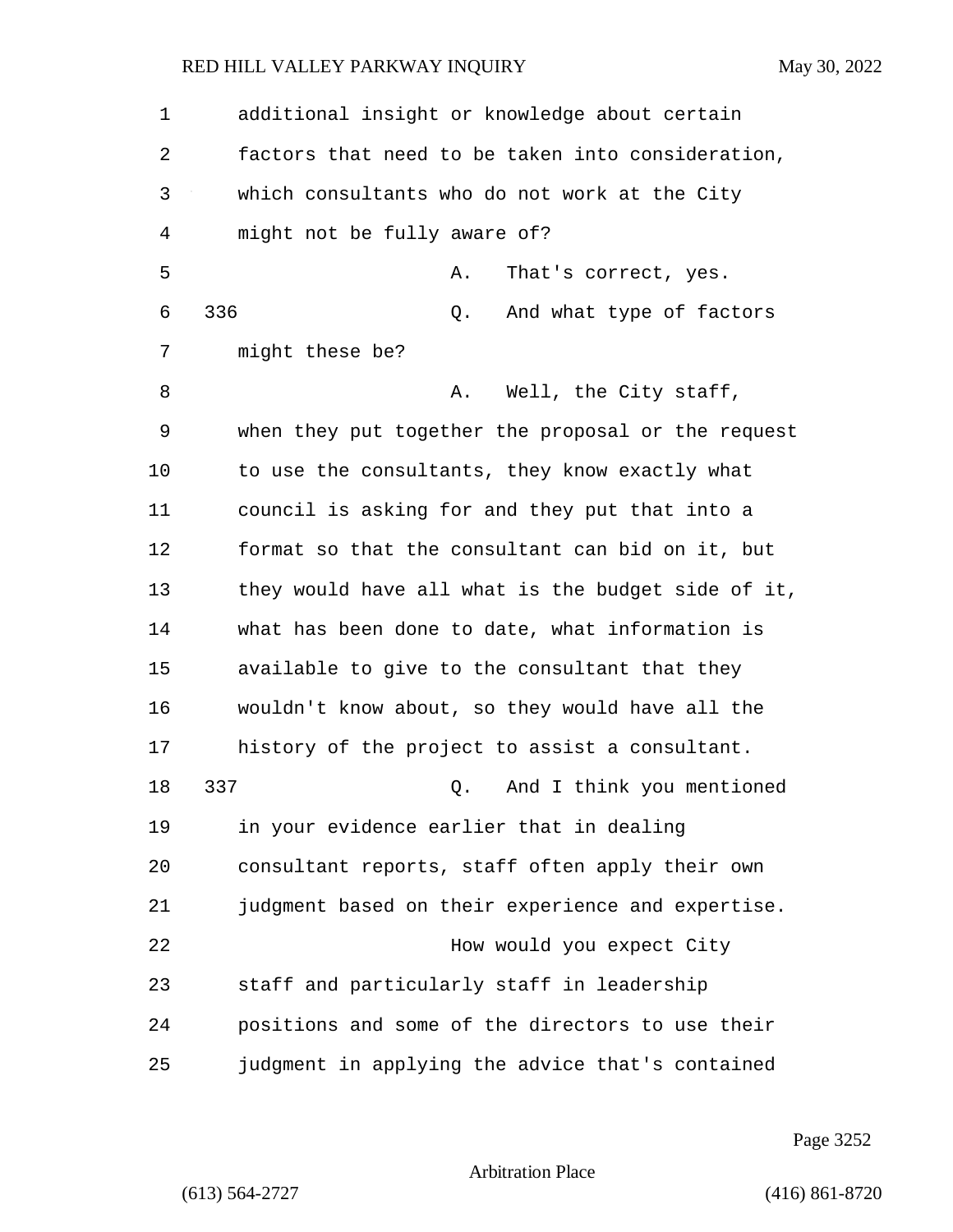| 1  | in a given consultant report?                      |
|----|----------------------------------------------------|
| 2  | So, they would take their<br>Α.                    |
| 3  | expertise and, you know, the disciplines they have |
| 4  | developed over the years in that portfolio and     |
| 5  | then they would ensure that when the consultant is |
| 6  | providing the information, it's providing exactly  |
| 7  | what is needed for the City of Hamilton, so        |
| 8  | they're able to vet the information from the       |
| 9  | consultant to ensure that is the City of           |
| 10 | Hamilton's needs are being met.                    |
| 11 | 338<br>Q. Okay. So, I think, and                   |
| 12 | correct me if I'm not summarizing that properly,   |
| 13 | but really I guess distill the information in a    |
| 14 | manner that's responsive to the question that      |
| 15 | needs to be answered?                              |
| 16 | That's correct, yes.<br>Α.                         |
| 17 | 339<br>Okay. And so, further to<br>Q.              |
| 18 | your discussion earlier with commission counsel    |
| 19 | about consultant reports that are sometimes        |
| 20 | prepared for the City of Hamilton, as we've been   |
| 21 | talking about here today, in 2013 and 2015, to the |
| 22 | best of your knowledge, was there a policy about   |
| 23 | City staff being required to provide a copy of any |
| 24 | consultant reports to City council?                |
| 25 | No, there wasn't.<br>Α.                            |

Page 3253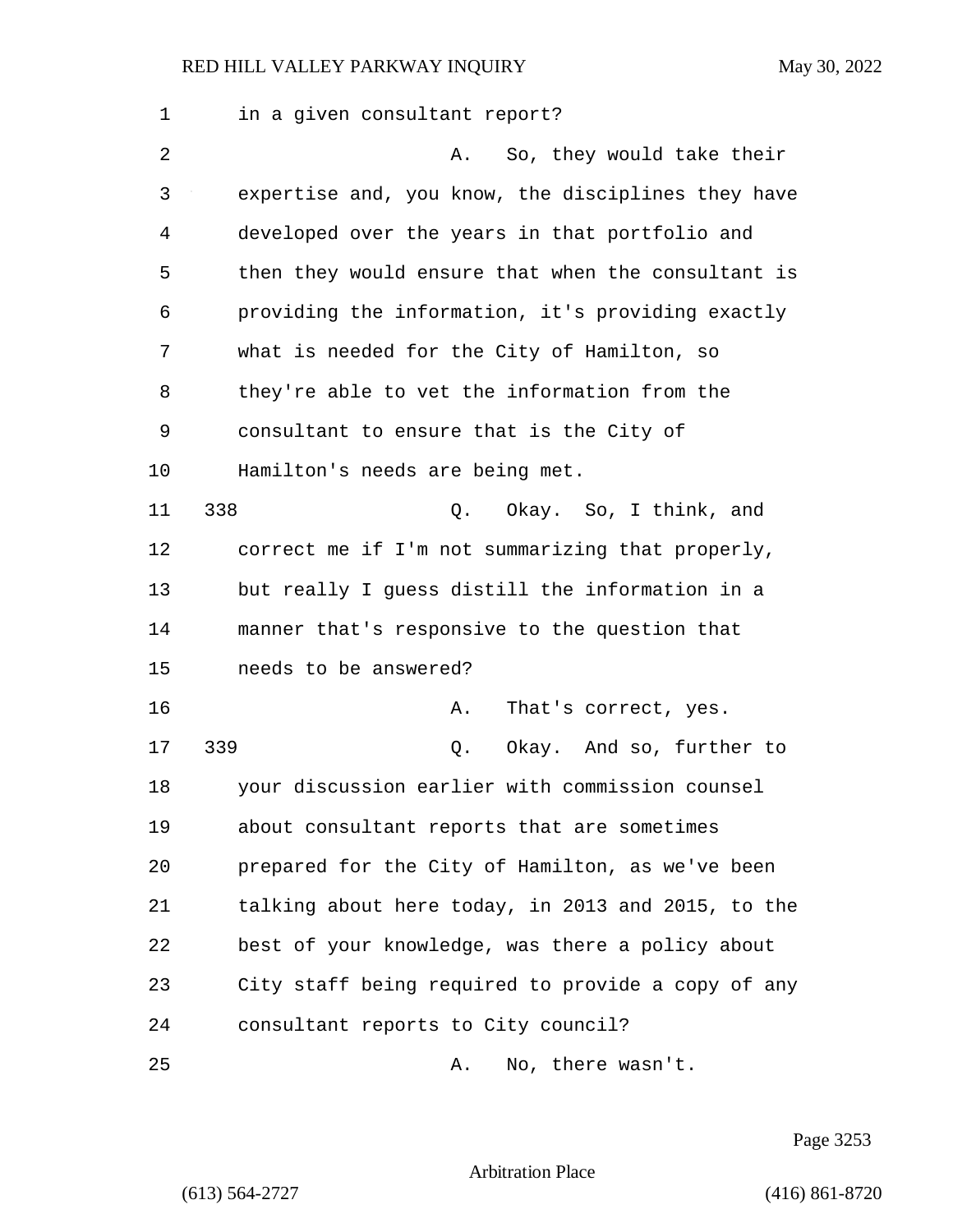| 1  | 340<br>Q. Okay. And so, in the                    |
|----|---------------------------------------------------|
| 2  | absence of any such policy, how would staff       |
| 3  | typically determine whether a copy of a given     |
| 4  | report would need to be provided?                 |
| 5  | So, depending on the<br>Α.                        |
| 6  | discussion item, staff would have the consultant  |
| 7  | report and if they were meeting with councillors, |
| 8  | they basically summarize that report. Council at  |
| 9  | that time may ask to see the report and that's    |
| 10 | fine. Again, that report is not for staff only.   |
| 11 | It's a City document and if a councillor wants to |
| 12 | review it, by all means they can. Generally they  |
| 13 | want the expertise of the member of staff to      |
| 14 | provide them the summary of the report.           |
| 15 | 341<br>Okay. So, staff would<br>Q.                |
| 16 | likely use their discretion, then, in deciding    |
| 17 | what needs to be -- whether a copy needs to be    |
| 18 | included or not?                                  |
| 19 | That's correct.<br>Α.                             |
| 20 | Q. Okay. And commission<br>342                    |
| 21 | counsel actually took you to an exchange a little |
| 22 | bit earlier between Mr. Lupton and Mr. Moore      |
| 23 | regarding a November 18, 2013 council meeting     |
| 24 | followup related to the RHVP lighting. You might  |
| 25 | recall you were not copied on the correspondence, |

Page 3254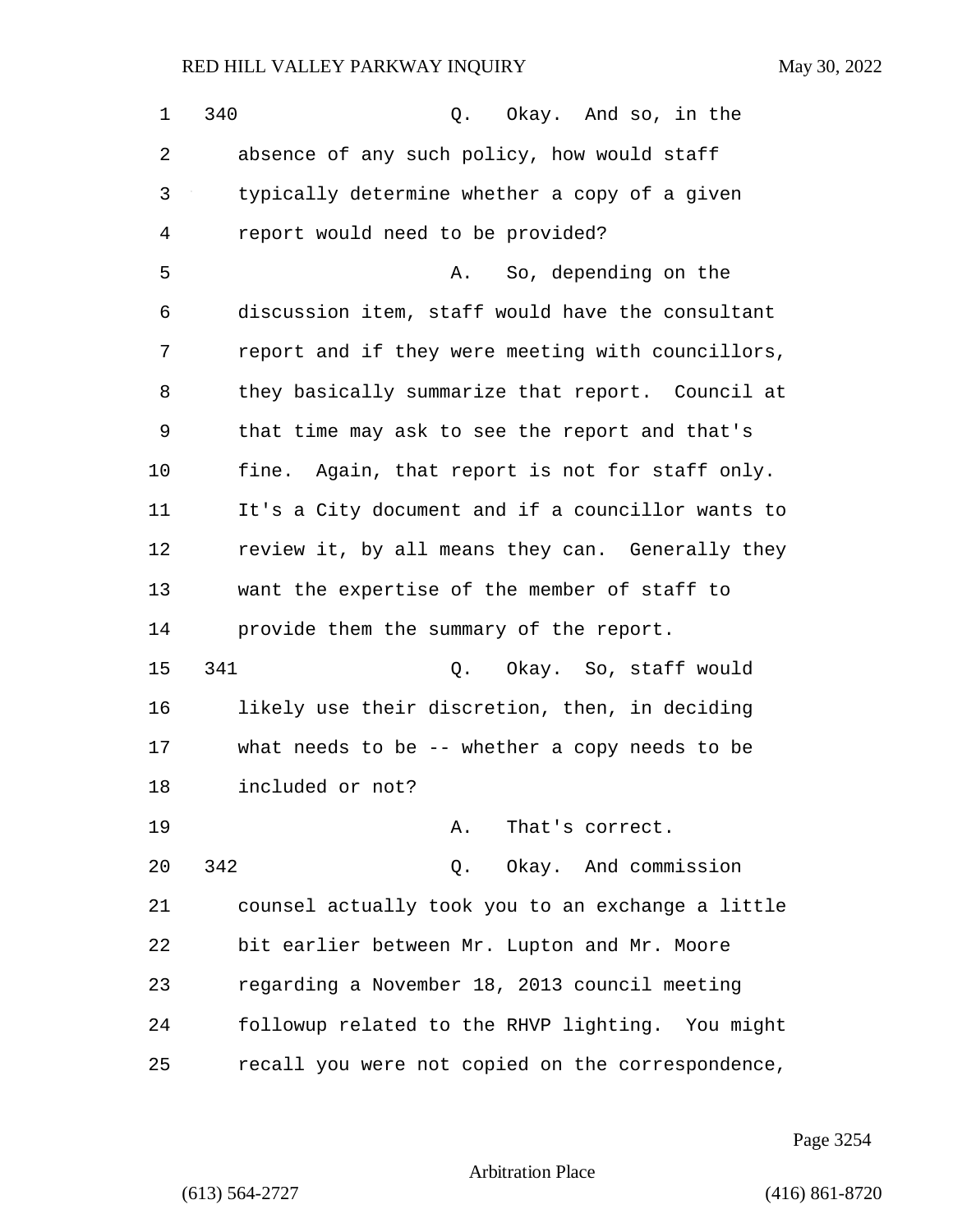| 1  | but your evidence was that this does not cause you |
|----|----------------------------------------------------|
| 2  | any concern because you knew that Mr. Lupton and   |
| 3  | Mr. Moore had to report on the matter in any event |
| 4  | and that your expectation was that Mr. Moore and   |
| 5  | Mr. Lupton were aware of the fact that this was an |
| 6  | OBL item that needed to be dealt with              |
| 7  | professionally. Do you recall that exchange with   |
| 8  | commission counsel earlier?                        |
| 9  | That's correct, yes.<br>Α.                         |
| 10 | 343<br>And so, if I could ask,<br>Q.               |
| 11 | Mr. Registrar, if you could please call up OD      |
| 12 | number 6, page 86, paragraph 224.                  |
| 13 | And while that's coming up,                        |
| 14 | Mr. Davis, I would like to take you a related      |
| 15 | e-mail that commission counsel did not take you to |
| 16 | earlier, but here Mr. Moore describes his          |
| 17 | follow-up discussion with councillor Collins on    |
| 18 | this topic. We'll go through the e-mail here       |
| 19 | together and then I just wanted to ask you a       |
| 20 | question about that.                               |
| 21 | So, as you can see here, it's                      |
| 22 | called up. Mr. Moore says in his e-mail:           |
| 23 | "I talked to Councillor                            |
| 24 | Collins after PW on                                |
| 25 | Monday re: his                                     |

Page 3255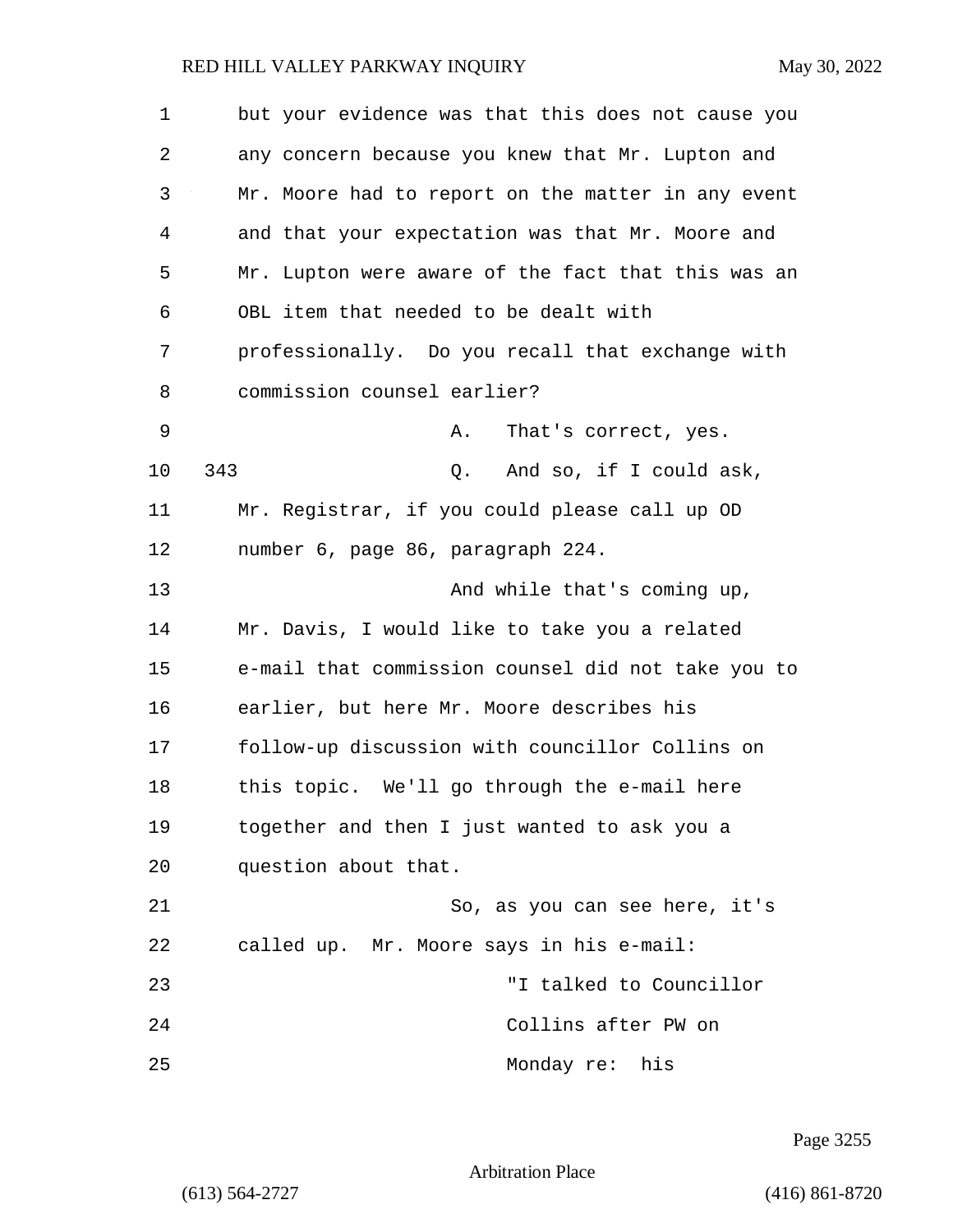| $\mathbf 1$ |     |    | expectations regarding    |
|-------------|-----|----|---------------------------|
| 2           |     |    | the outstanding lighting  |
| 3           |     |    | report for the Mud Street |
| 4           |     |    | interchange. He is not    |
| 5           |     |    | expecting anything until  |
| 6           |     |    | the improvement suggested |
| 7           |     |    | an approval in your last  |
| 8           |     |    | report had been           |
| 9           |     |    | implemented and have had  |
| 10          |     |    | a reasonable time to be   |
| 11          |     |    | able to comment on their  |
| 12          |     |    | effectiveness or not. I   |
| 13          |     |    | would say he's not        |
| 14          |     |    | looking for anything in   |
| 15          |     |    | 2014 or maybe beyond.     |
| 16          |     |    | Ms. Clark, this is an OBL |
| 17          |     |    | item that will have to go |
| 18          |     |    | beyond this term of       |
| 19          |     |    | council and cannot at     |
| 20          |     |    | this time be given date,  |
| 21          |     |    | at least not in certainty |
| 22          |     |    | before $2/4/2015.$ "      |
| 23          |     |    | Do you see that?          |
| 24          |     | Α. | Yes.                      |
| 25          | 344 | Q. | Okay. And so, I just      |

Page 3256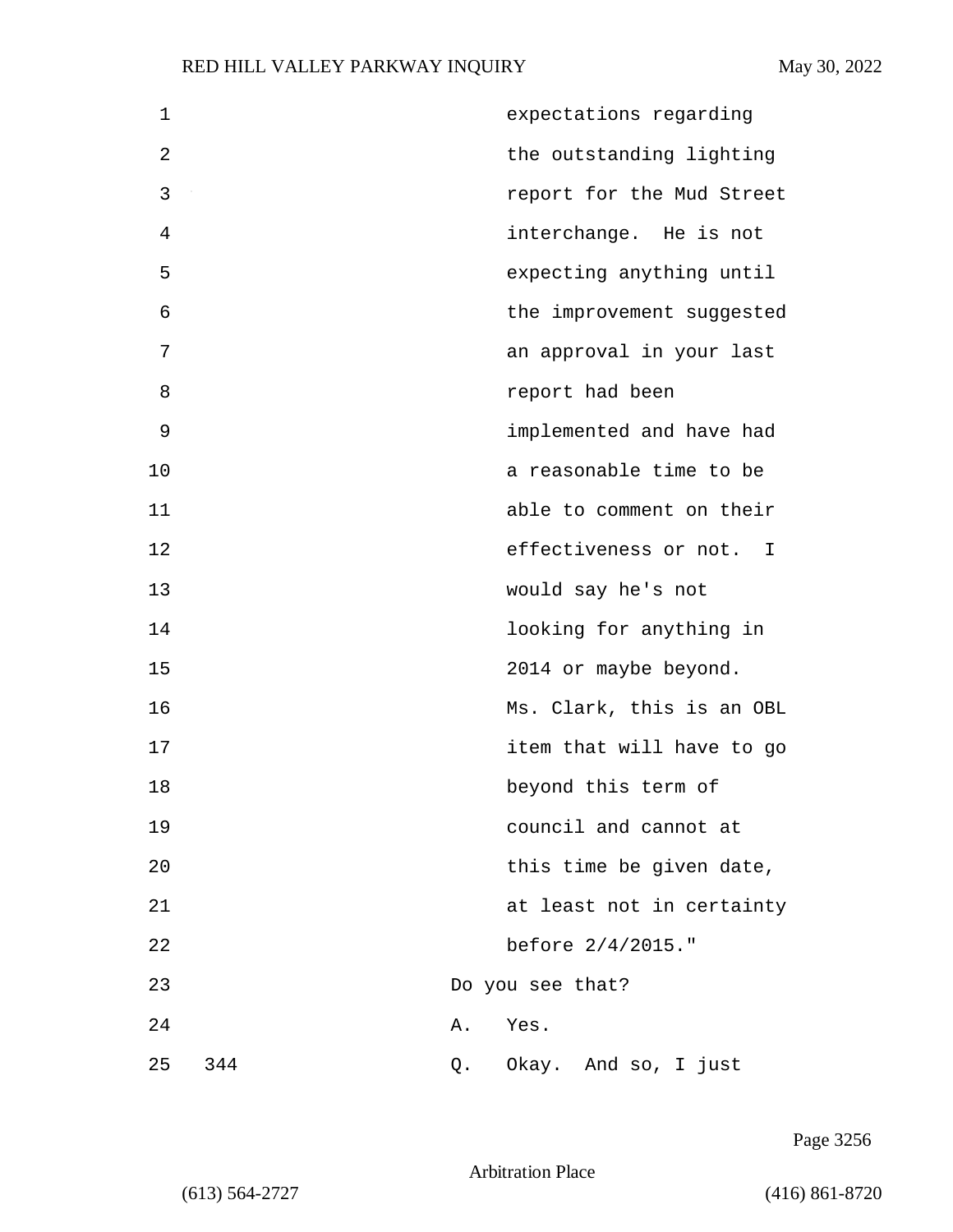1 want to clarify. Is this what you were referring 2 to earlier when you said it was your expectation 3 that illumination was placed on the OBL and that 4 it was going to be dealt with appropriately? 5 A. That's correct. The 6 item is definitely going to be dealt with and sent 7 to the committee and council. 8 345 Q. Okay. We can just bring 9 that down, Mr. Registrar. Thank you. 10 Commission counsel also asked 11 you about concerns with respect to Mr. Moore 12 recommending some changes to consultant reports 13 and you said that you didn't have a concern with 14 that, and I just wanted to clarify or ask you to 15 clarify your evidence in that regard. 16 Can you explain why that was 17 not concerning to you? 18 **A.** So, the suggestions by 19 Mr. Moore are just that. It's a report going with 20 another department that's collaboration between 21 them, so it's not one director has over the final 22 say overall, that they were working together. And 23 so, Mr. Moore provided his response and I would 24 just leave it at that. 25 346 Q. Okay. And in your

Page 3257

Arbitration Place

(613) 564-2727 (416) 861-8720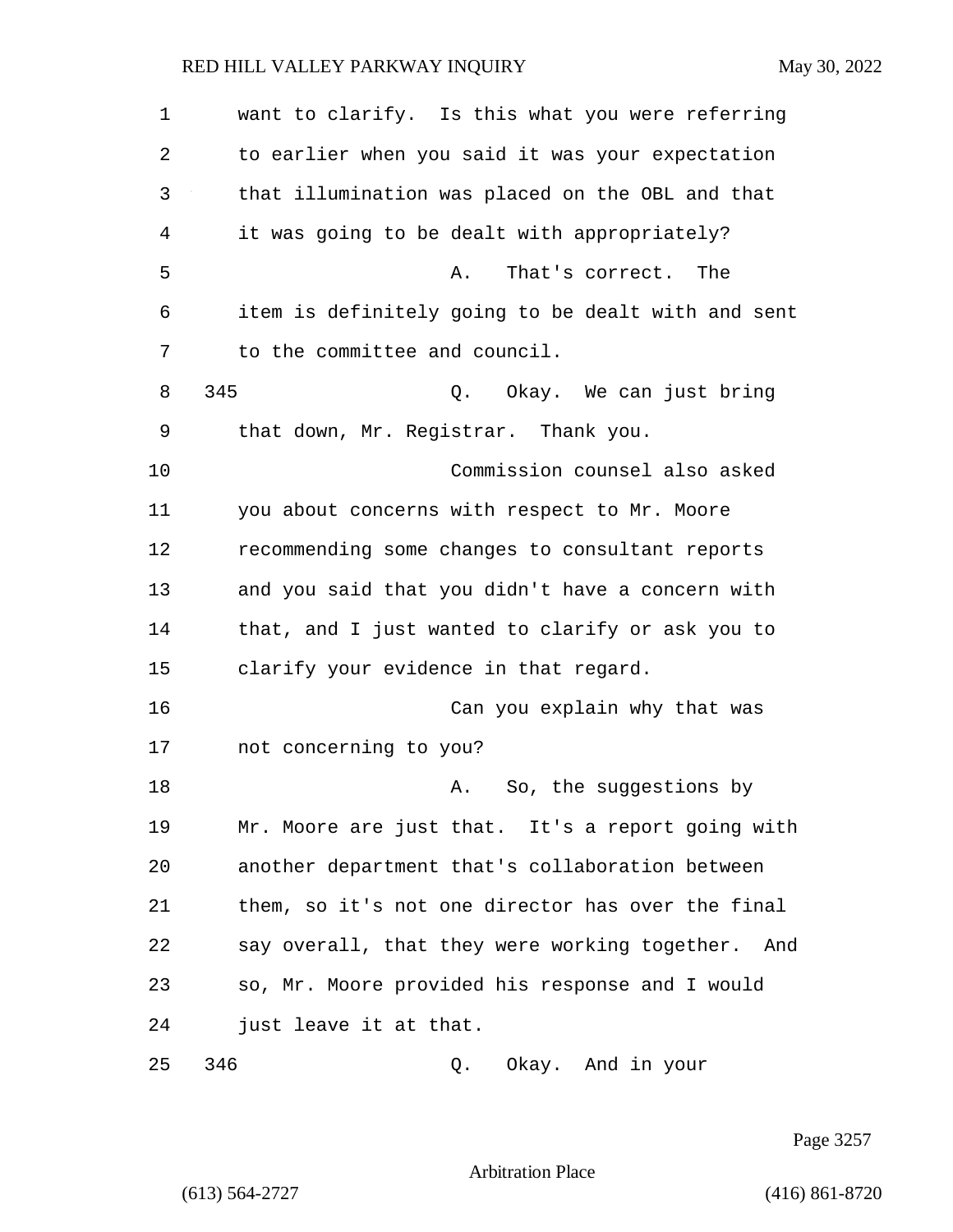1 experience, have you ever experienced a situation 2 where a consultant would sign off on a report if 3 they disagreed with what was being proposed or 4 what is entailed in that report, like the 5 consultant report itself? 6 A. Sorry, would a consultant 7 sign off on it? 8 347 Q. Right. Would a 9 consultant ever sign off on a report that they 10 disagreed with what the report would have 11 contained? 12 A. No, they wouldn't. 13 They're professional as well and their, you know, 14 credibility is on the line with that report. 15 348 Q. And so, commission 16 counsel also took you to the information report 17 dated November 18, 2013 and asked you a number of 18 questions about that. And if I could just ask, 19 Mr. Registrar, could you please pull up document 20 number RHV668, please. 21 And so, while that's coming 22 up, Mr. Davis, you stated earlier that your 23 involvement with the staff reports, such as the 24 one that we have on the screen here, was minimal 25 in that you had a high-level policy and

Page 3258

Arbitration Place

(613) 564-2727 (416) 861-8720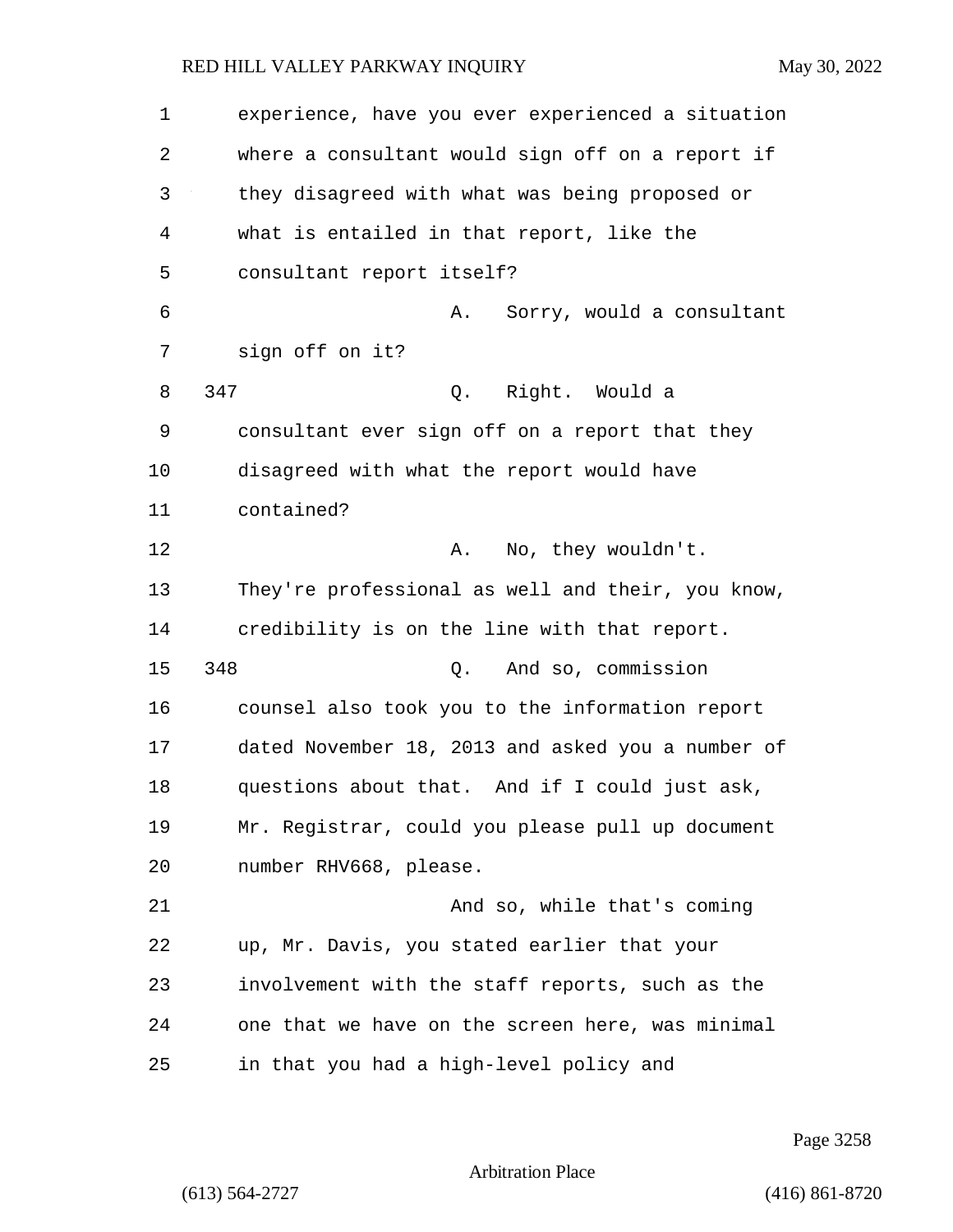1 administrative role. And I'm just summarizing 2 here, but you mentioned that the reports were 3 effectively prepared by the directors and the 4 staff who had the technical expertise and 5 experience. Do you recall that? 6 A. That's correct. They 7 were prepared by the experts in the department. 8 349 Q. And so, as you can see 9 here, it says that the report was prepared by 10 Mr. Cooper and Mr. Ferguson and that it was 11 submitted by you. Do you see that? 12 A. Yes. 13 350 Q. Can you tell me what the 14 distinction is here between prepared by and 15 submitted by? 16 **A.** The prepared by are the 17 authors of the expertise and the subject matter 18 and they write the report based on what was 19 requested from council and, in this case, what was 20 provided by the consultant's report and they 21 generate this report. They forward it to their, 22 in this case it would have went to Mr. Lupton and 23 then to Mr. Mater, who also had the expertise in 24 the subject matter. And it comes to the general 25 manager, which is me in this case, and I sign off

Page 3259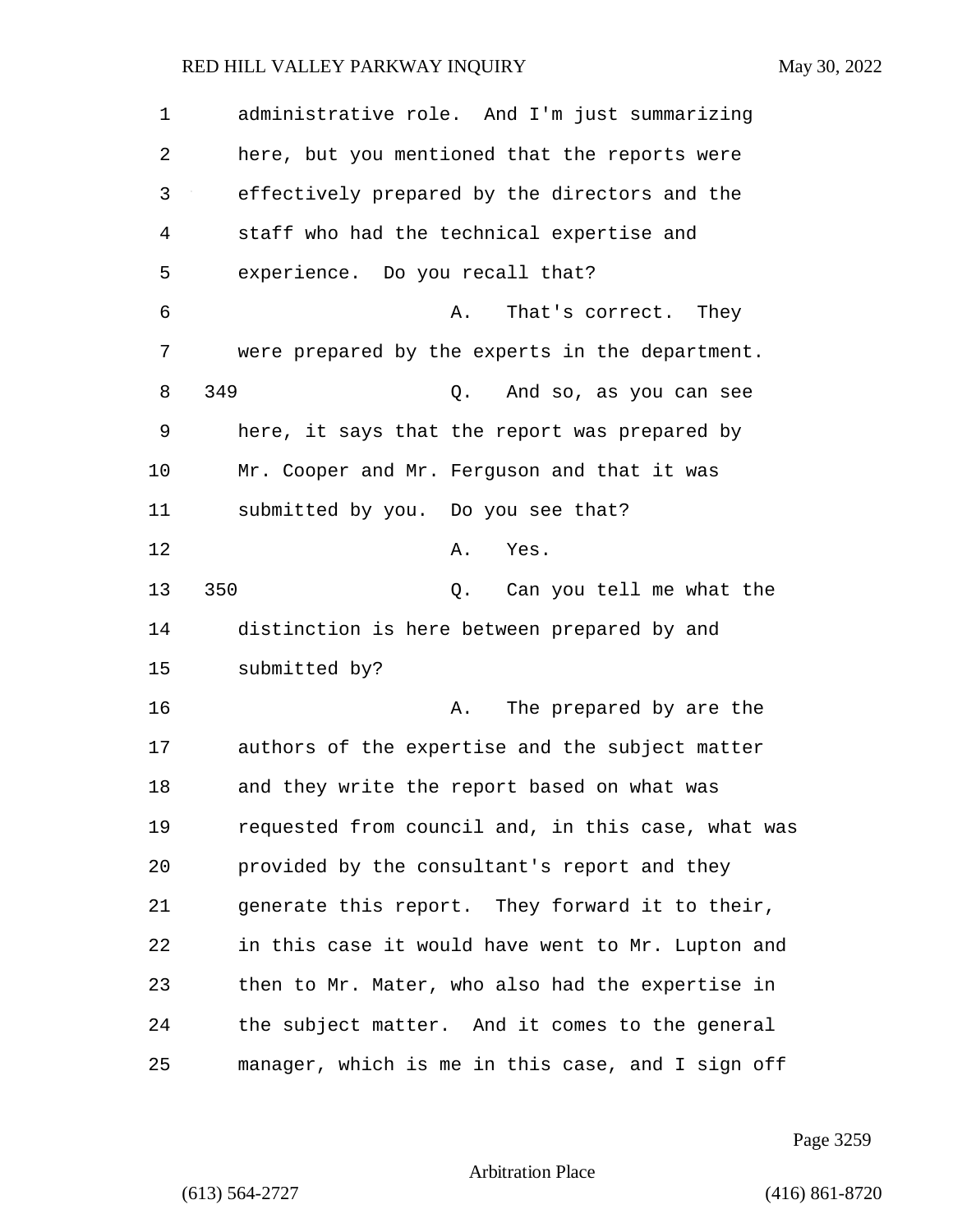1 for the submission to the Public Works committee, 2 and mine's a policy and administration function 3 only. 4 351 Q. And so, who were some of 5 the people that were normally present at meetings 6 where these types of reports were being presented 7 or discussed? 8 a. So, at a Public Works 9 committee, there would be myself and all the 10 directors from each division because there would 11 be reports generally covering the overall 12 department. And then the subject matter experts, 13 such as Stephen Cooper and David Ferguson, may be 14 attending as well to answer any specific questions 15 regarding the technical issues. 16 So, the director of the 17 divisions are all -- it was mandatory. They had 18 to attend. And then the support staff that 19 assisted in reports would attend as well. 20 352 Q. Okay. And so, I think 21 you may have already answered that, but just so 22 that I'm clear, council could ask questions about 23 the substance of these reports in these types of 24 committee meeting minutes if they had any 25 questions?

Page 3260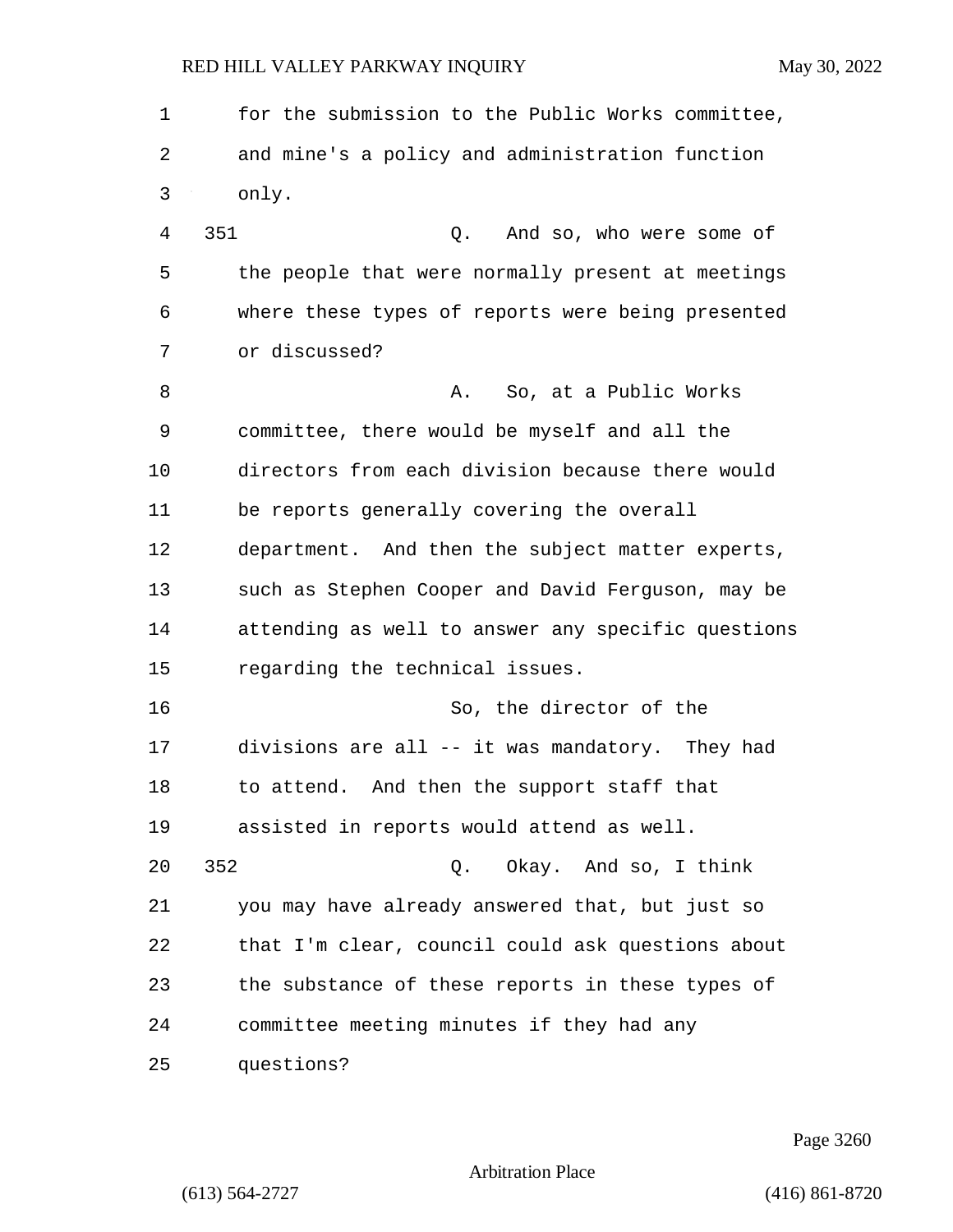| $\mathbf 1$ | Yes. That's exactly what<br>Α.                    |
|-------------|---------------------------------------------------|
| 2           | the committee is for. The reports go to members   |
| 3           | of the committee, asked any questions that they   |
| 4           | have, and then it either gets referred back to    |
| 5           | staff or it gets approved and it moves on to the  |
| 6           | council floor for approval.                       |
| 7           | 353<br>And I think you may have<br>Q.             |
| 8           | mentioned this in your conversation with          |
| 9           | commission counsel a little bit earlier. Was      |
| 10          | there, at some point later, a change made to the  |
| 11          | policy regarding the signoff on these types of    |
| 12          | reports to council?                               |
| 13          | There was. What changed<br>Α.                     |
| 14          | is rather than the general manager of the         |
| 15          | respective department signing off, the director   |
| 16          | whose division was the lead on the report would   |
| 17          | sign off on the report. So, when Public Works,    |
| 18          | you know, we had -- at one point we had seven     |
| 19          | different directors. Any one of them could have   |
| 20          | signed off on a report that their staff authored. |
| 21          | 354<br>Q. Thank you. If I could                   |
| 22          | just have one moment to review my notes here.     |
| 23          | Okay, great. Thank you,                           |
| 24          | Mr. Davis. Those are all my questions for you     |
| 25          | today.                                            |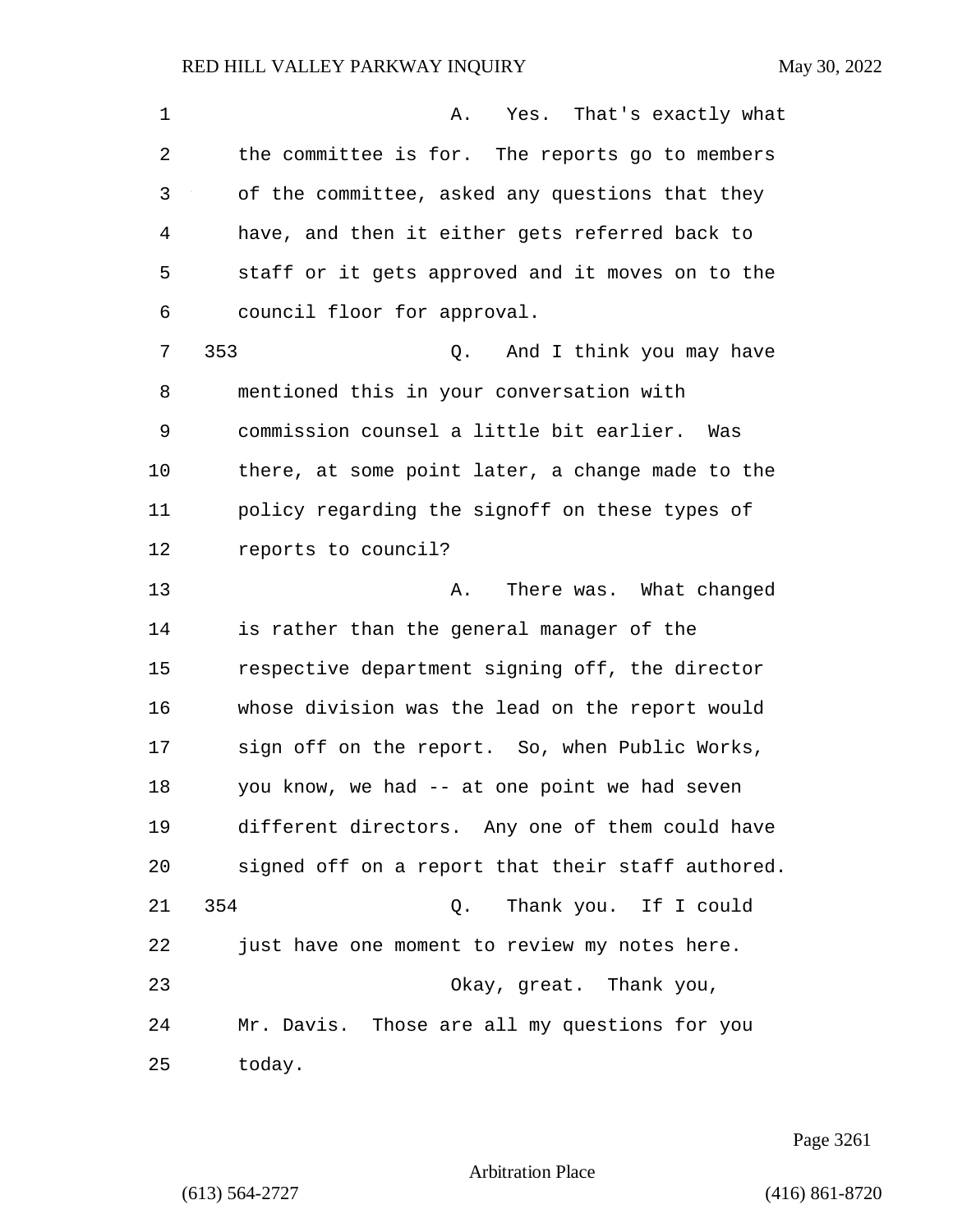| 1  | Thank you.<br>A.                                   |
|----|----------------------------------------------------|
| 2  | 355<br>Thank you, Commissioner.<br>Q.              |
| 3  | JUSTICE WILTON-SIEGEL:                             |
| 4  | Ms. Lawrence, any questions?                       |
| 5  | MS. LAWRENCE: No, thank you.                       |
| 6  | JUSTICE WILTON-SIEGEL: Okay.                       |
| 7  | Ms. Talebi, I just have one question about a       |
| 8  | question that you put, and that may be that I had  |
| 9  | misunderstood.                                     |
| 10 | Could we go back to OD 6,                          |
| 11 | page 86, paragraph 224.                            |
| 12 | So, the question you put                           |
| 13 | related to the Mud Street interchange lighting and |
| 14 | I appreciate there must have been an outstanding   |
| 15 | issue about that, but I thought that this morning  |
| 16 | a number of the questions were directed towards    |
| 17 | lighting across the entire parkway.                |
| 18 | TALEBI: That's right.<br>MS .                      |
| 19 | So, there were distinct issues. Some were across   |
| 20 | the entire parkway and then one of the outstanding |
| 21 | OBL items was with respect to this particular      |
| 22 | issue.                                             |
| 23 | JUSTICE WILTON-SIEGEL:<br>This                     |
| 24 | specific lighting issue, are you suggesting that   |
| 25 | the this is exhaustive of the lighting issues?     |

Page 3262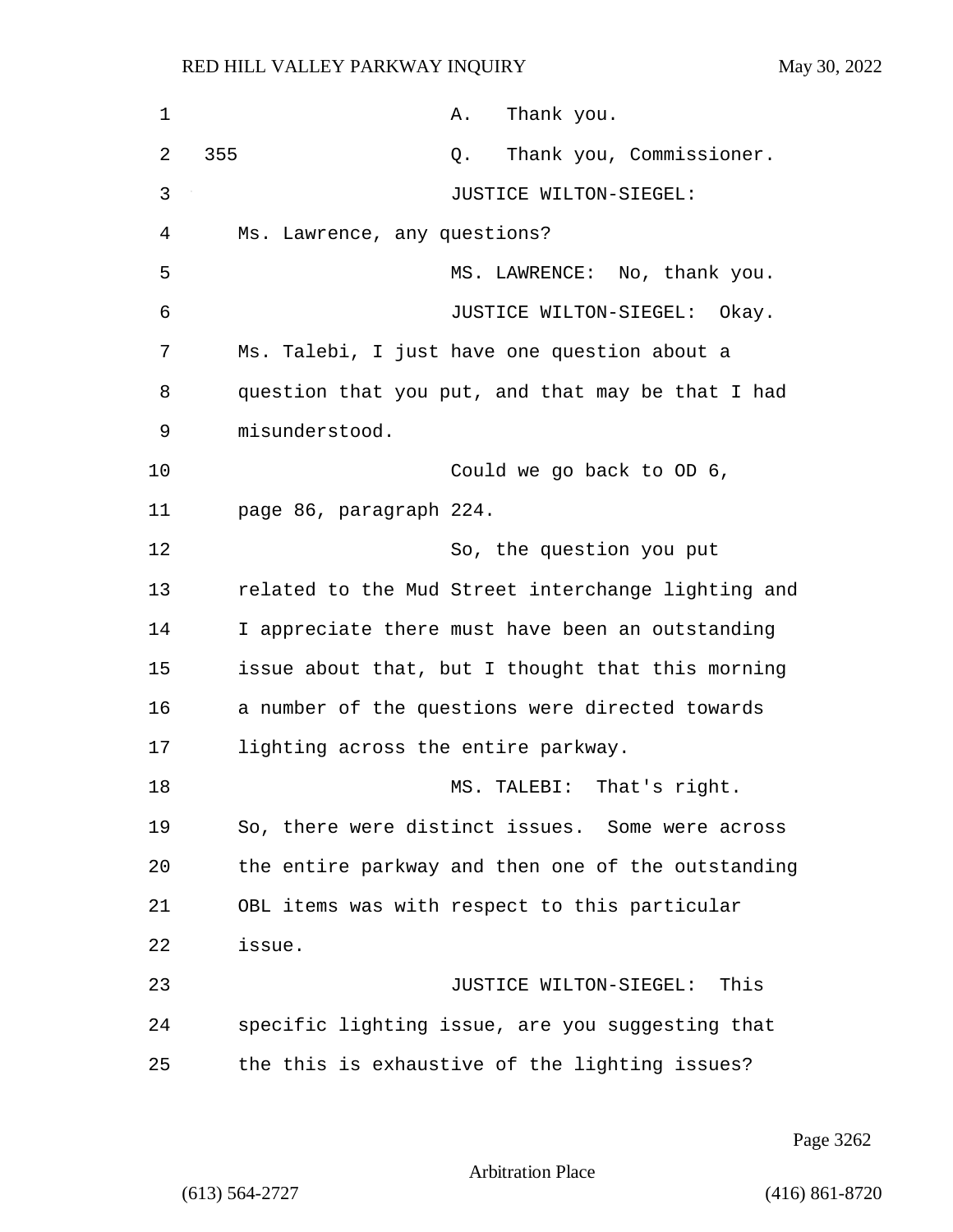| 1  | This was<br>MS. TALEBI: No. no.                      |
|----|------------------------------------------------------|
| 2  | with respect to this particular lighting issue. I    |
| 3  | just wanted to provide Mr. Davis with an             |
| 4  | opportunity to see the followup to some of the       |
| 5  | correspondence that was taking place before with     |
| 6  | respect to Mr. Moore following up with Councillor    |
| 7  | Collins because of the comments that he had made     |
| 8  | in his correspondence with Mr. Lupton about          |
| 9  | lighting in general, but this is a specific.<br>This |
| 10 | is with respect to a specific lighting.              |
| 11 | JUSTICE WILTON-SIEGEL:<br>Okay.                      |
| 12 | Mr. Registrar, you can take the document down in     |
| 13 | order that I can look at Mr. Davis and thank him     |
| 14 | for attending this morning and early afternoon at    |
| 15 | the inquiry. You're excused.                         |
| 16 | THE WITNESS:<br>Thank you,                           |
| 17 | Commissioner.                                        |
| 18 | JUSTICE WILTON-SIEGEL:<br>So,                        |
| 19 | the next witness is Mr. Malone, I take it?           |
| 20 | MS. LAWRENCE: That's correct,                        |
| 21 | Commissioner, and Mr. Malone and his legal counsel   |
| 22 | are in a breakout room and we can have them join     |
| 23 | us momentarily.                                      |
| 24 | Mr. Registrar, if you could                          |
| 25 | bring Mr. Malone and his counsel into the main       |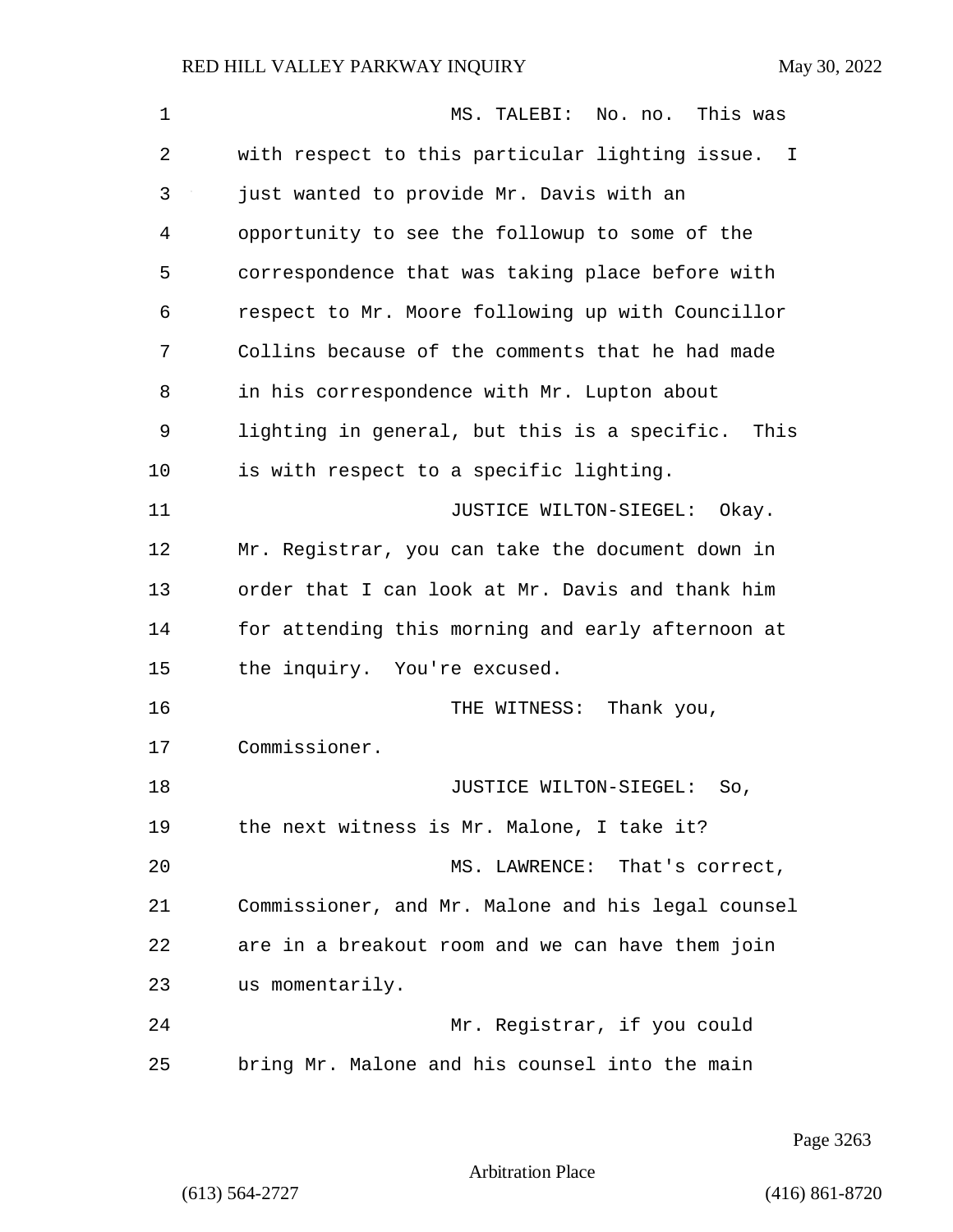1 room, please. 2 THE REGISTRAR: I've moved 3 them now, counsel. Just a couple seconds and 4 they'll be with us. 5 MS. LAWRENCE: Commissioner, 6 CIMA is not a participant with standing in this 7 matter. Mr. Toban and Mr. Provost are here in 8 respect of their representation of CIMA and 9 Mr. Malone, and commission counsel has no concerns 10 with their attendance, including on screen during 11 my examination of Mr. Malone. 12 **JUSTICE WILTON-SIEGEL:** Thank 13 you. 14 MR. PROVOST: Good day, 15 Commissioner. 16 MR. TOBAN: Good day, 17 Commissioner. 18 JUSTICE WILTON-SIEGEL: So, I 19 think we should administer the oath to Mr. Malone. 20 BRIAN MALONE; AFFIRMED 21 MS. LAWRENCE: May I proceed? 22 JUSTICE WILTON-SIEGEL: Please 23 proceed. 24 MS. LAWRENCE: Thank you. 25 EXAMINATION BY MS. LAWRENCE:

Page 3264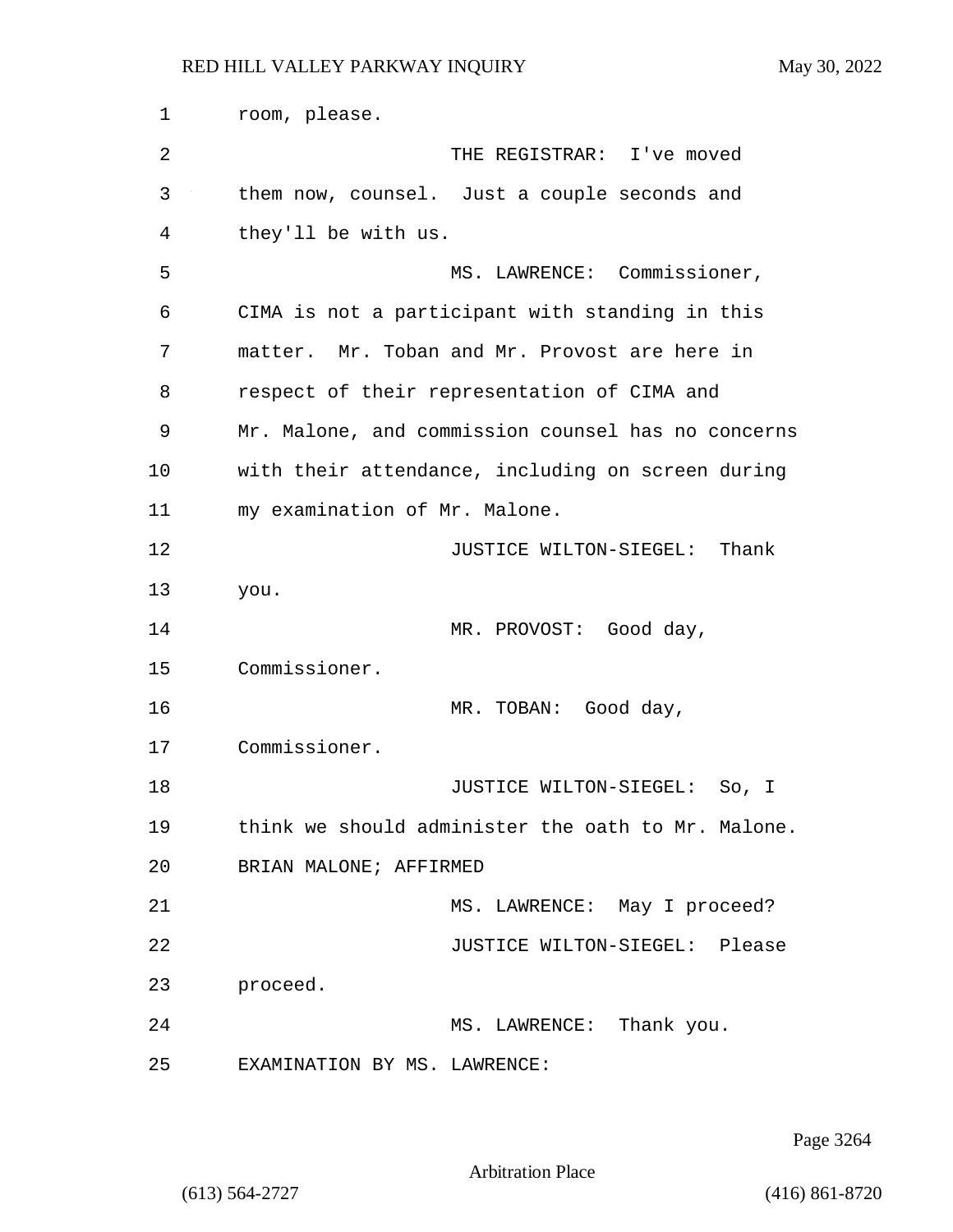| $\mathbf 1$ | 356                                     |    | Q. Good afternoon,                                 |
|-------------|-----------------------------------------|----|----------------------------------------------------|
| 2           | Mr. Malone.                             |    |                                                    |
| 3           |                                         | Α. | Good afternoon.                                    |
| 4           | 357                                     | Q. | I'm going to start with                            |
| 5           |                                         |    | some questions about your professional background. |
| 6           |                                         |    | I'm going to start with turning up document        |
| 7           |                                         |    | CIM22414. So, this is a profile of you from        |
| 8           | CIMA's website. Do you recognize that?  |    |                                                    |
| 9           |                                         | Α. | I do, yes. It's my                                 |
| 10          | résumé.                                 |    |                                                    |
| 11          | 358                                     | Q. | Thank you. Commissioner,                           |
| 12          |                                         |    | this document is not yet an exhibit and I ask that |
| 13          | it be made the next exhibit, 57?        |    |                                                    |
| 14          |                                         |    | JUSTICE WILTON-SIEGEL: 57,                         |
| 15          | okay.                                   |    |                                                    |
| 16          |                                         |    | EXHIBIT NO. 57: Profile                            |
| 17          |                                         |    | of Brian Malone from CIMA                          |
| 18          |                                         |    | website, CIM22414.                                 |
| 19          |                                         |    | BY MS. LAWRENCE:                                   |
| 20          | 359                                     | Q. | So, just turning to the                            |
| 21          |                                         |    | far left-hand side, it says Career, 2009 to        |
| 22          | present. Are you still working at CIMA? |    |                                                    |
| 23          |                                         | Α. | Yes. I'm still a casual                            |
| 24          | employee at CIMA.                       |    |                                                    |
| 25          | 360                                     | Q. | Prior to being a casual                            |

Page 3265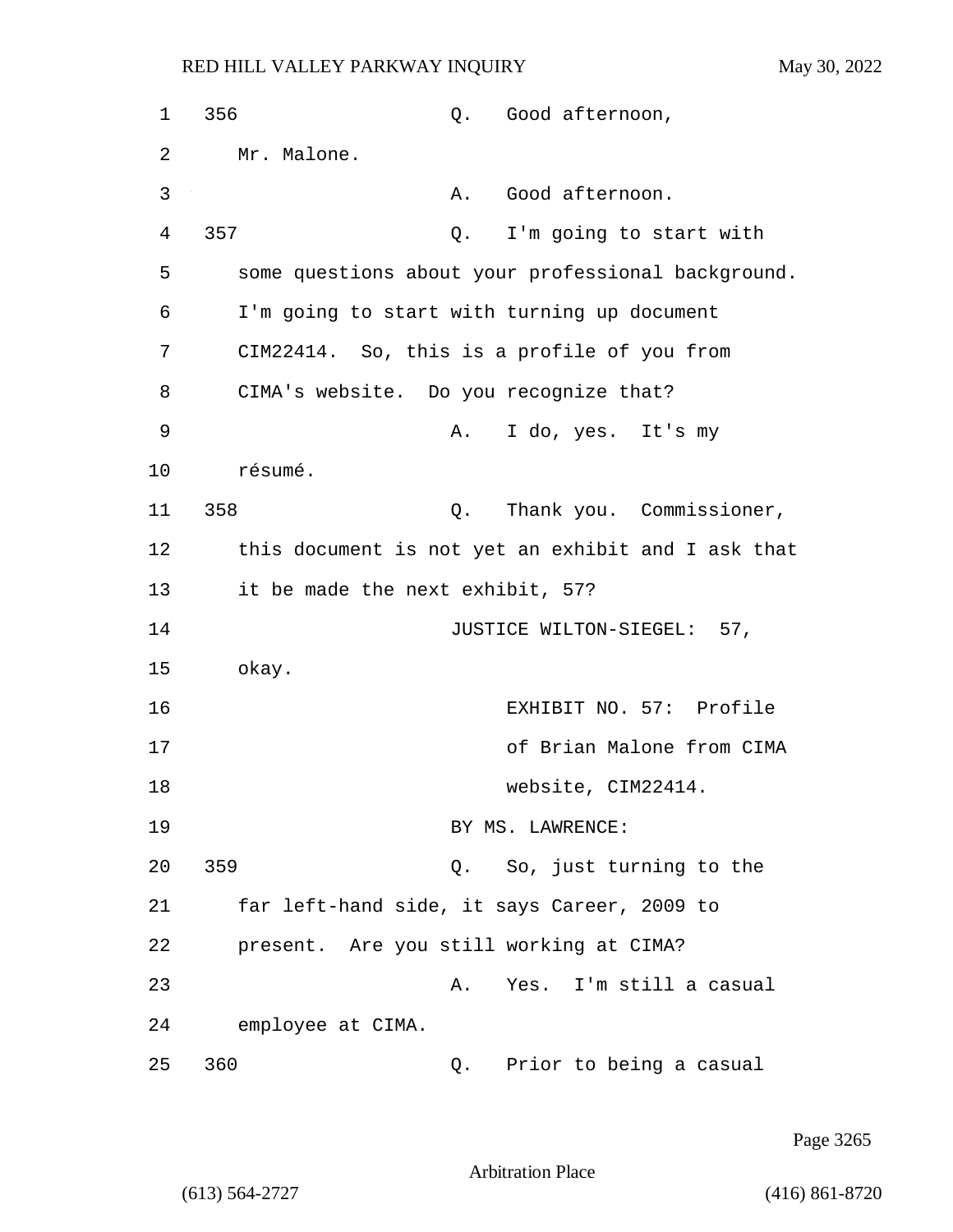| $\mathbf 1$ | employee, did you have another role at CIMA?       |
|-------------|----------------------------------------------------|
| 2           | I did, yes.<br>Α.                                  |
| 3           | 361<br>What was that?<br>Q.                        |
| 4           | I was vice president of<br>Α.                      |
| 5           | transportation.                                    |
| 6           | 362<br>And did you retire from<br>Q.               |
| 7           | that role as vice president of transportation      |
| 8           | formally and then move to your current casual      |
| 9           | employee designation?                              |
| 10          | Yes, yes. I divested my<br>Α.                      |
| 11          | shares in the company when I turned 60 and changed |
| 12          | my role and became a casual employee instead of a  |
| 13          | partner and vice president.                        |
| 14          | 363<br>When did that happen?<br>Q.                 |
| 15          | February 1, 2019. 2020?<br>Α.                      |
| 16          | One or the other.                                  |
| 17          | 364<br>So, fairly recently and I<br>Q.             |
| 18          | think it was 2020. Do you want to take a moment    |
| 19          | to go back in your mind?                           |
| 20          | A. Yes. The COVID fog is                           |
| 21          | there. 2020.                                       |
| 22          | 365<br>Thank you. I would like<br>Q.               |
| 23          | to take you through a few parts of your            |
| 24          | background. I understand you're a licensed         |
| 25          | professional engineer?                             |

Page 3266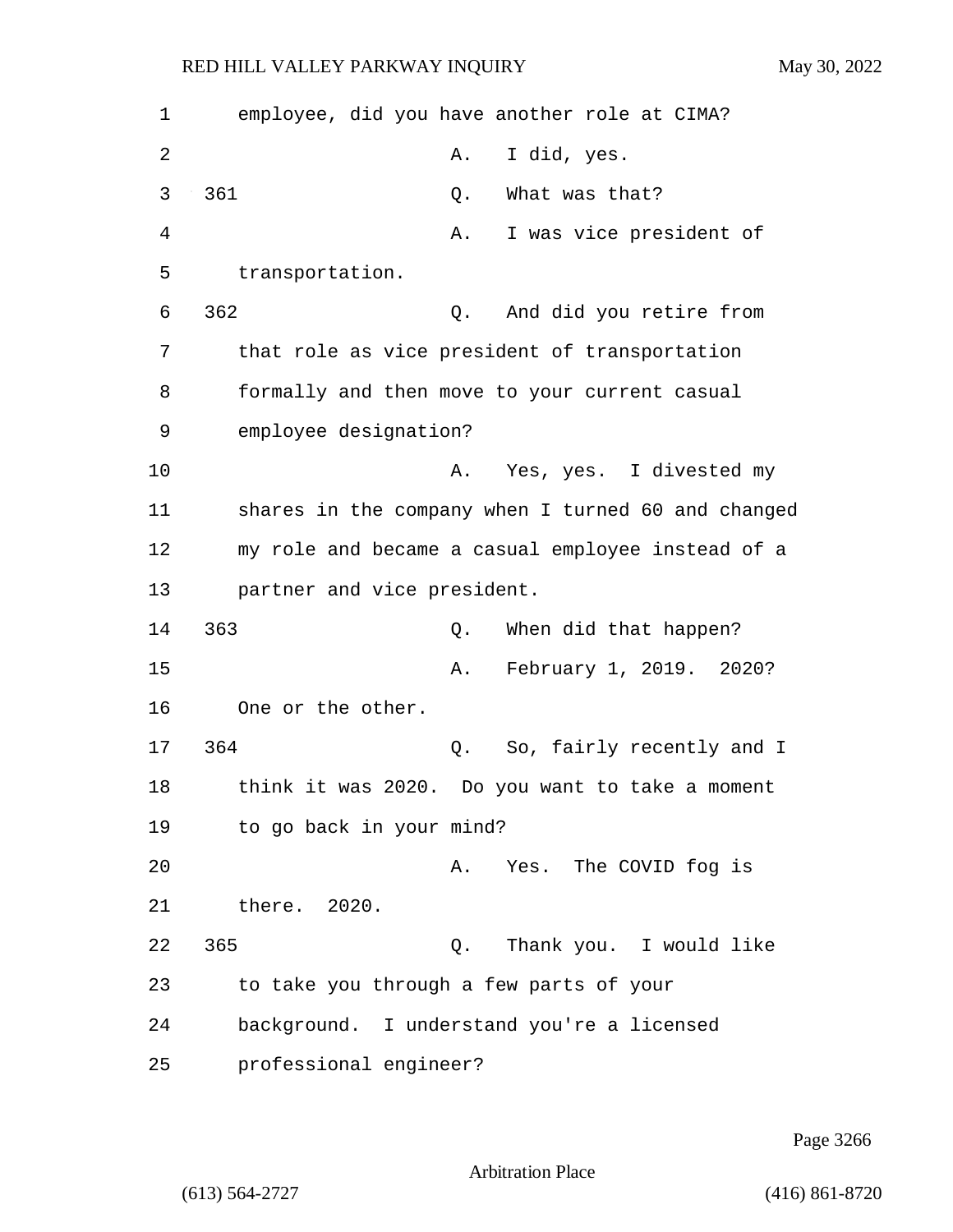| $\mathbf 1$ | Α.<br>I am.                                        |
|-------------|----------------------------------------------------|
| 2           | 366<br>When were you first<br>Q.                   |
| 3           | licensed in Ontario?                               |
| 4           | 1985.<br>Α.                                        |
| 5           | 367<br>And you're certified by<br>Q.               |
| 6           | the Transportation Professional Certification      |
| 7           | Board as a professional and traffic operations     |
| 8           | engineer and road safety professional?             |
| 9           | That's correct, yes.<br>Α.                         |
| 10          | 368<br>Just going back to that<br>Q.               |
| 11          | little box on the far left-hand side under Career, |
| 12          | it says City of Hamilton. You were employed at     |
| 13          | City of Hamilton from 1995 to 2000?                |
| 14          | That's correct, yes.<br>Α.                         |
| 15          | 369<br>What was your final title<br>Q.             |
| 16          | at the City, the last one you held?                |
| 17          | Senior traffic operations<br>Α.                    |
| 18          | engineer.                                          |
| 19          | 370<br>Which department did you<br>Q.              |
| 20          | work in?                                           |
| 21          | Well, it started with the<br>Α.                    |
| 22          | Public Works department of the City of Hamilton    |
| 23          | and then it transitioned to the Public             |
| 24          | Works traffic department and then transitioned to  |
| 25          | the Public Works department.                       |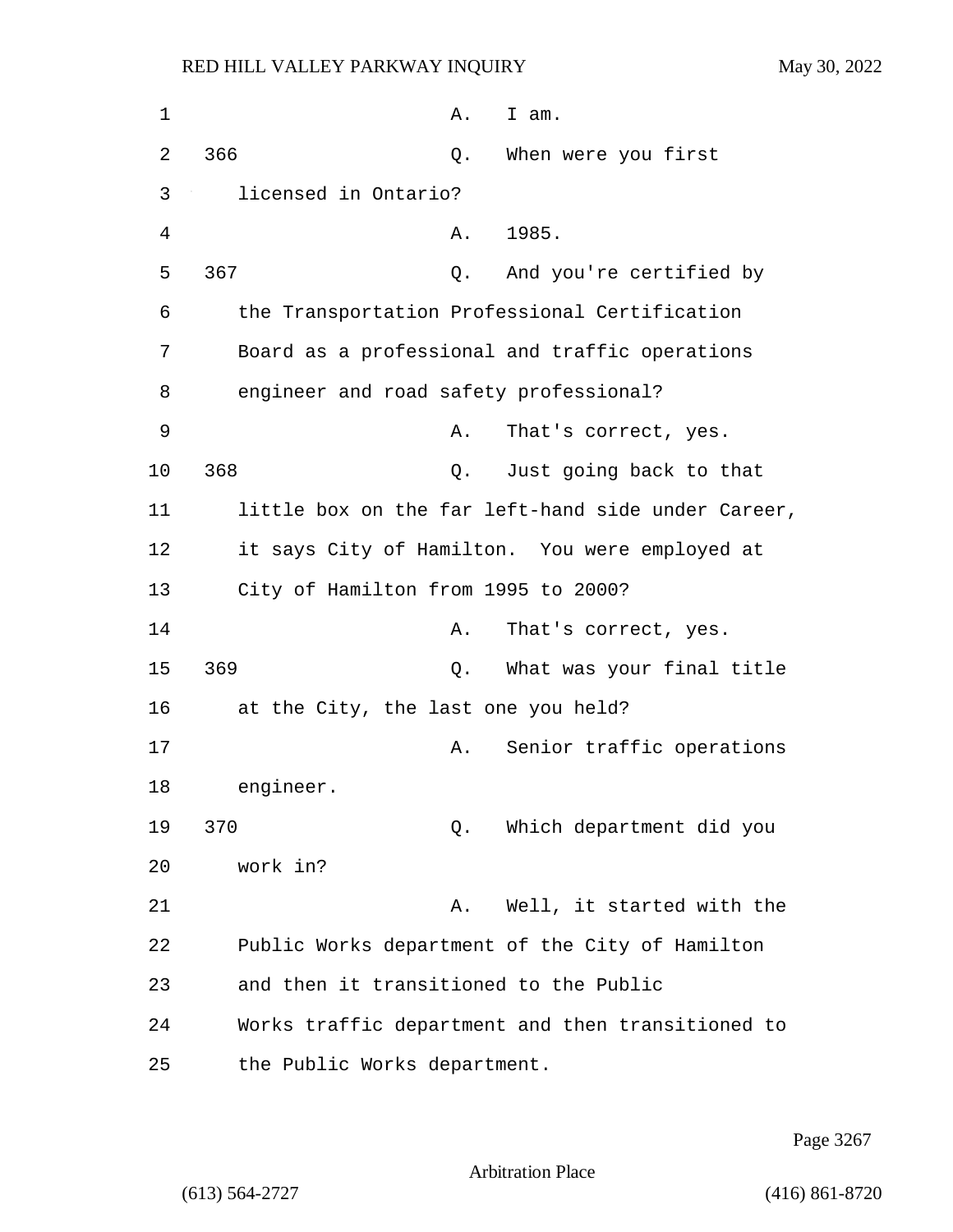1 371 0. Okay. So, was it at the 2 end the traffic department within the Public Works 3 department? 4 A. Traffic division of the 5 Public Works department. 6 372 Q. Thank you. And did you 7 work with Martin White while you were in that role 8 at the City? 9 A. Yes. I was his 10 supervisor. 11 373 Q. And what about Hart 12 Solomon? 13 A. He was my supervisor. 14 374 Q. Okay. And then it says 15 you worked at the Ministry of Transportation for a 16 year, from 2000 to 2001? 17 A. Correct. 18 375 Q. Can you describe your 19 role there? 20 A. My title was head of the 21 traffic office in the central region or not 22 central region but head office for the MTO, which 23 is located in St. Catharines. 24 376 Q. And you worked at AECOM 25 THS Synectics from 2001 to 2009?

Page 3268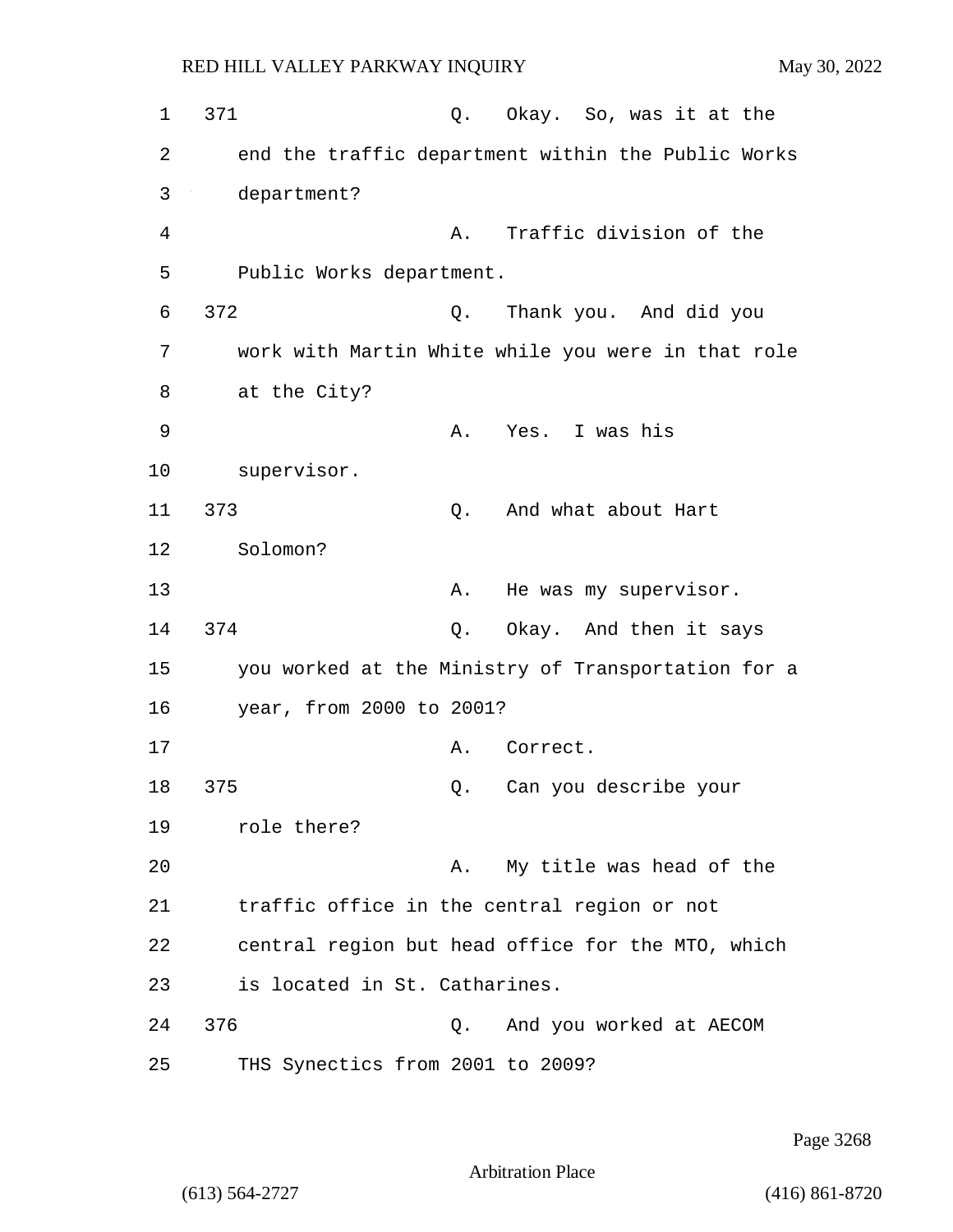1 A. Correct. I left MTO and 2 went to work for Synectics. Synectics was owned 3 by TSH at the time, and then in 2008, TSH was 4 purchased by AECOM. 5 377 Q. And what did you do 6 there? 7 A. Initially I was vice 8 president of transportation, vice president of 9 Synectics, and then became president of Synectics 10 at -- I forget the exact date, but some point 11 before I left. 12 378 Q. While you were at that 13 succession of companies, the Synectics companies, 14 did you do any consulting work for the City of 15 Hamilton? 16 A. Yes. 17 379 Q. What kind of consulting 18 work did you do for the City? 19 A. So, Synectics is a 20 consulting or was a consulting engineering firm 21 that specialized in traffic safety, and so the 22 work was all revolving around traffic engineering 23 and traffic safety work. 24 380 Q. Okay. So, you said that 25 you are licensed as a professional traffic

Page 3269

Arbitration Place

(613) 564-2727 (416) 861-8720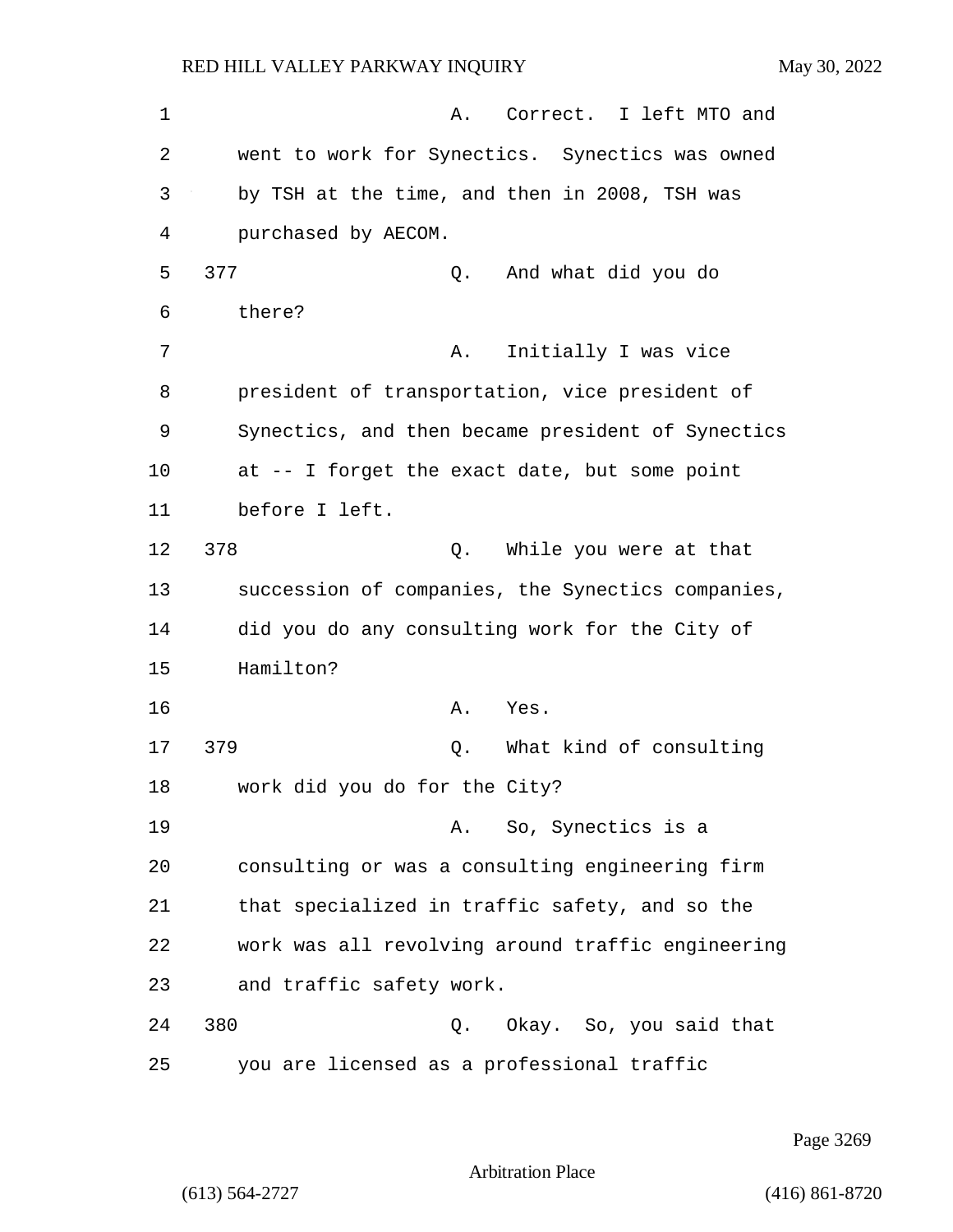| 1  | operations engineer and road safety professional?  |
|----|----------------------------------------------------|
| 2  | That's not a licence.<br>Α.                        |
| 3  | It's a certification, so it's a --                 |
| 4  | 381<br>Pardon me, a<br>Q.                          |
| 5  | certification. And you consider yourself a road    |
| 6  | safety professional?                               |
| 7  | I do.<br>Α.                                        |
| 8  | 382<br>With reference to the<br>Q.                 |
| 9  | concept of nominal safety, could you explain the   |
| 10 | role of a design engineer for road building, a     |
| 11 | design engineer compared to other kinds of         |
| 12 | engineers?                                         |
| 13 | Well, a design engineer<br>Α.                      |
| 14 | would typically be someone who designs a road from |
| 15 | the perspective of geometric design. There's a     |
| 16 | concept of nominal safety and substantive safety,  |
| 17 | which is not directly connected with design but    |
| 18 | indirectly connected, so I can elaborate if you    |
| 19 | would like.                                        |
| 20 | 383<br>Q. Yes, please.                             |
| 21 | Part of the discussion in<br>Α.                    |
| 22 | the road safety industry is a recognition that     |
| 23 | there can be a difference between nominal safety   |
| 24 | and substantive safety. Nominal safety is          |
| 25 | typically defined as relating to a recognition     |

Page 3270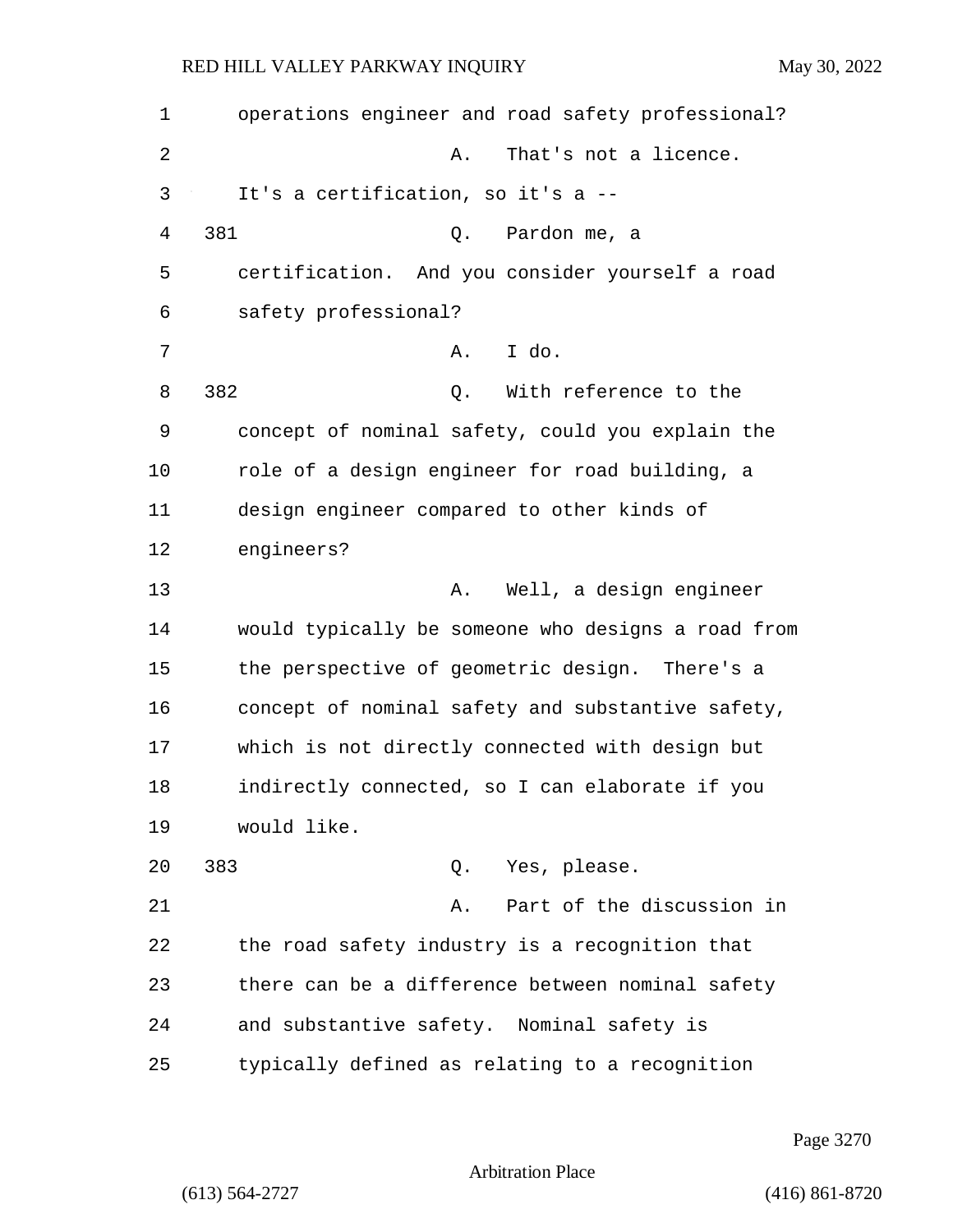| $\mathbf 1$ | that compliance with standards may achieve a       |
|-------------|----------------------------------------------------|
| 2           | certain degree of safe operation. So, if the       |
| 3           | design manual states a certain parameter for an    |
| 4           | element of road design, ensuring you meet that     |
| 5           | parameter is one way to ensure a, quote, unquote,  |
| 6           | safe design.                                       |
| 7           | Substantive safety is the                          |
| 8           | extension of that, I guess is a better word,       |
| 9           | dealing with the actual outcomes of whether a road |
| 10          | facility is operating in a safe manner or not,     |
| 11          | despite whatever design elements may have gone     |
| 12          | into it.                                           |
| 13          | So, from a road safety                             |
| 14          | perspective, you're typically concerned with both  |
| 15          | nominal and substantive safety and try to be aware |
| 16          | of the potential differences between the two that  |
| 17          | might exist in the circumstance that you're        |
| 18          | assessing.                                         |
| 19          | 384<br>Q. Thank you. For                           |
| 20          | substantive safety, what kinds of data would you   |
| 21          | want to collect to inform yourself about           |
| 22          | substantive safety?                                |
| 23          | A. Traffic volumes, traffic                        |
| 24          | speed, motor vehicle collision information, driver |
| 25          | behaviour. Those would be, sort of, the            |

Page 3271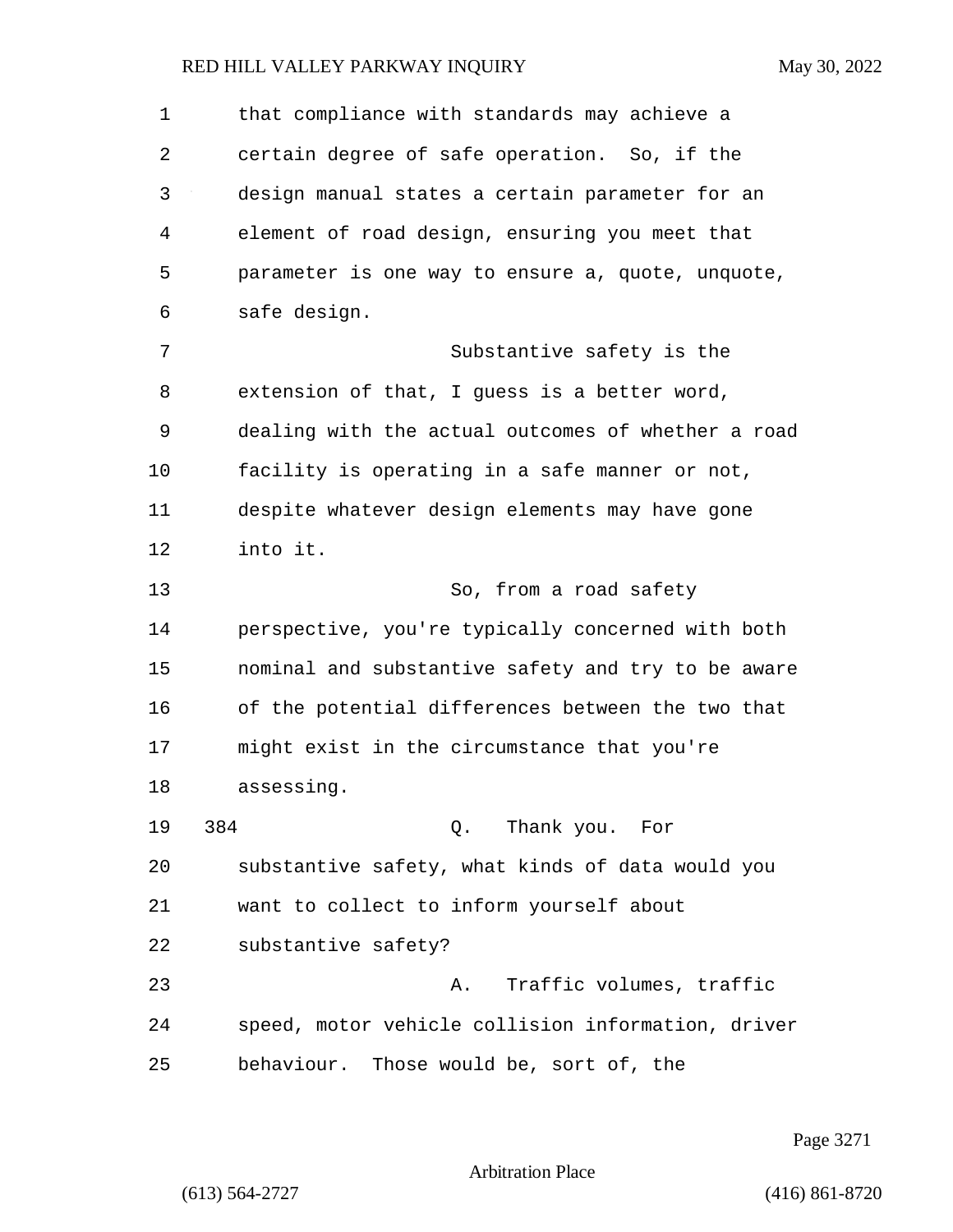| 1  | fundamental basic parameters that are present.     |
|----|----------------------------------------------------|
| 2  | The geometric condition of the facility is also an |
| 3  | aspect that would be included in the assessment.   |
| 4  | 385<br>Q.<br>Can one assess                        |
| 5  | substantive safety before construction or is it    |
| 6  | strictly a post-construction concept?              |
| 7  | Substantive safety is a<br>Α.                      |
| 8  | recognition of the real-world outcomes that can    |
| 9  | exist. It is possible and encouraged to consider   |
| 10 | substantive safety in the design process. It's     |
| 11 | more challenging because you don't have the        |
| 12 | experience, the ability, to observe users in the   |
| 13 | road facility or the available data for the        |
| 14 | elements I just described of volume, speed and     |
| 15 | collisions. But I won't say it's exclusive to      |
| 16 | post-construction. It can be considered initially  |
| 17 | and things like road safety audits are intended to |
| 18 | try to address that, as well as in-service road    |
| 19 | safety reviews, which are done post-construction.  |
| 20 | 386<br>You said it wasn't<br>Q.                    |
| 21 | exclusively post-construction and then referenced  |
| 22 | road safety audits and in-service safety reviews.  |
| 23 | How might one work towards                         |
| 24 | substantive safety in a pre-construction phase?    |
| 25 | By considering what<br>Α.                          |

Page 3272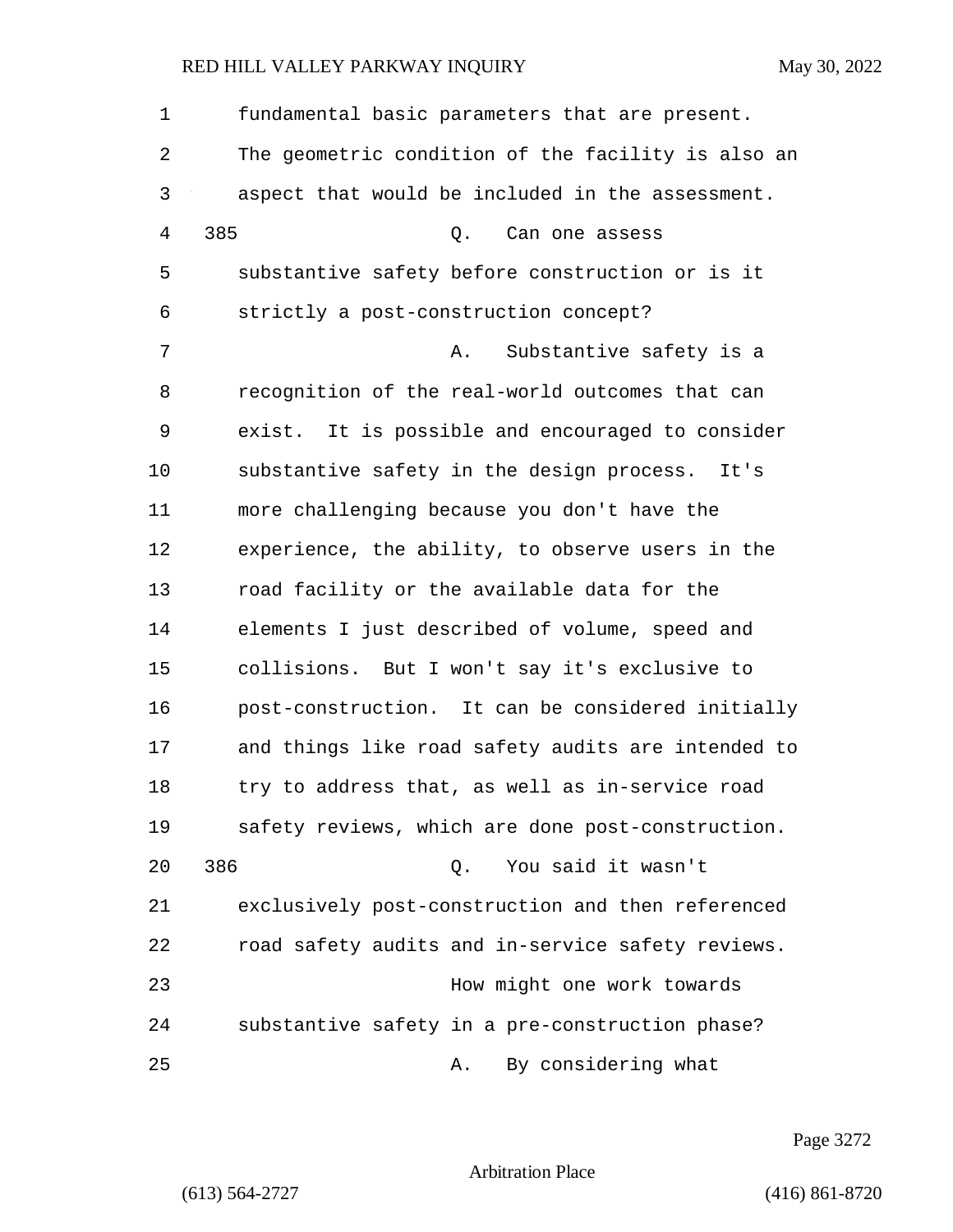1 potential interactions, theoretical interactions, 2 a motorist might have with the proposed facility. 3 So, you know, on the most basic level, if a 4 roadway is a long, straight alignment and a single 5 sharp curve is introduced in the middle of that 6 long, straight section, from a substantive safety 7 perspective, there may be an elevated need for 8 attention to potential errors that drivers may 9 make because of their interaction with that 10 facility, even though it may be consistent with 11 design parameters from a nominal safety 12 perspective, so that's simplistic but an example 13 of what can be included. 14 387 Q. Okay. Thank you. So, 15 assuming a road is built to standard, that is, it 16 meets nominal safety, and yet has an unanticipated 17 rate of accidents or an unusual profile of 18 accidents once there are drivers actually on the 19 road, what factors do a substantive safety 20 approach focus on to try to assess what is 21 happening? 22 A. Well, the same factors 23 that I just talked about. So, we would pay 24 attention to traffic volumes, traffic speeds, the 25 driver behaviour, collision history and a variety

Page 3273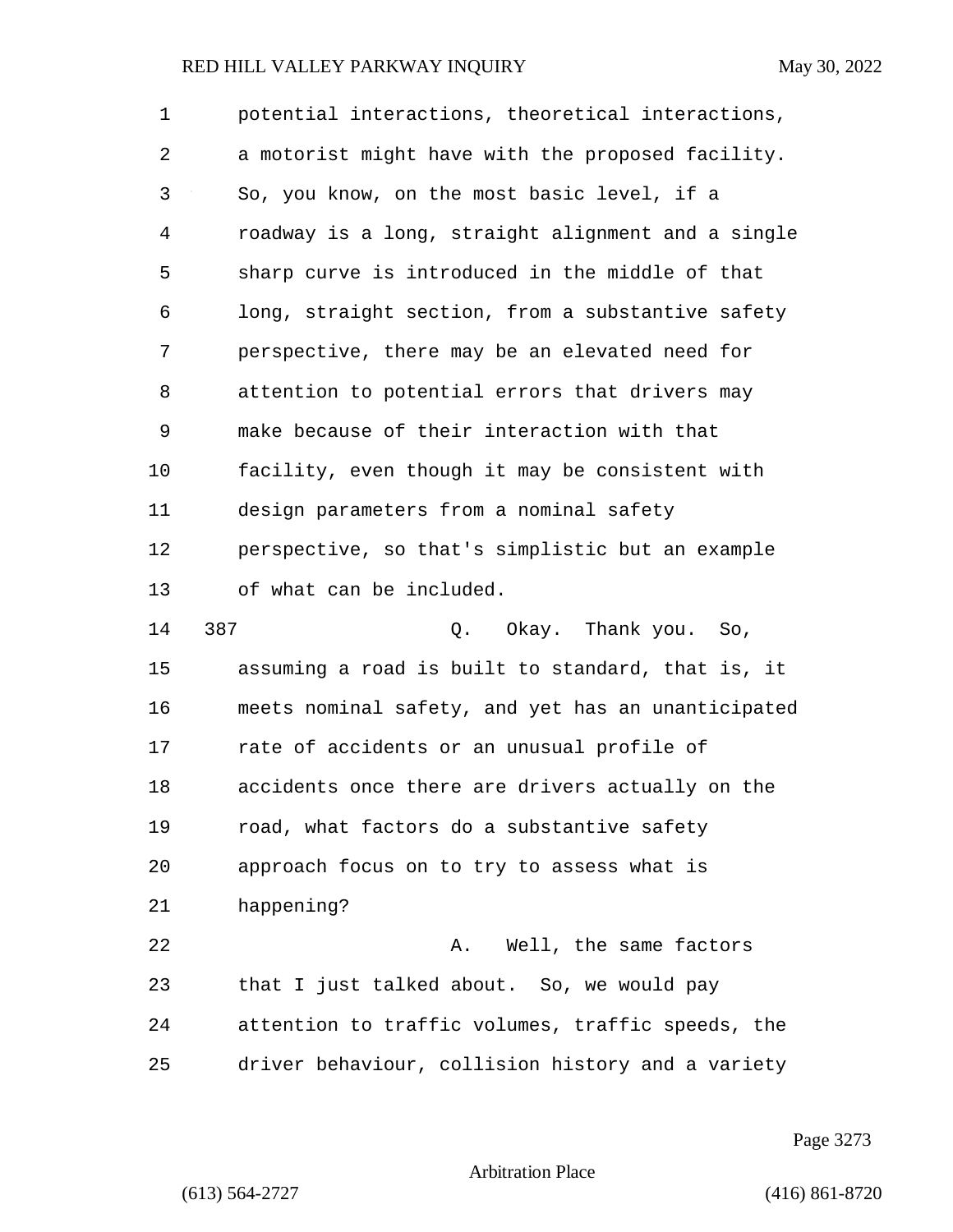1 of other elements that may be indicative of 2 determination of, first of all, whether or not 3 there is an issue or problem and what possible 4 reasons might be the source of the outcome. 5 388 Q. Would driver behaviour or 6 driver error be one of those factors? 7 A. Yes. In the example of 8 driver behaviour, speed is a driver behaviour 9 because it's selected by the driver. It's 10 determined by the driver on the facility. They 11 control what speed they're going to travel at. 12 And so, in that example, measuring, using, looking 13 at speed data, would give you some insight into 14 driver behaviour, and so absolutely driver 15 behaviour would be something you would try to 16 determine. But I would put an asterisk on that 17 that there's potential limitations as to what you 18 can determine about driver behaviour from that 19 type of evidence and even from observations. 20 389 Q. Okay. And that would not 21 be the only thing you would look at? You gave a 22 laundry list of things that, from a substantive 23 safety approach, you would consider in addition to

24 driver behaviour. Is that fair?

25 A. Yes, for sure,

Page 3274

Arbitration Place

(613) 564-2727 (416) 861-8720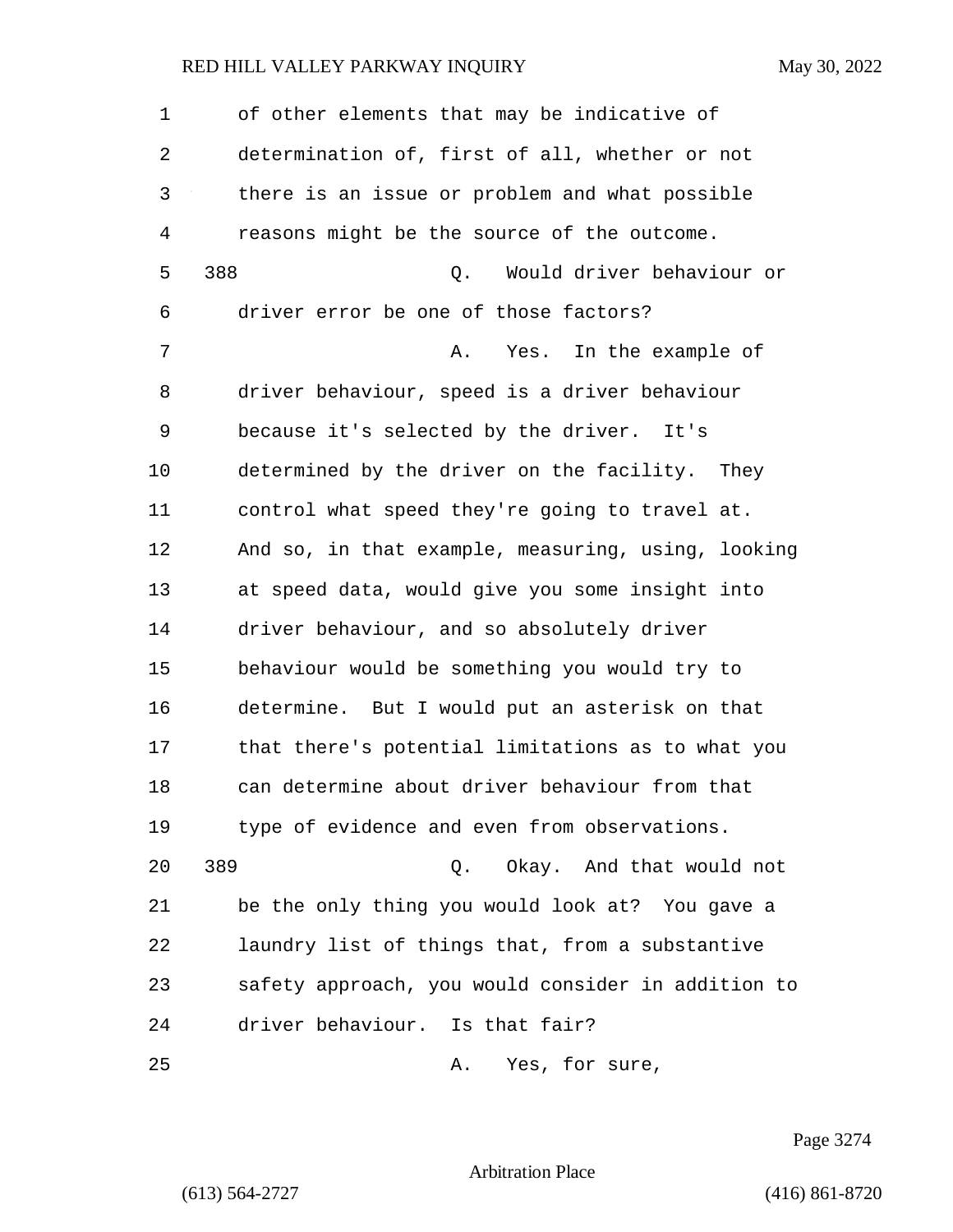1 absolutely. 2 390 Q. Would one of those 3 factors that you would consider be the roadway 4 itself in terms of its geometry? 5 A. Yes. As I highlighted a 6 moment ago with the example of the single curve, 7 road geometry, because the driver interacts with 8 the road, is an element. 9 And maybe to sort of simplify 10 it, we're typically looking at three elements, the 11 driver, the road and the vehicle itself, as three 12 components that you wish to assess the best you 13 can in trying to determine and assess substantive 14 safety. 15 391 Q. Okay. So, focusing on 16 that second factor, the road, you would look at 17 geometry, you already talked about collision 18 review. What about the roadway materials? 19 **A.** Yes, that certainly could 20 come into play. If a road was a gravel road as 21 opposed to a paved road, there would be 22 potentially different operating conditions and 23 interactions between the driver and the road, and 24 the road surface also changes potentially 25 depending on environmental conditions, weather,

Page 3275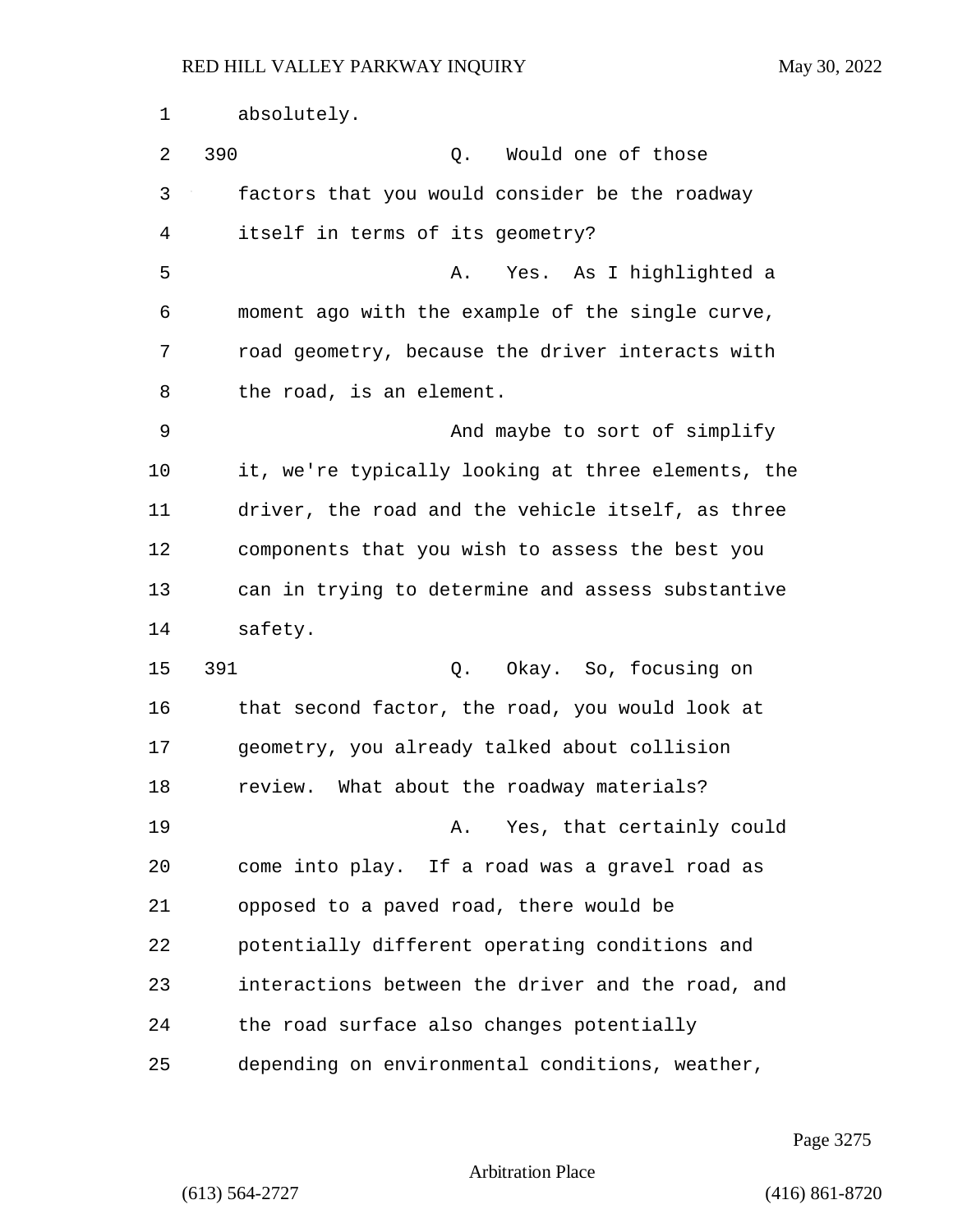| $\mathbf 1$ | rain, snow, will impact the interaction between    |
|-------------|----------------------------------------------------|
| 2           | the vehicle and the road surface, so certainly     |
| 3           | road surface would be something to consider.       |
| 4           | 392<br>Okay. So, I'm going to<br>Q.                |
| 5           | ask you a number of questions about your work at   |
| 6           | CIMA. Is it fair to say that you and others at     |
| 7           | CIMA both considered the nominal safety, so design |
| 8           | standards, compliance approach, and also a         |
| 9           | substantive safety approach when you were          |
| 10          | providing consulting services to the City?         |
| 11          | Partially, yes, but I<br>Α.                        |
| 12          | would clarify that when a road safety assessment,  |
| 13          | in this case when a road safety review is being    |
| 14          | done, one of the things we do not do is we're not  |
| 15          | there to assess the design, so we're not going     |
| 16          | back to the design standards and checking to see   |
| 17          | if things were constructed in accordance with the  |
| 18          | That's not what a road safety audit does.<br>plan. |
| 19          | We're more focused on the substantive safety side  |
| 20          | of the line.                                       |
| 21          | There's some inevitable                            |
| 22          | blurring between the two, so understanding the     |
| 23          | elements that would make up nomative safety,       |
| 24          | geometric design, are critically important to      |
| 25          | understand. But I stress and clarify and stress    |

Page 3276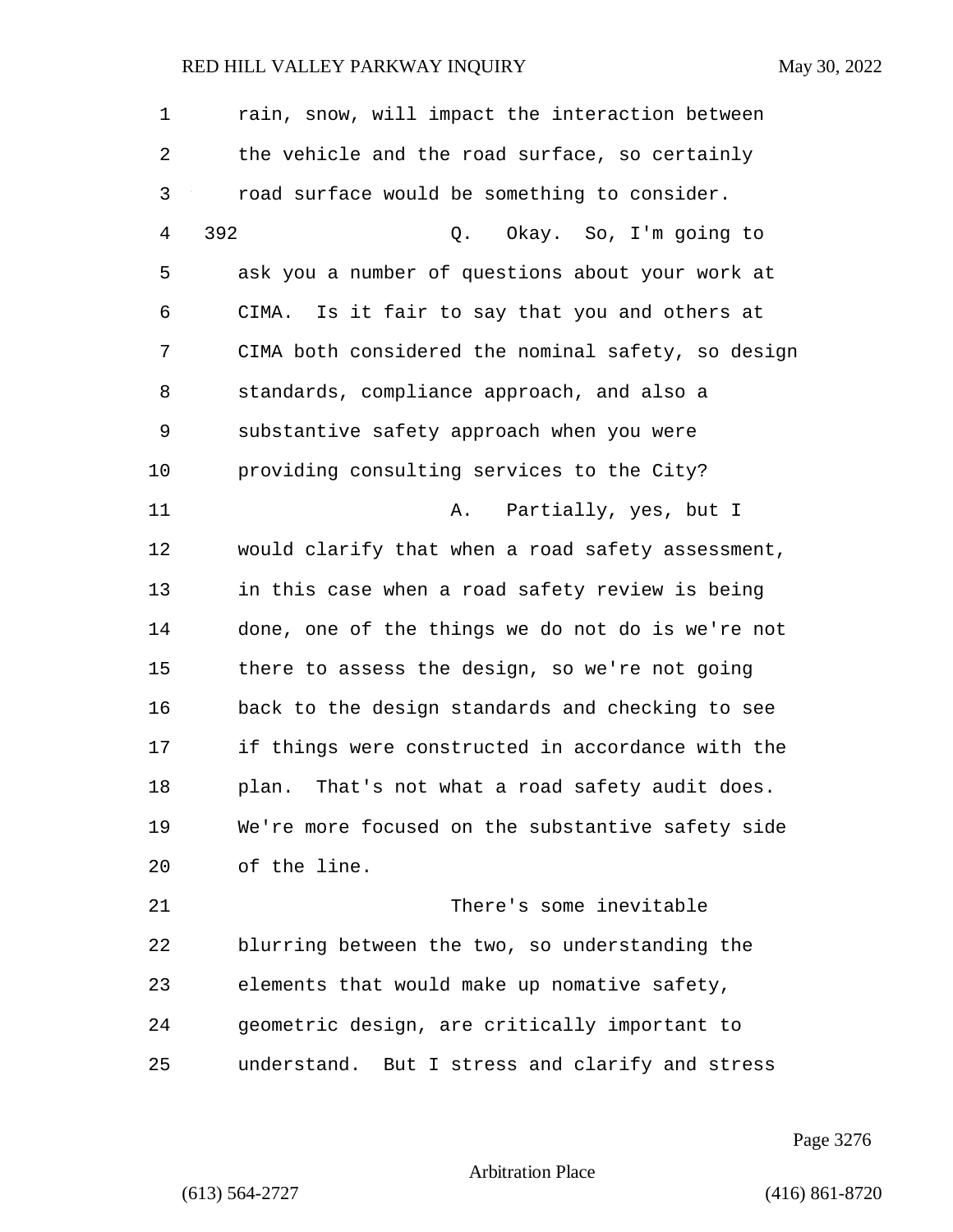| 1              | that a road safety assessment is not a design     |
|----------------|---------------------------------------------------|
| 2              | review.<br>It specifically is not intended to do  |
| 3              | that. There are processes for that.               |
| $\overline{4}$ | 393<br>Q. Right. Thank you.                       |
| 5              | Turning now to CIMA, from Synectics you moved to  |
| 6              | CIMA and you worked there from 2009, you already  |
| 7              | told me. What office of CIMA did you work in?     |
| 8              | You mean physically what<br>Α.                    |
| 9              | office?                                           |
| 10             | 394<br>Q. Yes, physically, the                    |
| 11             | geographic location of your office.               |
| 12             | In Burlington, Ontario.<br>Α.                     |
| 13             | 395<br>How big was the<br>Q.                      |
| 14             | Burlington office in terms of number of staff?    |
| 15             | Well, initially myself<br>Α.                      |
| 16             | and another partner opened the Burlington office, |
| 17             | so on day one there were two of us. And then, you |
| 18             | know, it since has built up to -- I don't know.   |
| 19             | There's probably 65 people here in Burlington and |
| 20             | multiple others in other offices throughout       |
| 21             | Ontario.                                          |
| 22             | 396<br>And who was the partner<br>Q.              |
| 23             | that you initially opened the Burlington office   |
| 24             | with?                                             |
| 25             | Ali Hadayeghi.<br>Α.                              |

Page 3277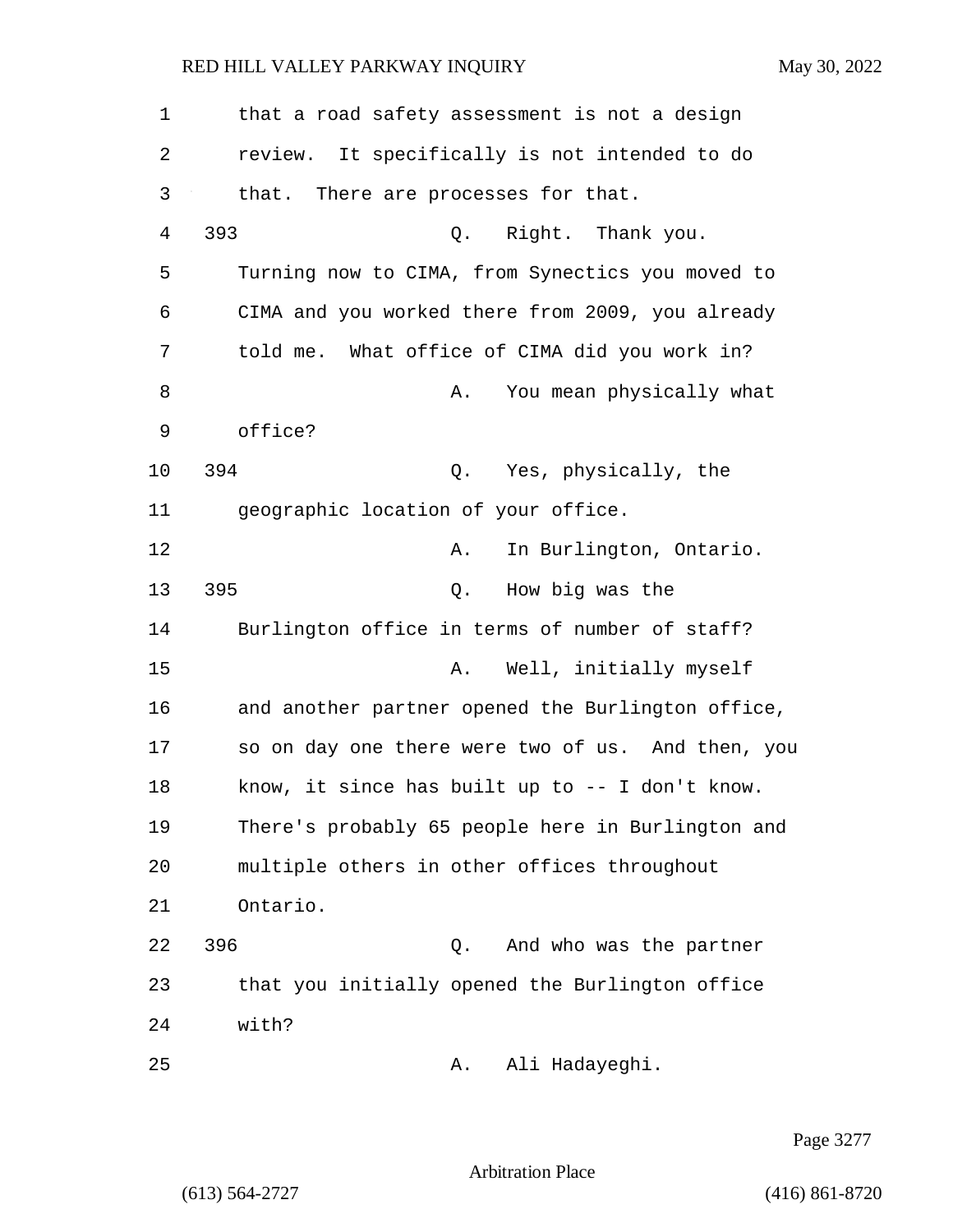1 397 Q. How did you come to do 2 work for the City of Hamilton while you were a 3 partner at CIMA? 4 A. We would bid on 5 assignments that were publicly advertised and we 6 received a number of assignments through the 7 roster process and we also received assignments 8 through direct order. 9 398 Q. Within CIMA, who was the 10 primary contact for work for the City of Hamilton? 11 A. I won't say there was a 12 primary one. I certainly had a connection to the 13 City, having worked there, so I had some contacts 14 and knew some people, but Ali also was intimately 15 connected with the work, so I would probably say 16 it was more closely shared. 17 399 Q. Okay. And was that true 18 in terms of you had the close connection, but it 19 was shared from 2009 until your retirement? And, 20 sorry, I'm going to call it retirement, which is 21 when you moved from partner to casual employee, if 22 that's okay. 23 A. Yeah. I probably shifted 24 back and forth over time depending on what else 25 was going on and was doing what -- I would say

Page 3278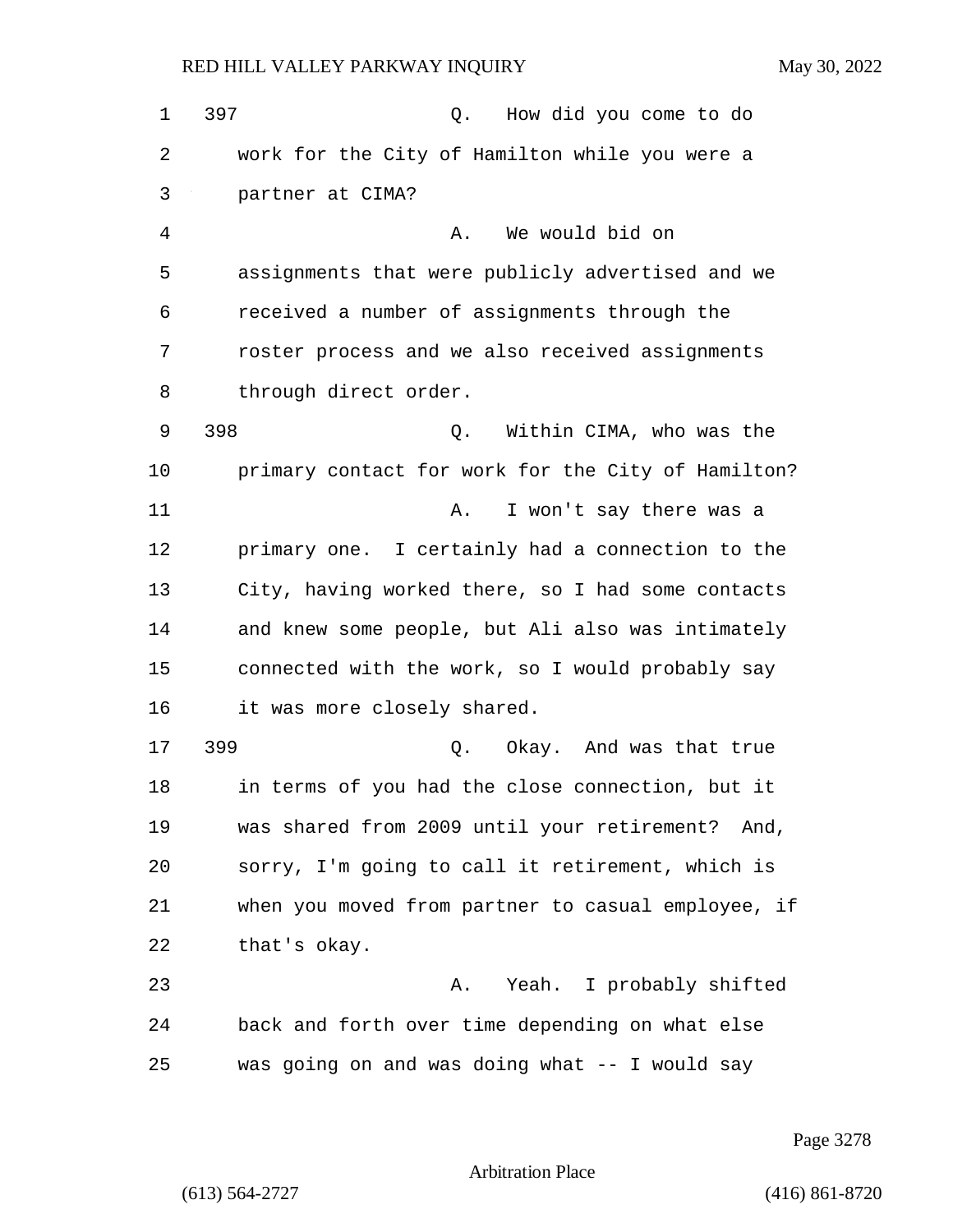1 towards the end I was probably more in Hamilton 2 than Ali was, only because he had become involved 3 with other clients more deeply and less time 4 available. 5 400 Q. Okay. How significant a 6 client was the City of Hamilton to CIMA from 2009 7 to 2020? 8 A. Well, in 2009, you have 9 to recognize we were a start-up. We had zero 10 revenue and City of Hamilton was not a client 11 initially. There were other things that we 12 achieved. 13 And then gradually shifted 14 over time to 2020 or 2022, Hamilton is -- 15 currently, Hamilton is a relatively small client 16 for CIMA, only because the book of business has 17 grown so much. 18 401 Q. What about in the 2013 to 19 2018 period? Was the City of Hamilton a 20 significant client in terms of CIMA's Burlington 21 office book of business? 22 A. You mean dollar wise? 23 402 Q. Sure. Yes, dollar wise. 24 A. Dollar wise, no, I 25 wouldn't say they were significant. Percentage

Page 3279

Arbitration Place

(613) 564-2727 (416) 861-8720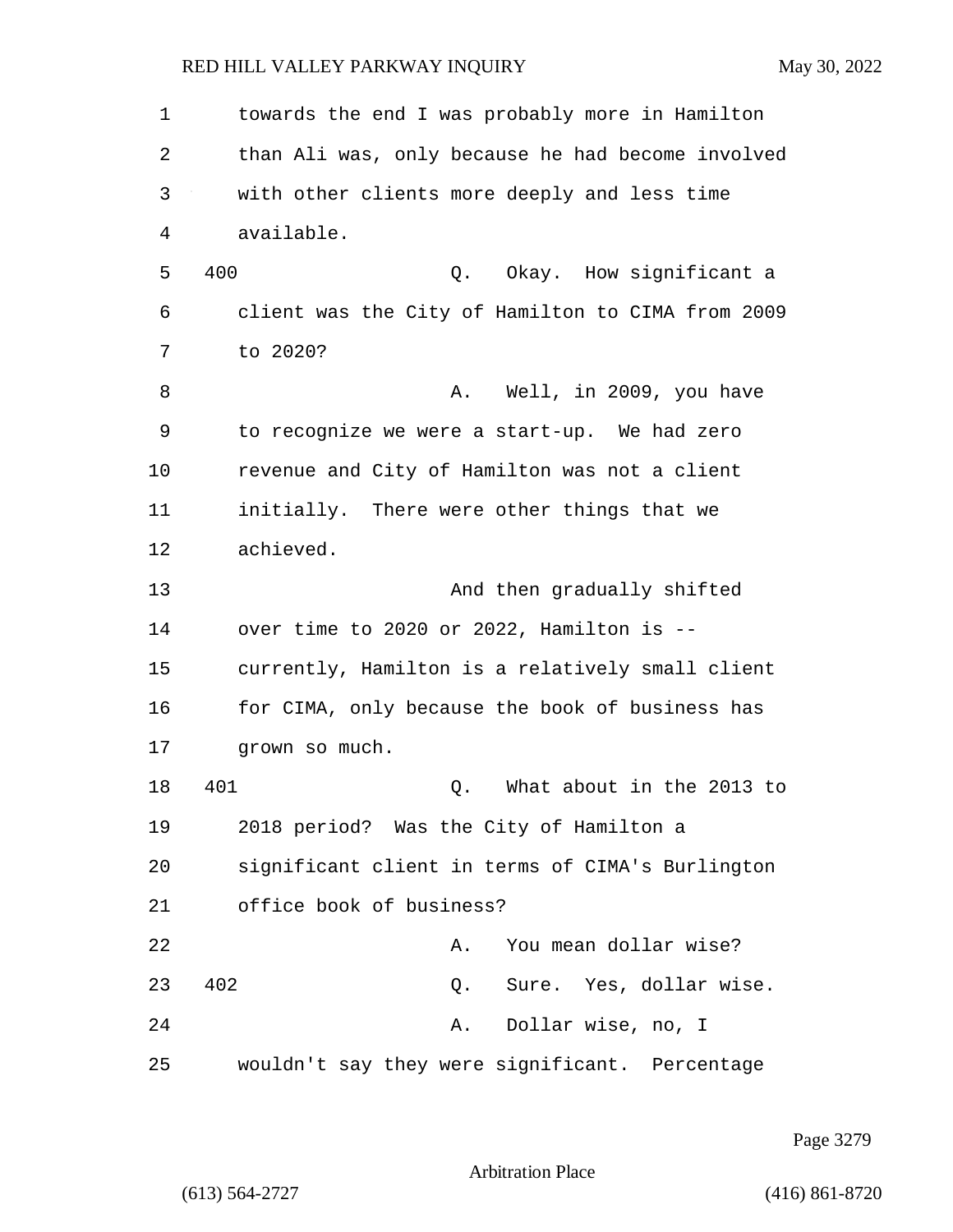| 1  | wise, perhaps 10, 15 percent of our revenue.       |
|----|----------------------------------------------------|
| 2  | 403<br>What about in terms of<br>Q.                |
| 3  | not dollar wise but in terms of the quantum of     |
| 4  | work that you were doing for them?                 |
| 5  | Relatively similar.<br>Α.                          |
| 6  | Might have been a little higher quantity of work,  |
| 7  | but there were certainly, you know, a large number |
| 8  | of clients. We worked for clients all over         |
| 9  | Ontario, Canada, and even into the U.S., and the   |
| 10 | Ministry of Transportation became a much larger    |
| 11 | client for us.                                     |
| 12 | 404<br>During your time at CIMA,<br>Q.             |
| 13 | ending in 2020, did CIMA do consulting work for    |
| 14 | the MTO?                                           |
| 15 | Α.<br>Yes.                                         |
| 16 | 405<br>What about for other<br>Q.                  |
| 17 | municipalities?                                    |
| 18 | Α.<br>Yes.                                         |
| 19 | 406<br>Q. And apart from                           |
| 20 | municipalities or government, did you have private |
| 21 | clients as well?                                   |
| 22 | A few. Not very many,<br>Α.                        |
| 23 | but several, yes.                                  |
| 24 | 407<br>Q. Okay. So, how would you                  |
| 25 | compare the importance of the relationship between |

Page 3280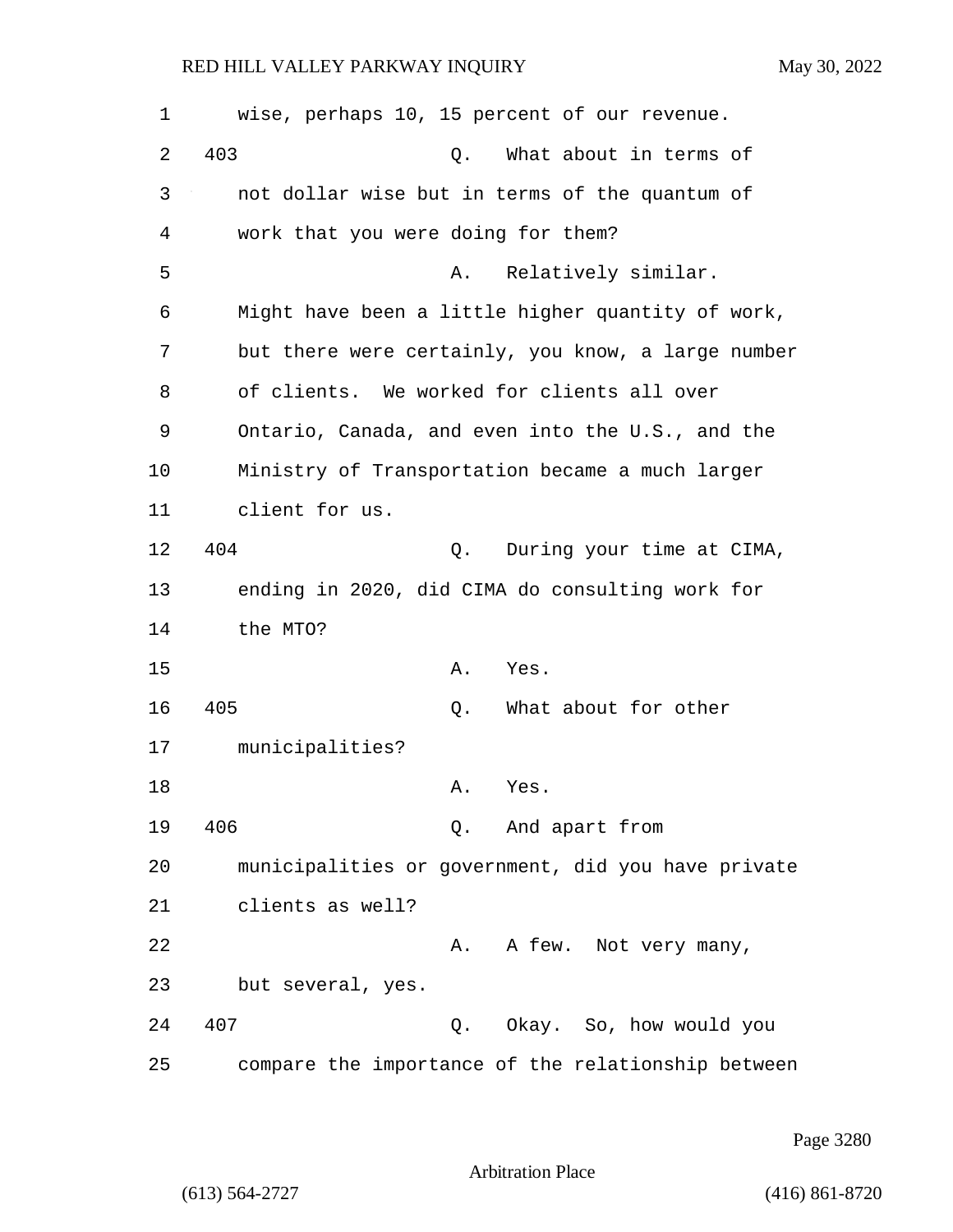| 1  | the City of Hamilton and CIMA to your other        |
|----|----------------------------------------------------|
| 2  | relationships with other municipalities?           |
| 3  | Similar, the same.<br>All<br>Α.                    |
| 4  | public sector clients are pretty similar in their  |
| 5  | operation. Each one has a slightly different, you  |
| 6  | know, approach to things, but the overall          |
| 7  | relationship was essentially the same.             |
| 8  | 408<br>In terms of your business<br>Q.             |
| 9  | development plans, let's say in 2013, did you view |
| 10 | Hamilton to be a client that you wanted to develop |
| 11 | business with and you thought you would develop    |
| 12 | business with?                                     |
| 13 | We hoped we would develop<br>Α.                    |
| 14 | business with and we're consulting engineers, so   |
| 15 | our business comes from external clients and       |
| 16 | Hamilton was certainly one of the ones that was on |
| 17 | our list. They are a relatively large              |
| 18 | municipality, geographically close to us, makes    |
| 19 | for efficient business and work, so yes, they were |
| 20 | on our list as client that we wished to have, but  |
| 21 | so were many others.                               |
| 22 | Which division of the<br>409<br>Q.                 |
| 23 | City of Hamilton typically retained CIMA to do     |
| 24 | work, either on the roster or through tender?      |
| 25 | Well, CIMA's specialty<br>Α.                       |

Page 3281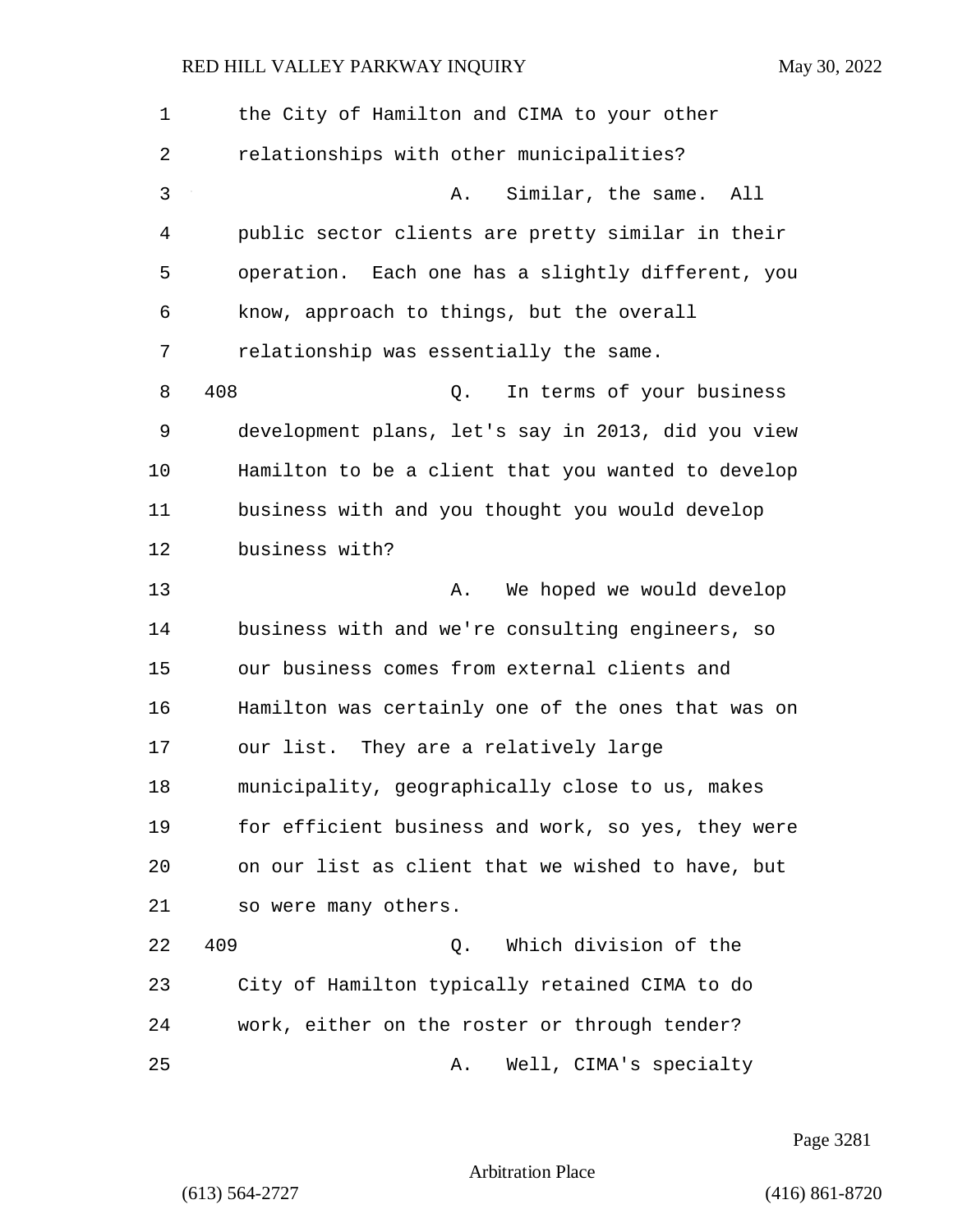| $\mathbf 1$ | was traffic safety and traffic engineering, and so |
|-------------|----------------------------------------------------|
| 2           | it was primarily what was the former traffic       |
| 3           | department and now part of the Public Works        |
| 4           | department that would be our primary client.       |
| 5           | 410<br>Okay. Who did you<br>Q.                     |
| 6           | primarily deal with at the City of Hamilton for    |
| 7           | the work that you did for them? This isn't a       |
| 8           | memory test, but any particular names.             |
| 9           | Well, one of the strong<br>Α.                      |
| 10          | contacts would have been Martin White.             |
| 11          | 411<br>And Stephen Cooper?<br>Q.                   |
| 12          | Stephen Cooper, who<br>Α.                          |
| 13          | worked for Mr. White.                              |
| 14          | 412<br>And David Ferguson?<br>Q.                   |
| 15          | Again, he was subordinate<br>Α.                    |
| 16          | to Mr. White, so, you know, they were sort of in   |
| 17          | the list in that order.                            |
| 18          | 413<br>Okay. And there anyone<br>Q.                |
| 19          | else at the City of Hamilton that pops to mind in  |
| 20          | terms of staff members that you and your team      |
| 21          | dealt with regularly?                              |
| 22          | Yeah. We worked with Ron<br>Α.                     |
| 23          | Gallo. We worked with a Brian Hughes, who was in   |
| 24          | the Public Works department. Those are just two    |
| 25          | that come to mind. There were multiple people.     |

Page 3282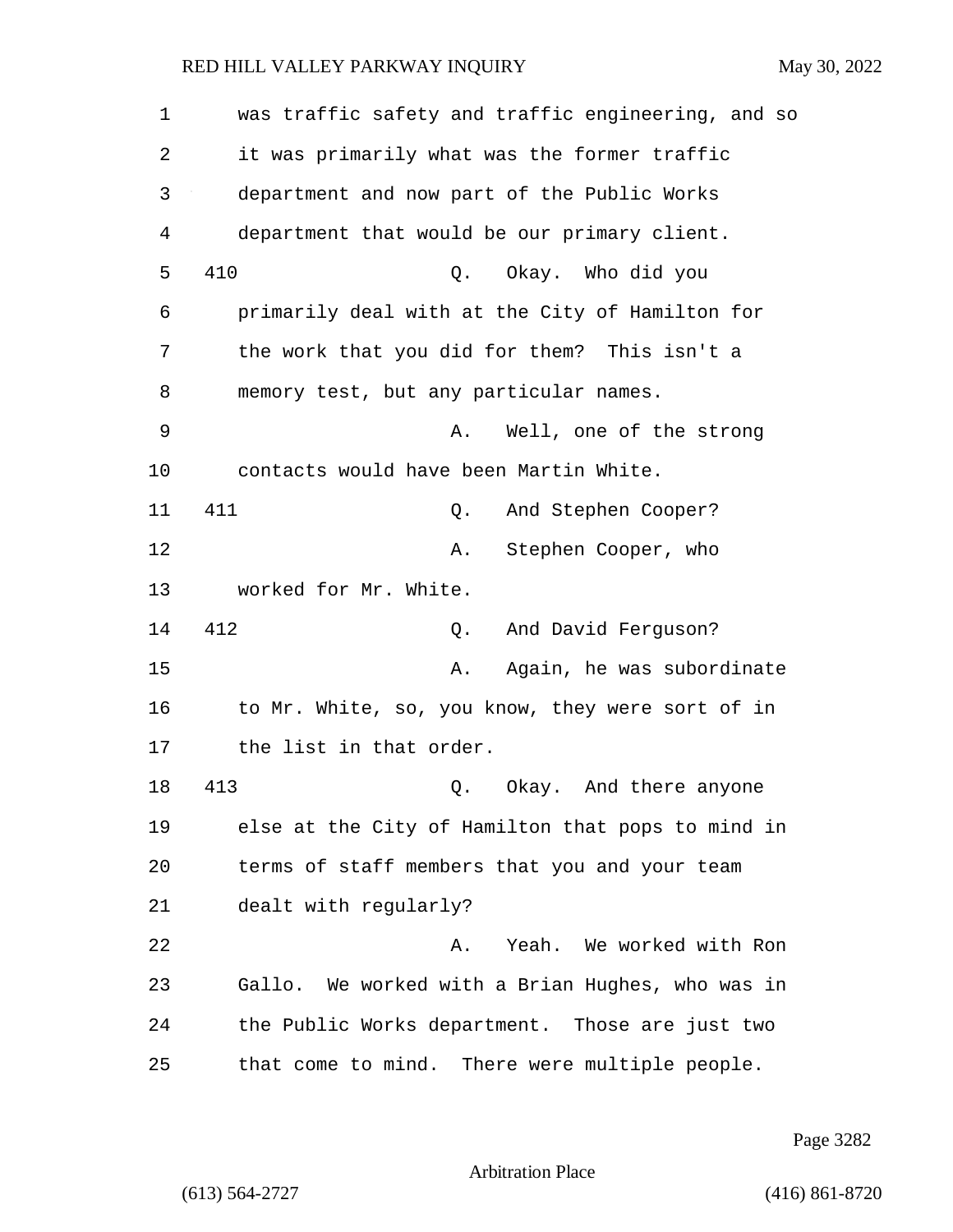1 We weren't confined to any very small group, but 2 our expertise was relatively specialized, and so 3 the departments that dealt with that would reach 4 out to us.

5 414 Q. Okay. Who did you view 6 as your client when you had a contract with the 7 City of Hamilton? Individual staff people who 8 retained you? The City as whole? The traffic 9 department? Who did you consider your client? 10 A. Well, at the high level, 11 the client is the City of Hamilton. They bring 12 the purchase order from the purchasing department, 13 but our contact is an individual in whichever 14 department has retained us, and so from a 15 practical and reality perspective, we would work 16 for an individual who was the designated project 17 manager, project lead, on the client side, so 18 that's the same in Hamilton as it would have been 19 anywhere else.

20 415 Q. I've just dropped my pen. 21 I'll just be right back. Odd thing about Zoom. 22 You mentioned earlier that 23 sometimes you received contracts from the City of 24 Hamilton's roster. Do you remember that, that you 25 said that earlier?

Page 3283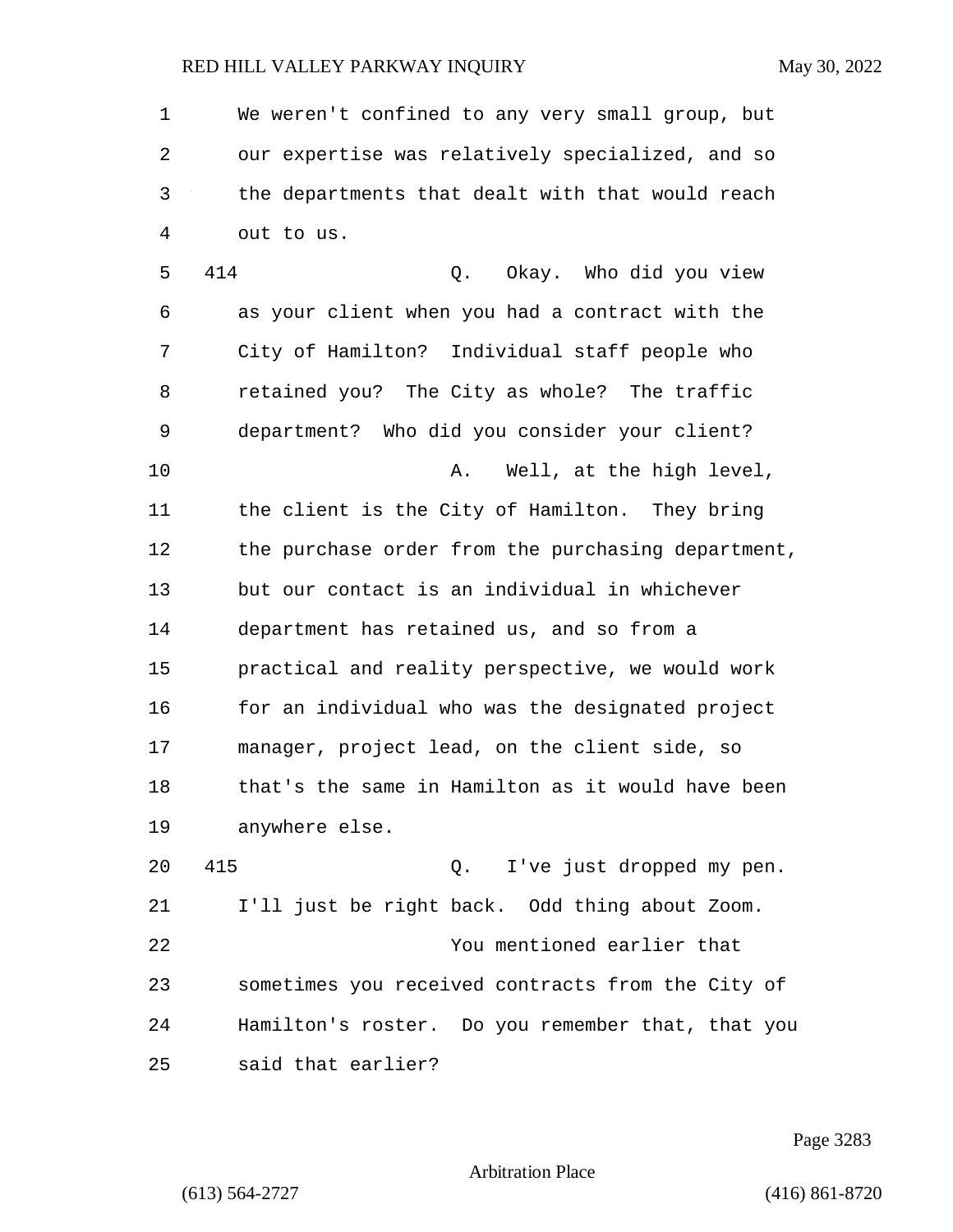| $\mathbf 1$ | Α.<br>Yes.                                         |
|-------------|----------------------------------------------------|
| 2           | 416<br>You applied to be on the<br>Q.              |
| 3           | City of Hamilton's roster of consultants?          |
| 4           | We bid to be on the<br>Α.                          |
| 5           | roster of the consultants. It was a bidding        |
| 6           | process that was carried out every couple of       |
| 7           | years.                                             |
| 8           | 417<br>Q.<br>Okay. And you were                    |
| 9           | successful in those bids?                          |
| 10          | I don't remember if we<br>Α.                       |
| 11          | were successful every time, but we certainly were  |
| 12          | successful in 2013 and beyond, yes. We were on     |
| 13          | the roster.                                        |
| 14          | 418<br>How would you find out if<br>Q.             |
| 15          | the City of Hamilton was considering assigning a   |
| 16          | project through the roster?                        |
| 17          | Through the roster<br>Α.                           |
| 18          | specifically, availability of assignments would be |
| 19          | communicated to us directly from a person, an      |
| 20          | individual, at the City who I understood was going |
| 21          | to be or was the project manager for the           |
| 22          | assignment.                                        |
| 23          | 419<br>Okay, so that you would<br>Q.               |
| 24          | receive notice of the assignment after the City    |
| 25          | had determined that you were going to be given a   |

Page 3284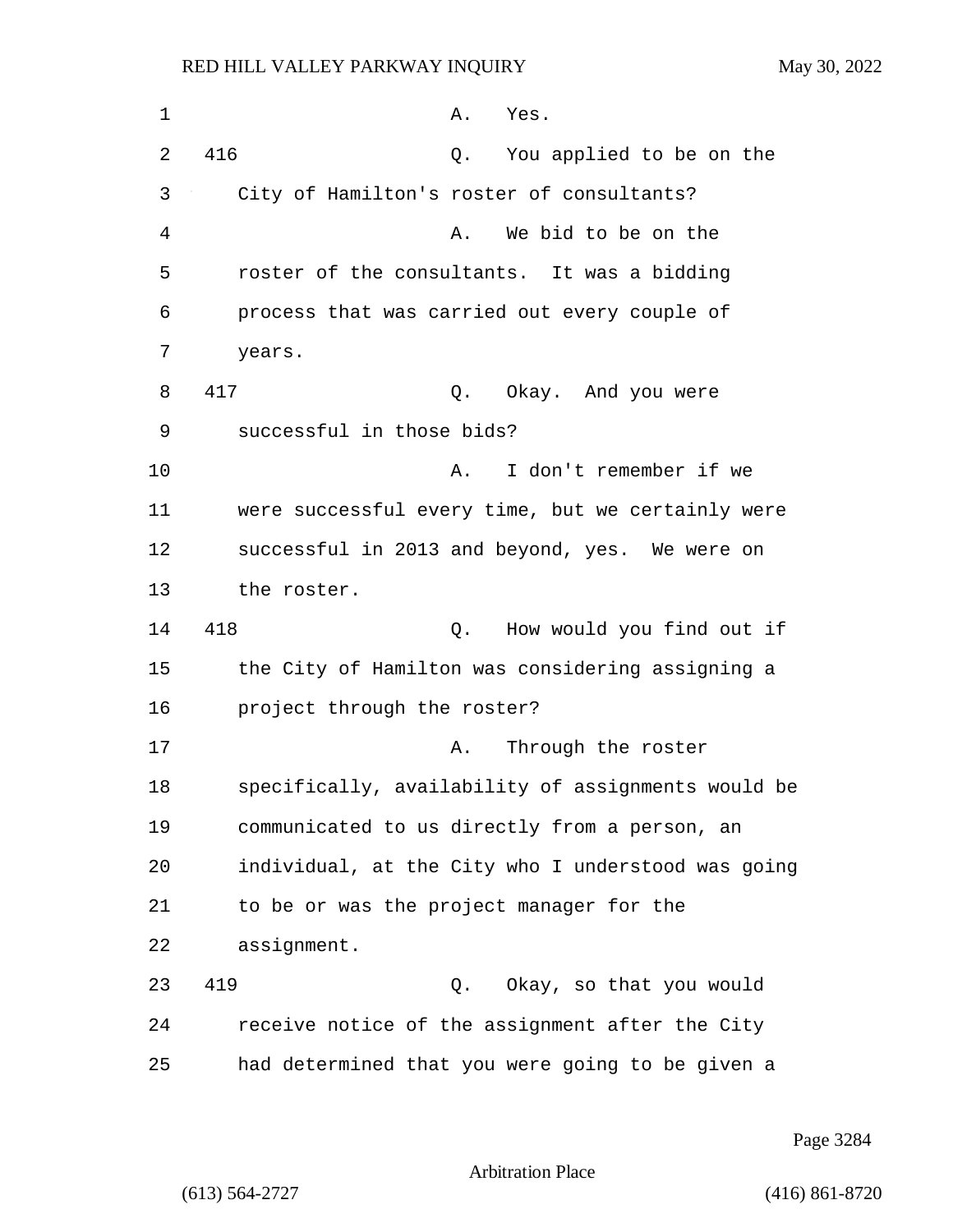| $\mathbf 1$ | roster assignment. There was no RFP process,         |
|-------------|------------------------------------------------------|
| 2           | there was no additional process, to be selected      |
| 3           | for an assignment. Is that right?                    |
| 4           | No, I wouldn't word it<br>Α.                         |
| 5           | that way. The roster process was an RFP process.     |
| 6           | Certain elements had to be submitted and were        |
| 7           | approved or perhaps pre-approved is the better       |
| 8           | terminology. That included a definition of           |
| 9           | individuals that would be available from CIMA and    |
| 10          | rates for their hourly rates and description of      |
| 11          | expertise that we were capable of. The roster        |
| 12          | indicated defined categories of areas of expertise   |
| 13          | from which consultants could be called. So, that     |
| 14          | was stage one, so you were essentially               |
| 15          | pre-approved in a roster process.                    |
| 16          | And then when an assignment                          |
| 17          | came, the normal process was either an e-mail with   |
| 18          | an attachment in the form of an RFP or request for   |
| 19          | quote document that would ask us to provide          |
| 20          | further details. It might also, however, come in     |
| 21          | the form of an e-mail or even a phone call           |
| 22          | indicating, hey, we have an assignment, you know,    |
| 23          | we're contemplating hiring CIMA for this task.<br>We |
| 24          | would like you to respond to our proposals, if       |
| 25          | definitions have been provided, so to give us a      |

Page 3285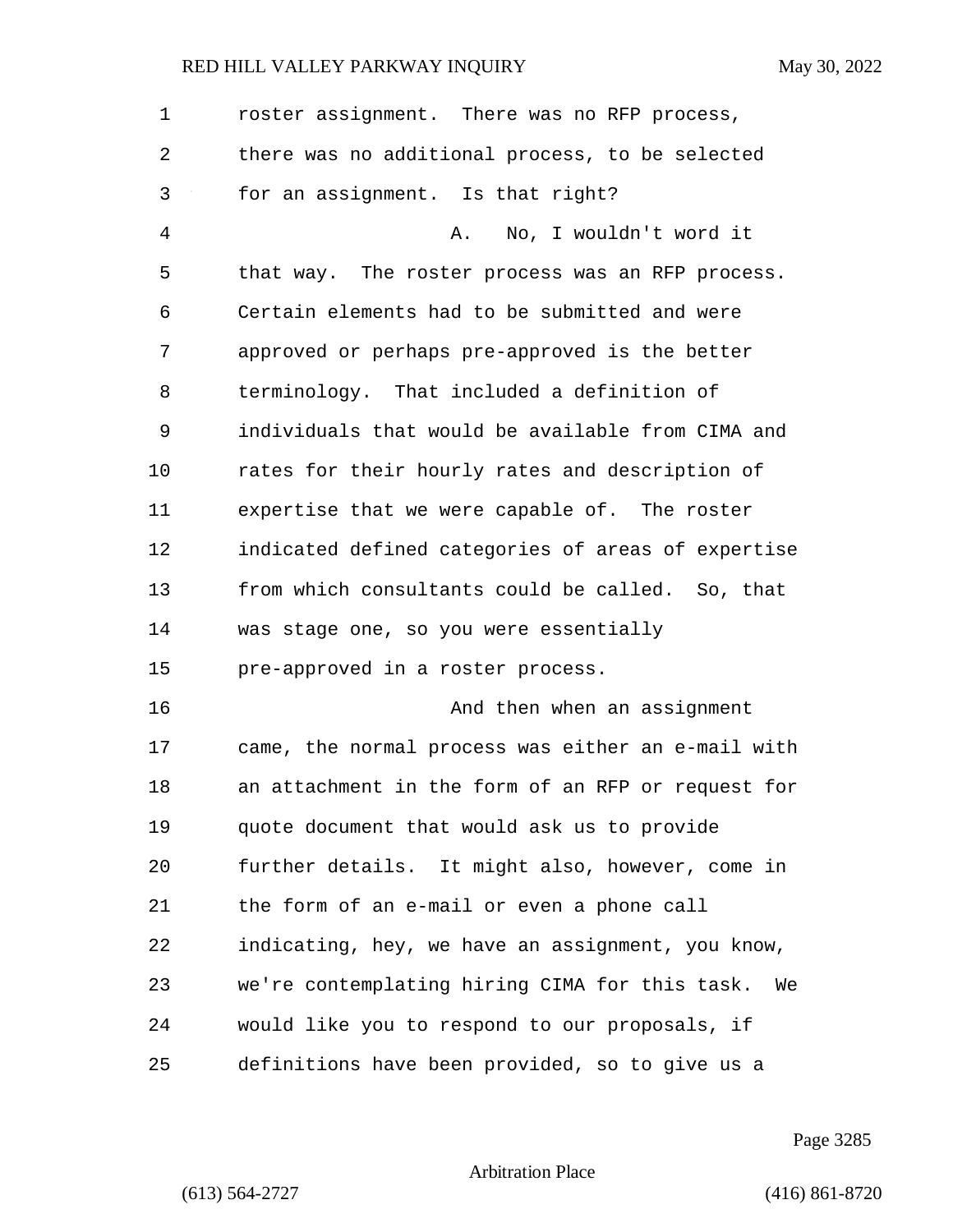1 proposal based on this conversation, discussion, 2 e-mail that would transpire. And then we would 3 submit that and await to see whether or not we 4 were accepted. 5 420 Q. Okay. Thank you for that 6 clarification. To your knowledge, once you were 7 on the roster, did that second process you just 8 described, was that competitive in that the City 9 would be sending out those same requests for 10 quotations to multiple entities on the roster, to 11 your knowledge? 12 **A.** I had no idea. We would 13 receive a request and we would make a submission, 14 but I did not know whether the City was seeking 15 other quotations, proposals, for the suggested 16 work, so I was never aware. 17 421 Q. Okay. I'm going to ask 18 you some questions about the way that CIMA 19 maintains its version control on its reports. Is 20 there a standard method for denoting a final 21 version of a report that City uses? 22 A. Not per se. The 23 numbering process that we use gives an indication 24 of documents that are being worked on internally 25 and with separate notation, different notation,

Page 3286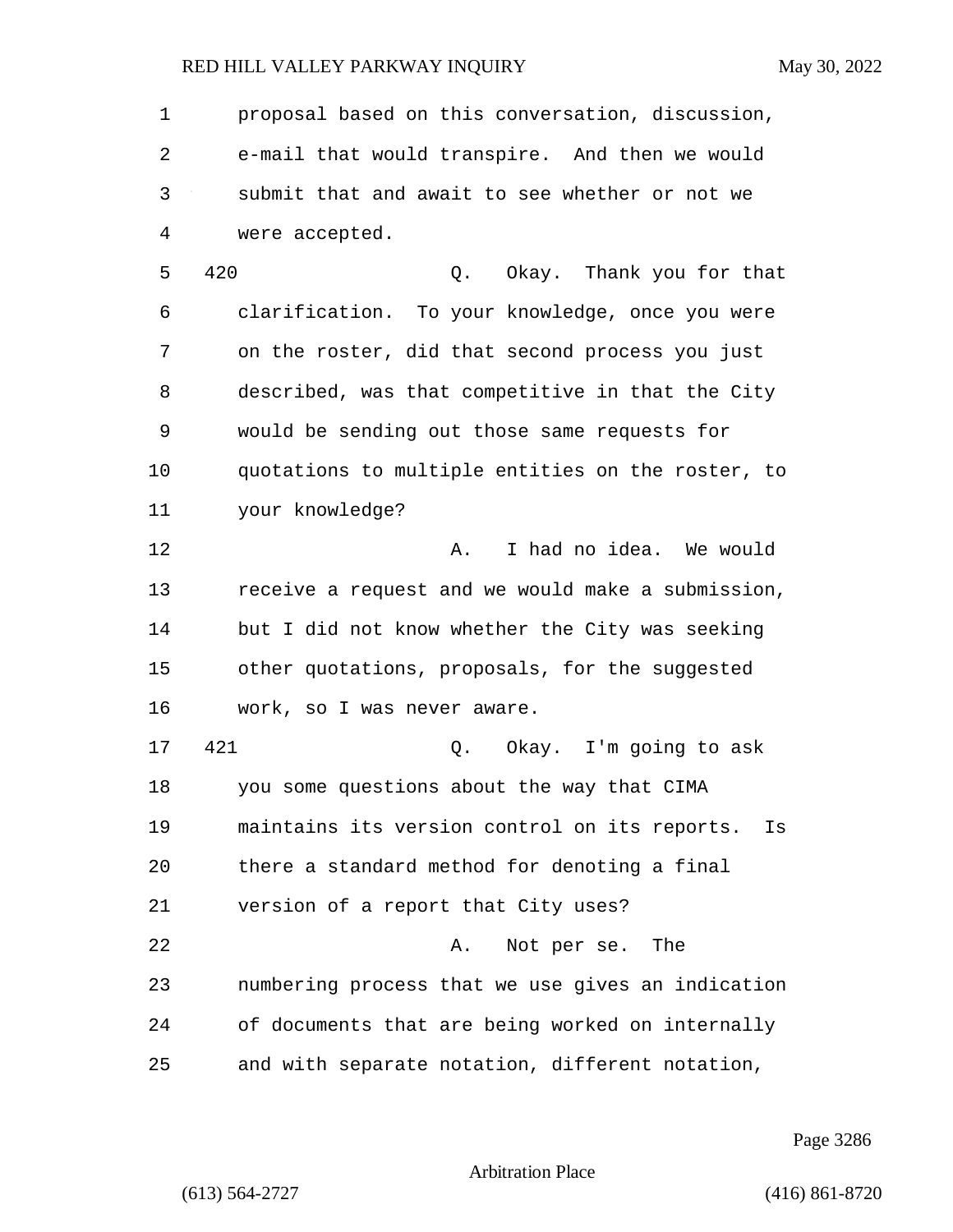| 1              | when documents are sent out of the company to a    |
|----------------|----------------------------------------------------|
| 2              | client, so we know internal versus external        |
| 3              | distribution. But there was no, you know,          |
| $\overline{4}$ | specific marker that said this is the final.<br>An |
| 5              | externally sent document could be in whatever      |
| 6              | stage of its life. It may not -- just because      |
| 7              | it's gone out doesn't mean it is the final         |
| 8              | document, although when we send something out to a |
| 9              | client, our intent was that it's a product meeting |
| 10             | a requirement that the client has requested.       |
| 11             | 422<br>Okay. Even if you didn't<br>Q.              |
| 12             | use some sort of coding for denoting that          |
| 13             | something was final, would you include something   |
| 14             | that said the word "final" when you were sending   |
| 15             | out a version you viewed to be final?              |
| 16             | Some individuals would.<br>Α.                      |
| 17             | We tried not to. We had an internal numbering      |
| 18             | system, but it certainly got adapted on the fly.   |
| 19             | 423<br>Q. Okay. My question was                    |
| 20             | more about the use of the word "final." Just so    |
| 21             | that I'm clear, was it the standard practice when  |
| 22             | CIMA viewed a report to be final that they would   |
| 23             | call it using the word "final" on the draft of the |
| 24             | report?                                            |
| 25             | No, I would not say<br>Α.                          |

Page 3287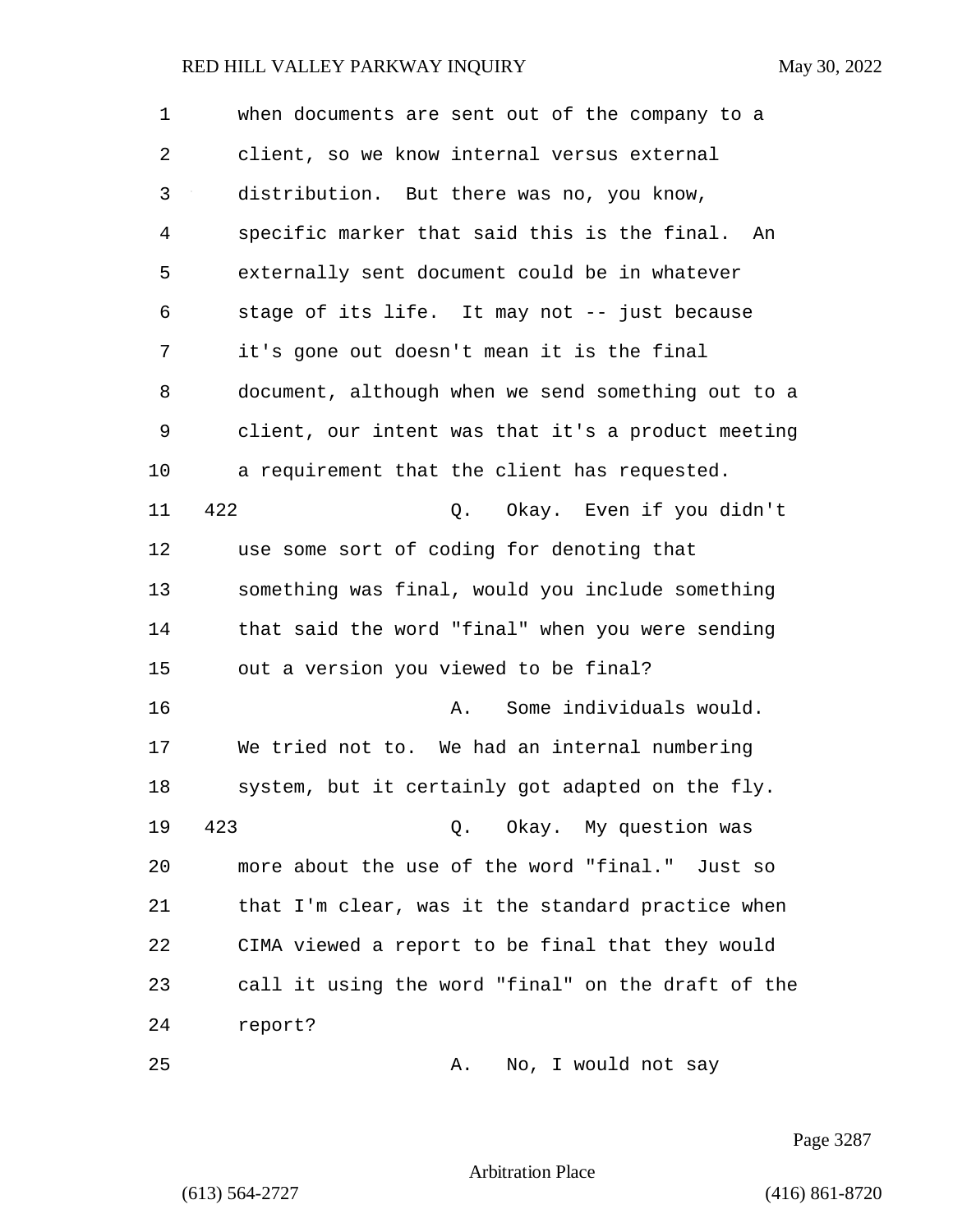| $\mathbf 1$ | CIMA's standard practice was to do that. It may    |
|-------------|----------------------------------------------------|
| 2           | certainly have been done and I would anticipate    |
| 3           | that if the word "final" was attached to it, it    |
| 4           | was potentially with the understanding that we     |
| 5           | were complete. But if the client identified an     |
| 6           | error in a report, then, you know, the correction  |
| 7           | would be made. So, you know, just because it said  |
| 8           | final on it, we didn't cross our hands and say no. |
| 9           | 424<br>Okay. Once CIMA had<br>Q.                   |
| 10          | issued a final report, does it typically have an   |
| 11          | ongoing role with a project?                       |
| 12          | With the client?<br>Α.                             |
| 13          | 425<br>Yeah, with the client in<br>Q.              |
| 14          | respect of the content of that report.             |
| 15          | Typically, no.<br>Α.                               |
| 16          | 426<br>Maybe put differently,<br>Q.                |
| 17          | CIMA does consultation work. It doesn't do         |
| 18          | implementation work. Is that right?                |
| 19          | A. Correct. As a                                   |
| 20          | consultant, we would provide consulting            |
| 21          | engineering services to the client, and the client |
| 22          | then does with the report that we have provided    |
| 23          | them what they wish, you know? Yeah. I'll leave    |
| 24          | it there.                                          |
| 25          | 427<br>Okay. Thank you.<br>I'm<br>Q.               |

Page 3288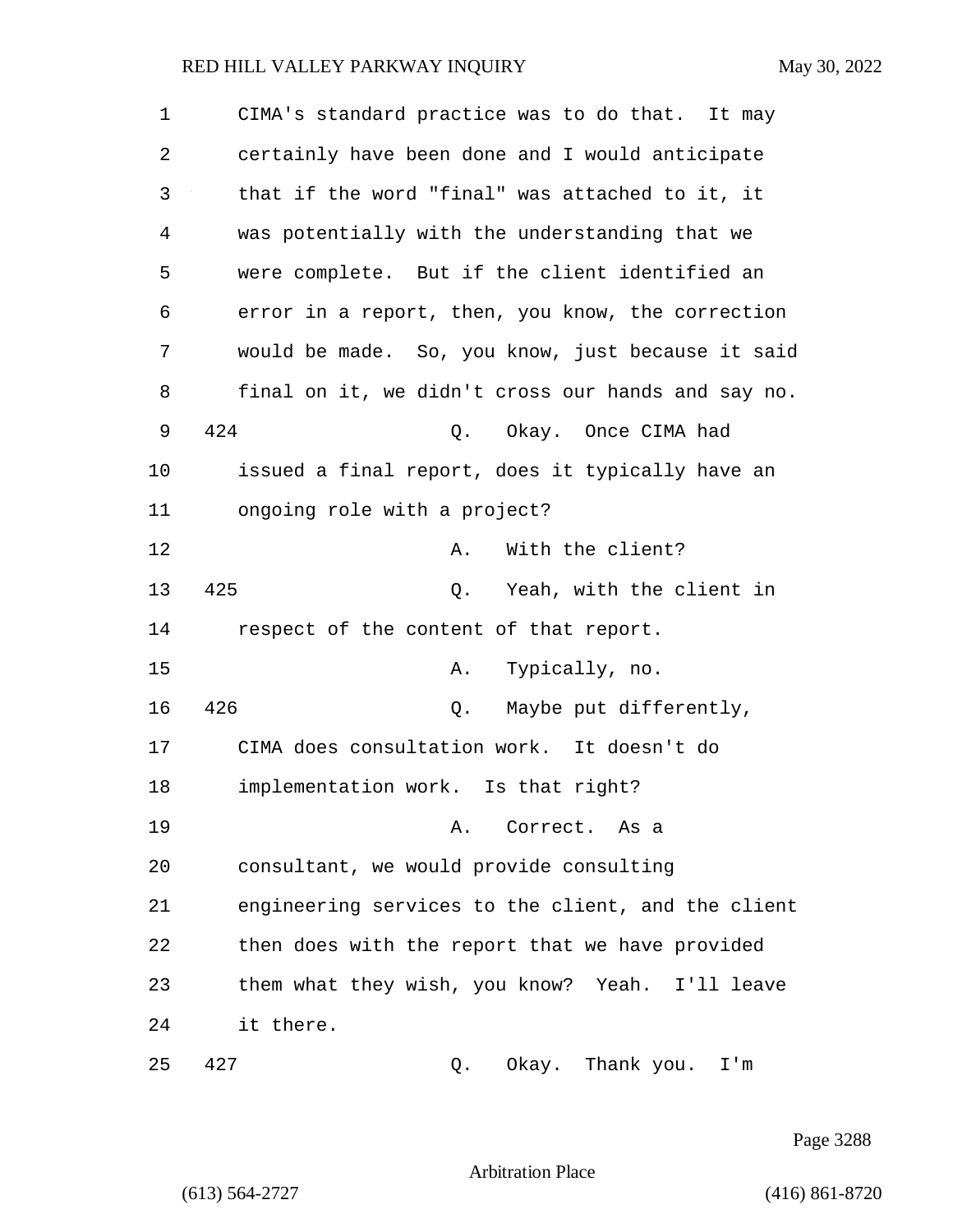1 going to ask you some questions now about the 2013 2 CIMA report that I think is otherwise called the 3 Red Hill Valley Parkway Safety Review. 4 A. Yes. 5 428 Q. Do you remember that 6 project? 7 A. I understand the report 8 you're referring to, yes. 9 429 Q. Who was the lead at CIMA 10 assigned to that project? 11 A. Initially it was 12 Mr. Hadayeghi. 13 430 Q. What was your day-to-day 14 role on the project? 15 A. Initially, not very much. 16 I became involved as the report was being reviewed 17 and asked to assist in the review and ended up 18 becoming a cosignatory to the report. 19 And, sorry, just to back up 20 half a step, when you said who was responsible, I 21 was assuming you were meaning the responsible 22 partner. 23 431 Q. Yes. I said who was the 24 lead, but yes, who was the responsible partner? 25 A. Yeah. My answer remains

Page 3289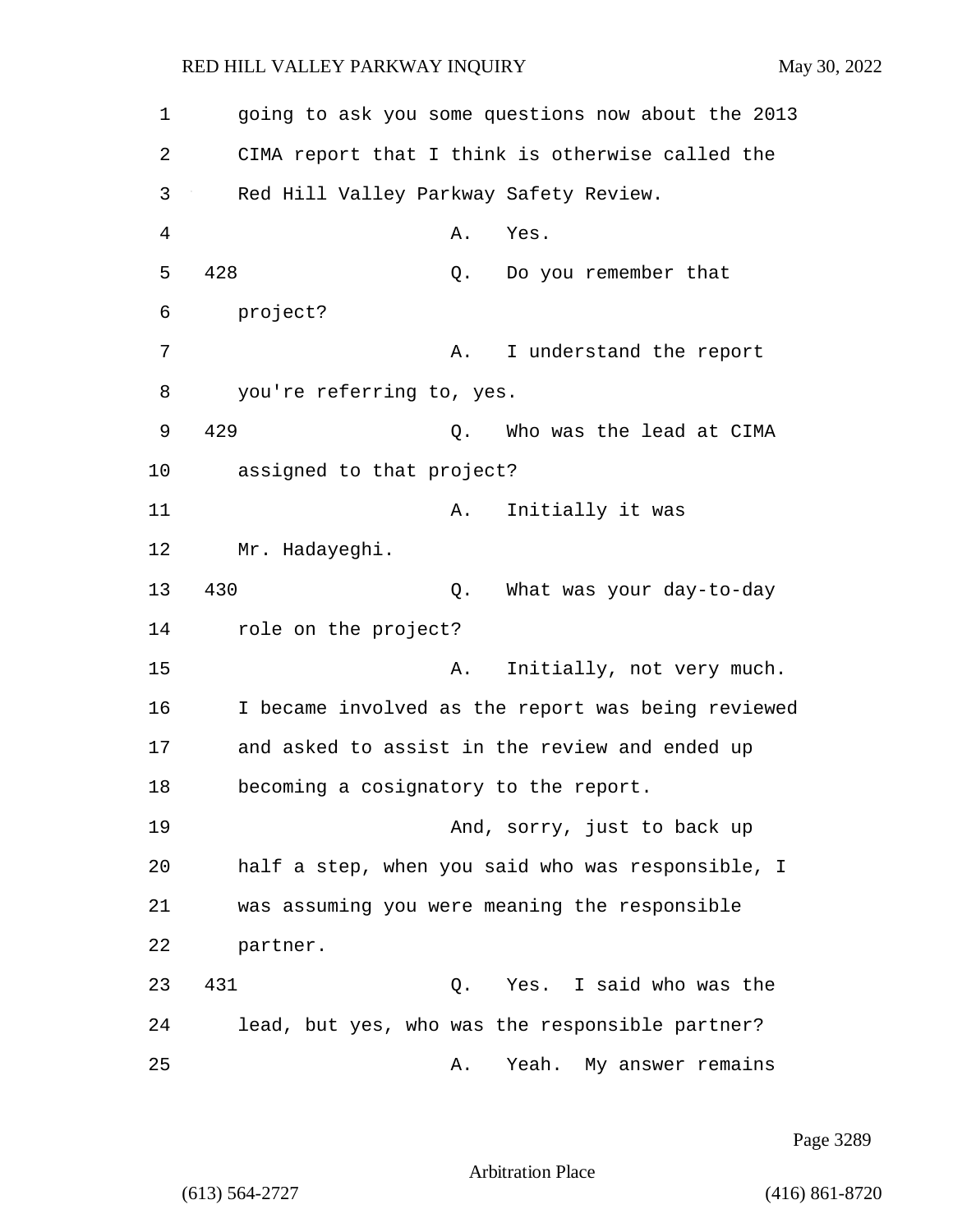1 the same. 2 432 Q. Okay. You said initially 3 it was not you, but over time would you agree that 4 you became the primary responsible partner dealing 5 with this project? 6 **6** A. Yes. I think the role 7 expanded and I became at least a co-lead, using 8 your term, on the assignment with Mr. Hadayeghi, 9 Dr. Hadayeghi. 10 433 Q. Did you conduct any of 11 the data analysis that went into the eventual 12 report? 13 A. The actual 14 number crunching? 15 434 Q. Yes, the actual 16 number crunching. 17 A. Not myself, no. 18 435 Q. Did you have a role in 19 drafting responsibility for the final report? I'm 20 not talking about editing, but the actual first 21 drafting of it. 22 A. Certainly a first 23 drafting of it. The first drafts were put 24 together by a team of staff. Typical for most of 25 our reports, there would be multiple individuals

Page 3290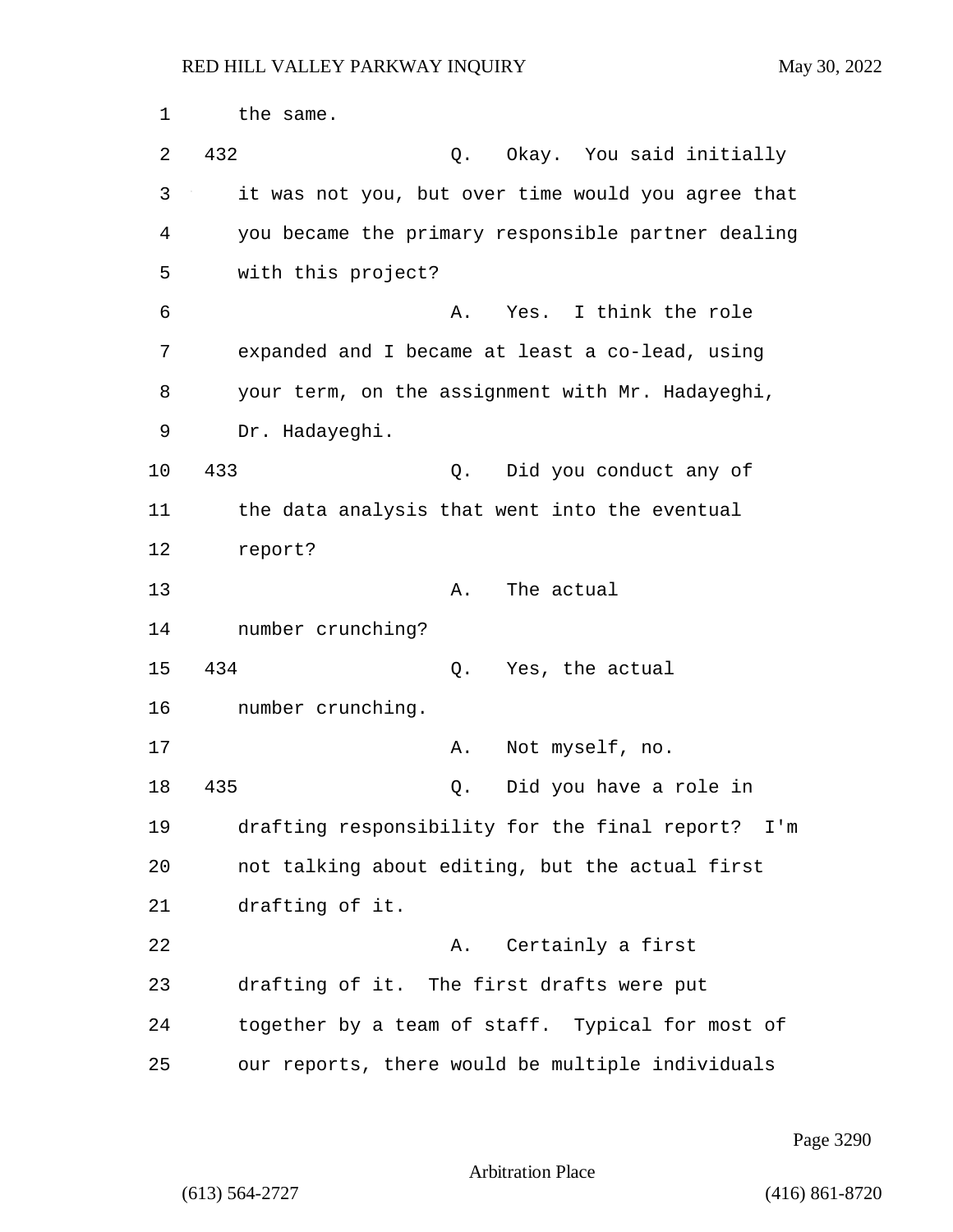1 involved, assigned various components of the 2 assessment and analysis, and on the internal 3 workings, they would contribute their component to 4 a preparation of the, you know, very first drafts 5 of putting the report together. 6 436 Q. Okay. What, then, was 7 your role as a co-responsible partner or 8 responsible partner? 9 A. Well, in the 2013 report, 10 I became involved as we were getting to the point 11 of issuing a report to the client, so I was 12 involved in that review prior to the version that 13 was going to be sent out the door to the client. 14 437 Q. Who was the primary point 15 of contact with the City from CIMA's perspective? 16 Who within CIMA was the primary point of contact? 17 A. Well, it started out as 18 Maurice Masliah and then that transitioned to 19 Brian Applebee. So, for all intents and purposes, 20 Brian Applebee was the primary contact and lead 21 from -- internal project manager, CIMA's project 22 manager. 23 438 Q. Why did Mr. Applebee fill 24 that role? 25 A. Sorry, why?

Page 3291

Arbitration Place

(613) 564-2727 (416) 861-8720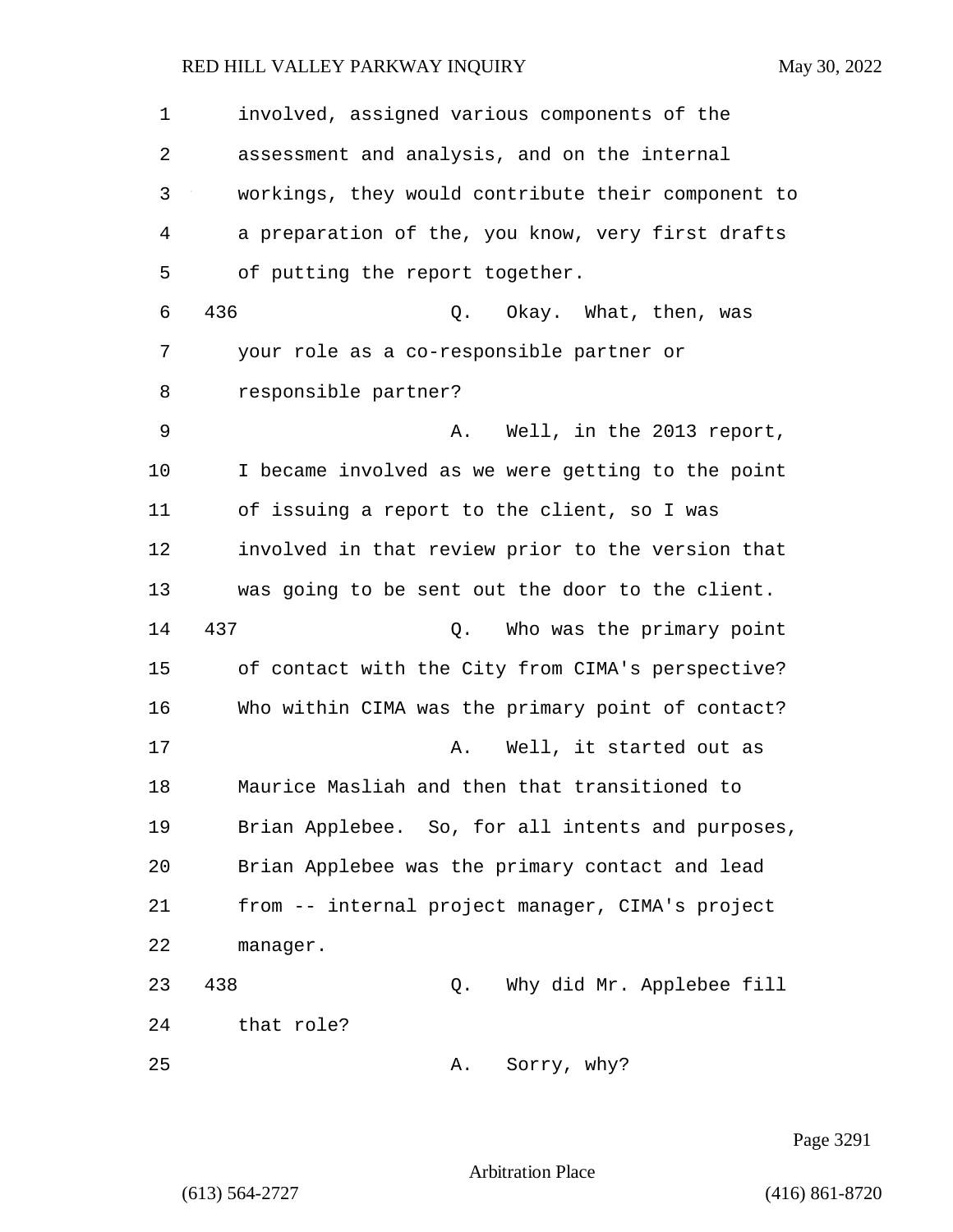| 1  | 439<br>Q.<br>Yes.                                  |
|----|----------------------------------------------------|
| 2  | Because he had capability<br>Α.                    |
| 3  | of managing some of the technical issues. He was   |
| 4  | knowledgeable in the subject matter. Mr. Applebee  |
| 5  | had worked for Hamilton at one point in time, so   |
| 6  | he had a bit of knowledge about the location, the  |
| 7  | physical location of the study. I would say all    |
| 8  | of those combined were part of the reason why he   |
| 9  | was an appropriate choice.                         |
| 10 | 440<br>Q. Thank you. Registrar,                    |
| 11 | could you turn up HAM426, please. Thank you.       |
| 12 | So, this is a March 12, 2013                       |
| 13 | document. It's on CIMA letterhead. Registrar,      |
| 14 | can you scroll down to the last image in this      |
| 15 | document, please. It's not short. Sorry, pardon    |
| 16 | me. Go back up one more. Thank you.                |
| 17 | So, we'll go through the                           |
| 18 | content here, but just so that you can see, this   |
| 19 | is a request for quotation and it's signed by you. |
| 20 | Why was it signed by you rather than another       |
| 21 | partner? You had said Dr. Hadayeghi was, sort of,  |
| 22 | started off but you're signing it. Is there        |
| 23 | any $--$                                           |
| 24 | I can't recall exactly<br>Α.                       |
| 25 | why I signed it. Frankly, it might have been       |

Page 3292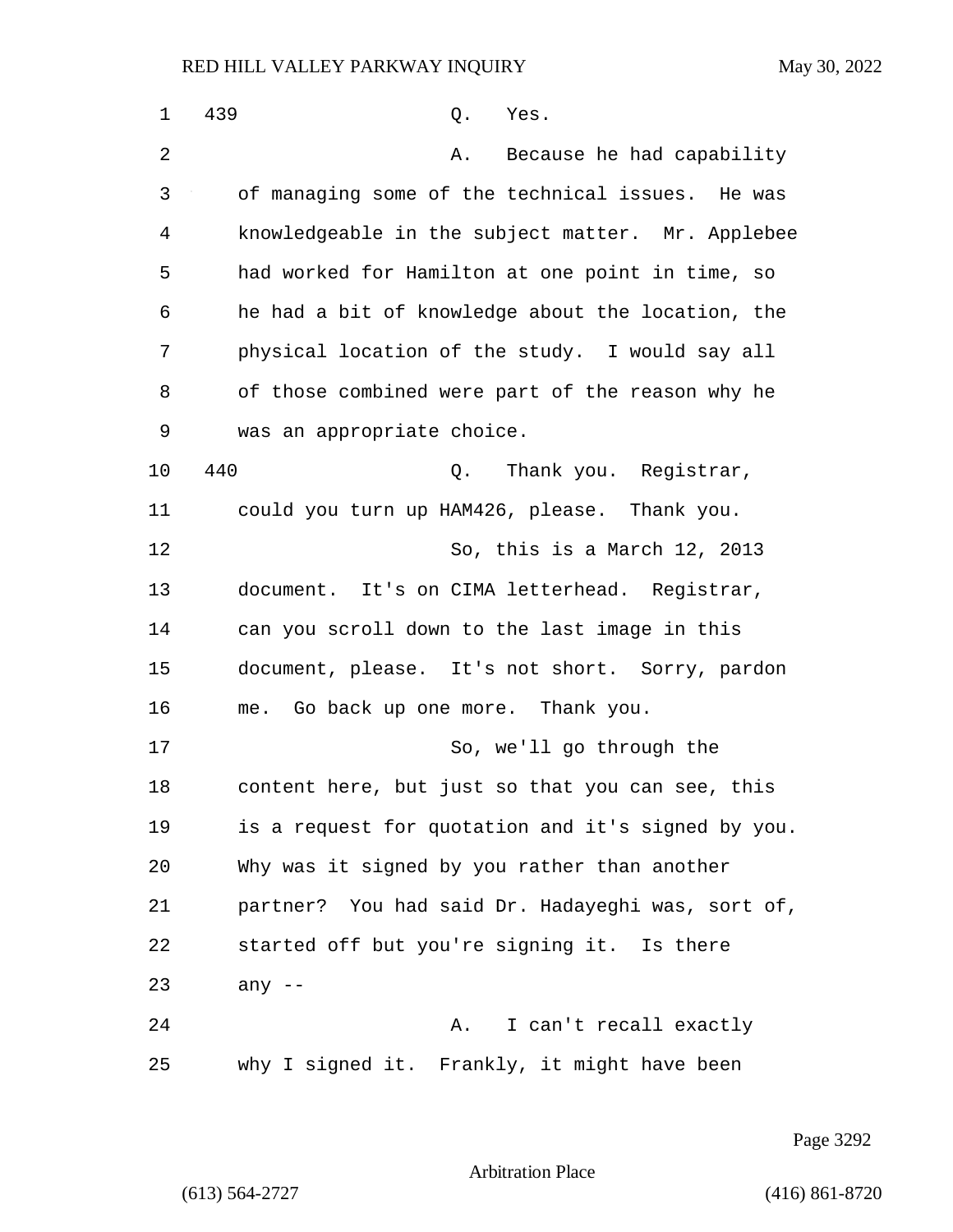1 availability. 2 441 Q. Sure. Okay. Registrar, 3 can you go back up to image 1, please. Did you 4 draft this request for quotation yourself? 5 A. Not to my recollection, 6 no. 7 442 Q. Would you have reviewed 8 it before it was sent out? 9 A. Yes. 10 443 Q. So, you'll see that this 11 is March 12 and just in the very first paragraph 12 under the re:line, it's: 13 "In response to your 14 **14 request for the above** 15 noted, CIMA is pleased to 16 **present this letter of** 17 quotation that lends our 18 understanding of the 19 assignment, summarizes 20 our proposed work plan 21 and presents our proposed 22 schedule and project 23 fee." 24 And you'll see it is directed 25 to, just above that, Mr. Cooper and Mr. Gallo at

Page 3293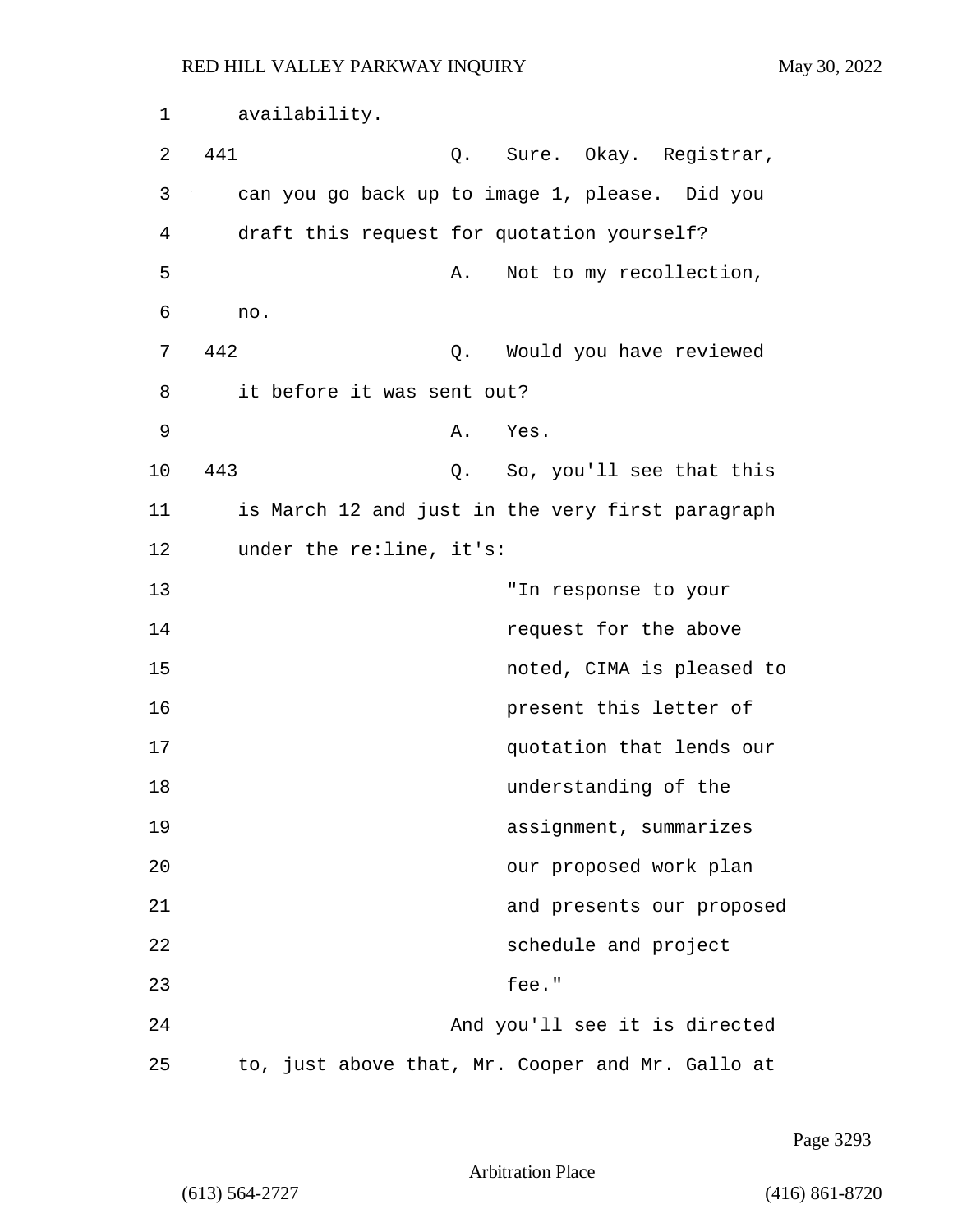1 the City. 2 I'm going to turn you now to a 3 notebook. Registrar, can you call up CIM22409, 4 please. Just stopping here before we get to that 5 the content, is this your handwriting? 6 A. Yes. It's a page from my 7 notebook. 8 444 Q. Over the course of the 9 inquiry, you provided a number of excerpts of your 10 notebook. Is that right? 11 A. Yes, as requested. 12 445 Q. Thank you. And is it 13 fair to say that your practice was to take notes 14 in respect of events that happened in your 15 notebook on the day that is referenced? The day 16 that things happen, you make a note on that same 17 day. Is that right? 18 A. I would try to, yes. 19 446 Q. So, here, on the 20 left-hand side, it says, "Hamilton, Red Hill, 21 BP30." 22 That pink highlighting, was 23 that for identification for the inquiry, the 24 highlighting itself? 25 A. I don't think so. I

Page 3294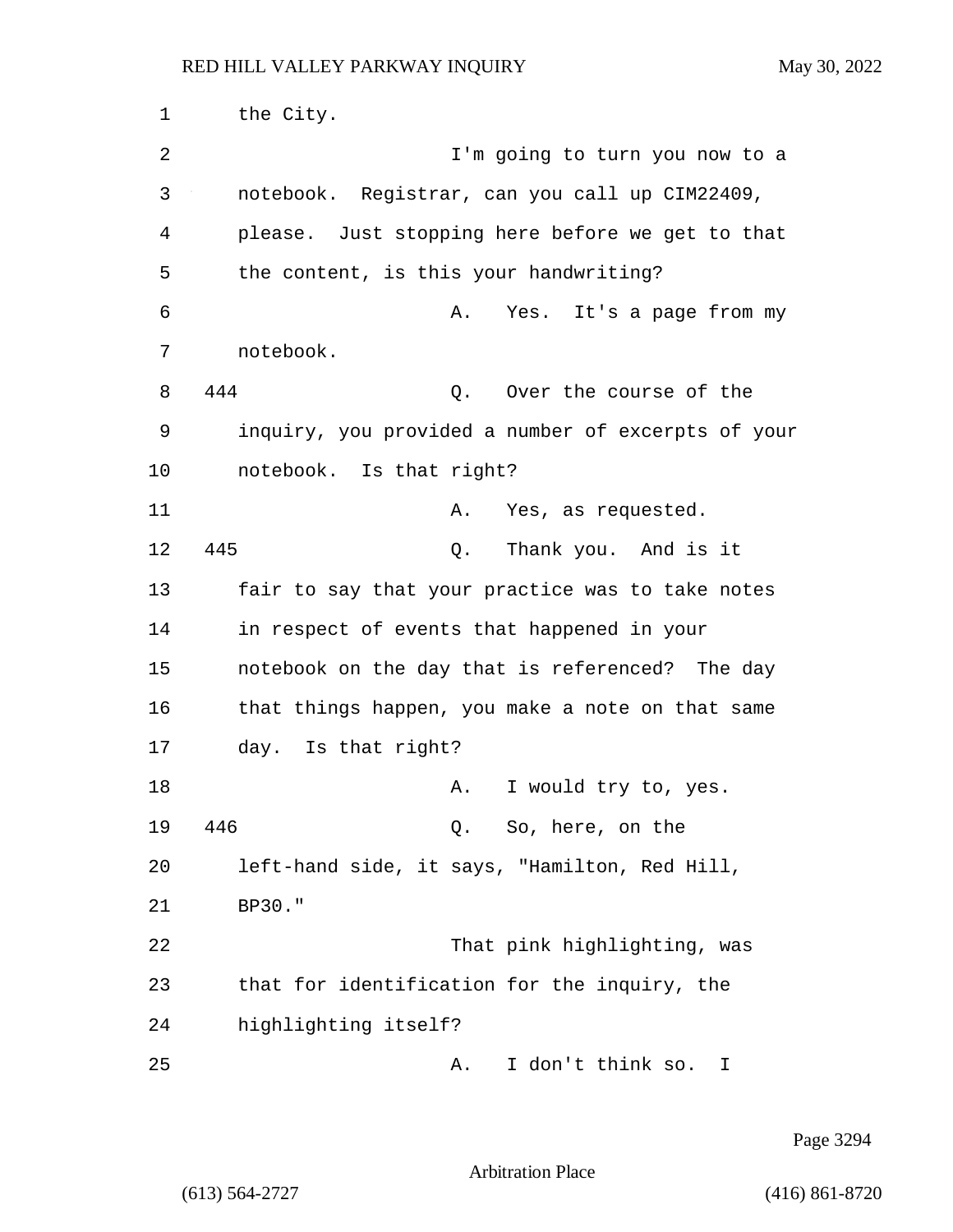1 believe it's probably for marking to the 2 timesheet. 3 447 Q. Okay. So, you'll see up 4 in the left-hand corner this is March 11, so it's 5 a couple of days before the quotation we were just 6 looking at and you'll see on the left-hand side it 7 says "Red Hill, Hamilton, Red Hill," and it says 8 "Steve, Hamilton, Ron Gallo, Hamilton." 9 Am I correct that you had a 10 call with Steve and Ron Gallo in advance of 11 preparing the quotation? 12 **A.** Either a -- either it was 13 an e-mail initially or there was either a phone 14 call or a physical meeting. I don't remember 15 which. I don't know if this reflects the physical 16 meeting or a telephone call, conference. 17 448 Q. Okay. I have some 18 additional documents I'll take you to that might 19 assist with that, but it was some interaction with 20 Mr. Gallo and Mr. Cooper that led to these notes. 21 Is that fair? 22 A. Yes. Ron Gallo is listed 23 and Steve refers to Steve Cooper. 24 449 Q. Okay. You'll see that 25 the next bullet point under their names says,

Page 3295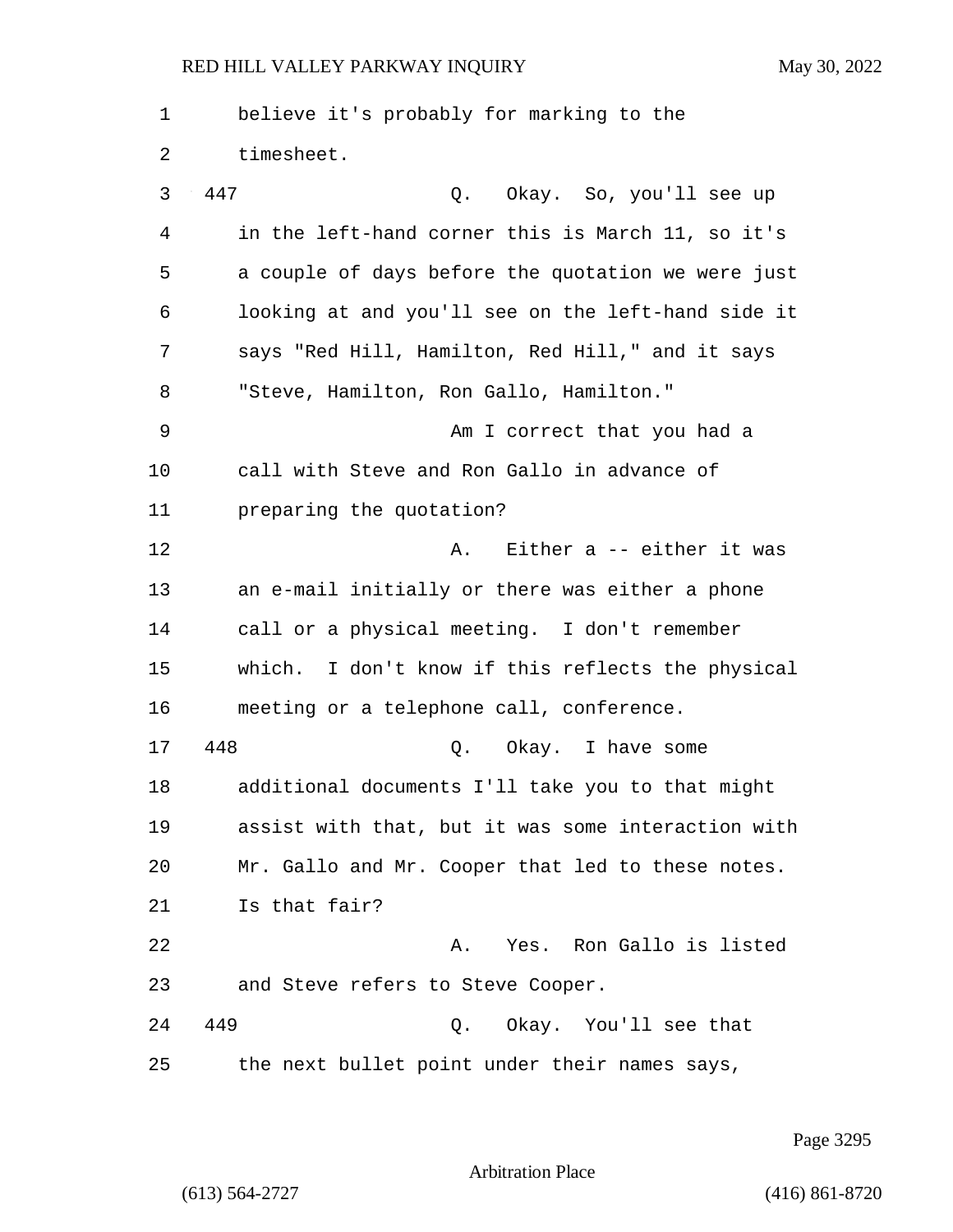1 "Motion from council wording." Did you understand 2 that the quotation you were going to provide was 3 in respect of a project requested through a motion 4 from council? 5 A. I'm not sure I fully 6 understood it. I scribbled the note, so there 7 must have been some reference to that. 8 450 Q. Okay. Are you saying 9 you're not sure you fully understood my question 10 because of the complicated way I asked that, or 11 you weren't fully sure if this request was 12 pursuant to a motion from council or not? 13 A. The latter. 14 451 Q. Okay. Did you see a copy 15 of a motion resolution from council or a committee 16 of council at any time before you completed the 17 project? 18 A. Before we completed the 19 project? 20 452 Q. Yeah. 21 A. Yes. I'm not sure we saw 22 the motion. We saw content that related to a 23 more -- provided more clarity, I guess I would 24 say, with respect to a motion. 25 453 Q. Okay. Going up to the

Page 3296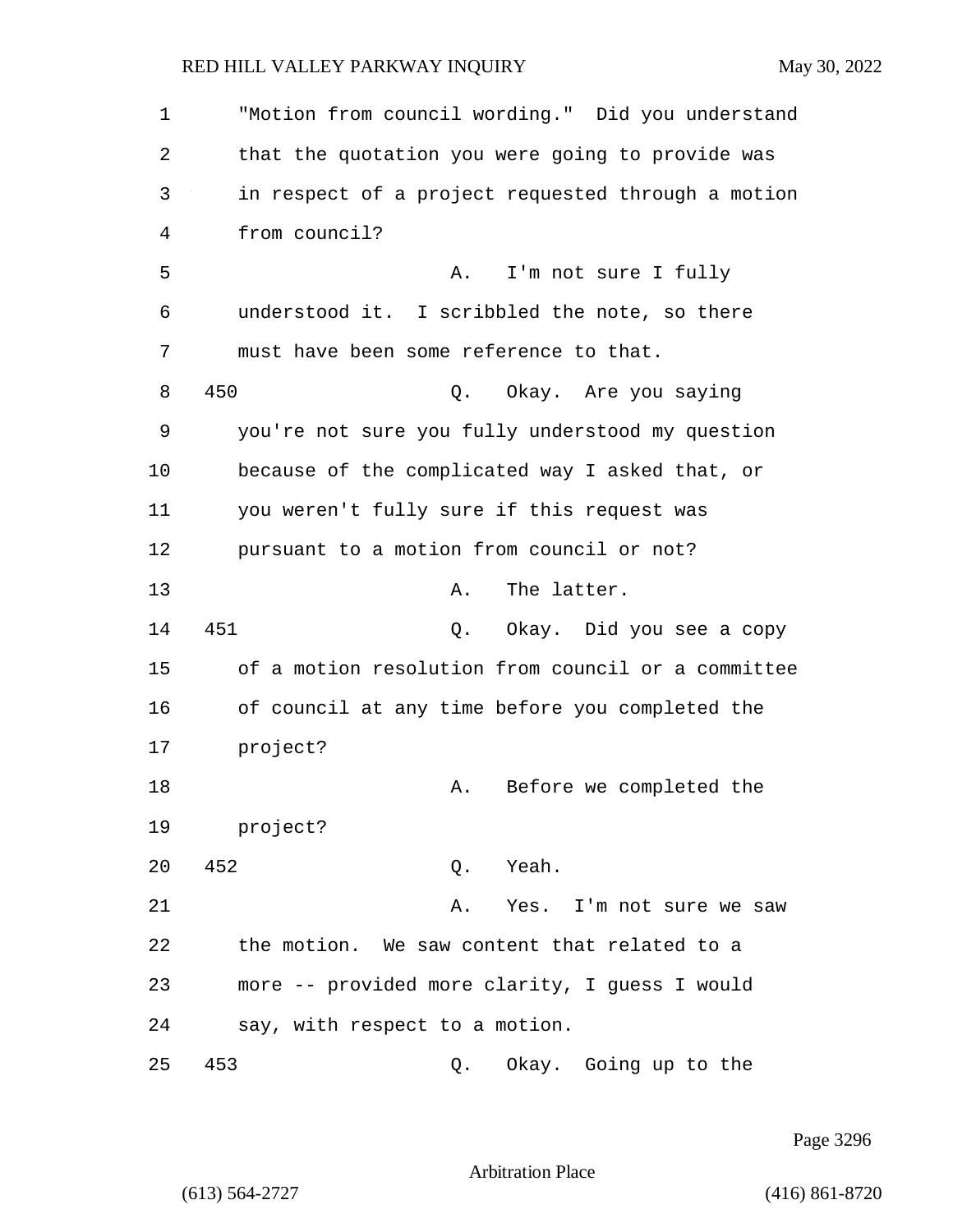| $\mathbf 1$ | right-hand side in the box that is under the 7,    |
|-------------|----------------------------------------------------|
| 2           | that's helpful. Registrar, I'm not sure if you     |
| 3           | can actually highlight on this document, but if    |
| 4           | you can, way up on the top on the right-hand side  |
| 5           | where it says Broad Safety Audit, up there, I'm    |
| 6           | just trying to orient you to where we are, you     |
| 7           | don't have to pull that up, but thank you, so      |
| 8           | that's where we're looking.                        |
| 9           | There's a box that says                            |
| 10          | "Lighting, parking, signing," and it has a square  |
| 11          | around it. Did you understand this to be the       |
| 12          | three things that Mr. Cooper and Mr. Gallo were    |
| 13          | seeking CIMA's expertise on?                       |
| 14          | I was quoting their<br>Α.                          |
| 15          | words, so that's the -- I'm not sure who, but      |
| 16          | somebody quoted that and I believe there's an      |
| 17          | e-mail from Mr. Cooper at some place that mentions |
| 18          | the same three words, so that's why it's listed in |
| 19          | our proposal, as you can see from the previous     |
| 20          | document.                                          |
| 21          | 454<br>Q. Registrar, can you go to                 |
| 22          | CIM9208, please, and if you can go down to         |
| 23          | image 2, please.                                   |
| 24          | Actually, I think it's                             |
| 25          | probably image 3. Pardon me. It's over two         |

Page 3297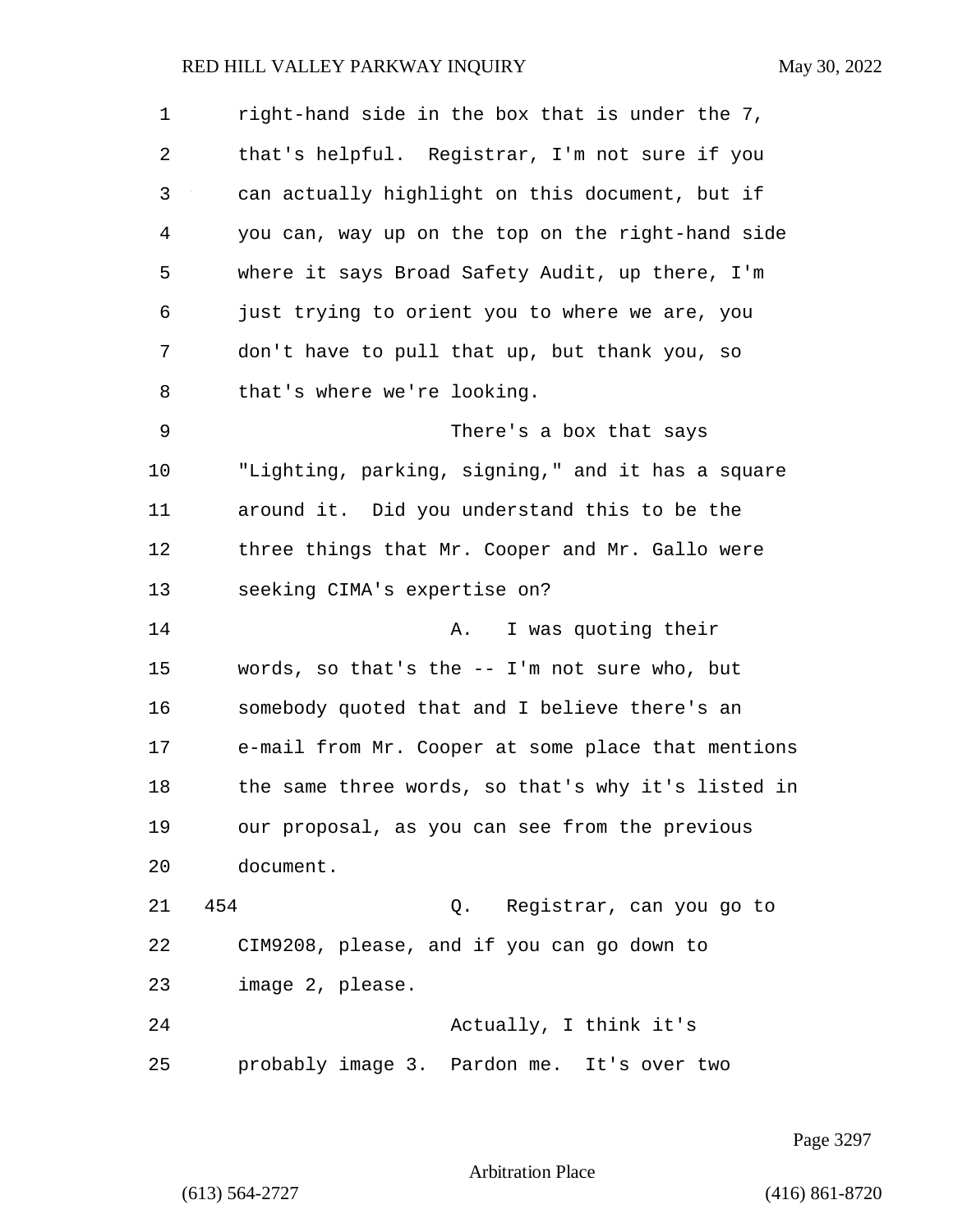| 1  | pages, so you can't entirely see it, but at the   |
|----|---------------------------------------------------|
| 2  | top of this page is an e-mail from Mr. Cooper to  |
| 3  | Mr. Applebee and it's series of e-mails. Is this  |
| 4  | e-mail you were just referring to that provided   |
| 5  | some context to the scope of CIMA's work?         |
| 6  | Yes. I've read it now<br>Α.                       |
| 7  | since preparing for this testimony.               |
| 8  | 455<br>And, Registrar, if you<br>Q.               |
| 9  | could pull out the fourth paragraph in the e-mail |
| 10 | on the top, it says:                              |
| 11 | "This will be a larger                            |
| 12 | safety review"                                    |
| 13 | So, did that give you an                          |
| 14 | overall general view of what kind of project this |
| 15 | was going to be?                                  |
| 16 | Yeah. I think this is<br>Α.                       |
| 17 | assisting in defining what the intent of the      |
| 18 | review was going to be and this is wording        |
| 19 | provided by the representatives from the City to  |
| 20 | some people at CIMA. I wasn't included in the     |
| 21 | e-mail thread, but I have since read it.          |
| 22 | 456<br>Q. Okay. Within your                       |
| 23 | industry, a larger safety review or an in-service |
| 24 | safety review, does that have a particular scope? |
| 25 | The one we were talking about in terms of         |

Page 3298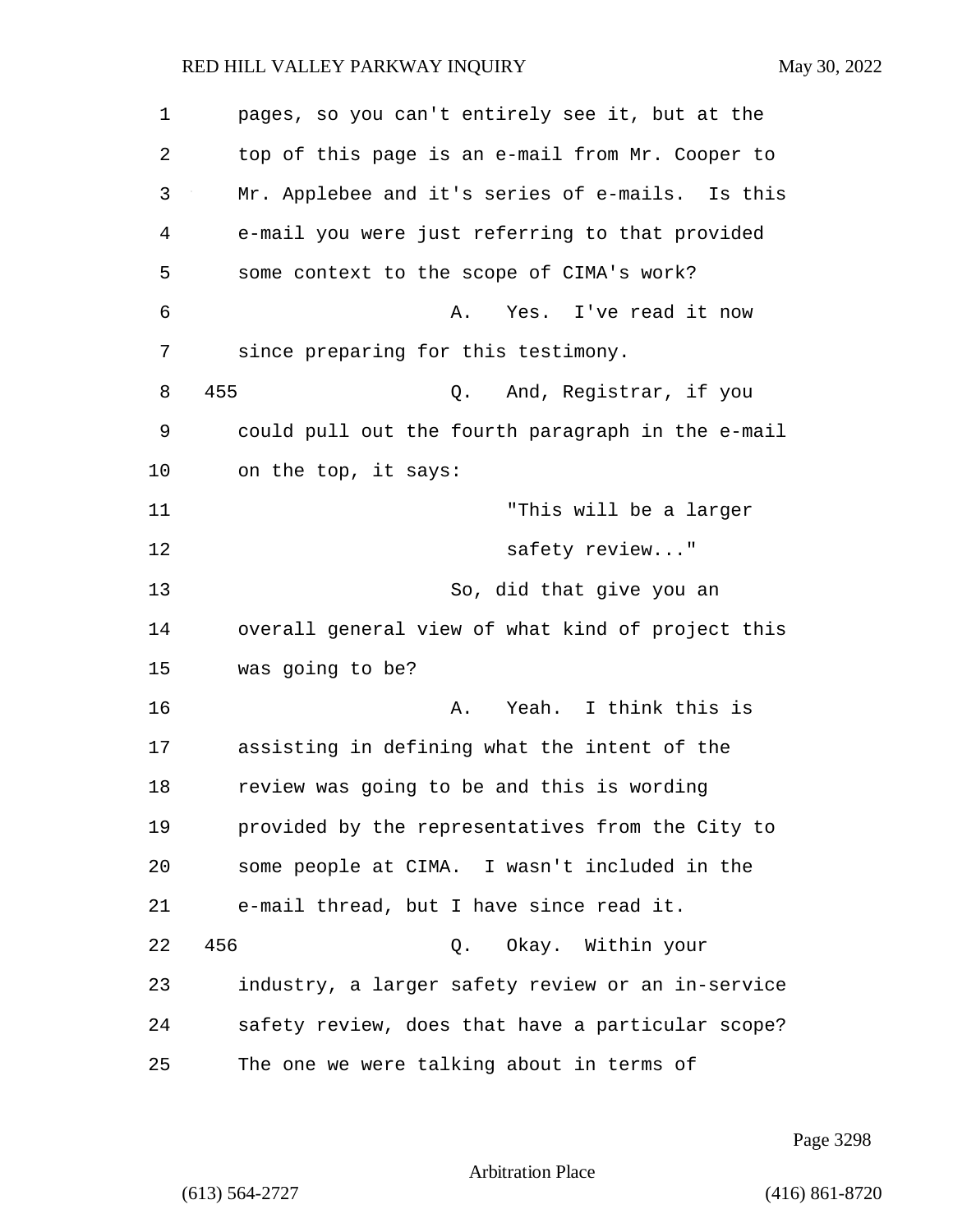1 substantive safety, you know, would you be looking 2 at all the factors that you were talking about 3 around substantive safety in a safety review? 4 A. No. I think the context 5 is more larger in terms of geographically the 6 amount of area that's being covered. This 7 location includes ramps and main line sections of 8 the highway and we would often get engaged for 9 safety reviews of very precise locations, an 10 individual intersection, for example, so this is 11 getting clarification that it's larger physically 12 than just one particular location, one particular 13 element. 14 457 Q. I see. I didn't ask my 15 question very well. My question I was trying to 16 ask was: When you're talking about the term 17 safety review, does that term mean that you're 18 looking at a whole bunch of factors that might go 19 into substantive safety? 20 A. A safety review would be 21 equivalent to a road safety audit or in-service 22 road safety review and, by definition, that would 23 include substantive safety elements, consideration 24 of nominal safety components, but it's a safety 25 review as opposed to a design review of the

Page 3299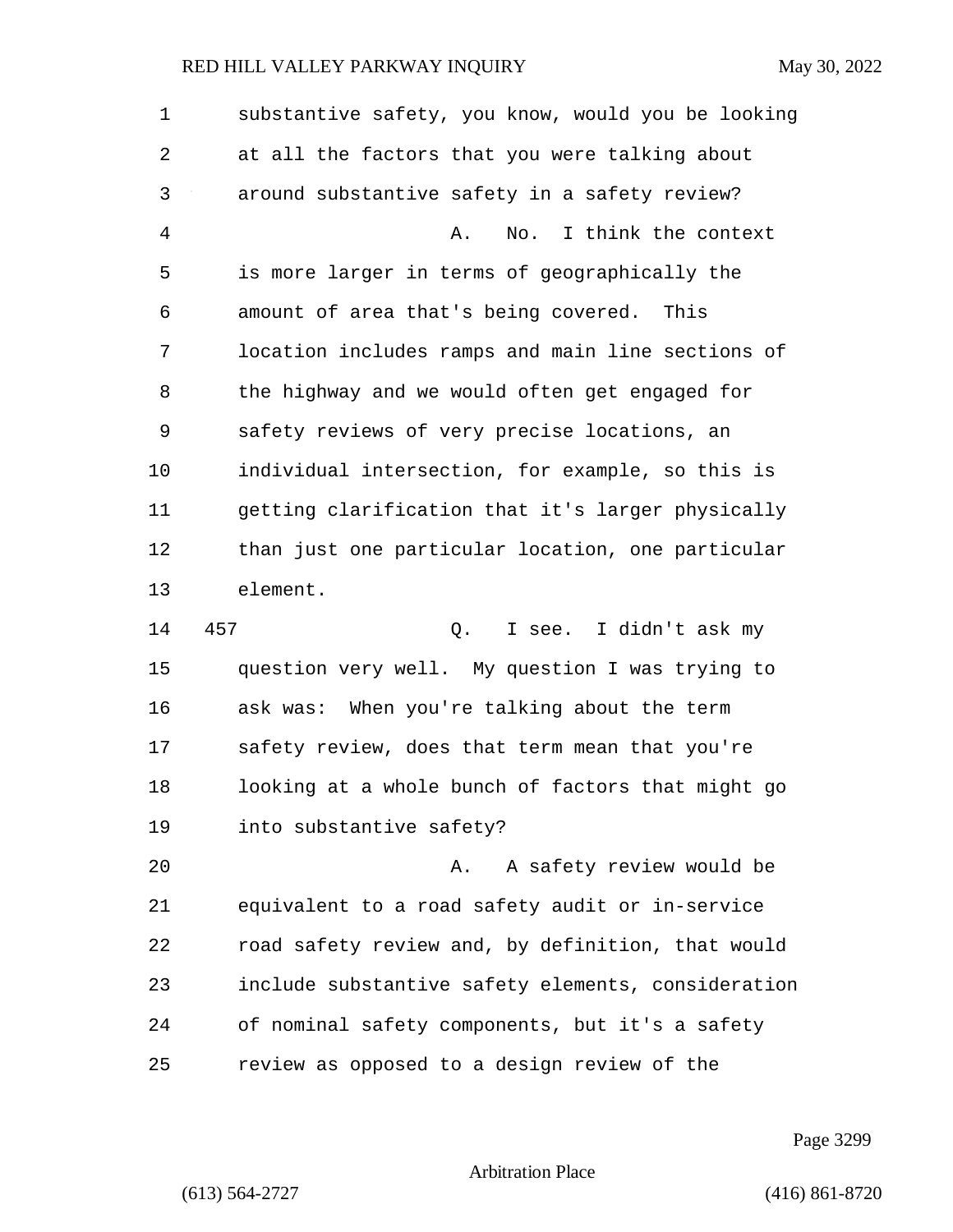| 1  | highway.                                           |
|----|----------------------------------------------------|
| 2  | 458<br>Q. Okay. Thank you. You                     |
| 3  | can end that call out. Registrar, can you pull up  |
| 4  | HAM426 again, please, and if you can call out      |
| 5  | Understanding the Assignment down to figure 1.     |
| 6  | So, here, this is                                  |
| 7  | Understanding the Assignment and you have set out: |
| 8  | "The key aspects may                               |
| 9  | include but may not be                             |
| 10 | limited to lighting,                               |
| 11 | signs and markings and                             |
| 12 | geometry and that the                              |
| 13 | City is also going to                              |
| 14 | require a cost-benefit                             |
| 15 | assessment for each                                |
| 16 | recommendation for                                 |
| 17 | improvement that results                           |
| 18 | from this review."                                 |
| 19 | So, it was both an                                 |
| 20 | investigation process and then a cost-benefit      |
| 21 | assessment process. Is that right?                 |
| 22 | Correct.<br>Α.                                     |
| 23 | 459<br>I know I asked you this,<br>Q.              |
| 24 | but just to confirm, at this point, had you        |
| 25 | seen -- by the point that you're delivering this   |

Page 3300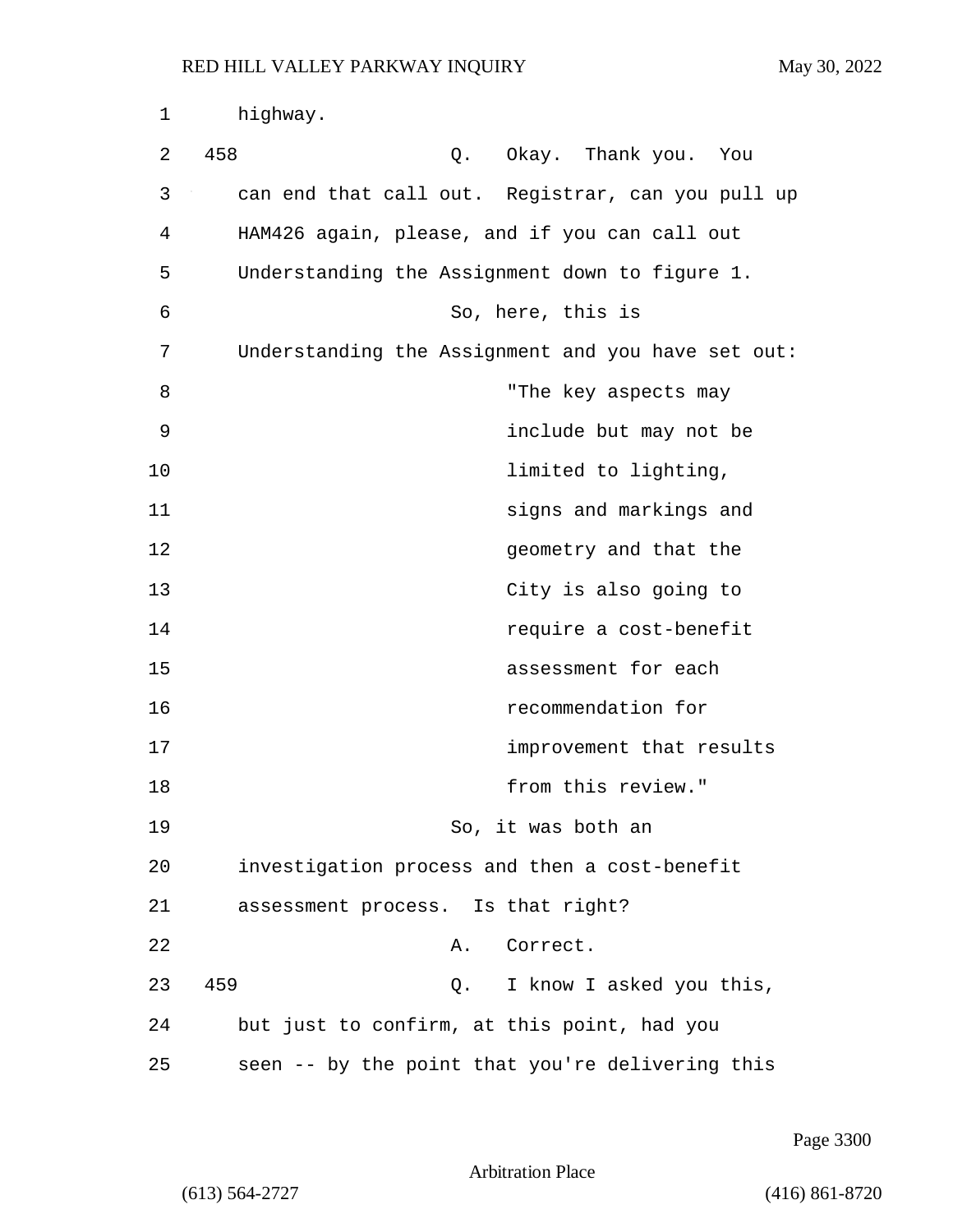| $\mathbf 1$ | request for quotation, had you seen the motion by  |
|-------------|----------------------------------------------------|
| 2           | city council that prompted this review?            |
| 3           | I don't believe so, no.<br>Α.                      |
| 4           | The wording that's here is essentially parroting   |
| 5           | back what the City had stated to us, so very       |
| 6           | simplistic lighting, signs and markings, geometry, |
| 7           | virtually no additional detail because we didn't   |
| 8           | have any additional detail provided to us.         |
| 9           | 460<br>Fair enough. Registrar,<br>Q.               |
| 10          | can you end that call out and go to image 2,       |
| 11          | please.                                            |
| 12          | So, this request for quotation                     |
| 13          | sets out a work plan that has a number of tasks    |
| 14          | that seem to either follow one after another or be |
| 15          | conducted at the same overlapping times.<br>Is it  |
| 16          | standard for CIMA to put a work plan together that |
| 17          | details every aspect of its process to get to a    |
| 18          | final report?                                      |
| 19          | I'm not sure I would use<br>Α.                     |
| 20          | the descriptor of "every." We try to put a work    |
| 21          | plan together. It assists both us in defining the  |
| 22          | effort which will need to go into the assignment   |
| 23          | so that we can provide a quotation to the client,  |
| 24          | and it assists the client in getting some          |
| 25          | understanding as to what tasks are going to be     |

Page 3301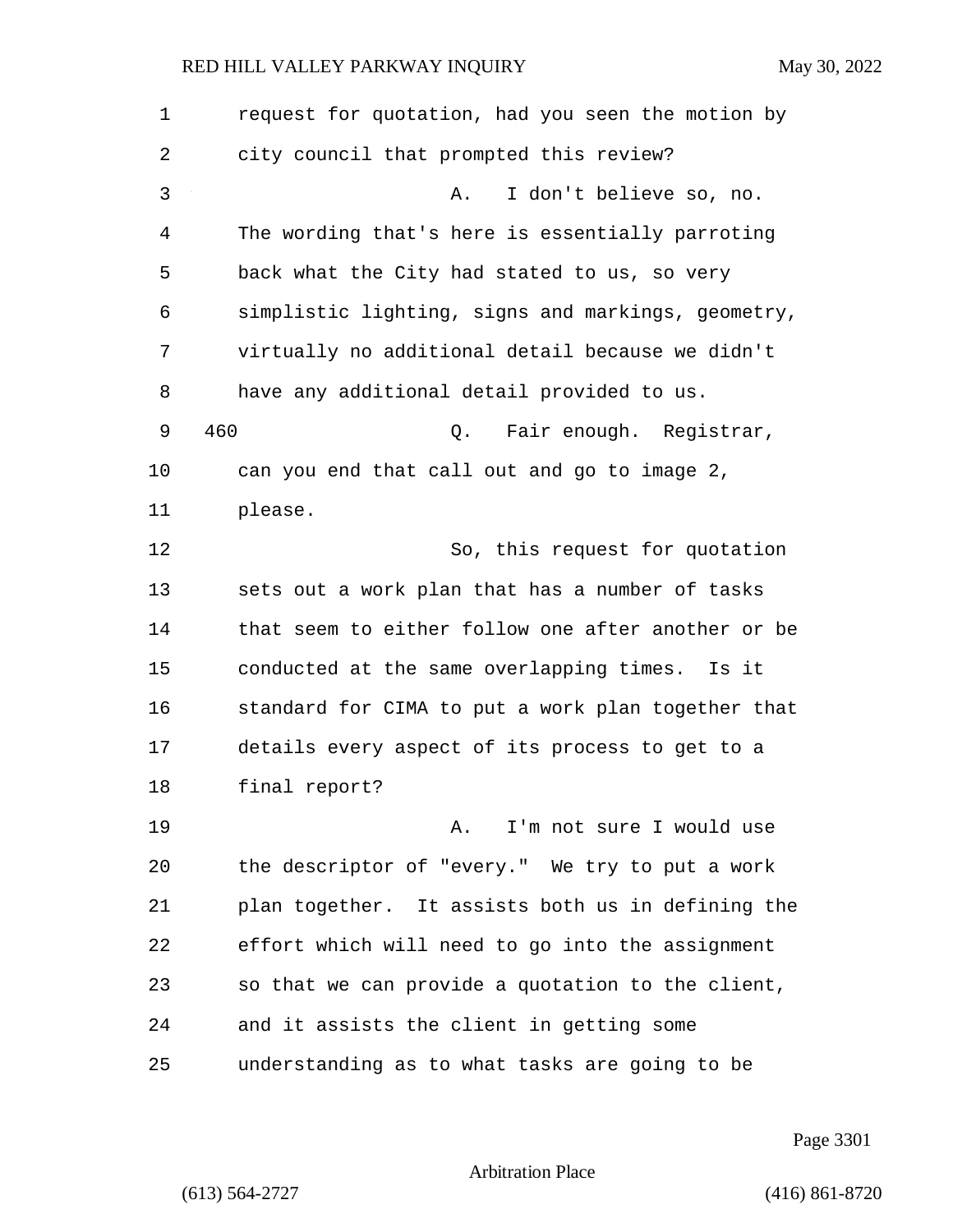| 1  | conducted.                                         |
|----|----------------------------------------------------|
| 2  | I would add that, in this                          |
| 3  | example, this project was a roster assignment, so  |
| 4  | in the roster assignments, there tends to be, can  |
| 5  | be, a little bit of iterative discussion between   |
| 6  | the client and CIMA as to what the tasks will be.  |
| 7  | Because there's not a long detailed request for    |
| 8  | proposal that has been issued by the client, it's  |
| 9  | done more casually with a verbal or a limited      |
| 10 | interaction, so there's some necessity for         |
| 11 | understanding and this assists in providing that   |
| 12 | clarity.                                           |
| 13 | 461<br>Great. So, the first<br>Q.                  |
| 14 | task is a startup meeting. Registrar, if you       |
| 15 | could call that task 1 up. Is that part of that    |
| 16 | process to finalize the project scope, the         |
| 17 | schedule, the budget, the lines of communication,  |
| 18 | things that might otherwise be in a requesting for |
| 19 | proposal, if you were doing a request for          |
| 20 | proposal? Is that right?                           |
| 21 | Well, no. You would<br>Α.                          |
| 22 | typically have a startup meeting regardless of the |
| 23 | process that's used. It's a step in the project    |
| 24 | to initiate communication with the client and try  |
| 25 | to get the communication going back and forth,     |

Page 3302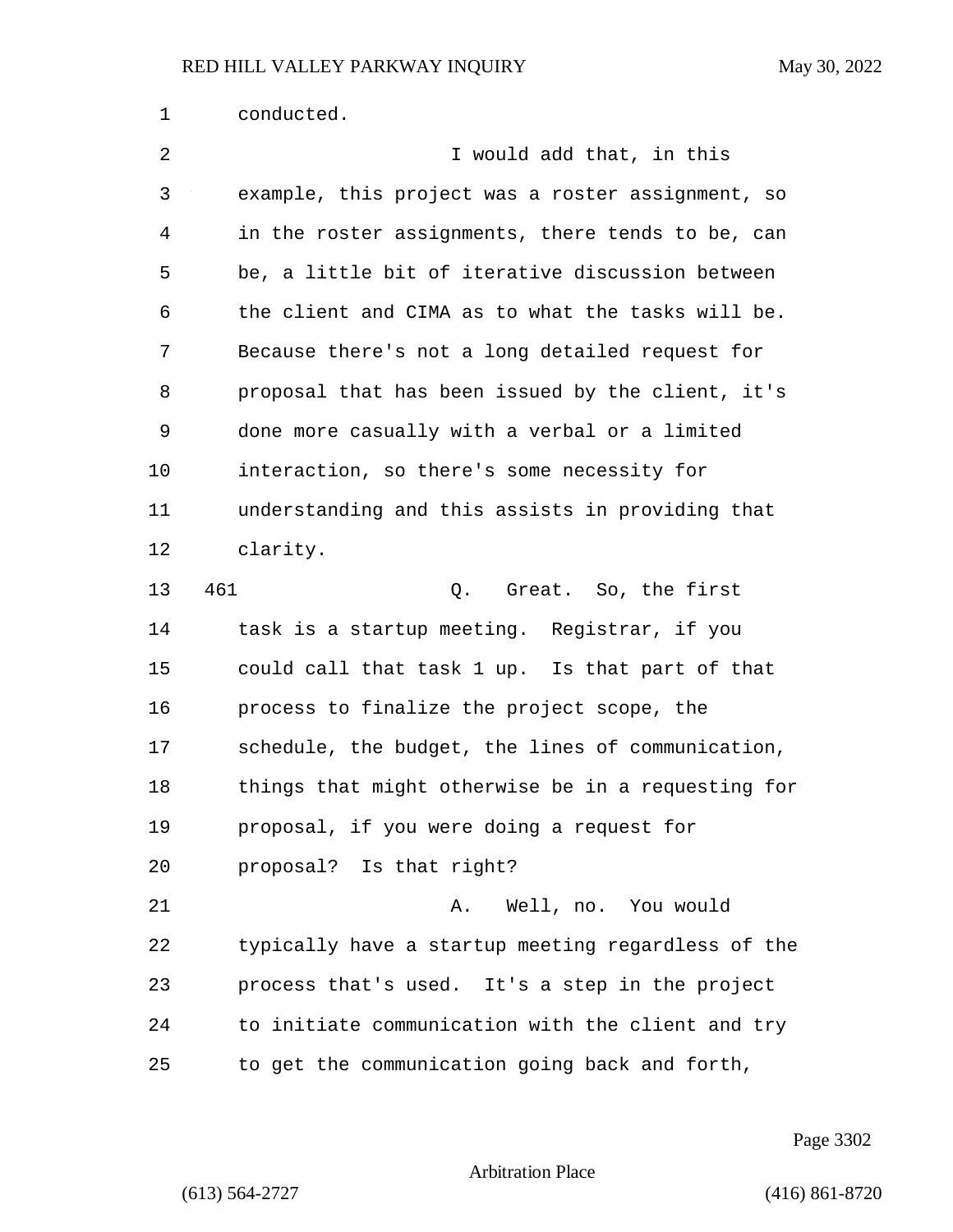1 particularly if data needs to be exchanged. 2 462 Q. Okay. And it's, in part, 3 a step to finalize the project scope? 4 A. It can be, yes. All I'm 5 saying is that it's not unique to roster 6 assignments. The project startup meeting is a 7 common step in any project that we would do for 8 any client. 9 463 Q. Okay. Registrar, can you 10 bring up CIM9115.001. 11 So, this is April 26 and this 12 is a project initiation meeting minutes for the 13 safety review of the Red Hill Parkway from 14 Dartnall Road to Greenhill Avenue. And just 15 stopping there, in that subject line, the safety 16 review in this case was only for a segment of the 17 parkway. Is that right? 18 A. Correct, as defined 19 starting at the Dartnall Road interchange and 20 going to the Greenhill Avenue interchange, limited 21 portion of the Red Hill Valley Parkway. 22 464 Q. So, for anybody who 23 doesn't know the Red Hill well, that's not the 24 entirety of the parkway? 25 A. No. It's less than half

Page 3303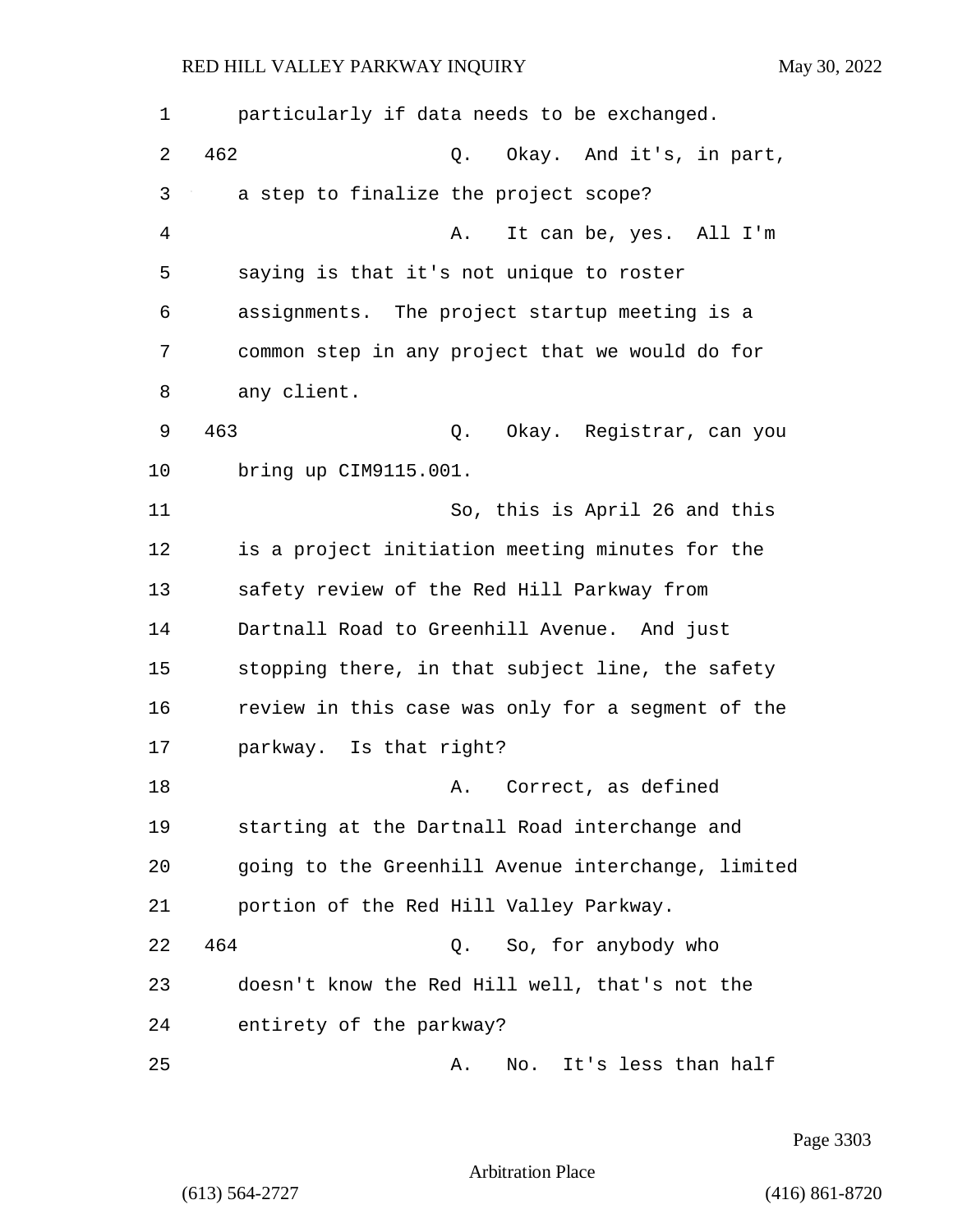| 1  |                           | of the overall distance, in my recollection.      |
|----|---------------------------|---------------------------------------------------|
| 2  | 465<br>Q.                 | So, have you seen this                            |
| 3  | document before?          |                                                   |
| 4  | Α.                        | I have and I've reviewed                          |
| 5  |                           | it more recently in preparation for this inquiry. |
| 6  | 466<br>Q.                 | Is this the meeting                               |
| 7  |                           | that's described under task 1, the startup        |
| 8  | meeting?                  |                                                   |
| 9  |                           | That's my understanding,<br>Α.                    |
| 10 | yes.                      |                                                   |
| 11 | 467<br>Q.                 | You didn't attend this                            |
| 12 | meeting. Do you know why? |                                                   |
| 13 | Α.                        | I think I was on                                  |
| 14 | vacation.                 |                                                   |
| 15 | 468<br>Q.                 | Okay. You'll see under                            |
| 16 | item number 2 it says:    |                                                   |
| 17 |                           | "The City expects a                               |
| 18 |                           | comprehensive in-service                          |
| 19 |                           | road safety project to                            |
| 20 |                           | cover all aspects of                              |
| 21 |                           | design, operation,                                |
| 22 |                           | markings, lighting, human                         |
| 23 |                           | factors and                                       |
| 24 |                           | recommendations on                                |
| 25 |                           | different safety                                  |

Page 3304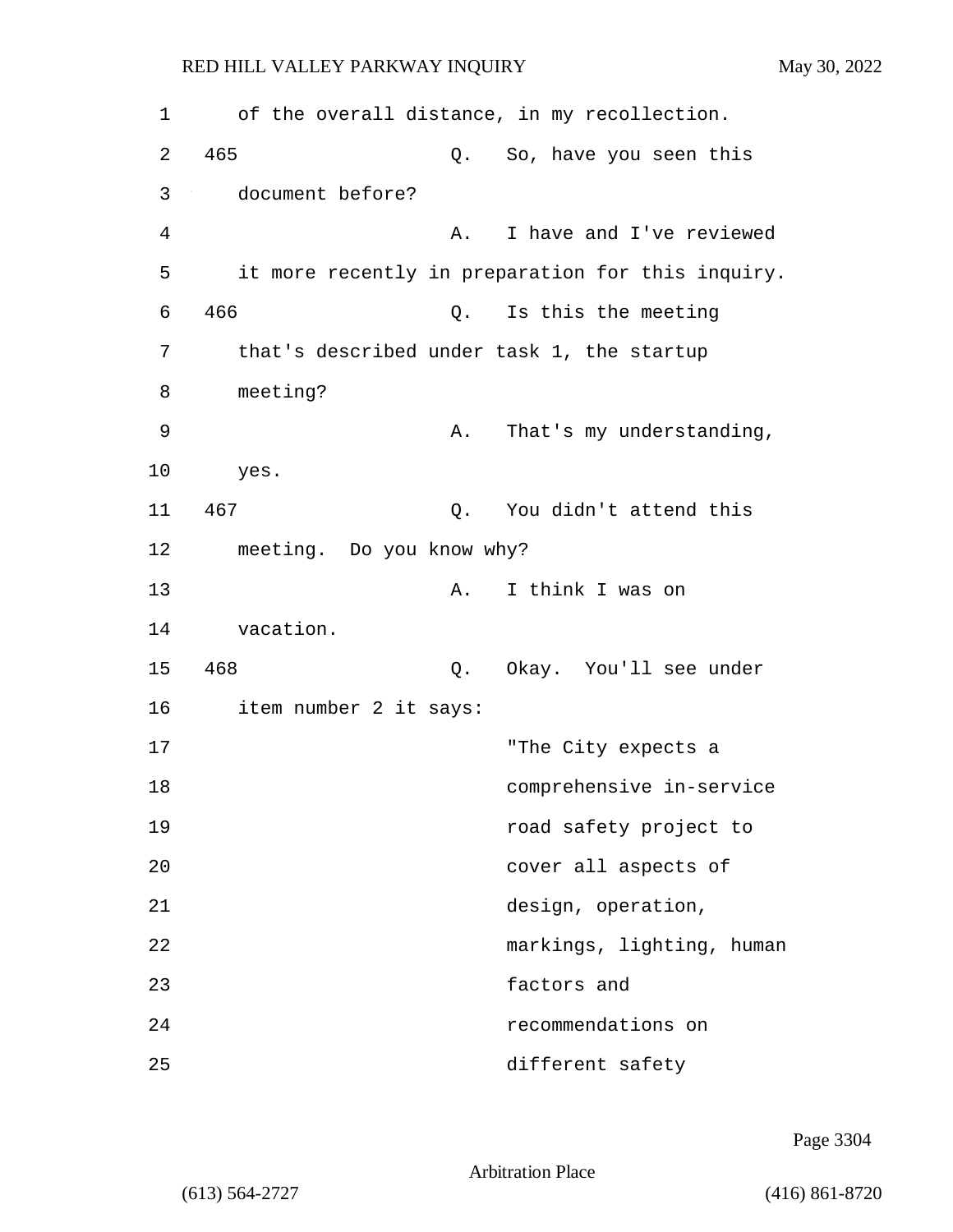| $\mathbf{1}$ | improvement options,                               |
|--------------|----------------------------------------------------|
| 2            | along with a cost-benefit                          |
| 3            | analysis. The project                              |
| 4            | came out of a request by                           |
| 5            | a City councillor to                               |
| 6            | review lighting.                                   |
| 7            | Hamilton sees this as an                           |
| 8            | opportunity to do a                                |
| 9            | comprehensive review."                             |
| 10           | Was that information passed on                     |
| 11           | to you at some point after this meeting when you   |
| 12           | returned from vacation?                            |
| 13           | I don't recall if it was<br>Α.                     |
| 14           | formally passed on to me. It would have been part  |
| 15           | of the project record, so it would have been       |
| 16           | available for review.                              |
| 17           | 469<br>Okay. Just one second.<br>Q.                |
| 18           | Sorry for that. Great.<br>Thank you.               |
| 19           | Registrar, can we go back to                       |
| 20           | HAM426, please. So, this is back in the            |
| 21           | quotation. If you can go to image 2.               |
| 22           | And so, you'll see I'm going                       |
| 23           | to go through these very quickly, but you a number |
| 24           | of tasks. So, we have startup meeting. Task 2 is   |
| 25           | data collection.                                   |

Page 3305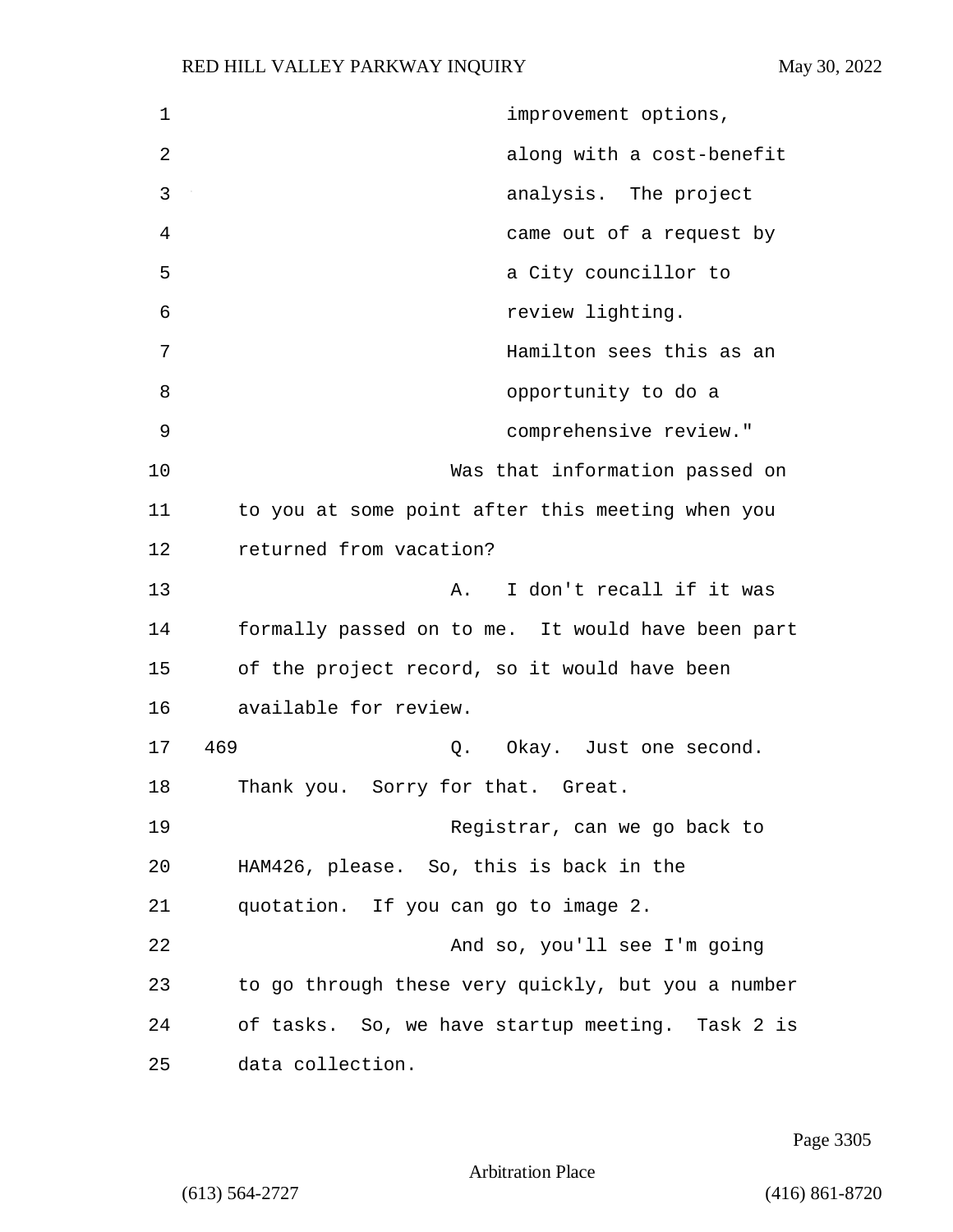| $\mathbf 1$ | Registrar, if you could go to                      |
|-------------|----------------------------------------------------|
| 2           | the next image.                                    |
| 3           | Data collection includes                           |
| 4           | finding standards and any changes, past signage.   |
| 5           | It looks like it's a fairly historical to figure   |
| 6           | out the current status of the roadway. Is that     |
| 7           | fair?                                              |
| 8           | That's the request, yes.<br>Α.                     |
| 9           | This is a wish list, a requested list of           |
| 10          | information, yeah.                                 |
| 11          | 470<br>Sure. Then you do a<br>Q.                   |
| 12          | review and identify any gaps. That's task 3.       |
| 13          | Then you do collision coding and collision review. |
| 14          | Just stopping there, what is a                     |
| 15          | collision review?                                  |
| 16          | It would be an<br>Α.                               |
| 17          | examination of the information provided in the     |
| 18          | collision history that has been provided, so you   |
| 19          | would dig into the details of the collision        |
| 20          | history, looking for patterns and information      |
| 21          | related to types of collisions, types of injuries  |
| 22          | or property damage only, location of collisions,   |
| 23          | so it's a comprehensive assessment of the data     |
| 24          | that is able to be taken from the collision        |
| 25          | history.                                           |

Page 3306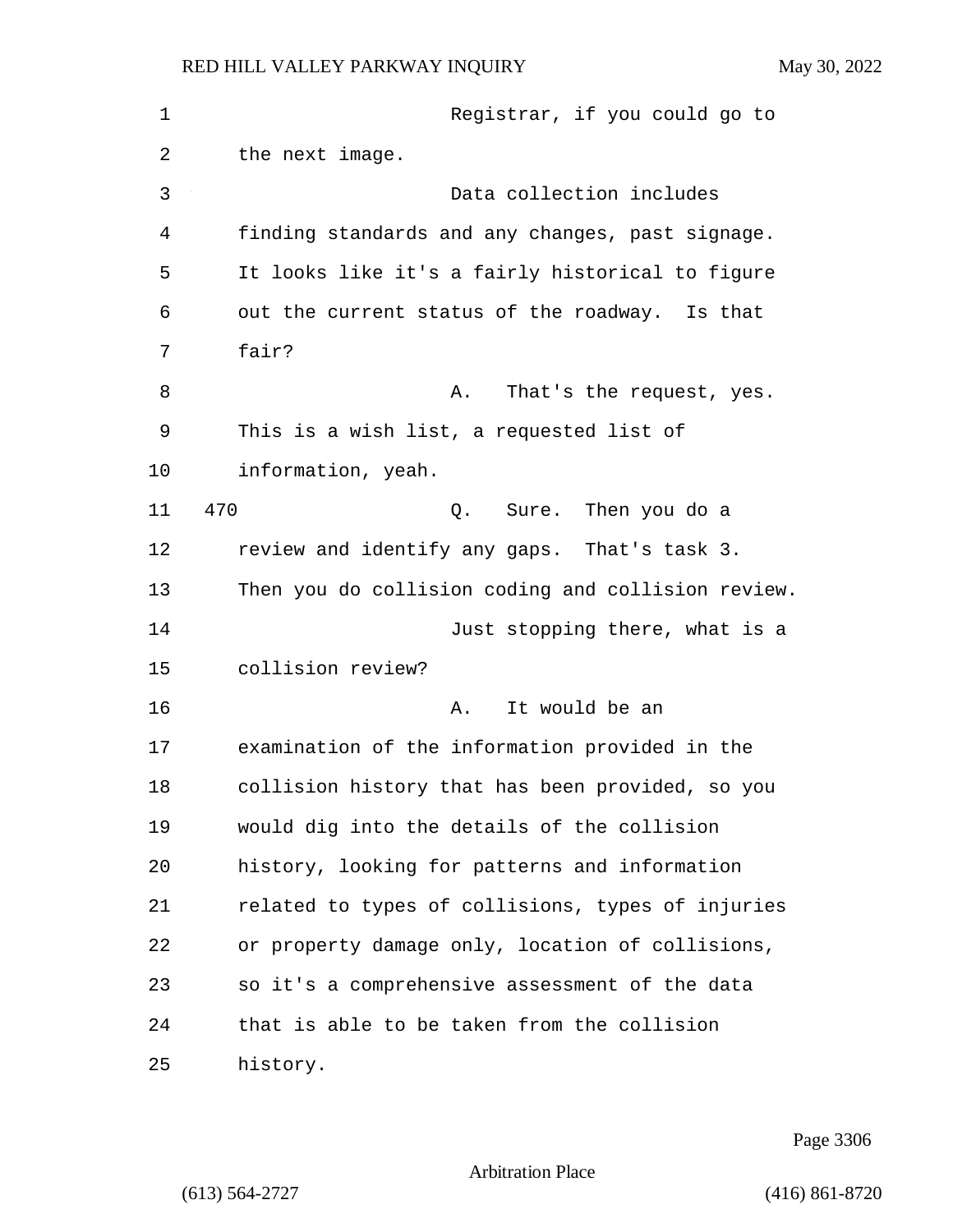1 471 Q. And field review is 2 actually going on to the parkway and looking at 3 the segment of the parkway that was the subject 4 area. Is that right? 5 A. That's what it would 6 mean, yes. 7 472 Q. Okay. Registrar, can you 8 go to the next image, please. Then there's design 9 review. So, just stopping there, you said earlier 10 that this was not going back to assess whether the 11 roadway had complied with design standards, but 12 you are reviewing basic elements of the parkway 13 using CAD design drawings. Is that right? 14 **A.** Well, again, the request 15 is to use CAD drawings. The list is the elements 16 that we would pay attention to in the review, 17 because they can be relevant with respect to safe 18 operations of the facility. So, these are aspects 19 of the design which are important for 20 consideration. 21 473 Q. Okay. Can you go to the 22 next image, Registrar. 23 So, then you identify the 24 safety issues, identify potential solutions, 25 evaluate potential solutions, and then you take

Page 3307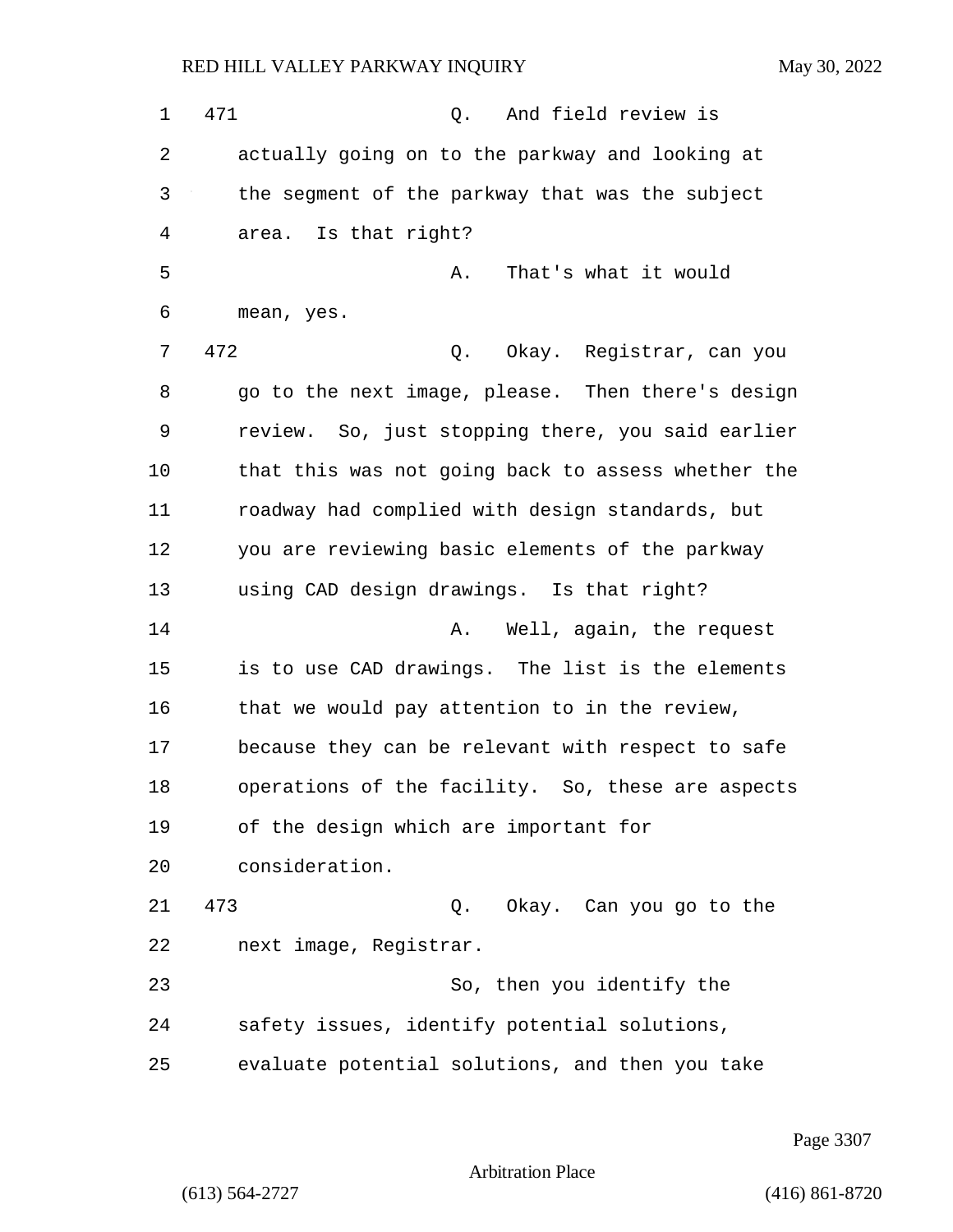1 all of that and you do an interim meeting with the 2 City. Is that right? 3 A. Correct. 4 474 Q. And the potential 5 solutions that are identified and recommended, 6 those are potential different kinds of 7 countermeasures that the City may want to 8 implement. Is that right? 9 A. That's the intent, is if 10 you identify issues, safety issues, based on the 11 various review elements that have been described, 12 contemplate possible solutions and then bring 13 forward, you know, an evaluation of solutions to 14 see whether or not they are reasonable and viable 15 for potential implementation. 16 475 Q. Okay. And then you have 17 an interim meeting with the City to review what's 18 been completed, and would it be fair to say to 19 provide your preliminary assessment of the 20 identification of safety issues? 21 A. Yes. It's a progress 22 meeting and intended to, sort of, bring the City 23 up to date with where we are, showing progress on 24 the assignment, and would likely include some 25 preliminary thoughts that, you know, may or may

Page 3308

Arbitration Place

(613) 564-2727 (416) 861-8720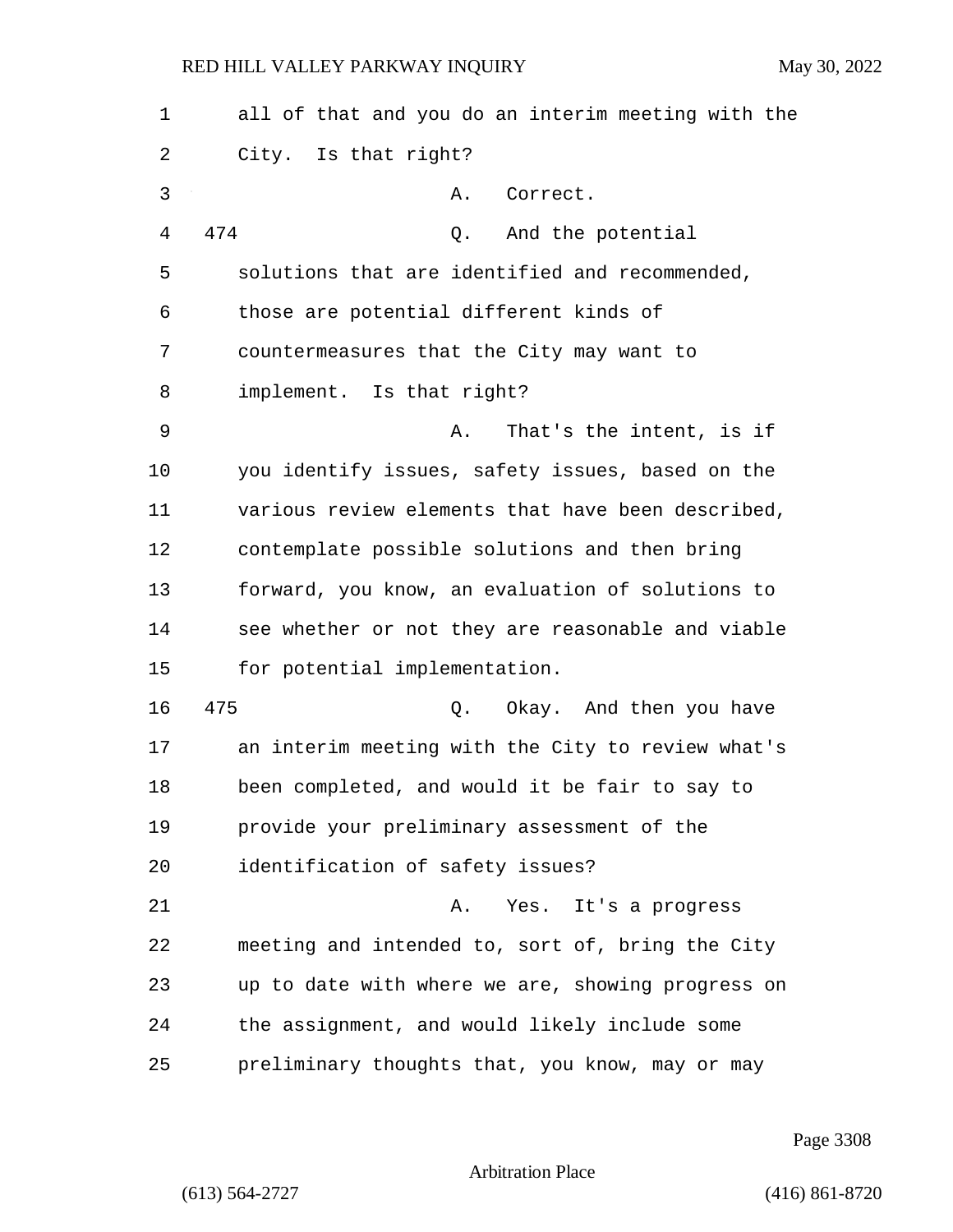1 not have been finalized yet, depending on 2 information that's been reviewed. 3 476 Q. Okay. Registrar, can you 4 go to the next image. 5 And then from that point, you 6 do the cost-benefit analysis of the potential 7 solutions that you have identified and discussed 8 with the City at the interim meeting. Is that 9 right? 10 A. Well, not necessarily 11 only at the interim meeting, but yes, the intent 12 would be to undertake a cost-benefit analysis of 13 potential countermeasures or actions that are 14 being recommended. 15 477 Q. Okay. And then it's 16 finalization, drafting reports and actually 17 getting the report out? 18 A. Correct. 19 478 Q. And this project followed 20 these tasks in this order? 21 A. It's not purely a serial 22 operation. There's a little bit of parallel 23 processing that goes on. 24 479 Q. Sure. 25 A. But generally, you know,

Page 3309

Arbitration Place

(613) 564-2727 (416) 861-8720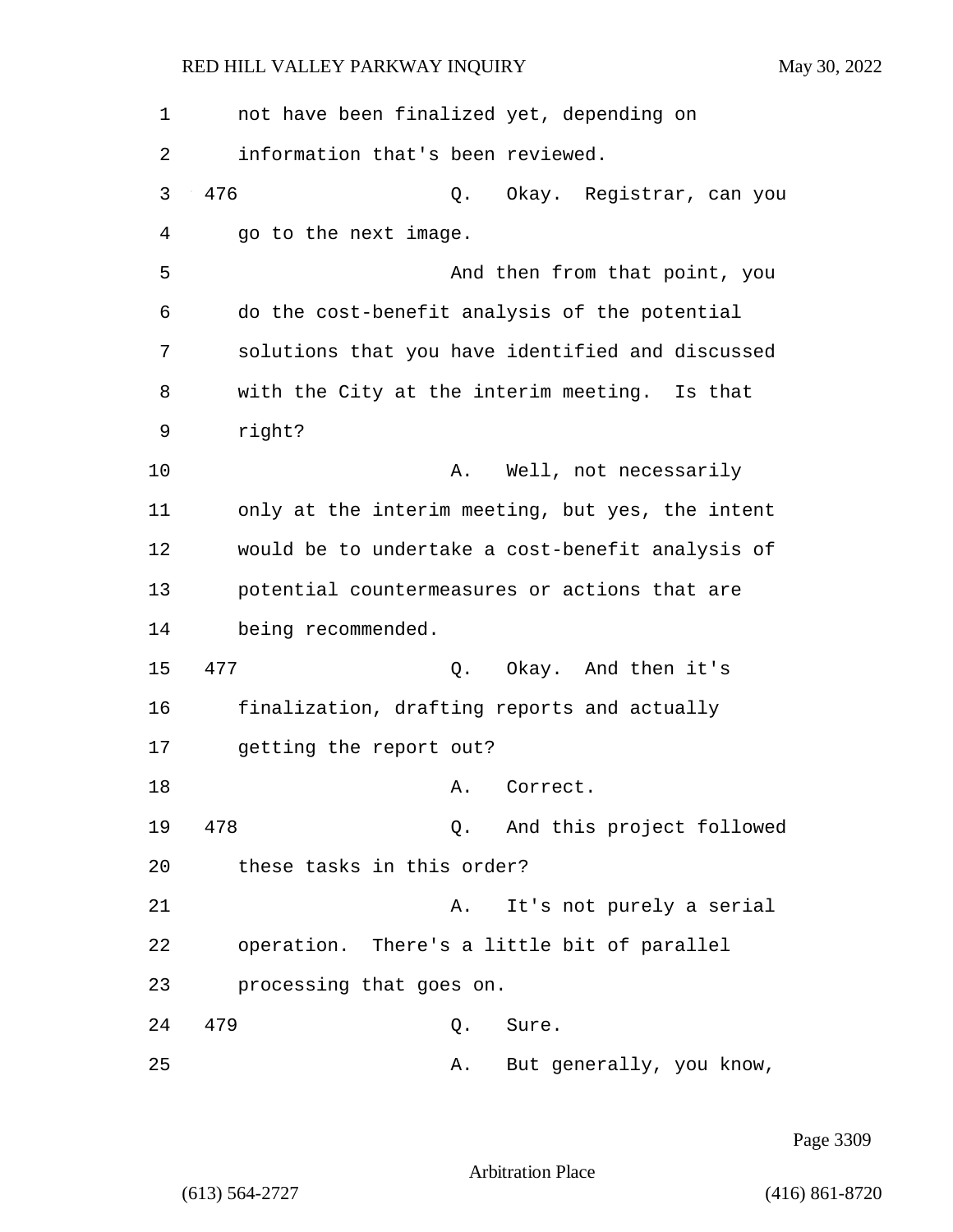| 1  | this is the approach that we take for the         |
|----|---------------------------------------------------|
| 2  | assignment. It's a common approach for road       |
| 3  | safety assessments and the intent and my          |
| 4  | recollection is generally that's the direction we |
| 5  | followed.                                         |
| 6  | 480<br>Q. Okay. Registrar, can you                |
| 7  | bring up CIM8423 and the next image, please.      |
| 8  | THE REGISTRAR: Sorry,                             |
| 9  | counsel, I think there's only one page to this.   |
| 10 | MS. LAWRENCE: Sorry, it's an                      |
| 11 | identification number. Can you bring up           |
| 12 | CIM8423.001. There we go. Thank you.              |
| 13 | BY MS. LAWRENCE:                                  |
| 14 | 481<br>Q. So, this is identified as               |
| 15 | meeting minutes, meeting number 2, progress       |
| 16 | meeting number 1, on June 6, 2013 and it doesn't  |
| 17 | look like you attended this meeting. Pardon me,   |
| 18 | it looks like you attended this meeting in June.  |
| 19 | Is that right?                                    |
| 20 | Α.<br>Yes.                                        |
| 21 | 482<br>Do you recall attending<br>Q.              |
| 22 | this meeting?                                     |
| 23 | Not really, no.<br>Α.                             |
| 24 | 483<br>Okay. By this point,<br>Q.                 |
| 25 | were you actively involved in this project?       |

Page 3310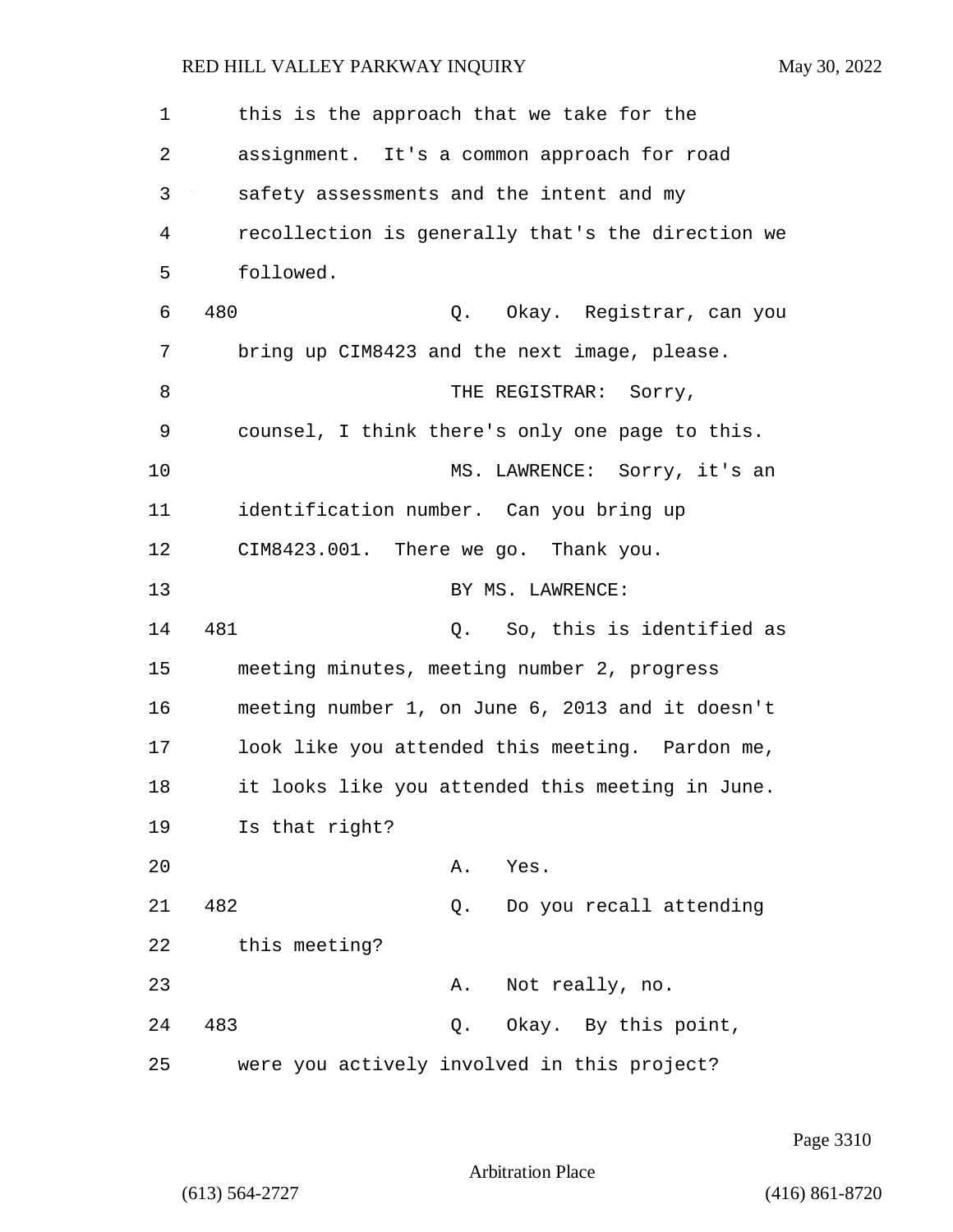| 1  | I was certainly aware of<br>Α.                    |
|----|---------------------------------------------------|
| 2  | it. Obviously I was at the meeting. I don't       |
| 3  | think I was heavily involved in the analysis that |
| 4  | the underway at the time of the meeting, no.      |
| 5  | 484<br>Okay. I was thinking as<br>Q.              |
| 6  | between, you said, initially it was Dr. Hadayeghi |
| 7  | who was involved and then you start to play a     |
| 8  | bigger role. Were you already playing a bigger    |
| 9  | role at this point?                               |
| 10 | No. I wouldn't say a<br>Α.                        |
| 11 | bigger role. I think at this point we're pretty   |
| 12 | much equal. I think Ali and I are both present at |
| 13 | the meeting.                                      |
| 14 | 485<br>Is this interim meeting<br>Q.              |
| 15 | or -- is this meeting the interim meeting that is |
| 16 | described in task 11 that we just went through?   |
| 17 | I'm not sure precisely.<br>Α.                     |
| 18 | It is a progress meeting that had been defined.   |
| 19 | I'm not sure there's a direct line drawn between  |
| 20 | the two of them as, you know, precisely as you're |
| 21 | suggesting.                                       |
| 22 | 486<br>Fair enough. Maybe I'll<br>Q.              |
| 23 | put it $-$                                        |
| 24 | The intent is the same.<br>Α.                     |
| 25 | 487<br>Sure. So, I'll put it<br>Q.                |

Page 3311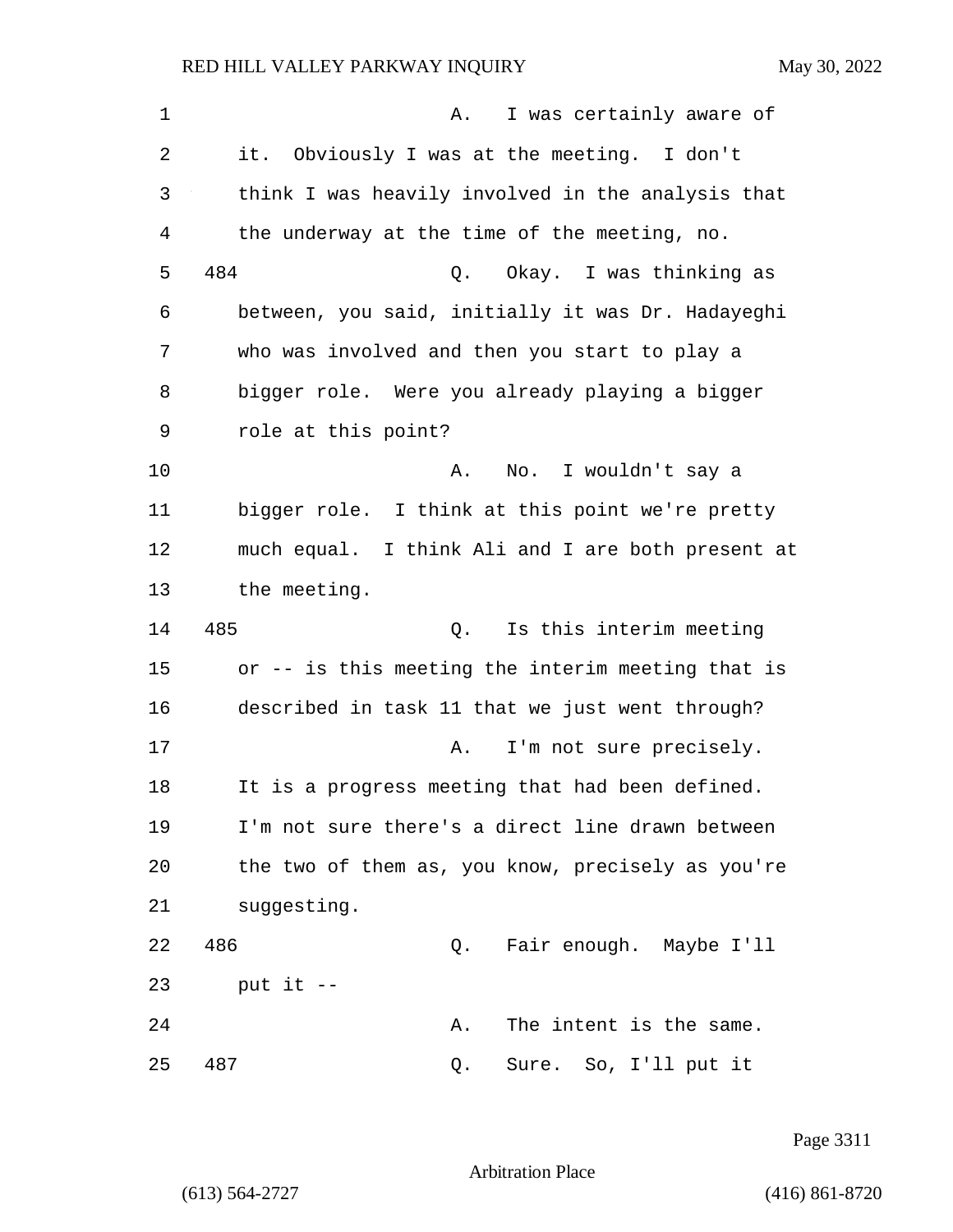1 this way: By this meeting in June, had CIMA 2 completed the data collection, the data review, 3 the collision analysis, the field review, 4 identified the safety issues and started to think 5 through potential solutions? 6 A. No, not typically at this 7 stage in the progress of the project. The initial 8 meeting was just that, the kick off, which is 9 really a request for information to make sure 10 we're sharing back and forth. This is an update 11 as to where we are. But no, I would not assume 12 that this has concluded our findings yet. We're 13 still analyzing data. Here is our progress so 14 far, this is what we're seeing, and subject to 15 further review. 16 488 Q. Okay. Would it be fair, 17 then, to say that that laundry list that I just 18 went through, those had been started but not 19 necessarily completed? 20 A. Certainly there's 21 initiation work. As you can see from reading the 22 notes, there's action which has taken place in the 23 review of information and some preliminary 24 thoughts are begin to have been formed. 25 489 Q. Okay. Can we go to

Page 3312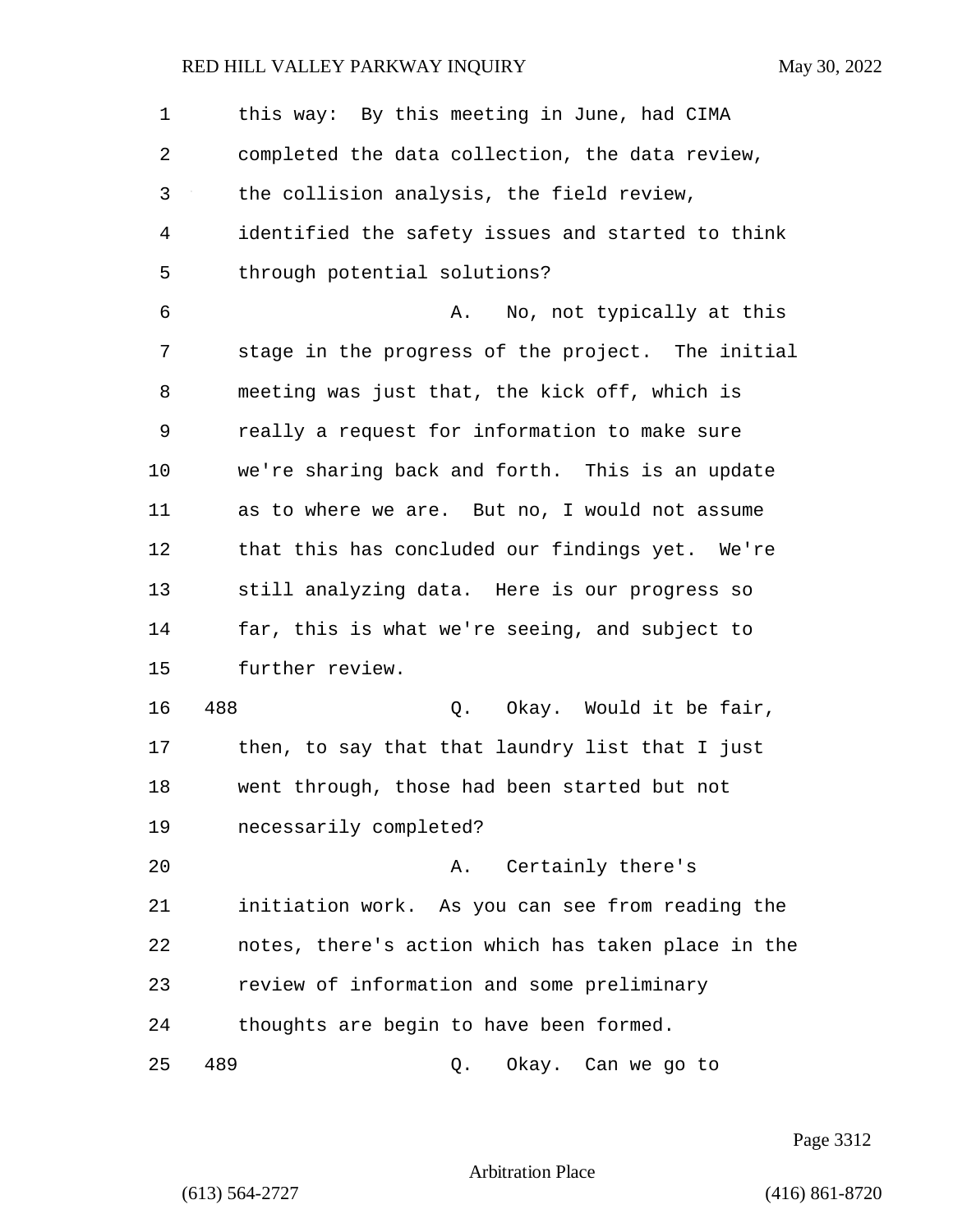| 1  | CIM103, please. Can you scroll to the next image.  |
|----|----------------------------------------------------|
| 2  | Is this PowerPoint presentation that you provided  |
| 3  | at this June 6, 2013 meeting?                      |
| 4  | Based on my review of my<br>Α.                     |
| 5  | materials for this testimony, I believe it is,     |
| 6  | yes.                                               |
| 7  | 490<br>I would like to mark this<br>Q.             |
| 8  | document as the next exhibit, Exhibit 58.          |
| 9  | JUSTICE WILTON-SIEGEL: Done.                       |
| 10 | EXHIBIT NO. 58:                                    |
| 11 | PowerPoint presentation                            |
| 12 | dated June 6, 2013,                                |
| 13 | CIM103.                                            |
| 14 | MS. LAWRENCE: Thank you.                           |
| 15 | BY MS. LAWRENCE:                                   |
| 16 | 491<br>And so, you'll see at<br>Q.                 |
| 17 | this image 2, which is the first full slide, it    |
| 18 | says Analysis and Results and it goes through five |
| 19 | different subheadings: Collisions, Illumination,   |
| 20 | Signing, Lane Departure, Roadside Design on Mud    |
| 21 | Street On-Ramp, and Geometrics. Have you reviewed  |
| 22 | this PowerPoint recently?                          |
| 23 | I have looked at it<br>Α.                          |
| 24 | recently, yes.                                     |
| 25 | 492<br>Okay. Registrar, can you<br>Q.              |

Page 3313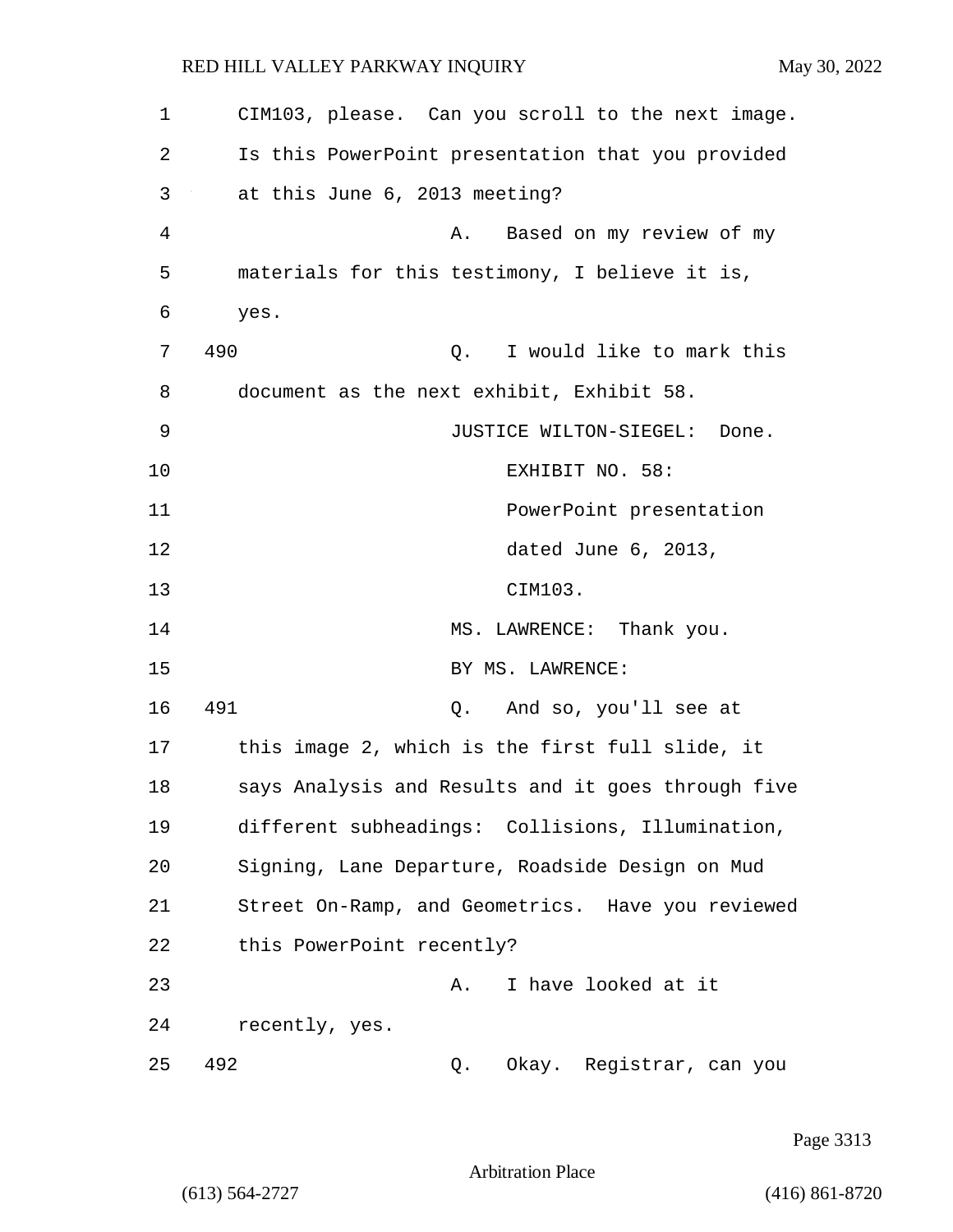1 turn up image 3. 2 So, I see that at the top of 3 this the collision data for a five-year period, 4 from October 2008 to October 2013. Is that the 5 collision data that CIMA used for this project? 6 A. That's my understanding, 7 yes. 8 493 Q. Can we go to the next 9 image, please. There's a reference to 10 segmentation. Why did segmenting or breaking the 11 study area into segments, why did that assist with 12 CIMA's analysis? 13 A. Well, we used a software 14 tool for part of the assessment of the collision 15 information, looking for patterns that may or may 16 not be problematic, and so to do that, the tool, 17 the software tool, required data to be segmented 18 into different portions of the highway, so ramps 19 were separated and numbered and named, and 20 sections of the highway were also appropriately 21 numbered and named. So, that's the reason for the 22 segmentation. 23 494 Q. Is that a usual process 24 that CIMA will use when doing a collision review, 25 or was it specifically because of the different

Page 3314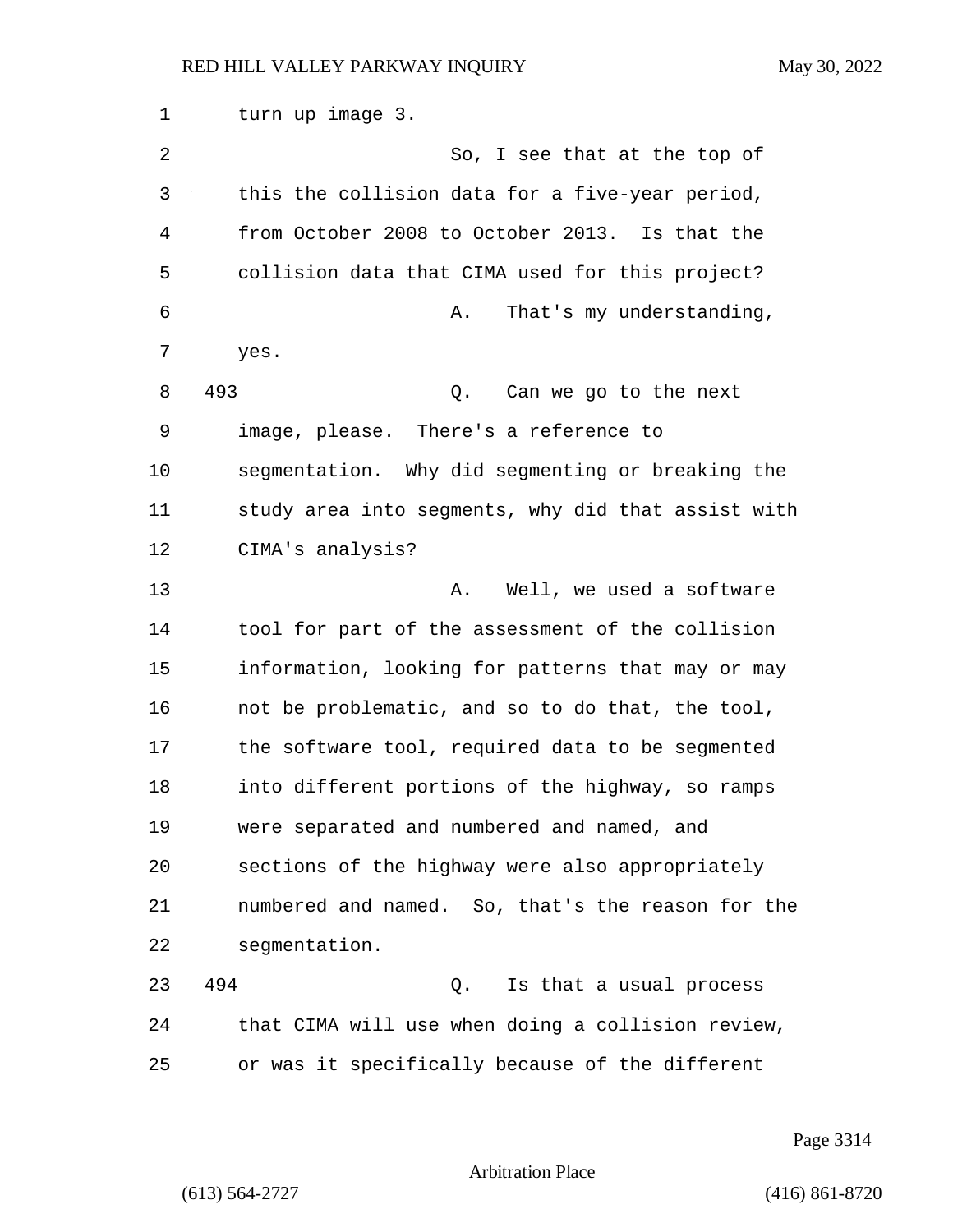| $\mathbf 1$ | attributes at different parts in the parkway?      |
|-------------|----------------------------------------------------|
| 2           | Well, two-part question.<br>Α.                     |
| 3           | It's not usual. This is a bit more intensive in    |
| 4           | terms of the degree of analysis of the data, but   |
| 5           | appropriate for that assignment because it's a     |
| 6           | relatively large section, a complicated section,   |
| 7           | of roadway and highway, so the tool was an         |
| 8           | efficient way to do that work and to get good      |
| 9           | analysis results.                                  |
| 10          | So, I mean, it's not directly                      |
| 11          | connected because of the highway, the geometrics   |
| 12          | or the layout of the highway. It's just that       |
| 13          | because the highway has different components using |
| 14          | the tool, the software tool, and segmenting        |
| 15          | appropriately is the best and most efficient way   |
| 16          | to assess it.                                      |
| 17          | 495<br>Q.<br>Okay. Registrar, can we               |
| 18          | go to the next slide, please.<br>I'm just going to |
| 19          | go through these quite quickly. It looks like you  |
| 20          | have provided graphs in respect of severity of     |
| 21          | collisions. Is that right?                         |
| 22          | Yeah. The collisions are<br>Α.                     |
| 23          | broken down into severity types.                   |
| 24          | 496<br>And then the next slide,<br>Q.              |
| 25          | Registrar, impact type, so that single motor,      |

Page 3315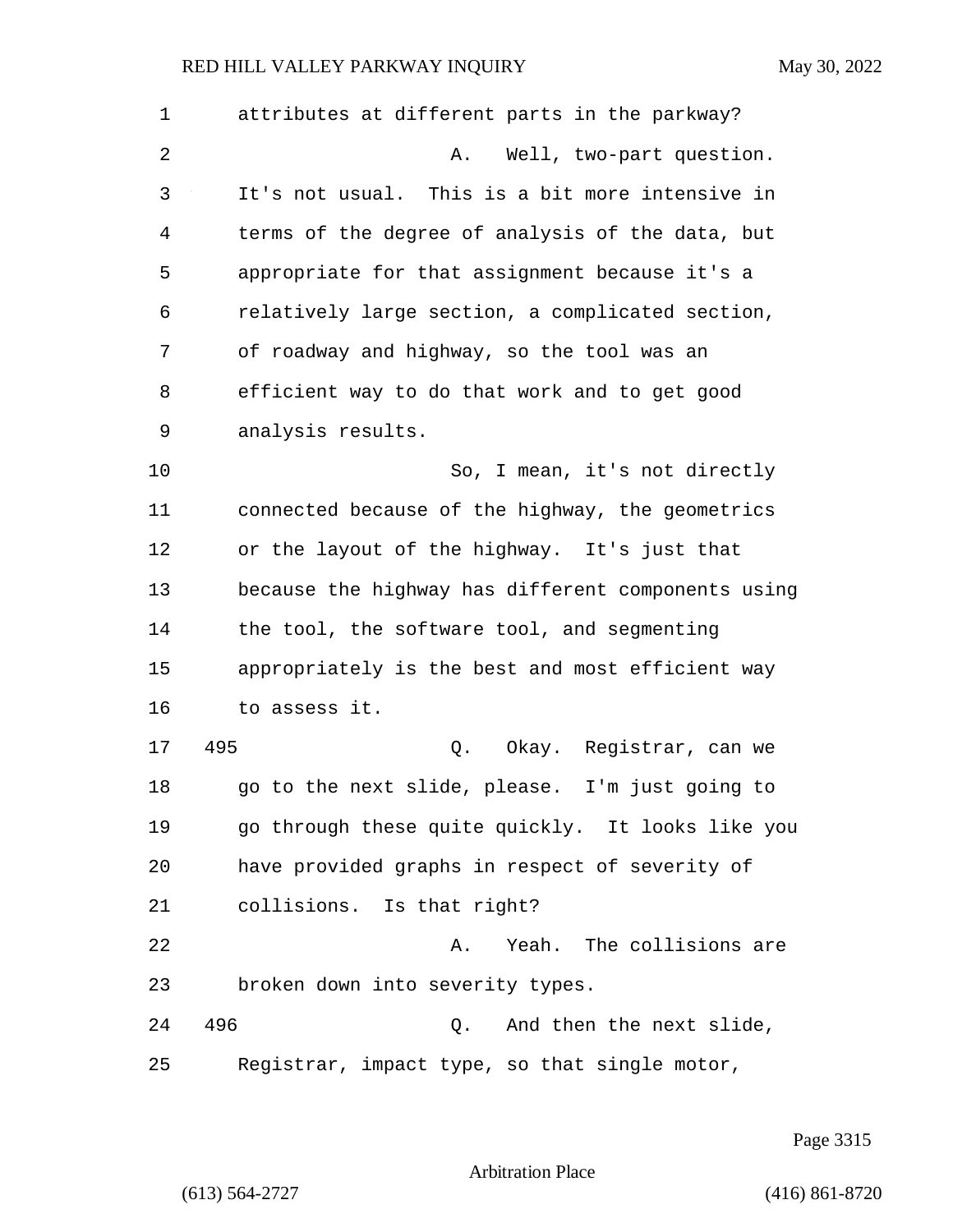1 rear-end, side-swipe, to the extent that 2 information was available? 3 A. Or whatever other coding 4 had been provided on the collision reports, yes. 5 497 Q. Okay. And slide 7, 6 lighting conditions, so this is daylight 7 conditions versus non-daylight conditions for 8 collisions? 9 A. Yes, again, as recorded 10 on the motor vehicle accident reports. 11 498 Q. And the next image, 12 Registrar, is road surface conditions, so this is 13 the condition at the time of the collision, dry, 14 wet, snow, ice, anything else that was listed on 15 the collision document. Is that right? 16 A. Yes. It's the 17 environmental condition. The surface of the road, 18 because of environmental conditions. 19 499 Q. Registrar, can you go to 20 the next slide, please, and actually, can you put 21 up this slide and then the subsequent slide, 22 please. There's actually three slides in a row 23 that deal with collisions, but CIMA provides some 24 observations about the collision data in a 25 different form in these slides.

Page 3316

Arbitration Place

(613) 564-2727 (416) 861-8720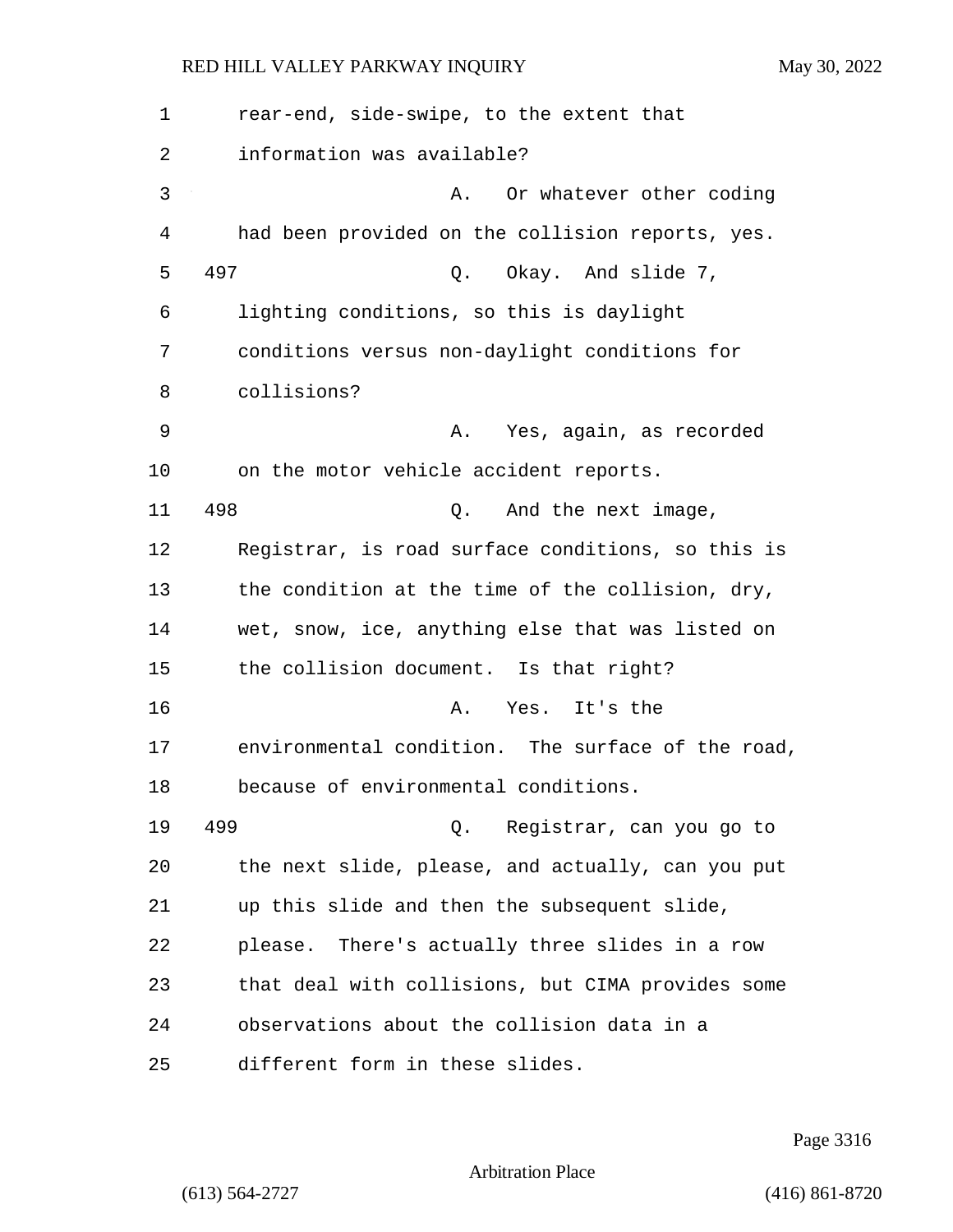| 1  | At the top of the first one on                    |
|----|---------------------------------------------------|
| 2  | the left-hand side:                               |
| 3  | "Most common collision                            |
| 4  | impact type observed is                           |
| 5  | SMV."                                             |
| 6  | That's single motor vehicle.                      |
| 7  | Is that right?                                    |
| 8  | Α.<br>Correct, yes.                               |
| 9  | 500<br>And then the next set:<br>Q.               |
| 10 | "Is atypical high                                 |
| 11 | proportions of                                    |
| 12 | non-daylight collisions."                         |
| 13 | Correct.<br>Α.                                    |
| 14 | 501<br>Registrar, can you show<br>Q.              |
| 15 | the next slide as well. And a high proportion of  |
| 16 | collisions that occurred under wet road surface   |
| 17 | conditions?                                       |
| 18 | Α.<br>Correct.                                    |
| 19 | 502<br>Q. Why did you highlight                   |
| 20 | these three observations in terms of your         |
| 21 | collision review?                                 |
| 22 | They're standard elements<br>Α.                   |
| 23 | to report on with respect to collision reports.   |
| 24 | They are data elements that are provided in the   |
| 25 | motor vehicle accidents reports and able to allow |

Page 3317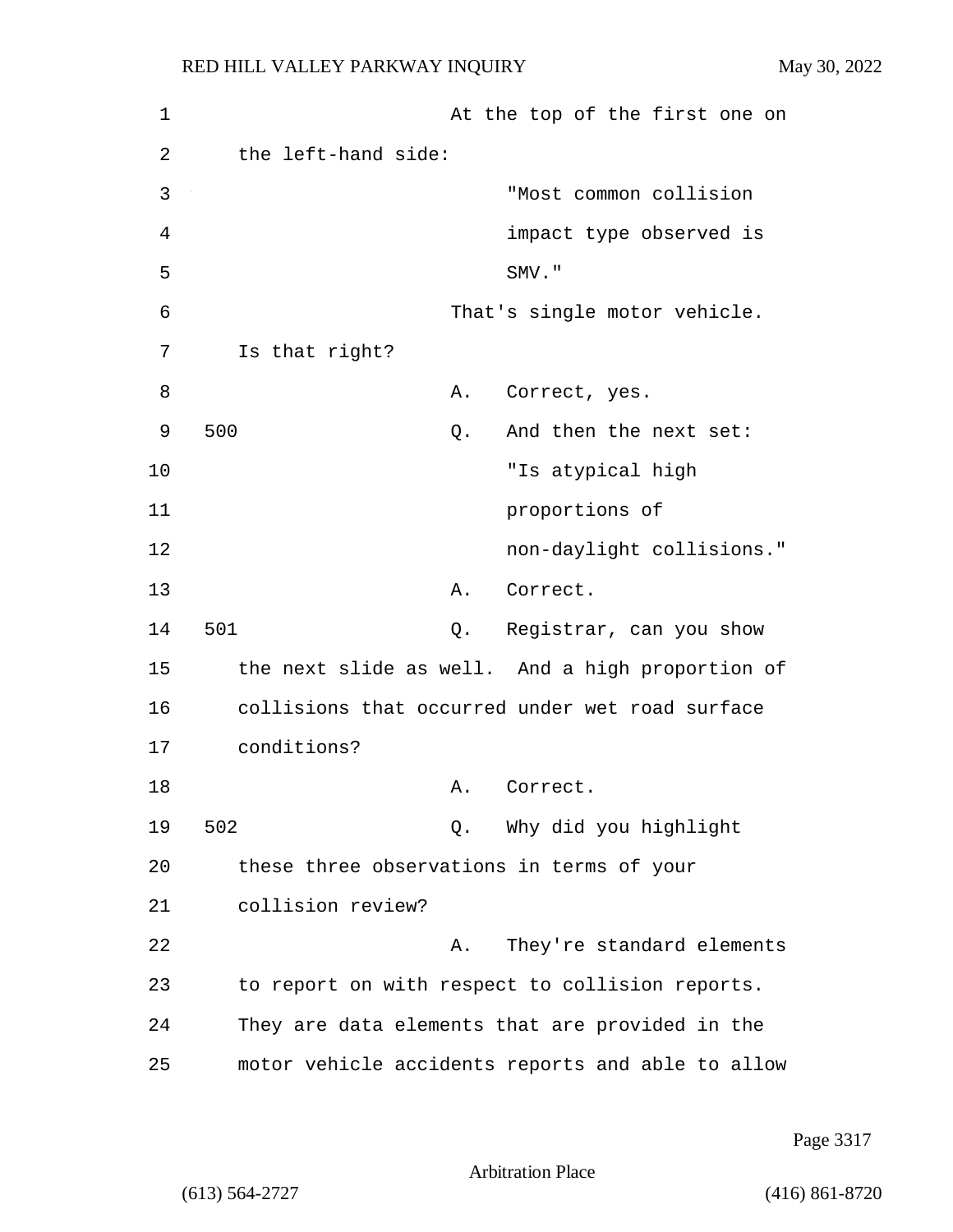1 some assessment. And they can also be useful in 2 assisting in the assessment of potential reasons 3 for collisions having occurred, so it's a fairly 4 standard approach to list these types of elements. 5 503 Q. Okay. And in terms of 6 what you found, just going to the left-hand slide 7 that's up on the screen first, the similar 8 locations, being 400-series highways, or it looks 9 like they're less than 20 percent, the study area 10 looks like it's a little more than 40 percent, and 11 the ramp 6, Mud Street, looks like it is about 12 70 percent. I didn't go back and double check the 13 math here, but you're seeing those proportions? 14 **A.** It appears to be that, 15 yeah. 16 504 Q. Registrar, can you go 17 back to the two earlier slides. Thank you. 18 and the proportions are 19 different here, but the relationship between these 20 two is the same; that is, similar locations show a 21 smaller percentage, the study area is a larger 22 percentage and then the ramp is an even larger 23 percentage than that. 24 So, looking at these three 25 common attributes that you would consider, what

Page 3318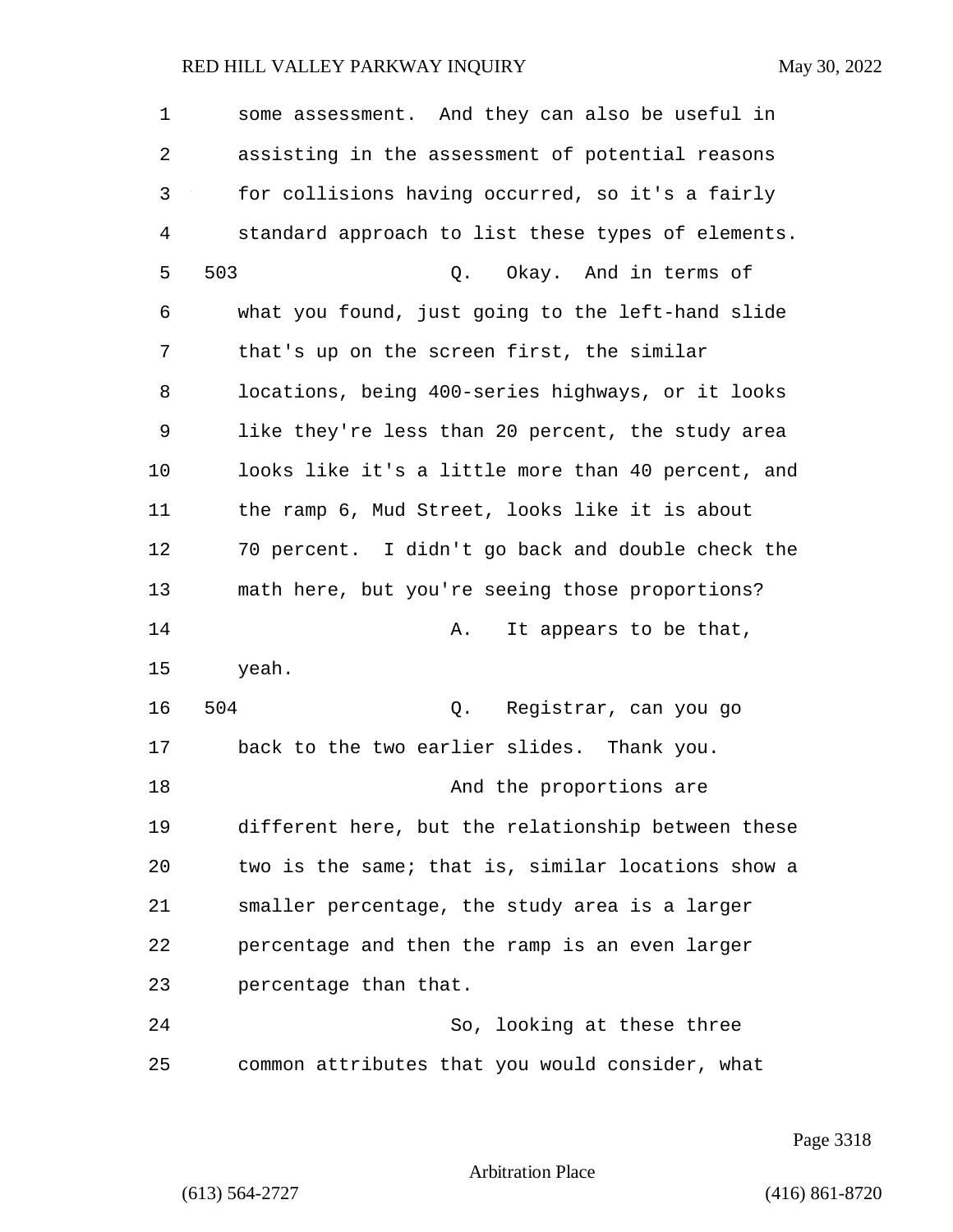| $\mathbf 1$ | was your preliminary view about the study area of  |
|-------------|----------------------------------------------------|
| 2           | the Red Hill that you were looking at?             |
| 3           | I would caution the<br>Α.                          |
| 4           | reading of the first line on the graphics.         |
| 5           | Similar locations, bracket, 400-series highways, I |
| 6           | believe that's been taken from the provincial      |
| 7           | averages for all 400-series highways and not       |
| 8           | necessarily highway locations that are similar to  |
| 9           | this particular piece of the Red Hill Valley       |
| 10          | Parkway, and you need to recognize that many       |
| 11          | 400-series highways in Ontario are long, straight, |
| 12          | flat sections of highway. So, it's reported here,  |
| 13          | I recognize that, but I'm not sure it's directly   |
| 14          | indicative that the middle line, study area, is    |
| 15          | worse, other than if you're comparing them to      |
| 16          | exactly those types of facilities.                 |
| 17          | The bottom line, of course,                        |
| 18          | shows the ramp number 6 at Mud Street, coming from |
| 19          | Mud Street, and it was unique in some of its       |
| 20          | characteristics, which was why it was reported     |
| 21          | separately.                                        |
| 22          | 505<br>Okay. And so, leaving<br>Q.                 |
| 23          | aside the similar locations, what did you make of  |
| 24          | the percentage of collisions in the study area     |
| 25          | that either had non-daylight collisions, wet       |

Page 3319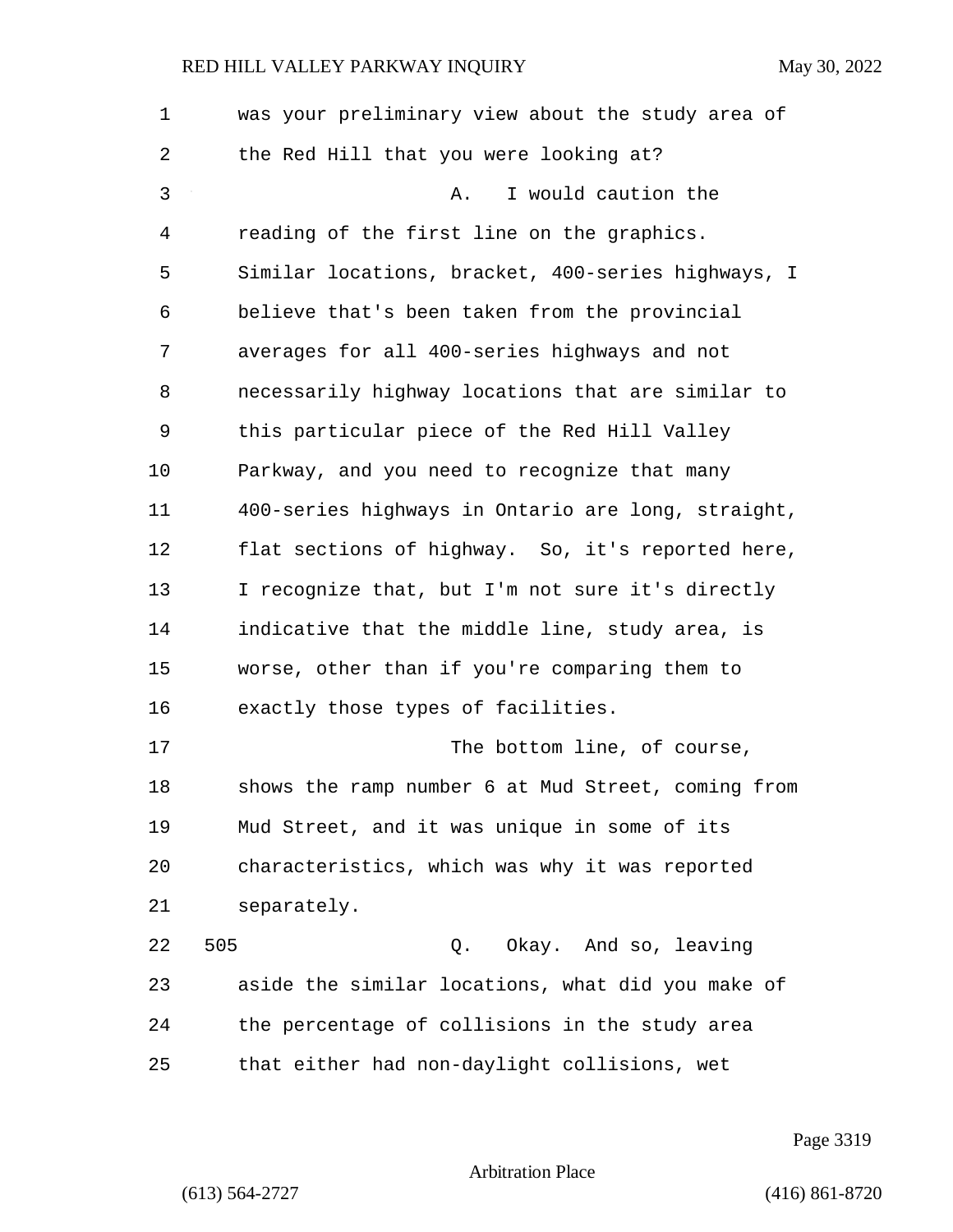| 1  | weather conditions or single motor vehicle         |
|----|----------------------------------------------------|
| 2  | accidents? In terms of at these levels, what       |
| 3  | conclusions, if any, could you draw from that?     |
| 4  | The single motor vehicle<br>Α.                     |
| 5  | collisions is not surprising at all. It's a        |
| 6  | controlled access highway, so it would be fairly   |
| 7  | common for single motor vehicle collisions to be   |
| 8  | the primary type and the proportion to be that     |
| 9  | high.                                              |
| 10 | The day/night collisions,                          |
| 11 | daytime/non-daylight collisions is potentially     |
| 12 | more useful because it may be indicative of trends |
| 13 | that are occurring during hours of darkness.       |
| 14 | And the wet road surface                           |
| 15 | collisions is, again, also is potentially of       |
| 16 | assistance, but you need to put it into the        |
| 17 | context of the physical layout of the facility.    |
| 18 | So, a roadway that has a linear or horizontal      |
| 19 | alignment is more likely to have wet road          |
| 20 | collisions than a roadway that has a straight      |
| 21 | alignment. A roadway that has an inclined          |
| 22 | alignment, a vertical curve, is also more likely   |
| 23 | to have wet road collisions than a flat alignment. |
| 24 | The data is being laid out to begin that process   |
| 25 | of trying to consider what might be going on, and  |

Page 3320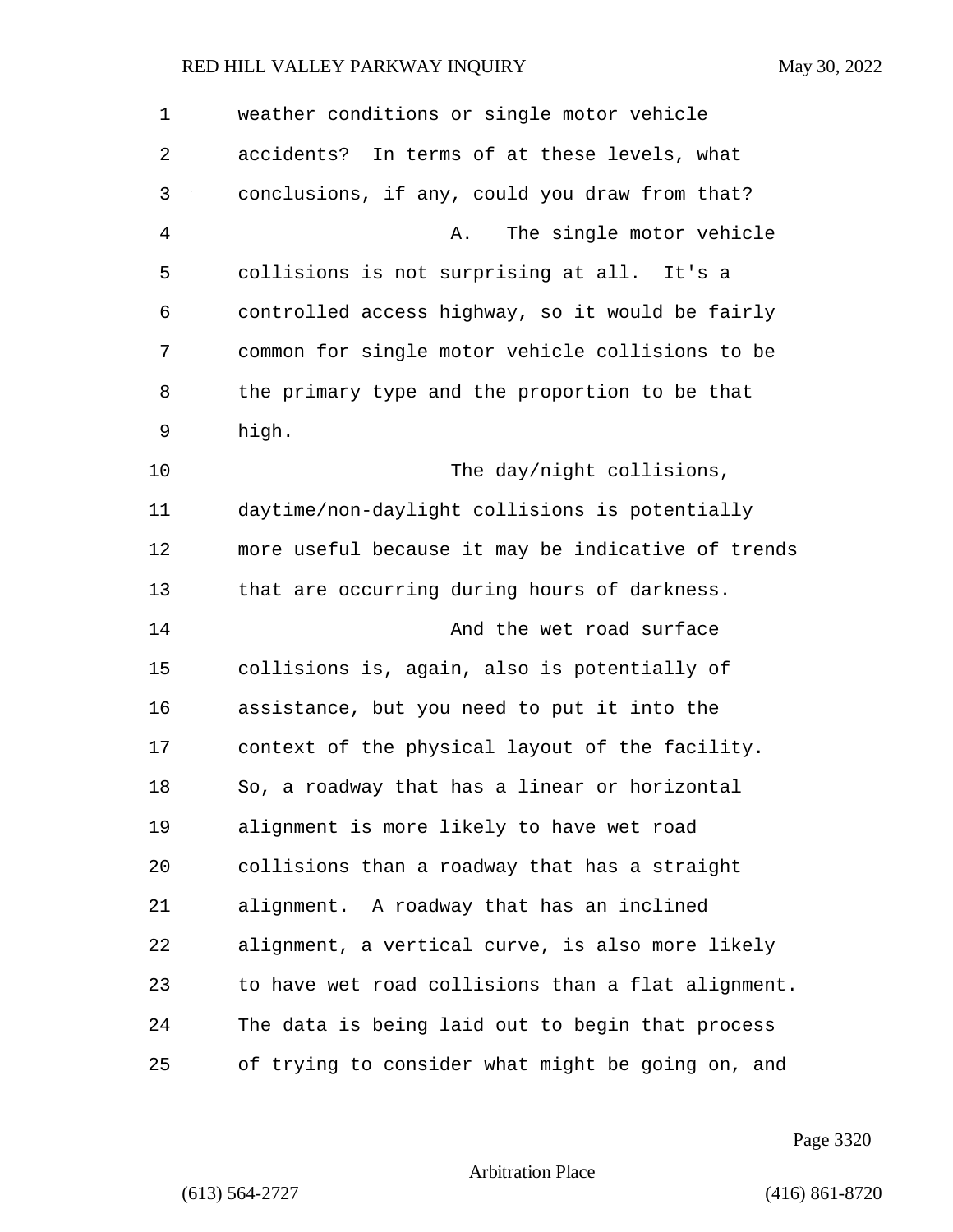| 1  | comparison to peers, in comparison to the          |
|----|----------------------------------------------------|
| 2  | facility, are also part of that process.           |
| 3  | 506<br>Did these initial<br>Q.                     |
| 4  | proportions of these kind of collisions cause you  |
| 5  | concern in terms of either the nature or the       |
| 6  | number of collisions on the Red Hill?              |
| 7  | It would certainly be the<br>Α.                    |
| 8  | values on the ramp were quite high, and so I would |
| 9  | say that there was certainly -- I won't use the    |
| 10 | word "concern," but there was some awareness of    |
| 11 | that outcome. The geometric configuration of ramp  |
| 12 | 6 is quite severe, it's a 270-degree ramp, and so  |
| 13 | there could be -- there's some expectation of a    |
| 14 | greater number of collisions in that situation.    |
| 15 | The study area compared to the                     |
| 16 | 400-series highways, not automatically a red flag. |
| 17 | I think we had the desire to consider the facility |
| 18 | in relation to peer facilities, but that proved    |
| 19 | quite challenging to actually obtain.              |
| 20 | 507<br>Okay. Commissioner, it<br>Q.                |
| 21 | is 3:13 and I'm about to move on to another topic. |
| 22 | I wonder if this might be a good time for our      |
| 23 | afternoon break?                                   |
| 24 | JUSTICE WILTON-SIEGEL:<br>Good.                    |
| 25 | Let's take our break and return at 3:30.           |

Page 3321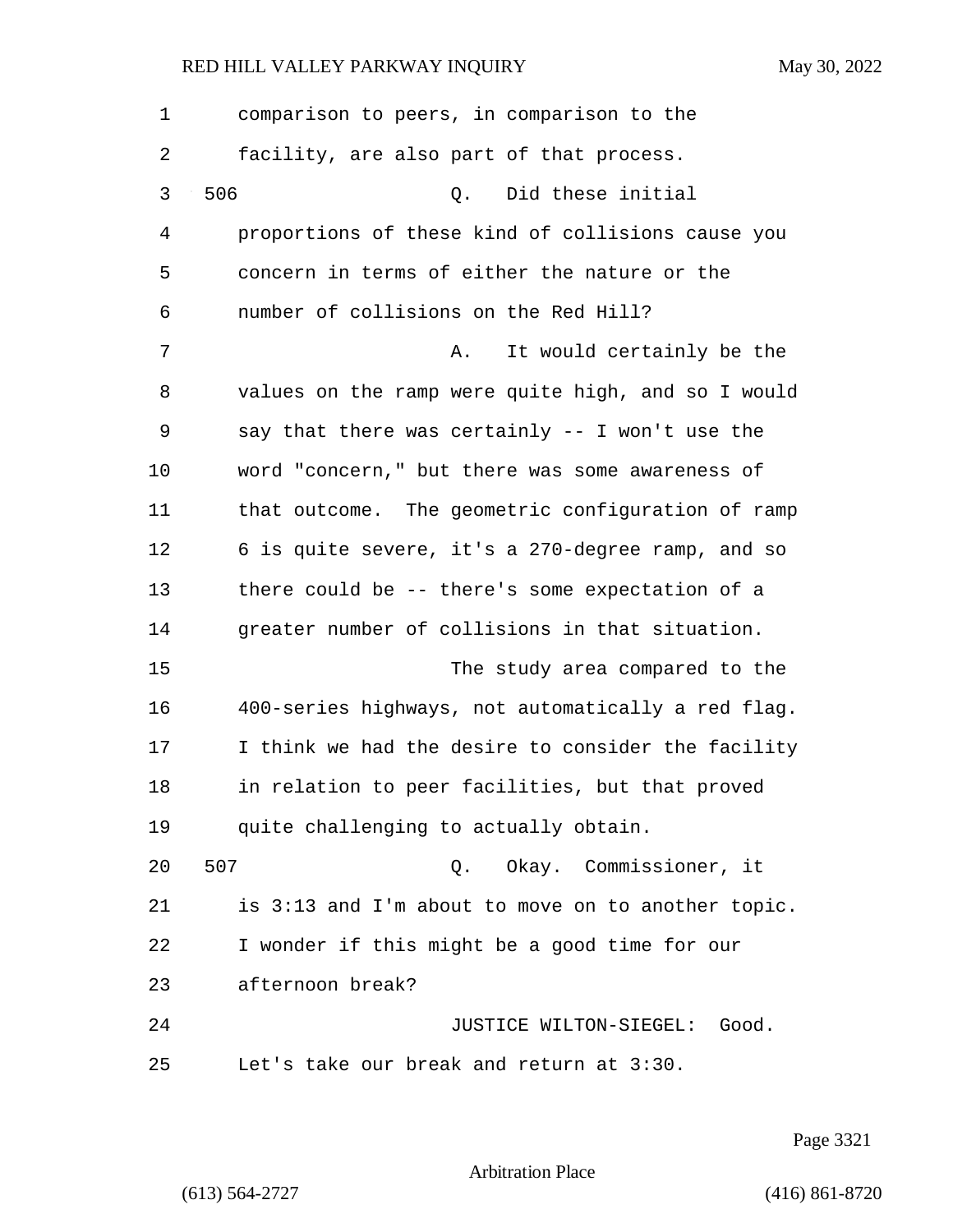| 1  | --- Recess taken at 3:13 p.m.                |
|----|----------------------------------------------|
| 2  | --- Upon resuming at 3:30 p.m.               |
| 3  | BY MS. LAWRENCE:                             |
| 4  | 508<br>Mr. Malone, I'm now going<br>Q.       |
| 5  | to ask you some questions still in that same |
| 6  | document, which, Registrar, is CIM103. If we |
| 7  | could go to image 12.                        |
| 8  | This slide is about                          |
| 9  | illumination. It says:                       |
| 10 | "Ministry policy for                         |
| 11 | highway illumination used                    |
| 12 | to evaluate need for                         |
| 13 | illumination."                               |
| 14 | And that there are three types               |
| 15 | of illumination considered by warrant:       |
| 16 | "Continuous illumination                     |
| 17 | (freeway segments),                          |
| 18 | partial illumination (at                     |
| 19 | interchange), full                           |
| 20 | illumination (at                             |
| 21 | interchange)."                               |
| 22 | Ministry policy for highway                  |
| 23 | illumination, are you familiar with how that |
| 24 | system for that policy works?                |
| 25 | I'm familiar with the<br>Α.                  |

Page 3322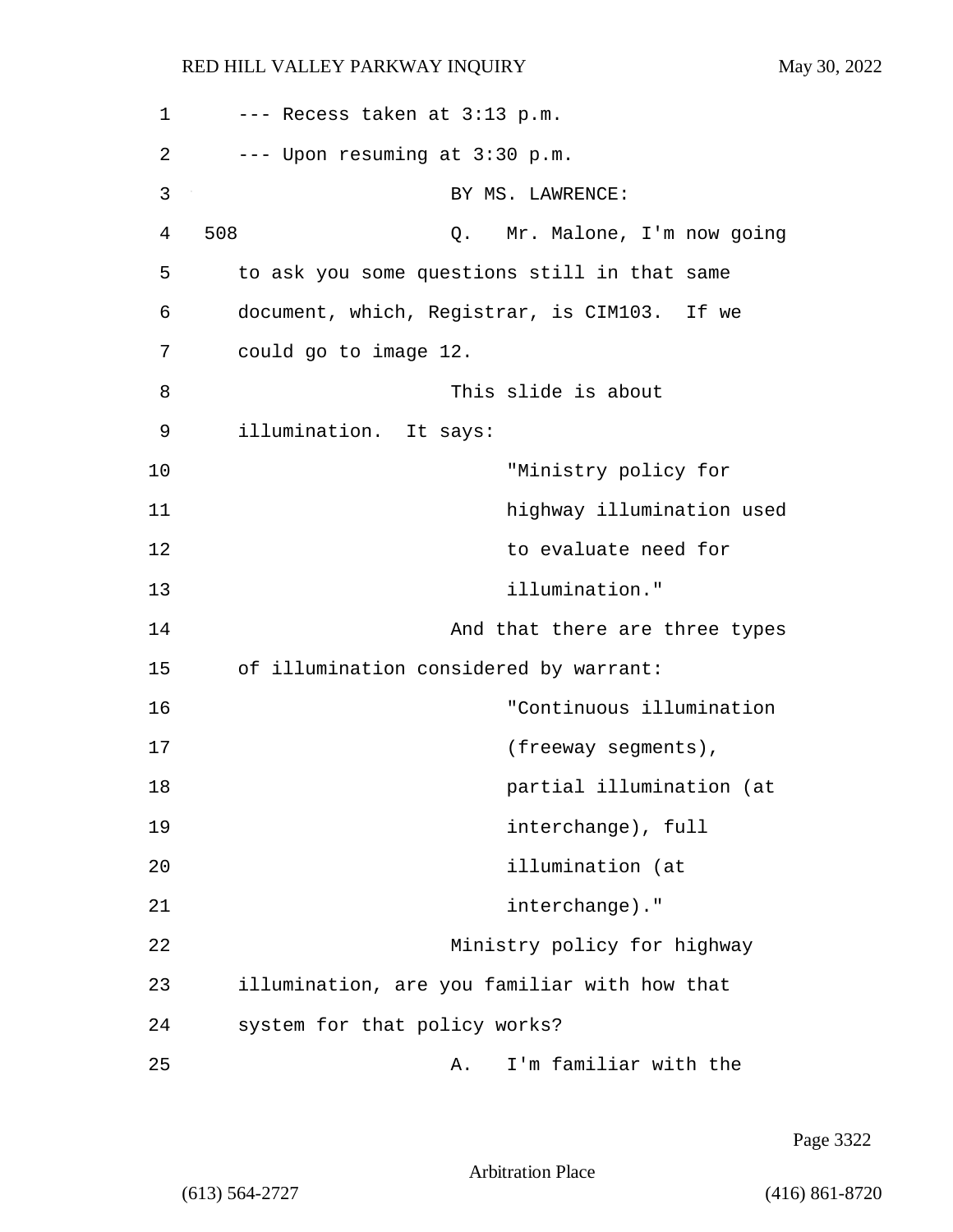1 Ministry illumination warrant, yes. 2 509 Q. And when it's a warrant, 3 does that mean that the warrant is the process by 4 which something is determined, whether 5 illumination is justified? 6 A. I would not use that term 7 for a warrant. A warrant is an analysis tool, a 8 standardized approach to investigate the thing 9 that the warrant is for. There are warrants for a 10 whole variety of things: Traffic signals, stop 11 signs, so on and so forth. So, an illumination 12 warrant is in the similar category. It's a tool 13 that helps you undertake the analysis. 14 510 Q. Okay. So, the warrant is 15 the analysis tool, but the outcome is whether 16 illumination is warranted or not. Am I using 17 those terms correctly? 18 **A.** It's described as a 19 warrant, so the warrant typically would provide a 20 threshold value and you either do or don't meet 21 the threshold value and, therefore, by definition 22 you would be warranted or not warranted in 23 accordance with the warrant, but that doesn't mean 24 that lighting should go in. Virtually every 25 warrant that exists has included in it that

Page 3323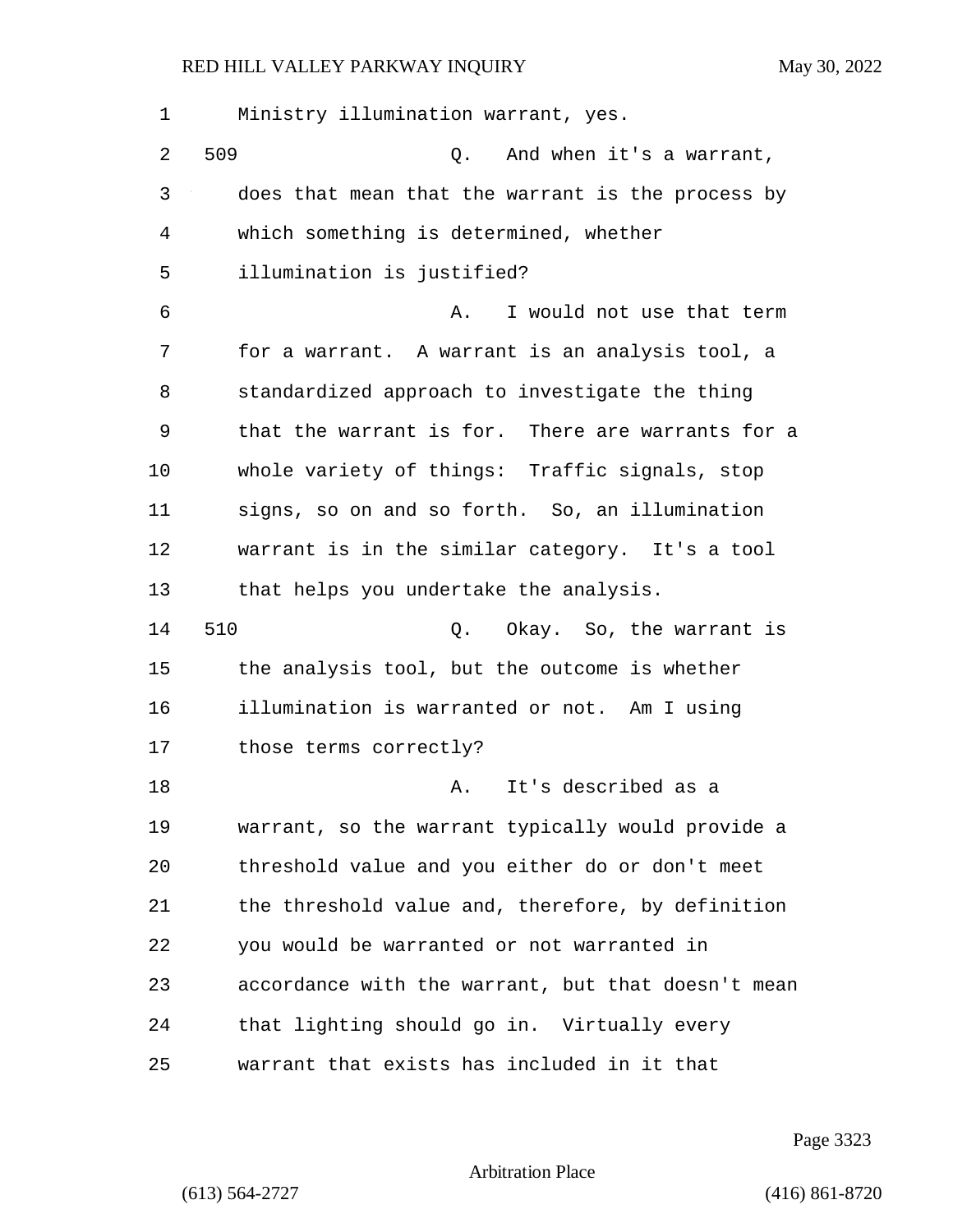| 1  | engineering judgment must be applied to make the  |
|----|---------------------------------------------------|
| 2  | determination as to what to do with the results   |
| 3  | from the analysis.                                |
| 4  | 511<br>Thank you for that. I<br>Q.                |
| 5  | was talking about the term. So, the warrant will  |
| 6  | result in whether something is warranted or not.  |
| 7  | It's a bit confusing, but that's what the warrant |
| 8  | process is. Is that right?                        |
| 9  | I think your<br>Α.                                |
| 10 | interpretation and your wording is correct.       |
| 11 | Semantics are important, but it is a warrant and  |
| 12 | you meet the warrant or you don't meet the        |
| 13 | warrant, yes.                                     |
| 14 | 512<br>Q. Okay. For just these                    |
| 15 | three kinds of illumination, continuous           |
| 16 | illumination, freeway segments, can you describe  |
| 17 | what continuous illumination is?                  |
| 18 | It would be lighting<br>Α.                        |
| 19 | spaced regularly along the section of highway     |
| 20 | continuously for some distance.                   |
| 21 | 513<br>Q. Okay. And partial                       |
| 22 | illumination at interchange?                      |
| 23 | Would mean only a portion<br>Α.                   |
| 24 | of the interchange would be illuminated. Perhaps  |
| 25 | the intersection itself or something other than   |

Page 3324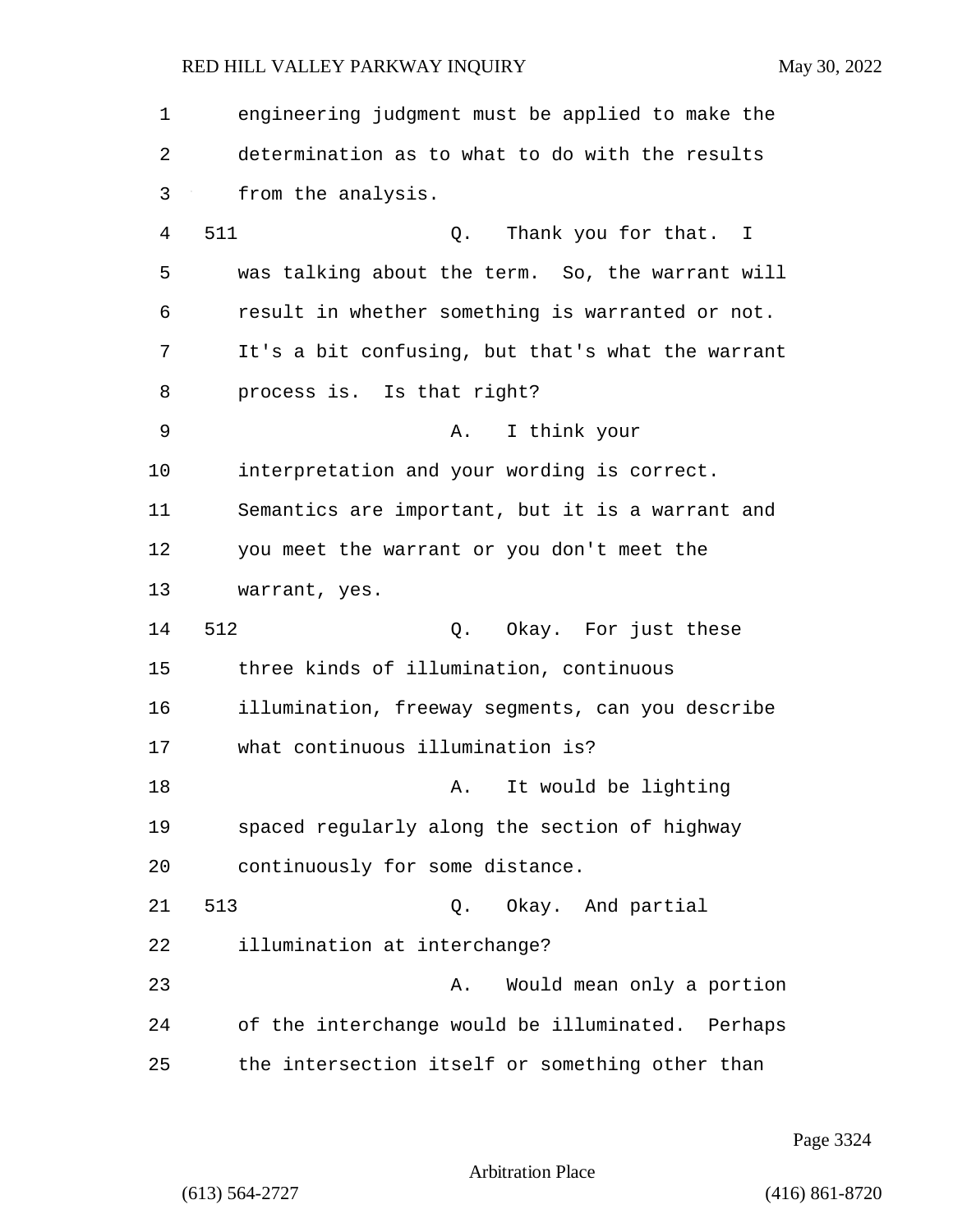| 1  | the entire configuration of the interchange.       |
|----|----------------------------------------------------|
| 2  | 514<br>Okay. And can you<br>Q.                     |
| 3  | contrast to full illumination at interchange?      |
| 4  | Just that. If an<br>Α.                             |
| 5  | interchange consists of an intersection with a     |
| 6  | crossing road and on and off-ramps to the highway, |
| 7  | then full illumination would potentially serve all |
| 8  | of the components, including the ramps and the     |
| 9  | intersections and if there was a bridge over the   |
| 10 | facility, for example.                             |
| 11 | 515<br>Thank you. Registrar,<br>Q.                 |
| 12 | can you go to image 17, please.                    |
| 13 | So, here, and this is the                          |
| 14 | first progress meeting, and this slide says:       |
| 15 | "Illumination warrant                              |
| 16 | analysis based on MTO                              |
| 17 | warrant."                                          |
| 18 | And then there's a legend for                      |
| 19 | full illumination and partial illumination. Am I   |
| 20 | correct that by June 6, the date of this           |
| 21 | PowerPoint, CIMA had already done some warrants    |
| 22 | analysis based on the MTO warrant tool?            |
| 23 | Correct, yes.<br>Α.                                |
| 24 | 516<br>And this slide represents<br>Q.             |
| 25 | that full illumination was suggested in the red    |

Page 3325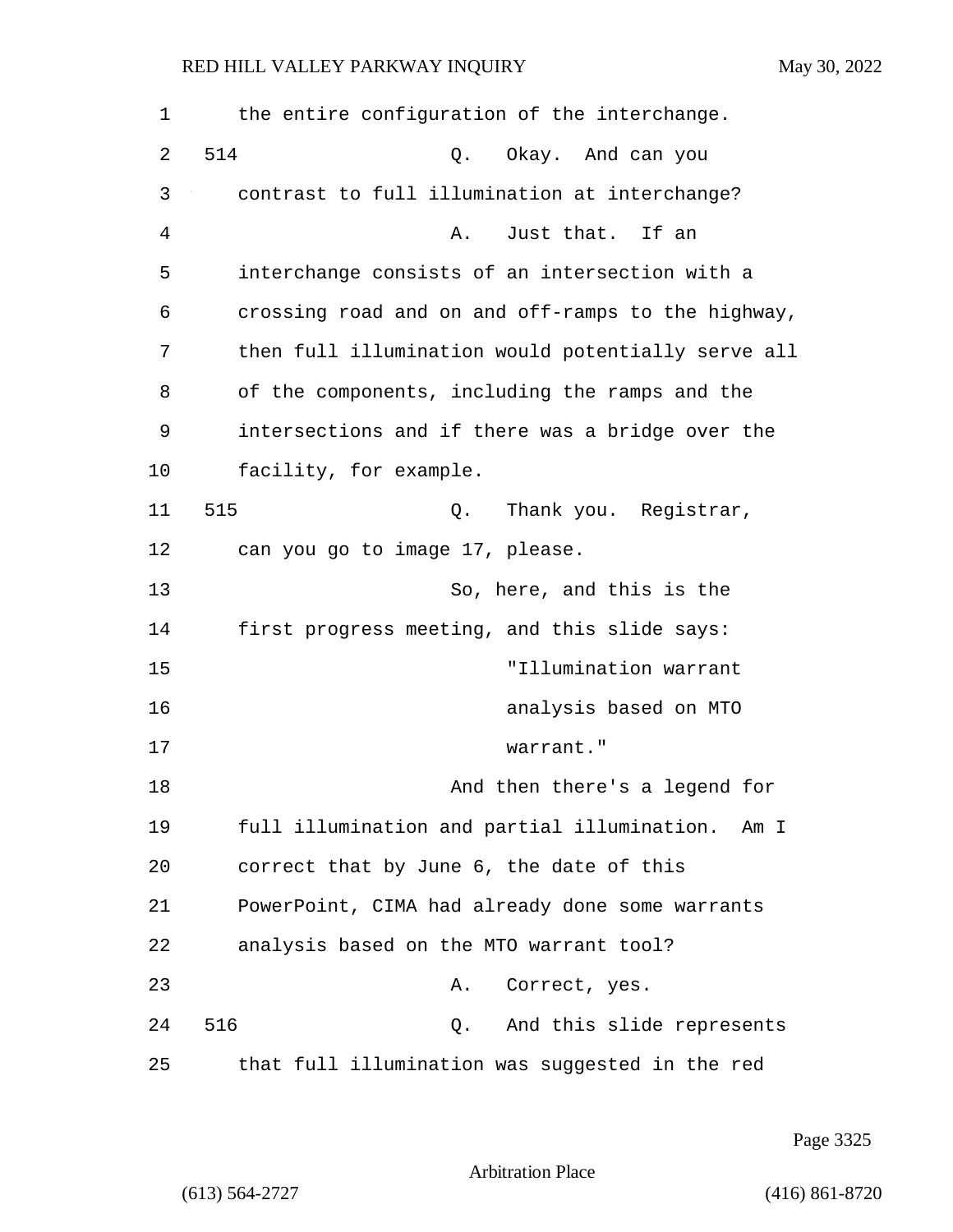1 areas on this slide and partial on the blue area 2 of the slide? 3 A. Yeah. To clarify, 4 though, the red areas are interchanges, and so 5 it's talking full illumination at interchanges and 6 partial illumination at interchanges; the blue to 7 the northeast being the Greenhill and the other 8 ones being the Mud and Dartnall interchanges. 9 517 Q. Okay. And, here, there 10 are certainly interchanges where the ramps are, 11 but there are also parts of the freeway that are 12 between the two sets of ramps. Were those subject 13 to continuous illumination in this slide where it 14 has the red? 15 A. No, not in this slide. 16 This slide is referring to full illumination and 17 partial illumination and reference to the slide 18 has shown those relate to interchanges. 19 518 Q. Okay. So, where you're 20 not in an interchange spot, what had CIMA 21 concluded at this preliminary time about 22 continuous illumination? 23 A. Continuous illumination 24 on the main line of the highway, you're asking? 25 519 Q. Yes.

Page 3326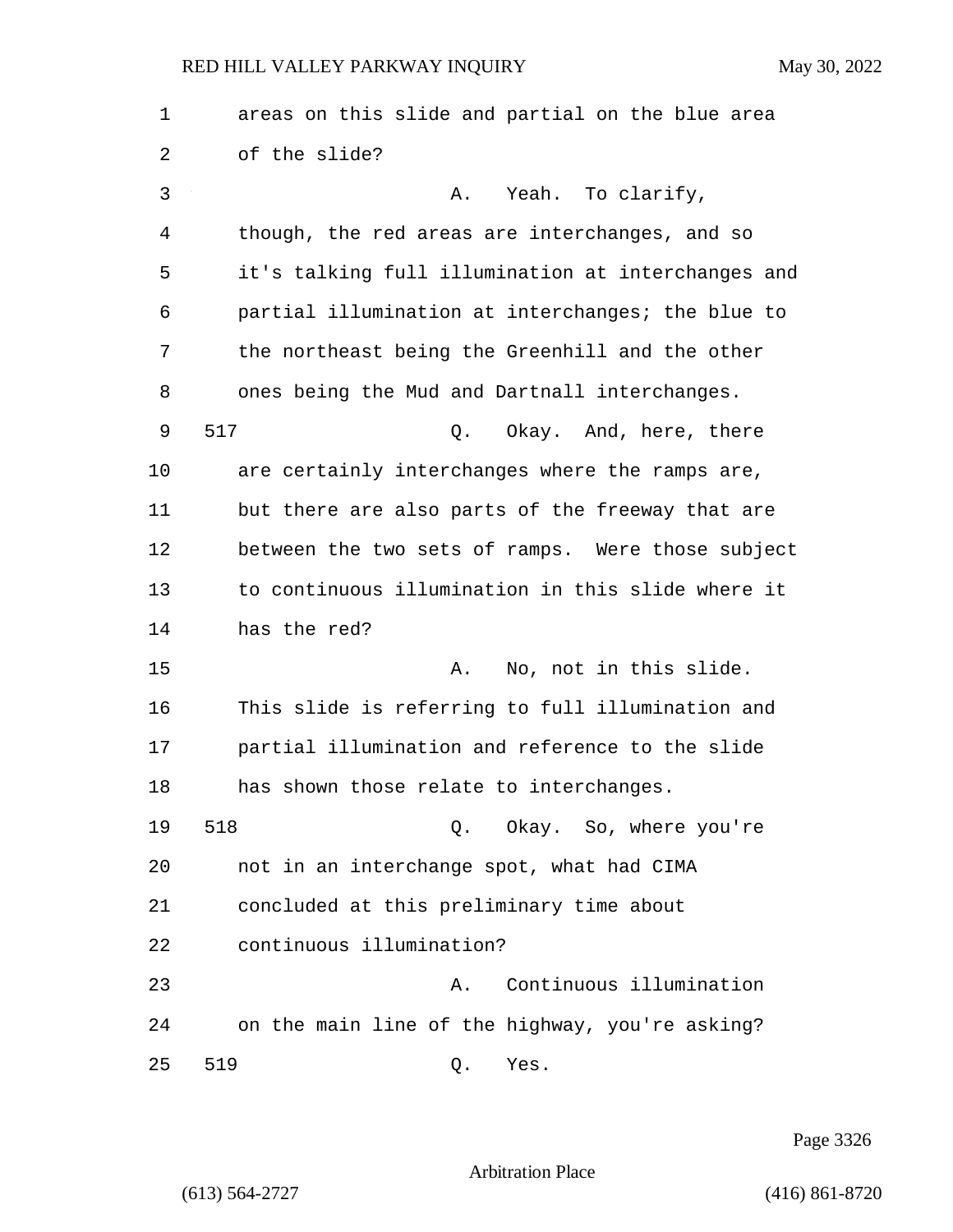| 1              | Well, there's very<br>Α.                           |
|----------------|----------------------------------------------------|
| 2              | little, almost no, main line section of the        |
| 3              | highway between the Dartnall and the Mud           |
| $\overline{4}$ | interchange. Essentially, the on-ramps from one    |
| 5              | portion go virtually up to the off-ramps of the    |
| 6              | next portion, so there's essentially no area to    |
| 7              | install continuous illumination, because you have  |
| 8              | an overlap between the interchange and the main    |
| 9              | line.                                              |
| 10             | There's a small section to the                     |
| 11             | north on this drawing between the end of the ramps |
| 12             | from the Mud Street interchange and the beginning  |
| 13             | of the ramps for the Greenhill interchange, but    |
| 14             | it's relatively short. It's, you know, 400, 500    |
| 15             | metres or so.                                      |
| 16             | So, yes, potentially there                         |
| 17             | would be a warrant or an analysis done for the     |
| 18             | portion of the highway that was the main line in   |
| 19             | that area, and there would be a result from it. I  |
| 20             | don't think this slide shows that, but it would    |
| 21             | have been done or my understanding is analysis had |
| 22             | been done in that regard for lighting in those two |
| 23             | types of circumstances.                            |
| 24             | 520<br>Okay. And so, the<br>Q.                     |
| 25             | effect, just given the physical layout of the      |

Page 3327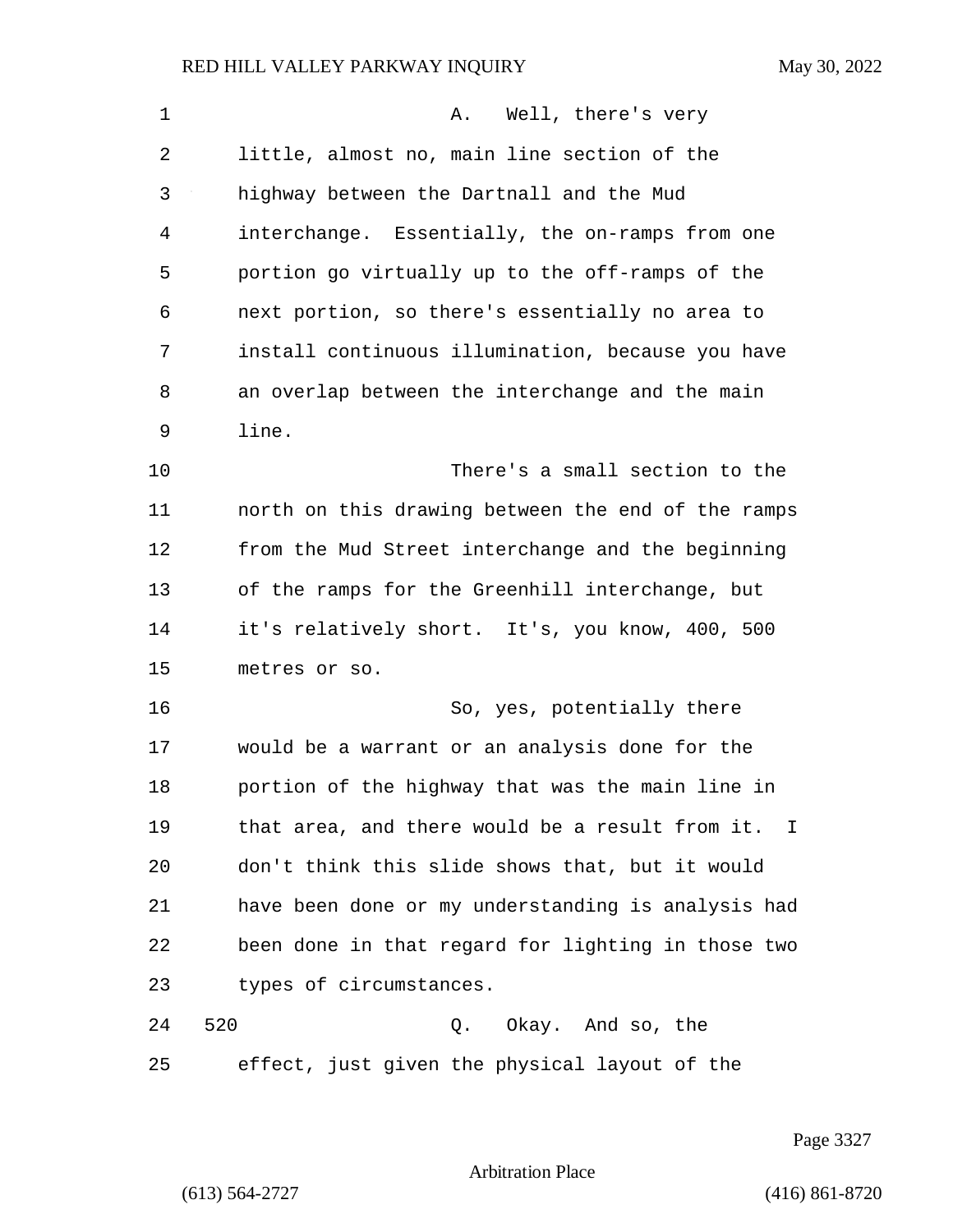1 study area, was that full illumination at 2 interchanges would basically illuminate the entire 3 part of the parkway that's in red. Is that right? 4 A. That's what potentially 5 happens if you're illuminating the interchange, 6 and so it does depend on the interchange 7 configuration, but you need to take that into 8 account so you don't overlap and waste your 9 lighting installation, if you're going to proceed 10 that way. 11 **I** would highlight that this is 12 the MTO warrant. I know at the end of the day the 13 City had requested that the TAC illumination 14 warrant be used instead of the MTO warrant, so 15 this was preliminary work that had been done at 16 the time of the meeting, but, you know, I don't 17 think it was the conclusion of the illumination 18 analysis that was carried out. 19 521 Q. Okay. Registrar, can you 20 go to image 26, please. Thank you. So, this is 21 "Summary of Issues and Potential Countermeasures," 22 so these are three boxes that appear to lead into 23 each other. Collision analysis results, and we've 24 already gone through that high number of certain 25 kinds of collision conditions. And then the field

Page 3328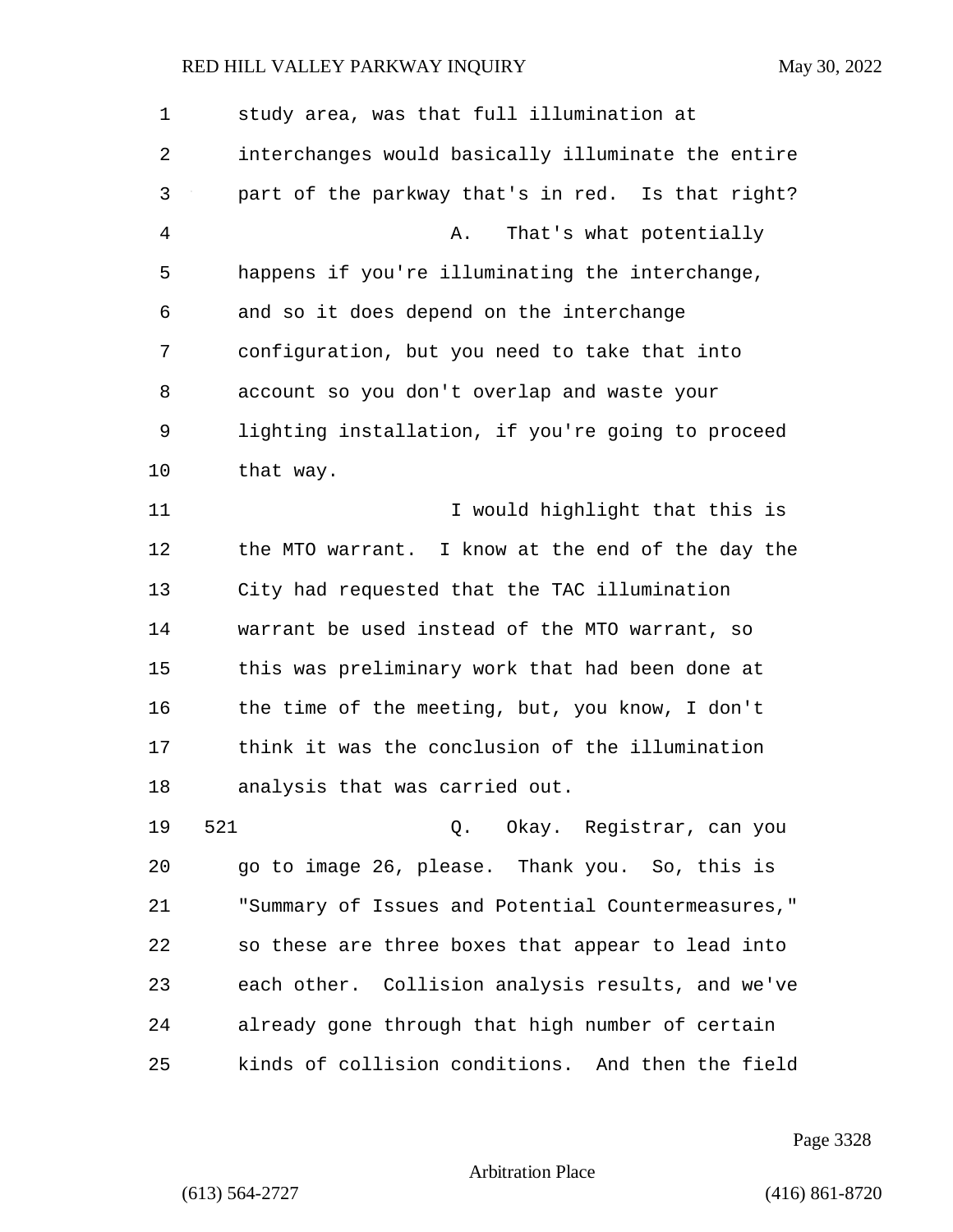| $\mathbf 1$ | investigation findings, which I've jumped over but |
|-------------|----------------------------------------------------|
| 2           | are in this PowerPoint, and then that goes down to |
| 3           | the preliminary list of proposed countermeasures,  |
| 4           | so validating illumination needs, sign layout,     |
| 5           | design, repair and roadway protection, and more on |
| 6           | the following slide. Registrar, if you wouldn't    |
| 7           | mind pulling that up as well.                      |
| 8           | THE REGISTRAR: The next one?                       |
| 9           | MS. LAWRENCE: The next slide,                      |
| 10          | please.                                            |
| 11          | BY MS. LAWRENCE:                                   |
| 12          | 522<br>Q. So, the preliminary list                 |
| 13          | of proposed countermeasures, you then see it go    |
| 14          | into next steps, and am I correct that CIMA had    |
| 15          | already started coming up with a preliminary list  |
| 16          | of proposed countermeasures set out in that bottom |
| 17          | box and the next steps were going to be the        |
| 18          | identification of additional countermeasures?      |
| 19          | I think by the time of<br>Α.                       |
| 20          | this meeting, if I've got my dates right, this is  |
| 21          | June 6, we had been through some of the            |
| 22          | preliminary analysis, there's presentation of some |
| 23          | of those findings as shown on the slide on the     |
| 24          | left. I don't really like the layout of the graph  |
| 25          | now that I look at it. Usually the collision       |

Page 3329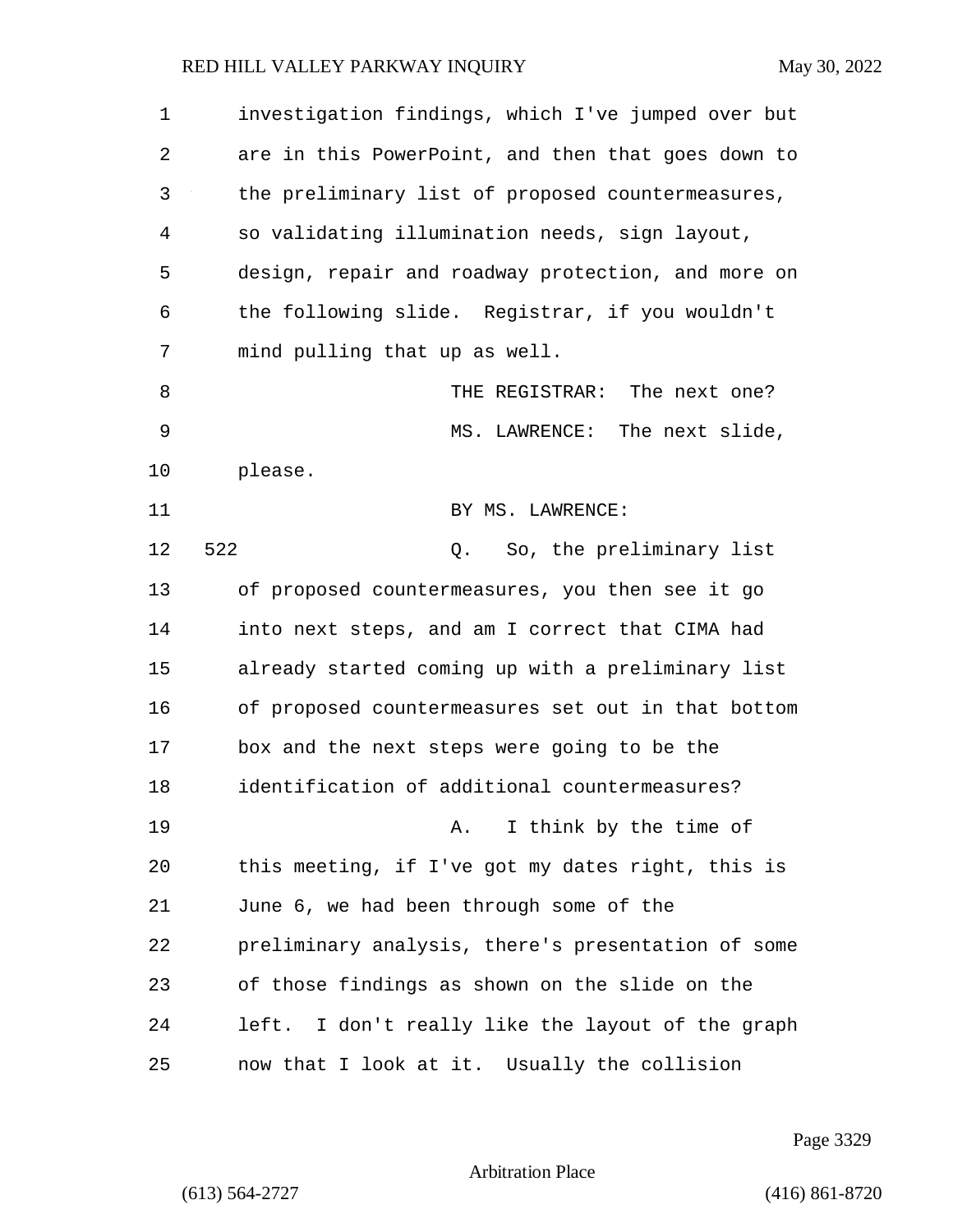| 1  | analysis results and the field investigation       |
|----|----------------------------------------------------|
| 2  | findings are not necessarily sequential like that, |
| 3  | but regardless. Yes, there's some beginning of     |
| 4  | potential countermeasures, opportunities for       |
| 5  | improvement, that would be contemplated. So, yes,  |
| 6  | that has certainly begun at this point in the      |
| 7  | process.                                           |
| 8  | 523<br>Thank you. Registrar,<br>Q.                 |
| 9  | can you go to image 23. Thank you. So, I've        |
| 10 | skipped through a number of the slides in this     |
| 11 | presentation. You do go through signage and other  |
| 12 | things.                                            |
| 13 | Just dealing with one issue on                     |
| 14 | the Mud Street on-ramp, ramp number 6, which is    |
| 15 | that ramp that had the higher proportion of        |
| 16 | collisions than the City area as a whole.          |
| 17 | At the bottom before the                           |
| 18 | graphic, it says:                                  |
| 19 | "High-friction pavement                            |
| 20 | surface treatment."                                |
| 21 | What is a high-friction                            |
| 22 | pavement surface treatment?                        |
| 23 | It would be a coating or<br>Α.                     |
| 24 | an addition of material on to the surface of the   |
| 25 | existing pavement to improve friction, so          |

Page 3330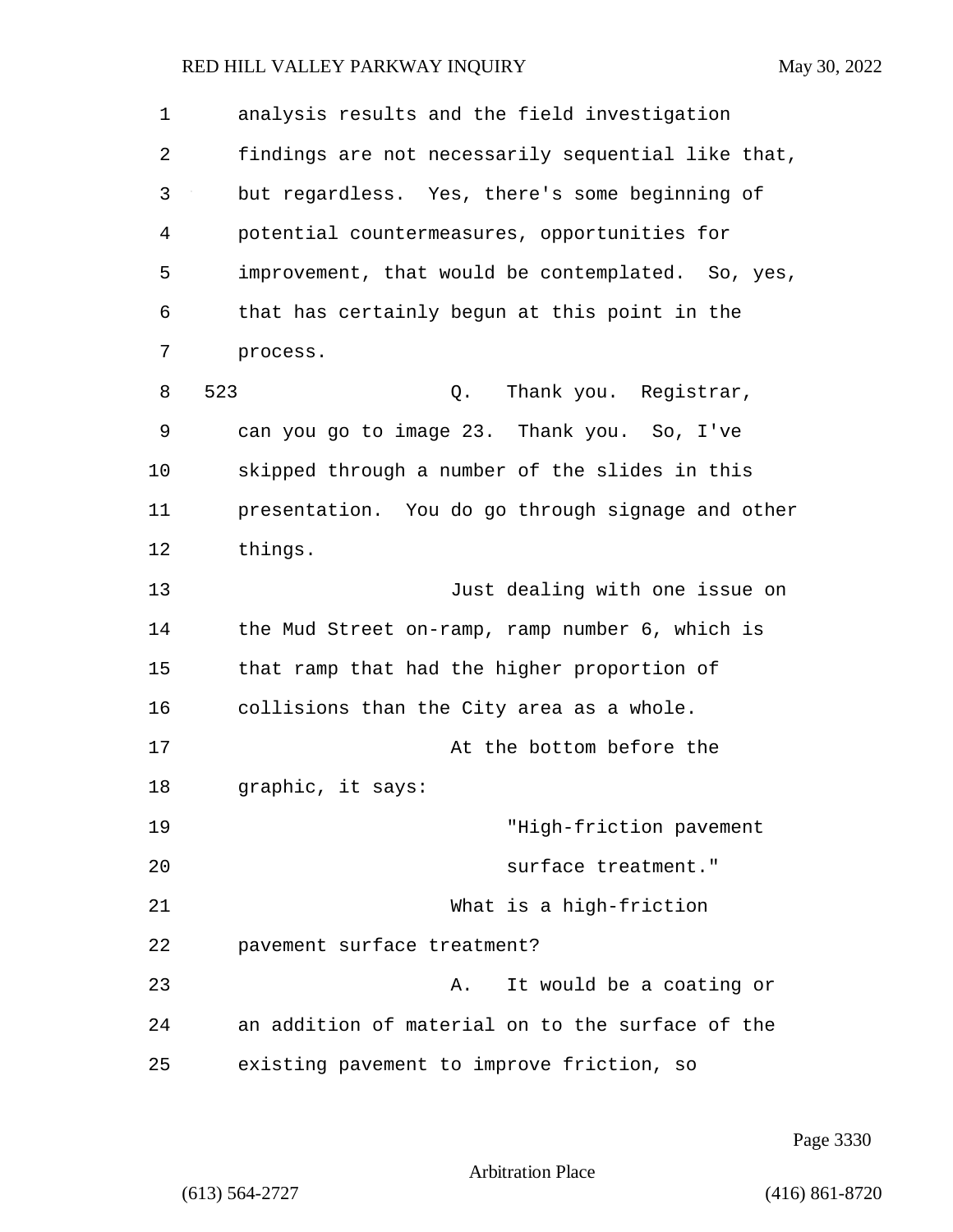| 1  | literally that, a high-friction surface treatment. |
|----|----------------------------------------------------|
| 2  | The existing road would remain in place and you    |
| 3  | would add something on top of it.                  |
| 4  | 524<br>Why was CIMA, on a<br>Q.                    |
| 5  | preliminary basis, considering this kind of        |
| 6  | high-friction pavement surface treatment for ramp  |
| 7  | 6?                                                 |
| 8  | There were a high number<br>Α.                     |
| 9  | of collisions occurring in wet road conditions,    |
| 10 | and so under wet conditions, friction is reduced,  |
| 11 | and with the very tight geometry for the ramp, you |
| 12 | can potentially improve operations and enhance --  |
| 13 | reduce the number of collisions, if you can        |
| 14 | improve the friction on the road surface. That's   |
| 15 | the theory, anyway.                                |
| 16 | 525<br>Q. Okay. Let's go to                        |
| 17 | CIM8423, please. Sorry, 823.001. Thank you.        |
| 18 | Mr. Malone, can you read that                      |
| 19 | at this font size?                                 |
| 20 | A. Yeah. It's okay. I have                         |
| 21 | a larger monitor, so I'm turning to read that, but |
| 22 | I hope that's okay.                                |
| 23 | 526<br>Q. Registrar, could you pull                |
| 24 | out the second half of this document. We'll just   |
| 25 | talk about the -- yeah, exactly, the whole thing,  |

Page 3331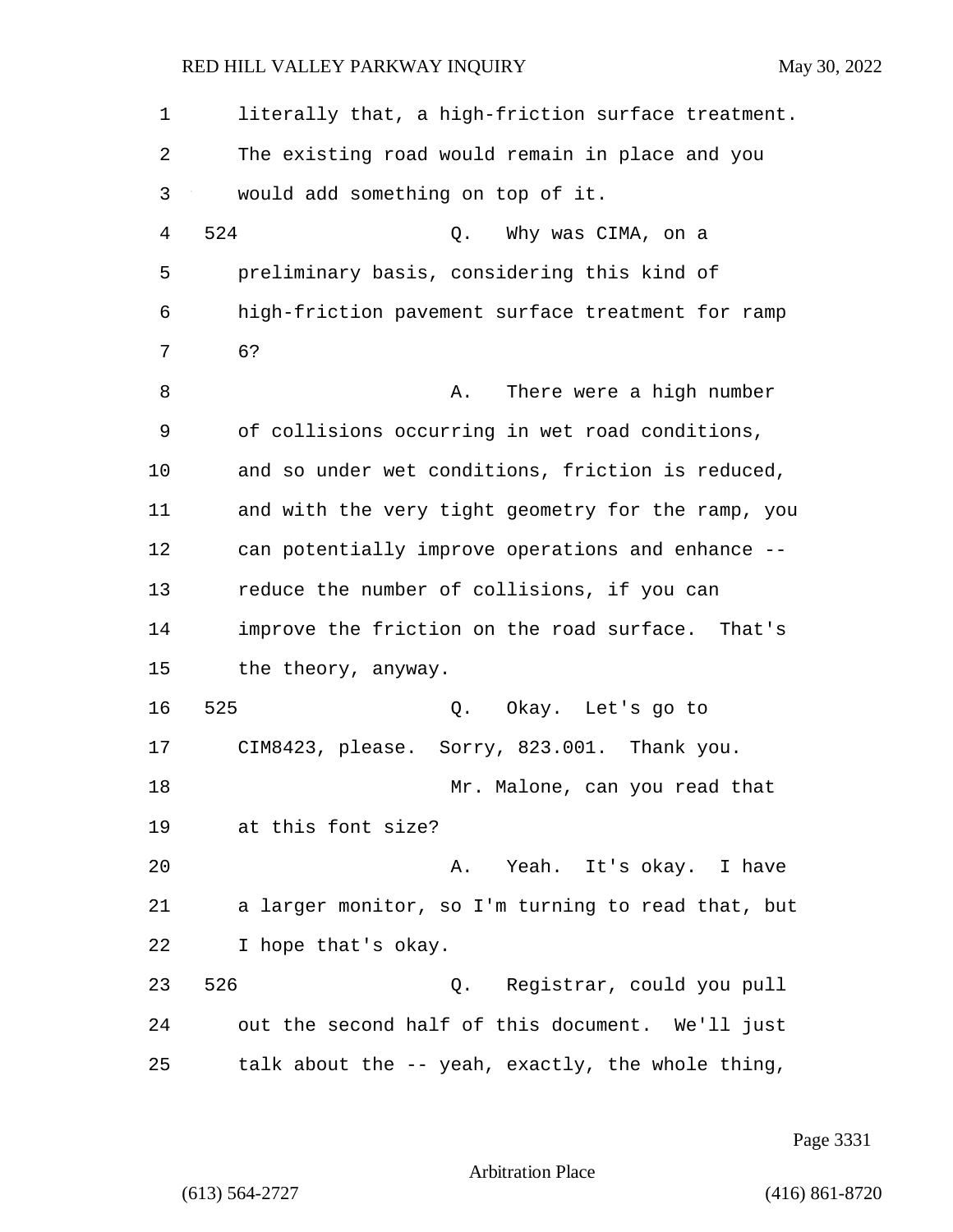| 1  | just to make it a little bigger for everyone.      |
|----|----------------------------------------------------|
| 2  | Okay.                                              |
| 3  | So, this is the minutes of the                     |
| 4  | June 6, 2003 progress meeting, the one where that  |
| 5  | presentation we just looked at was provided. And   |
| 6  | if you can call out or if you can highlight,       |
| 7  | Registrar, the third last paragraph, "City okay    |
| 8  | with CIMA," third last, third from the bottom.     |
| 9  | That one, yes:                                     |
| 10 | "CIMA okay with examining                          |
| 11 | high-friction pavements                            |
| 12 | on ramps, however, main                            |
| 13 | line has a different new                           |
| 14 | pavement that may not be                           |
| 15 | recommended to be                                  |
| 16 | overlaid with high                                 |
| 17 | friction."                                         |
| 18 | Do you recall discussion on                        |
| 19 | this point at this meeting?                        |
| 20 | I don't recall precisely,<br>Α.                    |
| 21 | no.                                                |
| 22 | 527<br>Did anyone explain to you<br>Q.             |
| 23 | at this meeting about the main line paving and why |
| 24 | it was a different new pavement?                   |
| 25 | Not to my recollection,<br>Α.                      |

Page 3332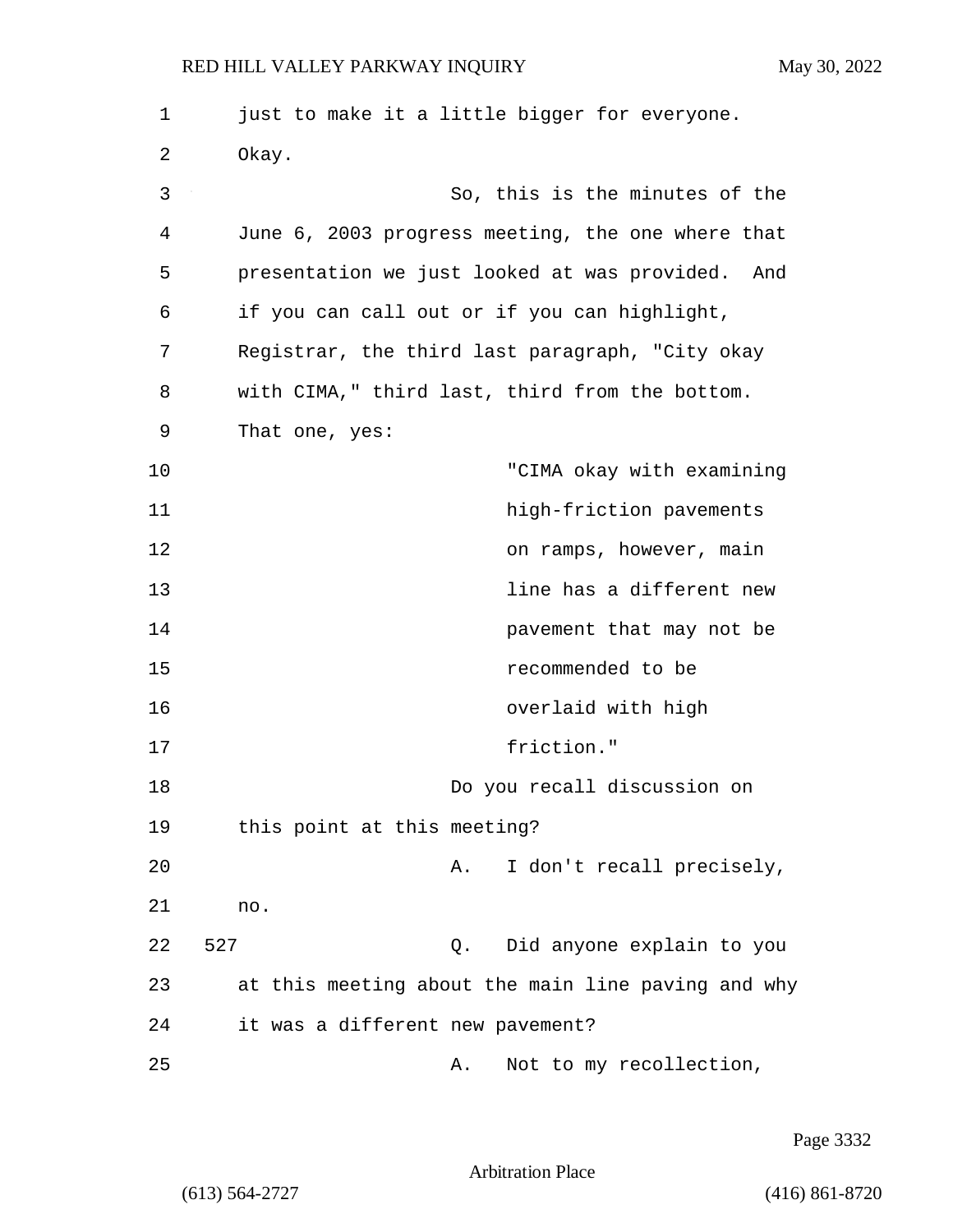1 no, but I'm also not sure we were recommending 2 high-friction pavements anywhere other than the 3 ramp, so I think there might have been some 4 confusion from the City as to what was being 5 recommended by CIMA. 6 528 Q. Okay. Do you remember if 7 anyone explained to you why the different new 8 pavement might not be suited to a high-friction 9 overlay? 10 A. I don't recall that, no. 11 529 Q. Just looking at the way 12 that the minutes are drafted, can you confirm, 13 looking at this, if it was the City who made the 14 comment, provided the information, about the new 15 different pavement? 16 **A.** The wording of the 17 paragraph would suggest so, yes. 18 530 Q. You didn't have any prior 19 information about the nature of the paving 20 materials on the main line before this meeting, 21 did you? 22 A. Not to my recollection, 23 no. 24 531 Q. Thank you. You can 25 remove that highlighting, Registrar, or you can

Page 3333

Arbitration Place

(613) 564-2727 (416) 861-8720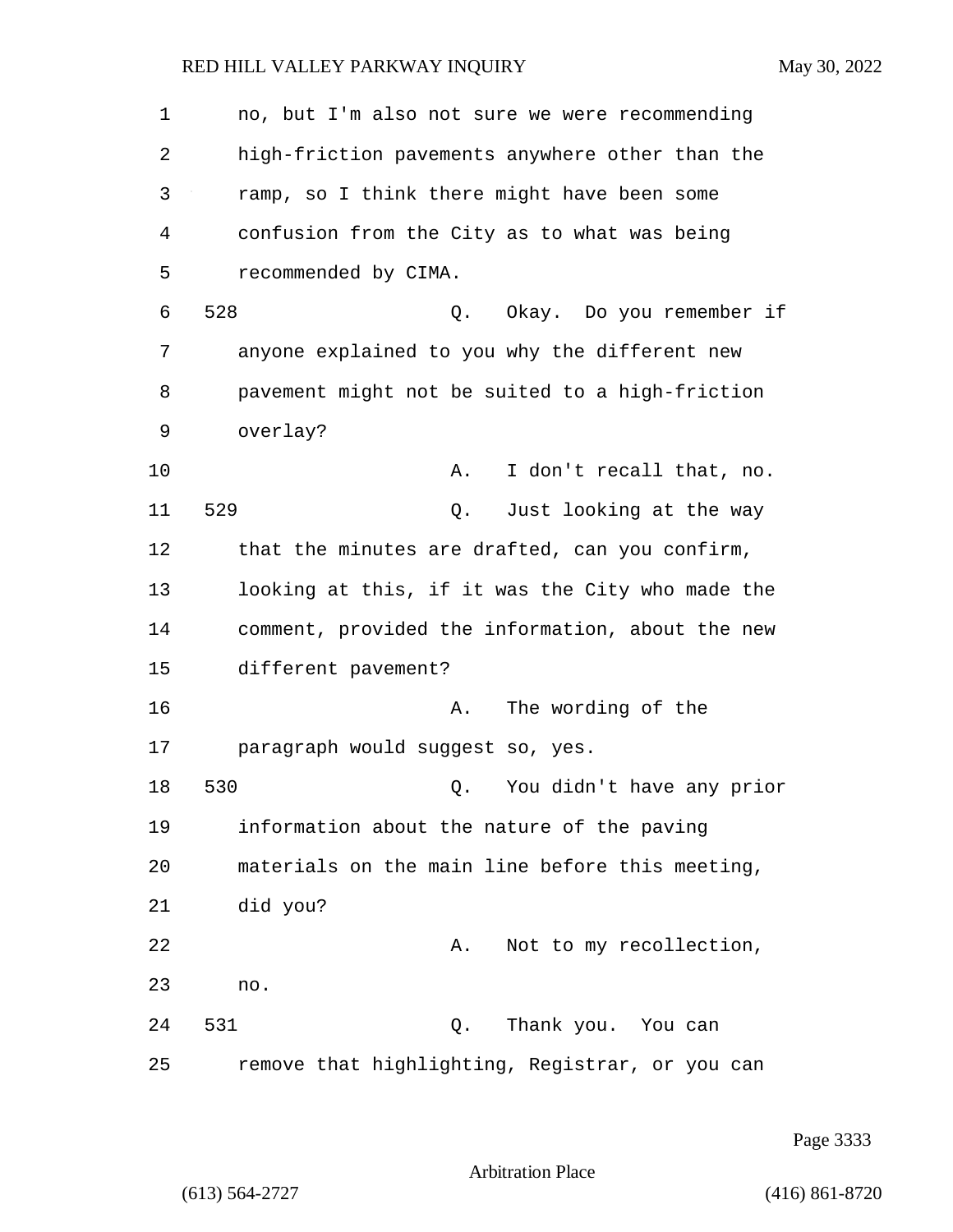1 leave it. Okay, thank you. And if you can 2 highlight the fifth paragraph from the top, "CIMA 3 to use TAC illumination warrant," if you could 4 highlight that, Registrar. 5 So, you mentioned this before, 6 Mr. Malone, in your evidence, that there was -- I 7 don't want to paraphrase -- some reference to a 8 TAC warrant. What's the difference between a TAC 9 warrant and an MTO warrant? 10 A. Similar, but different. 11 The MTO warrant was designed and is used on MTO 12 highways. TAC, which is the Transportation 13 Association of Canada, is more commonly used on 14 roads owned and operated by municipalities. 15 532 Q. Do you recall whether 16 this reference in the minutes was CIMA suggesting 17 to use the TAC warrant or the City asking CIMA to 18 use the TAC warrant or something else? 19 A. My interpretation of it 20 is that it was the City reminding us they wanted 21 and their approach was to use the TAC warrants, 22 and we had shown them in the meeting the use of 23 the MTO warrants and I think this was a reflection 24 of the correction or direction to use the TAC 25 warrants.

Page 3334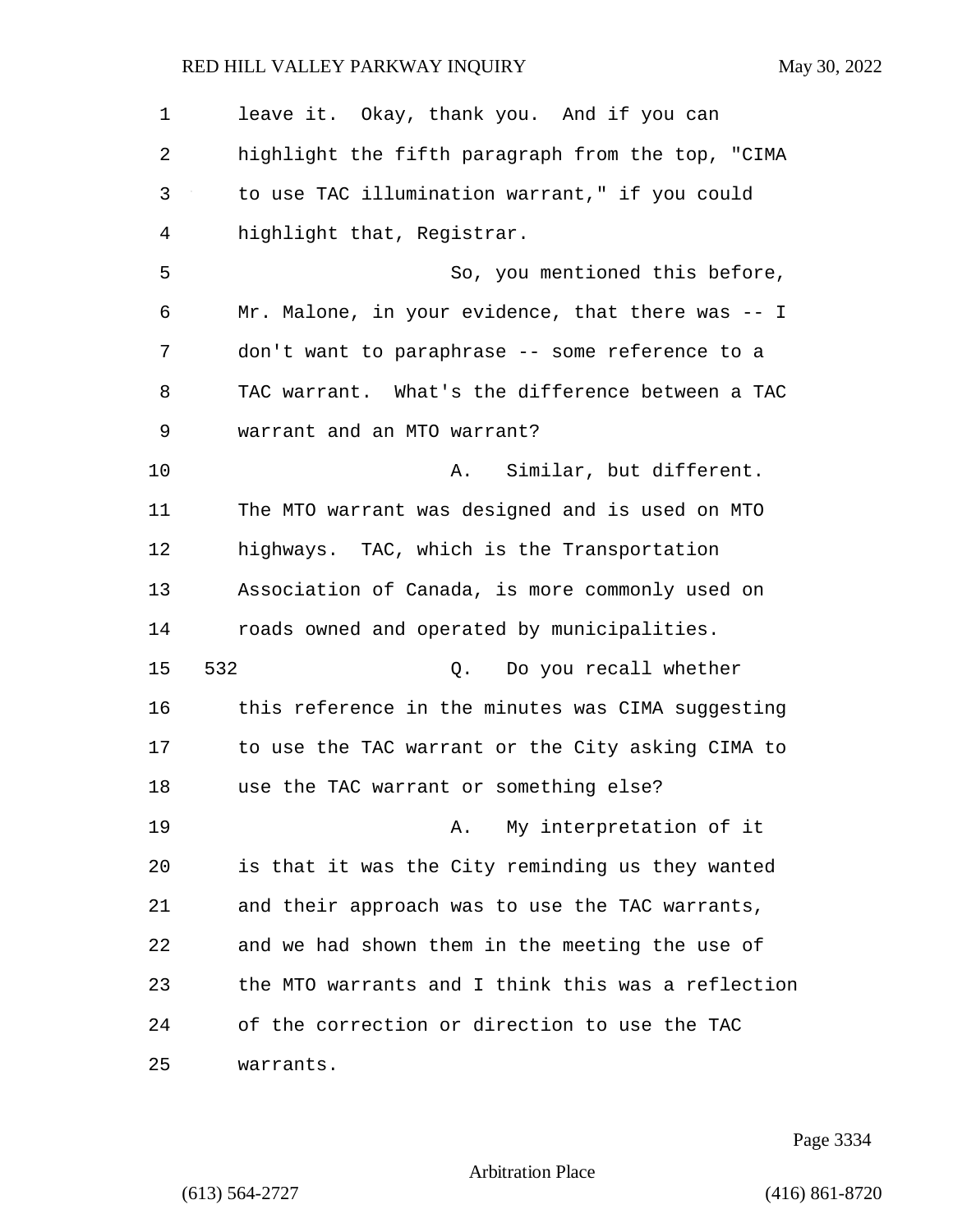| 1  | 533                                              | Q. Okay. Registrar, can you                      |
|----|--------------------------------------------------|--------------------------------------------------|
| 2  | close that call out and bring up the next image, |                                                  |
| 3  |                                                  | please, image 2. And if you can call out item 4, |
| 4  | please. Thank you.                               |                                                  |
| 5  | This says:                                       |                                                  |
| 6  |                                                  | "CIMA needs to be                                |
| 7  |                                                  | cautious with                                    |
| 8  |                                                  | illumination. BC is                              |
| 9  |                                                  | critical for this                                |
| 10 |                                                  | assignment --"                                   |
| 11 |                                                  | I'm just going to stop there.                    |
| 12 | In reading this, can you interpret what BC is?   |                                                  |
| 13 | Α.                                               | My understanding is it's                         |
| 14 | benefit cost.                                    |                                                  |
| 15 | 534<br>Q.                                        |                                                  |
| 16 |                                                  | " -- is critical for this                        |
| 17 |                                                  | assignment. Due to                               |
| 18 |                                                  | political and other                              |
| 19 |                                                  | designs and other cost                           |
| 20 |                                                  | constraints, site                                |
| 21 |                                                  | specific locations are                           |
| 22 |                                                  | probably better than full                        |
| 23 |                                                  | illumination. CIMA to                            |
| 24 |                                                  | make sure that                                   |
| 25 |                                                  | illumination, if                                 |

Page 3335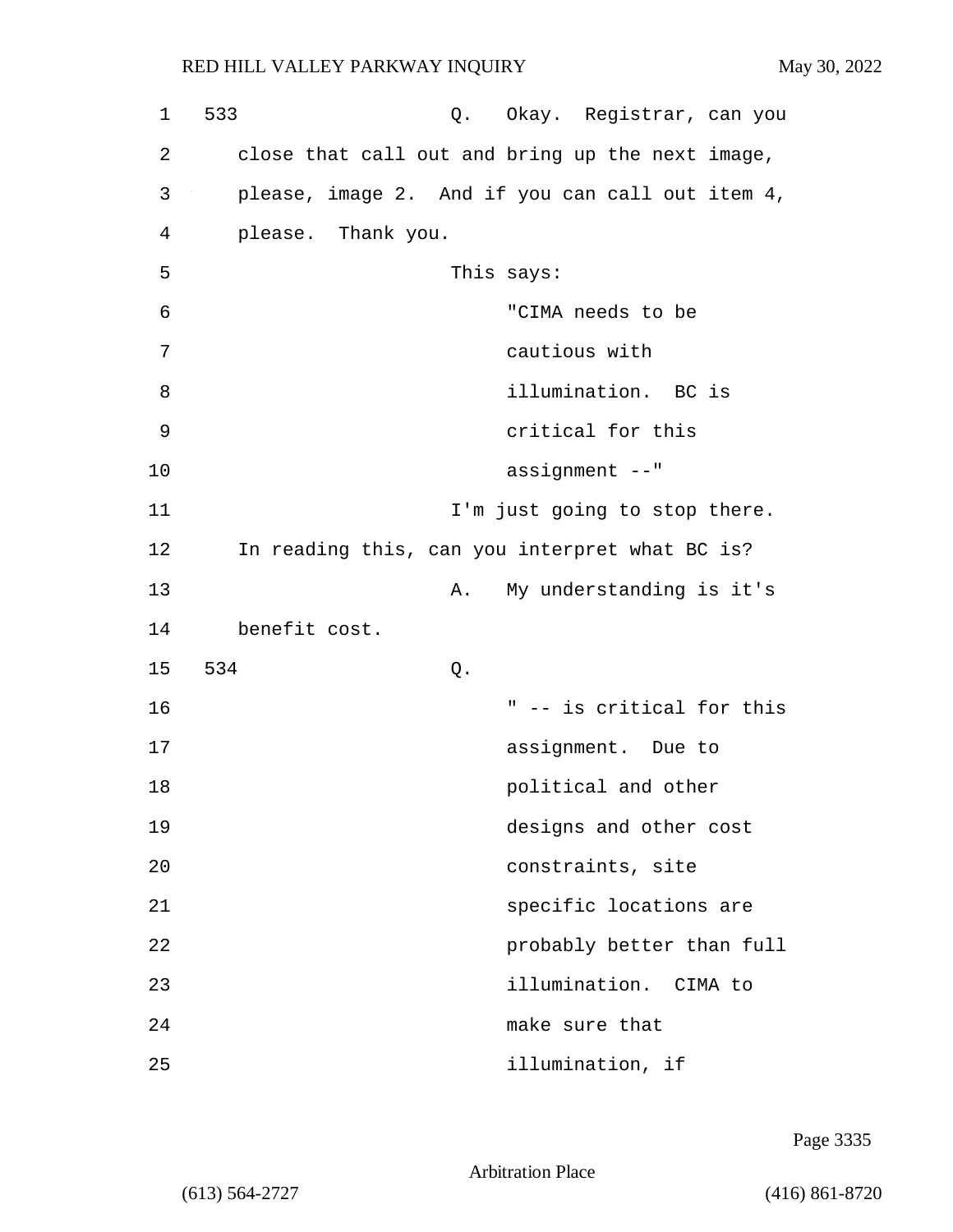| $\mathbf 1$ | recommended, would                                 |
|-------------|----------------------------------------------------|
| 2           | actually assist in                                 |
| 3           | reducing the types of                              |
| 4           | crashes on this facility                           |
| 5           | and/or improve                                     |
| 6           | conditions, i.e.,                                  |
| 7           | geometric. If other                                |
| 8           | treatments could                                   |
| 9           | similarly result,                                  |
| $10$        | consider those before                              |
| 11          | illumination, if                                   |
| 12          | possible."                                         |
| 13          | Do you recall who said this,                       |
| 14          | these statements, in the meeting?                  |
| 15          | I don't recall precisely.<br>Α.                    |
| 16          | I know Mike Field was at the meeting and he was    |
| 17          | the individual at the City who was responsible for |
| 18          | illumination and lighting, so I believe it would   |
| 19          | have been him.                                     |
| 20          | 535<br>Q. Okay. As between these                   |
| 21          | comments coming from the City or coming from CIMA, |
| 22          | it's more likely than not that it came from the    |
| 23          | City and not from CIMA. Is that fair?              |
| 24          | Yeah, I believe so. I<br>Α.                        |
| 25          | mean, I think it's a reminder that illumination    |

Page 3336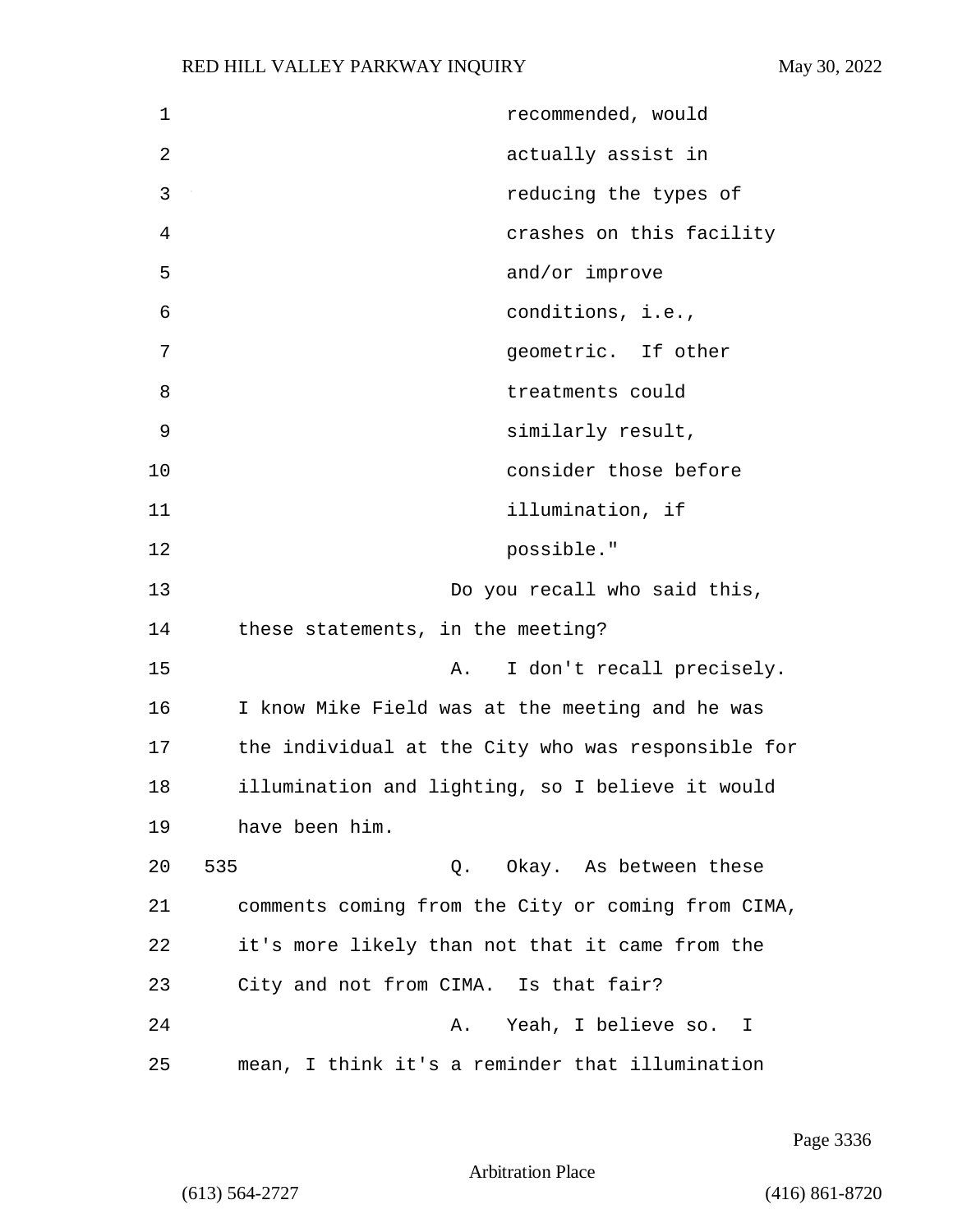| 1  | was one of the elements that had been articulated  |
|----|----------------------------------------------------|
| 2  | in the original discussion and I think the last    |
| 3  | paragraph or the bottom paragraph is just common   |
| 4  | sense reflection that -- and maybe it's a          |
| 5  | clarification that just because a warrant has been |
| 6  | achieved doesn't automatically mean that the       |
| 7  | illumination should be installed. A warrant        |
| 8  | points you, assists in analysis, and engineering   |
| 9  | judgment is required as to whether to do it.       |
| 10 | And part of the problem with                       |
| 11 | the warrants, either TAC or MTO, is they don't --  |
| 12 | they look at crashes at night and daytime, but     |
| 13 | they don't look at quantities of crashes, and so   |
| 14 | they don't really give you a good indication as to |
| 15 | whether the treatment, illumination, will actually |
| 16 | help you at the end of the day. Is it worthwhile?  |
| 17 | And, therefore, the benefit cost becomes an        |
| 18 | important analysis.                                |
| 19 | So, it's one thing to say,                         |
| 20 | well, there's nighttime crashes, but if there's    |
| 21 | only one crash and it's at night, then 100 percent |
| 22 | of your crashes are nighttime crashes, but that    |
| 23 | doesn't necessarily mean the location would        |
| 24 | benefit in terms of benefit costs for the costs    |
| 25 | installed to install light.                        |

Page 3337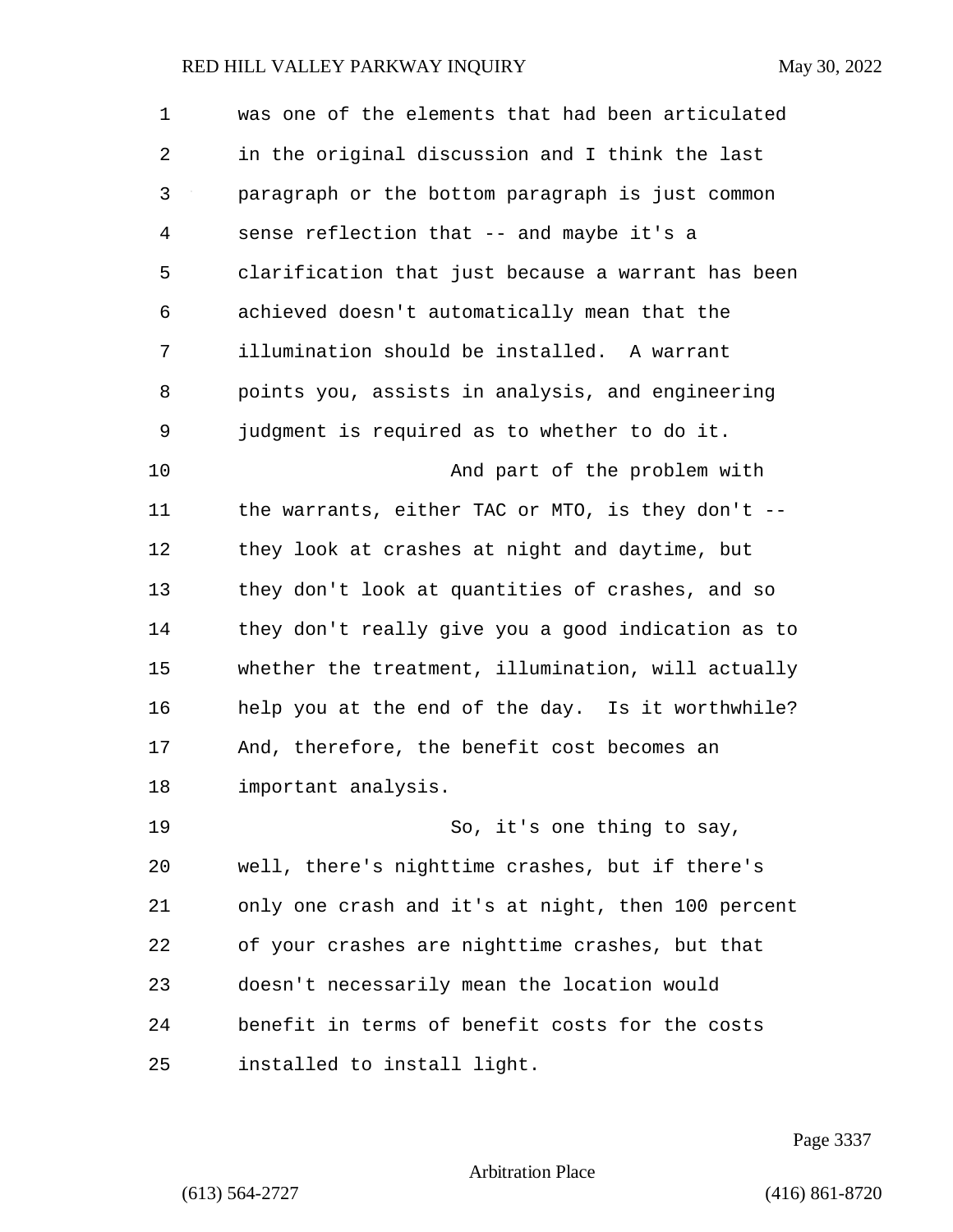1 536 Q. Okay. So, is there work 2 that you can do in assessing your collision review 3 to provide some context to whether there should be 4 a recommendation for illumination? 5 A. Yes. There's a -- it's 6 more than just the warrant step. There's 7 additional analysis necessary in any circumstance 8 when you're considering lighting to ensure you 9 make a recommendation to install it. 10 537 Q. Do you recall if City 11 staff elaborated on what, quote, unquote, 12 political constraints affected the illumination 13 issue? 14 **A.** No, I don't recall any 15 further elaboration. Again, my belief would be 16 it's simply connected to the fact that 17 illumination was the request of the assignment, so 18 it was something -- it wasn't something that we 19 had casually identified. It was something that 20 was in the original request. I think that's the 21 easiest way to define it. 22 538 Q. When you say in the 23 original request, at this point, in June, did you 24 have a clear sense that the motion from the 25 councillors specifically identified lighting as

Page 3338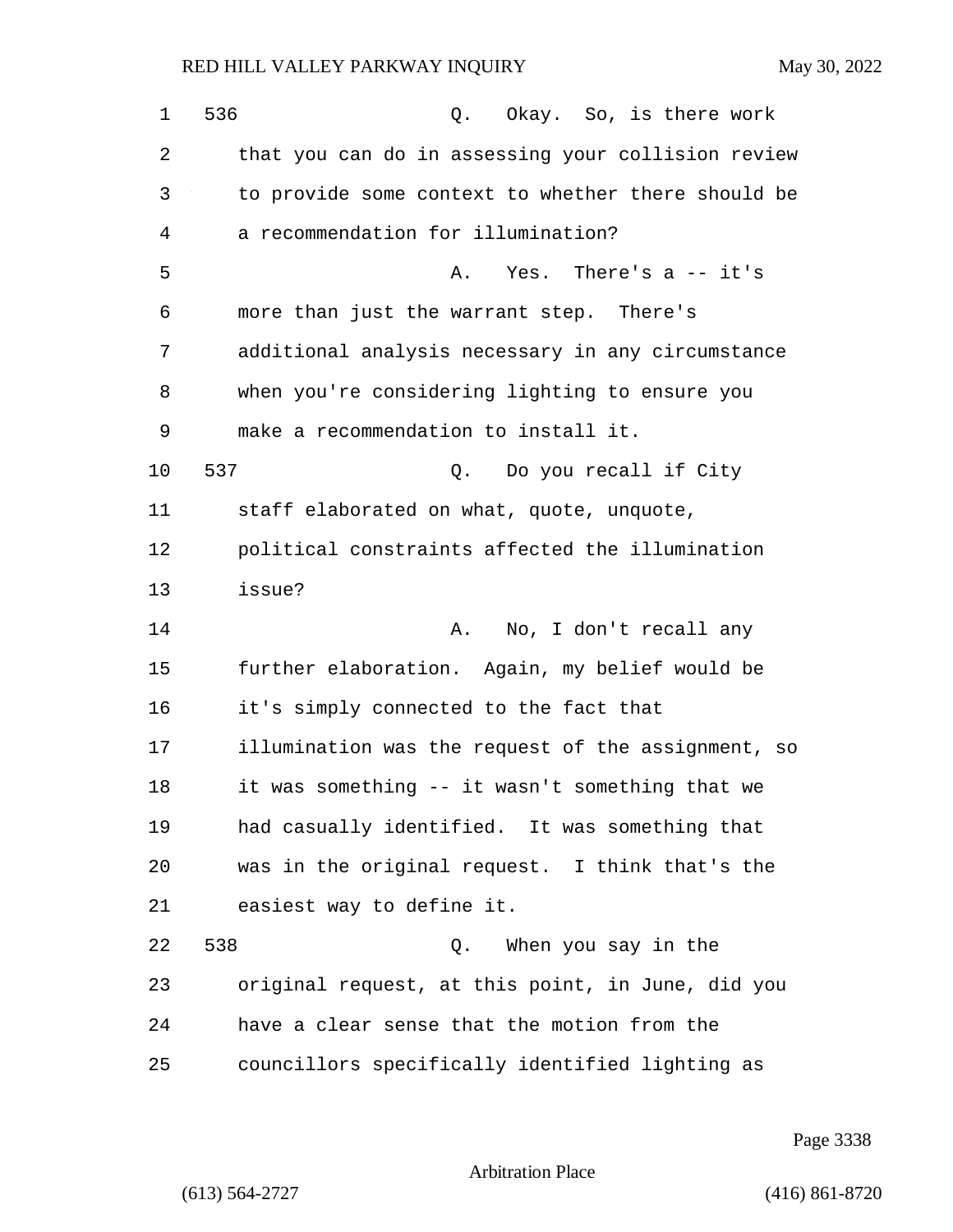| 1  | something you should consider?                     |
|----|----------------------------------------------------|
| 2  | I don't know precisely<br>Α.                       |
| 3  | when I became aware of the content of the council  |
| 4  | motion or, sorry, the actual council motion        |
| 5  | itself, I don't think I had received it or been    |
| 6  | provided it. In fact, I don't think I saw it       |
| 7  | until preparing for this process. But I think      |
| 8  | there was more clear articulation of the extent of |
| 9  | the illumination request that had been included in |
| 10 | the original ask of us to do the work.             |
| 11 | And so, the proposal that we                       |
| 12 | had provided, that we reviewed earlier, was quite  |
| 13 | limited. It simply said illumination. But I        |
| 14 | think that became clarified as we moved along,     |
| 15 | including clarification that the illumination, the |
| 16 | request, was for the ramps, specifically the Mud   |
| 17 | Street ramp interchange.                           |
| 18 | 539<br>Q. Okay. But as of June 6                   |
| 19 | at this meeting, no one has given you direction    |
| 20 | that you're only to look at ramps. Right?          |
| 21 | No. We had looked at<br>Α.                         |
| 22 | other stuff because we were ploughing on doing our |
| 23 | assessment and reported, you know, where we were   |
| 24 | in terms of finding on June 6. But in parallel     |
| 25 | with that was continued input from other points    |

Page 3339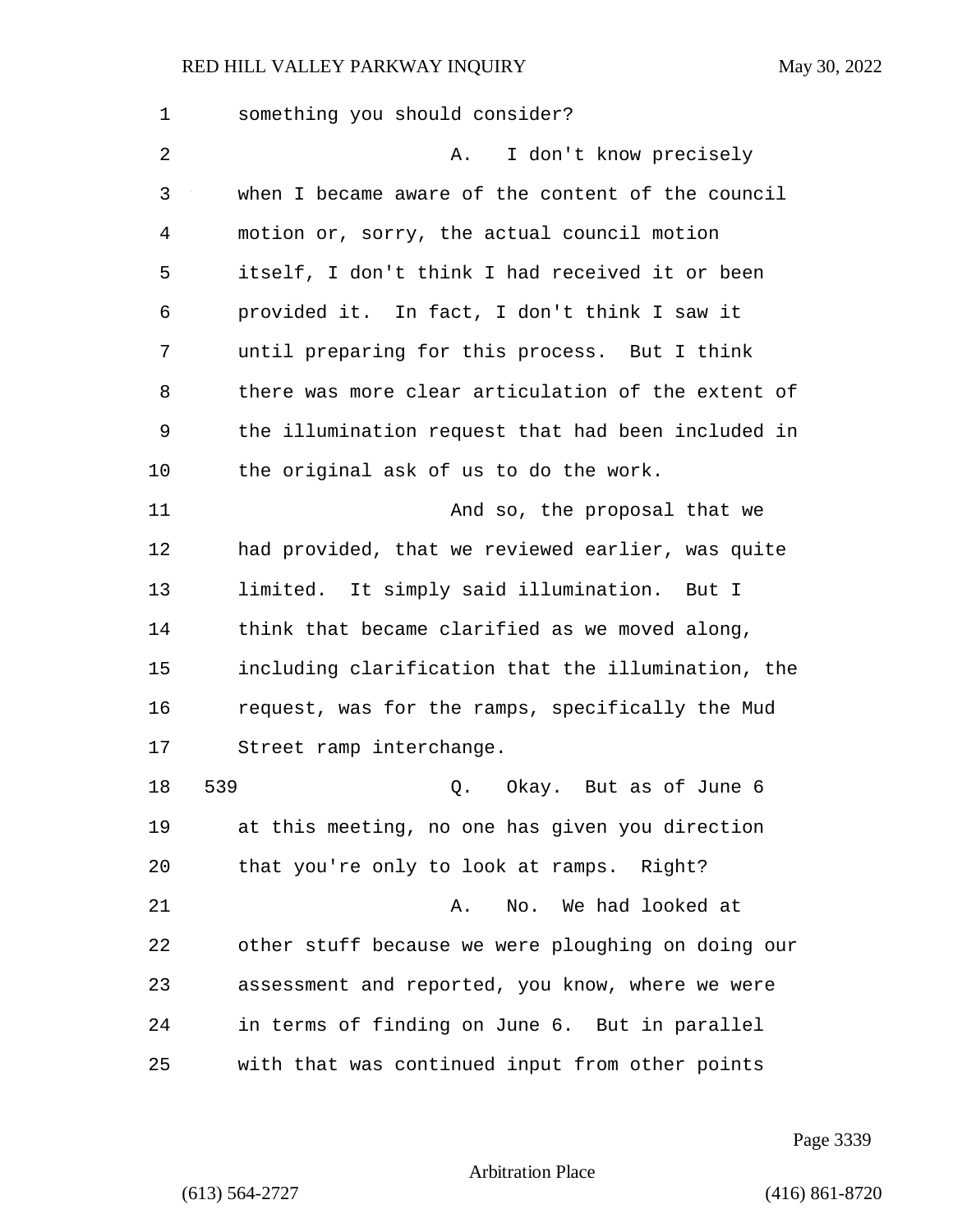| $\mathbf 1$    | and I know the next step that happened as well     |
|----------------|----------------------------------------------------|
| 2              | immediately following the June 6 meeting.          |
| 3              | 540<br>Okay. Before we turn<br>Q.                  |
| $\overline{4}$ | there, just in terms of the political and design   |
| 5              | and other cost constraints, were you typically     |
| 6              | aware in your role as a consultant of the          |
| 7              | political context that led to your retainer?       |
| 8              | In general?<br>Α.                                  |
| 9              | 541<br>Yeah.<br>Q.                                 |
| 10             | Political with a capital<br>Α.                     |
| 11             | P, I guess, yes. You know, it was often the case   |
| 12             | that assignments that we received had come out of  |
| 13             | requests from council, councils, whatever they     |
| 14             | might be, so the large P political component is,   |
| 15             | you know, where some work generated. Other work    |
| 16             | would generate from staff. And then, you know,     |
| 17             | there's the larger or the smaller, small P         |
| 18             | political, being, you know, more subtle, I guess I |
| 19             | could say.                                         |
| 20             | 542<br>Q. Sure. So, at this time,                  |
| 21             | in respect of illumination, am I correct that the  |
| 22             | next steps were for CIMA to continue the warrant   |
| 23             | analysis and then conduct benefit cost             |
| 24             | calculations in respect of illumination?           |
| 25             | I think the minutes<br>Α.                          |

Page 3340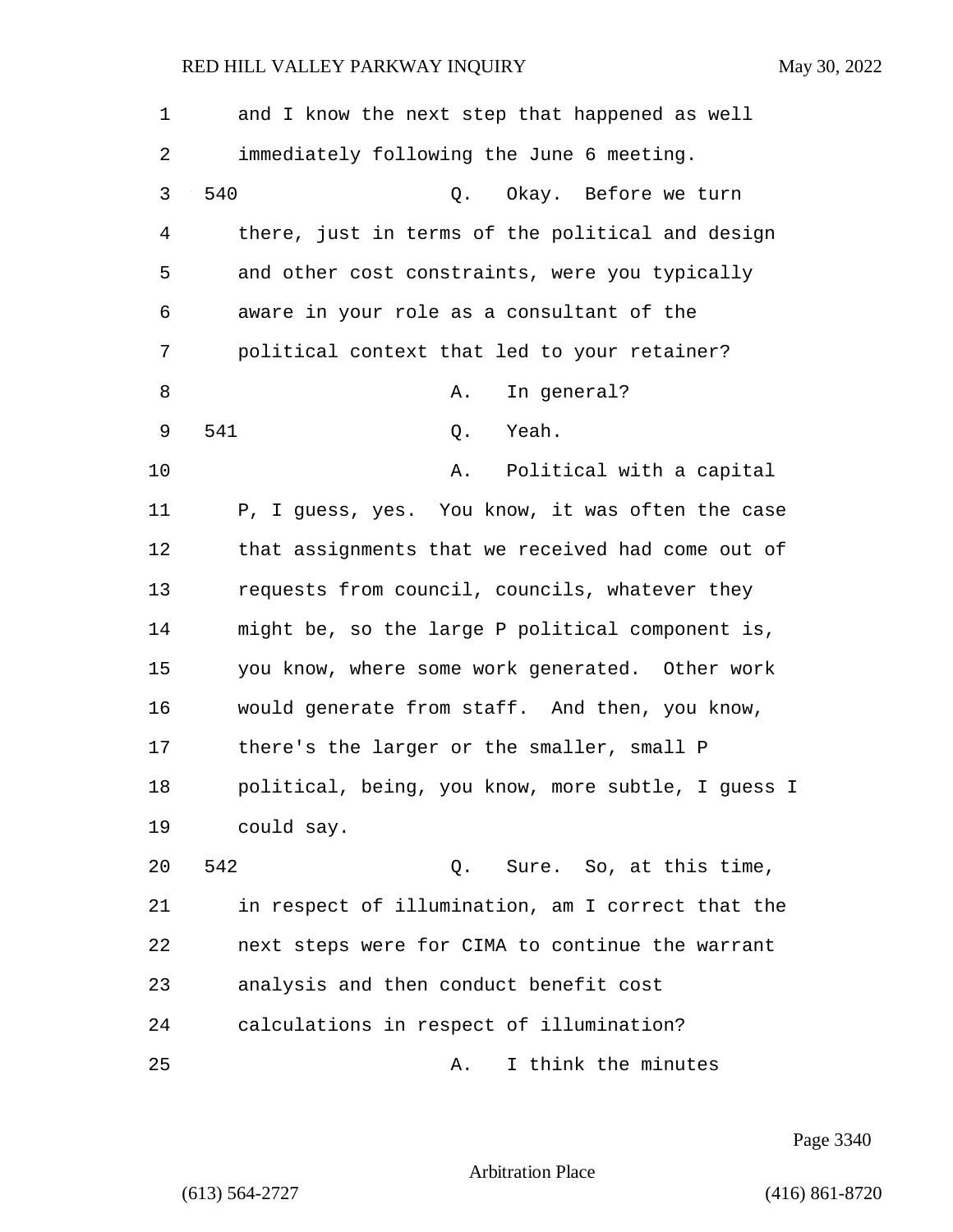| 1  | reflect that there was clarification to use the   |
|----|---------------------------------------------------|
| 2  | TAC warrants for illumination. We had shown them  |
| 3  | the MTO, and so that was one step. The next would |
| 4  | be to continue a more fulsome assessment of what  |
| 5  | would be needed, and my recollection from the     |
| 6  | meeting was that there was also a discussion that |
| 7  | is alluded to in the first paragraph of design    |
| 8  | constraints that may relate to lighting, which we |
| 9  | were asked to take a closer look at or get some   |
| 10 | more information on, I guess I would say.         |
| 11 | 543<br>Was there a particular<br>Q.               |
| 12 | direction about how you should get more           |
| 13 | information?                                      |
| 14 | Yeah. My recollection is<br>Α.                    |
| 15 | we were asked to speak to the design office for   |
| 16 | the freeway, for the Red Hill Valley Parkway, and |
| 17 | specifically Gary Moore.                          |
| 18 | 544<br>And did you have an<br>Q.                  |
| 19 | opportunity to speak with Mr. Moore?              |
| 20 | I did.<br>Α.                                      |
| 21 | 545<br>Registrar, can you bring<br>Q.             |
| 22 | up CIM22409, please. Thank you. And if you can    |
| 23 | go to image 5, please. And can you blow up the    |
| 24 | left-hand side, all the writing. Thank you.       |
| 25 | Actually, sorry can you cancel that call out just |

Page 3341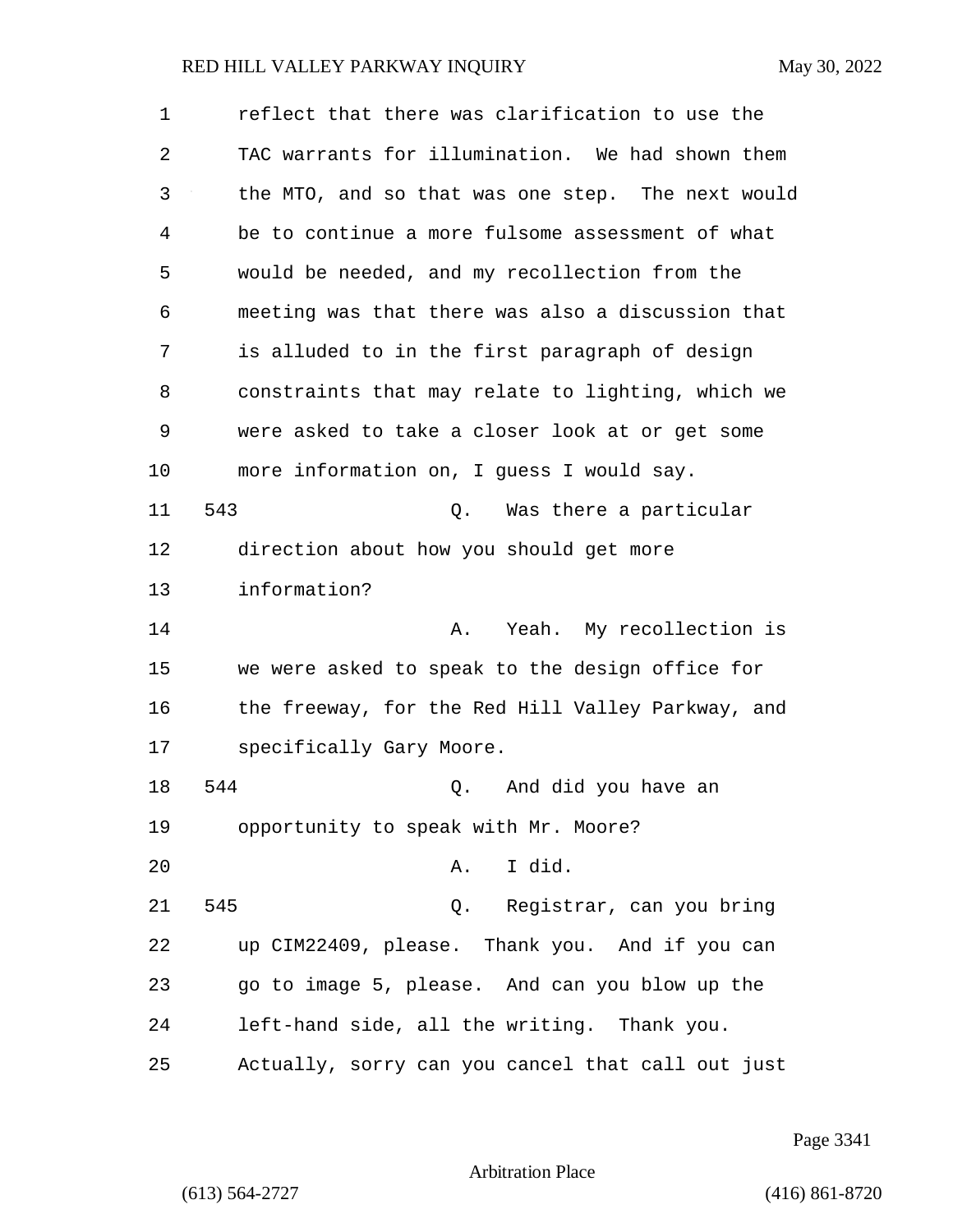1 for a second. 2 So, you'll see this is in your 3 notebook, June 6, 2013. 4 Okay, Registrar, if you can 5 call that out again. 6 So, you'll see there are two 7 boxes with a squiggly line in between and the 8 first one says, "Red Hill/Hamilton MTG." 9 Can you identify were those 10 your notes relating to the progress meeting, the 11 minutes of which we just went through? 12 A. Yes. 13 546 Q. And then underneath the 14 line it says, "Gary Moore, 10:00 a.m." Was that 15 the discussion you had with Mr. Moore? 16 A. That's my recollection, 17 yes. 18 547 Q. And was that discussion 19 identified at 10:00 a.m. on June 6, the same day? 20 **A.** I have to assume so. I 21 don't recall precise time. 22 548 Q. If it wasn't on June 6, 23 was it within days of that meeting on June 6, the 24 progress meeting on June 6? 25 A. Oh, I'm sure it was on

Page 3342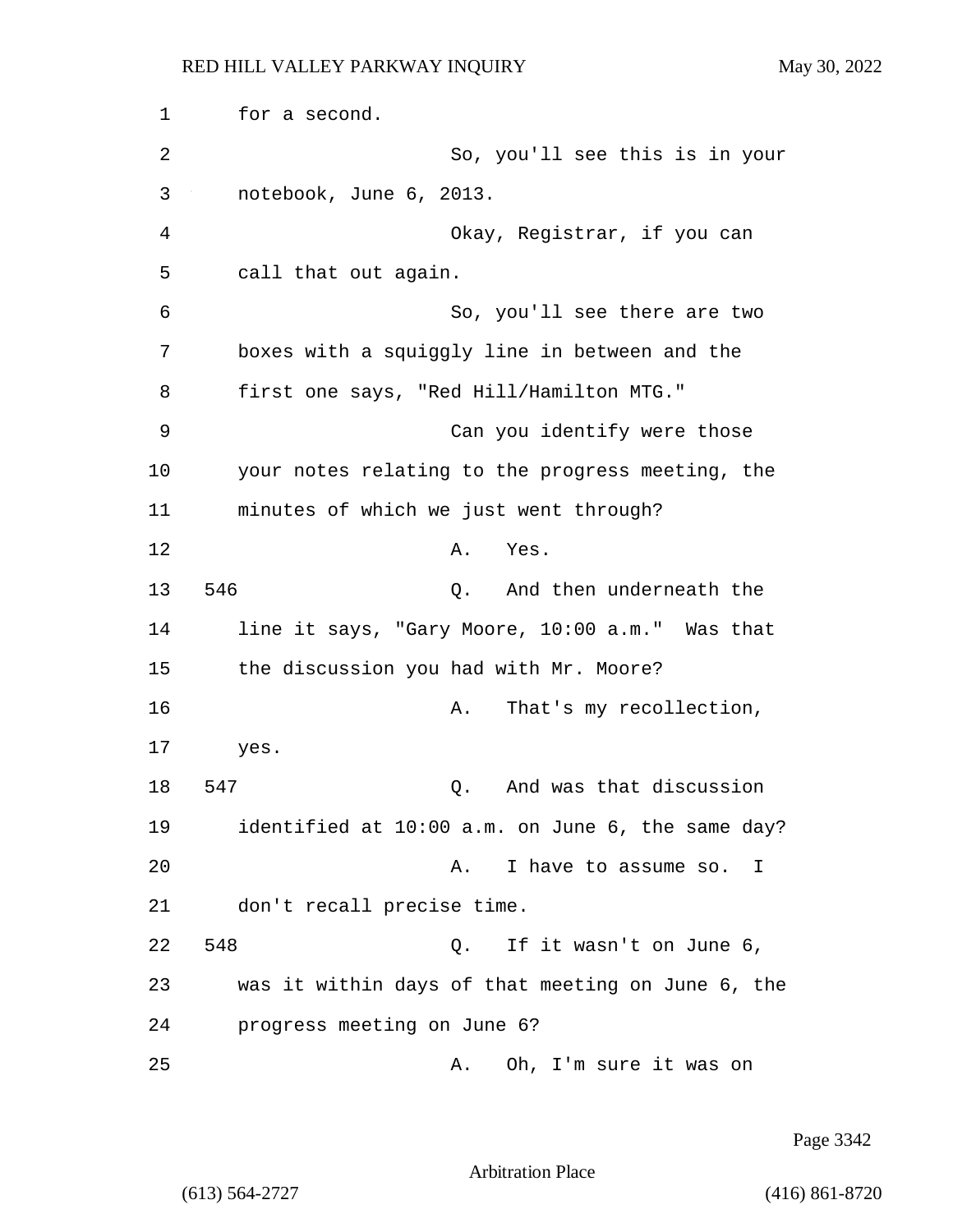| 1  | June 6. I just don't recall whether it was 10:00. |
|----|---------------------------------------------------|
| 2  | It's in the June 6 page of the diary and I'm sure |
| 3  | it reflects that.                                 |
| 4  | 549<br>Did you make these notes<br>Q.             |
| 5  | before, during or after your call with Mr. Moore? |
| 6  | My practice was to<br>Α.                          |
| 7  | scribble the notes as the discussion would take   |
| 8  | place.                                            |
| 9  | 550<br>Were you able to identify<br>Q.            |
| 10 | any other notes from this call?                   |
| 11 | Α.<br>No.                                         |
| 12 | 551<br>Who among the attendees<br>Q.              |
| 13 | at the June 6 meeting directed you to contact     |
| 14 | Mr. Moore?                                        |
| 15 | I don't recall precisely.<br>Α.                   |
| 16 | I think it might have been Mr. Cooper or          |
| 17 | Mr. Field.                                        |
| 18 | 552<br>Was Mr. Moore ever a<br>Q.                 |
| 19 | client representative or a project manager on     |
| 20 | behalf of the City for any projects that CIMA was |
| 21 | involved in?                                      |
| 22 | Not for me. He might<br>Α.                        |
| 23 | have been for others at CIMA.                     |
| 24 | 553<br>Did you know Mr. Moore<br>Q.               |
| 25 | from your time working at the City?               |

Page 3343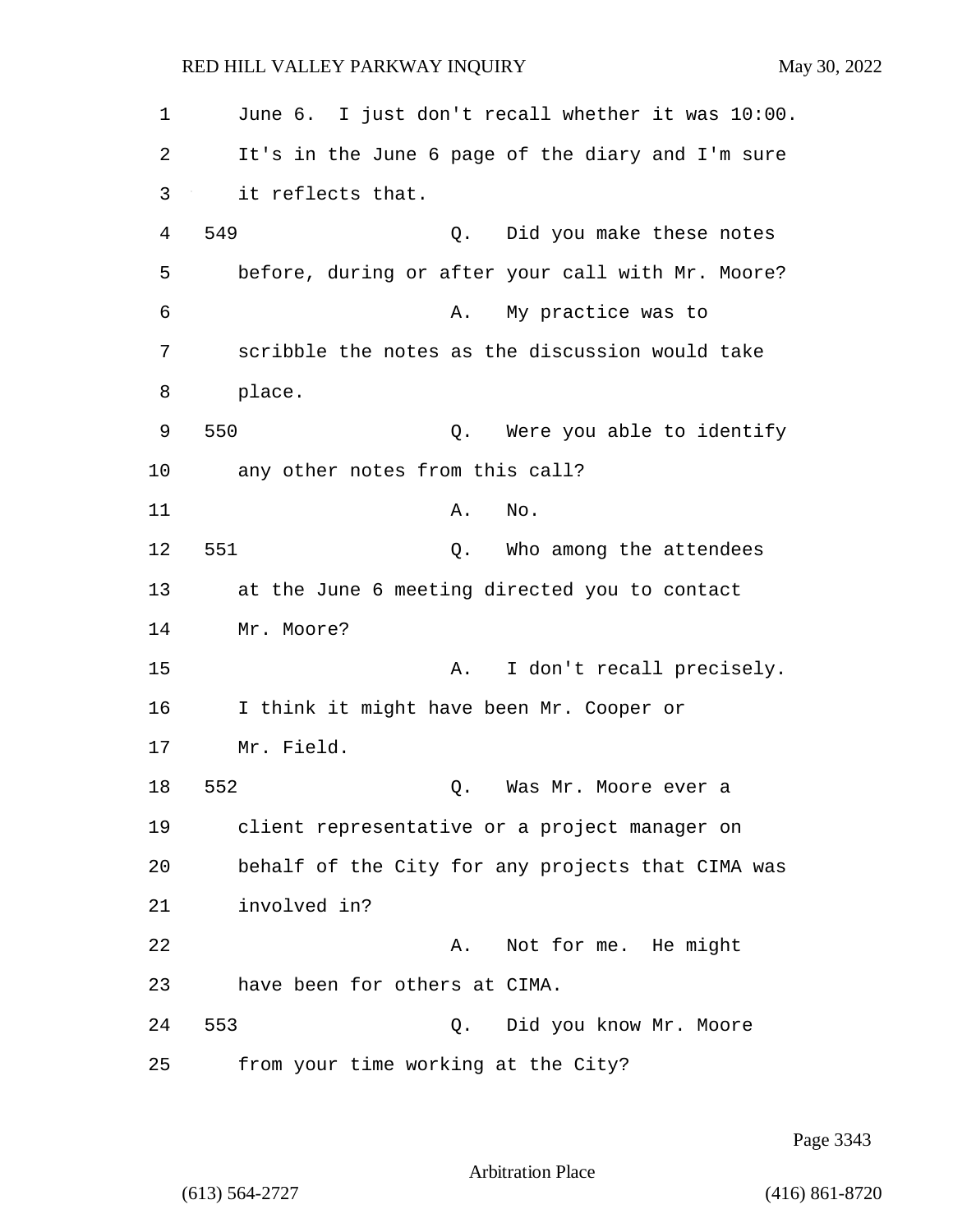1 A. Yeah, sure. I had met 2 him there when I worked there. 3 554 Q. Did you occasionally 4 interact with him in your work for CIMA? 5 A. Very occasionally. He 6 was in the road design side and we were on the 7 road safety side, so we tended to work more for 8 the operations people and not the design. So, I 9 don't think we ever did a project for him, if 10 that's what you're asking. 11 555 Q. Did you consider 12 Mr. Moore to be a knowledgeable person about the 13 history and origins of the Red Hill in 2013? 14 A. I did and I think, more 15 importantly, the people that (audio distortion) to 16 seek more information regarding the design 17 considerations for lighting did so as well. 18 556 Q. What in particular were 19 you hoping to obtain from Mr. Moore during this 20 call? 21 A. Clarification to the 22 question that had been raised in the minutes, as 23 noted. 24 557 Q. Which question in 25 particular? I can take you back there, but can

Page 3344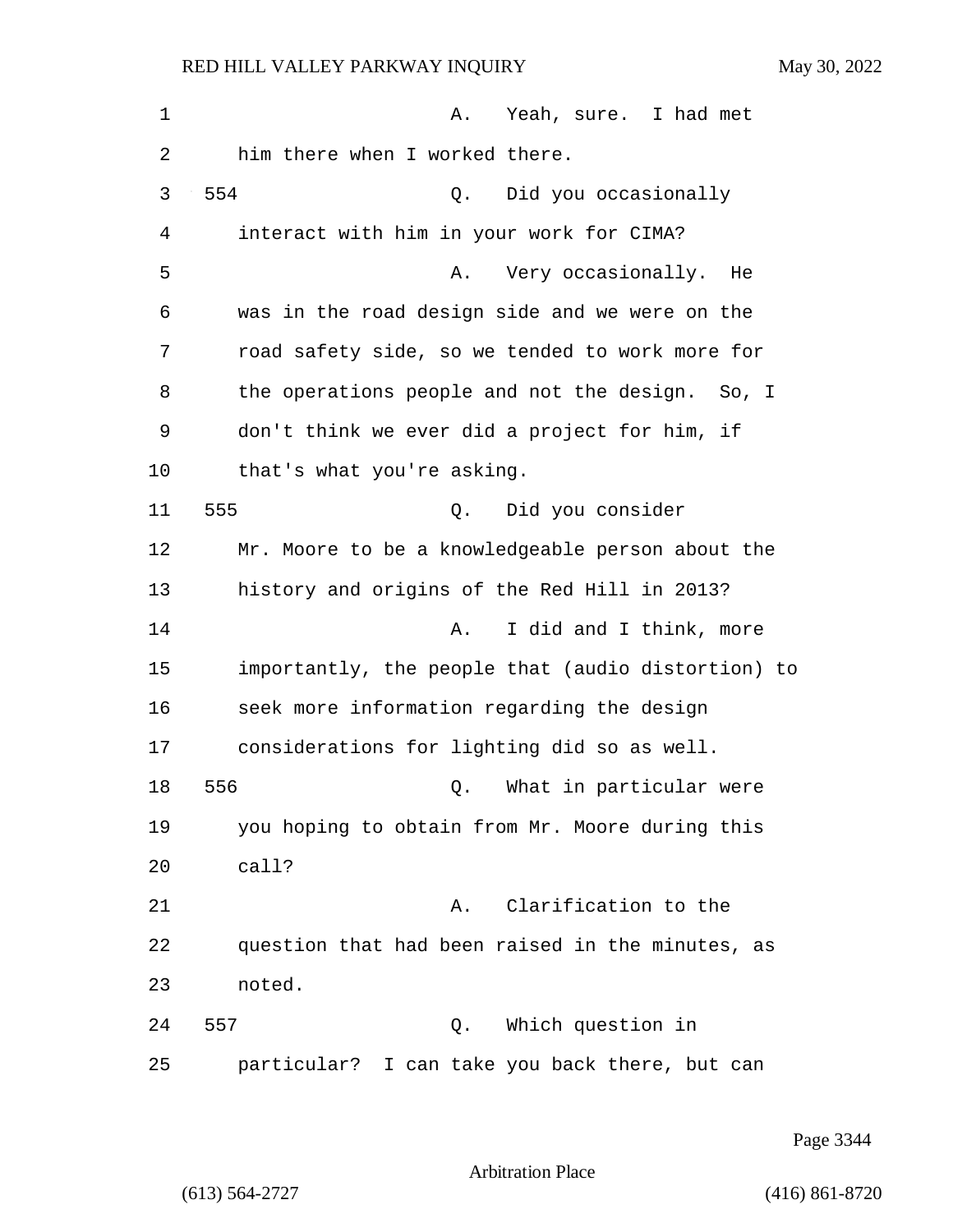1 you be more specific? 2 A. I believe the wording in 3 the minutes was design constraints, and so in 4 terms of answering a question regarding design 5 constraints that may have been in place on the Red 6 Hill Valley Parkway, Gary Moore was the person who 7 would probably be best suited to be able to 8 answer. 9 558 Q. Design constraints in 10 respect of illumination in particular? 11 A. That's where it was 12 noted, yes. 13 559 Q. Your notes say: 14 "Status of Red Hill 15 review. Reassess why it 16 does not -- " (As read) 17 You may do this better than I, 18 Mr. Malone. I'll try to read out your writing: 19 "Reasons why design as is 20 - lighting X thru -- " 21 **I'm not sure what that says:** 22 "Enviro constraints." 23 I know you have your 24 transcripts, which you very helpfully provided, 25 but could you just read it for the record?

Page 3345

Arbitration Place

(613) 564-2727 (416) 861-8720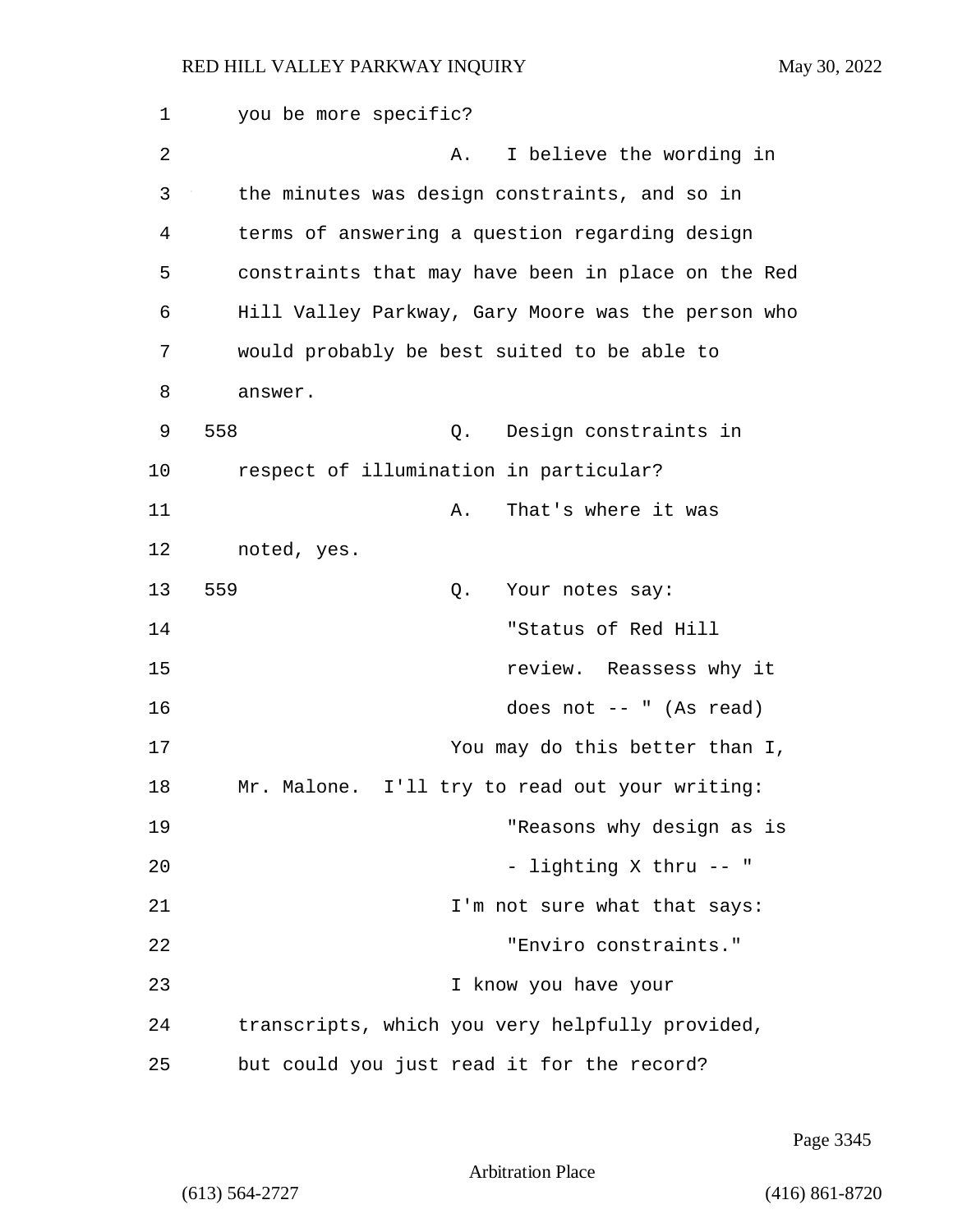| 1  | My interpretation of my<br>Α.                      |
|----|----------------------------------------------------|
| 2  | writing is that it says:                           |
| 3  | "Status of Red Hill                                |
| 4  | review."                                           |
| 5  | A new line:                                        |
| 6  | "Reasons why design as is                          |
| 7  | - lighting X thru                                  |
| 8  | valley."                                           |
| 9  | And a new line:                                    |
| 10 | "Enviro constraints."                              |
| 11 | And my recollection of the                         |
| 12 | content, the interpretation of the note, is that X |
| 13 | refers to prohibited, prohibition or not permitted |
| 14 | through the valley, the Red Hill Valley, and that  |
| 15 | the reason for that was environment, environmental |
| 16 | or environmental assessment constraints that had   |
| 17 | been passed through when the facility was          |
| 18 | originally designed and ultimately approved.       |
| 19 | 560<br>Q. Can you recall now                       |
| 20 | whether it was about environmental constraints or  |
| 21 | environmental assessments?                         |
| 22 | Well, my recollection is<br>Α.                     |
| 23 | that it was constraints identified in the          |
| 24 | environmental assessment and the approvals granted |
| 25 | through the environmental assessment processes,    |

Page 3346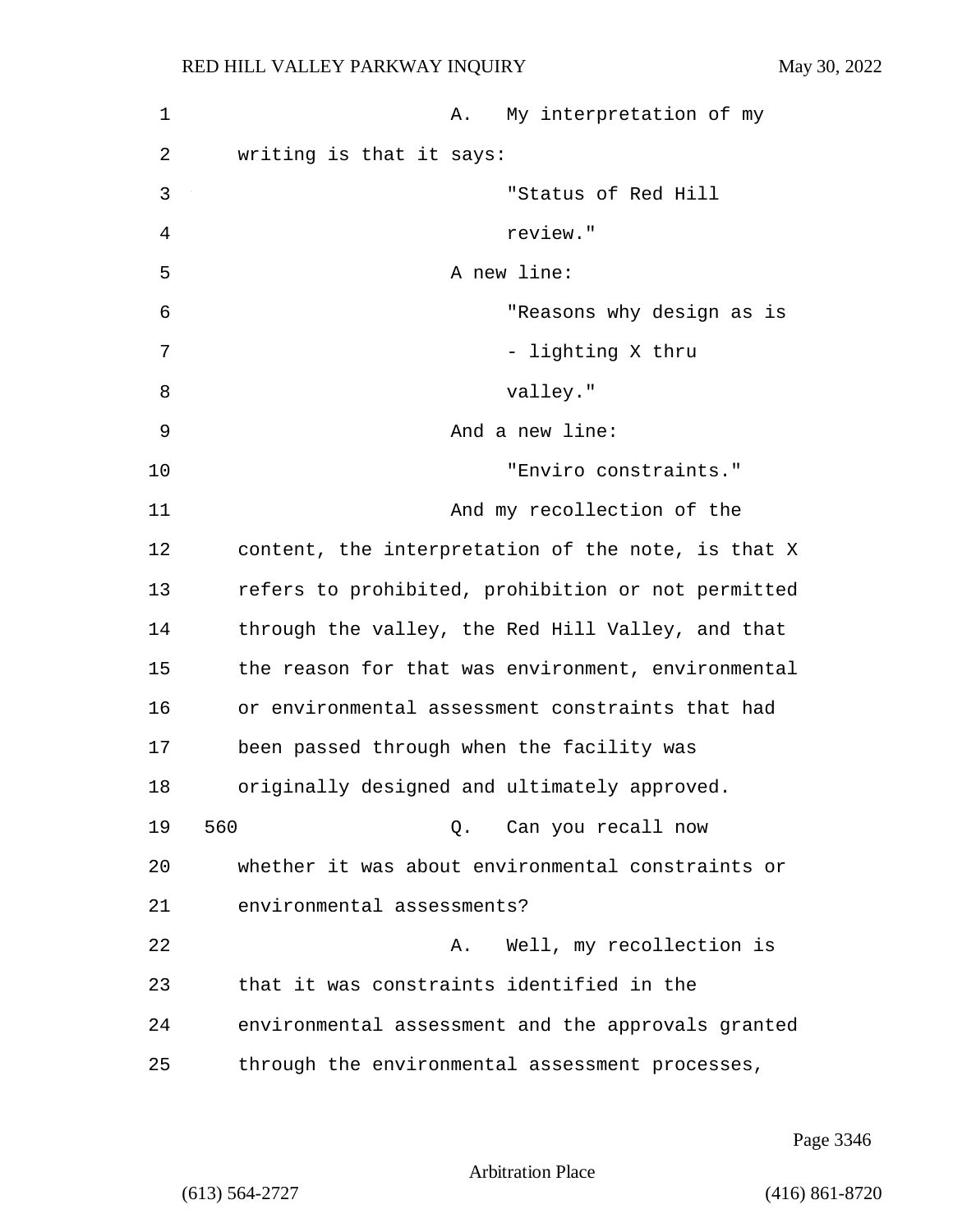| 1  |                                              |    | there was a federal and a provincial environmental |
|----|----------------------------------------------|----|----------------------------------------------------|
| 2  |                                              |    | assessment process that was carried through for    |
| 3  |                                              |    | the facility, Gary was telling me that it had been |
| 4  |                                              |    | prohibited. Lighting had been prohibited in the    |
| 5  | approvals that had been provided through the |    |                                                    |
| 6  | environmental assessments.                   |    |                                                    |
| 7  | 561                                          | Q. | Did Mr. Moore provide you                          |
| 8  |                                              |    | with any documents that you could review to verify |
| 9  | his statements?                              |    |                                                    |
| 10 | Α.                                           |    | No, he did not.                                    |
| 11 | 562                                          | Q. | Did you rely on what                               |
| 12 | Mr. Moore told you?                          |    |                                                    |
| 13 | Α.                                           |    | Yes.                                               |
| 14 | 563<br>Q.                                    |    | The environmental                                  |
| 15 | assessment approvals that you were just      |    |                                                    |
| 16 |                                              |    | mentioning, those would have been completed before |
| 17 | the construction of the Red Hill. Right?     |    |                                                    |
| 18 | Α.                                           |    | That's certainly my                                |
| 19 | understanding, yes.                          |    |                                                    |
| 20 | 564<br>О.                                    |    | And the environmental                              |
| 21 |                                              |    | assessment process would not have had the benefit  |
| 22 | of any real-world post-construction data?    |    |                                                    |
| 23 | Α.                                           |    | Obviously, yes, if it was                          |
| 24 |                                              |    | done before the highway was constructed, yes.      |
| 25 | 565<br>Q.                                    |    | Did you take any further                           |

Page 3347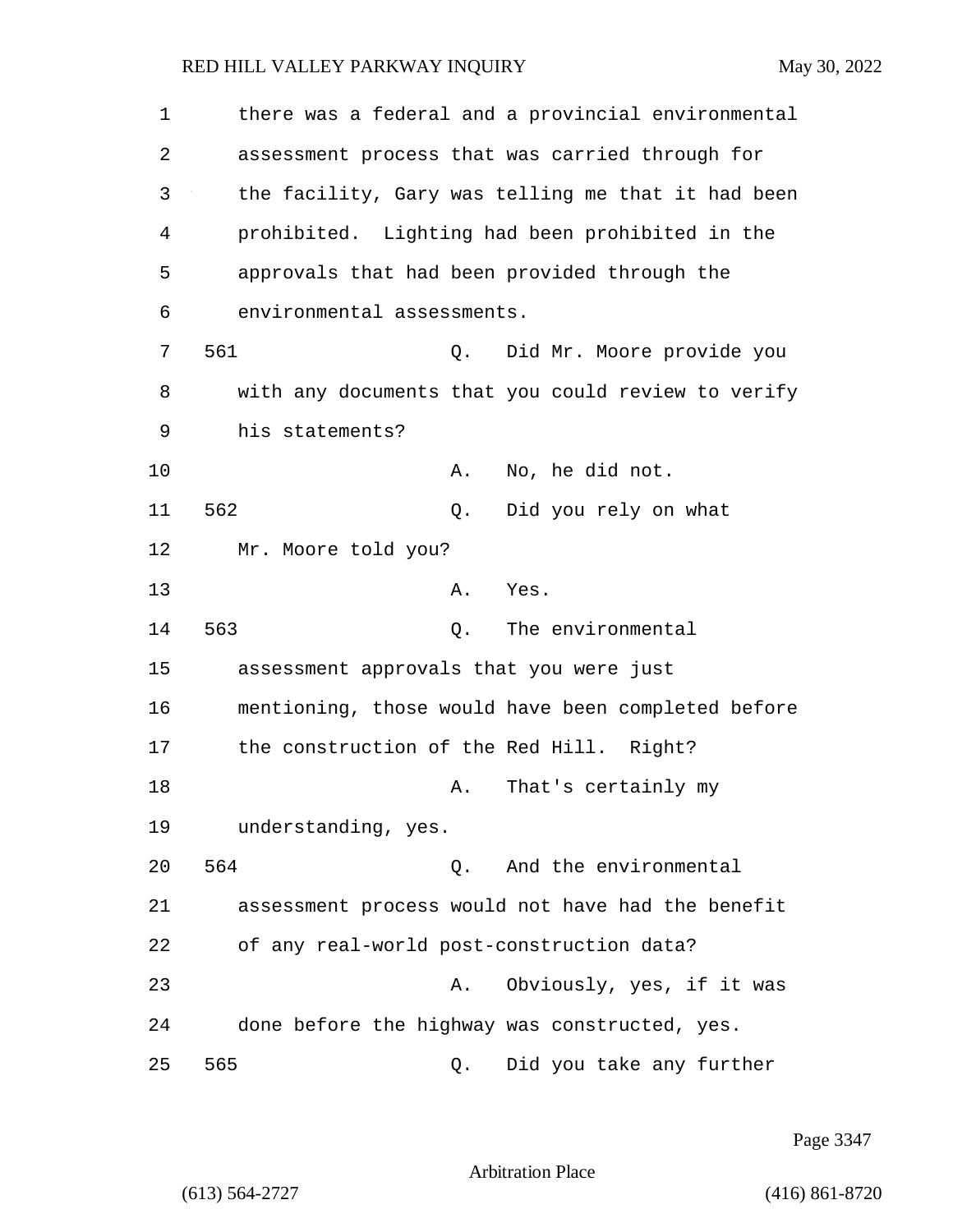| 1  | steps to verify what Mr. Moore told you about the  |
|----|----------------------------------------------------|
| 2  | environmental assessment approval prohibition?     |
| 3  | No, I did not. I took<br>Α.                        |
| 4  | this suggestion, direction, to speak to Mr. Moore  |
| 5  | and the communication with him as clarification    |
| 6  | regarding the amount of work or the investigation  |
| 7  | to be done in regards to illumination.<br>The      |
| 8  | description in the proposal CIMA had provided was  |
| 9  | very limited. It simply said illumination, one     |
| 10 | word, and so it never went into any details.       |
| 11 | And I note in the top part of                      |
| 12 | this diary entry that there was motion from        |
| 13 | councillor and I believe that is where there was   |
| 14 | some at least verbal communication that the motion |
| 15 | had talked about illumination at the Mud Street    |
| 16 | ramps as opposed to illumination through the       |
| 17 | entire study area. So, essentially we were         |
| 18 | getting clarification as to what was included, to  |
| 19 | be included, in our analysis and what was not.     |
| 20 | That was my understanding of it.                   |
| 21 | 566<br>So, you believed you were<br>0.             |
| 22 | getting clarification via Mr. Moore about the      |
| 23 | scope of CIMA's project in respect of              |
| 24 | illumination?                                      |
| 25 | Yes. We had been<br>Α.                             |

Page 3348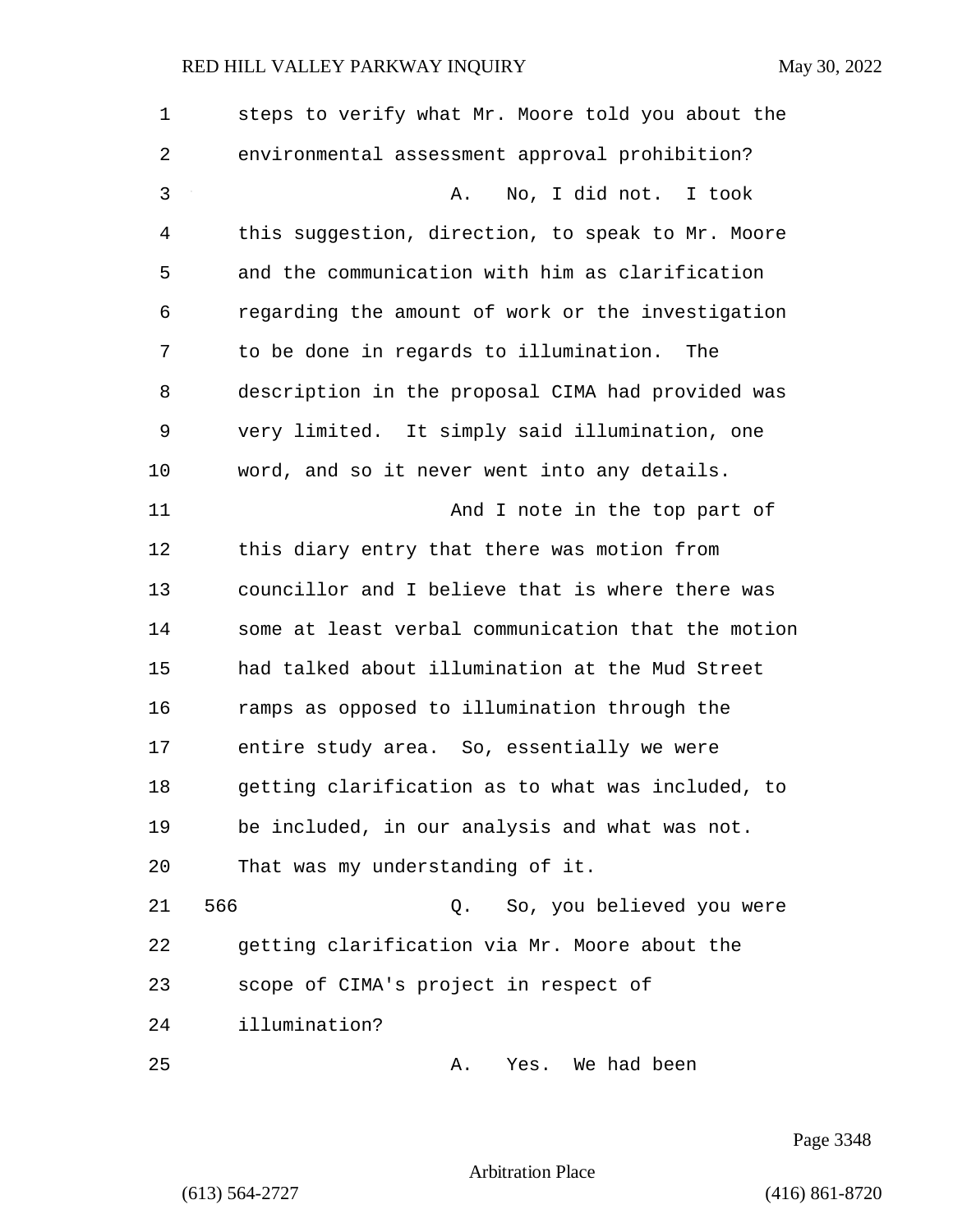1 directed to get further input from Mr. Moore at 2 the progress meeting and my recollection is, 3 because I knew Mr. Moore from having worked at the 4 City, I was the guy who made the phone call to 5 him. And the first line of the bottom part of the 6 note is I gave him an update as to what we were 7 doing on the project. I assume I mentioned 8 lighting as one of the things that was being 9 examined and he provided clarity that lighting 10 could not be installed, X, prohibited, through the 11 valley because of the environmental assessment 12 constraints that had been conducted or determined 13 previously. 14 567 Q. So, just so I understand, 15 you said he provided clarity that lighting could 16 not be installed, and so I'm trying to understand 17 what you took from that conversation in terms of 18 the scope of CIMA's project? 19 A. So, to break your 20 question into the two parts, yes, I understood it 21 was him providing the clarity as to what the scope 22 of the assessment was going to be in regards to 23 illumination. I had done so as suggested by the 24 project representatives at the project -- progress 25 meeting that had taken place earlier that day and

Page 3349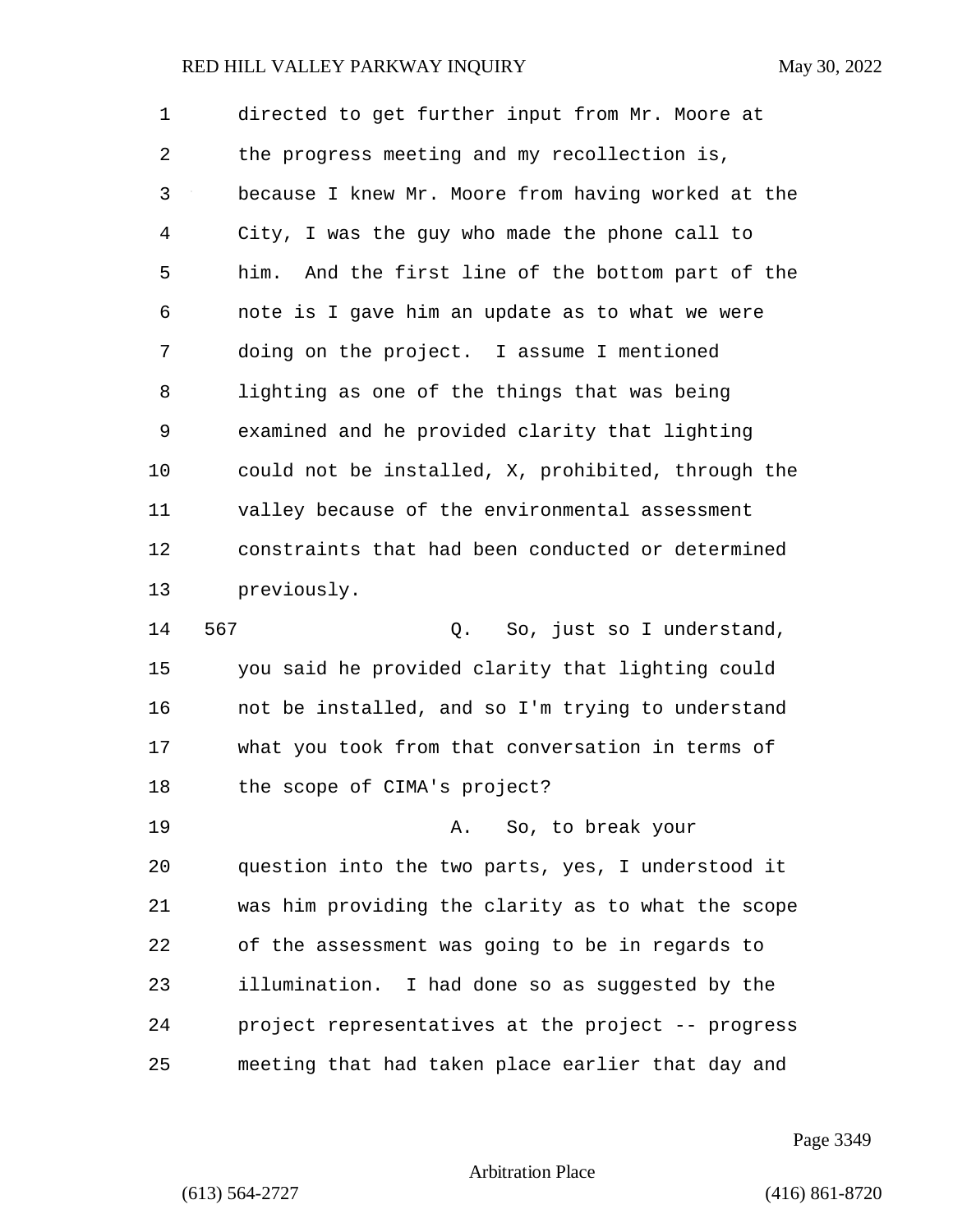1 that assisted in providing the clarity of the -- 2 what the scope was going to be for the assessment. 3 There were, you know, multiple 4 places where clarity was provided in our scope as 5 we proceeded through this. Part of the nature of 6 the roster assessments is the scope can be -- may 7 need clarification as you begin to move through 8 the process. 9 568 Q. Okay. So, when you say 10 provided clarity, are you saying that you took 11 from your conversation with Mr. Moore that CIMA 12 was, from this point forward, not to complete an 13 illumination review in respect of the main line? 14 A. Well, we had already 15 completed part of the review, so it wasn't a 16 matter of completing it or not. The input from 17 Mr. Moore was clarifying that lighting could not 18 be installed, and so effectively validating, 19 confirming, that the illumination through the 20 valley was prohibited in accordance with the 21 environmental assessment approvals for the 22 facility. 23 So, CIMA wouldn't have the 24 capability of altering that environmental 25 assessment requirement. There had been a long

Page 3350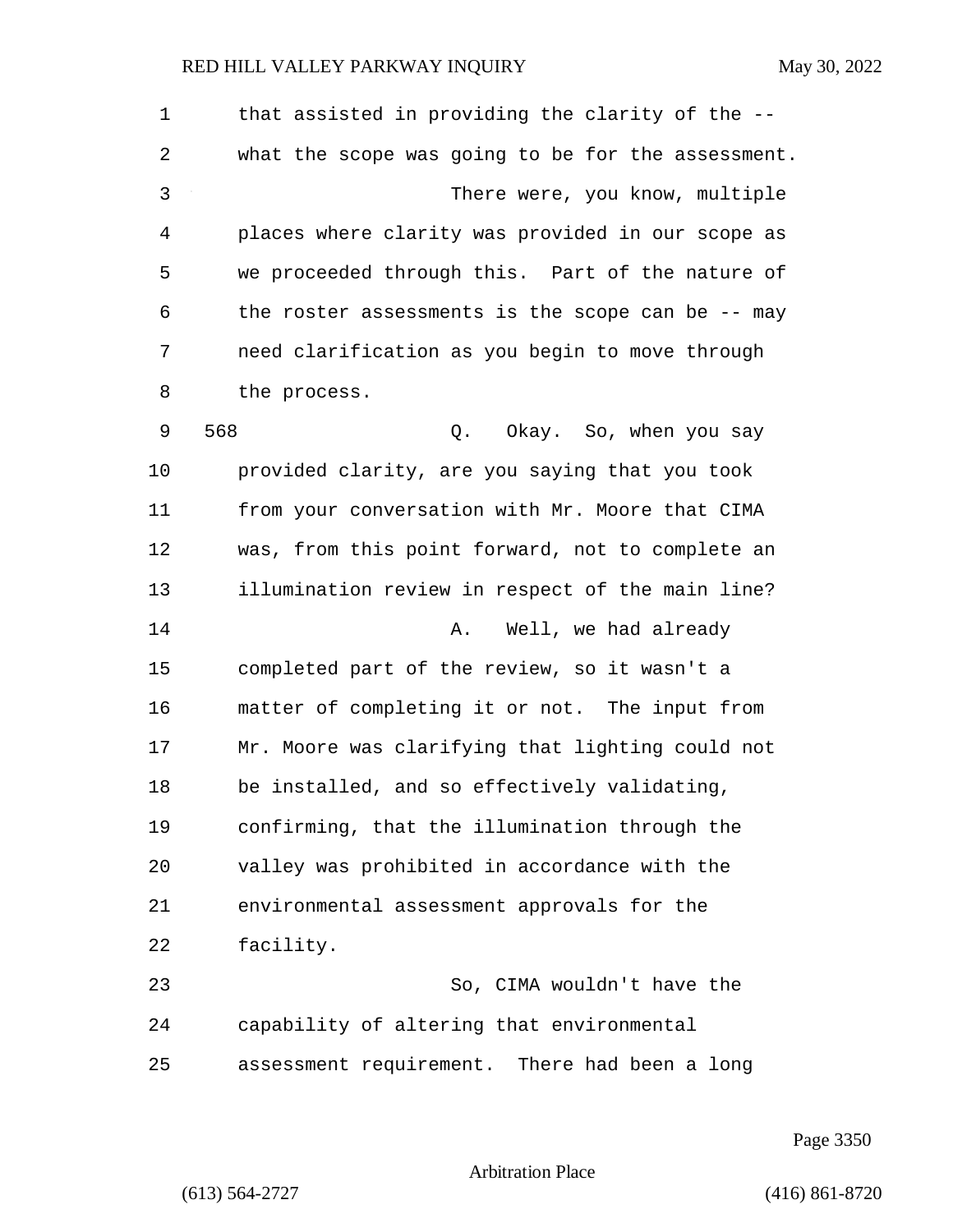| 1  | history with the facility. It took many, many      |
|----|----------------------------------------------------|
| 2  | years, decades, to ultimately become approved, and |
| 3  | so it wasn't a trivial matter that the             |
| 4  | environmental assessment predicted lighting        |
| 5  | through the valley, so that did effectively cut    |
| 6  | off the parameters around what the scope of the    |
| 7  | assessment would be in regards to lighting.        |
| 8  | 569<br>Okay. So, Mr. Moore<br>Q.                   |
| 9  | provided clarity on some context, contextual       |
| 10 | background, and from that, is your evidence that   |
| 11 | CIMA concluded that its scope excluded an          |
| 12 | assessment of illumination on the main line?       |
| 13 | That was my<br>Α.                                  |
| 14 | interpretation at the time. I'm not sure we had a  |
| 15 | perfectly uniform understanding of that through    |
| 16 | the entire team working on the project. Again,     |
| 17 | the assignment is underway. It's fluid as various  |
| 18 | people are working on it and, again, it became     |
| 19 | clearer to us internally and that became           |
| 20 | articulated before we issued the first report to   |
| 21 | the City.                                          |
| 22 | 570<br>Okay. So, that was your<br>Q.               |
| 23 | interpretation coming out of the June 6 meeting    |
| 24 | with Mr. Moore. You didn't convey that in an       |
| 25 | express way to your team?                          |

Page 3351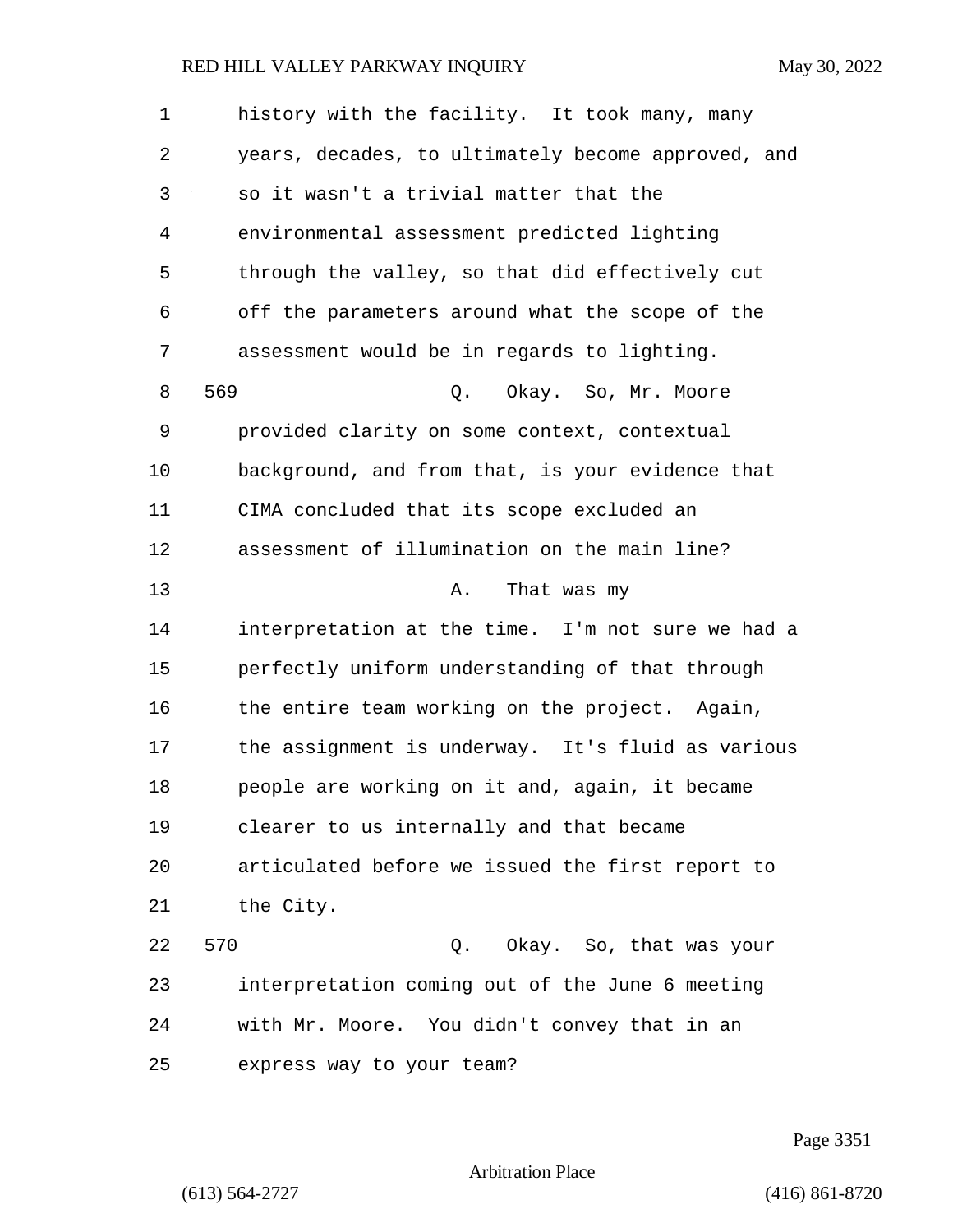| 1  | I don't recall where this<br>Α.                    |
|----|----------------------------------------------------|
| 2  | communication went with regards to the team. As I  |
| 3  | say, we were underway with the assignment. There   |
| 4  | were a series of next steps that had been          |
| 5  | identified in the meeting minutes, including       |
| 6  | clarity regarding the design constraints on the    |
| 7  | freeway, on the Red Hill Valley Parkway. So, I     |
| 8  | don't recall exactly how the articulation took     |
| 9  | place.                                             |
| 10 | 571<br>Q. Okay. So, we're going to                 |
| 11 | go through some documents that suggest some of     |
| 12 | your team members continued to work on this, so is |
| 13 | it fair to say that there was some perhaps         |
| 14 | miscommunication on that point?                    |
| 15 | I wouldn't call it<br>Α.                           |
| 16 | miscommunication. I would call it lagging          |
| 17 | communication. Absolutely, there was continued     |
| 18 | work by others. One of the directions from the     |
| 19 | meeting, for example, was to run the warrants      |
| 20 | using the TAC illumination warrants, and so some   |
| 21 | staff went and proceeded with that immediately     |
| 22 | following the meeting and in the days and weeks    |
| 23 | that followed. So                                  |
| 24 | And that could occur                               |
| 25 | separately from this clarity that had been         |

Page 3352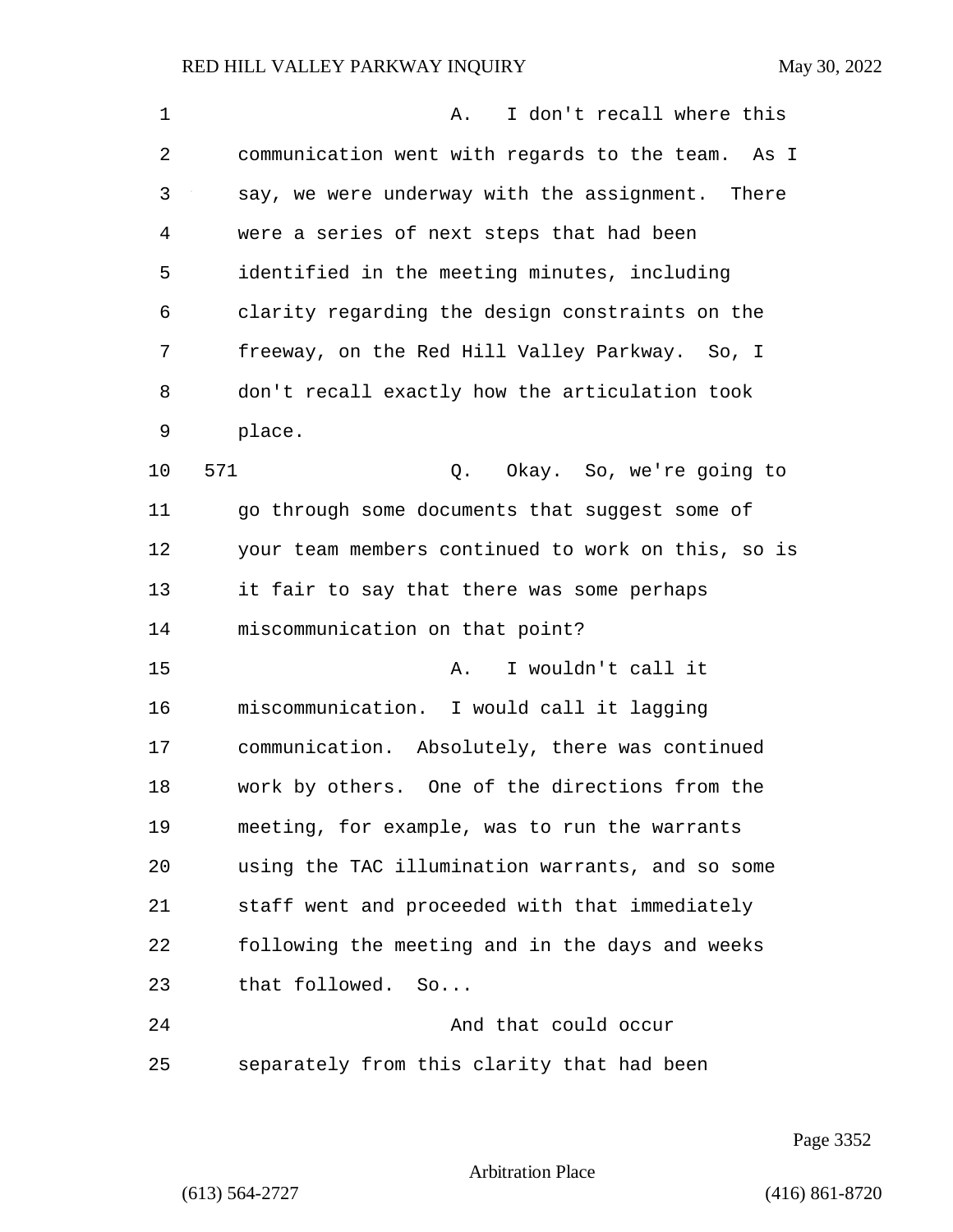1 provided by Mr. Moore, so there's not a perfect 2 sequential operation or layout of information. 3 It's a bit of a parallel processing that's 4 occurring. So, yeah, I know staff went on and 5 continued to do or work. We have that data. It's 6 in our files. 7 572 Q. And you, coming out of 8 that meeting with Mr. Moore, didn't provide in 9 writing your interpretation of the now reduced 10 scope of CIMA's project back to City 11 representatives, did you? 12 **A.** Well, I spoke to the City 13 representative, which was Mr. Moore, so the 14 direction from the City individuals at the meeting 15 was to get clarification from Mr. Moore. I got 16 that clarification from Mr. Moore. No, I don't 17 believe I articulated, communicated back directly, 18 you know, here is the results of my communication 19 with Mr. Moore. 20 573 Q. Okay. So, you didn't 21 communicate back to Mr. Field or Mr. Cooper or 22 Mr. Gallo that your interpretation of the limited 23 scope as a result of your discussion with 24 Mr. Moore?

25 A. Not to my recollection in

Page 3353

Arbitration Place

(613) 564-2727 (416) 861-8720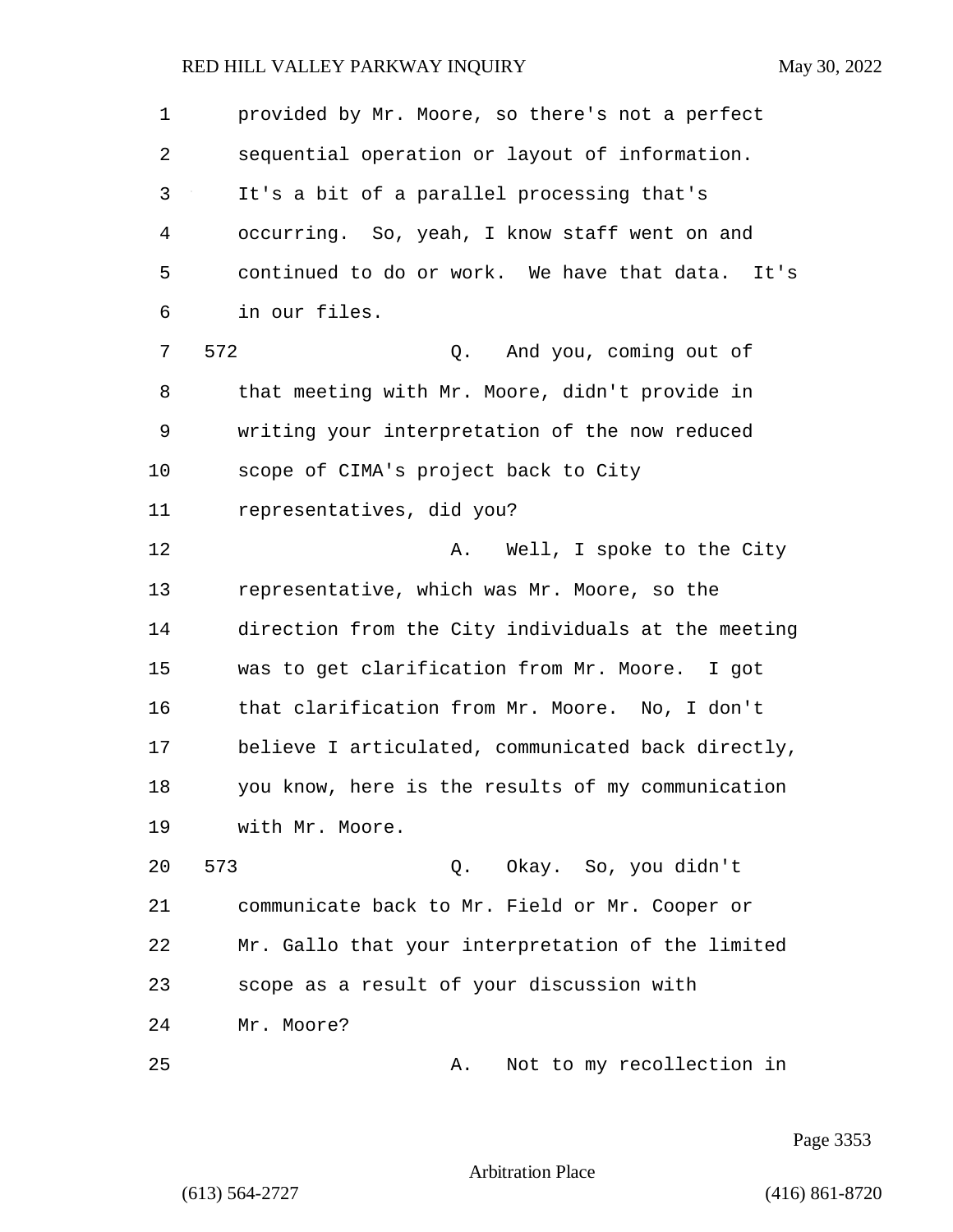1 a formal manner, no. 2 574 Q. And there's nothing from 3 any of those individuals that I just mentioned to 4 you confirming yes, we want a more limited scope 5 in terms of illumination? 6 A. Well, again, I think the 7 minutes reflect communication, issues with respect 8 to design constraints for illumination, speak to 9 Mr. Moore, and that's what I did. So, I received 10 that input, so I think there is a direct 11 connection, but not in the manner that you're 12 describing, no. 13 575 Q. I'm going to move forward 14 now to the next progress meeting. Registrar, can 15 you turn up HAM51991, please. 16 THE REGISTRAR: Sorry, 17 counsel, do you mind just repeating that? 18 MS. LAWRENCE: Sure. 19 HAM51991. Thanks. And if you could call out 20 under item 2, PowerPoint Presentation. 21 BY MS. LAWRENCE: 22 576 Q. Sorry, I moved too 23 quickly. I just have one question, I didn't need 24 you to call this out. Just at the top it says 25 PowerPoint Presentation. You put together a

Page 3354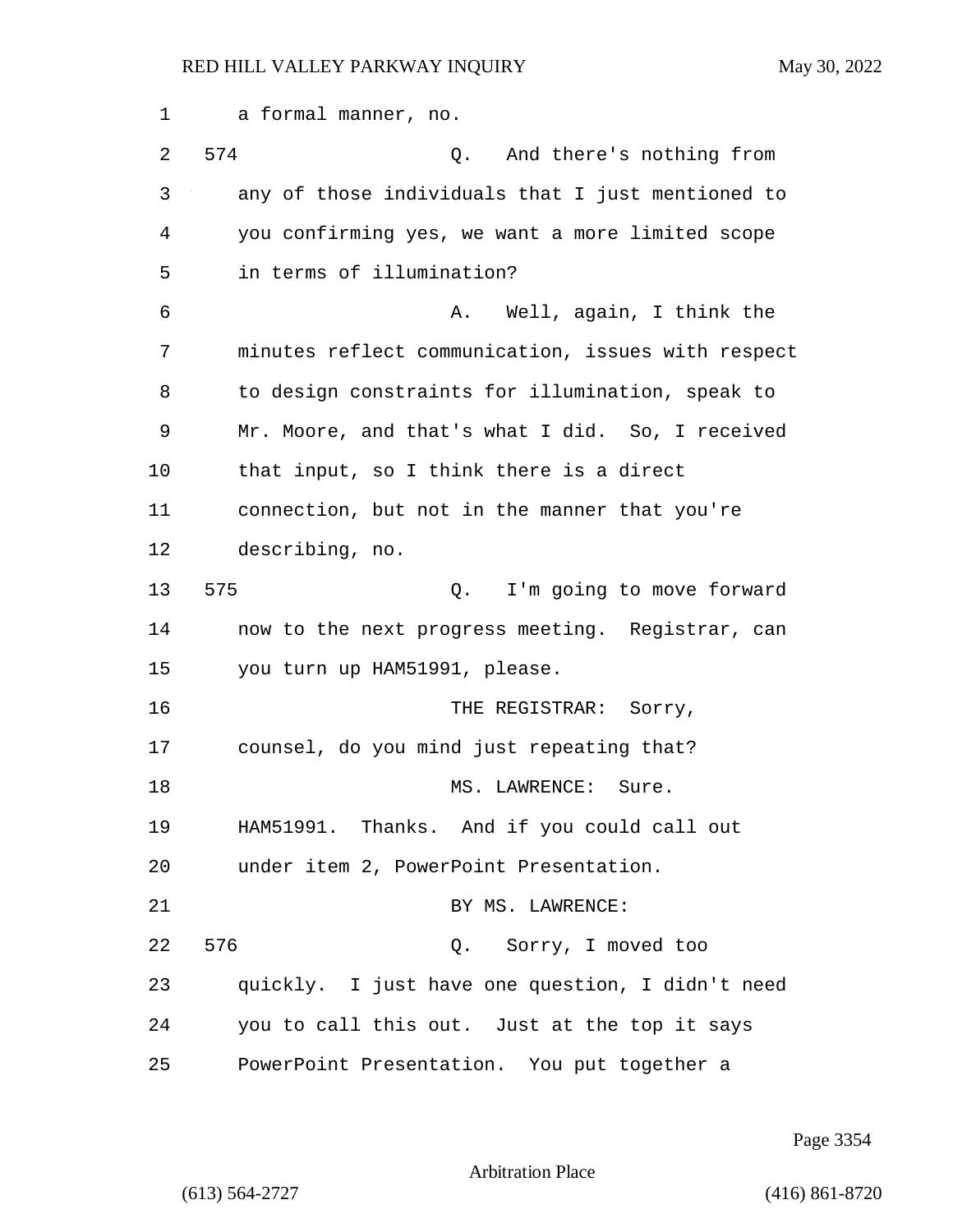1 PowerPoint presentation for this progress meeting 2 as well? 3 A. CIMA did. I didn't 4 prepare it myself. 5 577 Q. Fair enough. And you 6 attended this meeting. Right? 7 A. I would have to check the 8 minutes. I think I did, but I'm not sure. 9 578 Q. Sure. Can you call out 10 or can you cancel this call out, Registrar, and 11 you see your name is under Attendance? 12 **A.** Okay. 13 579 Q. Registrar, can you call 14 out HAM51990, please. So, this is or can you 15 confirm for me -- and we can scroll in -- that 16 this is the PowerPoint presentation that was 17 presented at this second progress meeting? 18 A. I believe it is, yes. 19 580 Q. Registrar, can you go to 20 image 2, please. So, again, you're setting out 21 the collision analysis results and the field 22 investigation findings. Had those changed since 23 the last meeting and the last PowerPoint 24 presentation? 25 A. I would have to compare

Page 3355

Arbitration Place

(613) 564-2727 (416) 861-8720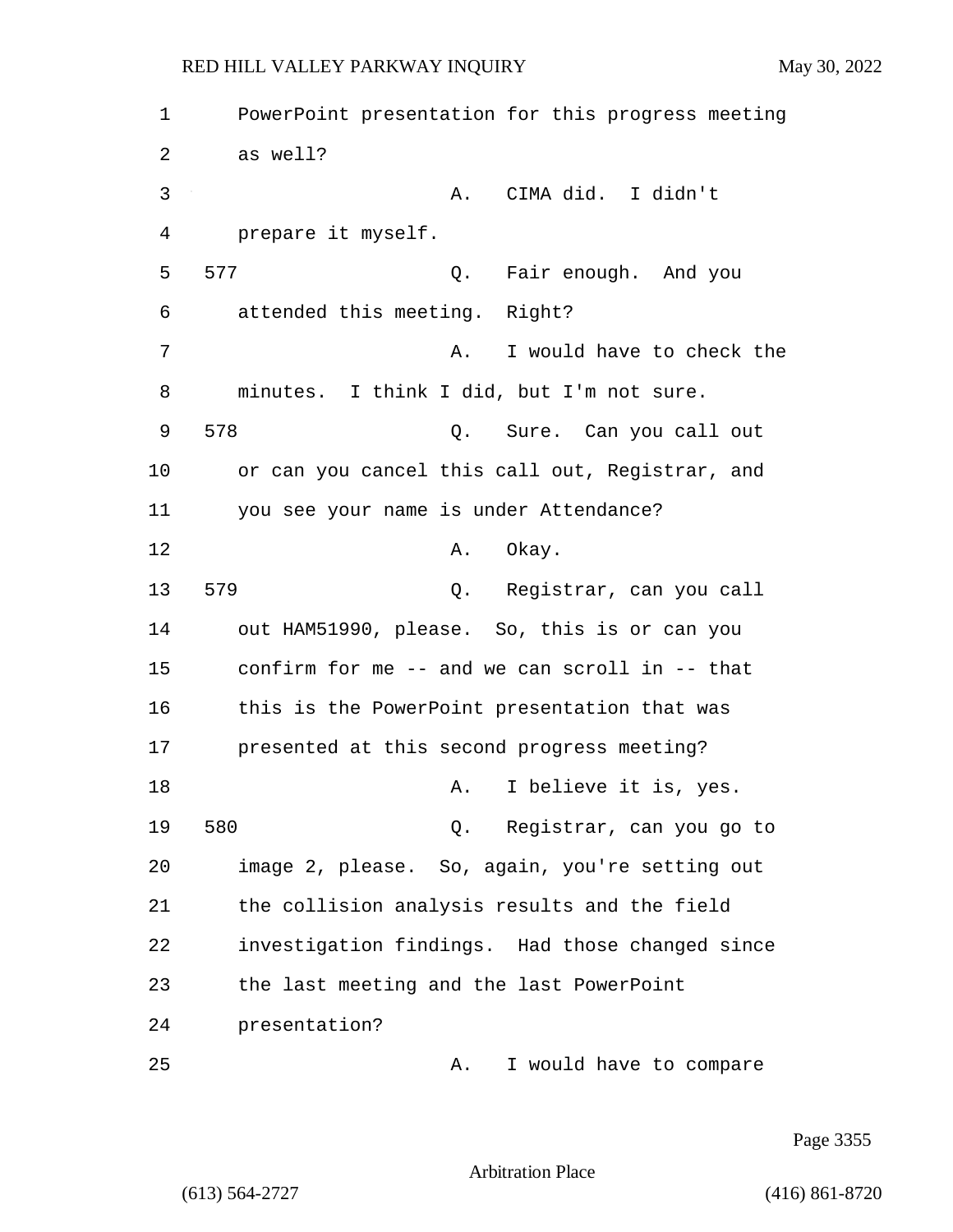| $\mathbf 1$ | them, but I don't think so.                       |
|-------------|---------------------------------------------------|
| 2           | 581<br>Q.<br>Okay. Can you go to                  |
| 3           | image 3, please, Registrar. So, there's reference |
| 4           | here to the safety analysis tool using the        |
| 5           | enhanced interchange safety analyst tool. Can you |
| 6           | elaborate why CIMA uses the ISATE?                |
| 7           | At the time, it was the<br>Α.                     |
| 8           | only available tool that was -- piece of software |
| 9           | that existed to be able to do this analysis. As I |
| 10          | said, it's a relatively complex piece of roadway  |
| 11          | with interchanges and main line sections, and so  |
| 12          | it was a valuable tool for the collision          |
| 13          | assessment. We decided to use it to get the best  |
| 14          | results we could.                                 |
| 15          | It also has the advantage of                      |
| 16          | being able to assist in identifying specific      |
| 17          | pieces of roadway that are performing better or   |
| 18          | worse than others, so it allows a comparative     |
| 19          | performance of different parts of the highway.    |
| 20          | 582<br>Q. Okay. Can you go to                     |
| 21          | image 5, please. Is this chart, where it has      |
| 22          | total observed, total predicted and total         |
| 23          | expected, is that the results coming out of the   |
| 24          | ISATE?                                            |
| 25          | Yes, yes. I mean, it<br>Α.                        |

Page 3356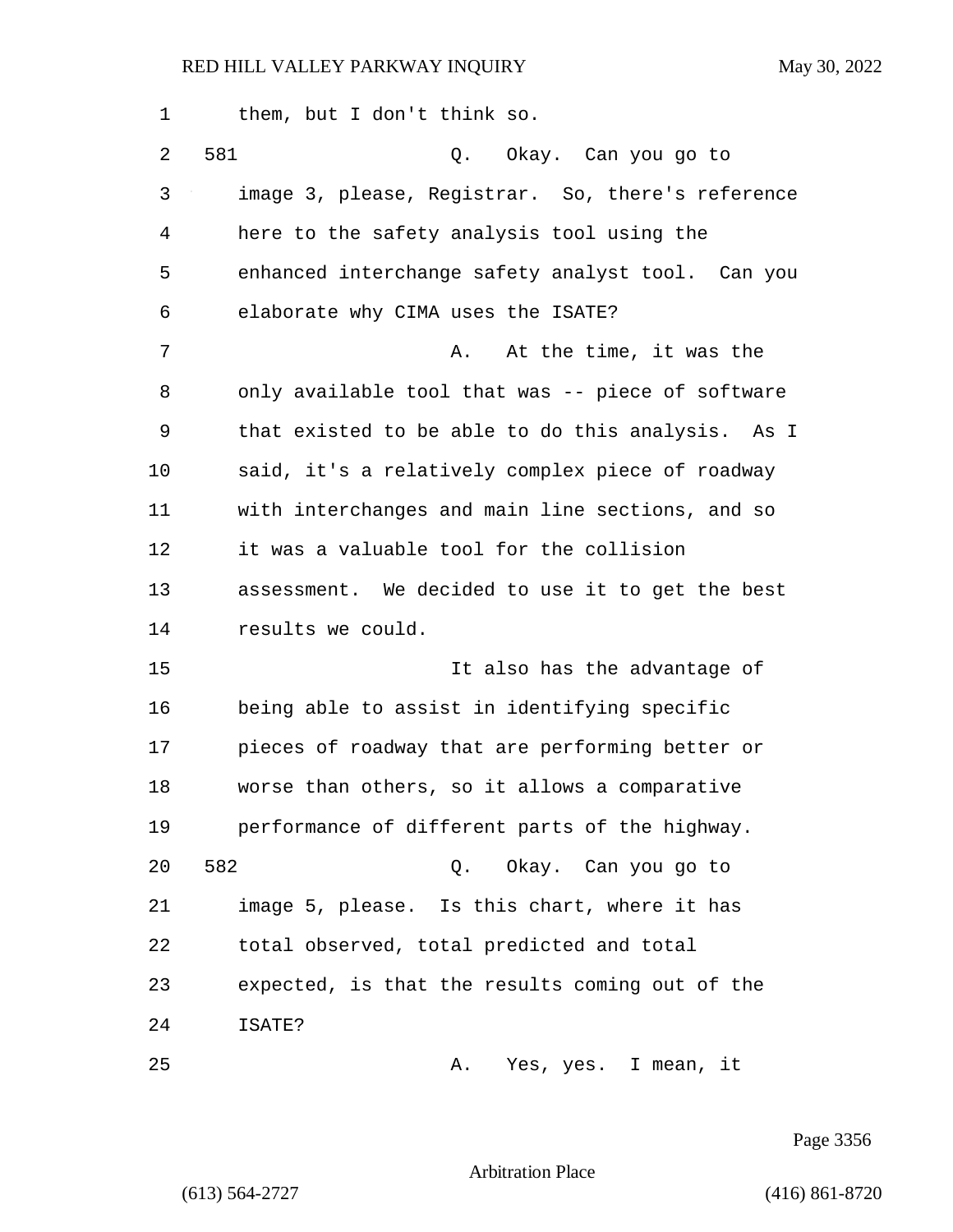1 applies the concept of safety performance 2 functions, so looking at what an expected 3 performance would be of a roadway in comparison to 4 what its actual performance it. When I say 5 performance, I mean numbers of collisions. 6 So, what's important in doing 7 collision analysis is looking for not just the 8 frequencies in terms of number, but the 9 performance, again, that you would expect to get 10 from a certain type of roadway. So, the aligned 11 ramp may have an expectation for a different 12 performance than a straight piece of highway, for 13 example. 14 583 Q. Okay. So, you want to

15 know what the expectation is going to be and then 16 you want to know what the prediction is. And 17 what's the difference between expected and 18 prediction or predicted?

19 **A.** Predicted is essentially 20 the outcome that the baseline data, being the 21 geometry and the volume, tells you the location 22 should be performing at, and then you can get a 23 better sense as to whether it's performing better 24 or worse than the expectation for that type of 25 facility. It's an improved statistical analysis

Page 3357

Arbitration Place

(613) 564-2727 (416) 861-8720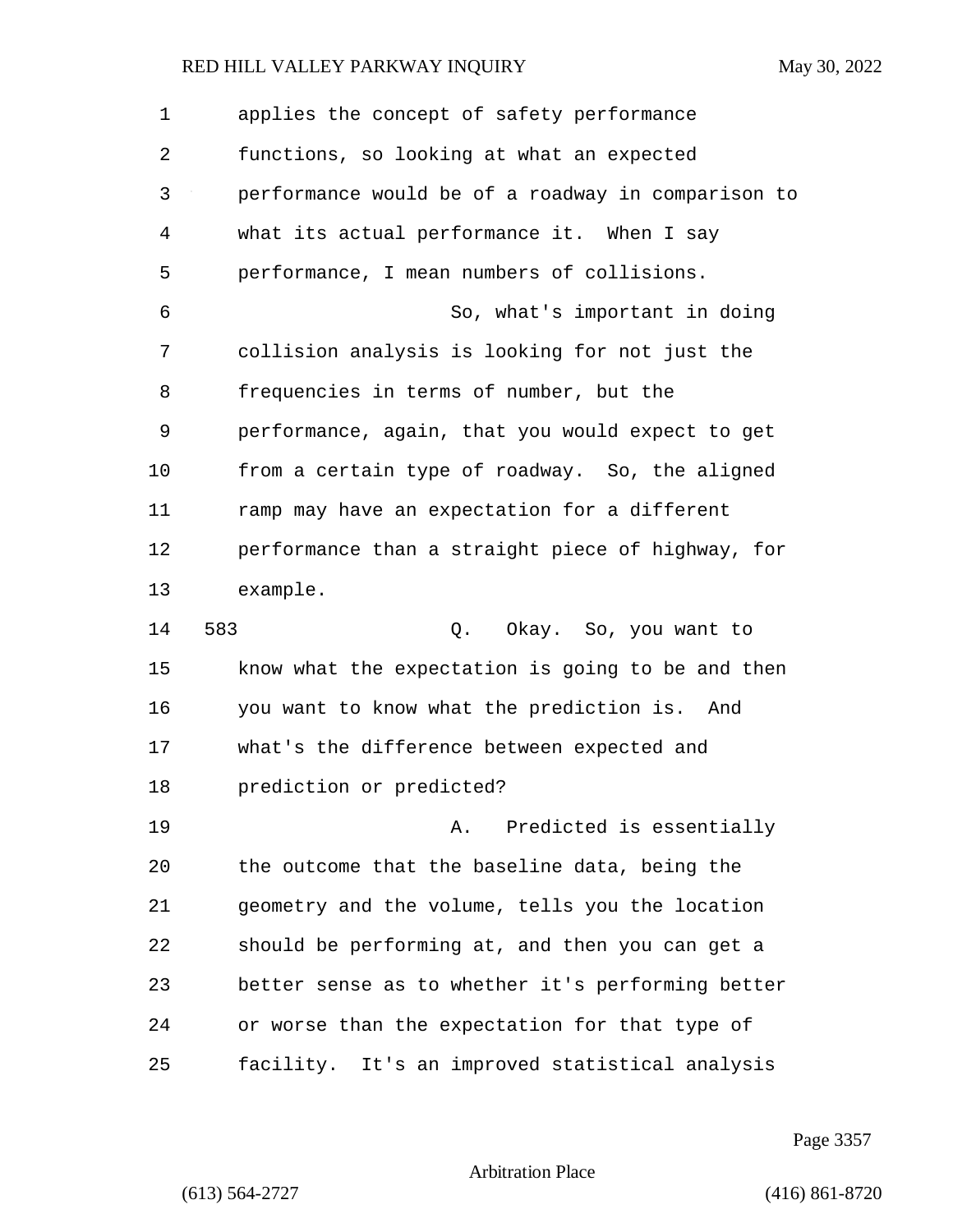| $\mathbf 1$ | tool, better than just looking at numbers of       |
|-------------|----------------------------------------------------|
| 2           | crashes. It can get complicated, but I'll leave    |
| 3           | it there.                                          |
| 4           | 584<br>$Q$ .<br>I don't want you to get            |
| 5           | too complicated, but just what does overall the    |
| 6           | freeway segments tell you, and, again, just the    |
| 7           | freeway segments, about how the Red Hill is        |
| 8           | performing?                                        |
| 9           | It tells us that some<br>Α.                        |
| 10          | sections, some pieces of the roadway, as you break |
| 11          | it into segments or ramps, are performing better   |
| 12          | than would be expected for that type of facility   |
| 13          | and some were performing worse. And, again, this   |
| 14          | is a statistical analysis tool that can help flag, |
| 15          | identify, locations in comparison to their -- what |
| 16          | the expected performance would be.                 |
| 17          | Sorry, it can be dangerous to                      |
| 18          | simply look at numbers of collisions, so this is a |
| 19          | better tool than that because it takes into        |
| 20          | account volume of traffic and the nature of the    |
| 21          | facility itself, whether it's a curve, a linear    |
| 22          | alignment, a ramp or a road section.               |
| 23          | 585<br>Okay. And can you<br>Q.                     |
| 24          | identify what the blue shading is intended to      |
| 25          | identify?                                          |

Page 3358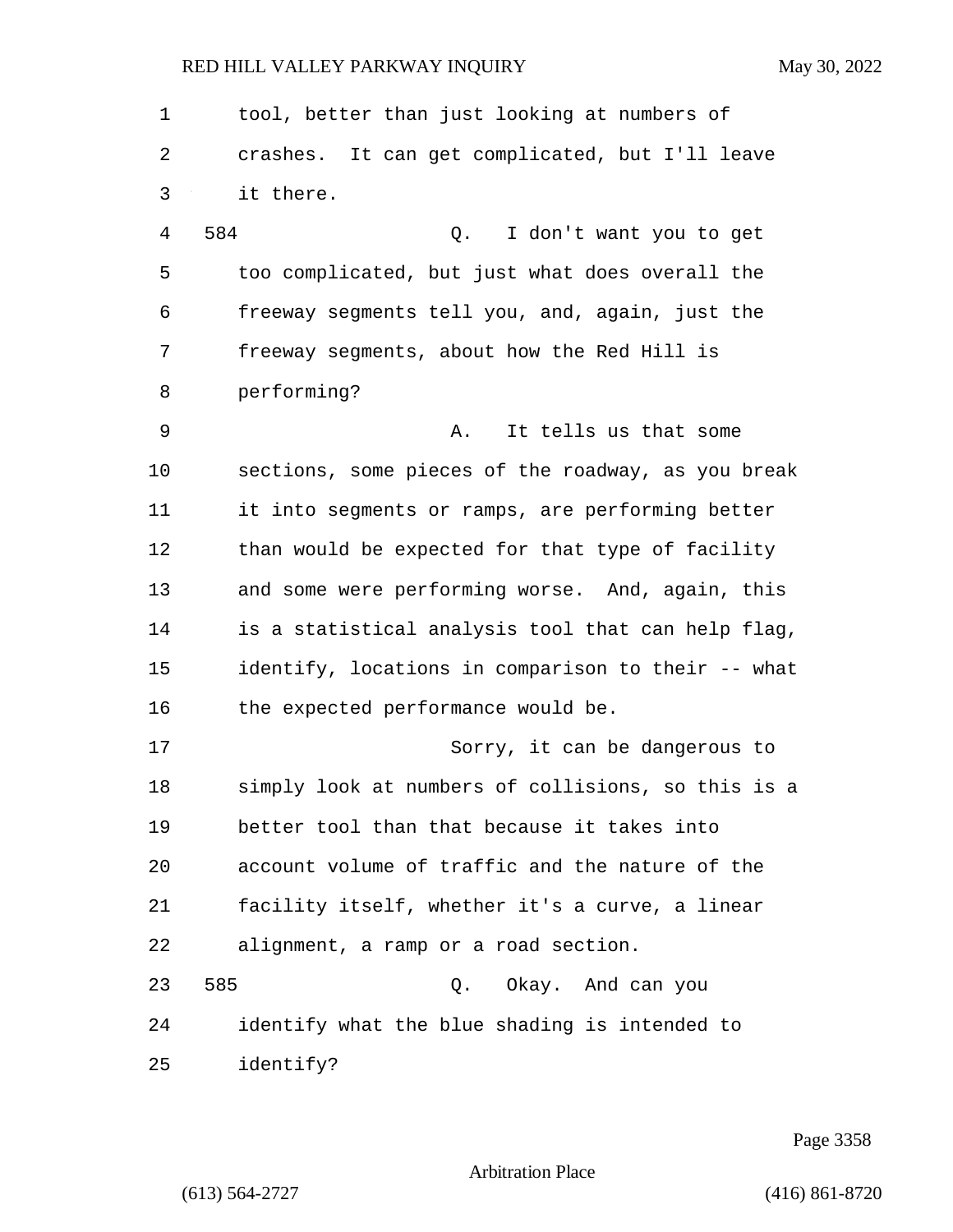| 1  | I don't recall, no.<br>Α.                          |
|----|----------------------------------------------------|
| 2  | 586<br>Okay. Are those the ones<br>Q.              |
| 3  | that suggest that they need more assessment of     |
| 4  | potential countermeasures or, put differently,     |
| 5  | because they're performing worse than one would    |
| 6  | hope?                                              |
| 7  | I believe what the blue<br>Α.                      |
| 8  | shaded lines are identifying are locations that    |
| 9  | have what we would call potential for operational  |
| 10 | improvement. So, if a location is performing       |
| 11 | worse than the expectation, then -- worse than     |
| 12 | predicted, I should say, and it's above that line, |
| 13 | then you could potentially find that might be an   |
| 14 | opportunity for improvement, is the simple way to  |
| 15 | word it.                                           |
| 16 | 587<br>Okay. But that, in and<br>Q.                |
| 17 | of itself, doesn't mean there might not be         |
| 18 | opportunity for potential improvements on some of  |
| 19 | the other segments. Is that fair?                  |
| 20 | Agreed. It does not mean<br>Α.                     |
| 21 | that other locations are not able to be improved,  |
| 22 | but what it helps you identify are locations that  |
| 23 | are most likely to before the from improvements.   |
| 24 | 588<br>Q. Okay. I'm going to take                  |
| 25 | you to one of those segments, image 8, and you'll  |

Page 3359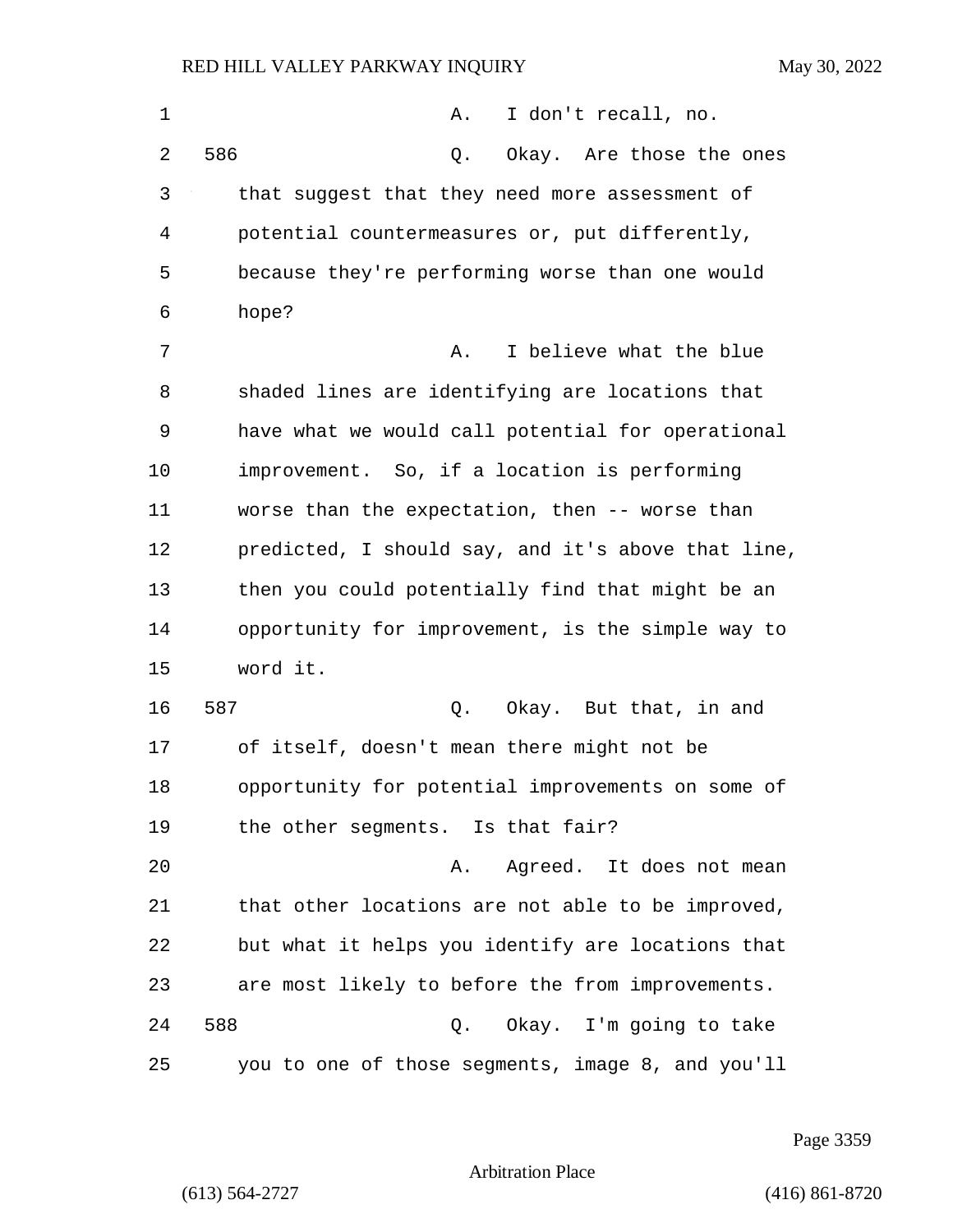1 see just before we go there it's Dartnall 3, 4 and 2 5. So, this, you have your collisions review, you 3 have a geometry review. 4 Then can you go to the next 5 image, please. And then you set out some 6 potential countermeasures. So even though there 7 was no shading on that chart that we were just 8 looking at for this particular segment, CIMA has 9 still come up with some potential countermeasures? 10 A. Yes. If you still have 11 high numbers of collisions, there may be 12 opportunities for improvement. The process that 13 we looked at in the previous slides is a 14 statistical tool to help find environments that 15 are more likely to benefit from improvements. 16 But the goal in a road safety 17 assessment an always to find ways for improvement 18 and to make the road more safe, if you're able to 19 do that. So, you wouldn't necessarily restrict 20 your analysis to the locations flagged in the 21 software analysis. 22 589 Q. Okay. Can you go on to 23 the next image, please. One of the potential 24 countermeasures -- and I didn't highlight the 25 others, but they were around signage and things

Page 3360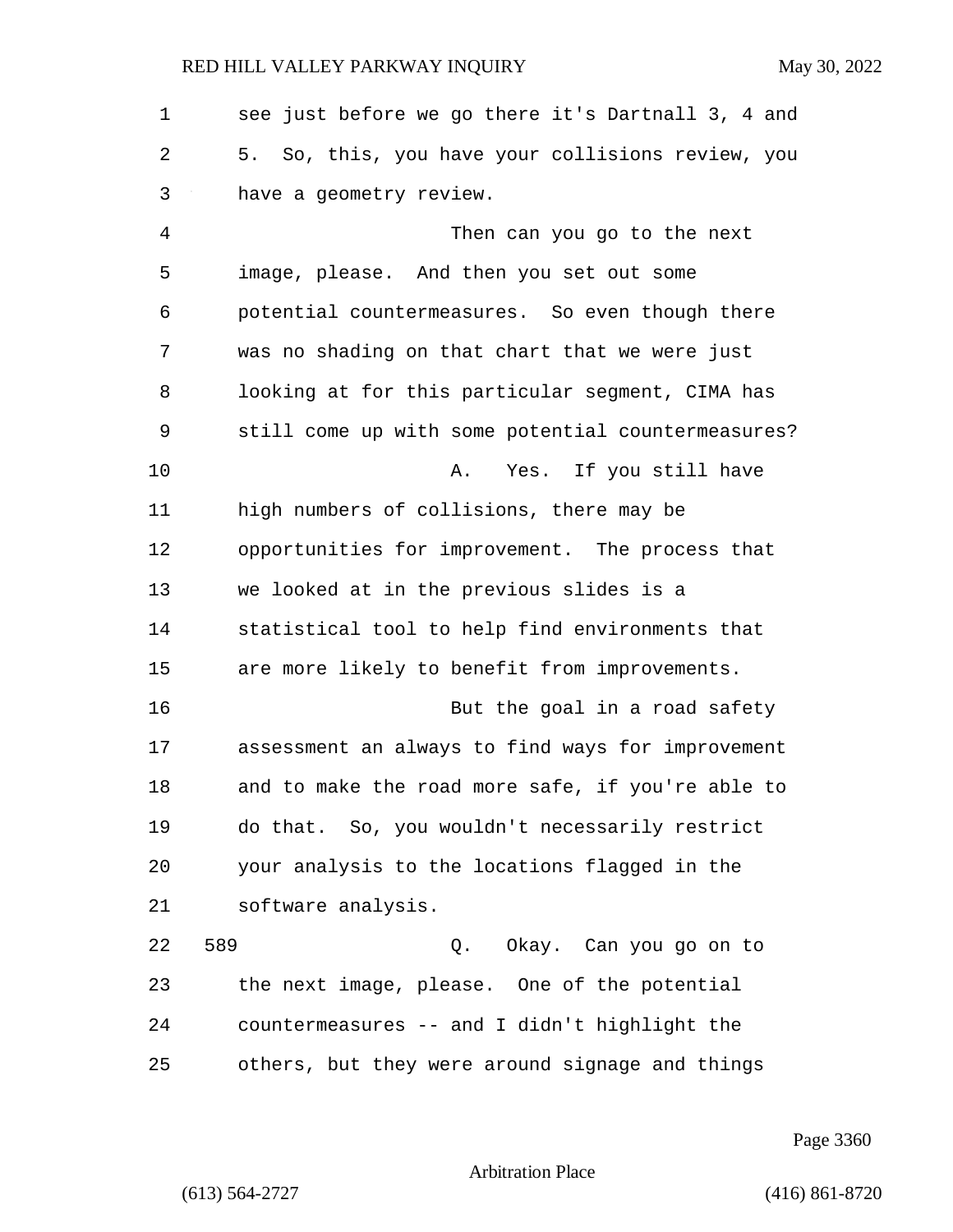| $\mathbf 1$ | like that -- is at the top here on image 9,          |
|-------------|------------------------------------------------------|
| 2           | pavement surface friction testing, improvement       |
| 3           | pavement friction through high-friction pavement.    |
| 4           | We talked earlier about the                          |
| 5           | potential countermeasure of a high-friction          |
| 6           | pavement overlay. Why was CIMA considering           |
| 7           | recommending pavement surface friction testing?      |
| 8           | Sorry, at this specific<br>Α.                        |
| 9           | location?                                            |
| 10          | 590<br>Q.<br>Yes.                                    |
| 11          | Well, you would<br>Α.                                |
| 12          | recommend, potentially recommend, high-friction      |
| 13          | pavement if you have a preponderance of collisions   |
| 14          | that are occurring in an environment where           |
| 15          | friction is poor.                                    |
| 16          | I would highlight that the                           |
| 17          | bullet is not worded correctly. Pavement surface     |
| 18          | friction testing is not a countermeasure.<br>It's an |
| 19          | investigative tool. Improved pavement friction       |
| 20          | through high-friction pavement is a                  |
| 21          | countermeasure. I think one of the issues with       |
| 22          | this and it ended up being a recommendation in the   |
| 23          | report is that there was an absence of friction      |
| 24          | information.                                         |
| 25          | 591<br>As an investigative tool,<br>Q.               |

Page 3361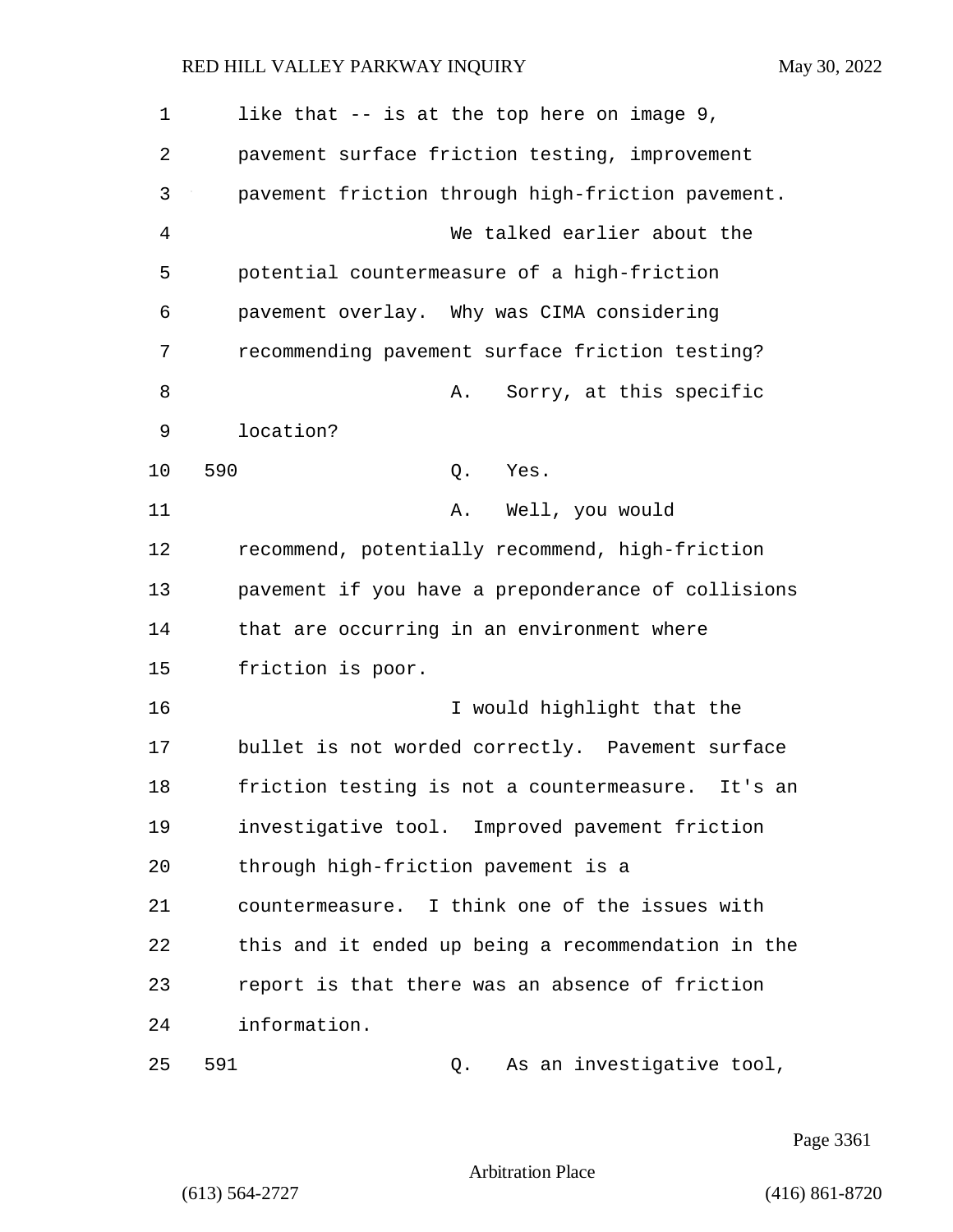| 1  | what can a -- what was CIMA recommending the City  |
|----|----------------------------------------------------|
| 2  | obtain through conducting pavement surface         |
| 3  | friction testing?                                  |
| 4  | I think what we were<br>Α.                         |
| 5  | seeking or recommending was that the City          |
| 6  | undertake friction testing in order to get more    |
| 7  | information about the friction performance of      |
| 8  | their road surface. We did not have information    |
| 9  | about that. We didn't -- data was not provided to  |
| 10 | us. CIMA doesn't undertake that work. That is      |
| 11 | typically provided by the client. We have not      |
| 12 | done friction testing as part of an assignment for |
| 13 | the City or for others before this assignment came |
| 14 | along, and so in the absence of friction testing,  |
| 15 | friction information was the motivator for         |
| 16 | friction testing in order to gather more data for  |
| 17 | a more detailed analysis.                          |
| 18 | 592<br>What does gathering that<br>Q.              |
| 19 | data for a more detailed analysis, what            |
| 20 | information does that provide if you do friction   |
| 21 | testing?                                           |
| 22 | Well, usually the<br>Α.                            |
| 23 | greatest value of friction testing information is  |
| 24 | comparative. If you identify locations that have   |
| 25 | different friction values than other parts of your |

Page 3362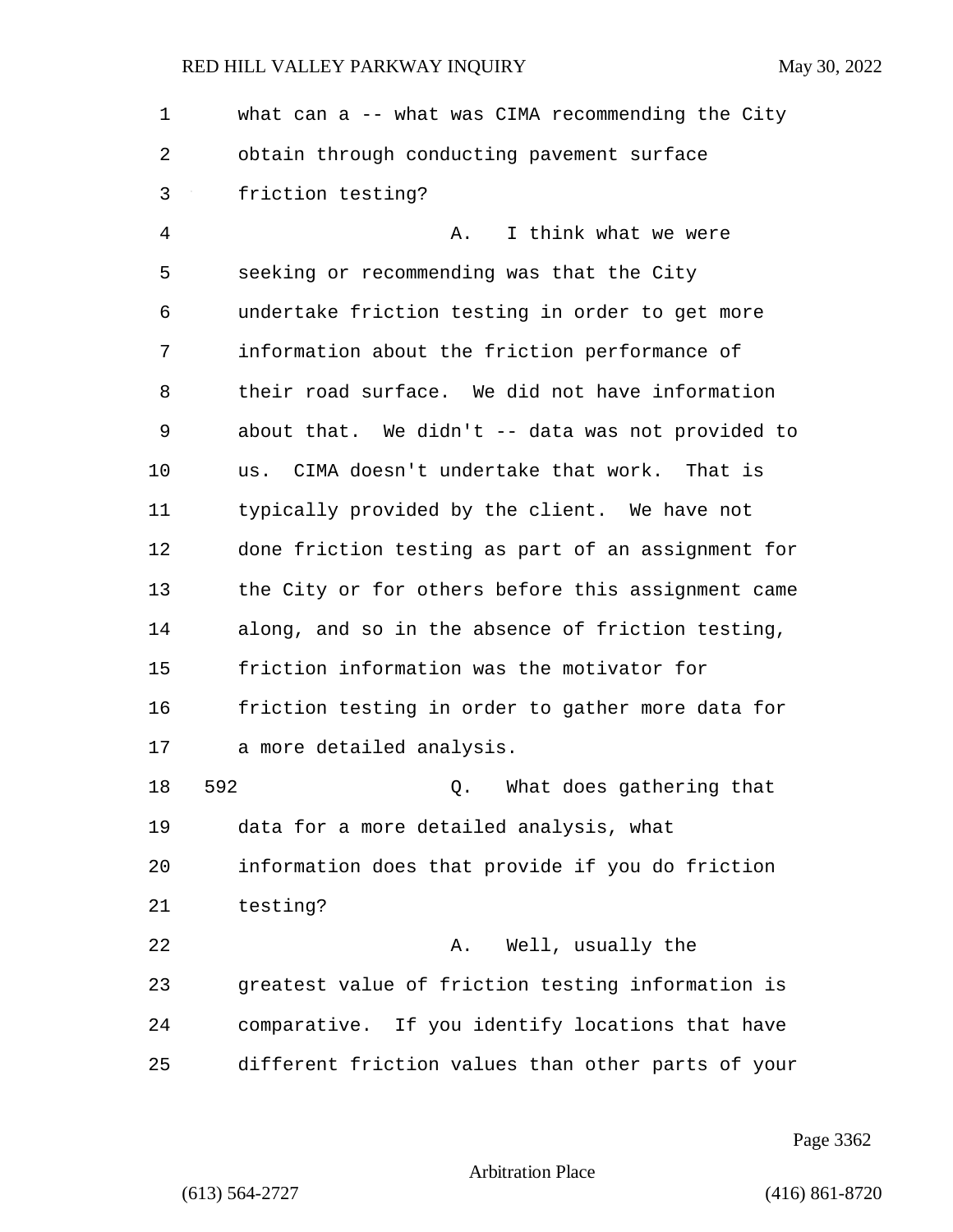1 roadway network, that may be an indicator that you 2 have a friction problem on the site. As I know 3 has been identified in other evidence at the 4 inquiry, friction conditions can potentially be 5 identified visually, flushing of emulsion into the 6 pavement surface and such, but sometimes it's very 7 difficult to actually determine, so friction 8 testing, you know, gives you a baseline. That 9 would be the bottom line information. And if you 10 can gather some of that information, then you can 11 start to do some comparisons as to say, oh, this 12 location is better or worse in relation to 13 whatever friction parameters were trying to 14 achieve on our roadway. 15 593 Q. Thank you. Can you go to 16 image 29, please. One of the potential 17 countermeasures that CIMA put into this PowerPoint 18 presentation in July was full illumination on all 19 ramps and freeway segments warranted based on TAC 20 and MTO. 21 So, by this point, CIMA had 22 conducted the warrant analysis based on the TAC 23 warrant and the MTO warrant? 24 A. I believe so, yes. 25 594 Q. And both the TAC warrant

Page 3363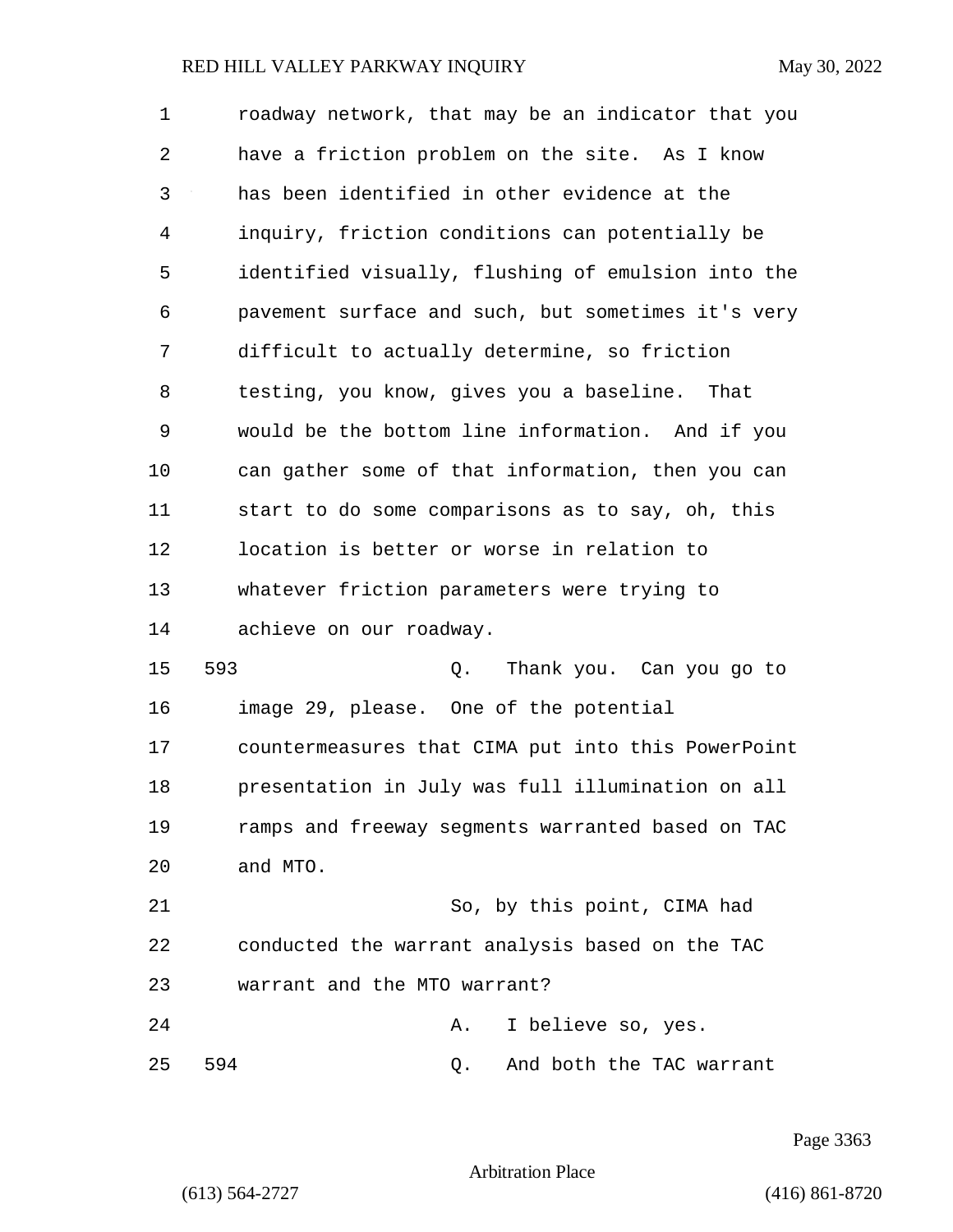| 1  | analysis tool and the MTO warrant analysis tool    |
|----|----------------------------------------------------|
| 2  | concluded that full illumination on all ramps and  |
| 3  | freeway segments was warranted?                    |
| 4  | Yes. There were some<br>Α.                         |
| 5  | variance in the warrant analysis. I'm more         |
| 6  | familiar with the TAC analysis. But for the main   |
| 7  | line segments, for example, the TAC analysis that  |
| 8  | we did did not show that illumination was          |
| 9  | warranted under normal circumstances. There was a  |
| 10 | worst case scenario that was conducted which did   |
| 11 | meet the warrant, so it wasn't a slam dunk, if you |
| 12 | like.                                              |
| 13 | 595<br>Q. Okay. But for both of                    |
| 14 | them, the warrant analysis tool came out that they |
| 15 | were warranted. Right?                             |
| 16 | That's what the slide<br>Α.                        |
| 17 | says, yes.                                         |
| 18 | 596<br>And you'll see on the<br>Q.                 |
| 19 | right-hand side of the screen there's a benefit    |
| 20 | amount of 48.5 in green, so that's a positive      |
| 21 | benefit, and then the cost was listed as high.     |
| 22 | So, CIMA had done some benefit cost analysis by    |
| 23 | the time this presentation was prepared?           |
| 24 | I think some preliminary<br>Α.                     |
| 25 | assessment had been done, yes.                     |

Page 3364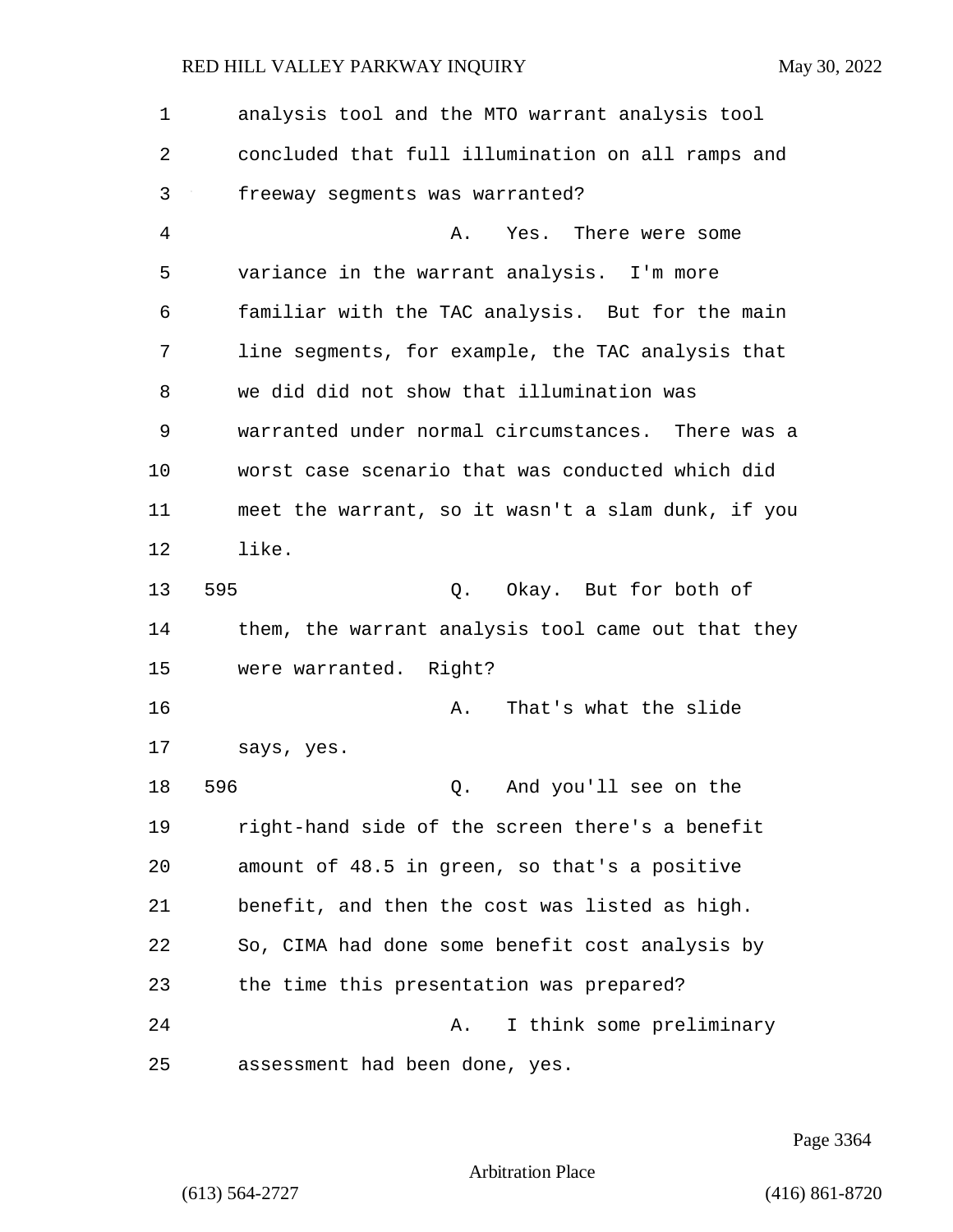| 1  | 597<br>Registrar, can we pull up<br>Q.              |
|----|-----------------------------------------------------|
| 2  | HAM -- sorry, just before we go on. It says full    |
| 3  | illumination on all ramps and freeway segments.     |
| 4  | You'll recall we looked at that slide where it was  |
| 5  | red through the whole thing. This notation in       |
| 6  | this presentation, in effect, would be continuous   |
| 7  | illumination through all ramps and the freeway      |
| 8  | segments, as we discussed before. Is that right?    |
| 9  | That's what it's stating.<br>Α.                     |
| 10 | I still believe that the previous slide from the    |
| 11 | first progress meeting was only talking about the   |
| 12 | ramp conditions based on the wording that was       |
| 13 | It talked about full and partial, not the<br>there. |
| 14 | continuous.                                         |
| 15 | 598<br>I understand, but here is<br>Q.              |
| 16 | also says freeway segments, and that would be the   |
| 17 | freeway segment said in between the ramps and       |
| 18 | interchanges?                                       |
| 19 | A. I'm assuming that's what                         |
| 20 | the wording means. The reality of what length of    |
| 21 | segments there are actually exist is another        |
| 22 | question, but that's exactly what it says, yes.     |
| 23 | 599<br>Okay. Registrar, can you<br>Q.               |
| 24 | bring up 51991. So, this is back at the minutes     |
| 25 | that we were looking at before, and if you can      |

Page 3365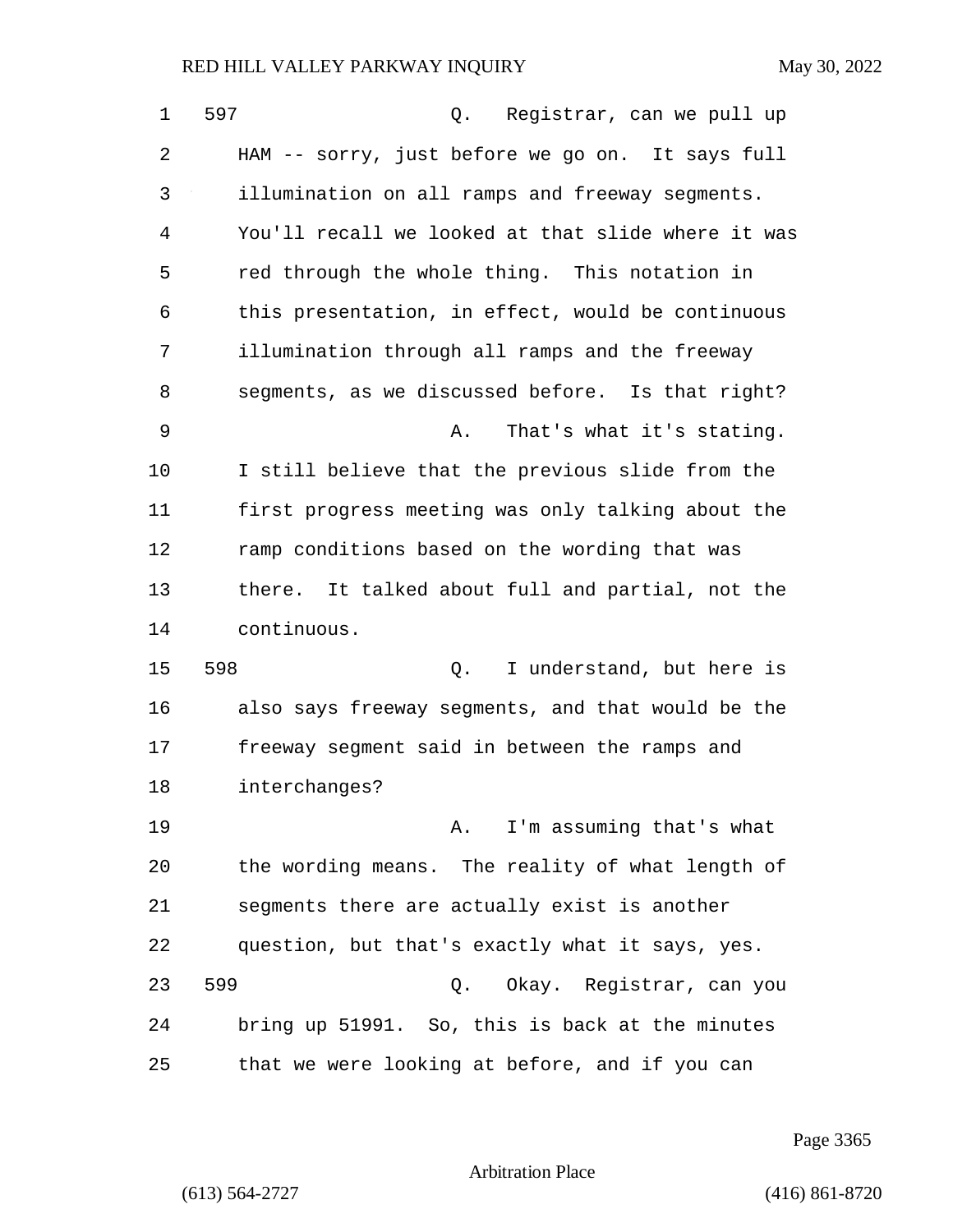| 1  | pull up under Costs -- actually, can you have two   |
|----|-----------------------------------------------------|
| 2  | images side by side and pull up at the very bottom  |
| 3  | Costs and, if you can, can you pull up the          |
| 4  | Hamilton Costs Due to Lighting. There we go.        |
| 5  | There we go.                                        |
| 6  | I don't know if that is                             |
| 7  | helpful for you to see, Mr. Malone, but under this  |
| 8  | it says:                                            |
| 9  | "CIMA will include                                  |
| 10 | illumination                                        |
| 11 | recommendations in their                            |
| 12 | report."                                            |
| 13 | Then it says MF, and I believe                      |
| 14 | that that's Mike Field. Does that sound right?      |
| 15 | I believe so, yes.<br>Α.                            |
| 16 | 600<br>Q.                                           |
| 17 | "Indicated that CIMA                                |
| 18 | should use the MTO                                  |
| 19 | costing information                                 |
| 20 | rather than Hamilton                                |
| 21 | costs due to type of                                |
| 22 | lighting."                                          |
| 23 | So, that's just in terms of                         |
| 24 | the costs of the kind of lighting that would be     |
| 25 | installed if illumination was installed.<br>Is that |

Page 3366